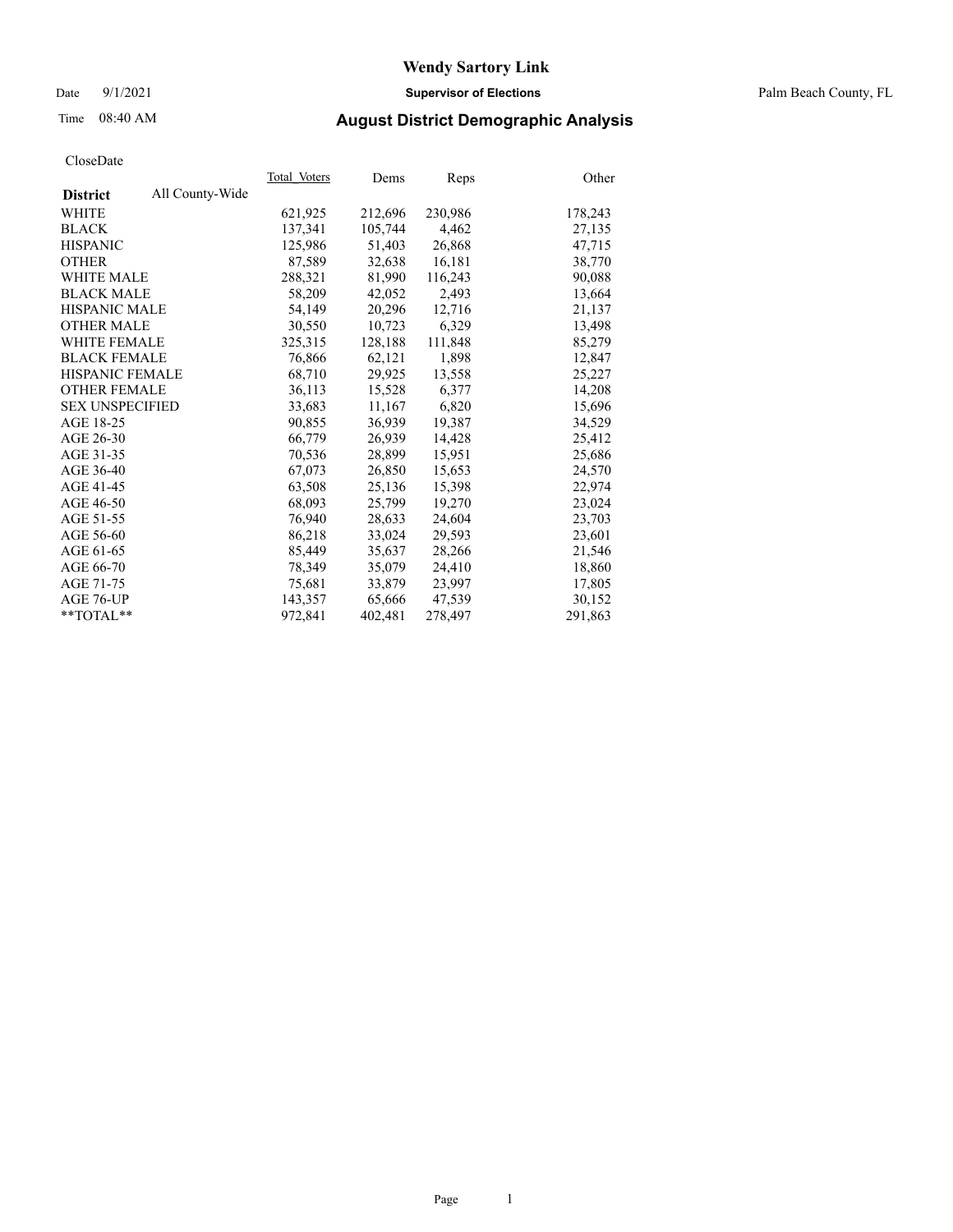Date 9/1/2021 **Supervisor of Elections** Palm Beach County, FL

## Time 08:40 AM **August District Demographic Analysis**

|                        | Total Voters             | Dems   | <u>Reps</u> | Other  |
|------------------------|--------------------------|--------|-------------|--------|
| <b>District</b>        | County Commission Dist 1 |        |             |        |
| <b>WHITE</b>           | 132,207                  | 35,757 | 59,444      | 37,006 |
| <b>BLACK</b>           | 5,384                    | 3,887  | 274         | 1,223  |
| <b>HISPANIC</b>        | 9,256                    | 3,375  | 2,450       | 3,431  |
| <b>OTHER</b>           | 11,491                   | 3,589  | 2,999       | 4,903  |
| <b>WHITE MALE</b>      | 62,008                   | 13,564 | 29,740      | 18,704 |
| <b>BLACK MALE</b>      | 2,433                    | 1,655  | 145         | 633    |
| <b>HISPANIC MALE</b>   | 3,890                    | 1,296  | 1,086       | 1,508  |
| <b>OTHER MALE</b>      | 3,857                    | 1,110  | 1,062       | 1,685  |
| <b>WHITE FEMALE</b>    | 68,670                   | 21,808 | 29,061      | 17,801 |
| <b>BLACK FEMALE</b>    | 2,883                    | 2,181  | 124         | 578    |
| HISPANIC FEMALE        | 5,153                    | 1,997  | 1,312       | 1,844  |
| <b>OTHER FEMALE</b>    | 4,730                    | 1,729  | 1,199       | 1,802  |
| <b>SEX UNSPECIFIED</b> | 4,530                    | 1,177  | 1,376       | 1,977  |
| AGE 18-25              | 12,193                   | 3,642  | 4,177       | 4,374  |
| AGE 26-30              | 9,406                    | 2,875  | 3,088       | 3,443  |
| AGE 31-35              | 10,049                   | 3,012  | 3,391       | 3,646  |
| AGE 36-40              | 10,484                   | 3,029  | 3,559       | 3,896  |
| AGE 41-45              | 9,917                    | 2,807  | 3,395       | 3,715  |
| AGE 46-50              | 10,786                   | 2,855  | 4,271       | 3,660  |
| AGE 51-55              | 12,838                   | 3,246  | 5,733       | 3,859  |
| AGE 56-60              | 15,233                   | 4,030  | 7,131       | 4,072  |
| AGE 61-65              | 15,626                   | 4,682  | 7,090       | 3,854  |
| AGE 66-70              | 14,144                   | 4,678  | 5,948       | 3,518  |
| AGE 71-75              | 13,250                   | 4,269  | 5,756       | 3,225  |
| AGE 76-UP              | 24,411                   | 7,483  | 11,628      | 5,300  |
| $*$ $TOTAL**$          | 158,338                  | 46,608 | 65,167      | 46,563 |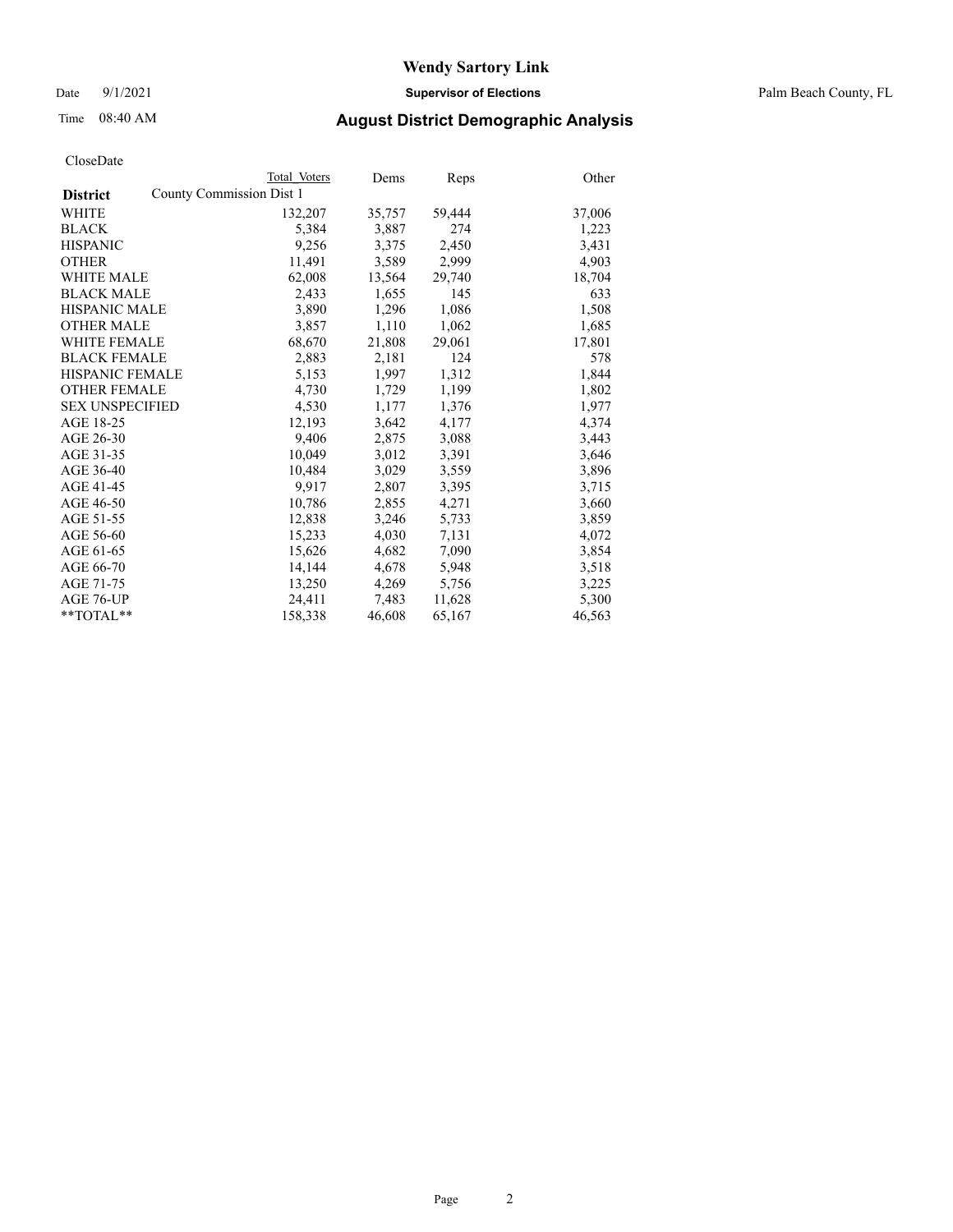Date 9/1/2021 **Supervisor of Elections** Palm Beach County, FL

## Time 08:40 AM **August District Demographic Analysis**

|                        | Total Voters             | Dems   | <b>Reps</b> | Other  |
|------------------------|--------------------------|--------|-------------|--------|
| <b>District</b>        | County Commission Dist 2 |        |             |        |
| WHITE                  | 52,219                   | 19,580 | 17,958      | 14,681 |
| <b>BLACK</b>           | 20.474                   | 15,294 | 685         | 4,495  |
| <b>HISPANIC</b>        | 31,051                   | 13,394 | 6,122       | 11,535 |
| <b>OTHER</b>           | 11,530                   | 4,532  | 1,697       | 5,301  |
| <b>WHITE MALE</b>      | 23,372                   | 7,526  | 8,580       | 7,266  |
| <b>BLACK MALE</b>      | 8,365                    | 5,784  | 385         | 2,196  |
| <b>HISPANIC MALE</b>   | 13,400                   | 5,313  | 2,930       | 5,157  |
| <b>OTHER MALE</b>      | 3,899                    | 1,503  | 643         | 1,753  |
| <b>WHITE FEMALE</b>    | 28,149                   | 11,843 | 9,160       | 7,146  |
| <b>BLACK FEMALE</b>    | 11,755                   | 9,266  | 290         | 2,199  |
| <b>HISPANIC FEMALE</b> | 16,795                   | 7,727  | 3,027       | 6,041  |
| <b>OTHER FEMALE</b>    | 4,664                    | 2,101  | 683         | 1,880  |
| <b>SEX UNSPECIFIED</b> | 4.795                    | 1,693  | 751         | 2,351  |
| AGE 18-25              | 12,310                   | 5,636  | 1,649       | 5,025  |
| AGE 26-30              | 8,700                    | 3,672  | 1,304       | 3,724  |
| AGE 31-35              | 8,779                    | 3,919  | 1,483       | 3,377  |
| AGE 36-40              | 8,348                    | 3,763  | 1,419       | 3,166  |
| AGE 41-45              | 7,790                    | 3,552  | 1,431       | 2,807  |
| AGE 46-50              | 8,127                    | 3,669  | 1,813       | 2,645  |
| AGE 51-55              | 8,795                    | 3,857  | 2,200       | 2,738  |
| AGE 56-60              | 9,895                    | 4,406  | 2,689       | 2,800  |
| AGE 61-65              | 10,040                   | 4,716  | 2,738       | 2,586  |
| AGE 66-70              | 9,001                    | 4,380  | 2,438       | 2,183  |
| AGE 71-75              | 8,279                    | 3,931  | 2,448       | 1,900  |
| AGE 76-UP              | 15,210                   | 7,299  | 4,850       | 3,061  |
| $*$ $TOTAL**$          | 115,274                  | 52,800 | 26,462      | 36,012 |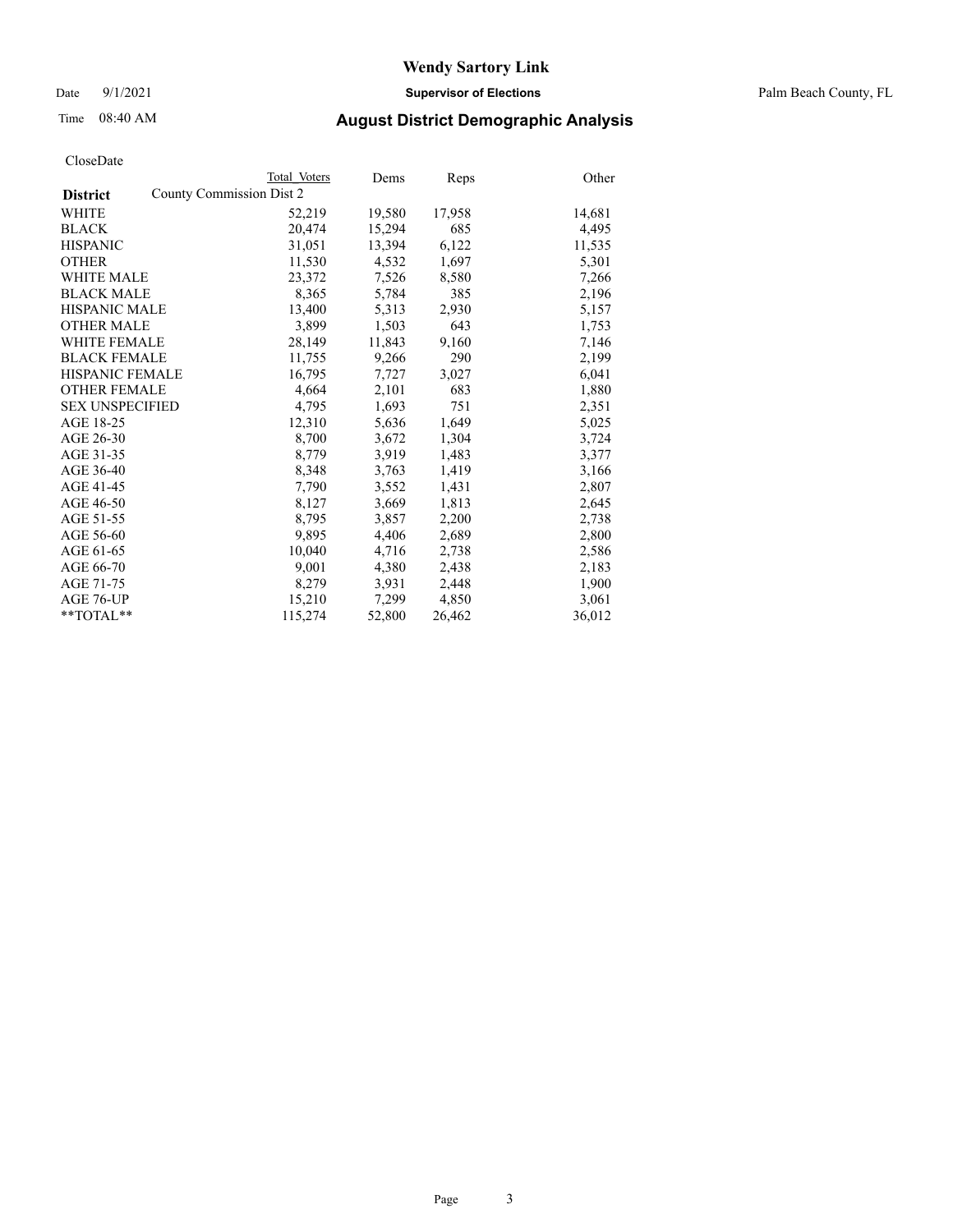Date 9/1/2021 **Supervisor of Elections** Palm Beach County, FL

# Time 08:40 AM **August District Demographic Analysis**

|                        |                          | Total Voters | Dems   | Reps   | Other  |
|------------------------|--------------------------|--------------|--------|--------|--------|
| <b>District</b>        | County Commission Dist 3 |              |        |        |        |
| <b>WHITE</b>           |                          | 75,512       | 28,653 | 24,930 | 21,929 |
| <b>BLACK</b>           |                          | 16,513       | 12,021 | 544    | 3,948  |
| <b>HISPANIC</b>        |                          | 22,404       | 9,472  | 4,407  | 8,525  |
| <b>OTHER</b>           |                          | 11,996       | 4,574  | 1,913  | 5,509  |
| <b>WHITE MALE</b>      |                          | 35,222       | 11,345 | 12,782 | 11,095 |
| <b>BLACK MALE</b>      |                          | 7,147        | 4,840  | 312    | 1,995  |
| <b>HISPANIC MALE</b>   |                          | 9,847        | 3,847  | 2,179  | 3,821  |
| <b>OTHER MALE</b>      |                          | 4,213        | 1,588  | 765    | 1,860  |
| <b>WHITE FEMALE</b>    |                          | 39,251       | 16,948 | 11,846 | 10,457 |
| <b>BLACK FEMALE</b>    |                          | 9,080        | 6,981  | 221    | 1,878  |
| HISPANIC FEMALE        |                          | 11,997       | 5,424  | 2,122  | 4,451  |
| <b>OTHER FEMALE</b>    |                          | 4,908        | 2,129  | 745    | 2,034  |
| <b>SEX UNSPECIFIED</b> |                          | 4,633        | 1,539  | 800    | 2,294  |
| AGE 18-25              |                          | 12,973       | 5,340  | 2,176  | 5,457  |
| AGE 26-30              |                          | 9,487        | 3,919  | 1,755  | 3,813  |
| AGE 31-35              |                          | 10,309       | 4,339  | 2,021  | 3,949  |
| AGE 36-40              |                          | 9,451        | 4,070  | 1,858  | 3,523  |
| AGE 41-45              |                          | 9,118        | 3,851  | 1,909  | 3,358  |
| AGE 46-50              |                          | 9,691        | 3,934  | 2,393  | 3,364  |
| AGE 51-55              |                          | 10,669       | 4,266  | 3,036  | 3,367  |
| AGE 56-60              |                          | 11,215       | 4,555  | 3,560  | 3,100  |
| AGE 61-65              |                          | 10,267       | 4,548  | 3,120  | 2,599  |
| AGE 66-70              |                          | 8,830        | 4,160  | 2,505  | 2,165  |
| AGE 71-75              |                          | 8,500        | 3,991  | 2,544  | 1,965  |
| AGE 76-UP              |                          | 15,915       | 7,747  | 4,917  | 3,251  |
| $*$ $TOTAL**$          |                          | 126,425      | 54,720 | 31,794 | 39,911 |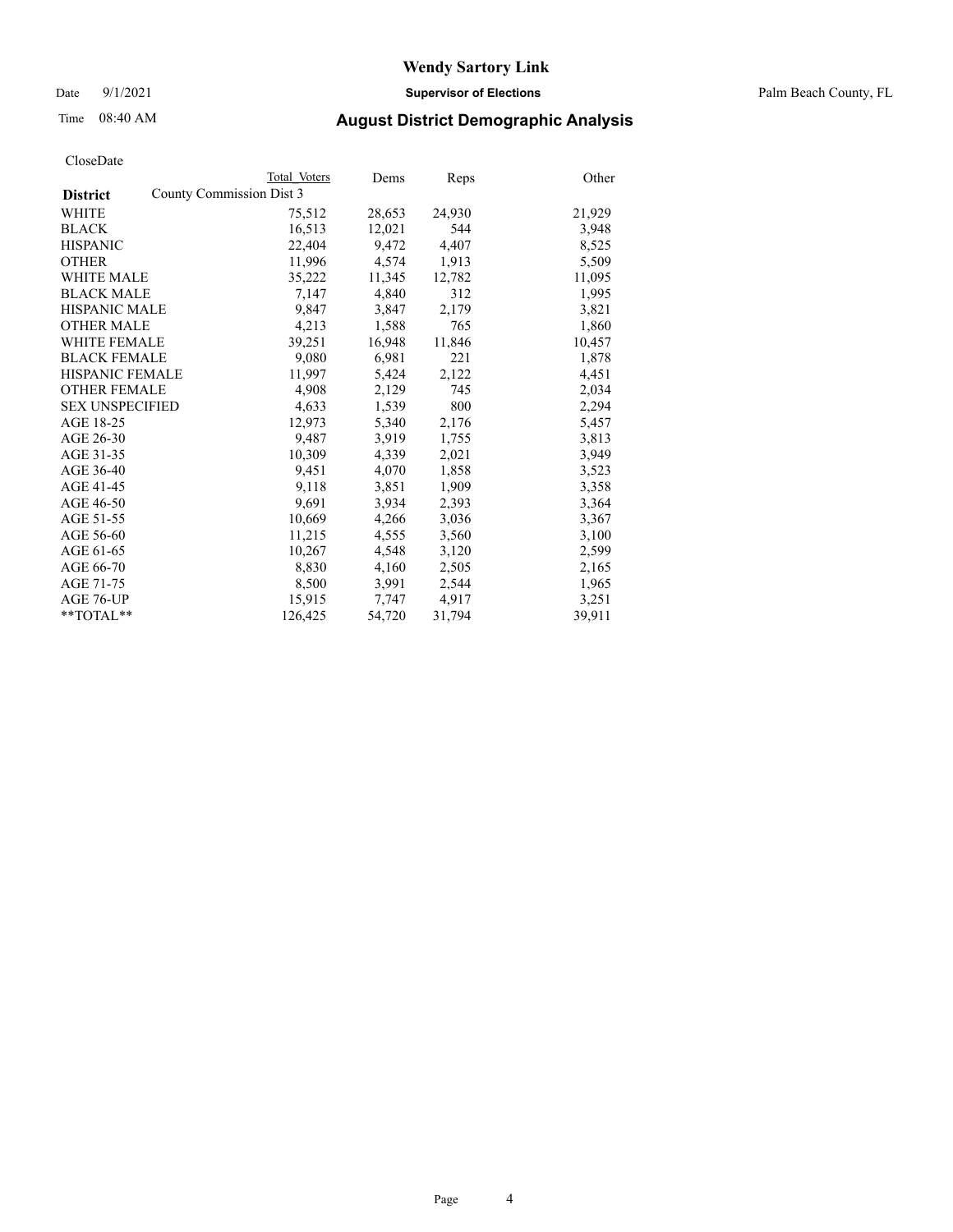Date 9/1/2021 **Supervisor of Elections** Palm Beach County, FL

## Time 08:40 AM **August District Demographic Analysis**

|                                             | Total Voters | Dems   | Reps   | Other  |
|---------------------------------------------|--------------|--------|--------|--------|
| County Commission Dist 4<br><b>District</b> |              |        |        |        |
| WHITE                                       | 120,421      | 39,206 | 45,663 | 35,552 |
| <b>BLACK</b>                                | 6,898        | 4,964  | 321    | 1,613  |
| <b>HISPANIC</b>                             | 12,646       | 4,766  | 2,966  | 4,914  |
| <b>OTHER</b>                                | 12,920       | 4,345  | 2,811  | 5,764  |
| <b>WHITE MALE</b>                           | 56,153       | 15,059 | 22,921 | 18,173 |
| <b>BLACK MALE</b>                           | 2,998        | 1,998  | 177    | 823    |
| <b>HISPANIC MALE</b>                        | 5,091        | 1,731  | 1,248  | 2,112  |
| <b>OTHER MALE</b>                           | 4,447        | 1,345  | 1,066  | 2,036  |
| <b>WHITE FEMALE</b>                         | 62,605       | 23,650 | 22,132 | 16,823 |
| <b>BLACK FEMALE</b>                         | 3.767        | 2.878  | 139    | 750    |
| HISPANIC FEMALE                             | 7,243        | 2,929  | 1,651  | 2,663  |
| <b>OTHER FEMALE</b>                         | 5,282        | 2,083  | 1,113  | 2,086  |
| <b>SEX UNSPECIFIED</b>                      | 5,127        | 1,524  | 1,271  | 2,332  |
| AGE 18-25                                   | 13,638       | 4,785  | 3,882  | 4,971  |
| AGE 26-30                                   | 9,564        | 3,208  | 2,685  | 3,671  |
| AGE 31-35                                   | 9,829        | 3,422  | 2,631  | 3,776  |
| AGE 36-40                                   | 9,024        | 3,031  | 2,521  | 3,472  |
| AGE 41-45                                   | 8,531        | 2,833  | 2,408  | 3,290  |
| AGE 46-50                                   | 9,886        | 2,982  | 3,235  | 3,669  |
| AGE 51-55                                   | 12,093       | 3,529  | 4,425  | 4,139  |
| AGE 56-60                                   | 14,051       | 4,446  | 5,393  | 4,212  |
| AGE 61-65                                   | 14,117       | 4,892  | 5,274  | 3,951  |
| AGE 66-70                                   | 13,295       | 5,109  | 4,652  | 3,534  |
| AGE 71-75                                   | 12,822       | 5,018  | 4,526  | 3,278  |
| AGE 76-UP                                   | 26,034       | 10,025 | 10,129 | 5,880  |
| $*$ $TOTAL**$                               | 152,885      | 53,281 | 51,761 | 47,843 |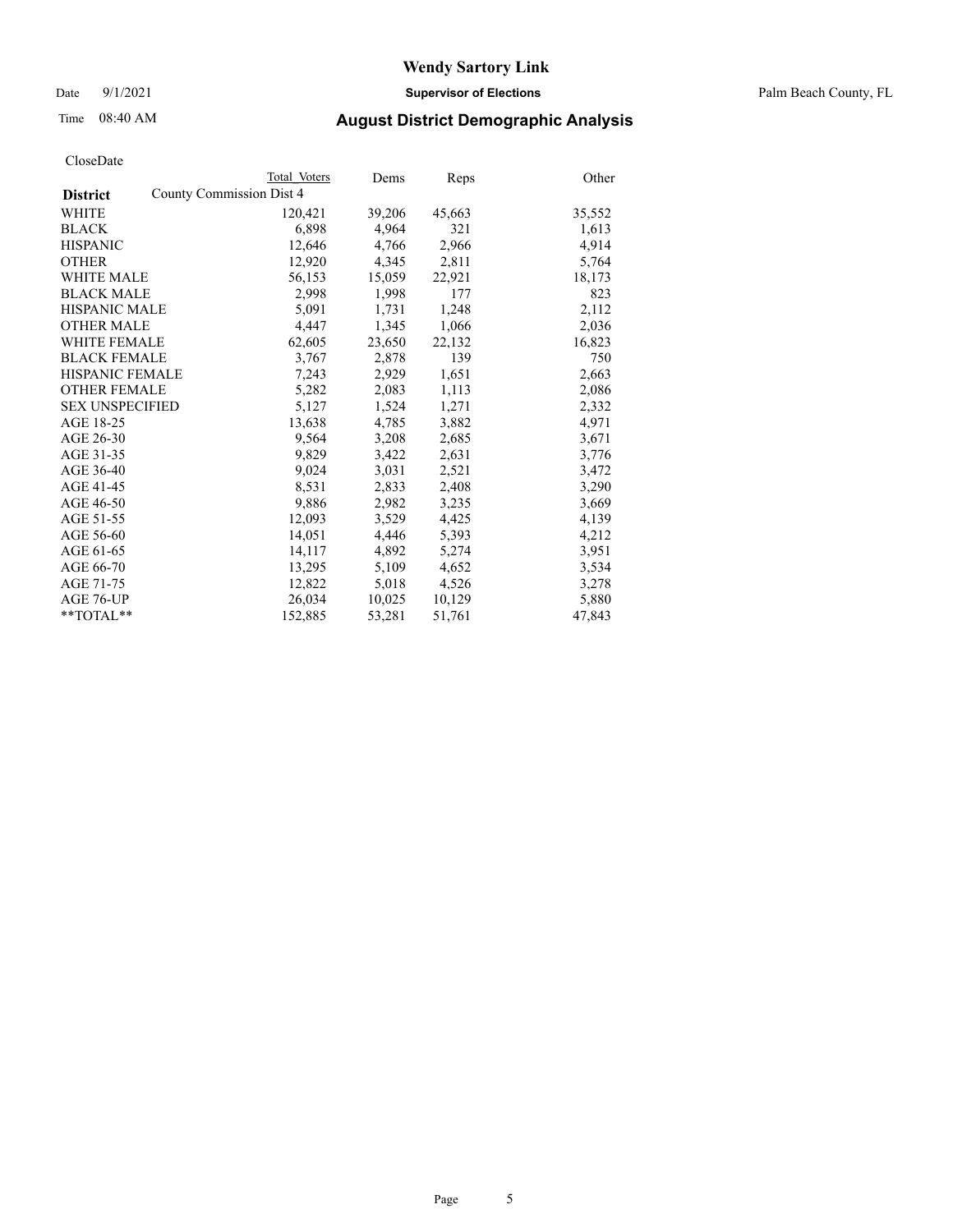Date 9/1/2021 **Supervisor of Elections** Palm Beach County, FL

## Time 08:40 AM **August District Demographic Analysis**

|                        | Total Voters             | Dems   | Reps   | Other  |
|------------------------|--------------------------|--------|--------|--------|
| <b>District</b>        | County Commission Dist 5 |        |        |        |
| <b>WHITE</b>           | 120,689                  | 52,544 | 35,293 | 32,852 |
| <b>BLACK</b>           | 8,388                    | 6,050  | 373    | 1,965  |
| <b>HISPANIC</b>        | 16,299                   | 6,709  | 3,343  | 6,247  |
| <b>OTHER</b>           | 14,635                   | 5,503  | 2,791  | 6,341  |
| <b>WHITE MALE</b>      | 53,518                   | 19,447 | 17,697 | 16,374 |
| <b>BLACK MALE</b>      | 3,609                    | 2,393  | 211    | 1,005  |
| <b>HISPANIC MALE</b>   | 6,654                    | 2,525  | 1,520  | 2,609  |
| <b>OTHER MALE</b>      | 5,115                    | 1,729  | 1,139  | 2,247  |
| <b>WHITE FEMALE</b>    | 65,431                   | 32,440 | 17,088 | 15,903 |
| <b>BLACK FEMALE</b>    | 4,623                    | 3,568  | 152    | 903    |
| <b>HISPANIC FEMALE</b> | 9,265                    | 4,052  | 1,762  | 3,451  |
| <b>OTHER FEMALE</b>    | 6,228                    | 2,685  | 1,088  | 2,455  |
| <b>SEX UNSPECIFIED</b> | 5,393                    | 1,868  | 1,113  | 2,412  |
| AGE 18-25              | 10,462                   | 4,033  | 2,321  | 4,108  |
| AGE 26-30              | 6,936                    | 2,658  | 1,548  | 2,730  |
| AGE 31-35              | 7,744                    | 3,025  | 1,833  | 2,886  |
| AGE 36-40              | 8,182                    | 3,107  | 1,939  | 3,136  |
| AGE 41-45              | 8,596                    | 3,145  | 2,178  | 3,273  |
| AGE 46-50              | 9,106                    | 3,083  | 2,603  | 3,420  |
| AGE 51-55              | 10,205                   | 3,652  | 3,063  | 3,490  |
| AGE 56-60              | 11,800                   | 4,323  | 3,788  | 3,689  |
| AGE 61-65              | 13,642                   | 5,831  | 4,043  | 3,768  |
| AGE 66-70              | 15,492                   | 7,428  | 4,156  | 3,908  |
| AGE 71-75              | 18,163                   | 8,902  | 4,766  | 4,495  |
| AGE 76-UP              | 39,683                   | 21,619 | 9,562  | 8,502  |
| $*$ $TOTAL**$          | 160,011                  | 70,806 | 41,800 | 47,405 |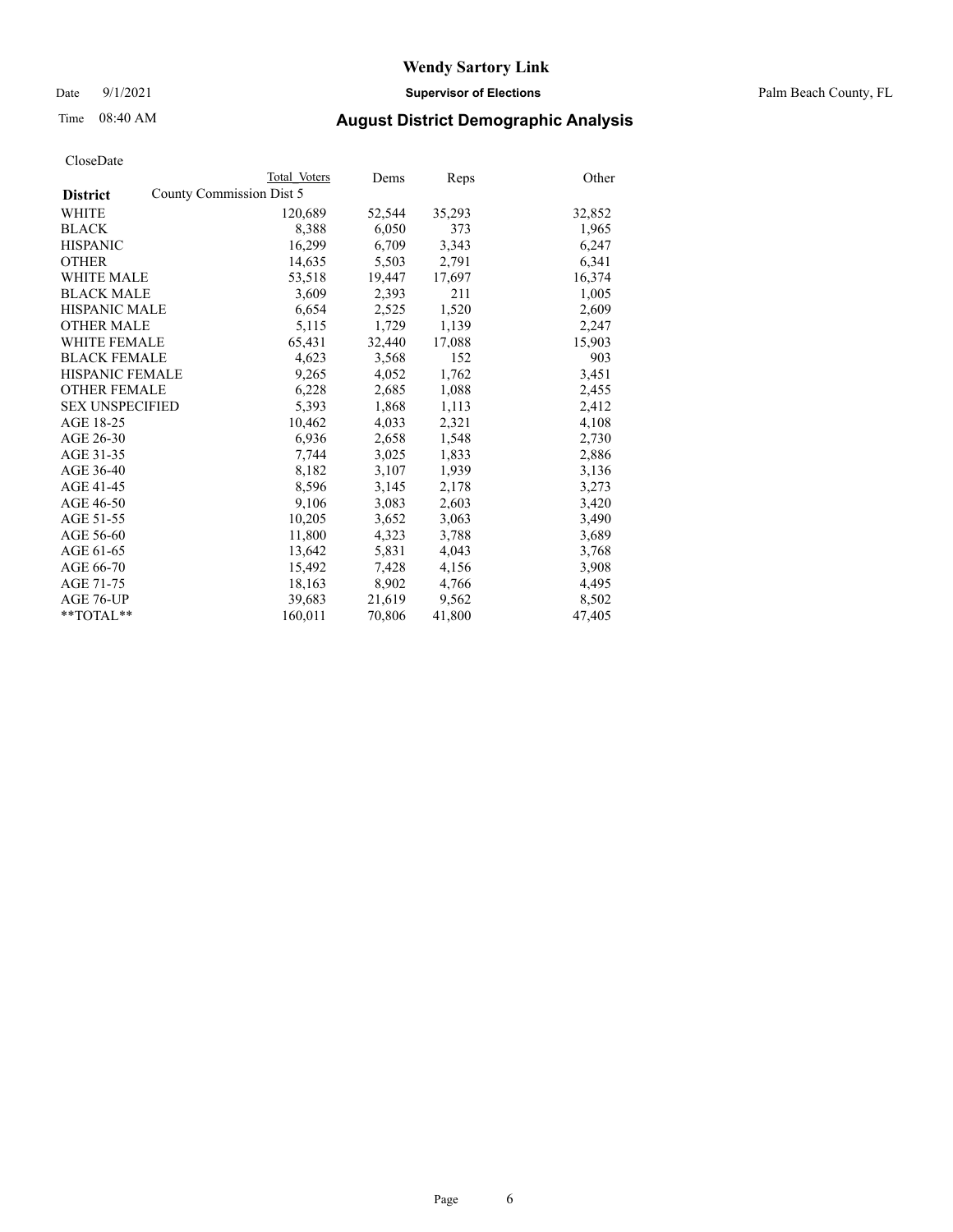Date 9/1/2021 **Supervisor of Elections** Palm Beach County, FL

# Time 08:40 AM **August District Demographic Analysis**

|                        | Total Voters             | Dems   | Reps   | Other  |
|------------------------|--------------------------|--------|--------|--------|
| <b>District</b>        | County Commission Dist 6 |        |        |        |
| <b>WHITE</b>           | 78,259                   | 21,858 | 33,619 | 22,782 |
| <b>BLACK</b>           | 24,728                   | 19,273 | 845    | 4,610  |
| <b>HISPANIC</b>        | 22,098                   | 8,132  | 5,632  | 8,334  |
| <b>OTHER</b>           | 13,920                   | 5,195  | 2,727  | 5,998  |
| <b>WHITE MALE</b>      | 37,356                   | 8,864  | 17,164 | 11,328 |
| <b>BLACK MALE</b>      | 10,654                   | 7,824  | 478    | 2,352  |
| <b>HISPANIC MALE</b>   | 9,906                    | 3,312  | 2,791  | 3,803  |
| <b>OTHER MALE</b>      | 5,213                    | 1,820  | 1,137  | 2,256  |
| <b>WHITE FEMALE</b>    | 39,883                   | 12,756 | 16,037 | 11,090 |
| <b>BLACK FEMALE</b>    | 13,710                   | 11,199 | 358    | 2,153  |
| HISPANIC FEMALE        | 11,673                   | 4,644  | 2,735  | 4,294  |
| <b>OTHER FEMALE</b>    | 5,833                    | 2,511  | 1,075  | 2,247  |
| <b>SEX UNSPECIFIED</b> | 4,660                    | 1,470  | 1,015  | 2,175  |
| AGE 18-25              | 16,096                   | 6,199  | 3,870  | 6,027  |
| AGE 26-30              | 10,379                   | 4,080  | 2,509  | 3,790  |
| AGE 31-35              | 11,155                   | 4,189  | 3,010  | 3,956  |
| AGE 36-40              | 11,158                   | 4,002  | 3,134  | 4,022  |
| AGE 41-45              | 10,867                   | 3,945  | 3,022  | 3,900  |
| AGE 46-50              | 11,890                   | 4,223  | 3,747  | 3,920  |
| AGE 51-55              | 13,087                   | 4,640  | 4,608  | 3,839  |
| AGE 56-60              | 13,751                   | 5,165  | 5,145  | 3,441  |
| AGE 61-65              | 11,930                   | 4,916  | 4,186  | 2,828  |
| AGE 66-70              | 9,610                    | 4,316  | 3,222  | 2,072  |
| AGE 71-75              | 7,899                    | 3,640  | 2,617  | 1,642  |
| AGE 76-UP              | 11,183                   | 5,143  | 3,753  | 2,287  |
| $*$ $TOTAL**$          | 139,005                  | 54,458 | 42,823 | 41,724 |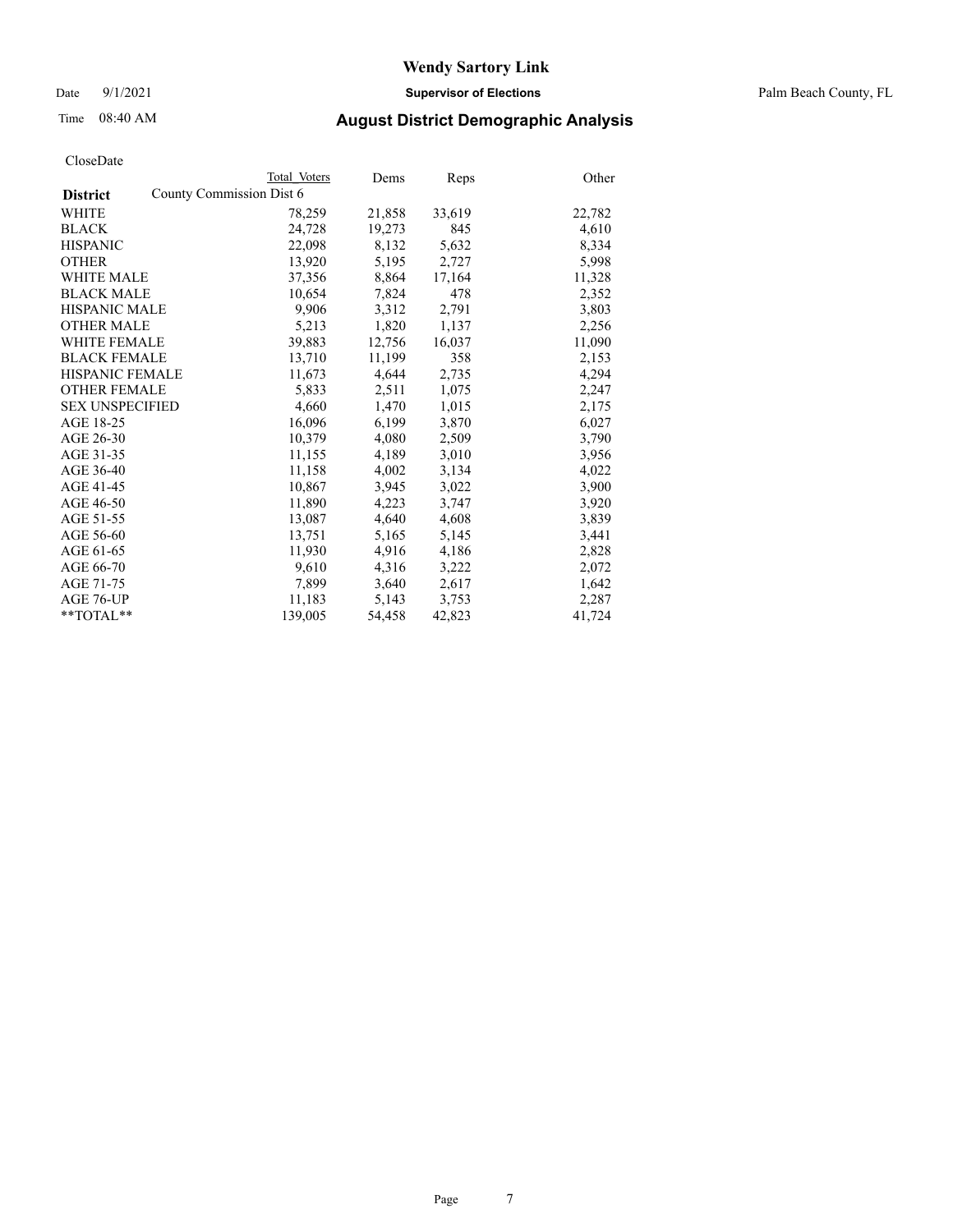Date 9/1/2021 **Supervisor of Elections** Palm Beach County, FL

## Time 08:40 AM **August District Demographic Analysis**

|                        |                          | Total Voters | Dems   | Reps   | Other  |
|------------------------|--------------------------|--------------|--------|--------|--------|
| <b>District</b>        | County Commission Dist 7 |              |        |        |        |
| WHITE                  |                          | 42,618       | 15,098 | 14,079 | 13,441 |
| <b>BLACK</b>           |                          | 54,956       | 44,255 | 1,420  | 9,281  |
| <b>HISPANIC</b>        |                          | 12,232       | 5,555  | 1,948  | 4,729  |
| <b>OTHER</b>           |                          | 11,097       | 4,900  | 1,243  | 4,954  |
| <b>WHITE MALE</b>      |                          | 20,692       | 6,185  | 7,359  | 7,148  |
| <b>BLACK MALE</b>      |                          | 23,003       | 17,558 | 785    | 4,660  |
| <b>HISPANIC MALE</b>   |                          | 5,361        | 2,272  | 962    | 2,127  |
| <b>OTHER MALE</b>      |                          | 3,806        | 1,628  | 517    | 1,661  |
| <b>WHITE FEMALE</b>    |                          | 21,326       | 8,743  | 6,524  | 6,059  |
| <b>BLACK FEMALE</b>    |                          | 31,048       | 26,048 | 614    | 4,386  |
| <b>HISPANIC FEMALE</b> |                          | 6,584        | 3,152  | 949    | 2,483  |
| <b>OTHER FEMALE</b>    |                          | 4,468        | 2,290  | 474    | 1,704  |
| <b>SEX UNSPECIFIED</b> |                          | 4,545        | 1,896  | 494    | 2,155  |
| AGE 18-25              |                          | 13,183       | 7,304  | 1,312  | 4,567  |
| AGE 26-30              |                          | 12,307       | 6,527  | 1,539  | 4,241  |
| AGE 31-35              |                          | 12,671       | 6,993  | 1,582  | 4,096  |
| AGE 36-40              |                          | 10,426       | 5,848  | 1,223  | 3,355  |
| AGE 41-45              |                          | 8,689        | 5,003  | 1,055  | 2,631  |
| AGE 46-50              |                          | 8,607        | 5,053  | 1,208  | 2,346  |
| AGE 51-55              |                          | 9,253        | 5,443  | 1,539  | 2,271  |
| AGE 56-60              |                          | 10,273       | 6,099  | 1,887  | 2,287  |
| AGE 61-65              |                          | 9,827        | 6,052  | 1,815  | 1,960  |
| AGE 66-70              |                          | 7,977        | 5,008  | 1,489  | 1,480  |
| AGE 71-75              |                          | 6,768        | 4,128  | 1,340  | 1,300  |
| AGE 76-UP              |                          | 10.921       | 6,350  | 2,700  | 1,871  |
| $*$ $TOTAL**$          |                          | 120.903      | 69,808 | 18,690 | 32,405 |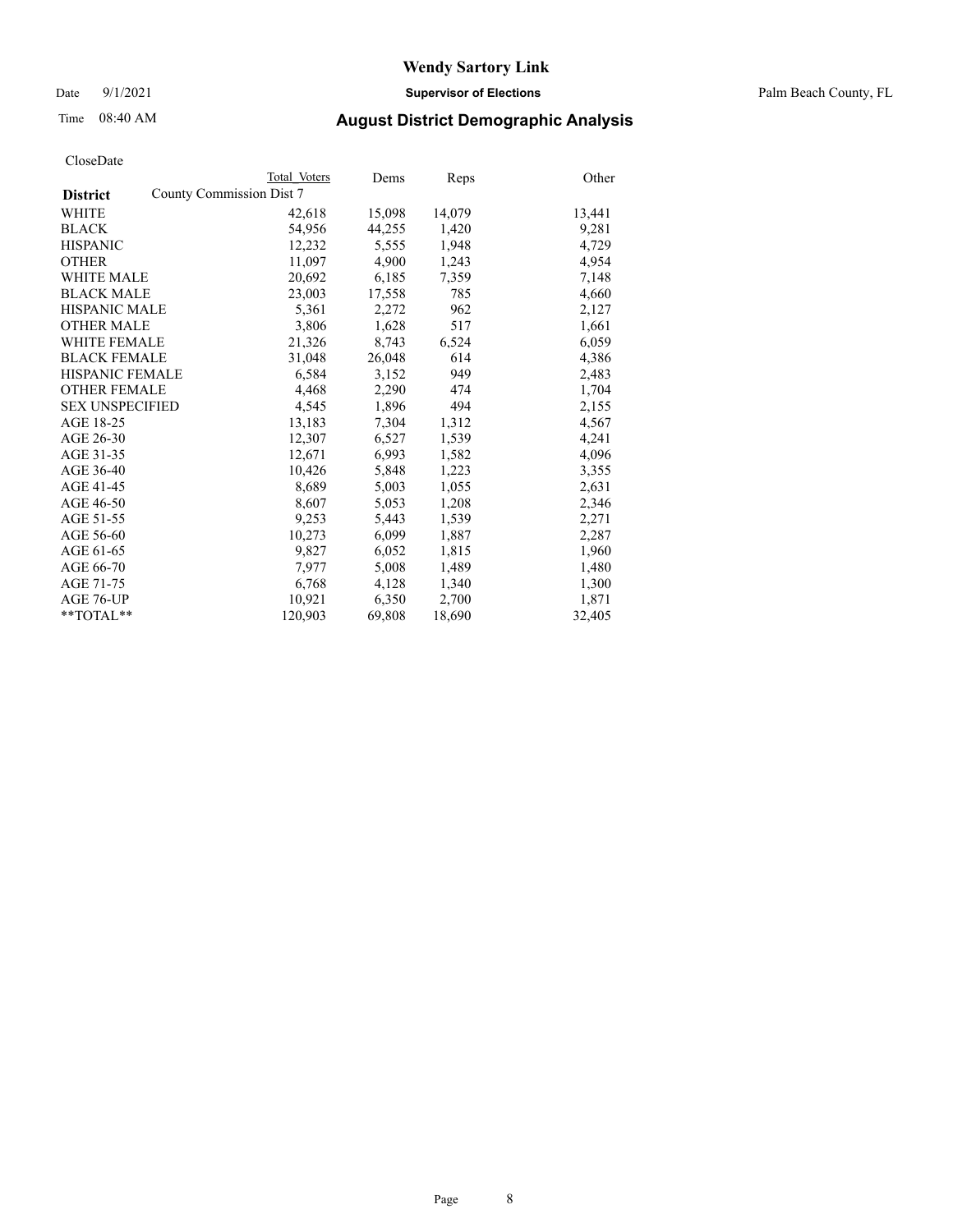Date 9/1/2021 **Supervisor of Elections** Palm Beach County, FL

## Time 08:40 AM **August District Demographic Analysis**

|                                          | Total Voters | Dems   | <b>Reps</b> | Other  |
|------------------------------------------|--------------|--------|-------------|--------|
| Congressional Dist 18<br><b>District</b> |              |        |             |        |
| WHITE                                    | 168,038      | 47,149 | 73,502      | 47,387 |
| <b>BLACK</b>                             | 17,522       | 12,969 | 713         | 3,840  |
| <b>HISPANIC</b>                          | 20,400       | 7.607  | 5,235       | 7,558  |
| <b>OTHER</b>                             | 18,177       | 6,229  | 4,169       | 7,779  |
| <b>WHITE MALE</b>                        | 78,935       | 18,108 | 36,973      | 23,854 |
| <b>BLACK MALE</b>                        | 7,491        | 5,191  | 383         | 1,917  |
| <b>HISPANIC MALE</b>                     | 8,752        | 2,979  | 2,433       | 3,340  |
| <b>OTHER MALE</b>                        | 6,339        | 2,036  | 1,561       | 2,742  |
| <b>WHITE FEMALE</b>                      | 87,064       | 28,530 | 35,694      | 22,840 |
| <b>BLACK FEMALE</b>                      | 9,784        | 7,608  | 320         | 1,856  |
| <b>HISPANIC FEMALE</b>                   | 11,181       | 4,450  | 2,704       | 4,027  |
| <b>OTHER FEMALE</b>                      | 7,591        | 3,026  | 1,671       | 2,894  |
| <b>SEX UNSPECIFIED</b>                   | 6,776        | 1,912  | 1,811       | 3,053  |
| AGE 18-25                                | 18,942       | 6,177  | 5,768       | 6,997  |
| AGE 26-30                                | 14.740       | 4,886  | 4,327       | 5,527  |
| AGE 31-35                                | 15,646       | 5,058  | 4,921       | 5,667  |
| AGE 36-40                                | 15,765       | 4,834  | 5,051       | 5,880  |
| AGE 41-45                                | 14,586       | 4,572  | 4,607       | 5,407  |
| AGE 46-50                                | 15,800       | 4,686  | 5,828       | 5,286  |
| AGE 51-55                                | 18,532       | 5,352  | 7,651       | 5,529  |
| AGE 56-60                                | 21,716       | 6,627  | 9,335       | 5,754  |
| AGE 61-65                                | 21,335       | 7,298  | 8,843       | 5,194  |
| AGE 66-70                                | 18,758       | 6,932  | 7,248       | 4,578  |
| AGE 71-75                                | 17,358       | 6,360  | 6,875       | 4,123  |
| AGE 76-UP                                | 30,958       | 11,172 | 13,165      | 6,621  |
| $*$ TOTAL $*$                            | 224,137      | 73,954 | 83,619      | 66,564 |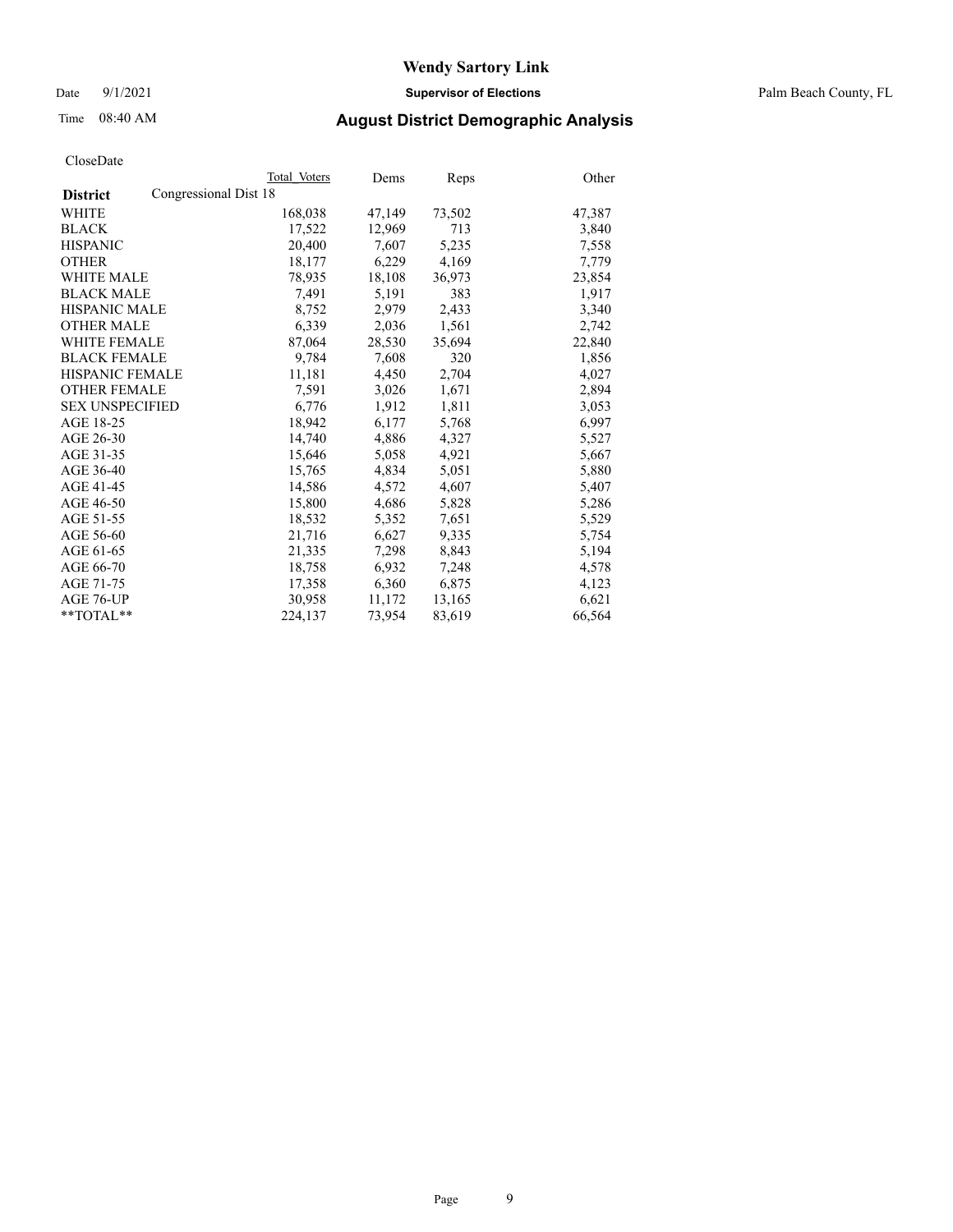Date 9/1/2021 **Supervisor of Elections** Palm Beach County, FL

## Time 08:40 AM **August District Demographic Analysis**

|                                          | Total Voters | Dems   | Reps   | Other  |
|------------------------------------------|--------------|--------|--------|--------|
| Congressional Dist 20<br><b>District</b> |              |        |        |        |
| <b>WHITE</b>                             | 41,656       | 13,396 | 15,801 | 12,459 |
| <b>BLACK</b>                             | 55,419       | 44,595 | 1,512  | 9,312  |
| <b>HISPANIC</b>                          | 24,279       | 10,281 | 4,733  | 9,265  |
| <b>OTHER</b>                             | 13,092       | 5,478  | 1,666  | 5,948  |
| <b>WHITE MALE</b>                        | 19,844       | 5,345  | 8,081  | 6,418  |
| <b>BLACK MALE</b>                        | 22,685       | 17,239 | 820    | 4,626  |
| <b>HISPANIC MALE</b>                     | 10,796       | 4,202  | 2,401  | 4,193  |
| <b>OTHER MALE</b>                        | 4,562        | 1,853  | 663    | 2,046  |
| <b>WHITE FEMALE</b>                      | 21,285       | 7,911  | 7,540  | 5,834  |
| <b>BLACK FEMALE</b>                      | 31,834       | 26,704 | 673    | 4,457  |
| HISPANIC FEMALE                          | 12,808       | 5,804  | 2,224  | 4,780  |
| <b>OTHER FEMALE</b>                      | 5,270        | 2,554  | 650    | 2,066  |
| <b>SEX UNSPECIFIED</b>                   | 5,289        | 2,102  | 641    | 2,546  |
| AGE 18-25                                | 16,156       | 8,460  | 1,846  | 5,850  |
| AGE 26-30                                | 12,742       | 6,650  | 1,618  | 4,474  |
| AGE 31-35                                | 13,014       | 7,130  | 1,699  | 4,185  |
| AGE 36-40                                | 11,554       | 6,208  | 1,564  | 3,782  |
| AGE 41-45                                | 10,354       | 5,580  | 1,539  | 3,235  |
| AGE 46-50                                | 10,595       | 5,751  | 1,869  | 2,975  |
| AGE 51-55                                | 11,068       | 6,051  | 2,229  | 2,788  |
| AGE 56-60                                | 11,826       | 6,431  | 2,634  | 2,761  |
| AGE 61-65                                | 10,783       | 6,183  | 2,364  | 2,236  |
| AGE 66-70                                | 8,876        | 5,234  | 1,947  | 1,695  |
| AGE 71-75                                | 6,962        | 4,066  | 1,599  | 1,297  |
| AGE 76-UP                                | 10,516       | 6,006  | 2,804  | 1,706  |
| $*$ $TOTAL**$                            | 134,446      | 73,750 | 23,712 | 36,984 |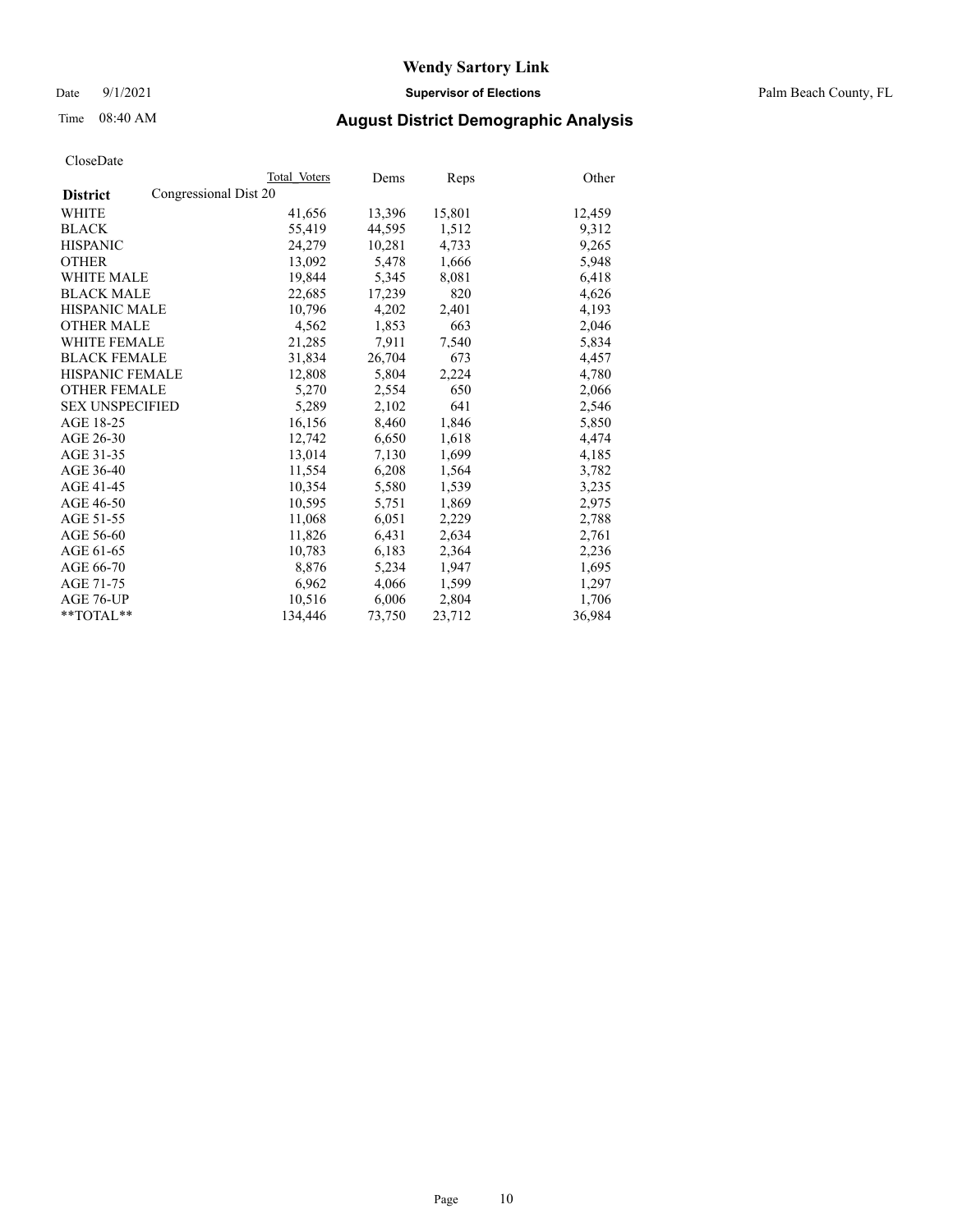Date 9/1/2021 **Supervisor of Elections** Palm Beach County, FL

## Time 08:40 AM **August District Demographic Analysis**

|                                          | Total Voters | Dems    | Reps    | Other   |
|------------------------------------------|--------------|---------|---------|---------|
| Congressional Dist 21<br><b>District</b> |              |         |         |         |
| WHITE                                    | 333,600      | 126,179 | 112,271 | 95,150  |
| <b>BLACK</b>                             | 61,446       | 46,178  | 2,070   | 13,198  |
| <b>HISPANIC</b>                          | 72,490       | 30.381  | 14,762  | 27,347  |
| <b>OTHER</b>                             | 47,431       | 18,045  | 8,429   | 20,957  |
| <b>WHITE MALE</b>                        | 152,850      | 48,598  | 56,302  | 47,950  |
| <b>BLACK MALE</b>                        | 26,722       | 18,804  | 1,190   | 6,728   |
| <b>HISPANIC MALE</b>                     | 31,064       | 12,000  | 6,980   | 12,084  |
| <b>OTHER MALE</b>                        | 16,570       | 5,950   | 3,363   | 7,257   |
| <b>WHITE FEMALE</b>                      | 176,141      | 76,029  | 54,516  | 45,596  |
| <b>BLACK FEMALE</b>                      | 33,662       | 26,660  | 840     | 6,162   |
| <b>HISPANIC FEMALE</b>                   | 39,665       | 17,724  | 7,448   | 14,493  |
| <b>OTHER FEMALE</b>                      | 19,662       | 8,567   | 3,320   | 7,775   |
| <b>SEX UNSPECIFIED</b>                   | 18,124       | 6,166   | 3,477   | 8,481   |
| AGE 18-25                                | 45,661       | 18,865  | 8,767   | 18,029  |
| AGE 26-30                                | 33,124       | 13,375  | 6,688   | 13,061  |
| AGE 31-35                                | 35,716       | 14,649  | 7,611   | 13,456  |
| AGE 36-40                                | 33,902       | 13,887  | 7,384   | 12,631  |
| AGE 41-45                                | 32,695       | 13,129  | 7,560   | 12,006  |
| AGE 46-50                                | 35,060       | 13,468  | 9,368   | 12,224  |
| AGE 51-55                                | 39,253       | 14,965  | 11,706  | 12,582  |
| AGE 56-60                                | 43,817       | 17,210  | 14,247  | 12,360  |
| AGE 61-65                                | 44,907       | 19,271  | 13,930  | 11,706  |
| AGE 66-70                                | 42,987       | 19,997  | 12,505  | 10,485  |
| AGE 71-75                                | 43,472       | 20,404  | 12,742  | 10,326  |
| AGE 76-UP                                | 84,372       | 41,563  | 25,023  | 17,786  |
| $*$ $TOTAL**$                            | 514,967      | 220,783 | 137,532 | 156,652 |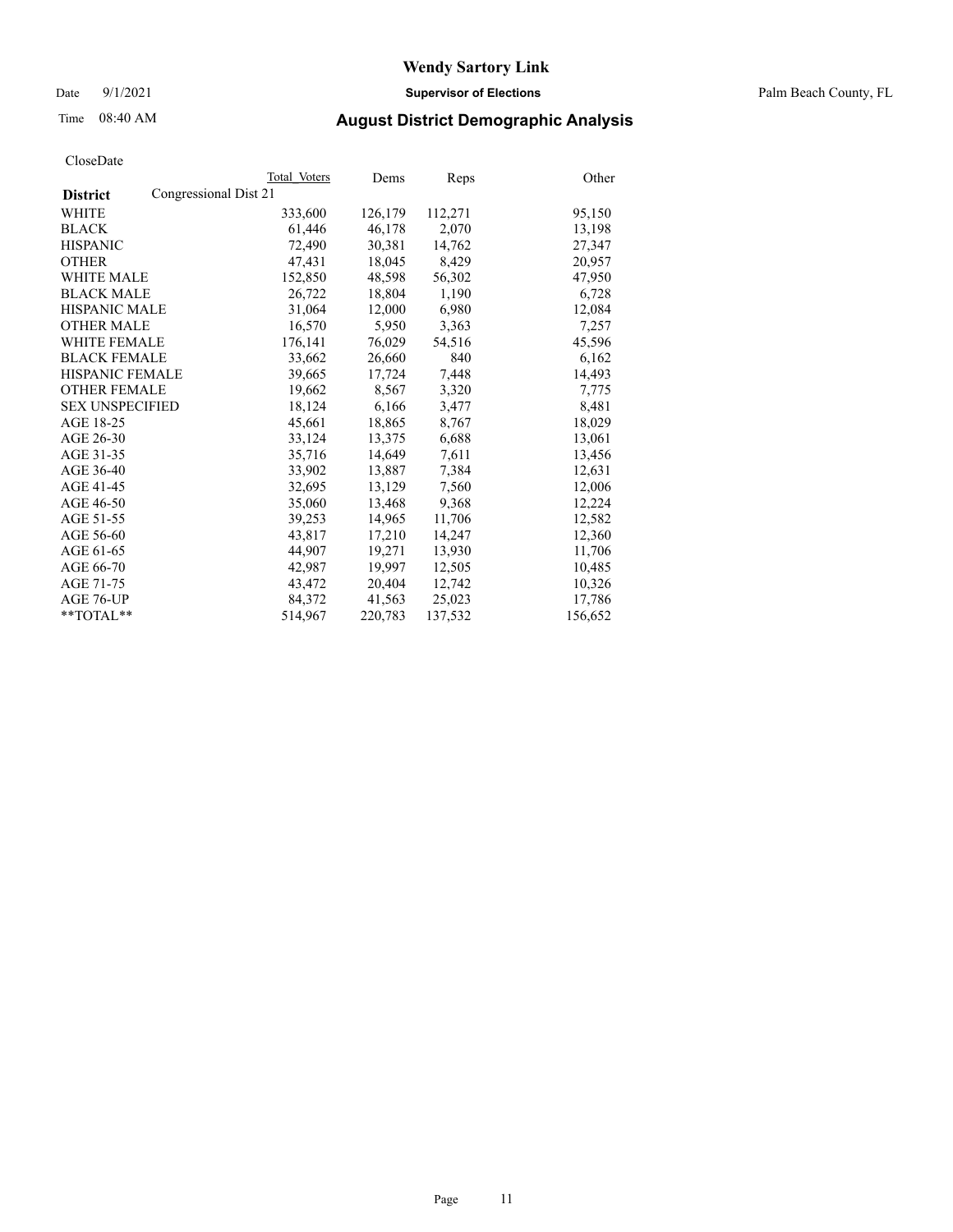Date 9/1/2021 **Supervisor of Elections** Palm Beach County, FL

## Time 08:40 AM **August District Demographic Analysis**

|                                          | Total Voters | Dems   | <b>Reps</b> | Other  |
|------------------------------------------|--------------|--------|-------------|--------|
| Congressional Dist 22<br><b>District</b> |              |        |             |        |
| WHITE                                    | 78,631       | 25,972 | 29,412      | 23,247 |
| <b>BLACK</b>                             | 2,954        | 2,002  | 167         | 785    |
| <b>HISPANIC</b>                          | 8,817        | 3,134  | 2,138       | 3,545  |
| <b>OTHER</b>                             | 8,889        | 2,886  | 1,917       | 4,086  |
| <b>WHITE MALE</b>                        | 36,692       | 9,939  | 14,887      | 11,866 |
| <b>BLACK MALE</b>                        | 1,311        | 818    | 100         | 393    |
| <b>HISPANIC MALE</b>                     | 3,537        | 1,115  | 902         | 1,520  |
| <b>OTHER MALE</b>                        | 3,079        | 884    | 742         | 1,453  |
| <b>WHITE FEMALE</b>                      | 40,825       | 15,718 | 14,098      | 11,009 |
| <b>BLACK FEMALE</b>                      | 1,586        | 1,149  | 65          | 372    |
| <b>HISPANIC FEMALE</b>                   | 5,056        | 1,947  | 1,182       | 1,927  |
| <b>OTHER FEMALE</b>                      | 3,590        | 1,381  | 736         | 1,473  |
| <b>SEX UNSPECIFIED</b>                   | 3,494        | 987    | 891         | 1,616  |
| AGE 18-25                                | 10,096       | 3,437  | 3,006       | 3,653  |
| AGE 26-30                                | 6,173        | 2,028  | 1,795       | 2,350  |
| AGE 31-35                                | 6,160        | 2,062  | 1,720       | 2,378  |
| AGE 36-40                                | 5,852        | 1,921  | 1,654       | 2,277  |
| AGE 41-45                                | 5,873        | 1,855  | 1,692       | 2,326  |
| AGE 46-50                                | 6,638        | 1,894  | 2,205       | 2,539  |
| AGE 51-55                                | 8,087        | 2,265  | 3,018       | 2,804  |
| AGE 56-60                                | 8,859        | 2,756  | 3,377       | 2,726  |
| AGE 61-65                                | 8,424        | 2,885  | 3,129       | 2,410  |
| AGE 66-70                                | 7,728        | 2,916  | 2,710       | 2,102  |
| AGE 71-75                                | 7,889        | 3,049  | 2,781       | 2,059  |
| AGE 76-UP                                | 17,511       | 6,925  | 6,547       | 4,039  |
| $*$ $TOTAL**$                            | 99.291       | 33,994 | 33,634      | 31,663 |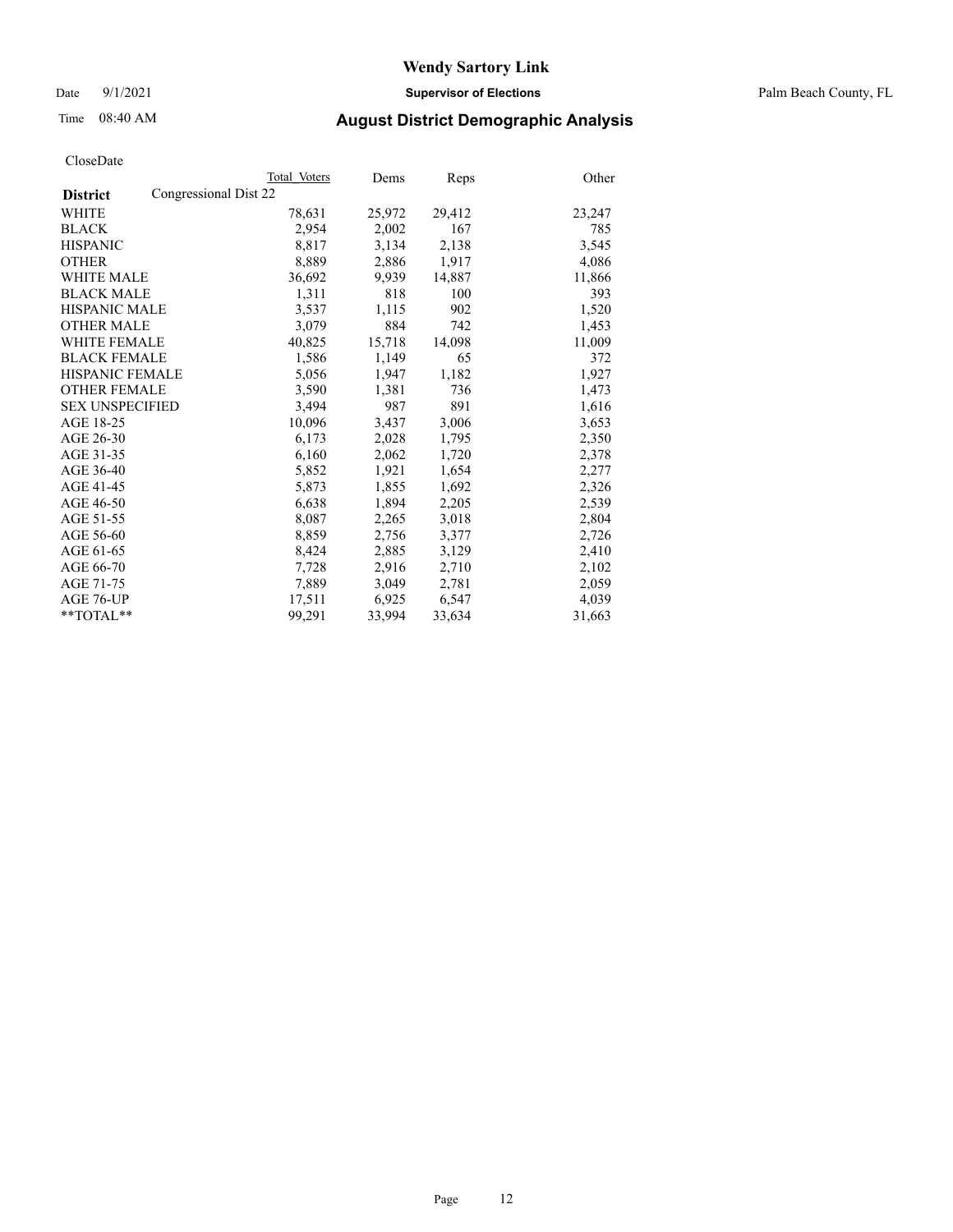## Date 9/1/2021 **Supervisor of Elections** Palm Beach County, FL

# Time 08:40 AM **August District Demographic Analysis**

|                        |                | Total Voters | Dems    | Reps    | Other   |
|------------------------|----------------|--------------|---------|---------|---------|
| <b>District</b>        | Unincorporated |              |         |         |         |
| WHITE                  |                | 282,450      | 106,188 | 97,533  | 78,729  |
| <b>BLACK</b>           |                | 45,072       | 33,411  | 1,645   | 10,016  |
| <b>HISPANIC</b>        |                | 62.173       | 25.445  | 13,158  | 23,570  |
| <b>OTHER</b>           |                | 39,454       | 14,697  | 7,371   | 17,386  |
| <b>WHITE MALE</b>      |                | 128,978      | 40,270  | 49,163  | 39,545  |
| <b>BLACK MALE</b>      |                | 19,313       | 13,300  | 921     | 5,092   |
| <b>HISPANIC MALE</b>   |                | 26,672       | 9,987   | 6,269   | 10,416  |
| <b>OTHER MALE</b>      |                | 13,715       | 4,809   | 2,929   | 5,977   |
| <b>WHITE FEMALE</b>    |                | 149,594      | 64,665  | 47,077  | 37,852  |
| <b>BLACK FEMALE</b>    |                | 24,952       | 19,590  | 692     | 4,670   |
| <b>HISPANIC FEMALE</b> |                | 33,952       | 14,871  | 6,615   | 12,466  |
| <b>OTHER FEMALE</b>    |                | 16,374       | 7,049   | 2,863   | 6,462   |
| <b>SEX UNSPECIFIED</b> |                | 15,169       | 4,966   | 3,082   | 7,121   |
| AGE 18-25              |                | 38,366       | 14,904  | 8,240   | 15,222  |
| AGE 26-30              |                | 25,764       | 9.860   | 5,581   | 10,323  |
| AGE 31-35              |                | 27,425       | 10,737  | 6,511   | 10,177  |
| AGE 36-40              |                | 27,383       | 10,417  | 6,655   | 10,311  |
| AGE 41-45              |                | 27,196       | 10,336  | 6,804   | 10,056  |
| AGE 46-50              |                | 29,024       | 10,509  | 8,395   | 10,120  |
| AGE 51-55              |                | 32,474       | 11,822  | 10,331  | 10,321  |
| AGE 56-60              |                | 36,539       | 13,726  | 12,465  | 10,348  |
| AGE 61-65              |                | 37,200       | 15,560  | 12,034  | 9,606   |
| AGE 66-70              |                | 35,709       | 16,346  | 10,677  | 8,686   |
| AGE 71-75              |                | 36,995       | 17,364  | 10,849  | 8,782   |
| AGE 76-UP              |                | 75,074       | 38,160  | 21,165  | 15,749  |
| $*$ $TOTAL**$          |                | 429,149      | 179,741 | 119,707 | 129,701 |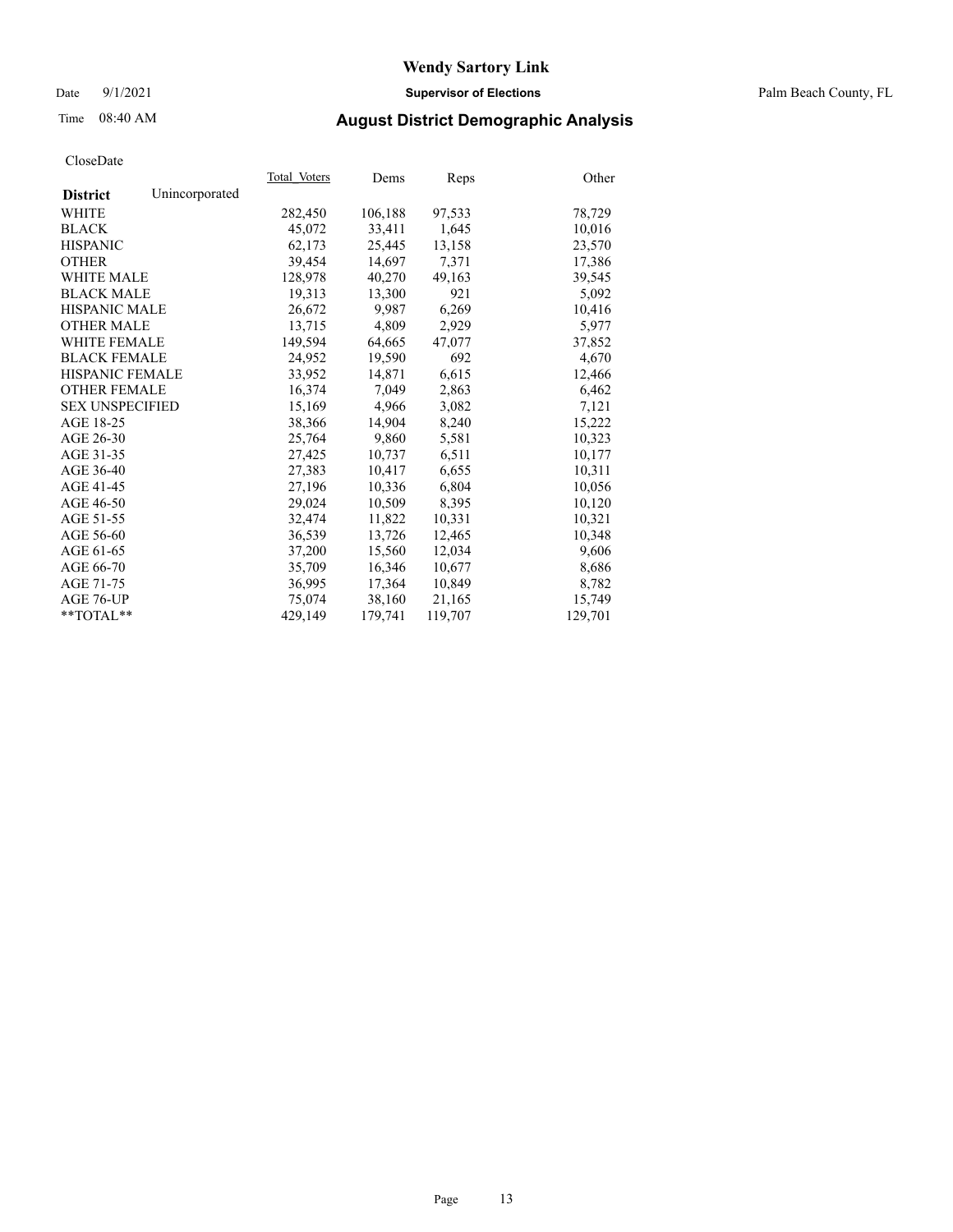## Date 9/1/2021 **Supervisor of Elections** Palm Beach County, FL

## Time 08:40 AM **August District Demographic Analysis**

|                        |          | Total Voters | Dems | Reps         | Other |
|------------------------|----------|--------------|------|--------------|-------|
| <b>District</b>        | Atlantis |              |      |              |       |
| WHITE                  |          | 1,610        | 400  | 811          | 399   |
| <b>BLACK</b>           |          | 38           | 27   | 1            | 10    |
| <b>HISPANIC</b>        |          | 89           | 22   | 45           | 22    |
| <b>OTHER</b>           |          | 124          | 36   | 36           | 52    |
| <b>WHITE MALE</b>      |          | 756          | 175  | 378          | 203   |
| <b>BLACK MALE</b>      |          | 19           | 15   | 1            | 3     |
| <b>HISPANIC MALE</b>   |          | 33           | 7    | 17           | 9     |
| <b>OTHER MALE</b>      |          | 44           | 10   | 15           | 19    |
| <b>WHITE FEMALE</b>    |          | 841          | 221  | 426          | 194   |
| <b>BLACK FEMALE</b>    |          | 19           | 12   | $\mathbf{0}$ | 7     |
| <b>HISPANIC FEMALE</b> |          | 54           | 15   | 27           | 12    |
| <b>OTHER FEMALE</b>    |          | 52           | 20   | 14           | 18    |
| <b>SEX UNSPECIFIED</b> |          | 42           | 9    | 15           | 18    |
| AGE 18-25              |          | 97           | 21   | 46           | 30    |
| AGE 26-30              |          | 79           | 21   | 27           | 31    |
| AGE 31-35              |          | 63           | 17   | 29           | 17    |
| AGE 36-40              |          | 69           | 16   | 30           | 23    |
| AGE 41-45              |          | 97           | 24   | 44           | 29    |
| AGE 46-50              |          | 112          | 26   | 48           | 38    |
| AGE 51-55              |          | 133          | 24   | 69           | 40    |
| AGE 56-60              |          | 157          | 36   | 84           | 37    |
| AGE 61-65              |          | 168          | 53   | 74           | 41    |
| AGE 66-70              |          | 204          | 62   | 91           | 51    |
| AGE 71-75              |          | 205          | 57   | 97           | 51    |
| AGE 76-UP              |          | 477          | 128  | 254          | 95    |
| **TOTAL**              |          | 1,861        | 485  | 893          | 483   |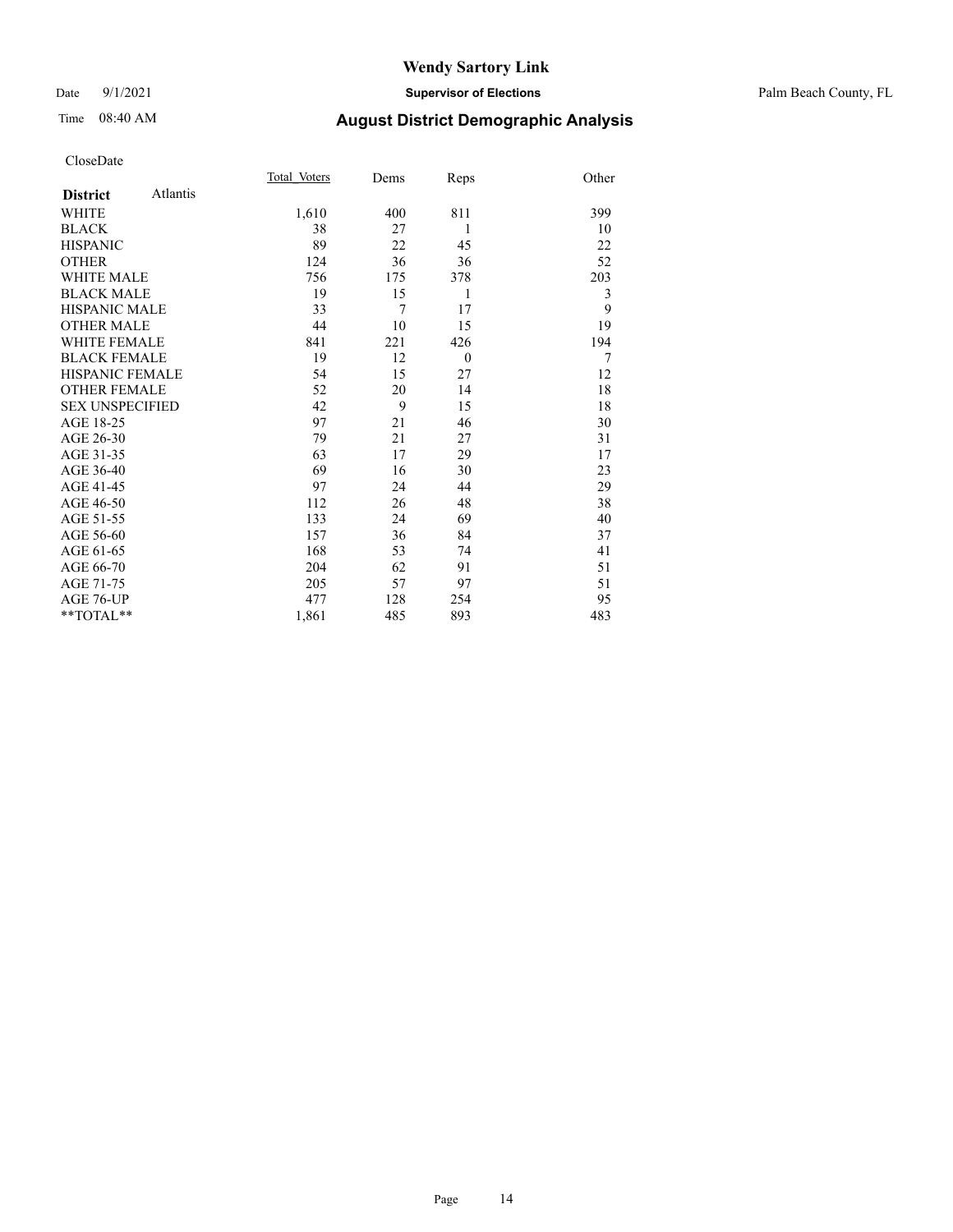## Date 9/1/2021 **Supervisor of Elections** Palm Beach County, FL

# Time 08:40 AM **August District Demographic Analysis**

|                        |                      | Total Voters | Dems   | <b>Reps</b> | Other  |
|------------------------|----------------------|--------------|--------|-------------|--------|
| <b>District</b>        | <b>Boynton Beach</b> |              |        |             |        |
| <b>WHITE</b>           |                      | 28,802       | 10,195 | 9,768       | 8,839  |
| <b>BLACK</b>           |                      | 12,386       | 9,680  | 323         | 2,383  |
| <b>HISPANIC</b>        |                      | 5,272        | 2,323  | 906         | 2,043  |
| <b>OTHER</b>           |                      | 4,547        | 1,847  | 685         | 2,015  |
| <b>WHITE MALE</b>      |                      | 13,321       | 3,968  | 4,936       | 4,417  |
| <b>BLACK MALE</b>      |                      | 5,297        | 3,922  | 182         | 1,193  |
| <b>HISPANIC MALE</b>   |                      | 2,273        | 907    | 430         | 936    |
| <b>OTHER MALE</b>      |                      | 1,555        | 606    | 274         | 675    |
| <b>WHITE FEMALE</b>    |                      | 15,072       | 6,092  | 4,709       | 4,271  |
| <b>BLACK FEMALE</b>    |                      | 6,883        | 5,607  | 135         | 1,141  |
| <b>HISPANIC FEMALE</b> |                      | 2,899        | 1,376  | 463         | 1,060  |
| <b>OTHER FEMALE</b>    |                      | 1,858        | 869    | 258         | 731    |
| <b>SEX UNSPECIFIED</b> |                      | 1,800        | 675    | 284         | 841    |
| AGE 18-25              |                      | 4,563        | 2,233  | 656         | 1,674  |
| AGE 26-30              |                      | 4,535        | 2,053  | 813         | 1,669  |
| AGE 31-35              |                      | 4,866        | 2,208  | 874         | 1,784  |
| AGE 36-40              |                      | 4,155        | 1,967  | 698         | 1,490  |
| AGE 41-45              |                      | 3,280        | 1,611  | 616         | 1,053  |
| AGE 46-50              |                      | 3,540        | 1,693  | 716         | 1,131  |
| AGE 51-55              |                      | 3,953        | 1,783  | 962         | 1,208  |
| AGE 56-60              |                      | 4,314        | 1,977  | 1,221       | 1,116  |
| AGE 61-65              |                      | 4,391        | 2,110  | 1,240       | 1,041  |
| AGE 66-70              |                      | 3,765        | 1,867  | 982         | 916    |
| AGE 71-75              |                      | 3,308        | 1,584  | 926         | 798    |
| AGE 76-UP              |                      | 6,337        | 2,959  | 1,978       | 1,400  |
| $*$ TOTAL $*$          |                      | 51,007       | 24,045 | 11,682      | 15,280 |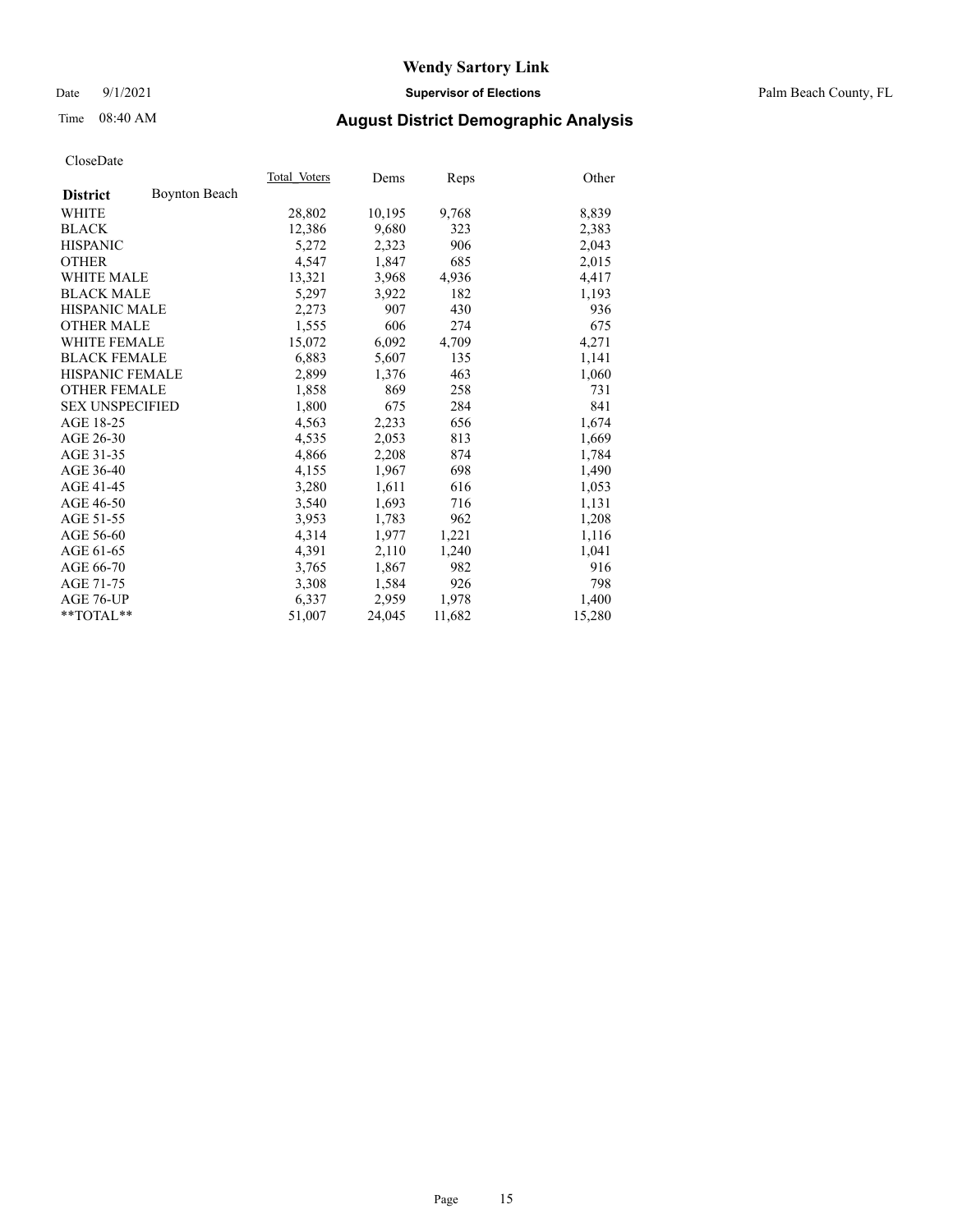## Date 9/1/2021 **Supervisor of Elections** Palm Beach County, FL

# Time 08:40 AM **August District Demographic Analysis**

|                        |                    | Total Voters | Dems  | Reps  | Other |
|------------------------|--------------------|--------------|-------|-------|-------|
| <b>District</b>        | <b>Belle Glade</b> |              |       |       |       |
| <b>WHITE</b>           |                    | 982          | 251   | 567   | 164   |
| <b>BLACK</b>           |                    | 4,138        | 3,582 | 99    | 457   |
| <b>HISPANIC</b>        |                    | 1,756        | 804   | 374   | 578   |
| <b>OTHER</b>           |                    | 452          | 236   | 41    | 175   |
| <b>WHITE MALE</b>      |                    | 455          | 112   | 266   | 77    |
| <b>BLACK MALE</b>      |                    | 1,665        | 1,394 | 60    | 211   |
| <b>HISPANIC MALE</b>   |                    | 829          | 354   | 198   | 277   |
| <b>OTHER MALE</b>      |                    | 170          | 88    | 16    | 66    |
| <b>WHITE FEMALE</b>    |                    | 516          | 136   | 298   | 82    |
| <b>BLACK FEMALE</b>    |                    | 2,408        | 2,138 | 39    | 231   |
| <b>HISPANIC FEMALE</b> |                    | 886          | 436   | 171   | 279   |
| <b>OTHER FEMALE</b>    |                    | 145          | 92    | 14    | 39    |
| <b>SEX UNSPECIFIED</b> |                    | 254          | 123   | 19    | 112   |
| AGE 18-25              |                    | 960          | 589   | 81    | 290   |
| AGE 26-30              |                    | 727          | 458   | 78    | 191   |
| AGE 31-35              |                    | 708          | 488   | 63    | 157   |
| AGE 36-40              |                    | 557          | 374   | 46    | 137   |
| AGE 41-45              |                    | 455          | 302   | 65    | 88    |
| AGE 46-50              |                    | 485          | 304   | 89    | 92    |
| AGE 51-55              |                    | 559          | 367   | 85    | 107   |
| AGE 56-60              |                    | 598          | 419   | 109   | 70    |
| AGE 61-65              |                    | 582          | 384   | 119   | 79    |
| AGE 66-70              |                    | 567          | 399   | 106   | 62    |
| AGE 71-75              |                    | 443          | 308   | 89    | 46    |
| AGE 76-UP              |                    | 687          | 481   | 151   | 55    |
| $*$ $TOTAL**$          |                    | 7,328        | 4,873 | 1,081 | 1,374 |
|                        |                    |              |       |       |       |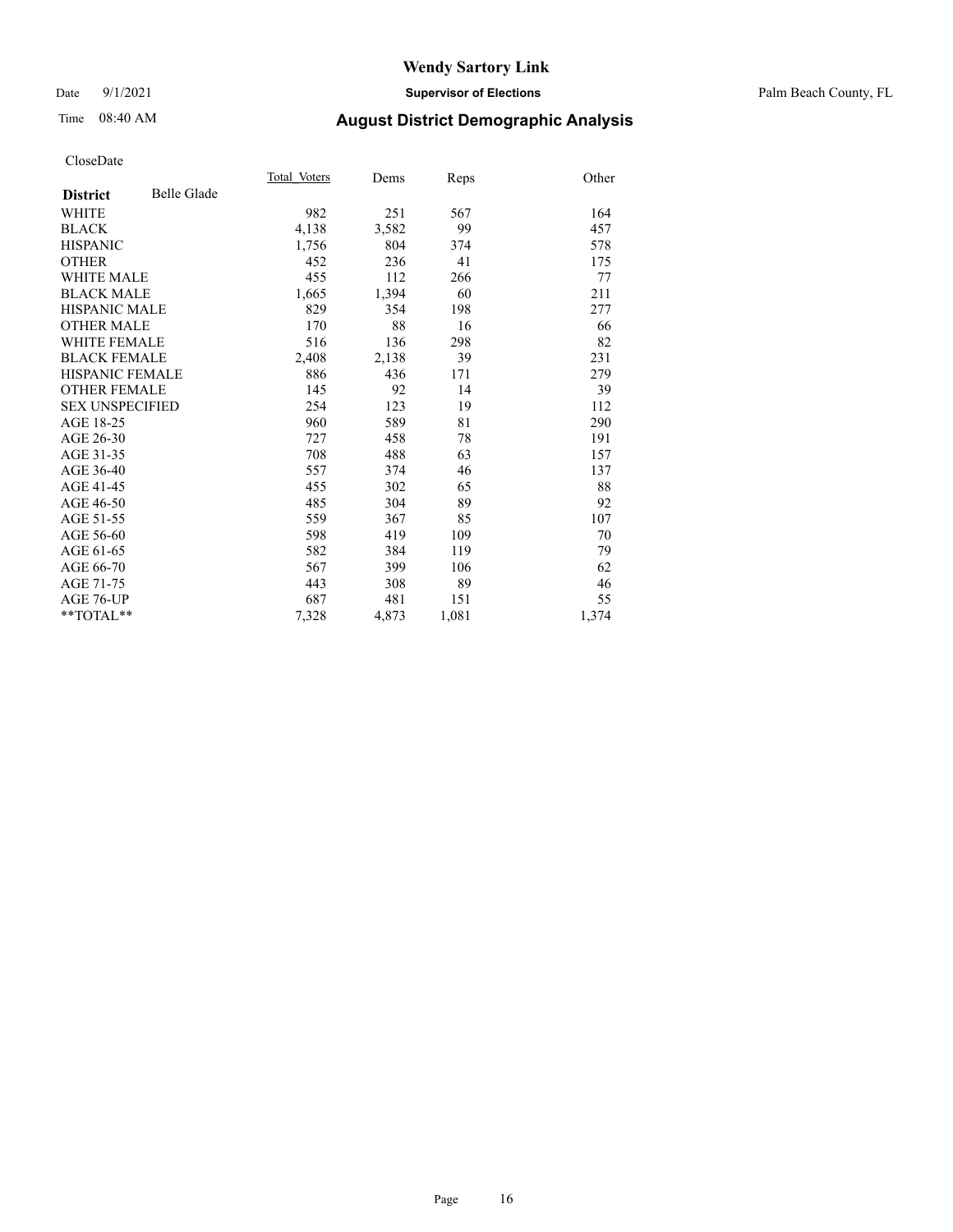## Date 9/1/2021 **Supervisor of Elections** Palm Beach County, FL

## Time 08:40 AM **August District Demographic Analysis**

|                        |            | Total Voters | Dems   | <b>Reps</b> | Other  |
|------------------------|------------|--------------|--------|-------------|--------|
| <b>District</b>        | Boca Raton |              |        |             |        |
| WHITE                  |            | 53,582       | 16,608 | 20,901      | 16,073 |
| <b>BLACK</b>           |            | 2,290        | 1,563  | 127         | 600    |
| <b>HISPANIC</b>        |            | 6,063        | 2,129  | 1,507       | 2,427  |
| <b>OTHER</b>           |            | 6,205        | 1,997  | 1,325       | 2,883  |
| <b>WHITE MALE</b>      |            | 25,671       | 6,571  | 10,723      | 8,377  |
| <b>BLACK MALE</b>      |            | 1,010        | 636    | 74          | 300    |
| <b>HISPANIC MALE</b>   |            | 2,436        | 771    | 632         | 1,033  |
| <b>OTHER MALE</b>      |            | 2,156        | 614    | 517         | 1,025  |
| <b>WHITE FEMALE</b>    |            | 27,137       | 9,822  | 9,866       | 7,449  |
| <b>BLACK FEMALE</b>    |            | 1,234        | 901    | 51          | 282    |
| <b>HISPANIC FEMALE</b> |            | 3,475        | 1,309  | 833         | 1,333  |
| <b>OTHER FEMALE</b>    |            | 2,498        | 955    | 509         | 1,034  |
| <b>SEX UNSPECIFIED</b> |            | 2,436        | 680    | 633         | 1,123  |
| AGE 18-25              |            | 7,680        | 2,636  | 2,304       | 2,740  |
| AGE 26-30              |            | 4,645        | 1,517  | 1,350       | 1,778  |
| AGE 31-35              |            | 4,565        | 1,507  | 1,292       | 1,766  |
| AGE 36-40              |            | 4,412        | 1,433  | 1,263       | 1,716  |
| AGE 41-45              |            | 4,338        | 1,376  | 1,240       | 1,722  |
| AGE 46-50              |            | 4,907        | 1,389  | 1,667       | 1,851  |
| AGE 51-55              |            | 5,991        | 1,670  | 2,288       | 2,033  |
| AGE 56-60              |            | 6,496        | 1,952  | 2,584       | 1,960  |
| AGE 61-65              |            | 5,933        | 1,990  | 2,254       | 1,689  |
| AGE 66-70              |            | 5,318        | 1,950  | 1,915       | 1,453  |
| AGE 71-75              |            | 4,858        | 1,804  | 1,799       | 1,255  |
| AGE 76-UP              |            | 8,996        | 3,072  | 3,904       | 2,020  |
| $*$ $TOTAL**$          |            | 68,140       | 22,297 | 23,860      | 21,983 |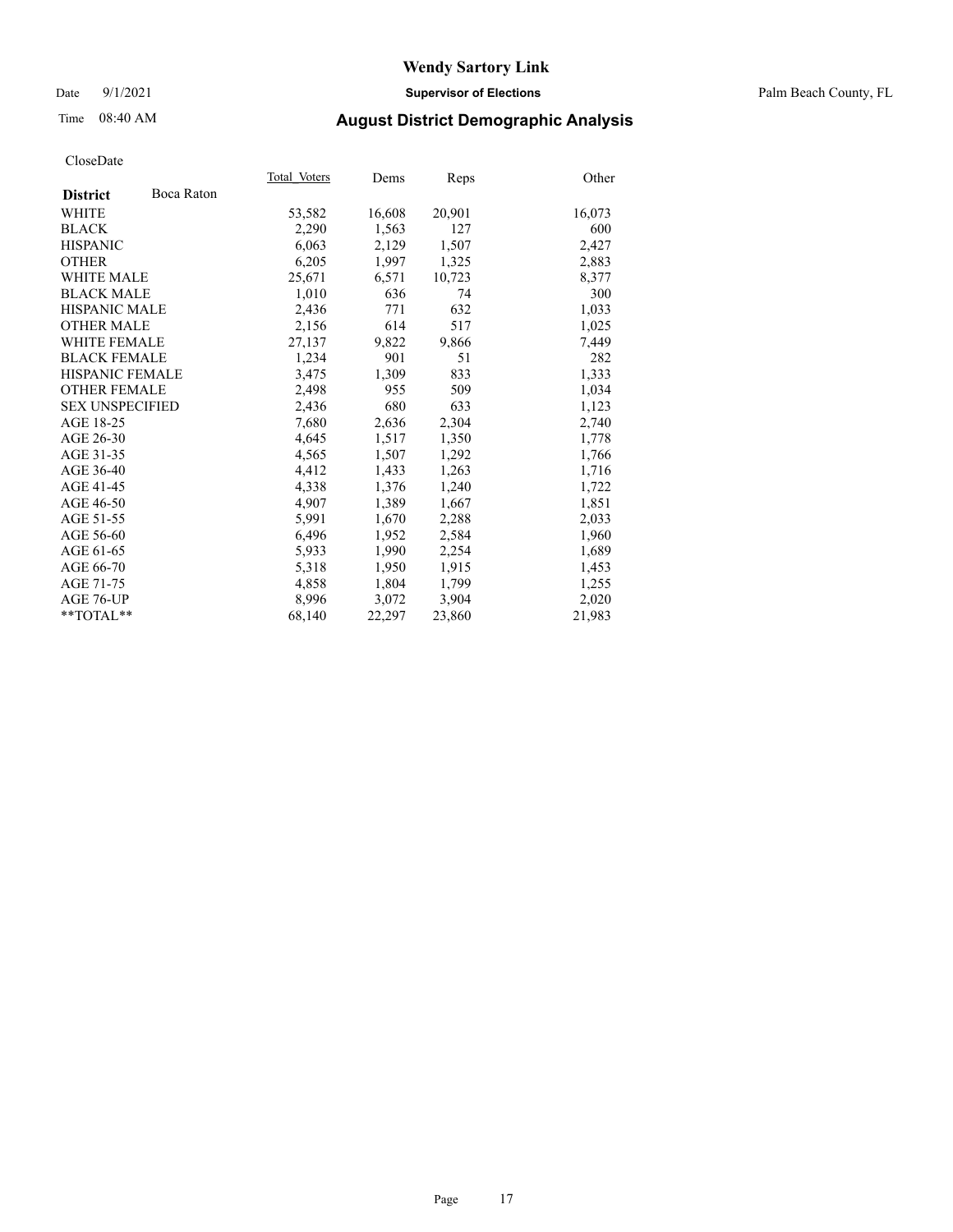## Date 9/1/2021 **Supervisor of Elections** Palm Beach County, FL

# Time 08:40 AM **August District Demographic Analysis**

|                        |                      | Total Voters | Dems           | Reps           | Other          |
|------------------------|----------------------|--------------|----------------|----------------|----------------|
| <b>District</b>        | <b>Briny Breezes</b> |              |                |                |                |
| WHITE                  |                      | 307          | 84             | 139            | 84             |
| <b>BLACK</b>           |                      | 0            | $\theta$       | $\overline{0}$ | $\theta$       |
| <b>HISPANIC</b>        |                      | 9            | 3              | 1              | 5              |
| <b>OTHER</b>           |                      | 16           | 5              | 5              | 6              |
| <b>WHITE MALE</b>      |                      | 129          | 29             | 55             | 45             |
| <b>BLACK MALE</b>      |                      | 0            | $\theta$       | $\overline{0}$ | 0              |
| <b>HISPANIC MALE</b>   |                      | 3            | $\overline{c}$ | $\theta$       |                |
| <b>OTHER MALE</b>      |                      | 6            | 3              | 2              |                |
| <b>WHITE FEMALE</b>    |                      | 176          | 55             | 82             | 39             |
| <b>BLACK FEMALE</b>    |                      | $\theta$     | $\theta$       | $\theta$       | $\theta$       |
| HISPANIC FEMALE        |                      | 5            |                | 1              | 3              |
| <b>OTHER FEMALE</b>    |                      | 4            | $\overline{2}$ | $\theta$       | 2              |
| <b>SEX UNSPECIFIED</b> |                      | 9            | $\mathbf{0}$   | 5              | 4              |
| AGE 18-25              |                      | 8            | $\overline{c}$ | 3              | 3              |
| AGE 26-30              |                      | 4            | $\mathbf{1}$   |                | $\overline{c}$ |
| AGE 31-35              |                      | 5            | $\overline{c}$ | 2              |                |
| AGE 36-40              |                      | 4            | $\overline{c}$ | 1              |                |
| AGE 41-45              |                      | 7            | 1              | 2              | 4              |
| AGE 46-50              |                      | 6            | $\overline{c}$ | 1              | 3              |
| AGE 51-55              |                      | 18           | 3              | 8              | 7              |
| AGE 56-60              |                      | 17           | 6              | 6              | 5              |
| AGE 61-65              |                      | 35           | 16             | 11             | 8              |
| AGE 66-70              |                      | 32           | 7              | 14             | 11             |
| AGE 71-75              |                      | 37           | 11             | 15             | 11             |
| AGE 76-UP              |                      | 159          | 39             | 81             | 39             |
| **TOTAL**              |                      | 332          | 92             | 145            | 95             |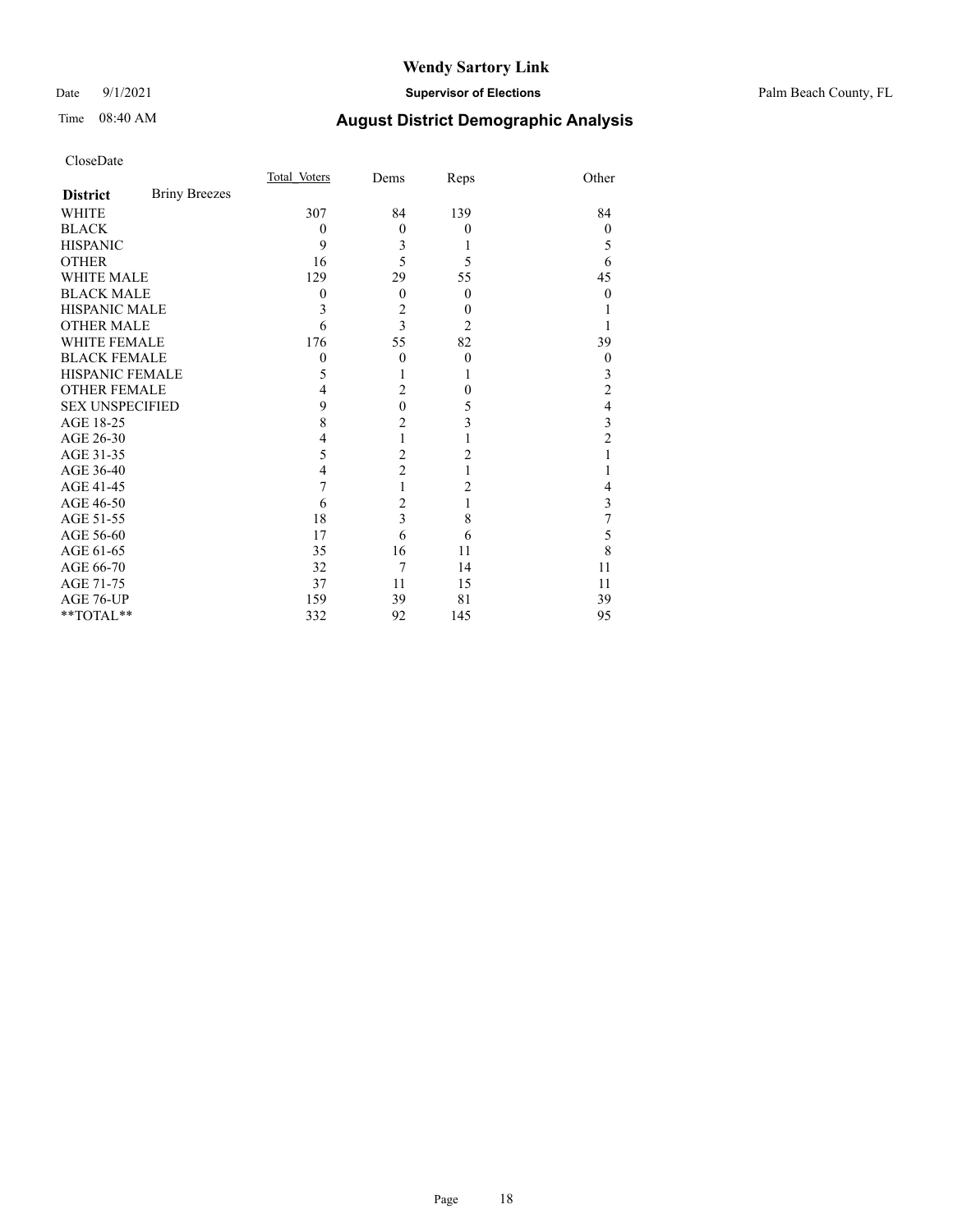## Date 9/1/2021 **Supervisor of Elections** Palm Beach County, FL

# Time 08:40 AM **August District Demographic Analysis**

|                        |            | Total Voters   | Dems                    | Reps     | Other          |
|------------------------|------------|----------------|-------------------------|----------|----------------|
| <b>District</b>        | Cloud Lake |                |                         |          |                |
| <b>WHITE</b>           |            | 58             | 19                      | 20       | 19             |
| <b>BLACK</b>           |            | $\overline{c}$ | 1                       | $\theta$ |                |
| <b>HISPANIC</b>        |            | 23             | 6                       | 6        | 11             |
| <b>OTHER</b>           |            | 5              | 1                       | $\theta$ | 4              |
| WHITE MALE             |            | 27             | 8                       | 11       | 8              |
| <b>BLACK MALE</b>      |            | 2              |                         | $\Omega$ | 1              |
| <b>HISPANIC MALE</b>   |            | 9              |                         | 5        | 3              |
| <b>OTHER MALE</b>      |            | 0              | $\theta$                | $\theta$ | $\mathbf{0}$   |
| <b>WHITE FEMALE</b>    |            | 29             | 11                      | 9        | 9              |
| <b>BLACK FEMALE</b>    |            | $\theta$       | $\mathbf{0}$            | 0        | $\mathbf{0}$   |
| <b>HISPANIC FEMALE</b> |            | 14             | 5                       |          | 8              |
| <b>OTHER FEMALE</b>    |            | 3              | 0                       | $\Omega$ | 3              |
| <b>SEX UNSPECIFIED</b> |            | 4              |                         | $\theta$ | 3              |
| AGE 18-25              |            | 10             | 4                       | 4        | $\overline{c}$ |
| AGE 26-30              |            | 4              | $\overline{c}$          | $\theta$ | $\overline{c}$ |
| AGE 31-35              |            | 9              | $\overline{\mathbf{3}}$ | 2        | $\overline{4}$ |
| AGE 36-40              |            | 8              | $\overline{c}$          | $\theta$ | 6              |
| AGE 41-45              |            | 6              | $\mathbf{1}$            | 2        | 3              |
| AGE 46-50              |            | 6              |                         | 2        | $\overline{3}$ |
| AGE 51-55              |            | 4              |                         | 3        | $\theta$       |
| AGE 56-60              |            | 9              | $\overline{c}$          | 3        | 4              |
| AGE 61-65              |            | 8              | 3                       | $\theta$ | 5              |
| AGE 66-70              |            | 8              | 3                       | 3        | $\overline{2}$ |
| AGE 71-75              |            | 4              | $\overline{c}$          |          | 1              |
| AGE 76-UP              |            | 12             | $\overline{\mathbf{3}}$ | 6        | 3              |
| **TOTAL**              |            | 88             | 27                      | 26       | 35             |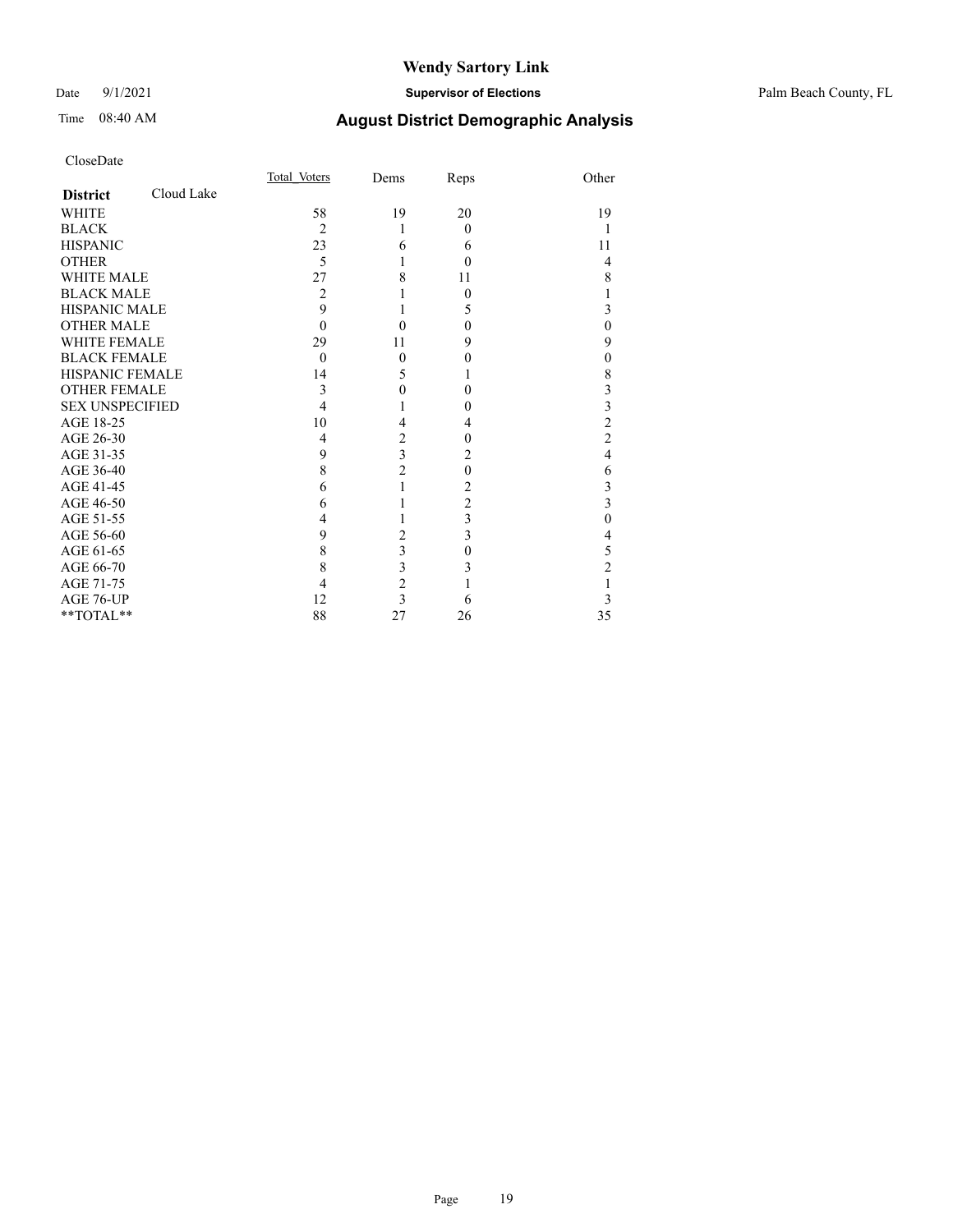## Date 9/1/2021 **Supervisor of Elections** Palm Beach County, FL

## Time 08:40 AM **August District Demographic Analysis**

|                        |              | Total Voters | Dems   | Reps   | Other  |
|------------------------|--------------|--------------|--------|--------|--------|
| <b>District</b>        | Delray Beach |              |        |        |        |
| WHITE                  |              | 30,314       | 10,497 | 10,511 | 9,306  |
| <b>BLACK</b>           |              | 9,323        | 7,499  | 263    | 1,561  |
| <b>HISPANIC</b>        |              | 3,223        | 1,458  | 609    | 1,156  |
| <b>OTHER</b>           |              | 3,681        | 1,507  | 650    | 1,524  |
| <b>WHITE MALE</b>      |              | 14,144       | 4,015  | 5,304  | 4,825  |
| <b>BLACK MALE</b>      |              | 4,171        | 3,200  | 145    | 826    |
| <b>HISPANIC MALE</b>   |              | 1,356        | 577    | 260    | 519    |
| <b>OTHER MALE</b>      |              | 1,266        | 494    | 259    | 513    |
| <b>WHITE FEMALE</b>    |              | 15,727       | 6,331  | 5,076  | 4,320  |
| <b>BLACK FEMALE</b>    |              | 5,004        | 4,183  | 115    | 706    |
| <b>HISPANIC FEMALE</b> |              | 1,791        | 853    | 333    | 605    |
| <b>OTHER FEMALE</b>    |              | 1,479        | 690    | 245    | 544    |
| <b>SEX UNSPECIFIED</b> |              | 1,562        | 595    | 288    | 679    |
| AGE 18-25              |              | 3,850        | 1,804  | 713    | 1,333  |
| AGE 26-30              |              | 3,693        | 1,589  | 755    | 1,349  |
| AGE 31-35              |              | 3,917        | 1,723  | 788    | 1,406  |
| AGE 36-40              |              | 3,124        | 1,342  | 689    | 1,093  |
| AGE 41-45              |              | 2,617        | 1,130  | 543    | 944    |
| AGE 46-50              |              | 2,911        | 1,229  | 719    | 963    |
| AGE 51-55              |              | 3,416        | 1,395  | 987    | 1,034  |
| AGE 56-60              |              | 4,286        | 1,817  | 1,293  | 1,176  |
| AGE 61-65              |              | 4,445        | 1,992  | 1,327  | 1,126  |
| AGE 66-70              |              | 4,160        | 2,045  | 1,134  | 981    |
| AGE 71-75              |              | 3,695        | 1,843  | 992    | 860    |
| AGE 76-UP              |              | 6,426        | 3,052  | 2,092  | 1,282  |
| $*$ $TOTAL**$          |              | 46,541       | 20,961 | 12,033 | 13,547 |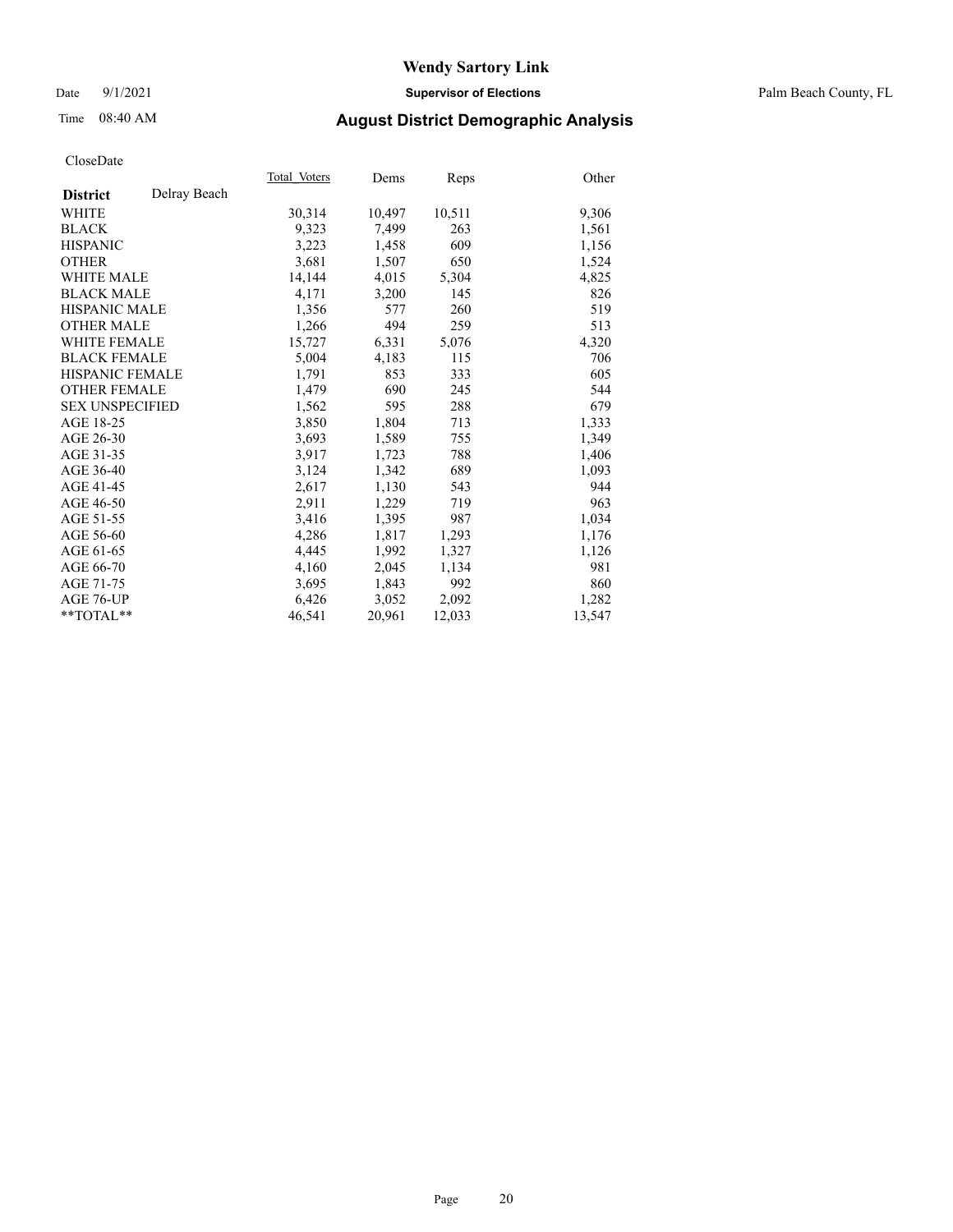## Date 9/1/2021 **Supervisor of Elections** Palm Beach County, FL

## Time 08:40 AM **August District Demographic Analysis**

|                        |            | Total Voters | Dems   | Reps  | Other |
|------------------------|------------|--------------|--------|-------|-------|
| <b>District</b>        | Greenacres |              |        |       |       |
| WHITE                  |            | 8,772        | 3,232  | 2,895 | 2,645 |
| <b>BLACK</b>           |            | 4,731        | 3,480  | 147   | 1,104 |
| <b>HISPANIC</b>        |            | 6,819        | 3,068  | 1,137 | 2,614 |
| <b>OTHER</b>           |            | 2,709        | 1,101  | 355   | 1,253 |
| <b>WHITE MALE</b>      |            | 3,841        | 1,222  | 1,351 | 1,268 |
| <b>BLACK MALE</b>      |            | 1,902        | 1,302  | 90    | 510   |
| <b>HISPANIC MALE</b>   |            | 2,900        | 1,192  | 532   | 1,176 |
| <b>OTHER MALE</b>      |            | 953          | 393    | 137   | 423   |
| <b>WHITE FEMALE</b>    |            | 4,797        | 1,967  | 1,511 | 1,319 |
| <b>BLACK FEMALE</b>    |            | 2,745        | 2,114  | 56    | 575   |
| <b>HISPANIC FEMALE</b> |            | 3,737        | 1,796  | 575   | 1,366 |
| <b>OTHER FEMALE</b>    |            | 1,088        | 505    | 135   | 448   |
| <b>SEX UNSPECIFIED</b> |            | 1.047        | 377    | 145   | 525   |
| AGE 18-25              |            | 2,805        | 1,273  | 297   | 1,235 |
| AGE 26-30              |            | 1,847        | 821    | 229   | 797   |
| AGE 31-35              |            | 1,918        | 892    | 273   | 753   |
| AGE 36-40              |            | 1,827        | 871    | 250   | 706   |
| AGE 41-45              |            | 1,743        | 835    | 287   | 621   |
| AGE 46-50              |            | 1,827        | 874    | 359   | 594   |
| AGE 51-55              |            | 1,910        | 927    | 370   | 613   |
| AGE 56-60              |            | 1,937        | 945    | 452   | 540   |
| AGE 61-65              |            | 1,876        | 881    | 480   | 515   |
| AGE 66-70              |            | 1,533        | 782    | 367   | 384   |
| AGE 71-75              |            | 1,345        | 630    | 379   | 336   |
| AGE 76-UP              |            | 2,463        | 1,150  | 791   | 522   |
| $*$ $TOTAL**$          |            | 23,031       | 10,881 | 4,534 | 7,616 |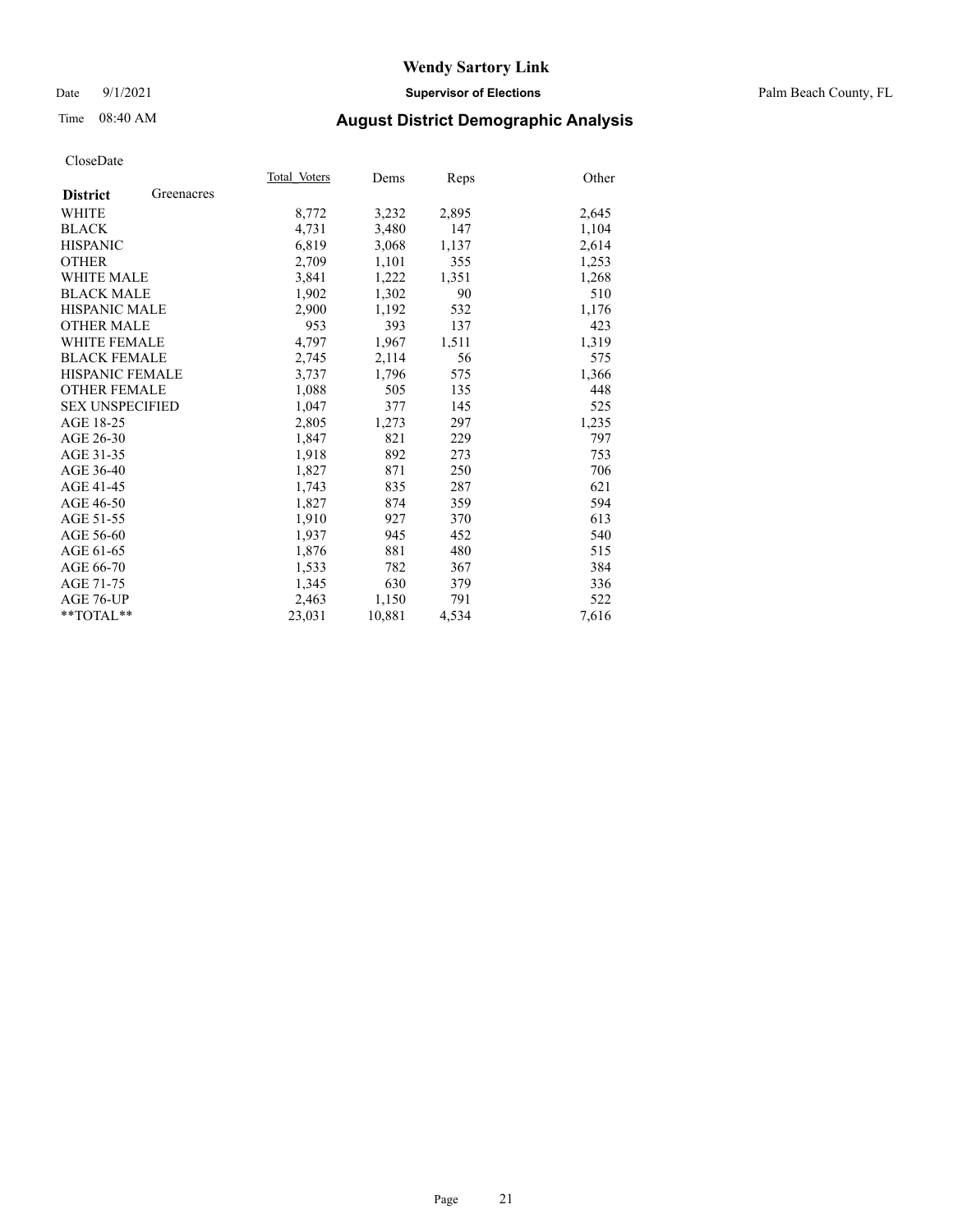## Date 9/1/2021 **Supervisor of Elections** Palm Beach County, FL

# Time 08:40 AM **August District Demographic Analysis**

|                        |            | Total Voters | Dems           | Reps           | Other    |
|------------------------|------------|--------------|----------------|----------------|----------|
| <b>District</b>        | Glen Ridge |              |                |                |          |
| <b>WHITE</b>           |            | 127          | 35             | 52             | 40       |
| <b>BLACK</b>           |            | 1            | $\theta$       | $\theta$       | 1        |
| <b>HISPANIC</b>        |            | 33           | 8              | 10             | 15       |
| <b>OTHER</b>           |            | 13           | $\theta$       | $\overline{2}$ | 11       |
| <b>WHITE MALE</b>      |            | 64           | 15             | 30             | 19       |
| <b>BLACK MALE</b>      |            | 1            | $\theta$       | $\theta$       |          |
| HISPANIC MALE          |            | 16           | 6              | 4              | 6        |
| <b>OTHER MALE</b>      |            | 5            | $\theta$       |                | 4        |
| <b>WHITE FEMALE</b>    |            | 61           | 20             | 22             | 19       |
| <b>BLACK FEMALE</b>    |            | $\theta$     | $\theta$       | $\theta$       | $\theta$ |
| HISPANIC FEMALE        |            | 16           | $\overline{c}$ | 5              | 9        |
| <b>OTHER FEMALE</b>    |            | 5            | $\overline{0}$ | 1              | 4        |
| <b>SEX UNSPECIFIED</b> |            | 6            | $\theta$       |                | 5        |
| AGE 18-25              |            | 19           | $\overline{4}$ | 6              | 9        |
| AGE 26-30              |            | 18           | 5              | 4              | 9        |
| AGE 31-35              |            | 11           | 1              | 6              | 4        |
| AGE 36-40              |            | 9            | 3              | 2              | 4        |
| AGE 41-45              |            | 11           | 3              | 5              | 3        |
| AGE 46-50              |            | 14           | $\mathbf{1}$   | 6              | 7        |
| AGE 51-55              |            | 13           | $\overline{4}$ | 4              | 5        |
| AGE 56-60              |            | 31           | 8              | 12             | 11       |
| AGE 61-65              |            | 12           | $\overline{2}$ | 6              | 4        |
| AGE 66-70              |            | 16           | 5              | 5              | 6        |
| AGE 71-75              |            | 9            | 3              | $\overline{c}$ | 4        |
| AGE 76-UP              |            | 11           | 4              | 6              |          |
| **TOTAL**              |            | 174          | 43             | 64             | 67       |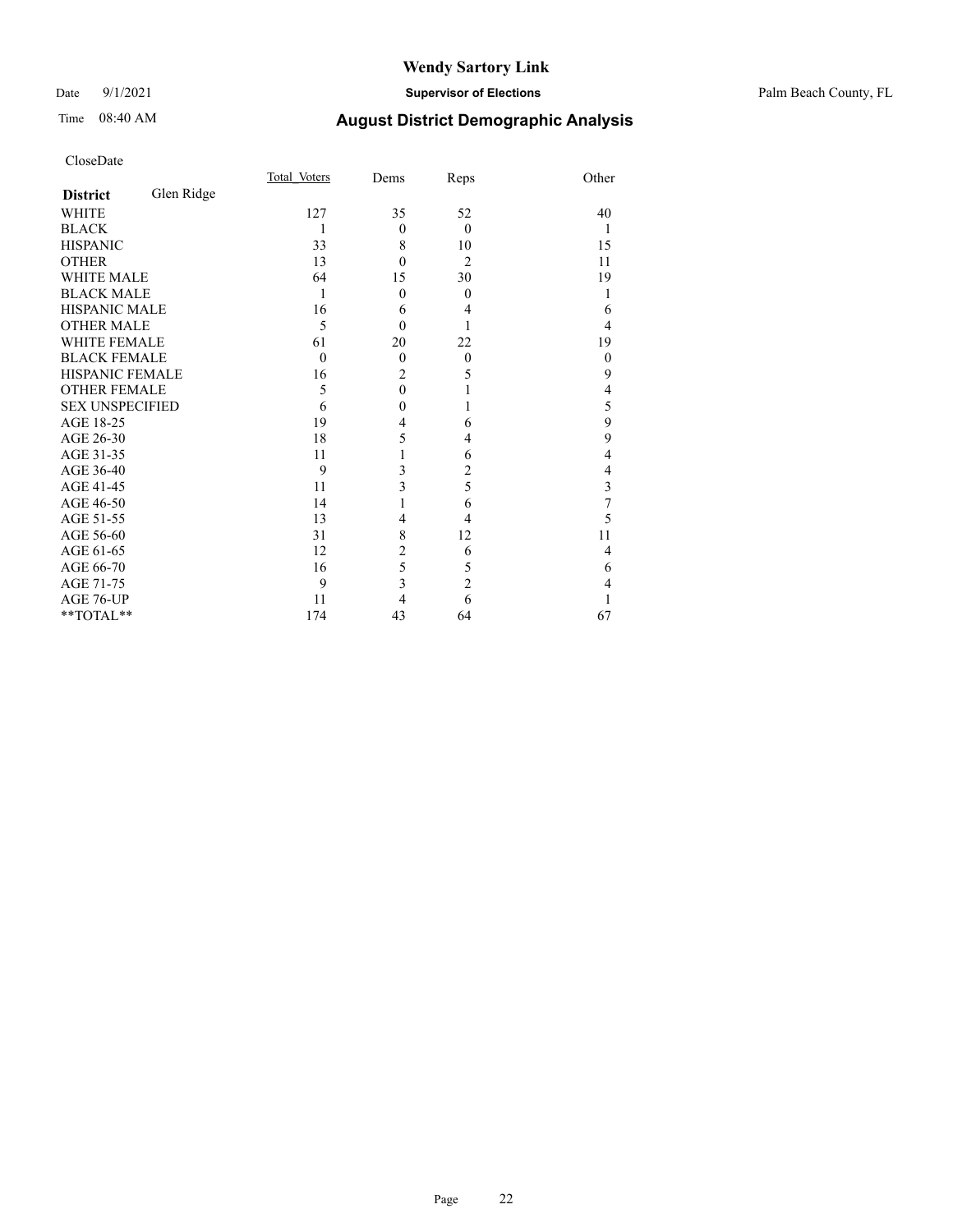## Date 9/1/2021 **Supervisor of Elections** Palm Beach County, FL

# Time 08:40 AM **August District Demographic Analysis**

|                        |            | Total Voters   | Dems                    | Reps             | Other        |
|------------------------|------------|----------------|-------------------------|------------------|--------------|
| <b>District</b>        | Gulfstream |                |                         |                  |              |
| WHITE                  |            | 810            | 171                     | 435              | 204          |
| <b>BLACK</b>           |            | 4              | 4                       | $\boldsymbol{0}$ | $\theta$     |
| <b>HISPANIC</b>        |            | 22             | 4                       | 9                | 9            |
| <b>OTHER</b>           |            | 37             | 6                       | 10               | 21           |
| <b>WHITE MALE</b>      |            | 398            | 69                      | 220              | 109          |
| <b>BLACK MALE</b>      |            | $\overline{2}$ | $\overline{2}$          | $\overline{0}$   | $\theta$     |
| <b>HISPANIC MALE</b>   |            | 6              | $\boldsymbol{0}$        | $\overline{c}$   | 4            |
| <b>OTHER MALE</b>      |            | 19             | $\overline{2}$          | $\overline{7}$   | 10           |
| <b>WHITE FEMALE</b>    |            | 402            | 100                     | 208              | 94           |
| <b>BLACK FEMALE</b>    |            | $\overline{2}$ | $\overline{2}$          | $\boldsymbol{0}$ | $\mathbf{0}$ |
| <b>HISPANIC FEMALE</b> |            | 16             | $\overline{4}$          | 7                | 5            |
| <b>OTHER FEMALE</b>    |            | 10             | $\overline{c}$          | $\overline{c}$   | 6            |
| <b>SEX UNSPECIFIED</b> |            | 17             | $\overline{4}$          | 7                | 6            |
| AGE 18-25              |            | 57             | 9                       | 17               | 31           |
| AGE 26-30              |            | 26             | $\overline{4}$          | 9                | 13           |
| AGE 31-35              |            | 34             | 13                      | 11               | 10           |
| AGE 36-40              |            | 45             | 8                       | 20               | 17           |
| AGE 41-45              |            | 26             | $\overline{\mathbf{3}}$ | 13               | 10           |
| AGE 46-50              |            | 51             | 7                       | 26               | 18           |
| AGE 51-55              |            | 49             | 9                       | 24               | 16           |
| AGE 56-60              |            | 80             | 11                      | 43               | 26           |
| AGE 61-65              |            | 101            | 20                      | 64               | 17           |
| AGE 66-70              |            | 105            | 29                      | 54               | 22           |
| AGE 71-75              |            | 101            | 23                      | 59               | 19           |
| AGE 76-UP              |            | 198            | 49                      | 114              | 35           |
| **TOTAL**              |            | 873            | 185                     | 454              | 234          |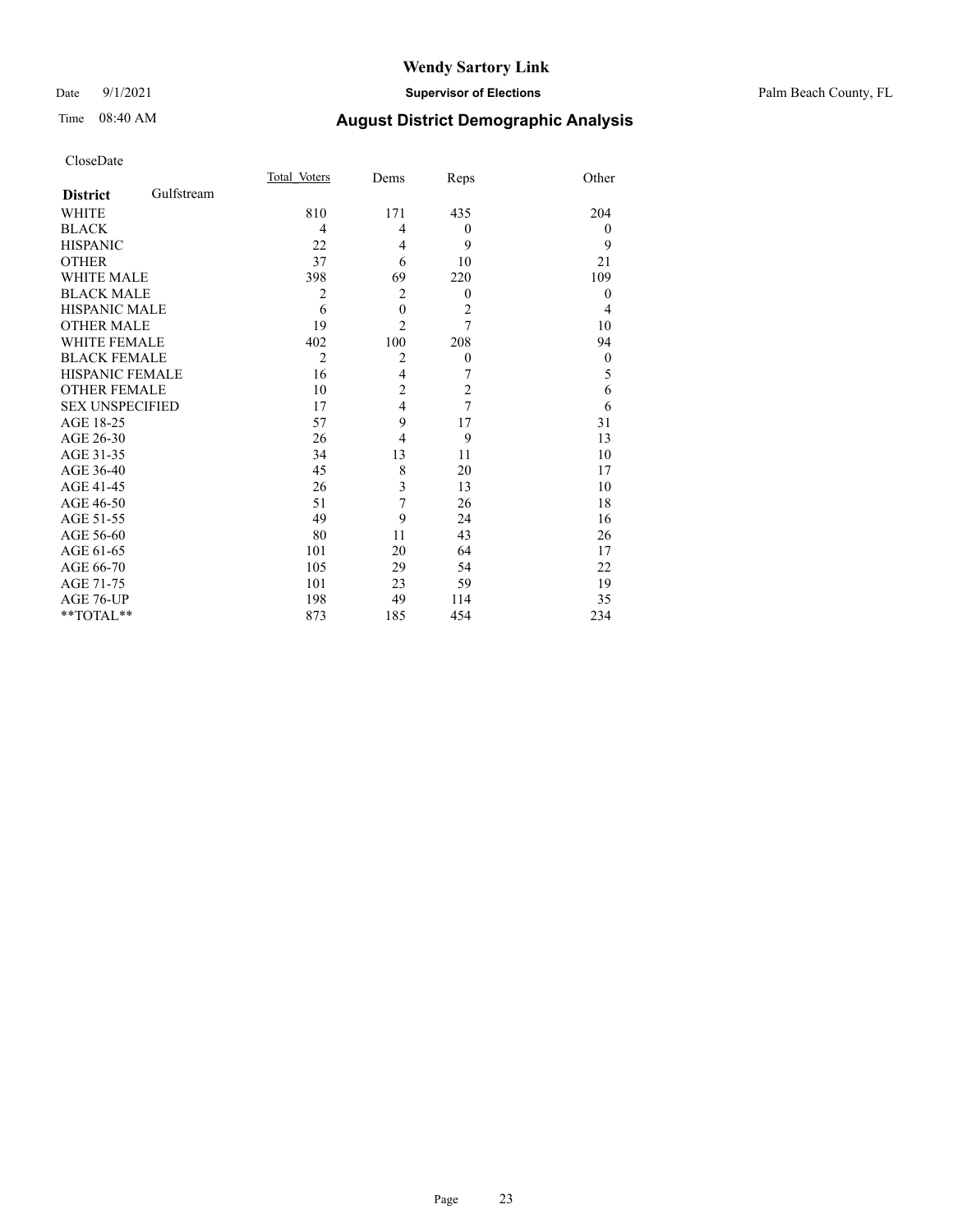Date 9/1/2021 **Supervisor of Elections** Palm Beach County, FL

# Time 08:40 AM **August District Demographic Analysis**

|                        |                | Total Voters | Dems  | Reps           | Other          |
|------------------------|----------------|--------------|-------|----------------|----------------|
| <b>District</b>        | Highland Beach |              |       |                |                |
| <b>WHITE</b>           |                | 3,401        | 1,022 | 1,409          | 970            |
| <b>BLACK</b>           |                | 20           | 15    | $\overline{2}$ | 3              |
| <b>HISPANIC</b>        |                | 143          | 45    | 39             | 59             |
| <b>OTHER</b>           |                | 265          | 96    | 66             | 103            |
| WHITE MALE             |                | 1,607        | 415   | 709            | 483            |
| <b>BLACK MALE</b>      |                | 10           | 7     | $\overline{2}$ | 1              |
| <b>HISPANIC MALE</b>   |                | 45           | 14    | 14             | 17             |
| <b>OTHER MALE</b>      |                | 84           | 24    | 20             | 40             |
| WHITE FEMALE           |                | 1,752        | 603   | 674            | 475            |
| <b>BLACK FEMALE</b>    |                | 10           | 8     | $\mathbf{0}$   | $\overline{2}$ |
| <b>HISPANIC FEMALE</b> |                | 95           | 31    | 25             | 39             |
| <b>OTHER FEMALE</b>    |                | 112          | 47    | 30             | 35             |
| <b>SEX UNSPECIFIED</b> |                | 110          | 26    | 41             | 43             |
| AGE 18-25              |                | 162          | 44    | 51             | 67             |
| AGE 26-30              |                | 99           | 36    | 26             | 37             |
| AGE 31-35              |                | 91           | 26    | 28             | 37             |
| AGE 36-40              |                | 76           | 22    | 23             | 31             |
| AGE 41-45              |                | 79           | 19    | 25             | 35             |
| AGE 46-50              |                | 108          | 18    | 44             | 46             |
| AGE 51-55              |                | 202          | 40    | 91             | 71             |
| AGE 56-60              |                | 371          | 99    | 148            | 124            |
| AGE 61-65              |                | 441          | 157   | 157            | 127            |
| AGE 66-70              |                | 436          | 135   | 175            | 126            |
| AGE 71-75              |                | 596          | 209   | 223            | 164            |
| AGE 76-UP              |                | 1.168        | 373   | 525            | 270            |
| $*$ $TOTAL**$          |                | 3,829        | 1,178 | 1,516          | 1,135          |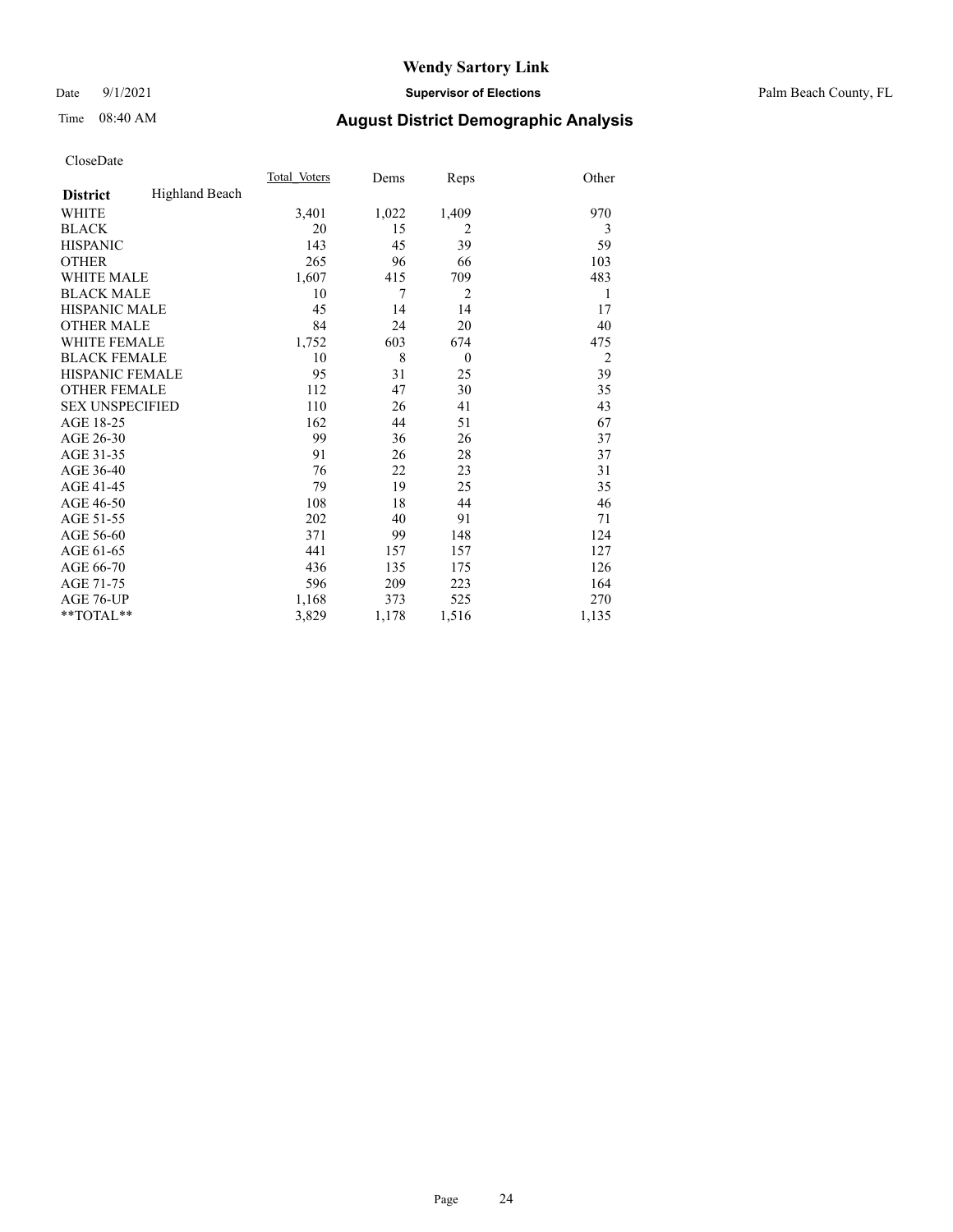## Date 9/1/2021 **Supervisor of Elections** Palm Beach County, FL

## Time 08:40 AM **August District Demographic Analysis**

| Total Voters | Dems | Reps | Other |
|--------------|------|------|-------|
|              |      |      |       |
| 488          | 145  | 211  | 132   |
| 390          | 298  | 19   | 73    |
| 307          | 123  | 71   | 113   |
| 138          | 43   | 28   | 67    |
| 238          | 59   | 102  | 77    |
| 174          | 118  | 12   | 44    |
| 143          | 46   | 38   | 59    |
| 40           | 13   | 6    | 21    |
| 243          | 85   | 105  | 53    |
| 212          | 177  | 7    | 28    |
| 154          | 72   | 30   | 52    |
| 55           | 20   | 9    | 26    |
| 64           | 19   | 20   | 25    |
| 159          | 71   | 29   | 59    |
| 124          | 56   | 24   | 44    |
| 114          | 51   | 21   | 42    |
| 111          | 52   | 16   | 43    |
| 110          | 63   | 25   | 22    |
| 105          | 52   | 21   | 32    |
| 131          | 53   | 44   | 34    |
| 129          | 52   | 37   | 40    |
| 122          | 55   | 37   | 30    |
| 80           | 41   | 22   | 17    |
| 56           | 26   | 19   | 11    |
| 82           | 37   | 34   | 11    |
| 1,323        | 609  | 329  | 385   |
|              |      |      |       |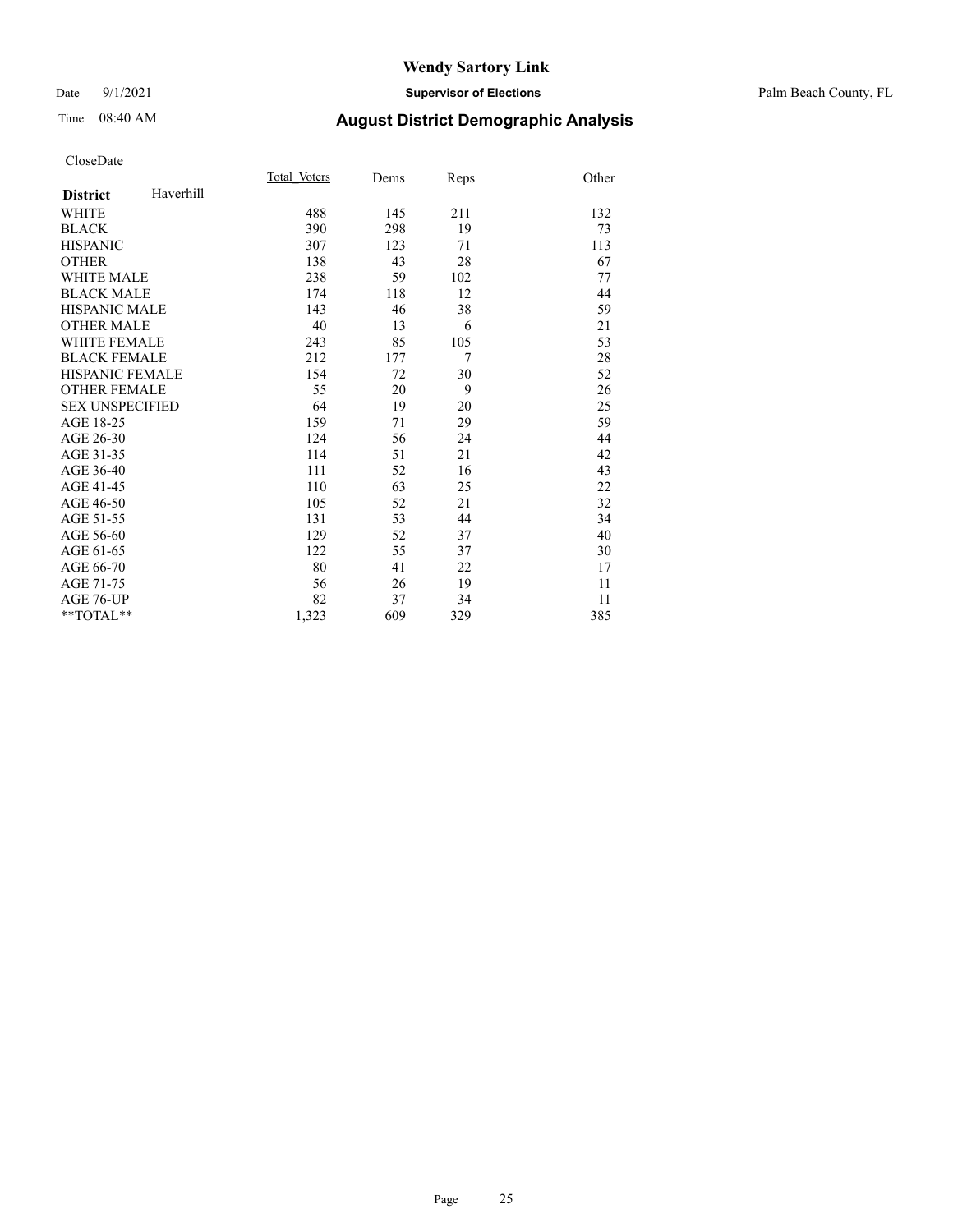## Date 9/1/2021 **Supervisor of Elections** Palm Beach County, FL

# Time 08:40 AM **August District Demographic Analysis**

|                        |          | Total Voters | Dems | Reps | Other |
|------------------------|----------|--------------|------|------|-------|
| <b>District</b>        | Hypoluxo |              |      |      |       |
| WHITE                  |          | 1,618        | 499  | 604  | 515   |
| <b>BLACK</b>           |          | 119          | 88   | 7    | 24    |
| <b>HISPANIC</b>        |          | 171          | 69   | 28   | 74    |
| <b>OTHER</b>           |          | 159          | 48   | 42   | 69    |
| <b>WHITE MALE</b>      |          | 762          | 193  | 310  | 259   |
| <b>BLACK MALE</b>      |          | 44           | 28   | 3    | 13    |
| <b>HISPANIC MALE</b>   |          | 75           | 33   | 12   | 30    |
| <b>OTHER MALE</b>      |          | 54           | 14   | 15   | 25    |
| WHITE FEMALE           |          | 839          | 302  | 288  | 249   |
| <b>BLACK FEMALE</b>    |          | 73           | 60   | 3    | 10    |
| HISPANIC FEMALE        |          | 88           | 34   | 14   | 40    |
| <b>OTHER FEMALE</b>    |          | 72           | 23   | 18   | 31    |
| <b>SEX UNSPECIFIED</b> |          | 60           | 17   | 18   | 25    |
| AGE 18-25              |          | 127          | 44   | 30   | 53    |
| AGE 26-30              |          | 146          | 49   | 38   | 59    |
| AGE 31-35              |          | 146          | 46   | 39   | 61    |
| AGE 36-40              |          | 115          | 37   | 32   | 46    |
| AGE 41-45              |          | 138          | 50   | 34   | 54    |
| AGE 46-50              |          | 162          | 53   | 50   | 59    |
| AGE 51-55              |          | 175          | 59   | 59   | 57    |
| AGE 56-60              |          | 217          | 64   | 87   | 66    |
| AGE 61-65              |          | 237          | 89   | 84   | 64    |
| AGE 66-70              |          | 205          | 78   | 65   | 62    |
| AGE 71-75              |          | 147          | 52   | 58   | 37    |
| AGE 76-UP              |          | 252          | 83   | 105  | 64    |
| **TOTAL**              |          | 2,067        | 704  | 681  | 682   |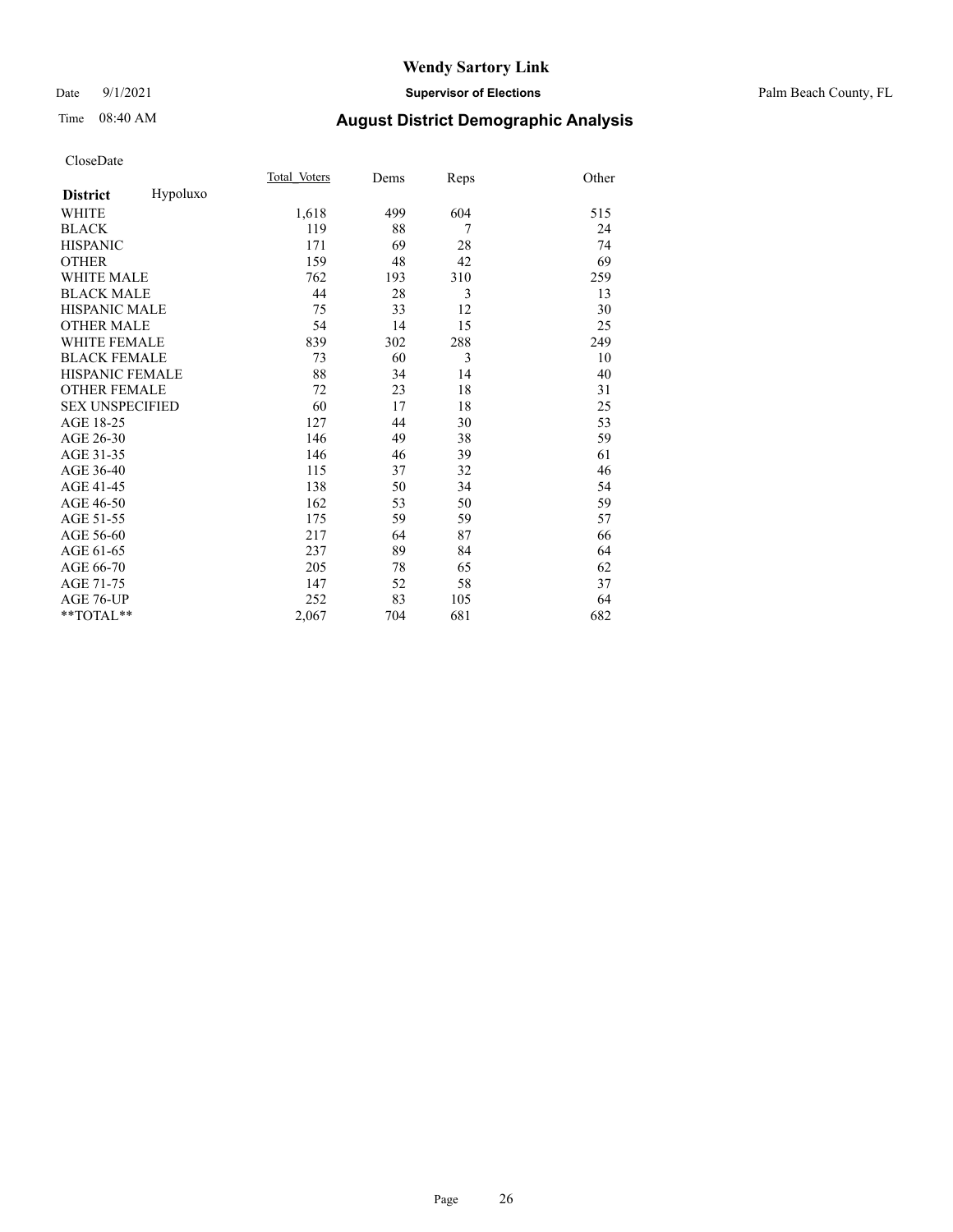## Date 9/1/2021 **Supervisor of Elections** Palm Beach County, FL

# Time 08:40 AM **August District Demographic Analysis**

|                        |            | Total Voters | Dems | Reps           | Other |
|------------------------|------------|--------------|------|----------------|-------|
| <b>District</b>        | Juno Beach |              |      |                |       |
| WHITE                  |            | 2,826        | 725  | 1,347          | 754   |
| <b>BLACK</b>           |            | 18           | 7    | $\overline{4}$ | 7     |
| <b>HISPANIC</b>        |            | 78           | 18   | 36             | 24    |
| <b>OTHER</b>           |            | 167          | 47   | 53             | 67    |
| <b>WHITE MALE</b>      |            | 1,285        | 263  | 637            | 385   |
| <b>BLACK MALE</b>      |            | 9            | 3    | $\overline{2}$ | 4     |
| <b>HISPANIC MALE</b>   |            | 35           | 9    | 18             | 8     |
| <b>OTHER MALE</b>      |            | 47           | 9    | 17             | 21    |
| <b>WHITE FEMALE</b>    |            | 1,510        | 456  | 696            | 358   |
| <b>BLACK FEMALE</b>    |            | 9            | 4    | 2              | 3     |
| <b>HISPANIC FEMALE</b> |            | 42           | 9    | 18             | 15    |
| <b>OTHER FEMALE</b>    |            | 73           | 24   | 26             | 23    |
| <b>SEX UNSPECIFIED</b> |            | 74           | 15   | 24             | 35    |
| AGE 18-25              |            | 126          | 35   | 48             | 43    |
| AGE 26-30              |            | 61           | 14   | 30             | 17    |
| AGE 31-35              |            | 101          | 23   | 37             | 41    |
| AGE 36-40              |            | 108          | 22   | 44             | 42    |
| AGE 41-45              |            | 84           | 16   | 33             | 35    |
| AGE 46-50              |            | 114          | 26   | 44             | 44    |
| AGE 51-55              |            | 188          | 30   | 94             | 64    |
| AGE 56-60              |            | 302          | 77   | 148            | 77    |
| AGE 61-65              |            | 365          | 99   | 172            | 94    |
| AGE 66-70              |            | 389          | 106  | 173            | 110   |
| AGE 71-75              |            | 384          | 105  | 173            | 106   |
| AGE 76-UP              |            | 867          | 244  | 444            | 179   |
| $*$ $TOTAL**$          |            | 3,089        | 797  | 1,440          | 852   |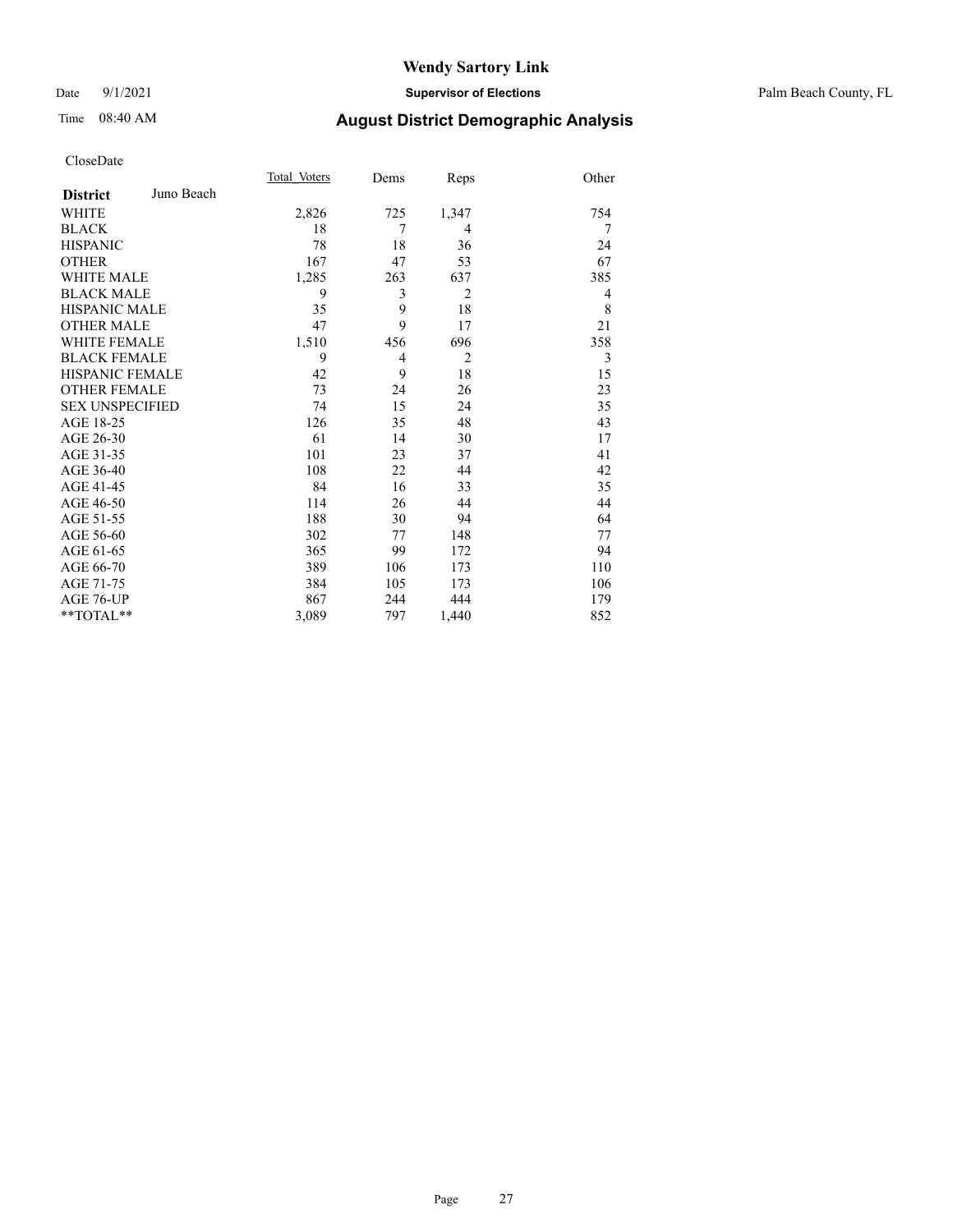Date 9/1/2021 **Supervisor of Elections** Palm Beach County, FL

# Time 08:40 AM **August District Demographic Analysis**

|                                         | Total Voters | Dems                     | Reps             | Other          |
|-----------------------------------------|--------------|--------------------------|------------------|----------------|
| Jupiter Inlet Colony<br><b>District</b> |              |                          |                  |                |
| WHITE                                   | 362          | 61                       | 211              | 90             |
| <b>BLACK</b>                            | $\theta$     | $\theta$                 | $\theta$         | $\overline{0}$ |
| <b>HISPANIC</b>                         | 5            | $\theta$                 | 4                |                |
| <b>OTHER</b>                            | 26           | 8                        | 10               | 8              |
| <b>WHITE MALE</b>                       | 175          | 16                       | 112              | 47             |
| <b>BLACK MALE</b>                       | $\theta$     | $\theta$                 | $\mathbf{0}$     | $\Omega$       |
| <b>HISPANIC MALE</b>                    | 0            | $\theta$                 | $\boldsymbol{0}$ | $\Omega$       |
| <b>OTHER MALE</b>                       | 4            | $\overline{2}$           | $\overline{2}$   | $\Omega$       |
| WHITE FEMALE                            | 185          | 45                       | 97               | 43             |
| <b>BLACK FEMALE</b>                     | 0            | $\theta$                 | $\mathbf{0}$     | $\overline{0}$ |
| <b>HISPANIC FEMALE</b>                  | 5            | $\theta$                 | $\overline{4}$   |                |
| <b>OTHER FEMALE</b>                     | 16           | 5                        | 5                | 6              |
| <b>SEX UNSPECIFIED</b>                  | 8            |                          | 5                | 2              |
| AGE 18-25                               | 44           | 6                        | 21               | 17             |
| AGE 26-30                               | 16           | 3                        | 10               | 3              |
| AGE 31-35                               | 12           | $\overline{c}$           | 5                | 5              |
| AGE 36-40                               | 5            | $\overline{c}$           | 3                | $\theta$       |
| AGE 41-45                               | 12           | $\overline{\mathcal{L}}$ | 6                | $\overline{2}$ |
| AGE 46-50                               | 14           | $\overline{2}$           | 7                | 5              |
| AGE 51-55                               | 40           | $\overline{4}$           | 25               | 11             |
| AGE 56-60                               | 53           | 4                        | 31               | 18             |
| AGE 61-65                               | 51           | 14                       | 25               | 12             |
| AGE 66-70                               | 33           | 6                        | 18               | 9              |
| AGE 71-75                               | 39           | 5                        | 24               | 10             |
| AGE 76-UP                               | 74           | 17                       | 50               |                |
| **TOTAL**                               | 393          | 69                       | 225              | 99             |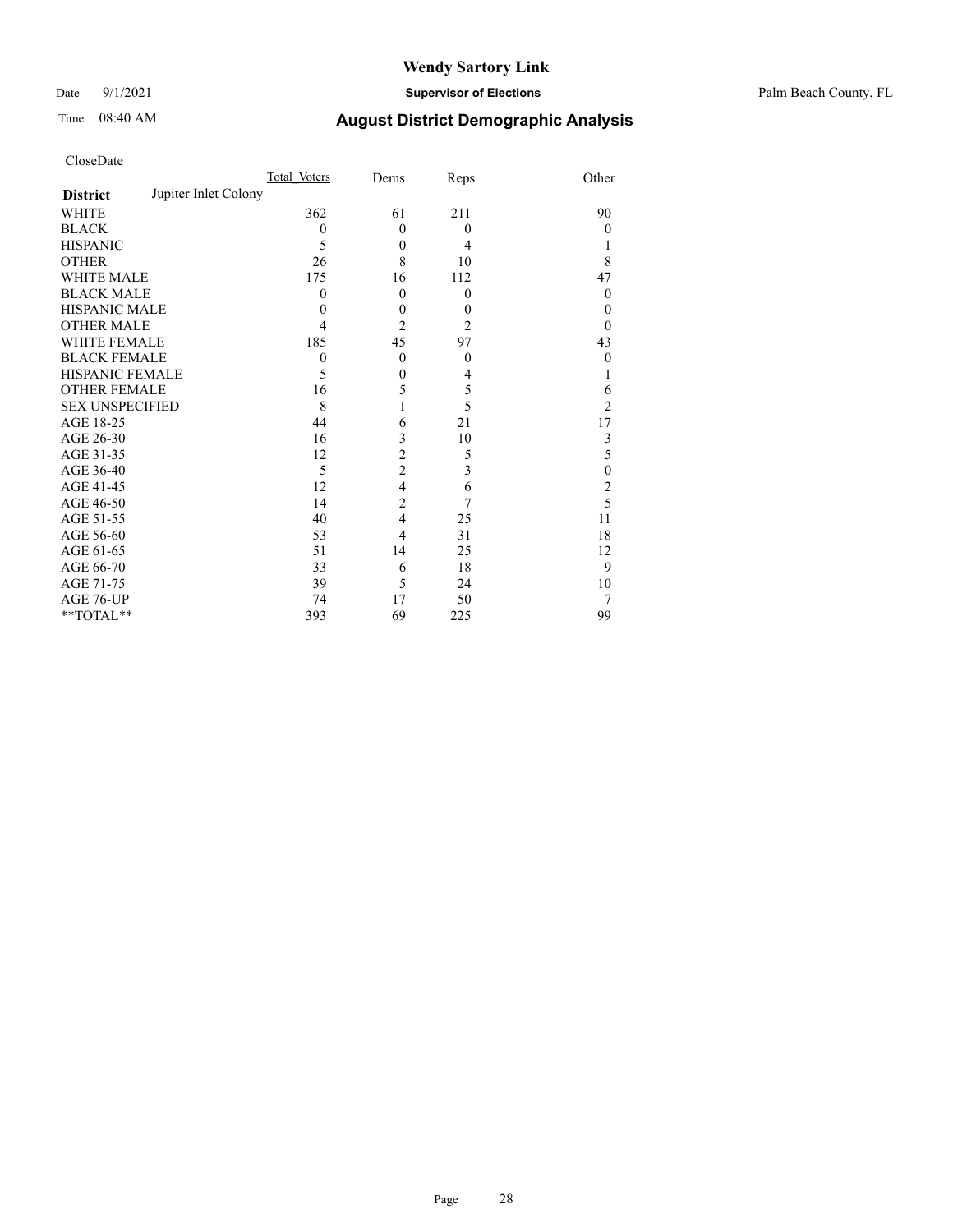## Date 9/1/2021 **Supervisor of Elections** Palm Beach County, FL

## Time 08:40 AM **August District Demographic Analysis**

|                        |         | Total Voters | Dems   | <b>Reps</b> | Other  |
|------------------------|---------|--------------|--------|-------------|--------|
| <b>District</b>        | Jupiter |              |        |             |        |
| WHITE                  |         | 37,963       | 10,140 | 16,667      | 11,156 |
| <b>BLACK</b>           |         | 606          | 401    | 43          | 162    |
| <b>HISPANIC</b>        |         | 2,561        | 980    | 663         | 918    |
| <b>OTHER</b>           |         | 3,216        | 1,020  | 800         | 1,396  |
| <b>WHITE MALE</b>      |         | 17,810       | 3,813  | 8,357       | 5,640  |
| <b>BLACK MALE</b>      |         | 297          | 187    | 21          | 89     |
| <b>HISPANIC MALE</b>   |         | 1,061        | 378    | 287         | 396    |
| <b>OTHER MALE</b>      |         | 1,101        | 332    | 283         | 486    |
| <b>WHITE FEMALE</b>    |         | 19,734       | 6,209  | 8,137       | 5,388  |
| <b>BLACK FEMALE</b>    |         | 301          | 209    | 20          | 72     |
| <b>HISPANIC FEMALE</b> |         | 1,439        | 580    | 356         | 503    |
| <b>OTHER FEMALE</b>    |         | 1,275        | 486    | 303         | 486    |
| <b>SEX UNSPECIFIED</b> |         | 1,276        | 325    | 388         | 563    |
| AGE 18-25              |         | 3,905        | 1,160  | 1,305       | 1,440  |
| AGE 26-30              |         | 2,795        | 830    | 935         | 1,030  |
| AGE 31-35              |         | 2,849        | 820    | 964         | 1,065  |
| AGE 36-40              |         | 3,065        | 871    | 1,045       | 1,149  |
| AGE 41-45              |         | 3,134        | 840    | 1,107       | 1,187  |
| AGE 46-50              |         | 3,451        | 856    | 1,381       | 1,214  |
| AGE 51-55              |         | 3,982        | 977    | 1,794       | 1,211  |
| AGE 56-60              |         | 4,329        | 1,119  | 2,016       | 1,194  |
| AGE 61-65              |         | 4,229        | 1,224  | 1,925       | 1,080  |
| AGE 66-70              |         | 3,651        | 1,177  | 1,515       | 959    |
| AGE 71-75              |         | 3,312        | 1,018  | 1,473       | 821    |
| AGE 76-UP              |         | 5,644        | 1,649  | 2,713       | 1,282  |
| $*$ $TOTAL**$          |         | 44,346       | 12,541 | 18,173      | 13,632 |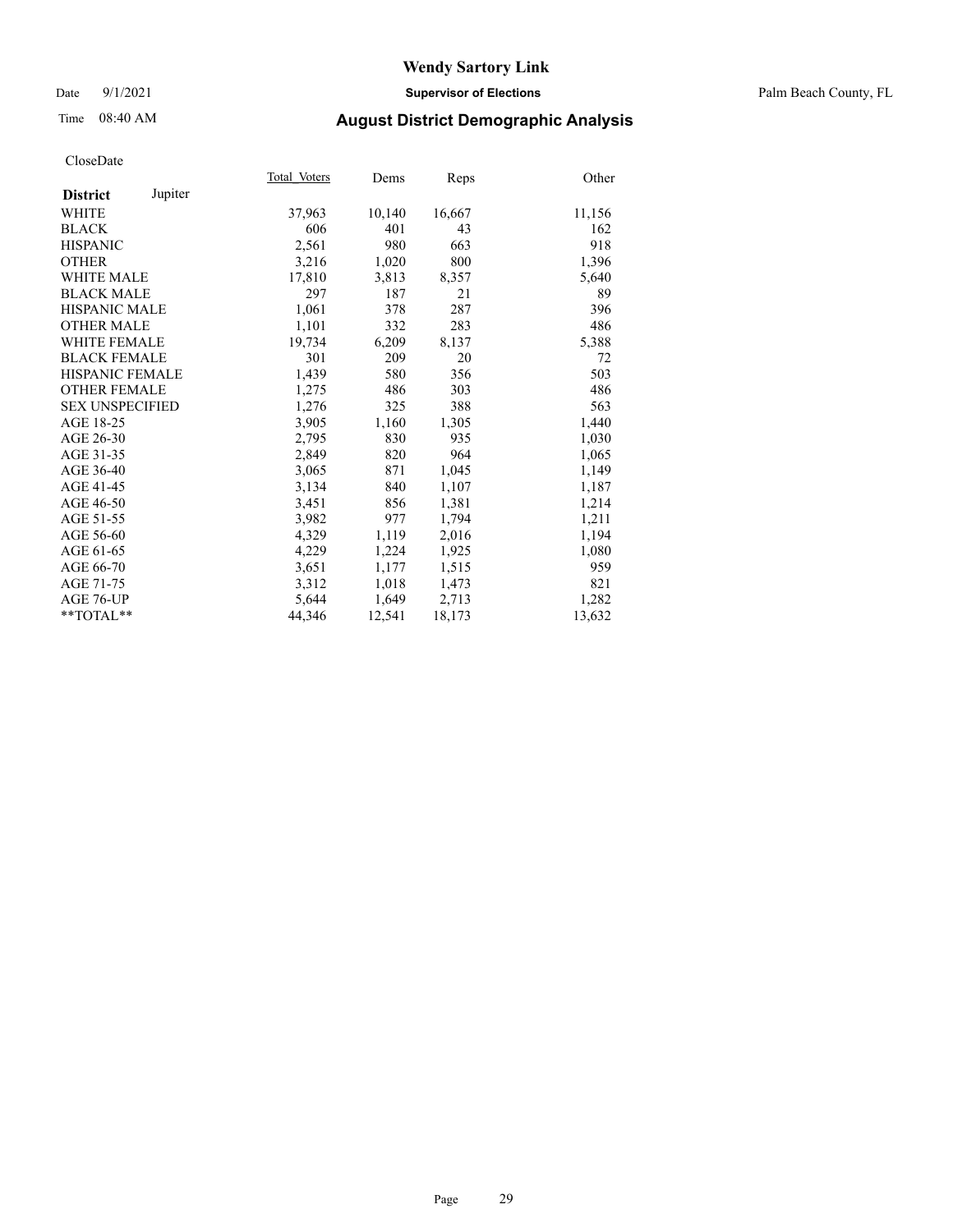## Date 9/1/2021 **Supervisor of Elections** Palm Beach County, FL

## Time 08:40 AM **August District Demographic Analysis**

|                        |         | Total Voters | Dems  | Reps  | Other |
|------------------------|---------|--------------|-------|-------|-------|
| <b>District</b>        | Lantana |              |       |       |       |
| <b>WHITE</b>           |         | 4,205        | 1,444 | 1,473 | 1,288 |
| <b>BLACK</b>           |         | 1,219        | 901   | 40    | 278   |
| <b>HISPANIC</b>        |         | 930          | 411   | 147   | 372   |
| <b>OTHER</b>           |         | 580          | 239   | 92    | 249   |
| <b>WHITE MALE</b>      |         | 2,068        | 597   | 780   | 691   |
| <b>BLACK MALE</b>      |         | 561          | 398   | 29    | 134   |
| <b>HISPANIC MALE</b>   |         | 398          | 161   | 81    | 156   |
| <b>OTHER MALE</b>      |         | 201          | 82    | 33    | 86    |
| <b>WHITE FEMALE</b>    |         | 2,077        | 831   | 675   | 571   |
| <b>BLACK FEMALE</b>    |         | 633          | 491   | 9     | 133   |
| HISPANIC FEMALE        |         | 508          | 238   | 64    | 206   |
| <b>OTHER FEMALE</b>    |         | 229          | 117   | 37    | 75    |
| <b>SEX UNSPECIFIED</b> |         | 256          | 79    | 43    | 134   |
| AGE 18-25              |         | 705          | 293   | 118   | 294   |
| AGE 26-30              |         | 659          | 258   | 130   | 271   |
| AGE 31-35              |         | 619          | 277   | 107   | 235   |
| AGE 36-40              |         | 532          | 229   | 97    | 206   |
| AGE 41-45              |         | 490          | 225   | 95    | 170   |
| AGE 46-50              |         | 511          | 212   | 127   | 172   |
| AGE 51-55              |         | 583          | 233   | 179   | 171   |
| AGE 56-60              |         | 751          | 313   | 237   | 201   |
| AGE 61-65              |         | 659          | 284   | 200   | 175   |
| AGE 66-70              |         | 488          | 244   | 147   | 97    |
| AGE 71-75              |         | 342          | 170   | 108   | 64    |
| AGE 76-UP              |         | 595          | 257   | 207   | 131   |
| $*$ $TOTAL**$          |         | 6,934        | 2,995 | 1,752 | 2,187 |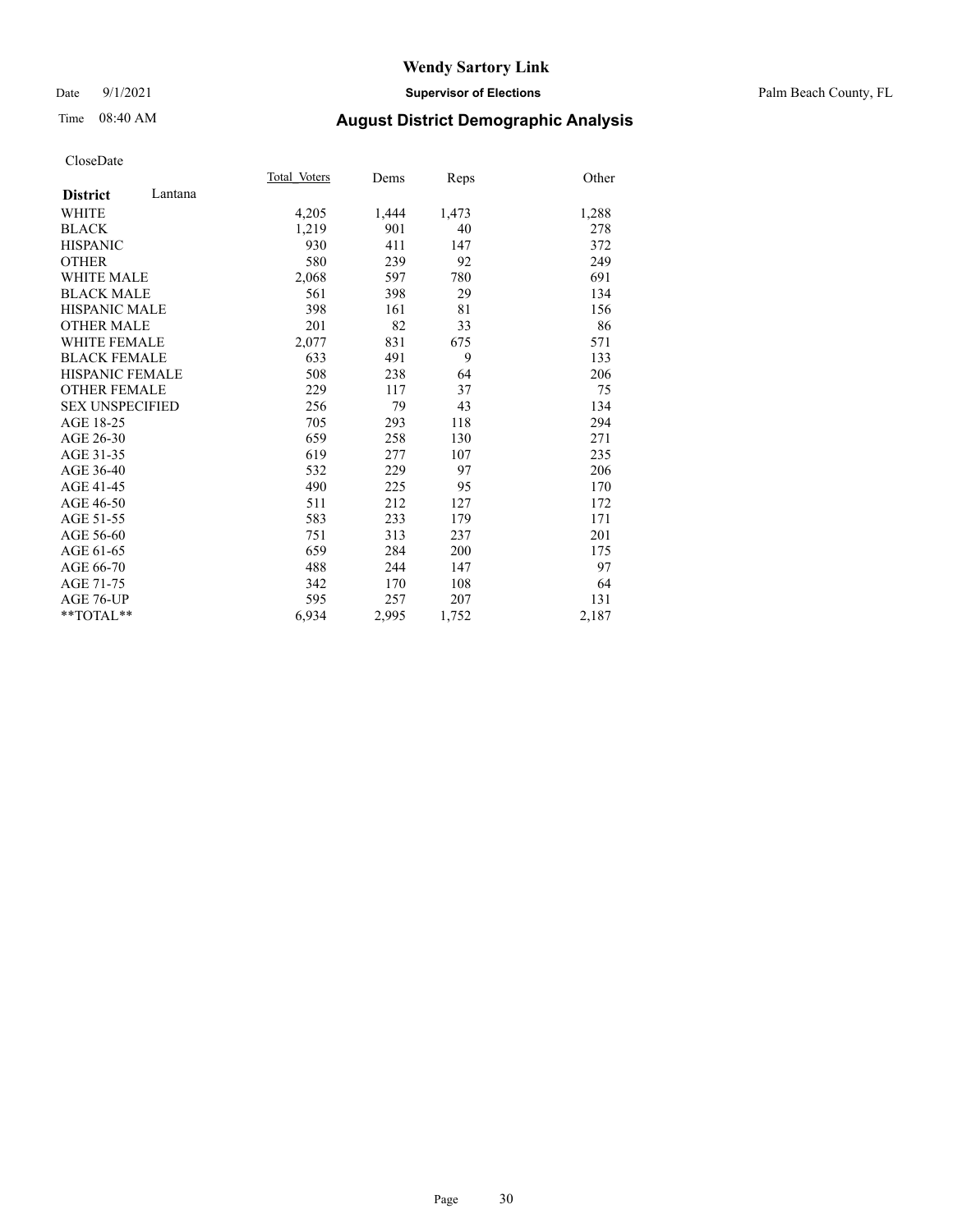Date 9/1/2021 **Supervisor of Elections** Palm Beach County, FL

# Time 08:40 AM **August District Demographic Analysis**

|                                       | Total Voters | Dems  | Reps     | Other |
|---------------------------------------|--------------|-------|----------|-------|
| Lake Clarke Shores<br><b>District</b> |              |       |          |       |
| <b>WHITE</b>                          | 2,043        | 743   | 846      | 454   |
| <b>BLACK</b>                          | 83           | 59    | 1        | 23    |
| <b>HISPANIC</b>                       | 490          | 159   | 195      | 136   |
| <b>OTHER</b>                          | 169          | 54    | 41       | 74    |
| <b>WHITE MALE</b>                     | 964          | 294   | 433      | 237   |
| <b>BLACK MALE</b>                     | 39           | 24    | 1        | 14    |
| HISPANIC MALE                         | 212          | 65    | 86       | 61    |
| <b>OTHER MALE</b>                     | 54           | 18    | 16       | 20    |
| <b>WHITE FEMALE</b>                   | 1,058        | 444   | 407      | 207   |
| <b>BLACK FEMALE</b>                   | 44           | 35    | $\theta$ | 9     |
| <b>HISPANIC FEMALE</b>                | 266          | 90    | 104      | 72    |
| <b>OTHER FEMALE</b>                   | 61           | 21    | 13       | 27    |
| <b>SEX UNSPECIFIED</b>                | 84           | 22    | 22       | 40    |
| AGE 18-25                             | 234          | 77    | 70       | 87    |
| AGE 26-30                             | 155          | 48    | 60       | 47    |
| AGE 31-35                             | 204          | 52    | 78       | 74    |
| AGE 36-40                             | 216          | 75    | 73       | 68    |
| AGE 41-45                             | 234          | 86    | 70       | 78    |
| AGE 46-50                             | 230          | 84    | 81       | 65    |
| AGE 51-55                             | 248          | 77    | 109      | 62    |
| AGE 56-60                             | 290          | 98    | 131      | 61    |
| AGE 61-65                             | 254          | 96    | 115      | 43    |
| AGE 66-70                             | 242          | 111   | 91       | 40    |
| AGE 71-75                             | 206          | 93    | 86       | 27    |
| AGE 76-UP                             | 272          | 118   | 119      | 35    |
| $*$ $TOTAL**$                         | 2,785        | 1,015 | 1,083    | 687   |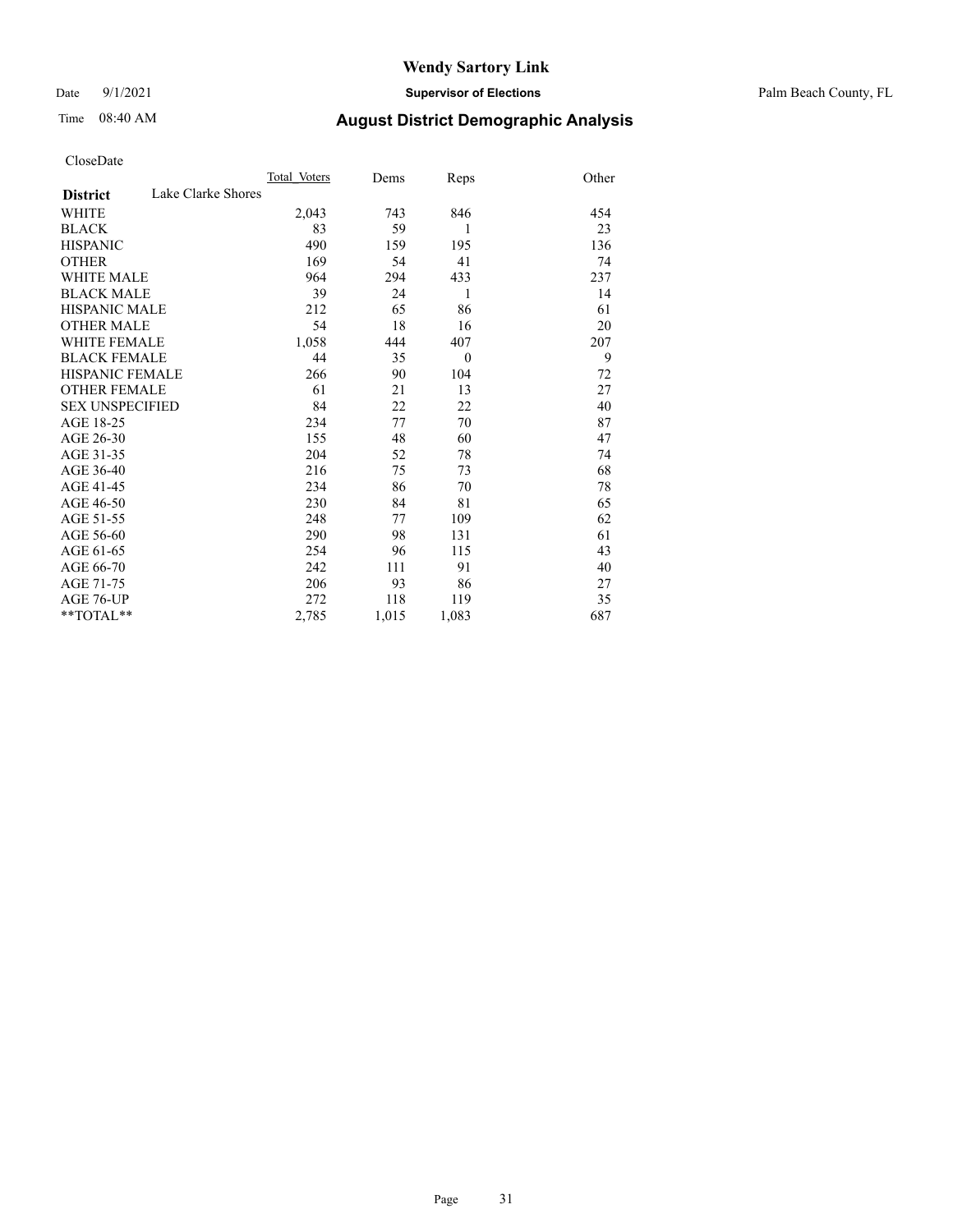## Date 9/1/2021 **Supervisor of Elections** Palm Beach County, FL

# Time 08:40 AM **August District Demographic Analysis**

|                                       | Total Voters | Dems | Reps | Other |
|---------------------------------------|--------------|------|------|-------|
| Loxahatchee Groves<br><b>District</b> |              |      |      |       |
| WHITE                                 | 1,833        | 502  | 807  | 524   |
| <b>BLACK</b>                          | 76           | 51   | 10   | 15    |
| <b>HISPANIC</b>                       | 208          | 68   | 58   | 82    |
| <b>OTHER</b>                          | 179          | 45   | 54   | 80    |
| <b>WHITE MALE</b>                     | 885          | 211  | 420  | 254   |
| <b>BLACK MALE</b>                     | 39           | 23   | 7    | 9     |
| <b>HISPANIC MALE</b>                  | 103          | 29   | 27   | 47    |
| <b>OTHER MALE</b>                     | 71           | 17   | 21   | 33    |
| <b>WHITE FEMALE</b>                   | 923          | 285  | 376  | 262   |
| <b>BLACK FEMALE</b>                   | 37           | 28   | 3    | 6     |
| <b>HISPANIC FEMALE</b>                | 98           | 39   | 28   | 31    |
| <b>OTHER FEMALE</b>                   | 66           | 19   | 21   | 26    |
| <b>SEX UNSPECIFIED</b>                | 74           | 15   | 26   | 33    |
| AGE 18-25                             | 221          | 52   | 76   | 93    |
| AGE 26-30                             | 148          | 39   | 56   | 53    |
| AGE 31-35                             | 185          | 54   | 56   | 75    |
| AGE 36-40                             | 155          | 33   | 65   | 57    |
| AGE 41-45                             | 131          | 30   | 51   | 50    |
| AGE 46-50                             | 163          | 46   | 62   | 55    |
| AGE 51-55                             | 196          | 48   | 90   | 58    |
| AGE 56-60                             | 275          | 73   | 117  | 85    |
| AGE 61-65                             | 250          | 80   | 110  | 60    |
| AGE 66-70                             | 212          | 70   | 99   | 43    |
| AGE 71-75                             | 155          | 65   | 53   | 37    |
| <b>AGE 76-UP</b>                      | 205          | 76   | 94   | 35    |
| **TOTAL**                             | 2,296        | 666  | 929  | 701   |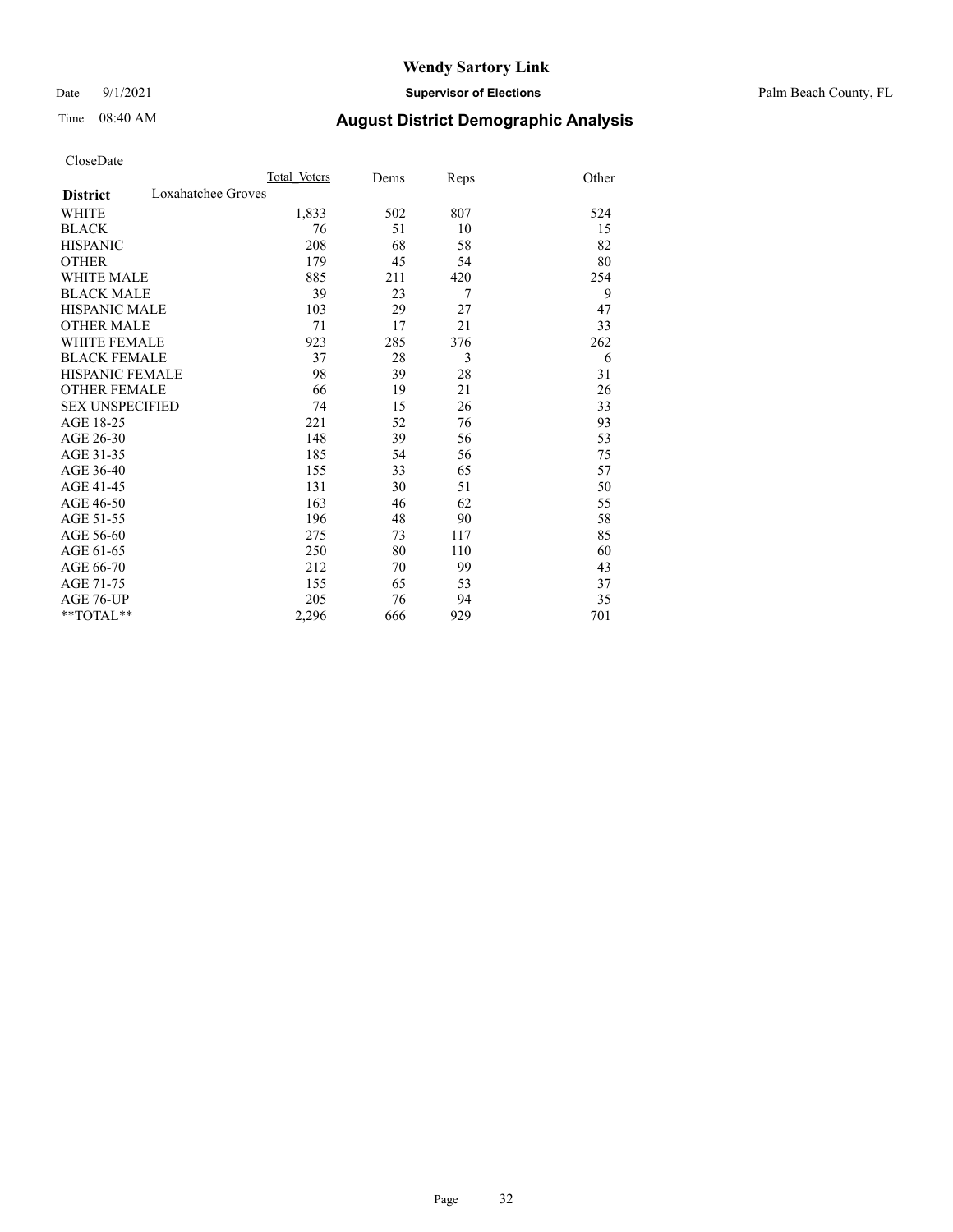## Date 9/1/2021 **Supervisor of Elections** Palm Beach County, FL

## Time 08:40 AM **August District Demographic Analysis**

|                        |           | Total Voters | Dems  | <b>Reps</b> | Other |
|------------------------|-----------|--------------|-------|-------------|-------|
| <b>District</b>        | Lake Park |              |       |             |       |
| WHITE                  |           | 2,083        | 665   | 772         | 646   |
| <b>BLACK</b>           |           | 2,178        | 1,679 | 69          | 430   |
| <b>HISPANIC</b>        |           | 263          | 114   | 47          | 102   |
| <b>OTHER</b>           |           | 481          | 208   | 79          | 194   |
| WHITE MALE             |           | 1,038        | 281   | 409         | 348   |
| <b>BLACK MALE</b>      |           | 941          | 683   | 35          | 223   |
| <b>HISPANIC MALE</b>   |           | 110          | 49    | 22          | 39    |
| <b>OTHER MALE</b>      |           | 164          | 69    | 34          | 61    |
| WHITE FEMALE           |           | 1,013        | 372   | 354         | 287   |
| <b>BLACK FEMALE</b>    |           | 1,200        | 970   | 33          | 197   |
| HISPANIC FEMALE        |           | 148          | 62    | 24          | 62    |
| <b>OTHER FEMALE</b>    |           | 206          | 104   | 23          | 79    |
| <b>SEX UNSPECIFIED</b> |           | 178          | 72    | 31          | 75    |
| AGE 18-25              |           | 485          | 260   | 43          | 182   |
| AGE 26-30              |           | 510          | 280   | 57          | 173   |
| AGE 31-35              |           | 493          | 268   | 72          | 153   |
| AGE 36-40              |           | 428          | 234   | 68          | 126   |
| AGE 41-45              |           | 365          | 190   | 49          | 126   |
| AGE 46-50              |           | 359          | 188   | 73          | 98    |
| AGE 51-55              |           | 406          | 205   | 86          | 115   |
| AGE 56-60              |           | 464          | 239   | 116         | 109   |
| AGE 61-65              |           | 495          | 297   | 111         | 87    |
| AGE 66-70              |           | 373          | 190   | 101         | 82    |
| AGE 71-75              |           | 262          | 142   | 69          | 51    |
| AGE 76-UP              |           | 365          | 173   | 122         | 70    |
| $*$ $TOTAL**$          |           | 5,005        | 2,666 | 967         | 1,372 |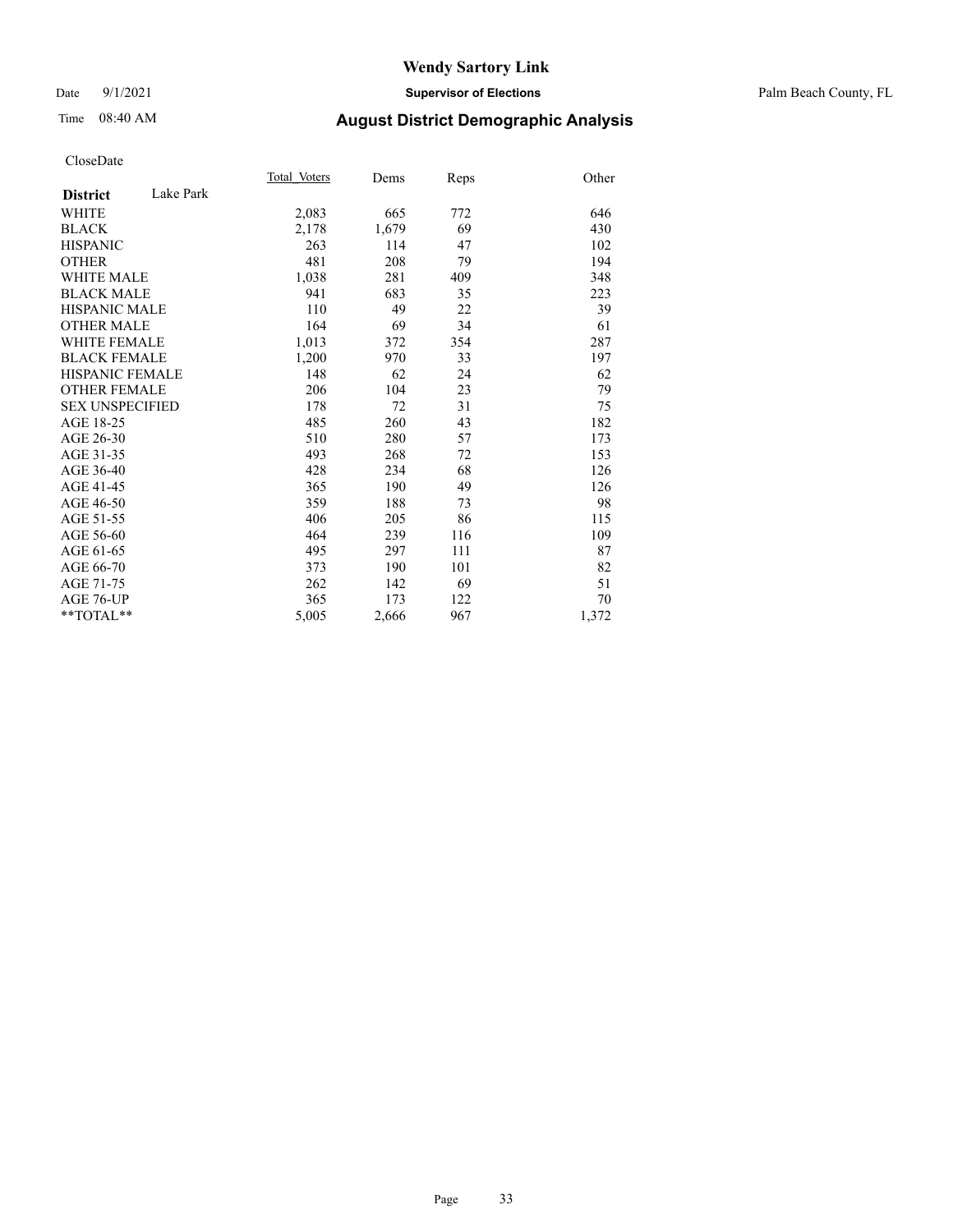Date 9/1/2021 **Supervisor of Elections** Palm Beach County, FL

## Time 08:40 AM **August District Demographic Analysis**

|                        |                  | Total Voters | Dems  | <b>Reps</b> | Other |
|------------------------|------------------|--------------|-------|-------------|-------|
| <b>District</b>        | Lake Worth Beach |              |       |             |       |
| WHITE                  |                  | 9,459        | 3,976 | 2,602       | 2,881 |
| <b>BLACK</b>           |                  | 3,144        | 2,345 | 105         | 694   |
| <b>HISPANIC</b>        |                  | 3,480        | 1,565 | 580         | 1,335 |
| <b>OTHER</b>           |                  | 1,539        | 664   | 163         | 712   |
| <b>WHITE MALE</b>      |                  | 4,596        | 1,681 | 1,394       | 1,521 |
| <b>BLACK MALE</b>      |                  | 1,426        | 1,021 | 66          | 339   |
| <b>HISPANIC MALE</b>   |                  | 1,597        | 679   | 304         | 614   |
| <b>OTHER MALE</b>      |                  | 567          | 243   | 61          | 263   |
| <b>WHITE FEMALE</b>    |                  | 4,723        | 2,245 | 1,172       | 1,306 |
| <b>BLACK FEMALE</b>    |                  | 1,655        | 1,279 | 37          | 339   |
| <b>HISPANIC FEMALE</b> |                  | 1,782        | 850   | 260         | 672   |
| <b>OTHER FEMALE</b>    |                  | 563          | 275   | 75          | 213   |
| <b>SEX UNSPECIFIED</b> |                  | 705          | 271   | 81          | 353   |
| AGE 18-25              |                  | 1,856        | 880   | 215         | 761   |
| AGE 26-30              |                  | 1,551        | 700   | 232         | 619   |
| AGE 31-35              |                  | 1,726        | 831   | 241         | 654   |
| AGE 36-40              |                  | 1,506        | 730   | 250         | 526   |
| AGE 41-45              |                  | 1,222        | 571   | 186         | 465   |
| AGE 46-50              |                  | 1,269        | 587   | 240         | 442   |
| AGE 51-55              |                  | 1,506        | 704   | 309         | 493   |
| AGE 56-60              |                  | 1,722        | 820   | 431         | 471   |
| AGE 61-65              |                  | 1,619        | 835   | 387         | 397   |
| AGE 66-70              |                  | 1,300        | 691   | 301         | 308   |
| AGE 71-75              |                  | 963          | 518   | 231         | 214   |
| AGE 76-UP              |                  | 1,382        | 683   | 427         | 272   |
| $*$ $TOTAL**$          |                  | 17,622       | 8,550 | 3,450       | 5,622 |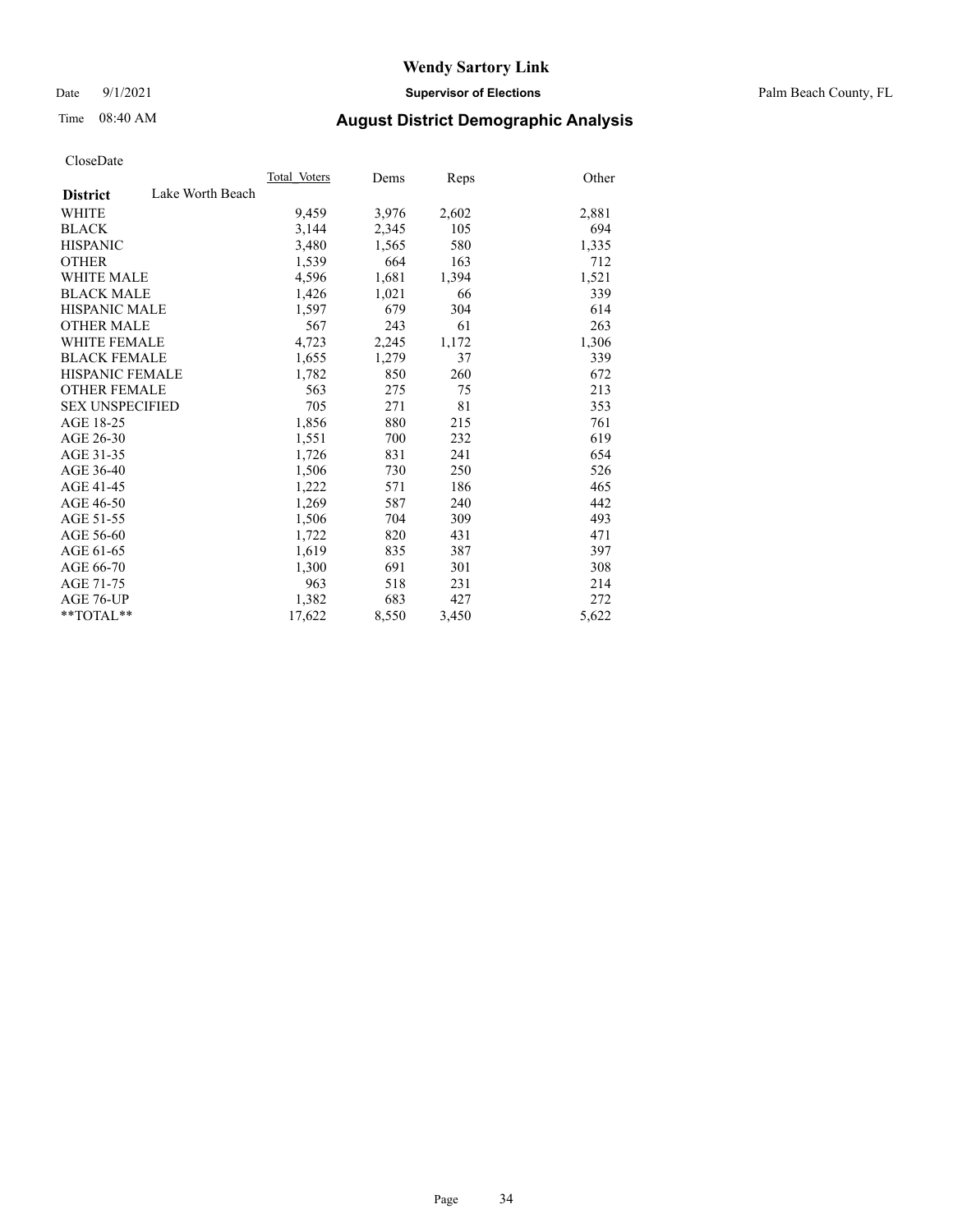## Date 9/1/2021 **Supervisor of Elections** Palm Beach County, FL

# Time 08:40 AM **August District Demographic Analysis**

|                        |           | Total Voters | Dems           | Reps             | Other          |
|------------------------|-----------|--------------|----------------|------------------|----------------|
| <b>District</b>        | Manalapan |              |                |                  |                |
| WHITE                  |           | 344          | 66             | 189              | 89             |
| <b>BLACK</b>           |           | 6            | 3              | 1                | 2              |
| <b>HISPANIC</b>        |           | 5            | 1              | 2                | $\overline{2}$ |
| <b>OTHER</b>           |           | 20           | 5              | 6                | 9              |
| <b>WHITE MALE</b>      |           | 178          | 27             | 102              | 49             |
| <b>BLACK MALE</b>      |           | 3            | 1              | 1                | 1              |
| <b>HISPANIC MALE</b>   |           |              |                | $\boldsymbol{0}$ | $\theta$       |
| <b>OTHER MALE</b>      |           | 8            |                | 2                | 5              |
| <b>WHITE FEMALE</b>    |           | 161          | 38             | 85               | 38             |
| <b>BLACK FEMALE</b>    |           | 3            | $\overline{c}$ | $\boldsymbol{0}$ |                |
| HISPANIC FEMALE        |           | 4            | $\mathbf{0}$   | $\overline{c}$   | 2              |
| <b>OTHER FEMALE</b>    |           | 7            | 1              | 3                | 3              |
| <b>SEX UNSPECIFIED</b> |           | 8            | $\overline{c}$ | 3                | 3              |
| AGE 18-25              |           | 18           | 5              | 6                | 7              |
| AGE 26-30              |           | 9            | $\overline{c}$ | 6                |                |
| AGE 31-35              |           | 6            | $\mathbf{1}$   | $\mathbf{0}$     | 5              |
| AGE 36-40              |           | 6            | $\overline{0}$ | 4                | $\overline{2}$ |
| AGE 41-45              |           | 11           | 5              | 6                | $\theta$       |
| AGE 46-50              |           | 26           | 4              | 11               | 11             |
| AGE 51-55              |           | 16           | 3              | 9                | 4              |
| AGE 56-60              |           | 40           | 5              | 29               | 6              |
| AGE 61-65              |           | 51           | 9              | 31               | 11             |
| AGE 66-70              |           | 49           | 11             | 18               | 20             |
| AGE 71-75              |           | 43           | 6              | 25               | 12             |
| AGE 76-UP              |           | 100          | 24             | 53               | 23             |
| **TOTAL**              |           | 375          | 75             | 198              | 102            |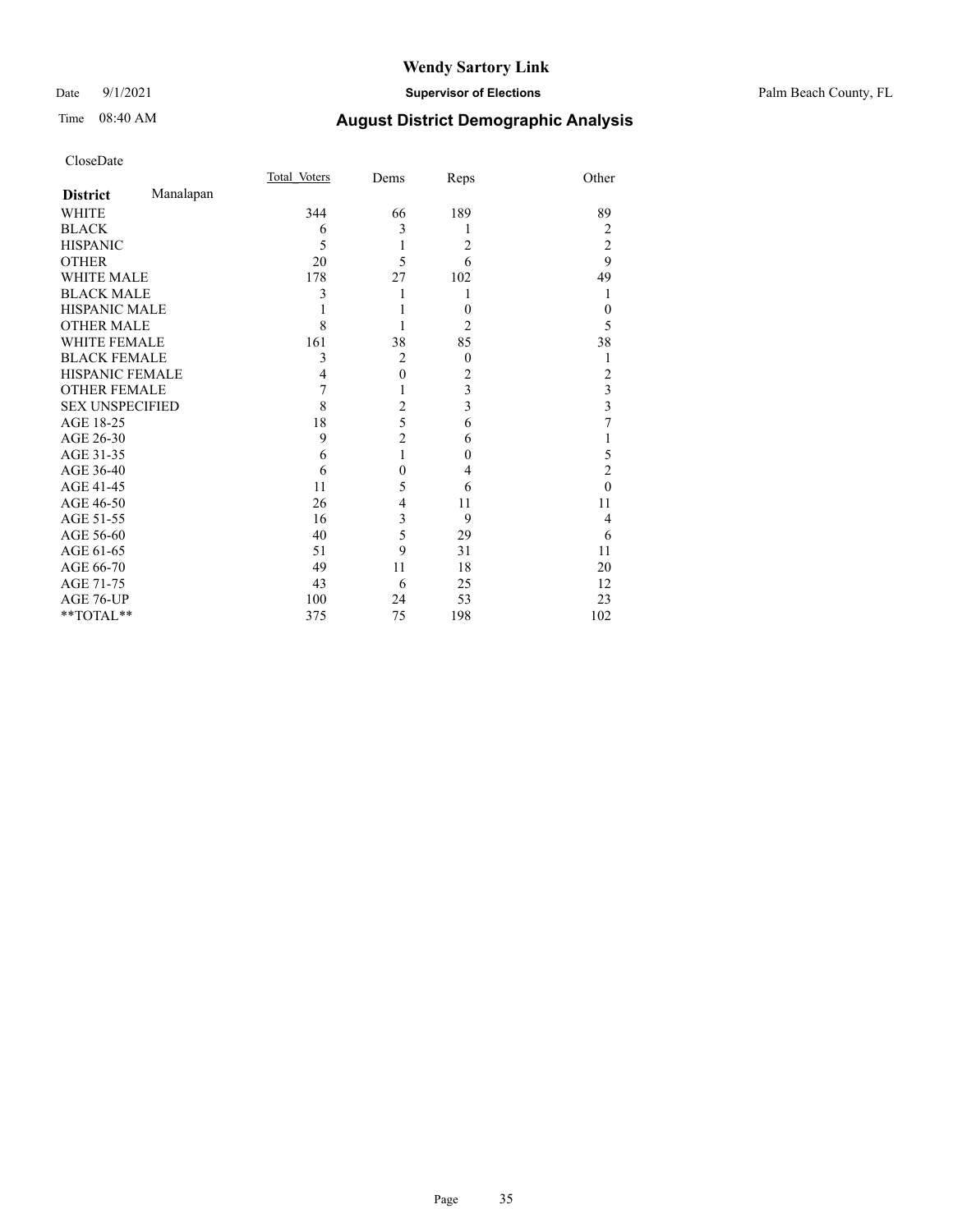## Date 9/1/2021 **Supervisor of Elections** Palm Beach County, FL

# Time 08:40 AM **August District Demographic Analysis**

| CloseDate |
|-----------|
|-----------|

|                        |               | Total Voters | Dems           | Reps                    | Other                   |
|------------------------|---------------|--------------|----------------|-------------------------|-------------------------|
| <b>District</b>        | Mangonia Park |              |                |                         |                         |
| <b>WHITE</b>           |               | 81           | 34             | 19                      | 28                      |
| <b>BLACK</b>           |               | 755          | 624            | 12                      | 119                     |
| <b>HISPANIC</b>        |               | 39           | 16             | 6                       | 17                      |
| <b>OTHER</b>           |               | 67           | 40             | 3                       | 24                      |
| <b>WHITE MALE</b>      |               | 41           | 13             | 12                      | 16                      |
| <b>BLACK MALE</b>      |               | 298          | 225            | 4                       | 69                      |
| <b>HISPANIC MALE</b>   |               | 13           | $\overline{2}$ | 3                       | 8                       |
| <b>OTHER MALE</b>      |               | 24           | 15             | 1                       | 8                       |
| <b>WHITE FEMALE</b>    |               | 38           | 19             | 7                       | 12                      |
| <b>BLACK FEMALE</b>    |               | 447          | 389            | 8                       | 50                      |
| HISPANIC FEMALE        |               | 23           | 13             | 3                       | 7                       |
| <b>OTHER FEMALE</b>    |               | 29           | 18             | $\overline{c}$          | 9                       |
| <b>SEX UNSPECIFIED</b> |               | 29           | 20             | $\mathbf{0}$            | 9                       |
| AGE 18-25              |               | 122          | 72             | 4                       | 46                      |
| AGE 26-30              |               | 119          | 77             | 8                       | 34                      |
| AGE 31-35              |               | 131          | 96             | $\overline{c}$          | 33                      |
| AGE 36-40              |               | 95           | 72             | 3                       | 20                      |
| AGE 41-45              |               | 62           | 48             | $\overline{c}$          | 12                      |
| AGE 46-50              |               | 56           | 42             | 4                       | 10                      |
| AGE 51-55              |               | 81           | 73             | 1                       | 7                       |
| AGE 56-60              |               | 67           | 57             | $\overline{2}$          | 8                       |
| AGE 61-65              |               | 62           | 53             | 1                       | 8                       |
| AGE 66-70              |               | 50           | 42             | 5                       | $\overline{\mathbf{3}}$ |
| AGE 71-75              |               | 47           | 39             | $\overline{\mathbf{3}}$ | 5                       |
| AGE 76-UP              |               | 50           | 43             | 5                       | $\overline{c}$          |
| **TOTAL**              |               | 942          | 714            | 40                      | 188                     |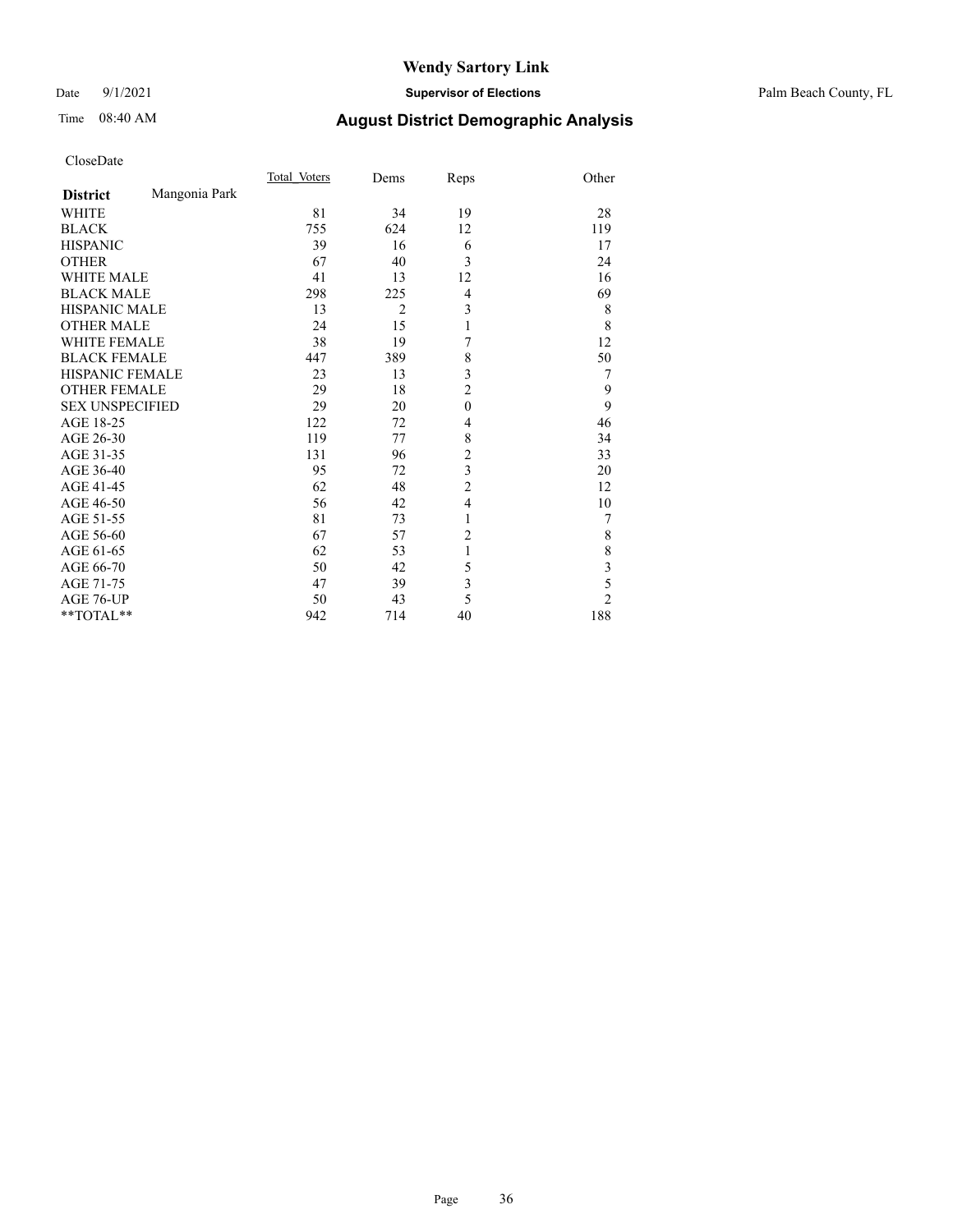Date 9/1/2021 **Supervisor of Elections** Palm Beach County, FL

## Time 08:40 AM **August District Demographic Analysis**

|                        |                  | Total Voters | Dems  | Reps  | Other |
|------------------------|------------------|--------------|-------|-------|-------|
| <b>District</b>        | North Palm Beach |              |       |       |       |
| WHITE                  |                  | 9,165        | 2,491 | 4,231 | 2,443 |
| <b>BLACK</b>           |                  | 191          | 137   | 13    | 41    |
| <b>HISPANIC</b>        |                  | 501          | 183   | 144   | 174   |
| <b>OTHER</b>           |                  | 594          | 171   | 189   | 234   |
| WHITE MALE             |                  | 4,356        | 1,001 | 2,113 | 1,242 |
| <b>BLACK MALE</b>      |                  | 91           | 65    | 7     | 19    |
| <b>HISPANIC MALE</b>   |                  | 211          | 66    | 68    | 77    |
| <b>OTHER MALE</b>      |                  | 192          | 43    | 69    | 80    |
| <b>WHITE FEMALE</b>    |                  | 4,699        | 1,454 | 2,068 | 1,177 |
| <b>BLACK FEMALE</b>    |                  | 99           | 71    | 6     | 22    |
| HISPANIC FEMALE        |                  | 277          | 113   | 73    | 91    |
| <b>OTHER FEMALE</b>    |                  | 246          | 87    | 80    | 79    |
| <b>SEX UNSPECIFIED</b> |                  | 277          | 81    | 91    | 105   |
| AGE 18-25              |                  | 713          | 209   | 264   | 240   |
| AGE 26-30              |                  | 579          | 158   | 219   | 202   |
| AGE 31-35              |                  | 635          | 174   | 243   | 218   |
| AGE 36-40              |                  | 614          | 155   | 232   | 227   |
| AGE 41-45              |                  | 541          | 169   | 190   | 182   |
| AGE 46-50              |                  | 650          | 159   | 273   | 218   |
| AGE 51-55              |                  | 790          | 179   | 377   | 234   |
| AGE 56-60              |                  | 1,065        | 291   | 527   | 247   |
| AGE 61-65              |                  | 1,086        | 329   | 507   | 250   |
| AGE 66-70              |                  | 1,042        | 344   | 444   | 254   |
| AGE 71-75              |                  | 902          | 293   | 388   | 221   |
| AGE 76-UP              |                  | 1,834        | 522   | 913   | 399   |
| $*$ $TOTAL**$          |                  | 10,451       | 2,982 | 4,577 | 2,892 |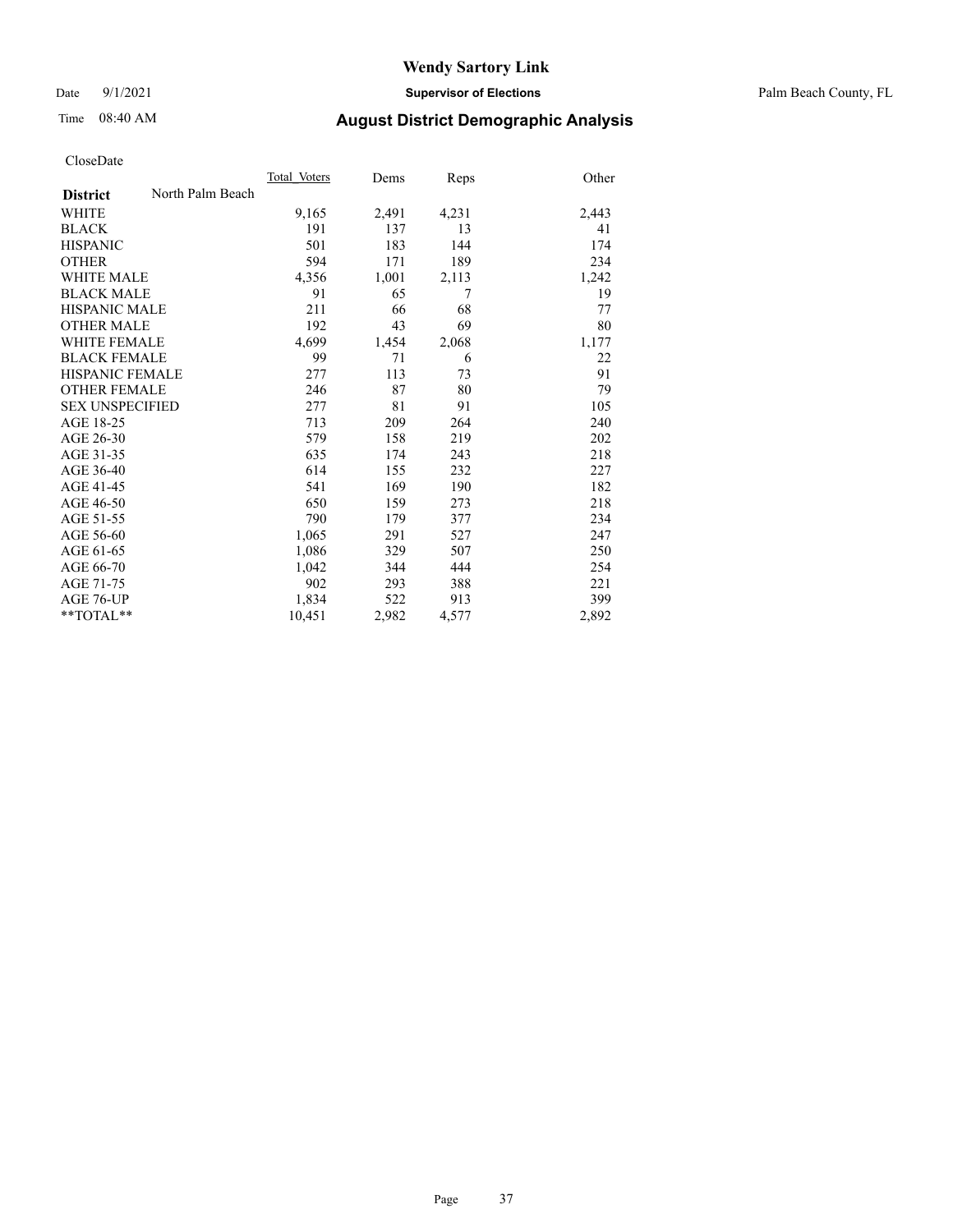#### Date 9/1/2021 **Supervisor of Elections** Palm Beach County, FL

# Time 08:40 AM **August District Demographic Analysis**

|                        |             | Total Voters | Dems           | Reps     | Other          |
|------------------------|-------------|--------------|----------------|----------|----------------|
| <b>District</b>        | Ocean Ridge |              |                |          |                |
| WHITE                  |             | 1,470        | 366            | 703      | 401            |
| <b>BLACK</b>           |             | 5            | 3              | $\theta$ | $\overline{2}$ |
| <b>HISPANIC</b>        |             | 47           | 13             | 20       | 14             |
| <b>OTHER</b>           |             | 84           | 24             | 24       | 36             |
| <b>WHITE MALE</b>      |             | 722          | 146            | 371      | 205            |
| <b>BLACK MALE</b>      |             | $\theta$     | $\theta$       | $\theta$ | $\theta$       |
| <b>HISPANIC MALE</b>   |             | 21           | $\overline{4}$ | 7        | 10             |
| <b>OTHER MALE</b>      |             | 26           | 5              | 8        | 13             |
| WHITE FEMALE           |             | 727          | 210            | 325      | 192            |
| <b>BLACK FEMALE</b>    |             | 5            | 3              | $\theta$ | $\overline{2}$ |
| <b>HISPANIC FEMALE</b> |             | 26           | 9              | 13       | $\overline{4}$ |
| <b>OTHER FEMALE</b>    |             | 36           | 14             | 9        | 13             |
| <b>SEX UNSPECIFIED</b> |             | 43           | 15             | 14       | 14             |
| AGE 18-25              |             | 103          | 33             | 41       | 29             |
| AGE 26-30              |             | 77           | 21             | 26       | 30             |
| AGE 31-35              |             | 58           | 14             | 24       | 20             |
| AGE 36-40              |             | 58           | 14             | 13       | 31             |
| AGE 41-45              |             | 49           | 16             | 16       | 17             |
| AGE 46-50              |             | 74           | 18             | 27       | 29             |
| AGE 51-55              |             | 116          | 20             | 66       | 30             |
| AGE 56-60              |             | 188          | 45             | 91       | 52             |
| AGE 61-65              |             | 211          | 57             | 101      | 53             |
| AGE 66-70              |             | 184          | 53             | 83       | 48             |
| AGE 71-75              |             | 171          | 38             | 77       | 56             |
| AGE 76-UP              |             | 317          | 77             | 182      | 58             |
| $*$ $TOTAL**$          |             | 1,606        | 406            | 747      | 453            |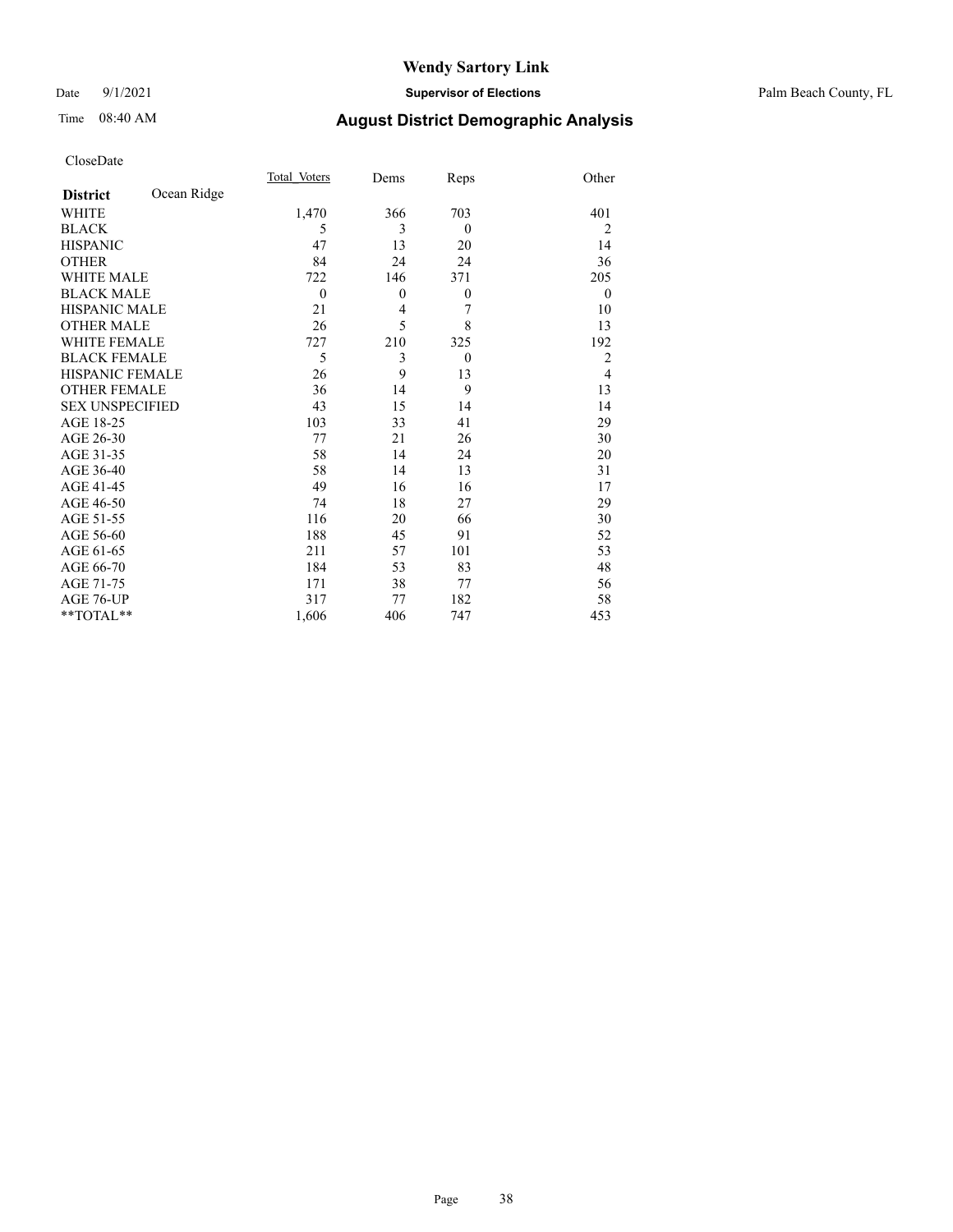#### Date 9/1/2021 **Supervisor of Elections** Palm Beach County, FL

# Time 08:40 AM **August District Demographic Analysis**

|                        |         | Total Voters | Dems  | Reps | Other |
|------------------------|---------|--------------|-------|------|-------|
| <b>District</b>        | Pahokee |              |       |      |       |
| <b>WHITE</b>           |         | 302          | 78    | 169  | 55    |
| <b>BLACK</b>           |         | 1,723        | 1,500 | 38   | 185   |
| <b>HISPANIC</b>        |         | 602          | 281   | 107  | 214   |
| <b>OTHER</b>           |         | 182          | 93    | 25   | 64    |
| WHITE MALE             |         | 133          | 32    | 65   | 36    |
| <b>BLACK MALE</b>      |         | 717          | 608   | 15   | 94    |
| <b>HISPANIC MALE</b>   |         | 290          | 136   | 65   | 89    |
| <b>OTHER MALE</b>      |         | 62           | 37    | 9    | 16    |
| <b>WHITE FEMALE</b>    |         | 164          | 45    | 101  | 18    |
| <b>BLACK FEMALE</b>    |         | 981          | 869   | 22   | 90    |
| <b>HISPANIC FEMALE</b> |         | 289          | 137   | 39   | 113   |
| <b>OTHER FEMALE</b>    |         | 44           | 23    | 8    | 13    |
| <b>SEX UNSPECIFIED</b> |         | 128          | 64    | 15   | 49    |
| AGE 18-25              |         | 361          | 243   | 28   | 90    |
| AGE 26-30              |         | 310          | 190   | 22   | 98    |
| AGE 31-35              |         | 264          | 170   | 27   | 67    |
| AGE 36-40              |         | 226          | 157   | 14   | 55    |
| AGE 41-45              |         | 178          | 121   | 20   | 37    |
| AGE 46-50              |         | 170          | 126   | 18   | 26    |
| AGE 51-55              |         | 233          | 163   | 35   | 35    |
| AGE 56-60              |         | 236          | 163   | 34   | 39    |
| AGE 61-65              |         | 222          | 177   | 27   | 18    |
| AGE 66-70              |         | 210          | 157   | 24   | 29    |
| AGE 71-75              |         | 152          | 100   | 41   | 11    |
| AGE 76-UP              |         | 247          | 185   | 49   | 13    |
| $*$ $TOTAL**$          |         | 2,809        | 1,952 | 339  | 518   |
|                        |         |              |       |      |       |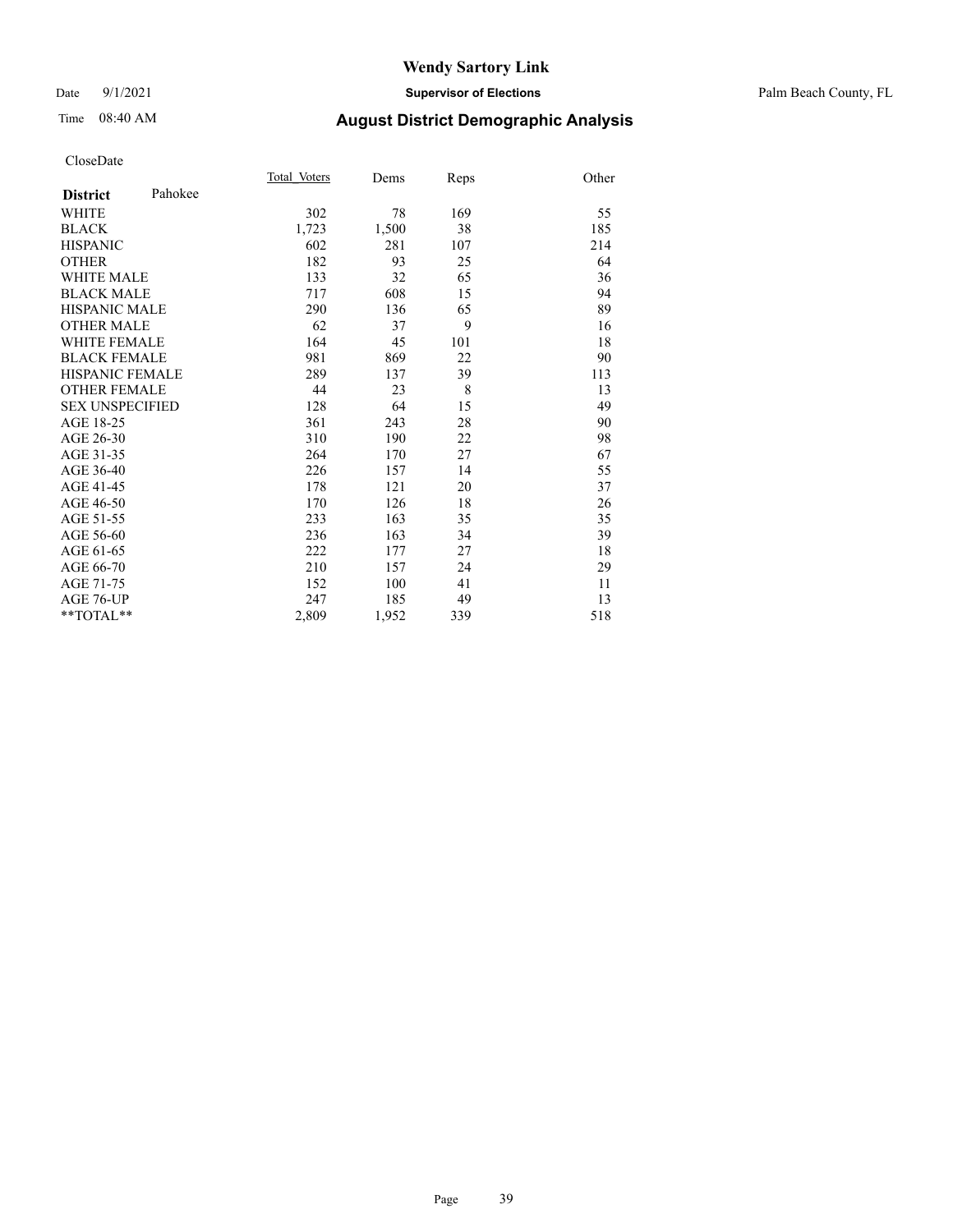#### Date 9/1/2021 **Supervisor of Elections** Palm Beach County, FL

# Time 08:40 AM **August District Demographic Analysis**

|                        | Total Voters | Dems  | Reps  | Other |
|------------------------|--------------|-------|-------|-------|
| Palm Beach             |              |       |       |       |
|                        | 7,397        | 1,875 | 3,470 | 2,052 |
|                        | 43           | 28    | 7     | 8     |
|                        | 189          | 49    | 70    | 70    |
|                        | 561          | 138   | 182   | 241   |
| WHITE MALE             | 3,392        | 742   | 1,634 | 1,016 |
| <b>BLACK MALE</b>      | 20           | 11    | 4     | 5     |
| <b>HISPANIC MALE</b>   | 91           | 24    | 31    | 36    |
| <b>OTHER MALE</b>      | 173          | 39    | 54    | 80    |
| WHITE FEMALE           | 3,923        | 1,114 | 1,800 | 1,009 |
| <b>BLACK FEMALE</b>    | 23           | 17    | 3     | 3     |
| <b>HISPANIC FEMALE</b> | 96           | 25    | 39    | 32    |
| <b>OTHER FEMALE</b>    | 241          | 62    | 83    | 96    |
| <b>SEX UNSPECIFIED</b> | 221          | 50    | 77    | 94    |
|                        | 325          | 83    | 123   | 119   |
|                        | 239          | 63    | 88    | 88    |
|                        | 239          | 54    | 82    | 103   |
|                        | 236          | 42    | 95    | 99    |
|                        | 244          | 48    | 102   | 94    |
|                        | 319          | 61    | 146   | 112   |
|                        | 461          | 96    | 231   | 134   |
|                        | 653          | 132   | 312   | 209   |
|                        | 837          | 215   | 395   | 227   |
|                        | 906          | 259   | 405   | 242   |
|                        | 1,138        | 319   | 511   | 308   |
|                        | 2,593        | 718   | 1,239 | 636   |
| $*$ $TOTAL**$          | 8,190        | 2,090 | 3,729 | 2,371 |
|                        |              |       |       |       |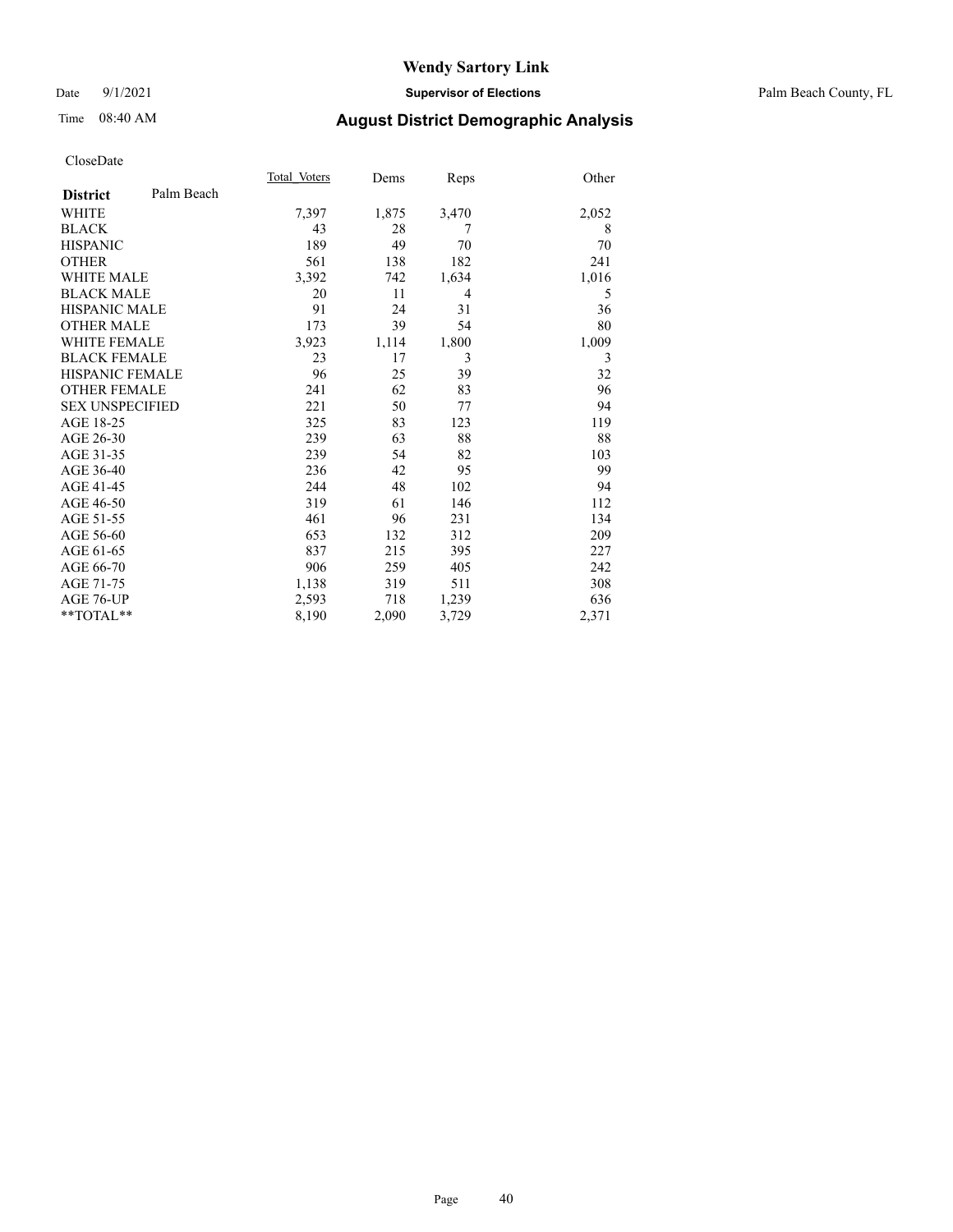Date 9/1/2021 **Supervisor of Elections** Palm Beach County, FL

## Time 08:40 AM **August District Demographic Analysis**

|                        | Total Voters       | Dems   | <b>Reps</b> | Other  |
|------------------------|--------------------|--------|-------------|--------|
| <b>District</b>        | Palm Beach Gardens |        |             |        |
| WHITE                  | 37,339             | 11,152 | 15,797      | 10,390 |
| <b>BLACK</b>           | 1,458              | 997    | 91          | 370    |
| <b>HISPANIC</b>        | 2,916              | 1,079  | 722         | 1,115  |
| <b>OTHER</b>           | 3,707              | 1,186  | 882         | 1,639  |
| <b>WHITE MALE</b>      | 17,004             | 4,068  | 7,840       | 5,096  |
| <b>BLACK MALE</b>      | 652                | 412    | 46          | 194    |
| <b>HISPANIC MALE</b>   | 1,193              | 399    | 310         | 484    |
| <b>OTHER MALE</b>      | 1,291              | 377    | 319         | 595    |
| <b>WHITE FEMALE</b>    | 19,877             | 6,962  | 7,777       | 5,138  |
| <b>BLACK FEMALE</b>    | 786                | 571    | 45          | 170    |
| <b>HISPANIC FEMALE</b> | 1,649              | 653    | 399         | 597    |
| <b>OTHER FEMALE</b>    | 1,601              | 574    | 386         | 641    |
| <b>SEX UNSPECIFIED</b> | 1,306              | 366    | 355         | 585    |
| AGE 18-25              | 3,111              | 983    | 987         | 1,141  |
| AGE 26-30              | 2,690              | 865    | 848         | 977    |
| AGE 31-35              | 2,880              | 878    | 938         | 1,064  |
| AGE 36-40              | 2,995              | 957    | 909         | 1,129  |
| AGE 41-45              | 2,745              | 767    | 913         | 1,065  |
| AGE 46-50              | 2,921              | 814    | 1,099       | 1,008  |
| AGE 51-55              | 3,442              | 935    | 1,453       | 1,054  |
| AGE 56-60              | 4,069              | 1,098  | 1,803       | 1,168  |
| AGE 61-65              | 4,085              | 1,329  | 1,735       | 1,021  |
| AGE 66-70              | 3,989              | 1,431  | 1,570       | 988    |
| AGE 71-75              | 4,233              | 1,469  | 1,754       | 1,010  |
| AGE 76-UP              | 8,259              | 2,888  | 3,483       | 1,888  |
| **TOTAL**              | 45,420             | 14,414 | 17,492      | 13,514 |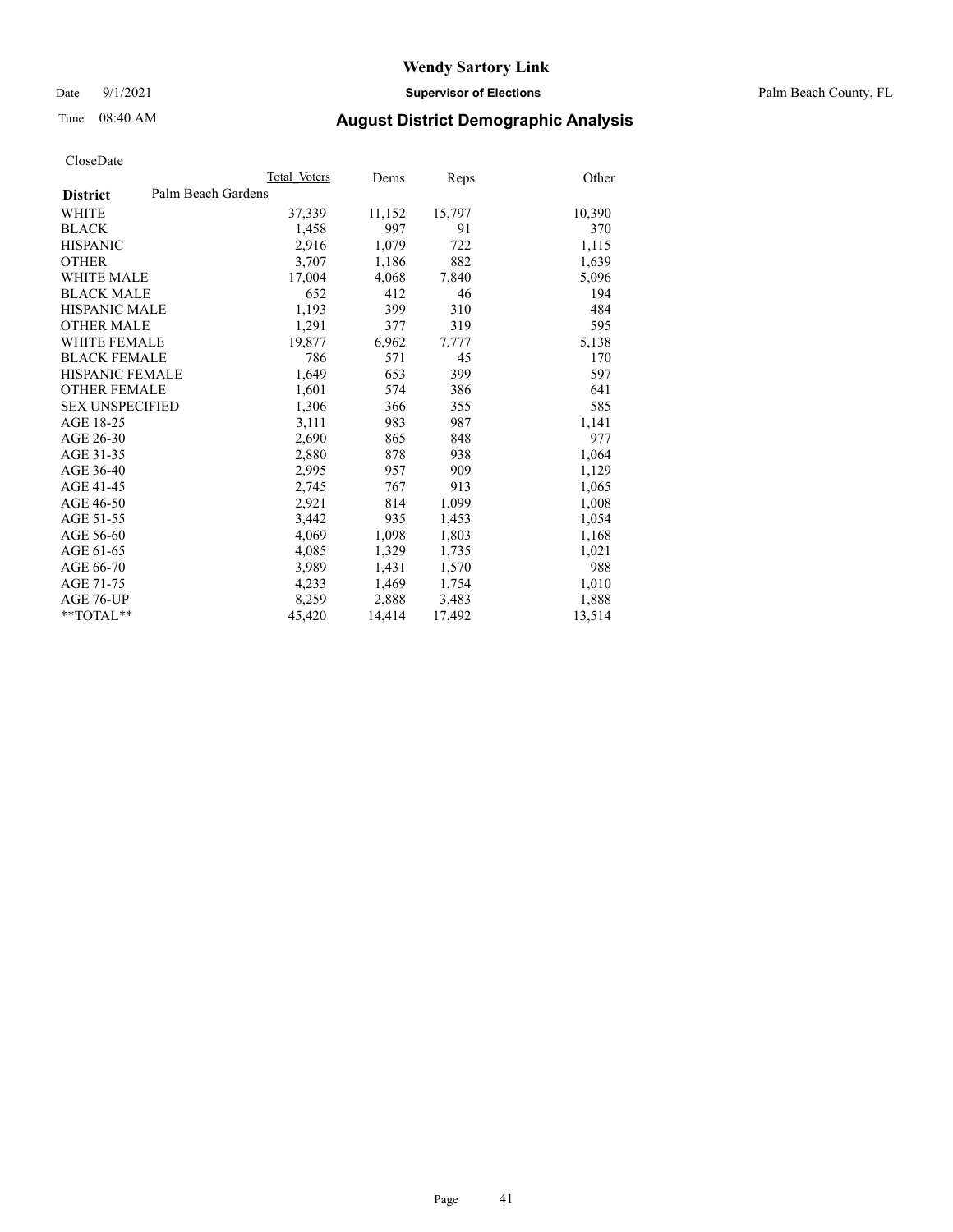Date 9/1/2021 **Supervisor of Elections** Palm Beach County, FL

# Time 08:40 AM **August District Demographic Analysis**

|                                      | Total Voters | Dems           | Reps             | Other |
|--------------------------------------|--------------|----------------|------------------|-------|
| Palm Beach Shores<br><b>District</b> |              |                |                  |       |
| <b>WHITE</b>                         | 962          | 252            | 417              | 293   |
| <b>BLACK</b>                         | 12           | 8              | $\theta$         | 4     |
| <b>HISPANIC</b>                      | 18           | 6              | 5                | 7     |
| <b>OTHER</b>                         | 62           | 11             | 21               | 30    |
| <b>WHITE MALE</b>                    | 452          | 93             | 214              | 145   |
| <b>BLACK MALE</b>                    | 9            | 6              | $\theta$         | 3     |
| <b>HISPANIC MALE</b>                 | 8            | $\overline{c}$ | $\overline{2}$   | 4     |
| <b>OTHER MALE</b>                    | 17           | 3              | 5                | 9     |
| WHITE FEMALE                         | 500          | 157            | 197              | 146   |
| <b>BLACK FEMALE</b>                  | 3            | $\overline{2}$ | $\boldsymbol{0}$ | 1     |
| <b>HISPANIC FEMALE</b>               | 10           | $\overline{4}$ | 3                | 3     |
| <b>OTHER FEMALE</b>                  | 28           | 7              | 7                | 14    |
| <b>SEX UNSPECIFIED</b>               | 26           | $\overline{c}$ | 15               | 9     |
| AGE 18-25                            | 52           | 18             | 15               | 19    |
| AGE 26-30                            | 35           | $\overline{7}$ | 13               | 15    |
| AGE 31-35                            | 49           | 13             | 19               | 17    |
| AGE 36-40                            | 36           | 10             | 12               | 14    |
| AGE 41-45                            | 51           | 14             | 16               | 21    |
| AGE 46-50                            | 61           | 12             | 22               | 27    |
| AGE 51-55                            | 86           | 17             | 37               | 32    |
| AGE 56-60                            | 109          | 27             | 49               | 33    |
| AGE 61-65                            | 137          | 44             | 62               | 31    |
| AGE 66-70                            | 137          | 35             | 61               | 41    |
| AGE 71-75                            | 109          | 32             | 45               | 32    |
| AGE 76-UP                            | 192          | 48             | 92               | 52    |
| **TOTAL**                            | 1,054        | 277            | 443              | 334   |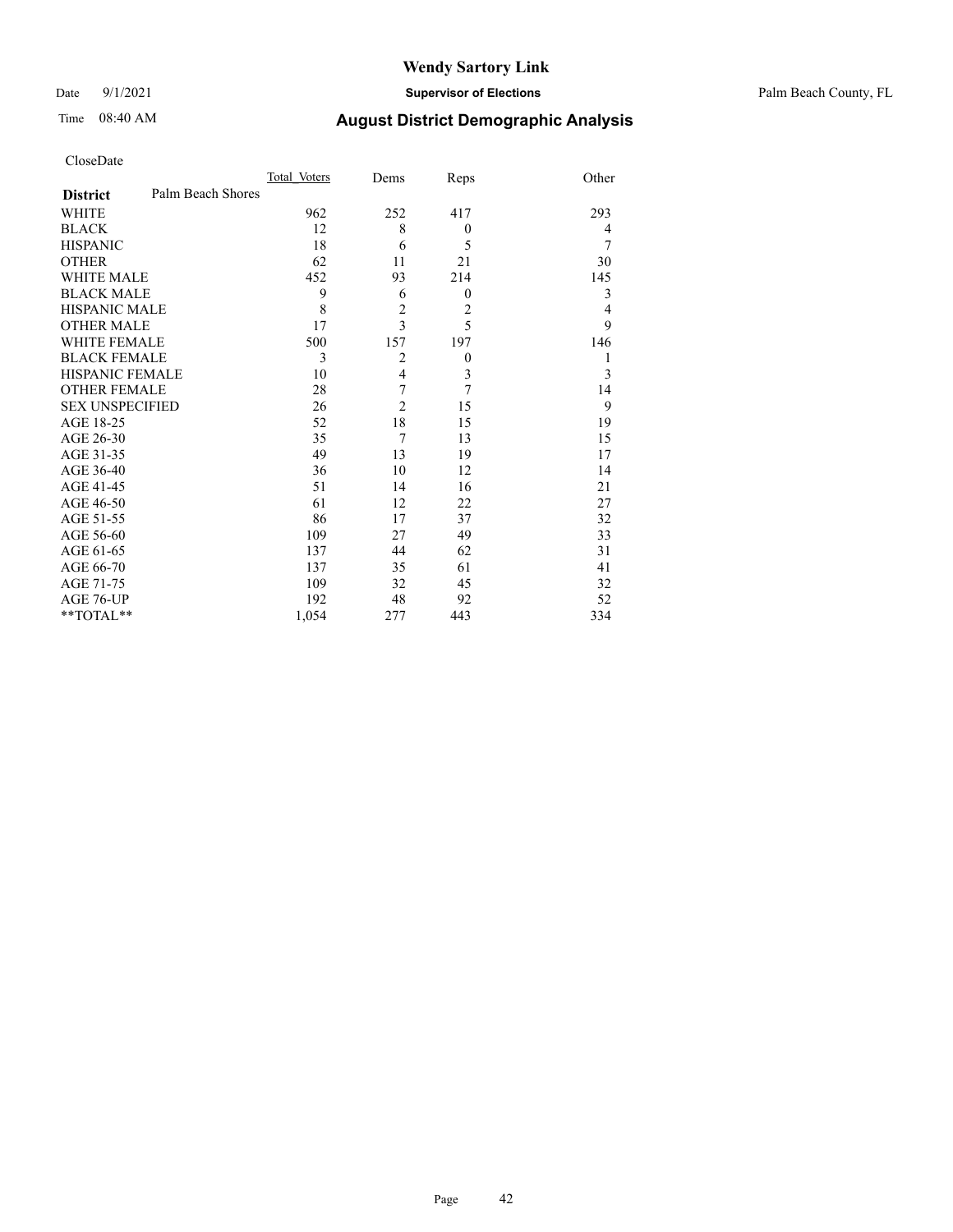#### Date 9/1/2021 **Supervisor of Elections** Palm Beach County, FL

## Time 08:40 AM **August District Demographic Analysis**

|                        |              | Total Voters | Dems  | Reps  | Other |
|------------------------|--------------|--------------|-------|-------|-------|
| <b>District</b>        | Palm Springs |              |       |       |       |
| WHITE                  |              | 4,135        | 1,558 | 1,359 | 1,218 |
| <b>BLACK</b>           |              | 1,557        | 1,132 | 55    | 370   |
| <b>HISPANIC</b>        |              | 4,586        | 1,832 | 987   | 1,767 |
| <b>OTHER</b>           |              | 1,079        | 384   | 150   | 545   |
| <b>WHITE MALE</b>      |              | 1,902        | 609   | 691   | 602   |
| <b>BLACK MALE</b>      |              | 630          | 428   | 33    | 169   |
| <b>HISPANIC MALE</b>   |              | 1,982        | 750   | 494   | 738   |
| <b>OTHER MALE</b>      |              | 350          | 136   | 54    | 160   |
| <b>WHITE FEMALE</b>    |              | 2,166        | 929   | 648   | 589   |
| <b>BLACK FEMALE</b>    |              | 894          | 681   | 20    | 193   |
| <b>HISPANIC FEMALE</b> |              | 2,481        | 1,045 | 469   | 967   |
| <b>OTHER FEMALE</b>    |              | 420          | 175   | 55    | 190   |
| <b>SEX UNSPECIFIED</b> |              | 526          | 150   | 84    | 292   |
| AGE 18-25              |              | 1,386        | 581   | 189   | 616   |
| AGE 26-30              |              | 1,056        | 450   | 170   | 436   |
| AGE 31-35              |              | 1,096        | 469   | 178   | 449   |
| AGE 36-40              |              | 953          | 425   | 152   | 376   |
| AGE 41-45              |              | 900          | 394   | 146   | 360   |
| AGE 46-50              |              | 896          | 362   | 195   | 339   |
| AGE 51-55              |              | 936          | 364   | 250   | 322   |
| AGE 56-60              |              | 1,017        | 411   | 294   | 312   |
| AGE 61-65              |              | 865          | 396   | 238   | 231   |
| AGE 66-70              |              | 706          | 348   | 196   | 162   |
| AGE 71-75              |              | 578          | 271   | 181   | 126   |
| AGE 76-UP              |              | 968          | 435   | 362   | 171   |
| $*$ $TOTAL**$          |              | 11,357       | 4,906 | 2,551 | 3,900 |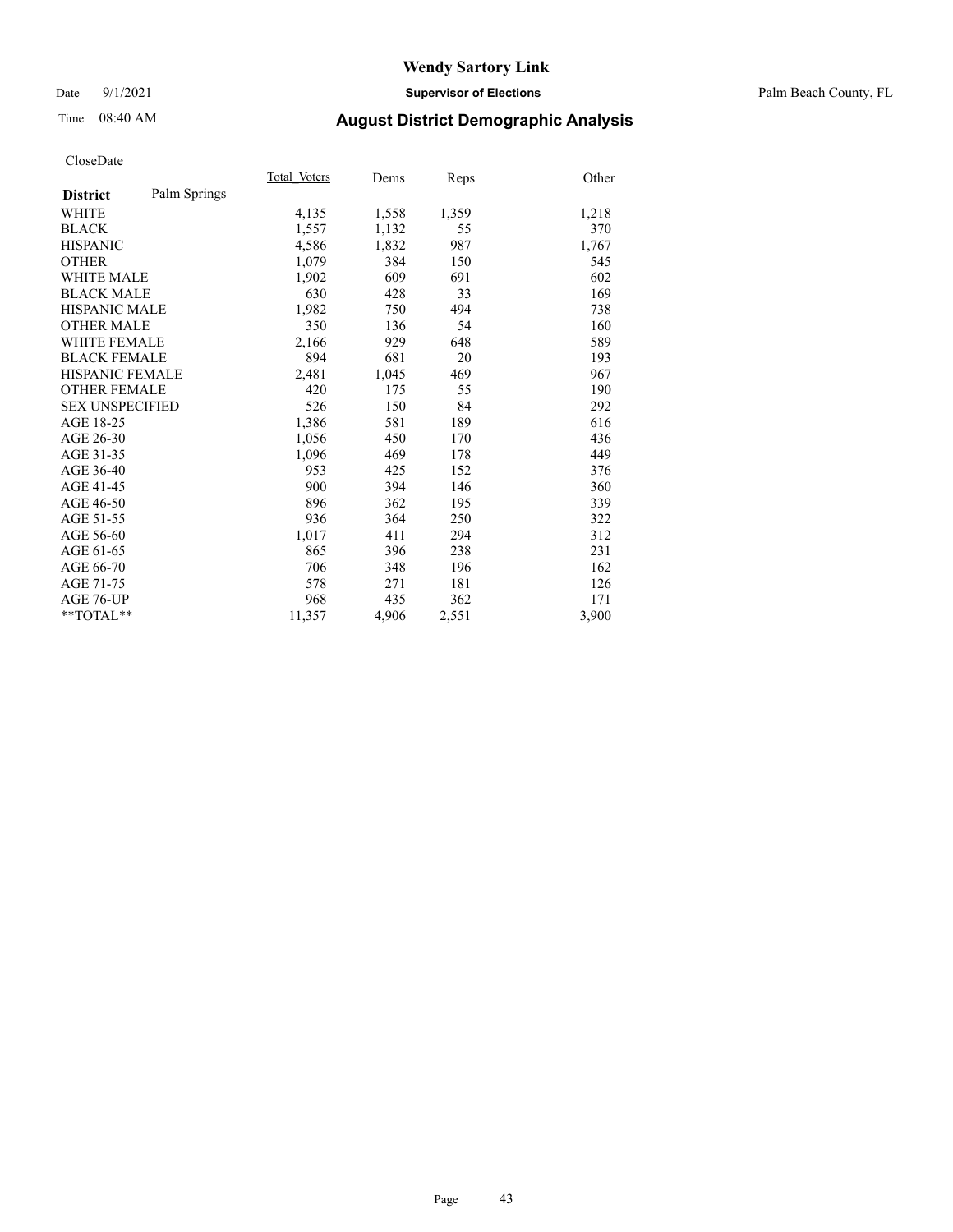#### Date 9/1/2021 **Supervisor of Elections** Palm Beach County, FL

## Time 08:40 AM **August District Demographic Analysis**

|                        |               | Total Voters | Dems   | <b>Reps</b> | Other |
|------------------------|---------------|--------------|--------|-------------|-------|
| <b>District</b>        | Riviera Beach |              |        |             |       |
| WHITE                  |               | 6,390        | 1,782  | 2,698       | 1,910 |
| <b>BLACK</b>           |               | 14,280       | 11,818 | 328         | 2,134 |
| <b>HISPANIC</b>        |               | 1.307        | 570    | 233         | 504   |
| <b>OTHER</b>           |               | 2,183        | 927    | 247         | 1,009 |
| <b>WHITE MALE</b>      |               | 3,139        | 725    | 1,390       | 1,024 |
| <b>BLACK MALE</b>      |               | 5,772        | 4,519  | 176         | 1,077 |
| <b>HISPANIC MALE</b>   |               | 553          | 210    | 120         | 223   |
| <b>OTHER MALE</b>      |               | 808          | 333    | 107         | 368   |
| <b>WHITE FEMALE</b>    |               | 3,175        | 1,039  | 1,280       | 856   |
| <b>BLACK FEMALE</b>    |               | 8,300        | 7,147  | 145         | 1,008 |
| <b>HISPANIC FEMALE</b> |               | 730          | 346    | 113         | 271   |
| <b>OTHER FEMALE</b>    |               | 893          | 438    | 99          | 356   |
| <b>SEX UNSPECIFIED</b> |               | 778          | 334    | 71          | 373   |
| AGE 18-25              |               | 2,606        | 1,626  | 182         | 798   |
| AGE 26-30              |               | 2,083        | 1,354  | 166         | 563   |
| AGE 31-35              |               | 2,249        | 1,444  | 171         | 634   |
| AGE 36-40              |               | 1,971        | 1,232  | 172         | 567   |
| AGE 41-45              |               | 1,802        | 1,172  | 195         | 435   |
| AGE 46-50              |               | 1,840        | 1,220  | 209         | 411   |
| AGE 51-55              |               | 1,872        | 1,201  | 277         | 394   |
| AGE 56-60              |               | 2,113        | 1,304  | 392         | 417   |
| AGE 61-65              |               | 2,110        | 1,272  | 431         | 407   |
| AGE 66-70              |               | 1,681        | 1,031  | 356         | 294   |
| AGE 71-75              |               | 1,471        | 890    | 318         | 263   |
| AGE 76-UP              |               | 2,362        | 1,351  | 637         | 374   |
| $*$ $TOTAL**$          |               | 24,160       | 15,097 | 3,506       | 5,557 |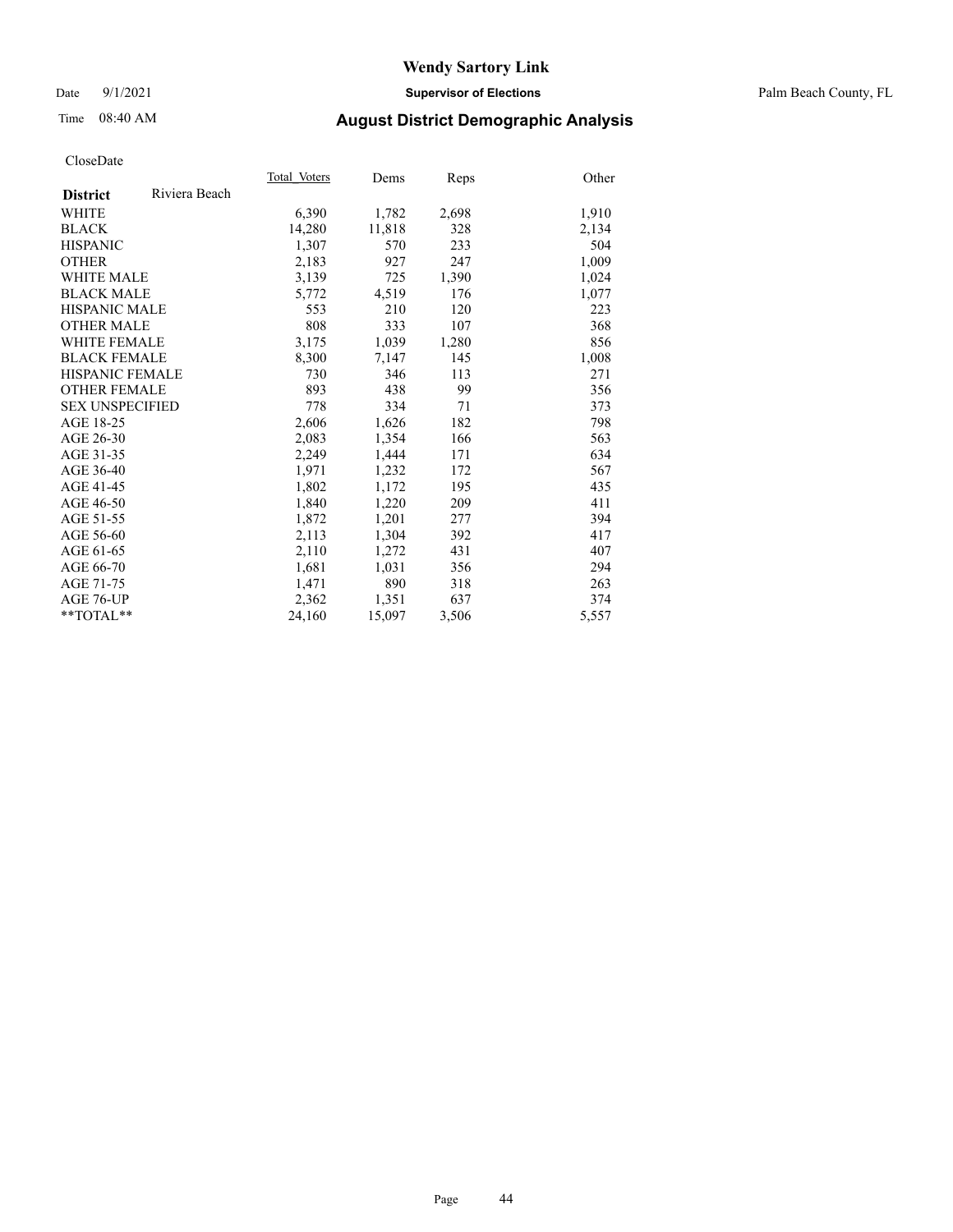Date 9/1/2021 **Supervisor of Elections** Palm Beach County, FL

# Time 08:40 AM **August District Demographic Analysis**

|                        |                  | Total Voters | Dems   | <b>Reps</b> | Other |
|------------------------|------------------|--------------|--------|-------------|-------|
| <b>District</b>        | Royal Palm Beach |              |        |             |       |
| WHITE                  |                  | 12,910       | 3,908  | 5,096       | 3,906 |
| <b>BLACK</b>           |                  | 6,064        | 4,604  | 198         | 1,262 |
| <b>HISPANIC</b>        |                  | 5,158        | 2,051  | 1,140       | 1,967 |
| <b>OTHER</b>           |                  | 3,150        | 1,270  | 503         | 1,377 |
| <b>WHITE MALE</b>      |                  | 6,011        | 1,544  | 2,580       | 1,887 |
| <b>BLACK MALE</b>      |                  | 2,649        | 1,888  | 109         | 652   |
| <b>HISPANIC MALE</b>   |                  | 2,232        | 783    | 580         | 869   |
| <b>OTHER MALE</b>      |                  | 1,198        | 450    | 213         | 535   |
| <b>WHITE FEMALE</b>    |                  | 6,752        | 2,324  | 2,462       | 1,966 |
| <b>BLACK FEMALE</b>    |                  | 3,332        | 2,666  | 85          | 581   |
| <b>HISPANIC FEMALE</b> |                  | 2,792        | 1,210  | 542         | 1,040 |
| <b>OTHER FEMALE</b>    |                  | 1,352        | 628    | 215         | 509   |
| <b>SEX UNSPECIFIED</b> |                  | 945          | 330    | 148         | 467   |
| AGE 18-25              |                  | 3,155        | 1,336  | 549         | 1,270 |
| AGE 26-30              |                  | 2,240        | 977    | 439         | 824   |
| AGE 31-35              |                  | 2,399        | 992    | 525         | 882   |
| AGE 36-40              |                  | 2,373        | 937    | 561         | 875   |
| AGE 41-45              |                  | 2,300        | 926    | 497         | 877   |
| AGE 46-50              |                  | 2,315        | 975    | 599         | 741   |
| AGE 51-55              |                  | 2,516        | 1,000  | 761         | 755   |
| AGE 56-60              |                  | 2,584        | 1,097  | 851         | 636   |
| AGE 61-65              |                  | 2,282        | 1,075  | 658         | 549   |
| AGE 66-70              |                  | 1,851        | 911    | 538         | 402   |
| AGE 71-75              |                  | 1,307        | 629    | 364         | 314   |
| AGE 76-UP              |                  | 1,960        | 978    | 595         | 387   |
| $*$ $TOTAL**$          |                  | 27,282       | 11,833 | 6,937       | 8,512 |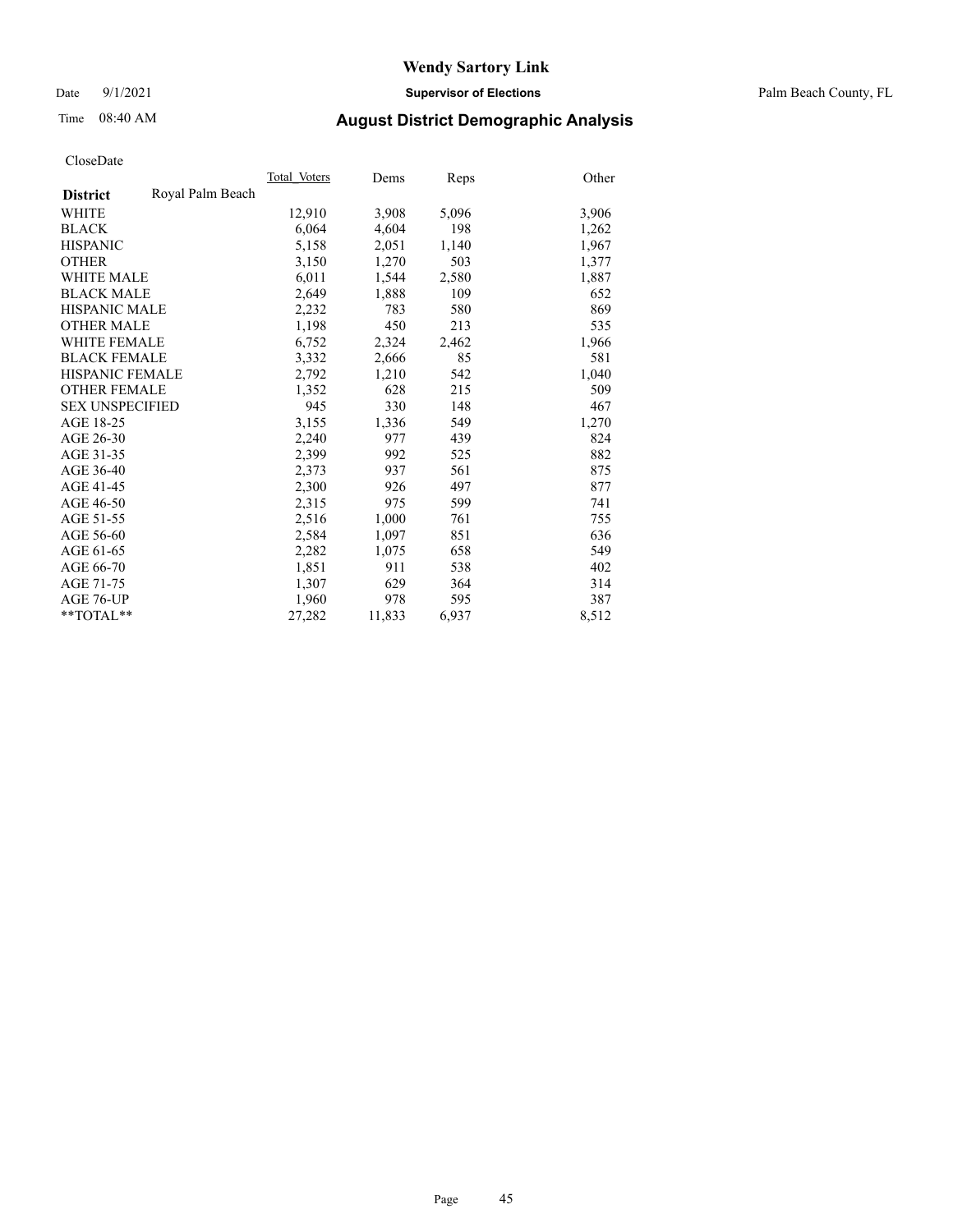#### Date 9/1/2021 **Supervisor of Elections** Palm Beach County, FL

# Time 08:40 AM **August District Demographic Analysis**

|                        |           | <b>Total Voters</b> | Dems  | Reps           | Other |
|------------------------|-----------|---------------------|-------|----------------|-------|
| <b>District</b>        | South Bay |                     |       |                |       |
| WHITE                  |           | 61                  | 21    | 27             | 13    |
| <b>BLACK</b>           |           | 1,170               | 1,024 | 26             | 120   |
| <b>HISPANIC</b>        |           | 208                 | 104   | 28             | 76    |
| <b>OTHER</b>           |           | 78                  | 48    | 3              | 27    |
| <b>WHITE MALE</b>      |           | 31                  | 10    | 13             | 8     |
| <b>BLACK MALE</b>      |           | 477                 | 412   | 8              | 57    |
| <b>HISPANIC MALE</b>   |           | 111                 | 52    | 20             | 39    |
| <b>OTHER MALE</b>      |           | 17                  | 8     | $\theta$       | 9     |
| <b>WHITE FEMALE</b>    |           | 30                  | 11    | 14             | 5     |
| <b>BLACK FEMALE</b>    |           | 679                 | 599   | 18             | 62    |
| HISPANIC FEMALE        |           | 93                  | 52    | 8              | 33    |
| <b>OTHER FEMALE</b>    |           | 40                  | 28    | $\overline{c}$ | 10    |
| <b>SEX UNSPECIFIED</b> |           | 39                  | 25    | $\mathbf{1}$   | 13    |
| AGE 18-25              |           | 188                 | 138   | 8              | 42    |
| AGE 26-30              |           | 166                 | 121   | 10             | 35    |
| AGE 31-35              |           | 167                 | 123   | 11             | 33    |
| AGE 36-40              |           | 123                 | 95    | 4              | 24    |
| AGE 41-45              |           | 109                 | 78    | 4              | 27    |
| AGE 46-50              |           | 105                 | 82    | 6              | 17    |
| AGE 51-55              |           | 122                 | 101   | 5              | 16    |
| AGE 56-60              |           | 134                 | 111   | 11             | 12    |
| AGE 61-65              |           | 109                 | 89    | 9              | 11    |
| AGE 66-70              |           | 98                  | 91    | $\overline{4}$ | 3     |
| AGE 71-75              |           | 73                  | 60    | 7              | 6     |
| AGE 76-UP              |           | 123                 | 108   | 5              | 10    |
| $*$ $TOTAL**$          |           | 1,517               | 1,197 | 84             | 236   |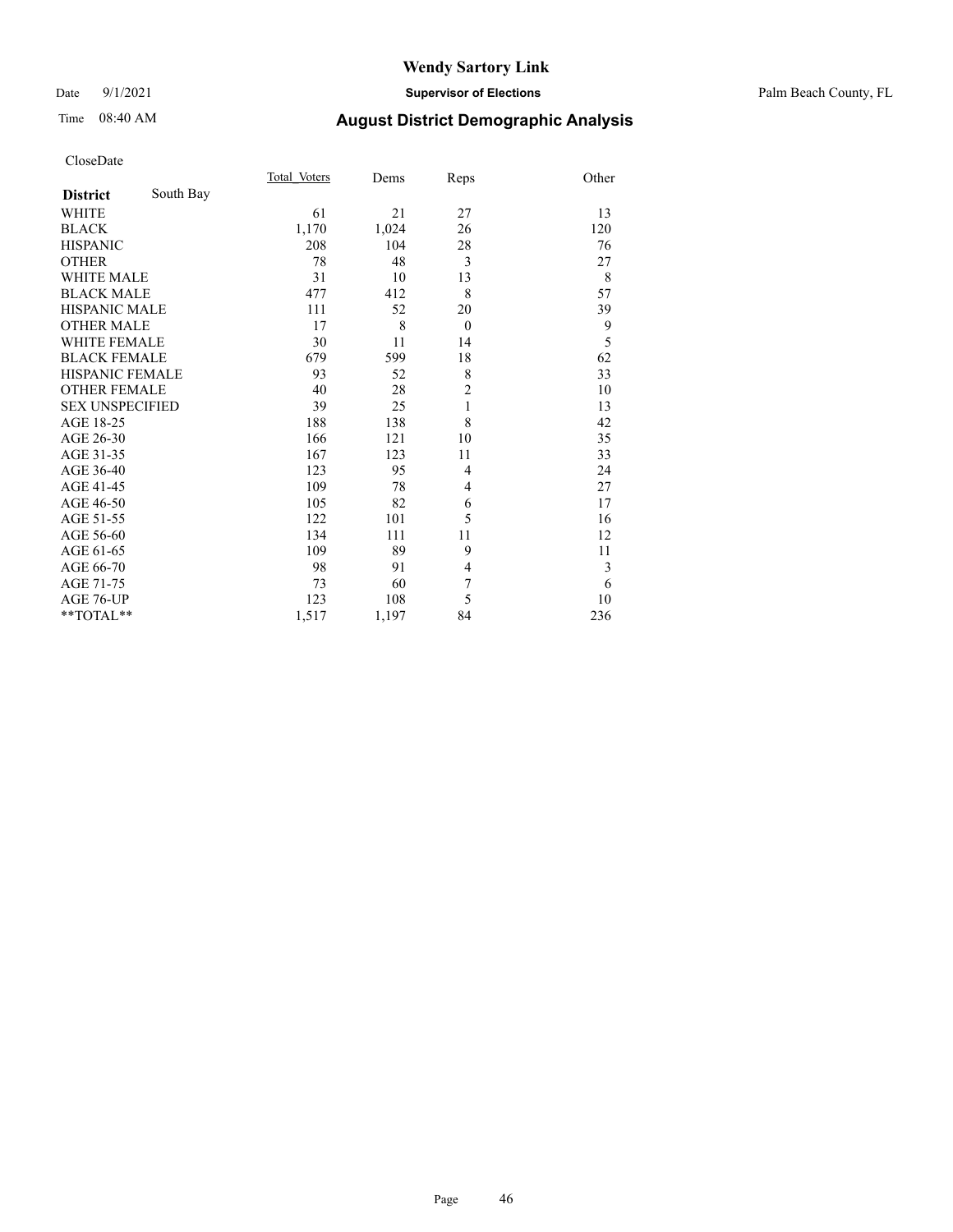Date 9/1/2021 **Supervisor of Elections** Palm Beach County, FL

# Time 08:40 AM **August District Demographic Analysis**

|                        |                  | Total Voters | Dems | Reps           | Other |
|------------------------|------------------|--------------|------|----------------|-------|
| <b>District</b>        | South Palm Beach |              |      |                |       |
| <b>WHITE</b>           |                  | 1,126        | 355  | 439            | 332   |
| <b>BLACK</b>           |                  | 22           | 16   | $\overline{2}$ | 4     |
| <b>HISPANIC</b>        |                  | 79           | 19   | 35             | 25    |
| <b>OTHER</b>           |                  | 95           | 24   | 25             | 46    |
| <b>WHITE MALE</b>      |                  | 509          | 136  | 210            | 163   |
| <b>BLACK MALE</b>      |                  | 8            | 4    | 1              | 3     |
| <b>HISPANIC MALE</b>   |                  | 34           | 8    | 16             | 10    |
| <b>OTHER MALE</b>      |                  | 24           | 6    | 9              | 9     |
| <b>WHITE FEMALE</b>    |                  | 596          | 211  | 220            | 165   |
| <b>BLACK FEMALE</b>    |                  | 14           | 12   | 1              | 1     |
| HISPANIC FEMALE        |                  | 43           | 11   | 18             | 14    |
| <b>OTHER FEMALE</b>    |                  | 46           | 11   | 12             | 23    |
| <b>SEX UNSPECIFIED</b> |                  | 45           | 12   | 14             | 19    |
| AGE 18-25              |                  | 42           | 11   | 12             | 19    |
| AGE 26-30              |                  | 52           | 11   | 19             | 22    |
| AGE 31-35              |                  | 41           | 16   | 11             | 14    |
| AGE 36-40              |                  | 41           | 9    | 17             | 15    |
| AGE 41-45              |                  | 47           | 9    | 15             | 23    |
| AGE 46-50              |                  | 56           | 11   | 29             | 16    |
| AGE 51-55              |                  | 93           | 22   | 36             | 35    |
| AGE 56-60              |                  | 127          | 39   | 53             | 35    |
| AGE 61-65              |                  | 133          | 49   | 39             | 45    |
| AGE 66-70              |                  | 161          | 63   | 59             | 39    |
| AGE 71-75              |                  | 176          | 63   | 63             | 50    |
| AGE 76-UP              |                  | 353          | 111  | 148            | 94    |
| **TOTAL**              |                  | 1,322        | 414  | 501            | 407   |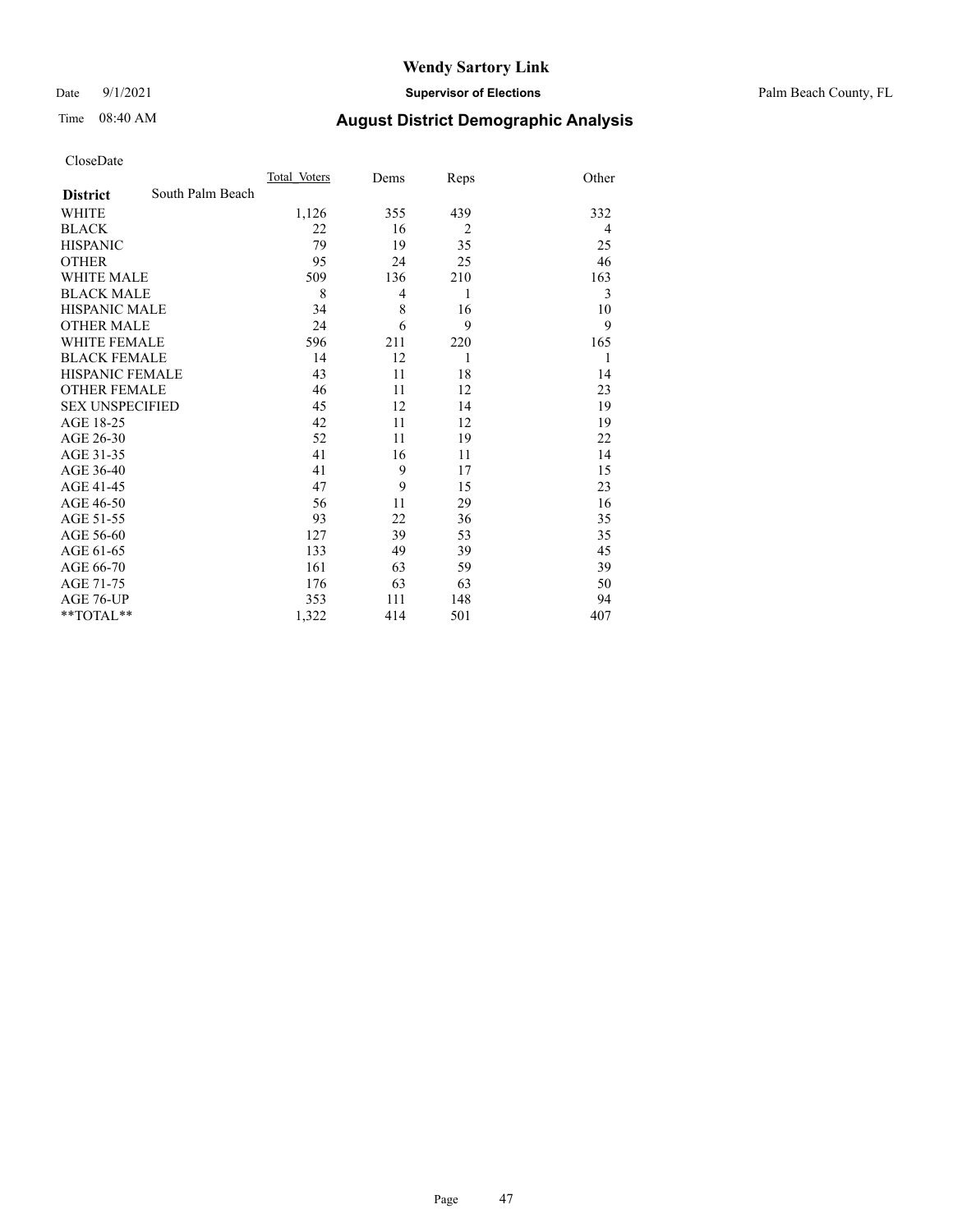#### Date 9/1/2021 **Supervisor of Elections** Palm Beach County, FL

## Time 08:40 AM **August District Demographic Analysis**

|                        | Total Voters | Dems           | Reps     | Other |
|------------------------|--------------|----------------|----------|-------|
| Tequesta               |              |                |          |       |
|                        | 4,463        | 1,054          | 2,201    | 1,208 |
|                        | 28           | 15             | 1        | 12    |
|                        | 186          | 61             | 67       | 58    |
|                        | 242          | 66             | 88       | 88    |
| <b>WHITE MALE</b>      | 2,092        | 387            | 1,108    | 597   |
| <b>BLACK MALE</b>      | 8            | $\overline{2}$ | 1        | 5     |
| <b>HISPANIC MALE</b>   | 72           | 22             | 26       | 24    |
| <b>OTHER MALE</b>      | 76           | 20             | 33       | 23    |
| <b>WHITE FEMALE</b>    | 2,331        | 660            | 1,077    | 594   |
| <b>BLACK FEMALE</b>    | 20           | 13             | $\theta$ | 7     |
| <b>HISPANIC FEMALE</b> | 109          | 38             | 38       | 33    |
| <b>OTHER FEMALE</b>    | 99           | 30             | 33       | 36    |
| <b>SEX UNSPECIFIED</b> | 109          | 22             | 41       | 46    |
|                        | 392          | 86             | 173      | 133   |
|                        | 290          | 57             | 142      | 91    |
|                        | 336          | 77             | 143      | 116   |
|                        | 378          | 80             | 174      | 124   |
|                        | 324          | 89             | 121      | 114   |
|                        | 343          | 86             | 151      | 106   |
|                        | 392          | 81             | 205      | 106   |
|                        | 488          | 100            | 268      | 120   |
|                        | 486          | 126            | 234      | 126   |
|                        | 444          | 130            | 213      | 101   |
|                        | 360          | 109            | 166      | 85    |
|                        | 686          | 175            | 367      | 144   |
|                        | 4,919        | 1,196          | 2,357    | 1,366 |
|                        |              |                |          |       |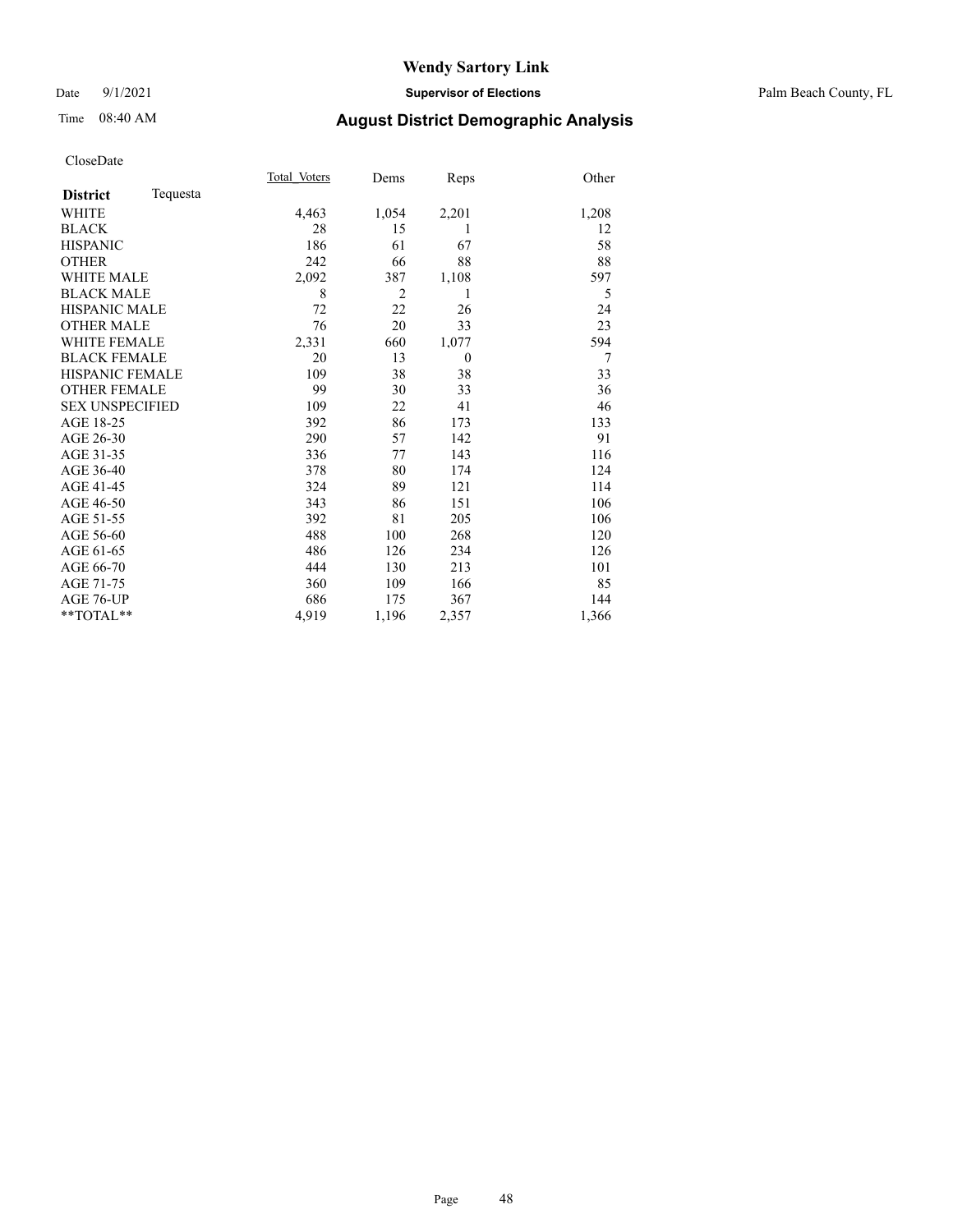#### Date 9/1/2021 **Supervisor of Elections** Palm Beach County, FL

# Time 08:40 AM **August District Demographic Analysis**

|                        |                 | Total Voters | Dems             | Reps     | Other          |
|------------------------|-----------------|--------------|------------------|----------|----------------|
| <b>District</b>        | Village Of Golf |              |                  |          |                |
| <b>WHITE</b>           |                 | 266          | 34               | 185      | 47             |
| <b>BLACK</b>           |                 | 0            | $\mathbf{0}$     | $\theta$ | 0              |
| <b>HISPANIC</b>        |                 |              | $\theta$         |          | 0              |
| <b>OTHER</b>           |                 | 4            |                  |          | 2              |
| <b>WHITE MALE</b>      |                 | 126          | 12               | 95       | 19             |
| <b>BLACK MALE</b>      |                 | 0            | $\theta$         | $\theta$ | 0              |
| <b>HISPANIC MALE</b>   |                 | 0            | $\boldsymbol{0}$ | $\theta$ | 0              |
| <b>OTHER MALE</b>      |                 |              | $\theta$         |          | 0              |
| WHITE FEMALE           |                 | 140          | 22               | 90       | 28             |
| <b>BLACK FEMALE</b>    |                 | 0            | $\mathbf{0}$     | $\theta$ | 0              |
| <b>HISPANIC FEMALE</b> |                 |              | 0                |          | 0              |
| <b>OTHER FEMALE</b>    |                 |              |                  | $\theta$ | 0              |
| <b>SEX UNSPECIFIED</b> |                 | 2            | 0                | $\theta$ | 2              |
| AGE 18-25              |                 | 14           |                  | 11       | $\overline{2}$ |
| AGE 26-30              |                 | 13           | 3                | 6        | 4              |
| AGE 31-35              |                 | 4            |                  | 2        |                |
| AGE 36-40              |                 | 3            | 0                | 1        | 2              |
| AGE 41-45              |                 | 6            | 0                | 5        |                |
| AGE 46-50              |                 | 8            | $\overline{c}$   | 4        | 2              |
| AGE 51-55              |                 | 14           | $\overline{2}$   | 10       | $\overline{c}$ |
| AGE 56-60              |                 | 25           | 4                | 16       | 5              |
| AGE 61-65              |                 | 30           | 4                | 19       | 7              |
| AGE 66-70              |                 | 22           | 4                | 15       | 3              |
| AGE 71-75              |                 | 44           | 5                | 30       | 9              |
| AGE 76-UP              |                 | 88           | 9                | 68       | 11             |
| **TOTAL**              |                 | 271          | 35               | 187      | 49             |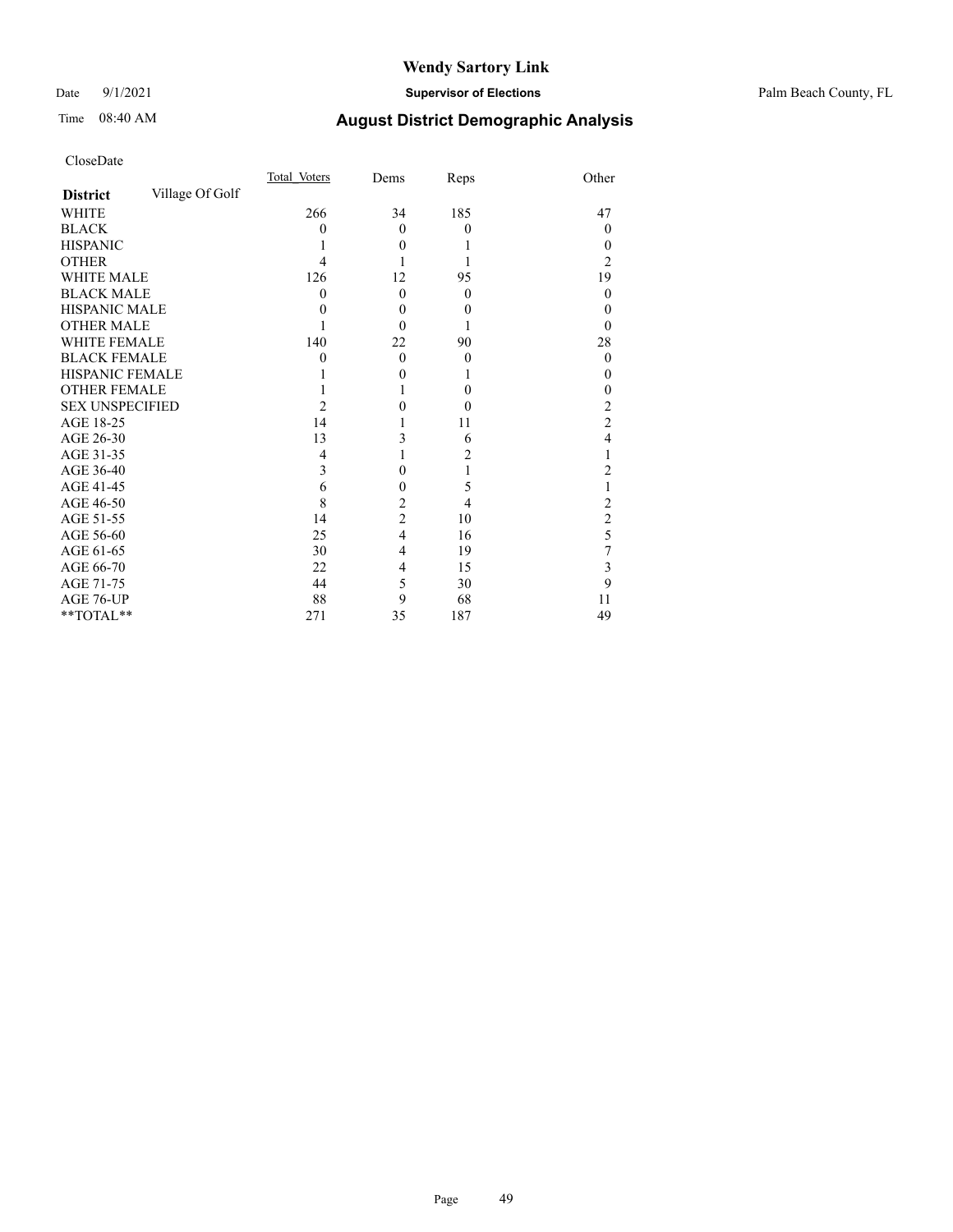#### Date 9/1/2021 **Supervisor of Elections** Palm Beach County, FL

## Time 08:40 AM **August District Demographic Analysis**

|                        |            | Total Voters | Dems   | <b>Reps</b> | Other  |
|------------------------|------------|--------------|--------|-------------|--------|
| <b>District</b>        | Wellington |              |        |             |        |
| WHITE                  |            | 27,001       | 8,032  | 11,173      | 7,796  |
| <b>BLACK</b>           |            | 4,399        | 3,172  | 179         | 1,048  |
| <b>HISPANIC</b>        |            | 6,577        | 2,391  | 1,691       | 2,495  |
| <b>OTHER</b>           |            | 4,632        | 1,641  | 936         | 2,055  |
| <b>WHITE MALE</b>      |            | 12,598       | 3,193  | 5,578       | 3,827  |
| <b>BLACK MALE</b>      |            | 1,899        | 1,259  | 109         | 531    |
| <b>HISPANIC MALE</b>   |            | 2,905        | 952    | 811         | 1,142  |
| <b>OTHER MALE</b>      |            | 1,714        | 544    | 395         | 775    |
| <b>WHITE FEMALE</b>    |            | 14,044       | 4,753  | 5,455       | 3,836  |
| <b>BLACK FEMALE</b>    |            | 2,443        | 1,877  | 68          | 498    |
| <b>HISPANIC FEMALE</b> |            | 3,518        | 1,390  | 835         | 1,293  |
| <b>OTHER FEMALE</b>    |            | 1,982        | 801    | 386         | 795    |
| <b>SEX UNSPECIFIED</b> |            | 1,464        | 445    | 334         | 685    |
| AGE 18-25              |            | 5,246        | 1,926  | 1,361       | 1,959  |
| AGE 26-30              |            | 2,798        | 1,002  | 707         | 1,089  |
| AGE 31-35              |            | 3,001        | 1,031  | 855         | 1,115  |
| AGE 36-40              |            | 3,216        | 1,120  | 902         | 1,194  |
| AGE 41-45              |            | 3,549        | 1,239  | 1,023       | 1,287  |
| AGE 46-50              |            | 3,972        | 1,315  | 1,270       | 1,387  |
| AGE 51-55              |            | 4,240        | 1,346  | 1,538       | 1,356  |
| AGE 56-60              |            | 4,148        | 1,422  | 1,629       | 1,097  |
| AGE 61-65              |            | 3,603        | 1,270  | 1,398       | 935    |
| AGE 66-70              |            | 2,985        | 1,208  | 1,078       | 699    |
| AGE 71-75              |            | 2,545        | 1,061  | 937         | 547    |
| AGE 76-UP              |            | 3,306        | 1,296  | 1,281       | 729    |
| $*$ $TOTAL**$          |            | 42,609       | 15,236 | 13,979      | 13,394 |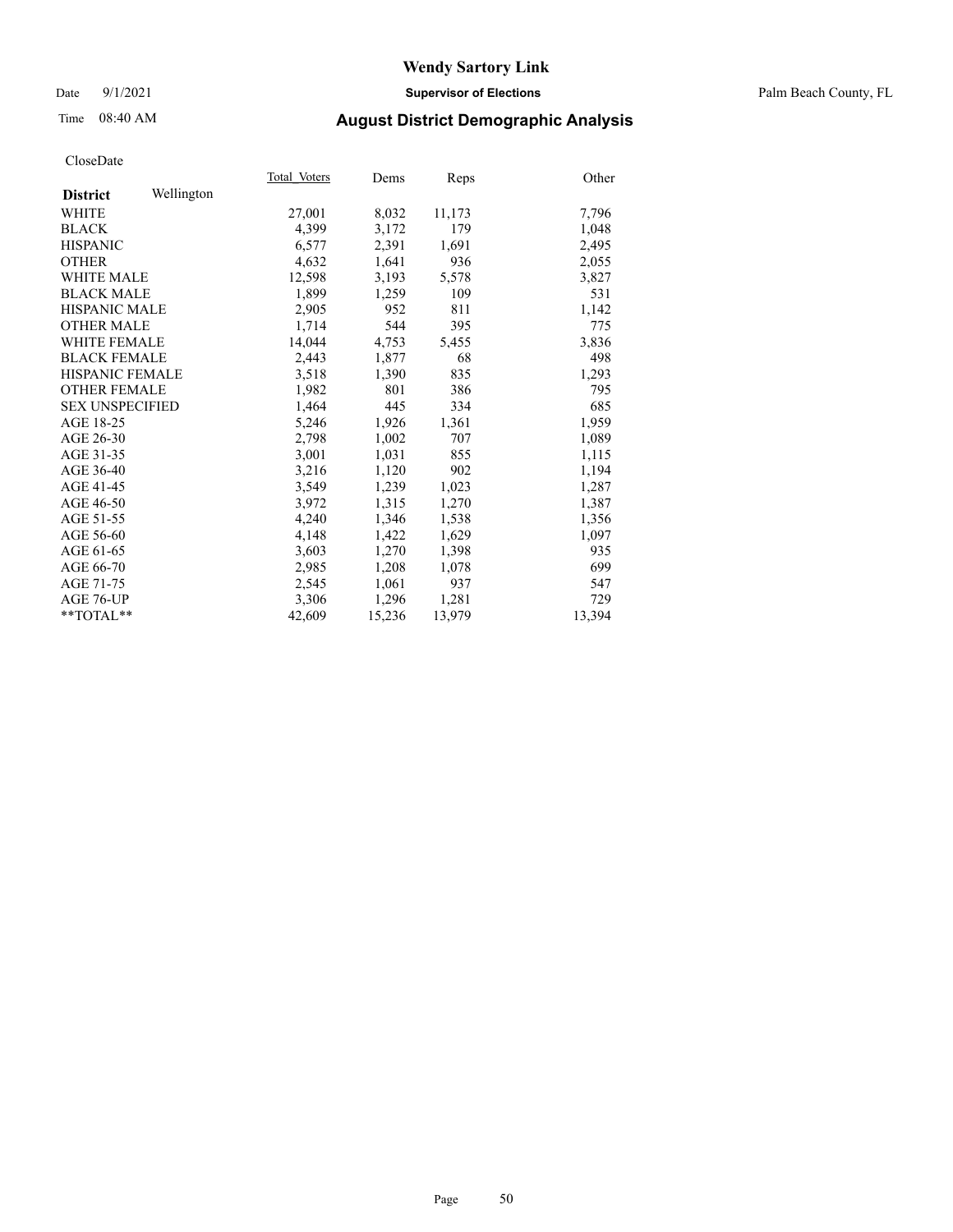#### Date 9/1/2021 **Supervisor of Elections** Palm Beach County, FL

# Time 08:40 AM **August District Demographic Analysis**

|                        |          | Total Voters | Dems           | Reps | Other |
|------------------------|----------|--------------|----------------|------|-------|
| <b>District</b>        | Westlake |              |                |      |       |
| <b>WHITE</b>           |          | 658          | 143            | 318  | 197   |
| <b>BLACK</b>           |          | 268          | 183            | 15   | 70    |
| <b>HISPANIC</b>        |          | 382          | 104            | 110  | 168   |
| <b>OTHER</b>           |          | 122          | 44             | 21   | 57    |
| <b>WHITE MALE</b>      |          | 322          | 55             | 165  | 102   |
| <b>BLACK MALE</b>      |          | 110          | 63             | 10   | 37    |
| <b>HISPANIC MALE</b>   |          | 186          | 45             | 64   | 77    |
| <b>OTHER MALE</b>      |          | 55           | 21             | 8    | 26    |
| <b>WHITE FEMALE</b>    |          | 332          | 87             | 152  | 93    |
| <b>BLACK FEMALE</b>    |          | 157          | 119            | 5    | 33    |
| <b>HISPANIC FEMALE</b> |          | 194          | 57             | 46   | 91    |
| <b>OTHER FEMALE</b>    |          | 50           | 20             | 9    | 21    |
| <b>SEX UNSPECIFIED</b> |          | 24           | $\overline{7}$ | 5    | 12    |
| AGE 18-25              |          | 123          | 38             | 40   | 45    |
| AGE 26-30              |          | 131          | 39             | 47   | 45    |
| AGE 31-35              |          | 192          | 41             | 62   | 89    |
| AGE 36-40              |          | 182          | 58             | 48   | 76    |
| AGE 41-45              |          | 180          | 62             | 52   | 66    |
| AGE 46-50              |          | 139          | 49             | 50   | 40    |
| AGE 51-55              |          | 114          | 37             | 45   | 32    |
| AGE 56-60              |          | 122          | 43             | 44   | 35    |
| AGE 61-65              |          | 85           | 41             | 23   | 21    |
| AGE 66-70              |          | 66           | 20             | 27   | 19    |
| AGE 71-75              |          | 51           | 25             | 14   | 12    |
| <b>AGE 76-UP</b>       |          | 45           | 21             | 12   | 12    |
| **TOTAL**              |          | 1,430        | 474            | 464  | 492   |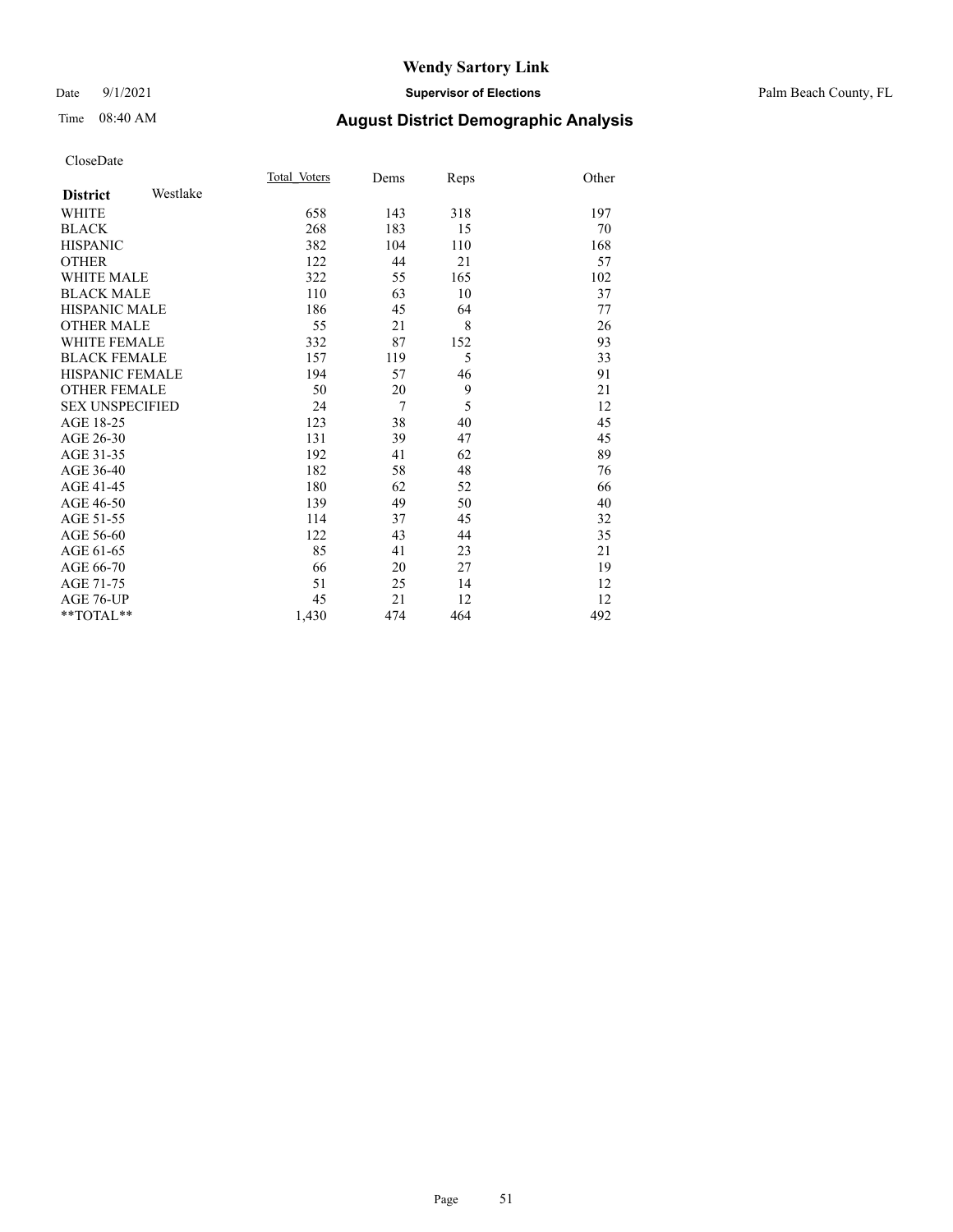Date 9/1/2021 **Supervisor of Elections** Palm Beach County, FL

## Time 08:40 AM **August District Demographic Analysis**

|                        |                 | Total Voters | Dems   | <b>Reps</b> | Other  |
|------------------------|-----------------|--------------|--------|-------------|--------|
| <b>District</b>        | West Palm Beach |              |        |             |        |
| <b>WHITE</b>           |                 | 33,760       | 11,893 | 11,914      | 9,953  |
| <b>BLACK</b>           |                 | 19,522       | 15,389 | 591         | 3,542  |
| <b>HISPANIC</b>        |                 | 9,067        | 3,821  | 1,870       | 3,376  |
| <b>OTHER</b>           |                 | 6,565        | 2,660  | 967         | 2,938  |
| <b>WHITE MALE</b>      |                 | 16,101       | 4,920  | 5,962       | 5,219  |
| <b>BLACK MALE</b>      |                 | 7,944        | 5,885  | 318         | 1,741  |
| <b>HISPANIC MALE</b>   |                 | 3,934        | 1,573  | 861         | 1,500  |
| <b>OTHER MALE</b>      |                 | 2,238        | 843    | 377         | 1,018  |
| <b>WHITE FEMALE</b>    |                 | 17,251       | 6,856  | 5,825       | 4,570  |
| <b>BLACK FEMALE</b>    |                 | 11,259       | 9,275  | 270         | 1,714  |
| <b>HISPANIC FEMALE</b> |                 | 4,905        | 2,149  | 959         | 1,797  |
| <b>OTHER FEMALE</b>    |                 | 2,754        | 1,285  | 387         | 1,082  |
| <b>SEX UNSPECIFIED</b> |                 | 2,478        | 950    | 374         | 1,154  |
| AGE 18-25              |                 | 6,459        | 3,149  | 1,021       | 2,289  |
| AGE 26-30              |                 | 6,286        | 2,898  | 1,047       | 2,341  |
| AGE 31-35              |                 | 6,728        | 3,264  | 1,159       | 2,305  |
| AGE 36-40              |                 | 5,657        | 2,745  | 970         | 1,942  |
| AGE 41-45              |                 | 4,635        | 2,263  | 773         | 1,599  |
| AGE 46-50              |                 | 4,773        | 2,302  | 999         | 1,472  |
| AGE 51-55              |                 | 5,239        | 2,558  | 1,257       | 1,424  |
| AGE 56-60              |                 | 5,666        | 2,818  | 1,417       | 1,431  |
| AGE 61-65              |                 | 5,582        | 2,861  | 1,426       | 1,295  |
| AGE 66-70              |                 | 4,942        | 2,597  | 1,259       | 1,086  |
| AGE 71-75              |                 | 4,819        | 2,438  | 1,348       | 1,033  |
| AGE 76-UP              |                 | 8,128        | 3,870  | 2,666       | 1,592  |
| $*$ $TOTAL**$          |                 | 68,914       | 33,763 | 15,342      | 19,809 |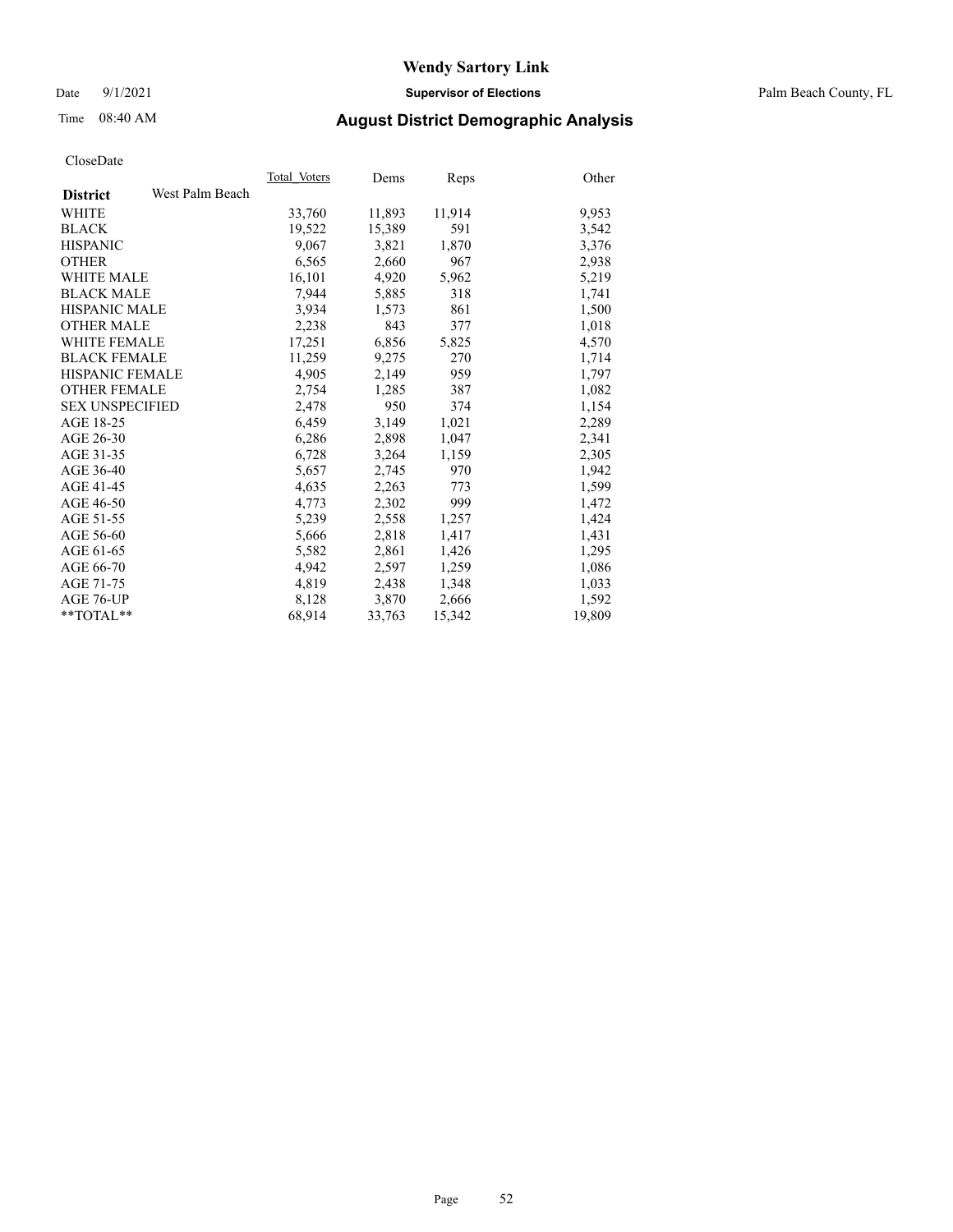Date 9/1/2021 **Supervisor of Elections** Palm Beach County, FL

## Time 08:40 AM **August District Demographic Analysis**

|                        |                     | Total Voters | Dems   | <b>Reps</b> | Other  |
|------------------------|---------------------|--------------|--------|-------------|--------|
| <b>District</b>        | State House Dist 81 |              |        |             |        |
| <b>WHITE</b>           |                     | 73,305       | 27,951 | 24,539      | 20,815 |
| <b>BLACK</b>           |                     | 14,038       | 11,220 | 473         | 2,345  |
| <b>HISPANIC</b>        |                     | 16,134       | 6,599  | 3,359       | 6,176  |
| <b>OTHER</b>           |                     | 11,720       | 4,351  | 2,198       | 5,171  |
| <b>WHITE MALE</b>      |                     | 33,782       | 10,867 | 12,481      | 10,434 |
| <b>BLACK MALE</b>      |                     | 5,924        | 4,464  | 263         | 1,197  |
| <b>HISPANIC MALE</b>   |                     | 6,868        | 2,623  | 1,598       | 2,647  |
| <b>OTHER MALE</b>      |                     | 4,193        | 1,430  | 917         | 1,846  |
| <b>WHITE FEMALE</b>    |                     | 38,457       | 16,743 | 11,715      | 9,999  |
| <b>BLACK FEMALE</b>    |                     | 7,871        | 6,579  | 202         | 1,090  |
| <b>HISPANIC FEMALE</b> |                     | 8,865        | 3,842  | 1,705       | 3,318  |
| <b>OTHER FEMALE</b>    |                     | 4,935        | 2,117  | 842         | 1,976  |
| <b>SEX UNSPECIFIED</b> |                     | 4,186        | 1,397  | 825         | 1,964  |
| AGE 18-25              |                     | 10,739       | 4,391  | 2,234       | 4,114  |
| AGE 26-30              |                     | 6,784        | 2,912  | 1,356       | 2,516  |
| AGE 31-35              |                     | 7,420        | 3,191  | 1,646       | 2,583  |
| AGE 36-40              |                     | 7,867        | 3,187  | 1,819       | 2,861  |
| AGE 41-45              |                     | 8,409        | 3,228  | 2,113       | 3,068  |
| AGE 46-50              |                     | 8,875        | 3,162  | 2,576       | 3,137  |
| AGE 51-55              |                     | 9,347        | 3,549  | 2,767       | 3,031  |
| AGE 56-60              |                     | 9,668        | 3,774  | 3,134       | 2,760  |
| AGE 61-65              |                     | 9,635        | 4,292  | 2,885       | 2,458  |
| AGE 66-70              |                     | 9,718        | 4,782  | 2,695       | 2,241  |
| AGE 71-75              |                     | 9,819        | 4,839  | 2,733       | 2,247  |
| AGE 76-UP              |                     | 16,916       | 8,814  | 4,611       | 3,491  |
| $*$ $TOTAL**$          |                     | 115,197      | 50,121 | 30,569      | 34,507 |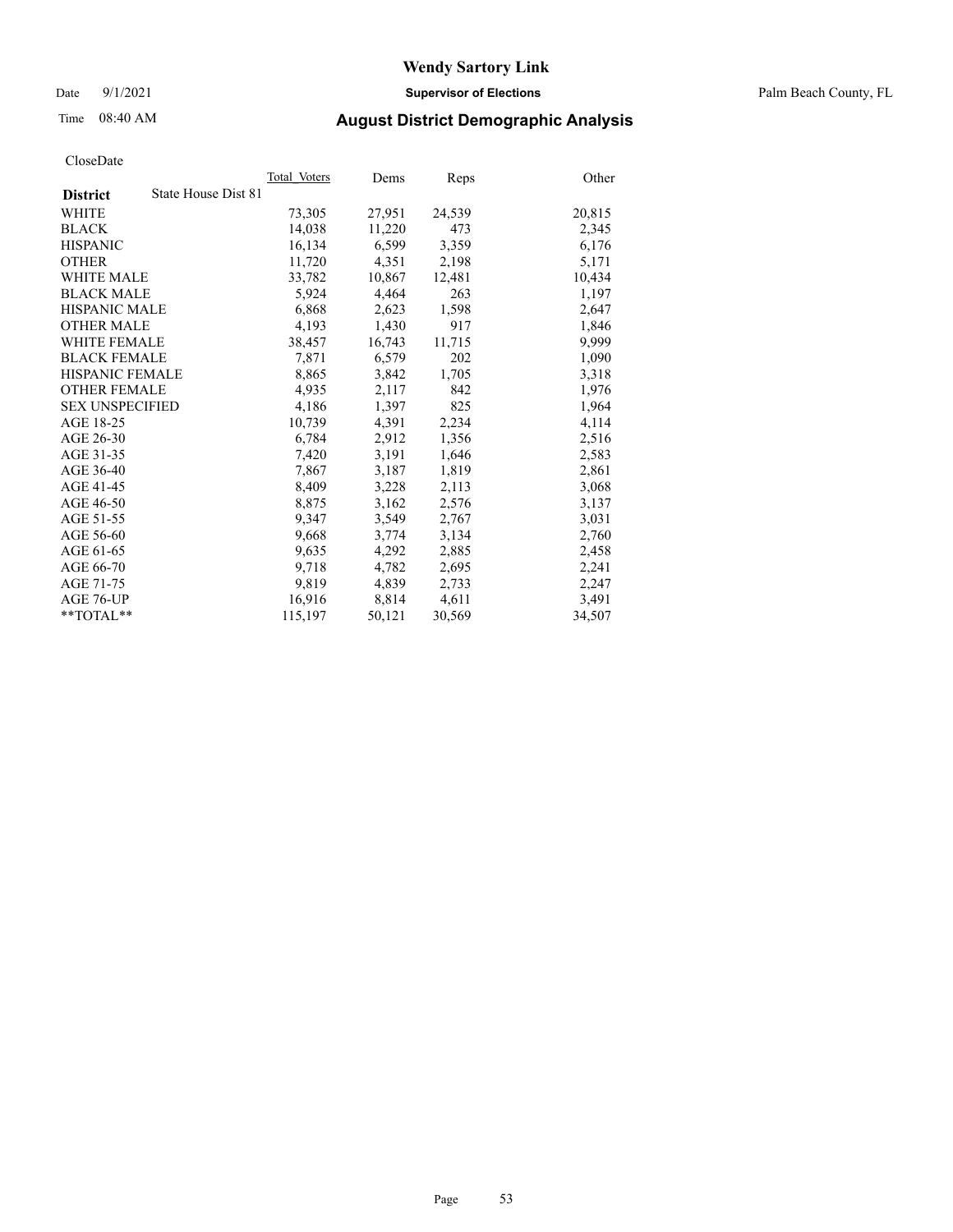Date 9/1/2021 **Supervisor of Elections** Palm Beach County, FL

## Time 08:40 AM **August District Demographic Analysis**

|                                        | Total Voters | Dems   | Reps   | Other  |
|----------------------------------------|--------------|--------|--------|--------|
| State House Dist 82<br><b>District</b> |              |        |        |        |
| <b>WHITE</b>                           | 46,127       | 11,951 | 20,977 | 13,199 |
| <b>BLACK</b>                           | 1,088        | 768    | 60     | 260    |
| <b>HISPANIC</b>                        | 2,886        | 1,077  | 764    | 1,045  |
| <b>OTHER</b>                           | 3,505        | 1,099  | 915    | 1,491  |
| <b>WHITE MALE</b>                      | 21,640       | 4,479  | 10,486 | 6,675  |
| <b>BLACK MALE</b>                      | 502          | 339    | 33     | 130    |
| <b>HISPANIC MALE</b>                   | 1,187        | 414    | 322    | 451    |
| <b>OTHER MALE</b>                      | 1,160        | 348    | 308    | 504    |
| WHITE FEMALE                           | 23,975       | 7,336  | 10,273 | 6,366  |
| <b>BLACK FEMALE</b>                    | 576          | 423    | 25     | 128    |
| HISPANIC FEMALE                        | 1,623        | 637    | 417    | 569    |
| <b>OTHER FEMALE</b>                    | 1,364        | 511    | 351    | 502    |
| <b>SEX UNSPECIFIED</b>                 | 1,523        | 382    | 479    | 662    |
| AGE 18-25                              | 4,689        | 1,333  | 1,667  | 1,689  |
| AGE 26-30                              | 3,298        | 948    | 1,148  | 1,202  |
| AGE 31-35                              | 3,332        | 981    | 1,138  | 1,213  |
| AGE 36-40                              | 3,599        | 1,009  | 1,272  | 1,318  |
| AGE 41-45                              | 3,597        | 1,001  | 1,270  | 1,326  |
| AGE 46-50                              | 3,953        | 1,006  | 1,584  | 1,363  |
| AGE 51-55                              | 4,607        | 1,100  | 2,135  | 1,372  |
| AGE 56-60                              | 5,166        | 1,292  | 2,490  | 1,384  |
| AGE 61-65                              | 5,118        | 1,427  | 2,389  | 1,302  |
| AGE 66-70                              | 4,597        | 1,442  | 1,965  | 1,190  |
| AGE 71-75                              | 4,144        | 1,280  | 1,859  | 1,005  |
| AGE 76-UP                              | 7,506        | 2,076  | 3,799  | 1,631  |
| $*$ $TOTAL**$                          | 53,606       | 14,895 | 22,716 | 15,995 |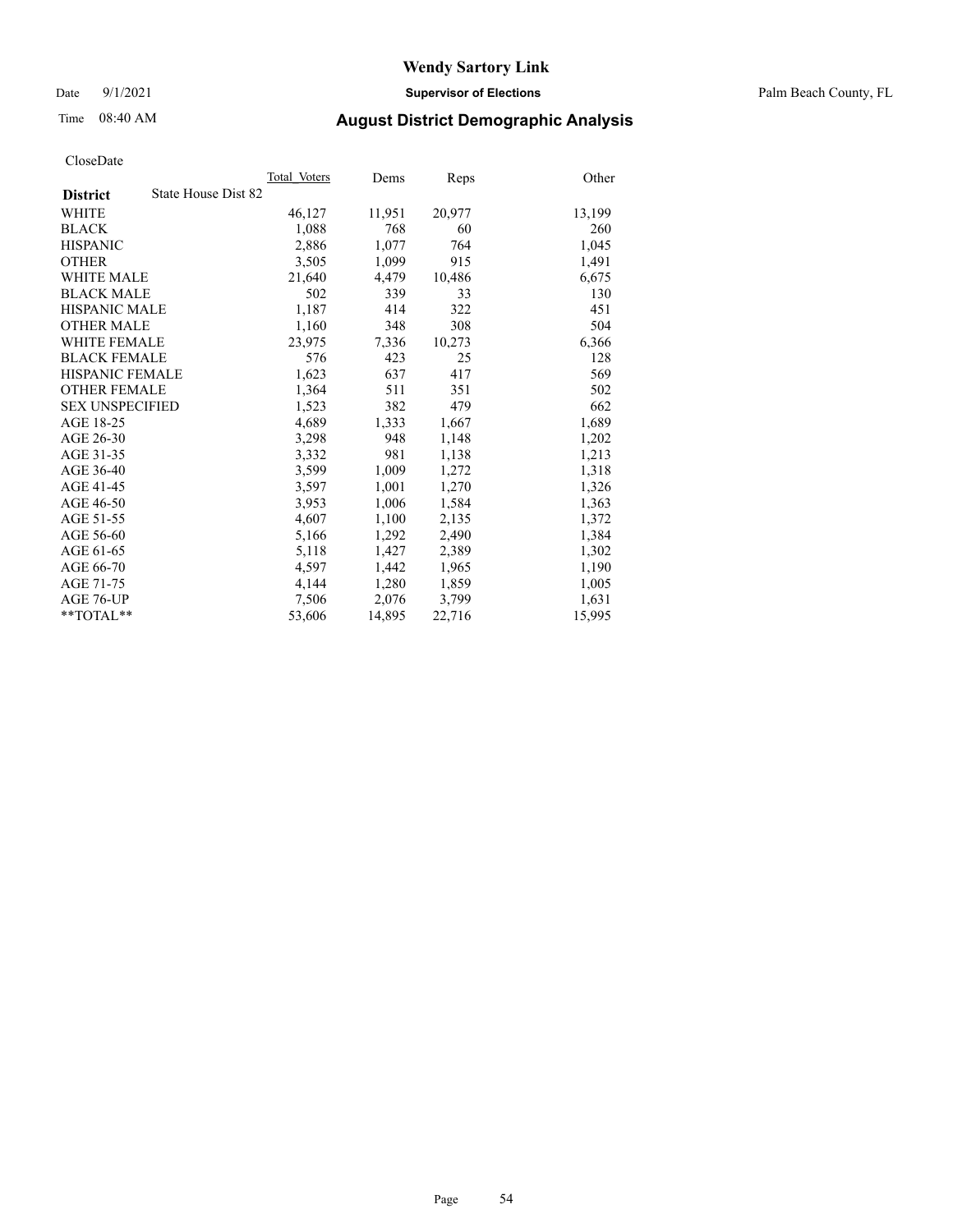Date 9/1/2021 **Supervisor of Elections** Palm Beach County, FL

## Time 08:40 AM **August District Demographic Analysis**

|                                        | Total Voters | Dems   | <b>Reps</b> | Other  |
|----------------------------------------|--------------|--------|-------------|--------|
| State House Dist 85<br><b>District</b> |              |        |             |        |
| WHITE                                  | 103,947      | 28,757 | 45,968      | 29,222 |
| <b>BLACK</b>                           | 9,667        | 7,038  | 448         | 2,181  |
| <b>HISPANIC</b>                        | 12,282       | 4,237  | 3,391       | 4,654  |
| <b>OTHER</b>                           | 11,341       | 3,772  | 2,733       | 4,836  |
| <b>WHITE MALE</b>                      | 49,226       | 11,136 | 23,332      | 14,758 |
| <b>BLACK MALE</b>                      | 4,249        | 2,889  | 237         | 1,123  |
| <b>HISPANIC MALE</b>                   | 5,388        | 1,691  | 1,617       | 2,080  |
| <b>OTHER MALE</b>                      | 4,022        | 1,245  | 1,060       | 1,717  |
| <b>WHITE FEMALE</b>                    | 53,416       | 17,312 | 22,090      | 14,014 |
| <b>BLACK FEMALE</b>                    | 5,275        | 4,051  | 206         | 1,018  |
| <b>HISPANIC FEMALE</b>                 | 6,629        | 2,449  | 1,725       | 2,455  |
| <b>OTHER FEMALE</b>                    | 4,755        | 1,837  | 1,071       | 1,847  |
| <b>SEX UNSPECIFIED</b>                 | 4,124        | 1,117  | 1,153       | 1,854  |
| AGE 18-25                              | 11,543       | 3,606  | 3,664       | 4,273  |
| AGE 26-30                              | 9,011        | 2,850  | 2,775       | 3,386  |
| AGE 31-35                              | 9,925        | 2,983  | 3,342       | 3,600  |
| AGE 36-40                              | 10,041       | 2,919  | 3,353       | 3,769  |
| AGE 41-45                              | 9,034        | 2,679  | 2,982       | 3,373  |
| AGE 46-50                              | 9,847        | 2,758  | 3,751       | 3,338  |
| AGE 51-55                              | 11,608       | 3,291  | 4,867       | 3,450  |
| AGE 56-60                              | 13,684       | 4,093  | 6,006       | 3,585  |
| AGE 61-65                              | 13,132       | 4,448  | 5,531       | 3,153  |
| AGE 66-70                              | 11.248       | 4,084  | 4,454       | 2,710  |
| AGE 71-75                              | 10,310       | 3,721  | 4,175       | 2,414  |
| AGE 76-UP                              | 17,853       | 6,372  | 7,640       | 3,841  |
| **TOTAL**                              | 137,237      | 43,804 | 52,540      | 40,893 |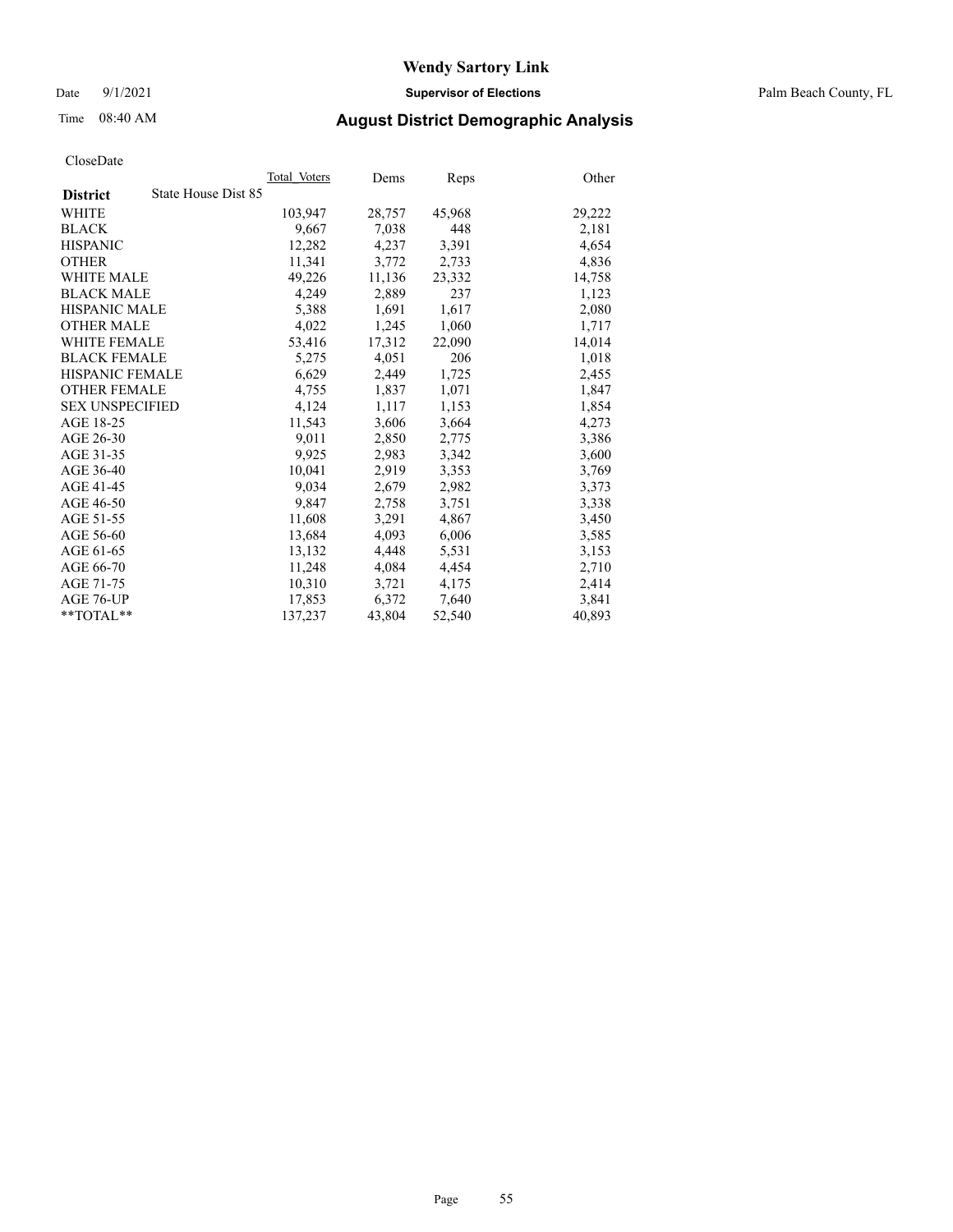Date 9/1/2021 **Supervisor of Elections** Palm Beach County, FL

## Time 08:40 AM **August District Demographic Analysis**

|                        | Total Voters        | Dems   | <b>Reps</b> | Other  |
|------------------------|---------------------|--------|-------------|--------|
| <b>District</b>        | State House Dist 86 |        |             |        |
| <b>WHITE</b>           | 63,444              | 20,181 | 24,992      | 18,271 |
| <b>BLACK</b>           | 21,274              | 15,953 | 726         | 4,595  |
| <b>HISPANIC</b>        | 19,430              | 7,710  | 4,452       | 7,268  |
| <b>OTHER</b>           | 12,422              | 4,739  | 2,184       | 5,499  |
| <b>WHITE MALE</b>      | 29,318              | 7,898  | 12,402      | 9,018  |
| <b>BLACK MALE</b>      | 8,927               | 6,207  | 423         | 2,297  |
| <b>HISPANIC MALE</b>   | 8,425               | 3,000  | 2,161       | 3,264  |
| <b>OTHER MALE</b>      | 4,536               | 1,618  | 869         | 2,049  |
| <b>WHITE FEMALE</b>    | 33,328              | 12,075 | 12,295      | 8,958  |
| <b>BLACK FEMALE</b>    | 12,027              | 9,533  | 292         | 2,202  |
| <b>HISPANIC FEMALE</b> | 10,523              | 4,526  | 2,189       | 3,808  |
| <b>OTHER FEMALE</b>    | 5,287               | 2,307  | 937         | 2,043  |
| <b>SEX UNSPECIFIED</b> | 4,110               | 1,374  | 769         | 1,967  |
| AGE 18-25              | 12,911              | 5,312  | 2,667       | 4,932  |
| AGE 26-30              | 8,538               | 3,505  | 1,741       | 3,292  |
| AGE 31-35              | 8,865               | 3,632  | 1,995       | 3,238  |
| AGE 36-40              | 8,910               | 3,571  | 2,078       | 3,261  |
| AGE 41-45              | 8,855               | 3,553  | 2,109       | 3,193  |
| AGE 46-50              | 9,489               | 3,770  | 2,605       | 3,114  |
| AGE 51-55              | 10,157              | 3,852  | 3,230       | 3,075  |
| AGE 56-60              | 10,617              | 4,189  | 3,631       | 2,797  |
| AGE 61-65              | 9,856               | 4,150  | 3,285       | 2,421  |
| AGE 66-70              | 8,500               | 3,862  | 2,676       | 1,962  |
| AGE 71-75              | 7,526               | 3,459  | 2,347       | 1,720  |
| AGE 76-UP              | 12,346              | 5,728  | 3,990       | 2,628  |
| $*$ $TOTAL**$          | 116,570             | 48,583 | 32,354      | 35,633 |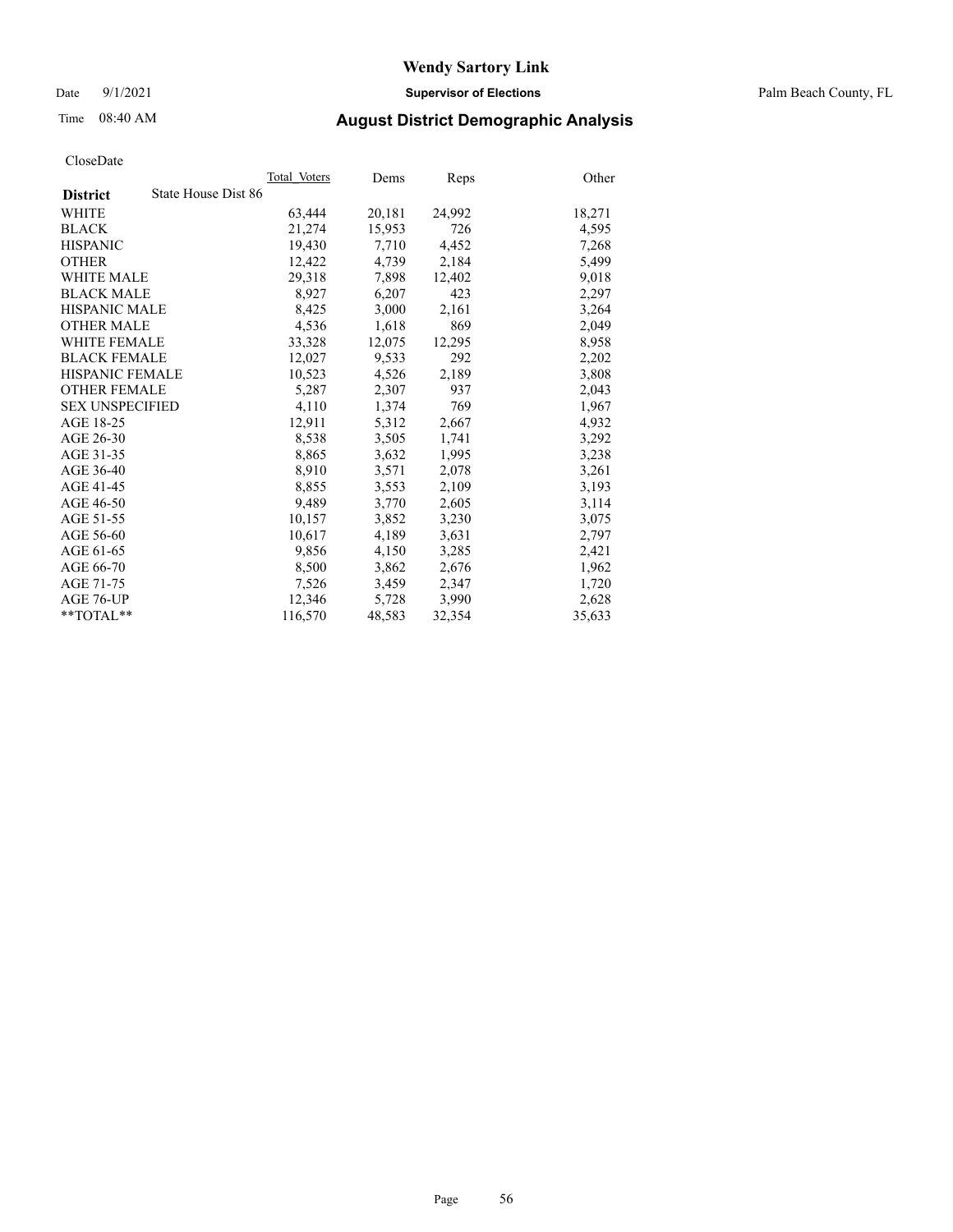Date 9/1/2021 **Supervisor of Elections** Palm Beach County, FL

## Time 08:40 AM **August District Demographic Analysis**

|                        | Total Voters        | Dems   | <b>Reps</b> | Other  |
|------------------------|---------------------|--------|-------------|--------|
| <b>District</b>        | State House Dist 87 |        |             |        |
| WHITE                  | 26,828              | 9,946  | 8,921       | 7,961  |
| <b>BLACK</b>           | 11,563              | 8,440  | 393         | 2,730  |
| <b>HISPANIC</b>        | 28,244              | 11,785 | 5,597       | 10,862 |
| <b>OTHER</b>           | 7,354               | 2,773  | 941         | 3,640  |
| <b>WHITE MALE</b>      | 12,586              | 3,990  | 4,545       | 4,051  |
| <b>BLACK MALE</b>      | 4,777               | 3,250  | 224         | 1,303  |
| <b>HISPANIC MALE</b>   | 12,456              | 4,820  | 2,770       | 4,866  |
| <b>OTHER MALE</b>      | 2,462               | 951    | 368         | 1,143  |
| <b>WHITE FEMALE</b>    | 13,865              | 5,845  | 4,263       | 3,757  |
| <b>BLACK FEMALE</b>    | 6,563               | 5,039  | 161         | 1,363  |
| <b>HISPANIC FEMALE</b> | 14,948              | 6,649  | 2,662       | 5,637  |
| <b>OTHER FEMALE</b>    | 2,756               | 1,207  | 341         | 1,208  |
| <b>SEX UNSPECIFIED</b> | 3,544               | 1,171  | 513         | 1,860  |
| AGE 18-25              | 9,975               | 4,386  | 1,224       | 4,365  |
| AGE 26-30              | 6,965               | 2,869  | 1,031       | 3,065  |
| AGE 31-35              | 6,968               | 3,046  | 1,130       | 2,792  |
| AGE 36-40              | 6,174               | 2,743  | 1,012       | 2,419  |
| AGE 41-45              | 5,679               | 2,513  | 997         | 2,169  |
| AGE 46-50              | 5,927               | 2,593  | 1,304       | 2,030  |
| AGE 51-55              | 6,155               | 2,648  | 1,508       | 1,999  |
| AGE 56-60              | 6,469               | 2,893  | 1,706       | 1,870  |
| AGE 61-65              | 5,662               | 2,660  | 1,498       | 1,504  |
| AGE 66-70              | 4,607               | 2,286  | 1,244       | 1,077  |
| AGE 71-75              | 3,696               | 1,739  | 1,151       | 806    |
| AGE 76-UP              | 5,712               | 2,568  | 2,047       | 1,097  |
| **TOTAL**              | 73,989              | 32,944 | 15,852      | 25,193 |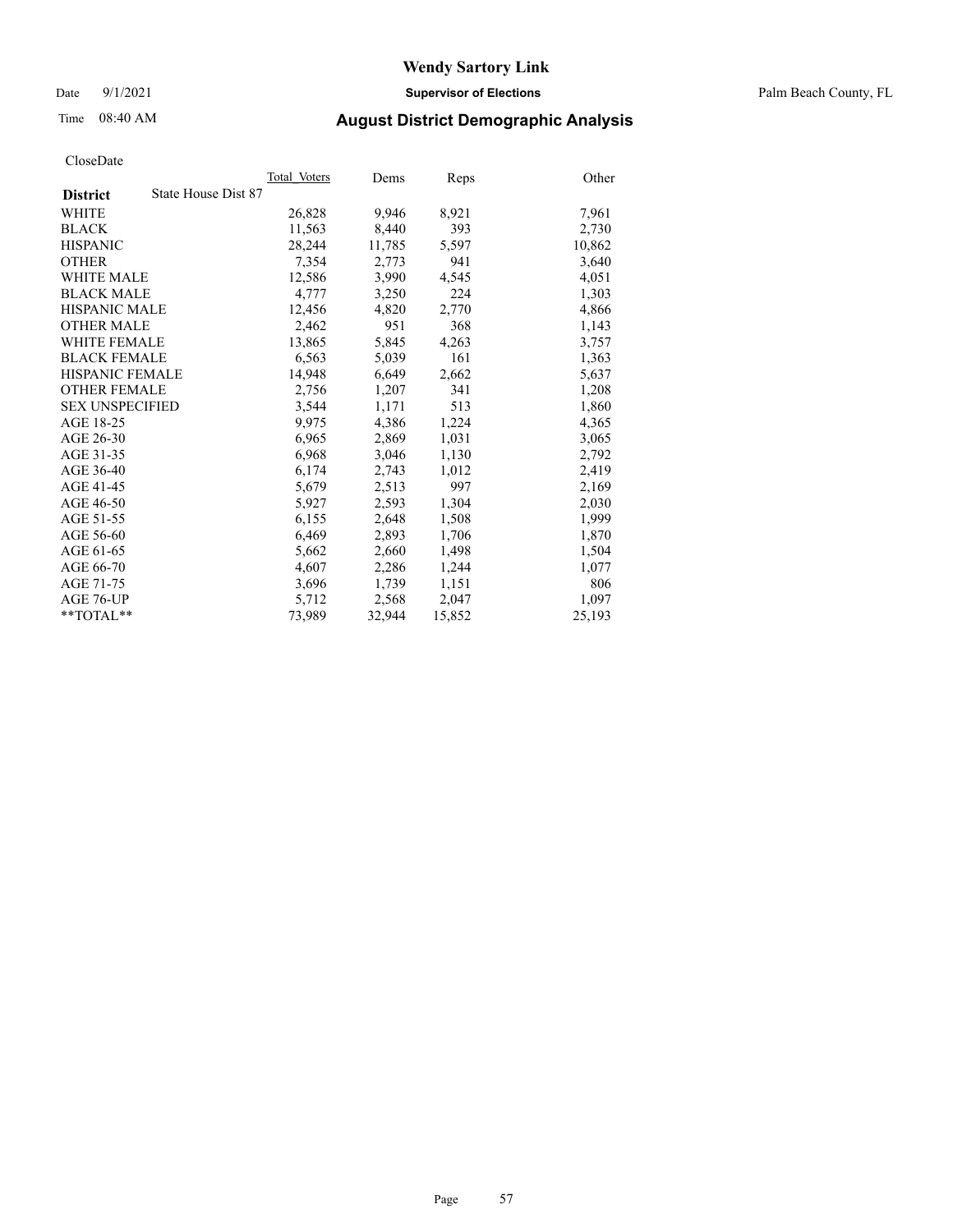Date 9/1/2021 **Supervisor of Elections** Palm Beach County, FL

## Time 08:40 AM **August District Demographic Analysis**

|                        |                     | Total Voters | Dems   | <b>Reps</b> | Other  |
|------------------------|---------------------|--------------|--------|-------------|--------|
| <b>District</b>        | State House Dist 88 |              |        |             |        |
| <b>WHITE</b>           |                     | 33,066       | 11,895 | 10,701      | 10,470 |
| <b>BLACK</b>           |                     | 49,797       | 40,396 | 1,265       | 8,136  |
| <b>HISPANIC</b>        |                     | 9,228        | 4,254  | 1,446       | 3,528  |
| <b>OTHER</b>           |                     | 9,365        | 4,228  | 996         | 4,141  |
| <b>WHITE MALE</b>      |                     | 16,317       | 4,988  | 5,721       | 5,608  |
| <b>BLACK MALE</b>      |                     | 20,870       | 16,067 | 694         | 4,109  |
| <b>HISPANIC MALE</b>   |                     | 4,047        | 1,761  | 709         | 1,577  |
| <b>OTHER MALE</b>      |                     | 3,246        | 1,414  | 419         | 1,413  |
| <b>WHITE FEMALE</b>    |                     | 16,301       | 6,773  | 4,847       | 4,681  |
| <b>BLACK FEMALE</b>    |                     | 28,115       | 23,733 | 554         | 3,828  |
| HISPANIC FEMALE        |                     | 4,957        | 2,389  | 702         | 1,866  |
| <b>OTHER FEMALE</b>    |                     | 3,761        | 1,974  | 375         | 1,412  |
| <b>SEX UNSPECIFIED</b> |                     | 3,773        | 1,634  | 379         | 1,760  |
| AGE 18-25              |                     | 11,199       | 6,442  | 1,016       | 3,741  |
| AGE 26-30              |                     | 10,216       | 5,636  | 1,191       | 3,389  |
| AGE 31-35              |                     | 10,787       | 6,137  | 1,263       | 3,387  |
| AGE 36-40              |                     | 9,099        | 5,243  | 1,032       | 2,824  |
| AGE 41-45              |                     | 7,518        | 4,408  | 880         | 2,230  |
| AGE 46-50              |                     | 7,459        | 4,477  | 1,002       | 1,980  |
| AGE 51-55              |                     | 8,022        | 4,888  | 1,269       | 1,865  |
| AGE 56-60              |                     | 8,847        | 5,387  | 1,551       | 1,909  |
| AGE 61-65              |                     | 8,440        | 5,371  | 1,437       | 1,632  |
| AGE 66-70              |                     | 6,699        | 4,389  | 1,121       | 1,189  |
| AGE 71-75              |                     | 5,392        | 3,503  | 940         | 949    |
| AGE 76-UP              |                     | 7,777        | 4,892  | 1,705       | 1,180  |
| $*$ $TOTAL**$          |                     | 101,456      | 60,773 | 14,408      | 26,275 |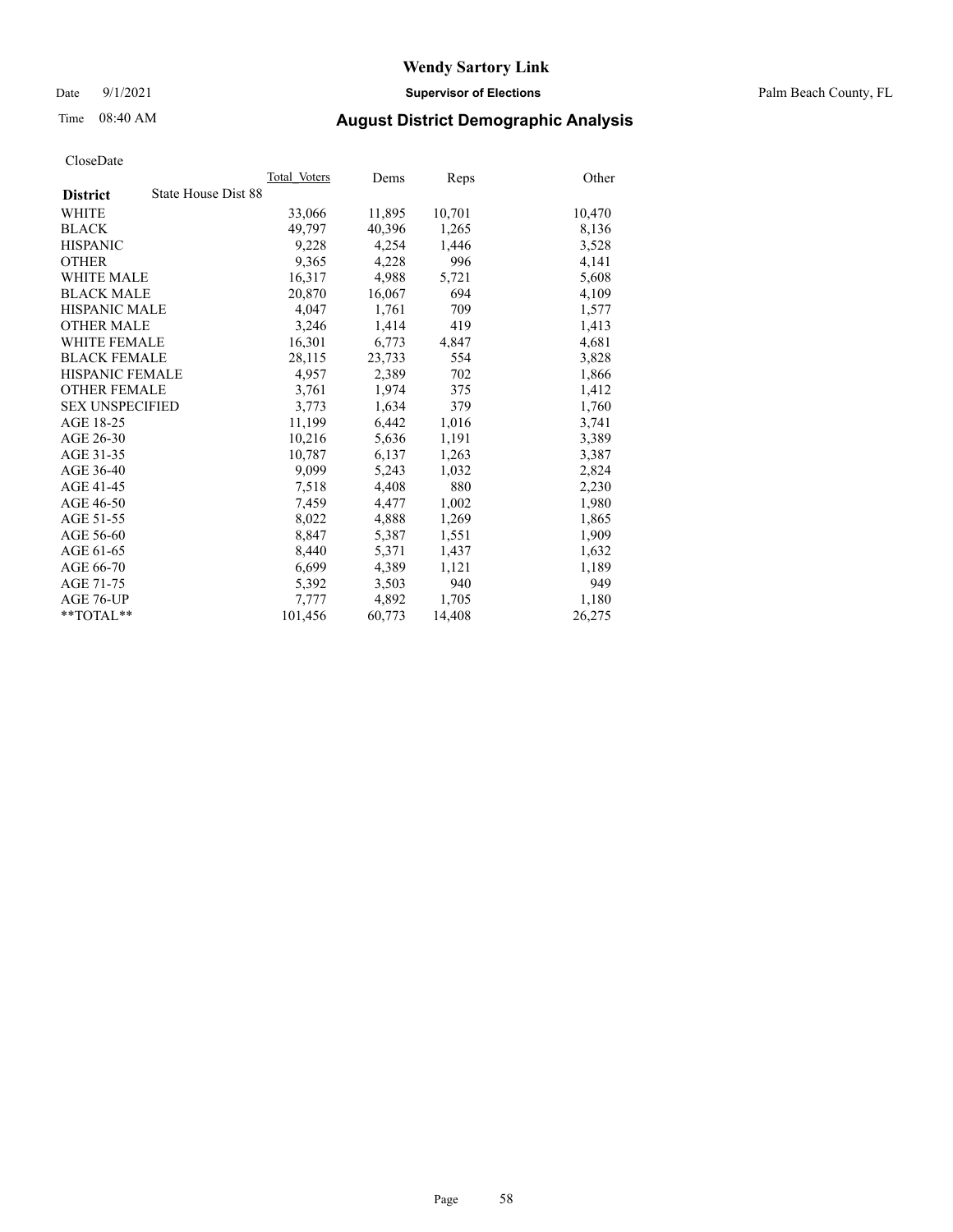Date 9/1/2021 **Supervisor of Elections** Palm Beach County, FL

## Time 08:40 AM **August District Demographic Analysis**

| Total Voters<br>State House Dist 89<br>101,949<br>6,496<br>9.439<br>10,348<br>48,389<br>2,953<br>3,849<br>3,532<br>52,166<br>3,421 | Dems<br>30,982<br>4,724<br>3,599<br>3,485<br>12,276<br>1,991<br>1,355<br>1,090<br>18,324 | Reps<br>40,466<br>283<br>2,291<br>2,351<br>20,306<br>163<br>956<br>881 | Other<br>30,501<br>1,489<br>3,549<br>4,512<br>15,807<br>799<br>1,538 |
|------------------------------------------------------------------------------------------------------------------------------------|------------------------------------------------------------------------------------------|------------------------------------------------------------------------|----------------------------------------------------------------------|
|                                                                                                                                    |                                                                                          |                                                                        |                                                                      |
|                                                                                                                                    |                                                                                          |                                                                        |                                                                      |
|                                                                                                                                    |                                                                                          |                                                                        |                                                                      |
|                                                                                                                                    |                                                                                          |                                                                        |                                                                      |
|                                                                                                                                    |                                                                                          |                                                                        |                                                                      |
|                                                                                                                                    |                                                                                          |                                                                        |                                                                      |
|                                                                                                                                    |                                                                                          |                                                                        |                                                                      |
|                                                                                                                                    |                                                                                          |                                                                        |                                                                      |
|                                                                                                                                    |                                                                                          |                                                                        |                                                                      |
|                                                                                                                                    |                                                                                          |                                                                        | 1,561                                                                |
|                                                                                                                                    |                                                                                          | 19,616                                                                 | 14,226                                                               |
|                                                                                                                                    | 2.659                                                                                    | 115                                                                    | 647                                                                  |
| 5,366                                                                                                                              | 2,169                                                                                    | 1,284                                                                  | 1,913                                                                |
| 4,231                                                                                                                              | 1,654                                                                                    | 923                                                                    | 1,654                                                                |
| 4.194                                                                                                                              | 1,213                                                                                    | 1,106                                                                  | 1,875                                                                |
| 10,602                                                                                                                             | 3,709                                                                                    | 3,055                                                                  | 3,838                                                                |
| 8,318                                                                                                                              | 2,747                                                                                    | 2,364                                                                  | 3,207                                                                |
| 8,552                                                                                                                              | 2,936                                                                                    | 2,284                                                                  | 3,332                                                                |
| 7,623                                                                                                                              | 2,490                                                                                    | 2,162                                                                  | 2,971                                                                |
| 7,014                                                                                                                              | 2,315                                                                                    | 2,009                                                                  | 2,690                                                                |
| 8,044                                                                                                                              | 2,333                                                                                    | 2,754                                                                  | 2,957                                                                |
| 10,167                                                                                                                             | 2,908                                                                                    | 3,869                                                                  | 3,390                                                                |
| 12,420                                                                                                                             | 3,847                                                                                    | 4,918                                                                  | 3,655                                                                |
| 12,612                                                                                                                             | 4,266                                                                                    | 4,878                                                                  | 3,468                                                                |
| 11,462                                                                                                                             | 4,227                                                                                    | 4,166                                                                  | 3,069                                                                |
| 10,867                                                                                                                             | 4,013                                                                                    | 4,067                                                                  | 2,787                                                                |
| 20,551                                                                                                                             | 6,999                                                                                    | 8,865                                                                  | 4,687                                                                |
|                                                                                                                                    |                                                                                          | 45,391                                                                 | 40,051                                                               |
|                                                                                                                                    |                                                                                          | 128,232<br>42,790                                                      |                                                                      |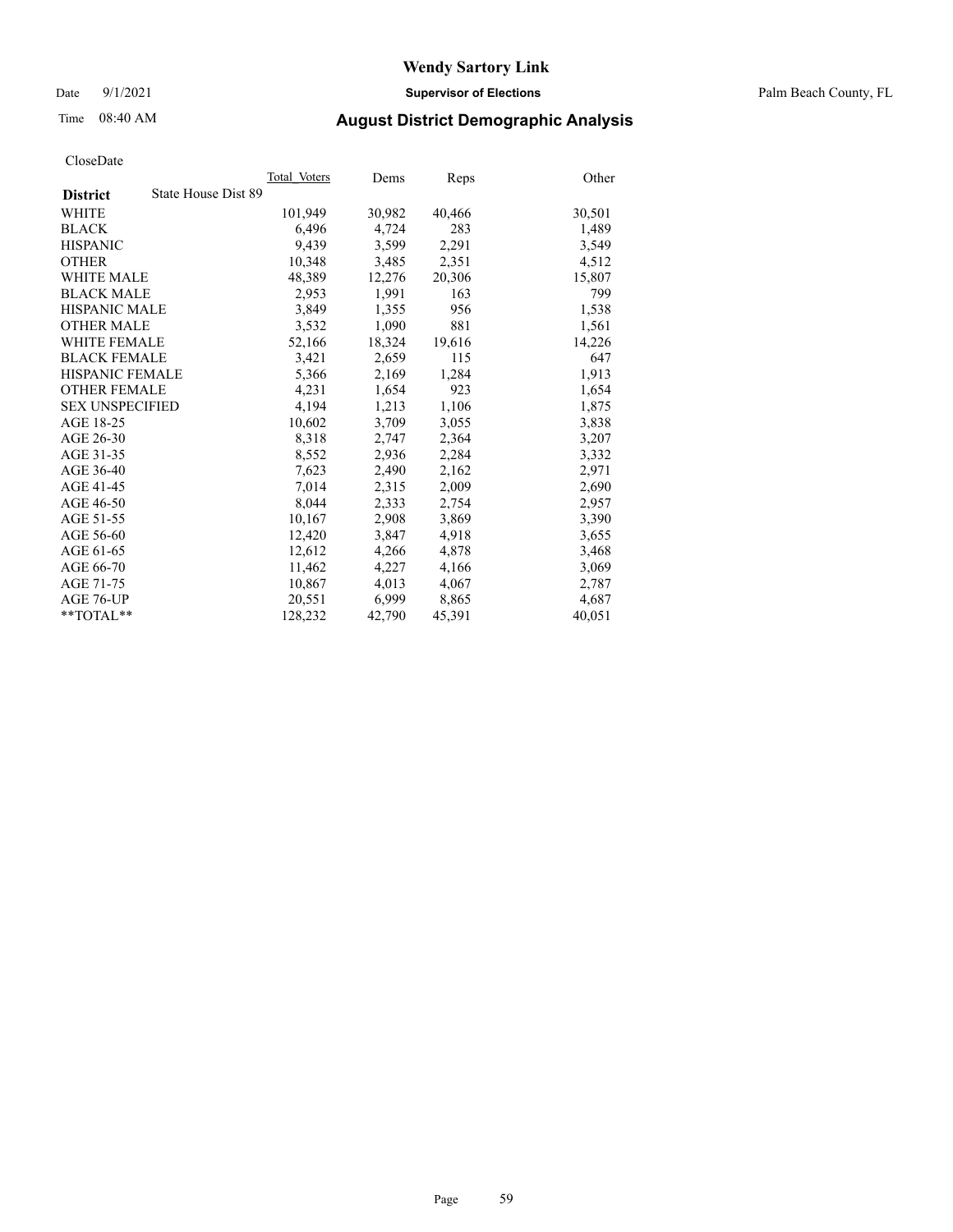Date 9/1/2021 **Supervisor of Elections** Palm Beach County, FL

## Time 08:40 AM **August District Demographic Analysis**

|                        | Total Voters        | Dems   | Reps   | Other  |
|------------------------|---------------------|--------|--------|--------|
| <b>District</b>        | State House Dist 90 |        |        |        |
| WHITE                  | 68,129              | 25,793 | 22,535 | 19,801 |
| <b>BLACK</b>           | 16,988              | 12,516 | 541    | 3,931  |
| <b>HISPANIC</b>        | 18,457              | 8,191  | 3,434  | 6,832  |
| <b>OTHER</b>           | 11,446              | 4,464  | 1,849  | 5,133  |
| <b>WHITE MALE</b>      | 30,946              | 9,880  | 11,199 | 9,867  |
| <b>BLACK MALE</b>      | 7,337               | 5,030  | 302    | 2,005  |
| <b>HISPANIC MALE</b>   | 7,968               | 3,217  | 1,656  | 3,095  |
| <b>OTHER MALE</b>      | 3,990               | 1,488  | 750    | 1,752  |
| <b>WHITE FEMALE</b>    | 36,269              | 15,594 | 11,051 | 9,624  |
| <b>BLACK FEMALE</b>    | 9,361               | 7,293  | 230    | 1,838  |
| HISPANIC FEMALE        | 10,099              | 4,807  | 1,714  | 3,578  |
| <b>OTHER FEMALE</b>    | 4,839               | 2,151  | 725    | 1,963  |
| <b>SEX UNSPECIFIED</b> | 4,086               | 1,430  | 709    | 1,947  |
| AGE 18-25              | 11,257              | 4,750  | 1,876  | 4,631  |
| AGE 26-30              | 8,051               | 3,352  | 1,467  | 3,232  |
| AGE 31-35              | 8,726               | 3,738  | 1,703  | 3,285  |
| AGE 36-40              | 8,153               | 3,531  | 1,565  | 3,057  |
| AGE 41-45              | 8,022               | 3,485  | 1,637  | 2,900  |
| AGE 46-50              | 8,507               | 3,573  | 1,996  | 2,938  |
| AGE 51-55              | 9,469               | 3,862  | 2,613  | 2,994  |
| AGE 56-60              | 10,143              | 4,214  | 3,157  | 2,772  |
| AGE 61-65              | 9,928               | 4,488  | 2,907  | 2,533  |
| AGE 66-70              | 8,636               | 4,045  | 2,434  | 2,157  |
| AGE 71-75              | 7,883               | 3,614  | 2,344  | 1,925  |
| AGE 76-UP              | 16,245              | 8,312  | 4,660  | 3,273  |
| $*$ $TOTAL**$          | 115,020             | 50,964 | 28,359 | 35,697 |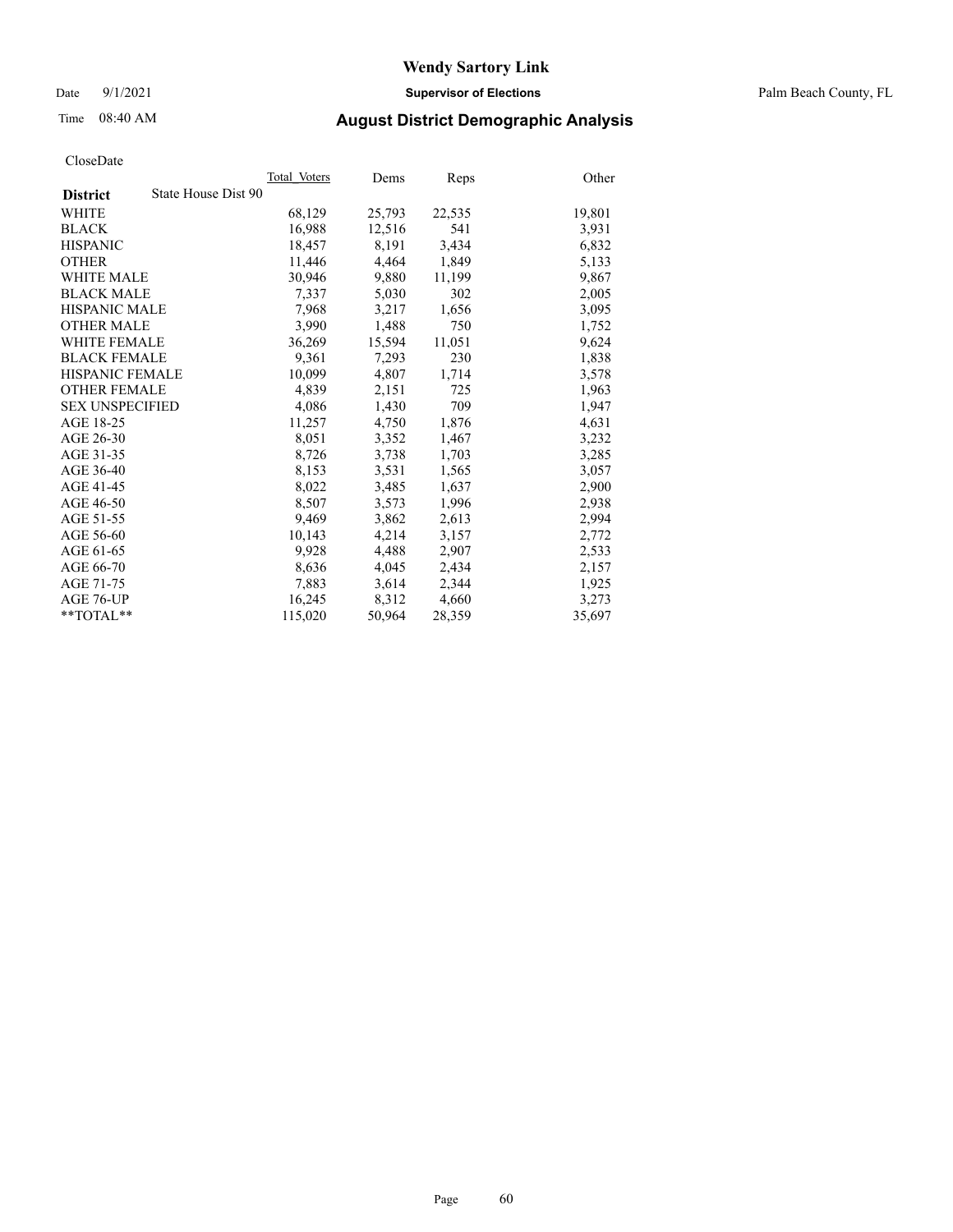Date 9/1/2021 **Supervisor of Elections** Palm Beach County, FL

## Time 08:40 AM **August District Demographic Analysis**

|                                        | Total Voters | Dems   | Reps   | Other  |
|----------------------------------------|--------------|--------|--------|--------|
| State House Dist 91<br><b>District</b> |              |        |        |        |
| WHITE                                  | 105,130      | 45,240 | 31,887 | 28,003 |
| <b>BLACK</b>                           | 6,430        | 4,689  | 273    | 1,468  |
| <b>HISPANIC</b>                        | 9,886        | 3,951  | 2,134  | 3,801  |
| <b>OTHER</b>                           | 10,088       | 3,727  | 2,014  | 4,347  |
| <b>WHITE MALE</b>                      | 46,117       | 16,476 | 15,771 | 13,870 |
| <b>BLACK MALE</b>                      | 2,670        | 1,815  | 154    | 701    |
| <b>HISPANIC MALE</b>                   | 3,961        | 1,415  | 927    | 1,619  |
| <b>OTHER MALE</b>                      | 3,409        | 1,139  | 757    | 1,513  |
| <b>WHITE FEMALE</b>                    | 57,538       | 28,186 | 15,698 | 13,654 |
| <b>BLACK FEMALE</b>                    | 3,657        | 2.811  | 113    | 733    |
| <b>HISPANIC FEMALE</b>                 | 5,700        | 2,457  | 1,160  | 2,083  |
| <b>OTHER FEMALE</b>                    | 4,185        | 1,770  | 812    | 1,603  |
| <b>SEX UNSPECIFIED</b>                 | 4,143        | 1.449  | 887    | 1,807  |
| AGE 18-25                              | 7,940        | 3,010  | 1,984  | 2,946  |
| AGE 26-30                              | 5,598        | 2,120  | 1,355  | 2,123  |
| AGE 31-35                              | 5,961        | 2,255  | 1,450  | 2,256  |
| AGE 36-40                              | 5,607        | 2,157  | 1,360  | 2,090  |
| AGE 41-45                              | 5,380        | 1,954  | 1,401  | 2,025  |
| AGE 46-50                              | 5,992        | 2,127  | 1,698  | 2,167  |
| AGE 51-55                              | 7,408        | 2,535  | 2,346  | 2,527  |
| AGE 56-60                              | 9,204        | 3,335  | 3,000  | 2,869  |
| AGE 61-65                              | 11,066       | 4,535  | 3,456  | 3,075  |
| AGE 66-70                              | 12,882       | 5,962  | 3,655  | 3,265  |
| AGE 71-75                              | 16,044       | 7,711  | 4,381  | 3,952  |
| AGE 76-UP                              | 38,451       | 19,905 | 10,222 | 8,324  |
| $*$ $TOTAL**$                          | 131,534      | 57,607 | 36,308 | 37,619 |
|                                        |              |        |        |        |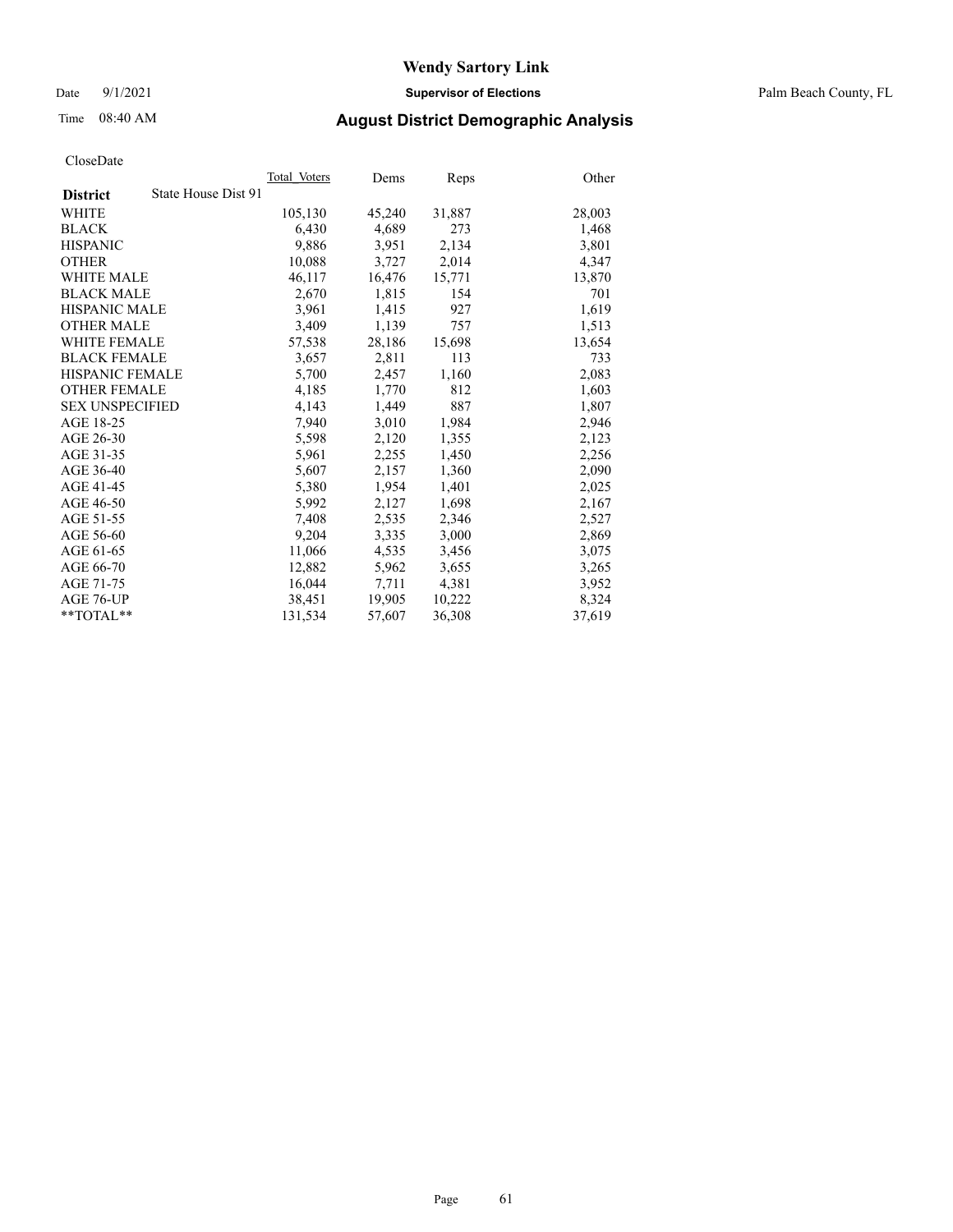Date 9/1/2021 **Supervisor of Elections** Palm Beach County, FL

## Time 08:40 AM **August District Demographic Analysis**

|                                        | Total Voters | Dems   | Reps   | Other  |
|----------------------------------------|--------------|--------|--------|--------|
| School Board Dist 1<br><b>District</b> |              |        |        |        |
| WHITE                                  | 129,607      | 35,367 | 58,056 | 36,184 |
| <b>BLACK</b>                           | 5,202        | 3,761  | 271    | 1,170  |
| <b>HISPANIC</b>                        | 9,274        | 3,370  | 2,446  | 3,458  |
| <b>OTHER</b>                           | 11,401       | 3,575  | 2,924  | 4,902  |
| <b>WHITE MALE</b>                      | 60,848       | 13,406 | 29,126 | 18,316 |
| <b>BLACK MALE</b>                      | 2,347        | 1,599  | 138    | 610    |
| <b>HISPANIC MALE</b>                   | 3,894        | 1,297  | 1,086  | 1,511  |
| <b>OTHER MALE</b>                      | 3,861        | 1,118  | 1,048  | 1,695  |
| <b>WHITE FEMALE</b>                    | 67,264       | 21,584 | 28,305 | 17,375 |
| <b>BLACK FEMALE</b>                    | 2,792        | 2,113  | 129    | 550    |
| HISPANIC FEMALE                        | 5,164        | 1,992  | 1,308  | 1,864  |
| <b>OTHER FEMALE</b>                    | 4,717        | 1,725  | 1,180  | 1,812  |
| <b>SEX UNSPECIFIED</b>                 | 4,423        | 1,155  | 1,317  | 1,951  |
| AGE 18-25                              | 12,068       | 3,600  | 4,118  | 4,350  |
| AGE 26-30                              | 9,174        | 2,801  | 3,022  | 3,351  |
| AGE 31-35                              | 9,861        | 2,965  | 3,338  | 3,558  |
| AGE 36-40                              | 10,272       | 2,985  | 3,485  | 3,802  |
| AGE 41-45                              | 9,704        | 2,739  | 3,340  | 3,625  |
| AGE 46-50                              | 10,635       | 2,802  | 4,207  | 3,626  |
| AGE 51-55                              | 12,633       | 3,219  | 5,621  | 3,793  |
| AGE 56-60                              | 14,953       | 3,977  | 7,005  | 3,971  |
| AGE 61-65                              | 15,291       | 4,584  | 6,926  | 3,781  |
| AGE 66-70                              | 13,863       | 4,631  | 5,776  | 3,456  |
| AGE 71-75                              | 13,208       | 4,334  | 5,707  | 3,167  |
| AGE 76-UP                              | 23.821       | 7,436  | 11,152 | 5,233  |
| $*$ $TOTAL**$                          | 155,484      | 46,073 | 63,697 | 45,714 |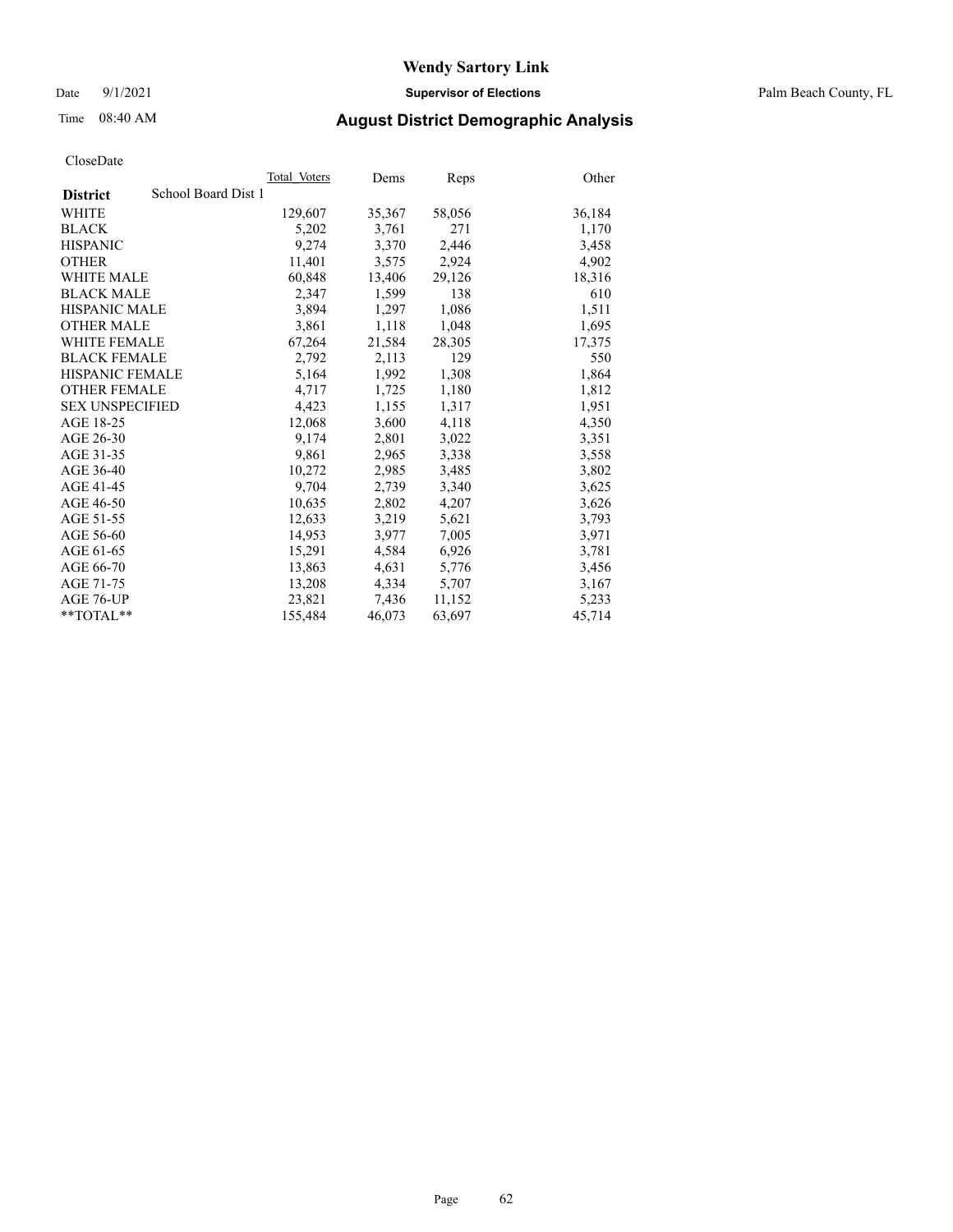Date 9/1/2021 **Supervisor of Elections** Palm Beach County, FL

## Time 08:40 AM **August District Demographic Analysis**

|                        | Total Voters        | Dems   | Reps   | Other  |
|------------------------|---------------------|--------|--------|--------|
| <b>District</b>        | School Board Dist 2 |        |        |        |
| WHITE                  | 46,808              | 17,274 | 16,586 | 12,948 |
| <b>BLACK</b>           | 17,894              | 13,368 | 612    | 3,914  |
| <b>HISPANIC</b>        | 31,666              | 13,228 | 6,735  | 11,703 |
| <b>OTHER</b>           | 10,615              | 4,051  | 1,591  | 4,973  |
| <b>WHITE MALE</b>      | 20,968              | 6,588  | 7,966  | 6,414  |
| <b>BLACK MALE</b>      | 7,196               | 4,973  | 343    | 1,880  |
| <b>HISPANIC MALE</b>   | 13,663              | 5,245  | 3,243  | 5,175  |
| <b>OTHER MALE</b>      | 3,572               | 1,352  | 596    | 1,624  |
| <b>WHITE FEMALE</b>    | 25,220              | 10,506 | 8,428  | 6,286  |
| <b>BLACK FEMALE</b>    | 10,387              | 8,176  | 261    | 1,950  |
| <b>HISPANIC FEMALE</b> | 17,143              | 7,646  | 3,317  | 6,180  |
| <b>OTHER FEMALE</b>    | 4,288               | 1,881  | 643    | 1,764  |
| <b>SEX UNSPECIFIED</b> | 4,483               | 1,522  | 713    | 2,248  |
| AGE 18-25              | 11,372              | 5,028  | 1,644  | 4,700  |
| AGE 26-30              | 8,184               | 3,402  | 1,319  | 3,463  |
| AGE 31-35              | 8,206               | 3,617  | 1,434  | 3,155  |
| AGE 36-40              | 7,721               | 3,400  | 1,371  | 2,950  |
| AGE 41-45              | 7,353               | 3,268  | 1,412  | 2,673  |
| AGE 46-50              | 7,721               | 3,382  | 1,782  | 2,557  |
| AGE 51-55              | 8,241               | 3,529  | 2,157  | 2,555  |
| AGE 56-60              | 9,287               | 4,004  | 2,645  | 2,638  |
| AGE 61-65              | 9.077               | 4,189  | 2,568  | 2,320  |
| AGE 66-70              | 8,225               | 3,960  | 2,268  | 1,997  |
| AGE 71-75              | 7,568               | 3,554  | 2,315  | 1,699  |
| AGE 76-UP              | 14.028              | 6,588  | 4,609  | 2,831  |
| $*$ $TOTAL**$          | 106,983             | 47,921 | 25,524 | 33,538 |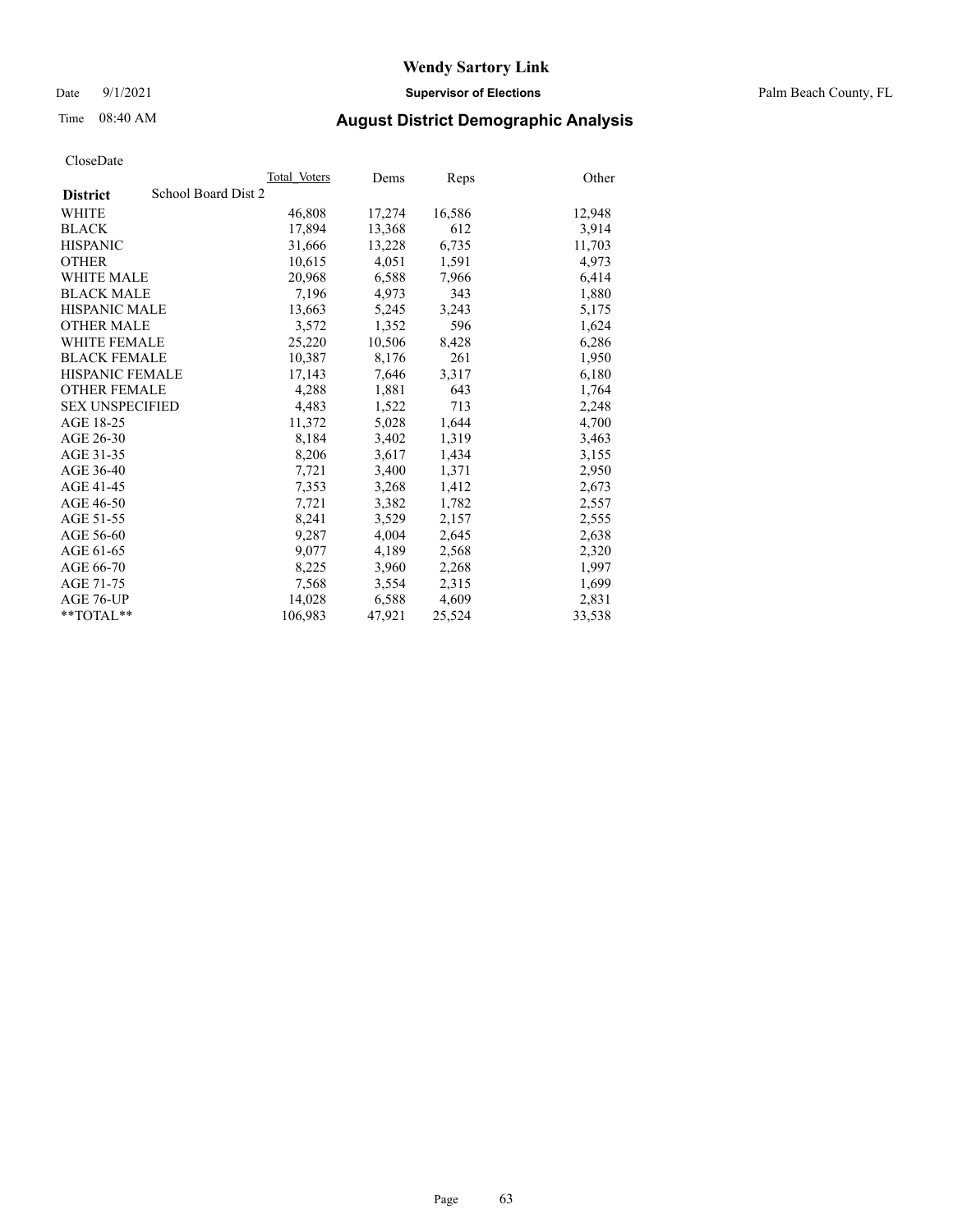Date 9/1/2021 **Supervisor of Elections** Palm Beach County, FL

# Time 08:40 AM **August District Demographic Analysis**

|                                        | Total Voters | Dems   | Reps   | Other  |
|----------------------------------------|--------------|--------|--------|--------|
| School Board Dist 3<br><b>District</b> |              |        |        |        |
| WHITE                                  | 116,842      | 51,236 | 34,240 | 31,366 |
| <b>BLACK</b>                           | 14,610       | 10,767 | 504    | 3,339  |
| <b>HISPANIC</b>                        | 16,552       | 7,087  | 3,233  | 6,232  |
| <b>OTHER</b>                           | 14,167       | 5,571  | 2,547  | 6,049  |
| <b>WHITE MALE</b>                      | 52,393       | 19,265 | 17,377 | 15,751 |
| <b>BLACK MALE</b>                      | 6,405        | 4,389  | 280    | 1,736  |
| <b>HISPANIC MALE</b>                   | 6,947        | 2,719  | 1,495  | 2,733  |
| <b>OTHER MALE</b>                      | 4.971        | 1,833  | 1,038  | 2,100  |
| <b>WHITE FEMALE</b>                    | 62,880       | 31,359 | 16,412 | 15,109 |
| <b>BLACK FEMALE</b>                    | 7,954        | 6,214  | 210    | 1,530  |
| HISPANIC FEMALE                        | 9,226        | 4,223  | 1,671  | 3,332  |
| <b>OTHER FEMALE</b>                    | 5,981        | 2,650  | 1,007  | 2,324  |
| <b>SEX UNSPECIFIED</b>                 | 5,214        | 1,883  | 1,004  | 2,327  |
| AGE 18-25                              | 11,912       | 4,876  | 2,292  | 4,744  |
| AGE 26-30                              | 7,296        | 2,955  | 1,446  | 2,895  |
| AGE 31-35                              | 8,155        | 3,353  | 1,751  | 3,051  |
| AGE 36-40                              | 8,588        | 3,547  | 1,827  | 3,214  |
| AGE 41-45                              | 9,115        | 3,680  | 2,139  | 3,296  |
| AGE 46-50                              | 9,741        | 3,728  | 2,650  | 3,363  |
| AGE 51-55                              | 10,789       | 4,155  | 3,242  | 3,392  |
| AGE 56-60                              | 11,844       | 4,622  | 3,779  | 3,443  |
| AGE 61-65                              | 13.073       | 5,866  | 3,792  | 3,415  |
| AGE 66-70                              | 14,818       | 7,334  | 3,828  | 3,656  |
| AGE 71-75                              | 18,278       | 9,249  | 4,657  | 4,372  |
| AGE 76-UP                              | 38,562       | 21,296 | 9,121  | 8.145  |
| $*$ $TOTAL**$                          | 162,171      | 74,661 | 40,524 | 46,986 |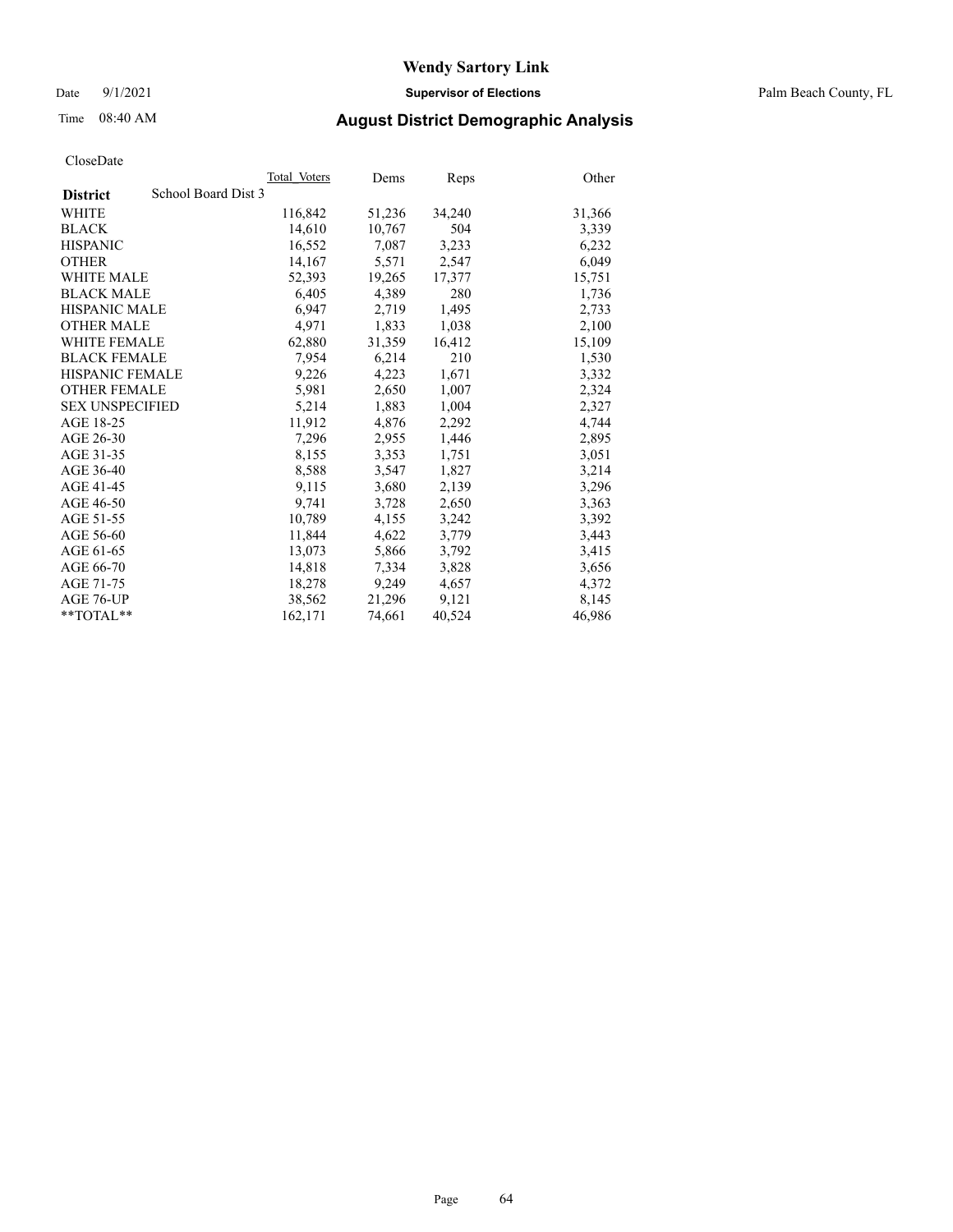Date 9/1/2021 **Supervisor of Elections** Palm Beach County, FL

## Time 08:40 AM **August District Demographic Analysis**

|                                        | Total Voters | Dems   | Reps   | Other  |
|----------------------------------------|--------------|--------|--------|--------|
| School Board Dist 4<br><b>District</b> |              |        |        |        |
| WHITE                                  | 102,779      | 34,414 | 38,126 | 30,239 |
| <b>BLACK</b>                           | 13,482       | 9,875  | 488    | 3,119  |
| <b>HISPANIC</b>                        | 14,999       | 6,433  | 2,928  | 5,638  |
| <b>OTHER</b>                           | 11,758       | 4,329  | 2,253  | 5,176  |
| <b>WHITE MALE</b>                      | 47,893       | 13,543 | 18,935 | 15,415 |
| <b>BLACK MALE</b>                      | 5,744        | 3,898  | 267    | 1,579  |
| <b>HISPANIC MALE</b>                   | 6,493        | 2,584  | 1,354  | 2,555  |
| <b>OTHER MALE</b>                      | 4,053        | 1,416  | 834    | 1,803  |
| <b>WHITE FEMALE</b>                    | 53,522       | 20,430 | 18,731 | 14,361 |
| <b>BLACK FEMALE</b>                    | 7.493        | 5.816  | 214    | 1.463  |
| HISPANIC FEMALE                        | 8,161        | 3,719  | 1,513  | 2,929  |
| <b>OTHER FEMALE</b>                    | 4,850        | 2,031  | 920    | 1,899  |
| <b>SEX UNSPECIFIED</b>                 | 4.689        | 1.549  | 1,001  | 2,139  |
| AGE 18-25                              | 10,857       | 4,306  | 2,276  | 4,275  |
| AGE 26-30                              | 9.912        | 3,804  | 2,239  | 3,869  |
| AGE 31-35                              | 10,789       | 4,251  | 2,386  | 4,152  |
| AGE 36-40                              | 9.454        | 3,744  | 2,177  | 3,533  |
| AGE 41-45                              | 7,978        | 3,149  | 1,900  | 2,929  |
| AGE 46-50                              | 8,869        | 3,296  | 2,465  | 3,108  |
| AGE 51-55                              | 10,605       | 3,747  | 3,419  | 3,439  |
| AGE 56-60                              | 12,875       | 4,630  | 4,536  | 3,709  |
| AGE 61-65                              | 13,593       | 5,202  | 4,748  | 3,643  |
| AGE 66-70                              | 12,579       | 5,123  | 4,216  | 3,240  |
| AGE 71-75                              | 12,085       | 4,805  | 4,235  | 3,045  |
| AGE 76-UP                              | 23,422       | 8,994  | 9,198  | 5,230  |
| $*$ $TOTAL**$                          | 143,018      | 55,051 | 43,795 | 44,172 |
|                                        |              |        |        |        |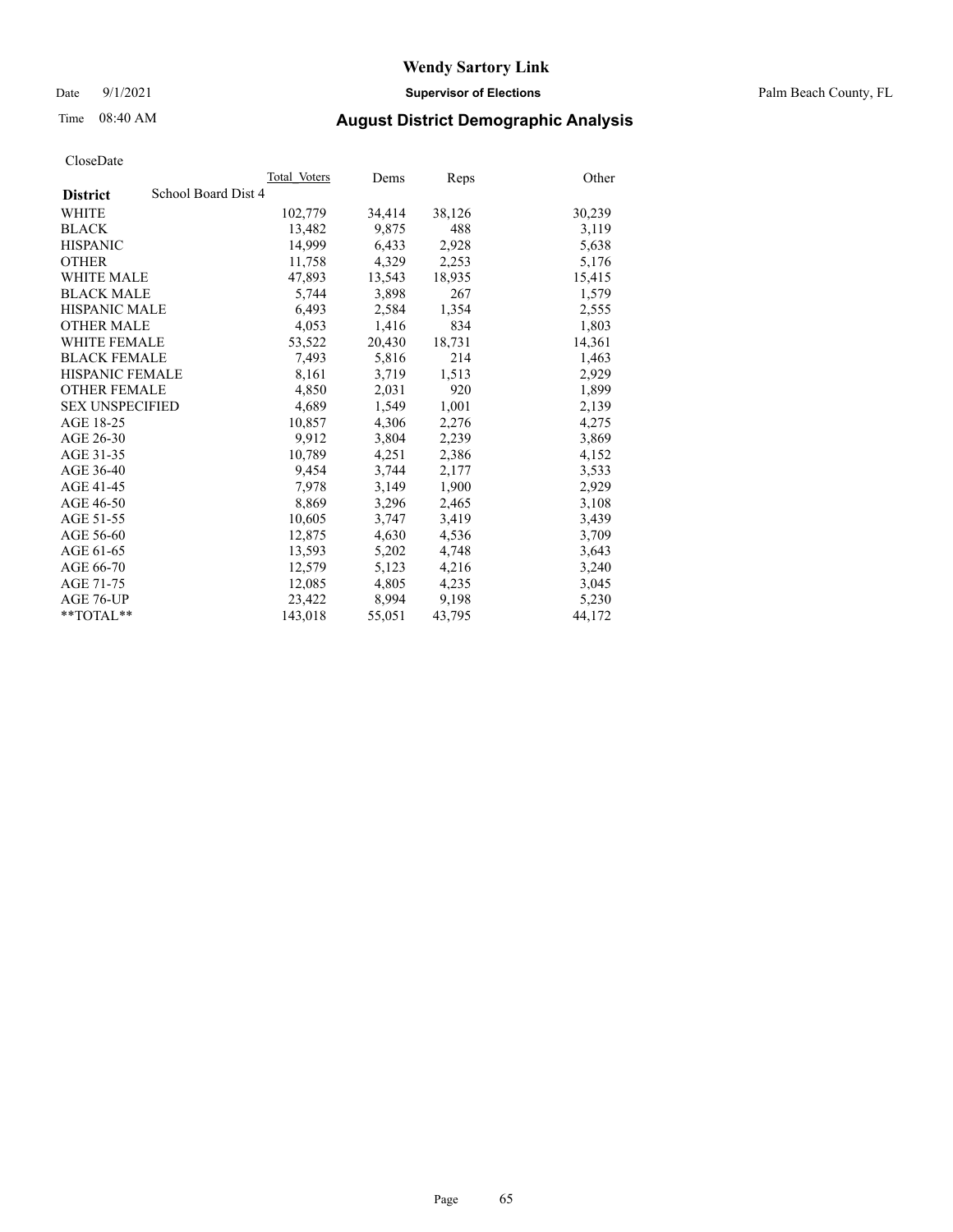Date 9/1/2021 **Supervisor of Elections** Palm Beach County, FL

## Time 08:40 AM **August District Demographic Analysis**

|                                        | Total Voters | Dems   | Reps   | Other  |
|----------------------------------------|--------------|--------|--------|--------|
| School Board Dist 5<br><b>District</b> |              |        |        |        |
| WHITE                                  | 111,985      | 39,205 | 39,628 | 33,152 |
| <b>BLACK</b>                           | 6,182        | 4,265  | 327    | 1,590  |
| <b>HISPANIC</b>                        | 18,070       | 7,042  | 3,883  | 7,145  |
| <b>OTHER</b>                           | 15,328       | 5,216  | 3,058  | 7,054  |
| <b>WHITE MALE</b>                      | 51,615       | 14,897 | 19,945 | 16,773 |
| <b>BLACK MALE</b>                      | 2,737        | 1,715  | 197    | 825    |
| <b>HISPANIC MALE</b>                   | 7,374        | 2,625  | 1,728  | 3,021  |
| <b>OTHER MALE</b>                      | 5,365        | 1,632  | 1,223  | 2,510  |
| <b>WHITE FEMALE</b>                    | 58,678       | 23,795 | 19,089 | 15,794 |
| <b>BLACK FEMALE</b>                    | 3,320        | 2.476  | 125    | 719    |
| <b>HISPANIC FEMALE</b>                 | 10,235       | 4,260  | 2,070  | 3,905  |
| <b>OTHER FEMALE</b>                    | 6,348        | 2,548  | 1,172  | 2,628  |
| <b>SEX UNSPECIFIED</b>                 | 5,711        | 1,696  | 1,303  | 2,712  |
| AGE 18-25                              | 15,261       | 5,460  | 4,039  | 5,762  |
| AGE 26-30                              | 9,524        | 3,333  | 2,474  | 3,717  |
| AGE 31-35                              | 9,825        | 3,484  | 2,580  | 3,761  |
| AGE 36-40                              | 9,631        | 3,326  | 2,546  | 3,759  |
| AGE 41-45                              | 9,857        | 3,273  | 2,659  | 3,925  |
| AGE 46-50                              | 10,795       | 3,288  | 3,300  | 4,207  |
| AGE 51-55                              | 12,583       | 3,939  | 4,213  | 4,431  |
| AGE 56-60                              | 13,601       | 4,560  | 4,844  | 4,197  |
| AGE 61-65                              | 13,230       | 4,887  | 4,550  | 3,793  |
| AGE 66-70                              | 11,979       | 4,870  | 3,947  | 3,162  |
| AGE 71-75                              | 11,240       | 4,631  | 3,698  | 2,911  |
| AGE 76-UP                              | 24,038       | 10,676 | 8,046  | 5,316  |
| $*$ $TOTAL**$                          | 151,565      | 55,728 | 46,896 | 48,941 |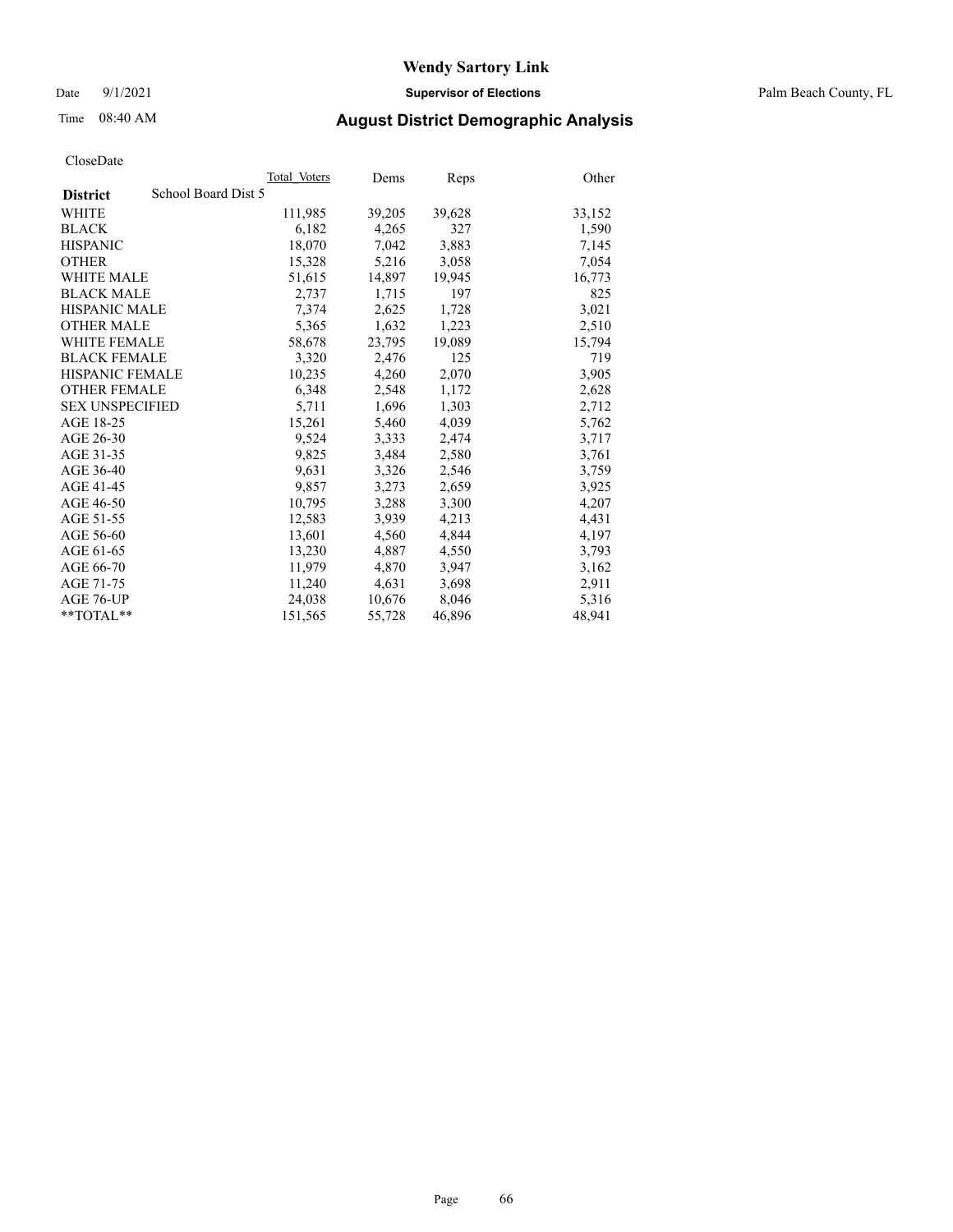Date 9/1/2021 **Supervisor of Elections** Palm Beach County, FL

## Time 08:40 AM **August District Demographic Analysis**

|                        | Total Voters        | Dems   | <b>Reps</b> | Other  |
|------------------------|---------------------|--------|-------------|--------|
| <b>District</b>        | School Board Dist 6 |        |             |        |
| WHITE                  | 74,342              | 20,929 | 31,628      | 21,785 |
| <b>BLACK</b>           | 24,105              | 18,796 | 822         | 4,487  |
| <b>HISPANIC</b>        | 21,798              | 8.061  | 5,498       | 8,239  |
| <b>OTHER</b>           | 13,276              | 4,969  | 2,603       | 5,704  |
| <b>WHITE MALE</b>      | 35,364              | 8,446  | 16,157      | 10,761 |
| <b>BLACK MALE</b>      | 10,373              | 7,619  | 467         | 2,287  |
| <b>HISPANIC MALE</b>   | 9,764               | 3,275  | 2,732       | 3,757  |
| <b>OTHER MALE</b>      | 4.930               | 1,716  | 1,085       | 2,129  |
| <b>WHITE FEMALE</b>    | 37,990              | 12,251 | 15,070      | 10,669 |
| <b>BLACK FEMALE</b>    | 13,382              | 10,936 | 345         | 2,101  |
| <b>HISPANIC FEMALE</b> | 11,520              | 4,609  | 2,662       | 4,249  |
| <b>OTHER FEMALE</b>    | 5,556               | 2,419  | 1,015       | 2,122  |
| <b>SEX UNSPECIFIED</b> | 4,533               | 1,427  | 990         | 2,116  |
| AGE 18-25              | 15,645              | 6,052  | 3,713       | 5,880  |
| AGE 26-30              | 10,201              | 4,006  | 2,444       | 3,751  |
| AGE 31-35              | 10,960              | 4,125  | 2,940       | 3,895  |
| AGE 36-40              | 10,867              | 3,923  | 3,019       | 3,925  |
| AGE 41-45              | 10,604              | 3,895  | 2,910       | 3,799  |
| AGE 46-50              | 11,469              | 4,120  | 3,587       | 3,762  |
| AGE 51-55              | 12,694              | 4,511  | 4,419       | 3,764  |
| AGE 56-60              | 13,313              | 5,042  | 4,925       | 3,346  |
| AGE 61-65              | 11,404              | 4,770  | 3,932       | 2,702  |
| AGE 66-70              | 9,104               | 4,144  | 3,021       | 1,939  |
| AGE 71-75              | 7,127               | 3,357  | 2,305       | 1,465  |
| AGE 76-UP              | 10.133              | 4,810  | 3,336       | 1,987  |
| **TOTAL**              | 133,521             | 52,755 | 40,551      | 40,215 |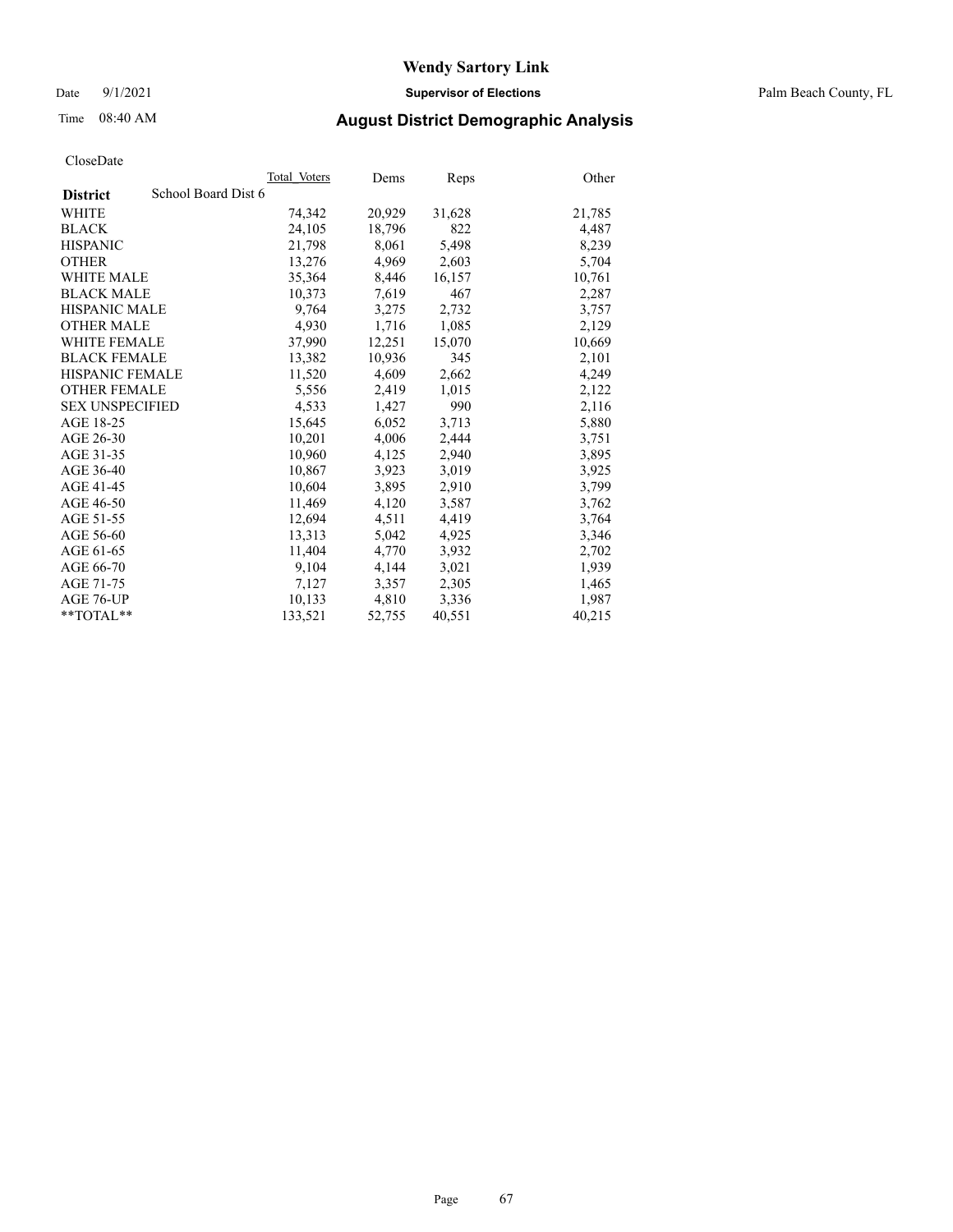Date 9/1/2021 **Supervisor of Elections** Palm Beach County, FL

## Time 08:40 AM **August District Demographic Analysis**

|                                        | Total Voters | Dems   | <b>Reps</b> | Other  |
|----------------------------------------|--------------|--------|-------------|--------|
| School Board Dist 7<br><b>District</b> |              |        |             |        |
| WHITE                                  | 39,562       | 14,271 | 12,722      | 12,569 |
| <b>BLACK</b>                           | 55,866       | 44,912 | 1,438       | 9,516  |
| <b>HISPANIC</b>                        | 13,627       | 6,182  | 2,145       | 5,300  |
| <b>OTHER</b>                           | 11,044       | 4,927  | 1,205       | 4,912  |
| <b>WHITE MALE</b>                      | 19,240       | 5,845  | 6,737       | 6,658  |
| <b>BLACK MALE</b>                      | 23,407       | 17,859 | 801         | 4,747  |
| <b>HISPANIC MALE</b>                   | 6,014        | 2,551  | 1,078       | 2,385  |
| <b>OTHER MALE</b>                      | 3,798        | 1,656  | 505         | 1,637  |
| <b>WHITE FEMALE</b>                    | 19,761       | 8,263  | 5,813       | 5,685  |
| <b>BLACK FEMALE</b>                    | 31,538       | 26,390 | 614         | 4,534  |
| <b>HISPANIC FEMALE</b>                 | 7,261        | 3,476  | 1,017       | 2,768  |
| <b>OTHER FEMALE</b>                    | 4,373        | 2,274  | 440         | 1,659  |
| <b>SEX UNSPECIFIED</b>                 | 4,630        | 1,935  | 492         | 2,203  |
| AGE 18-25                              | 13,740       | 7,617  | 1,305       | 4,818  |
| AGE 26-30                              | 12,488       | 6,638  | 1,484       | 4,366  |
| AGE 31-35                              | 12,740       | 7,104  | 1,522       | 4,114  |
| AGE 36-40                              | 10,540       | 5,925  | 1,228       | 3,387  |
| AGE 41-45                              | 8,897        | 5,132  | 1,038       | 2,727  |
| AGE 46-50                              | 8,863        | 5,183  | 1,279       | 2,401  |
| AGE 51-55                              | 9,395        | 5,533  | 1,533       | 2,329  |
| AGE 56-60                              | 10,345       | 6,189  | 1,859       | 2,297  |
| AGE 61-65                              | 9,781        | 6,139  | 1,750       | 1,892  |
| AGE 66-70                              | 7,781        | 5,017  | 1,354       | 1,410  |
| AGE 71-75                              | 6,175        | 3,949  | 1,080       | 1,146  |
| AGE 76-UP                              | 9.353        | 5,866  | 2,077       | 1,410  |
| **TOTAL**                              | 120,099      | 70,292 | 17,510      | 32,297 |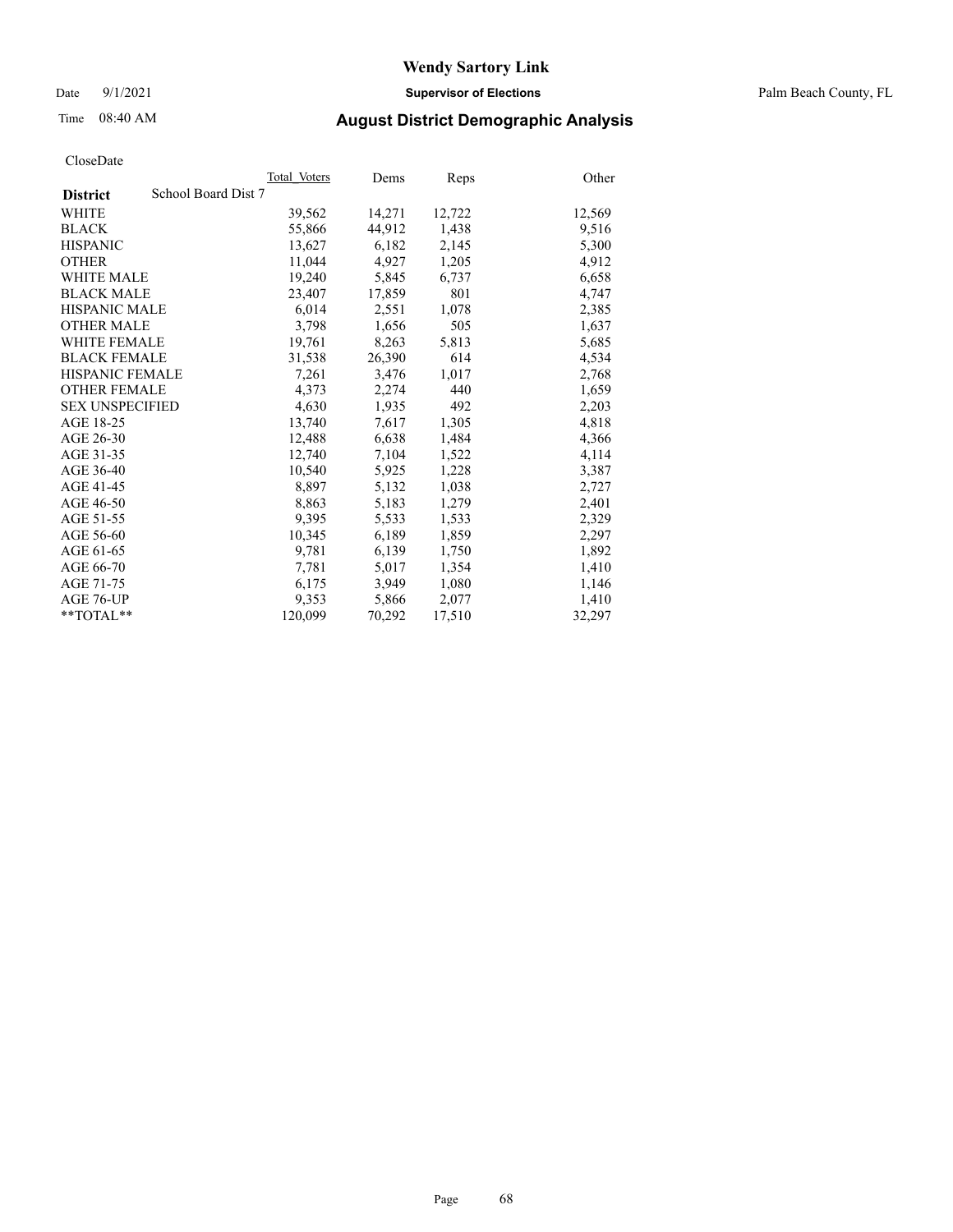Date 9/1/2021 **Supervisor of Elections** Palm Beach County, FL

## Time 08:40 AM **August District Demographic Analysis**

|                        |                      | Total Voters | Dems   | <b>Reps</b> | Other |
|------------------------|----------------------|--------------|--------|-------------|-------|
| <b>District</b>        | State Senate Dist 25 |              |        |             |       |
| WHITE                  |                      | 20,414       | 4,763  | 9,672       | 5,979 |
| <b>BLACK</b>           |                      | 4,619        | 3,684  | 166         | 769   |
| <b>HISPANIC</b>        |                      | 3,852        | 1,257  | 1,169       | 1,426 |
| <b>OTHER</b>           |                      | 2,301        | 761    | 611         | 929   |
| <b>WHITE MALE</b>      |                      | 10,104       | 1,960  | 5,038       | 3,106 |
| <b>BLACK MALE</b>      |                      | 1,982        | 1,499  | 86          | 397   |
| <b>HISPANIC MALE</b>   |                      | 1,743        | 537    | 565         | 641   |
| <b>OTHER MALE</b>      |                      | 775          | 241    | 227         | 307   |
| <b>WHITE FEMALE</b>    |                      | 10,032       | 2,754  | 4,513       | 2,765 |
| <b>BLACK FEMALE</b>    |                      | 2,561        | 2,126  | 78          | 357   |
| <b>HISPANIC FEMALE</b> |                      | 2,012        | 692    | 582         | 738   |
| <b>OTHER FEMALE</b>    |                      | 925          | 361    | 227         | 337   |
| <b>SEX UNSPECIFIED</b> |                      | 1,011        | 276    | 287         | 448   |
| AGE 18-25              |                      | 3,367        | 1,108  | 1,045       | 1,214 |
| AGE 26-30              |                      | 2,409        | 785    | 708         | 916   |
| AGE 31-35              |                      | 2,614        | 818    | 937         | 859   |
| AGE 36-40              |                      | 2,746        | 763    | 1,004       | 979   |
| AGE 41-45              |                      | 2,443        | 709    | 856         | 878   |
| AGE 46-50              |                      | 2,606        | 721    | 1,026       | 859   |
| AGE 51-55              |                      | 3,039        | 946    | 1,264       | 829   |
| AGE 56-60              |                      | 3,422        | 1,132  | 1,469       | 821   |
| AGE 61-65              |                      | 2,991        | 1,118  | 1,208       | 665   |
| AGE 66-70              |                      | 2,149        | 910    | 785         | 454   |
| AGE 71-75              |                      | 1,531        | 633    | 576         | 322   |
| AGE 76-UP              |                      | 1,869        | 822    | 740         | 307   |
| $*$ $TOTAL**$          |                      | 31,186       | 10,465 | 11,618      | 9,103 |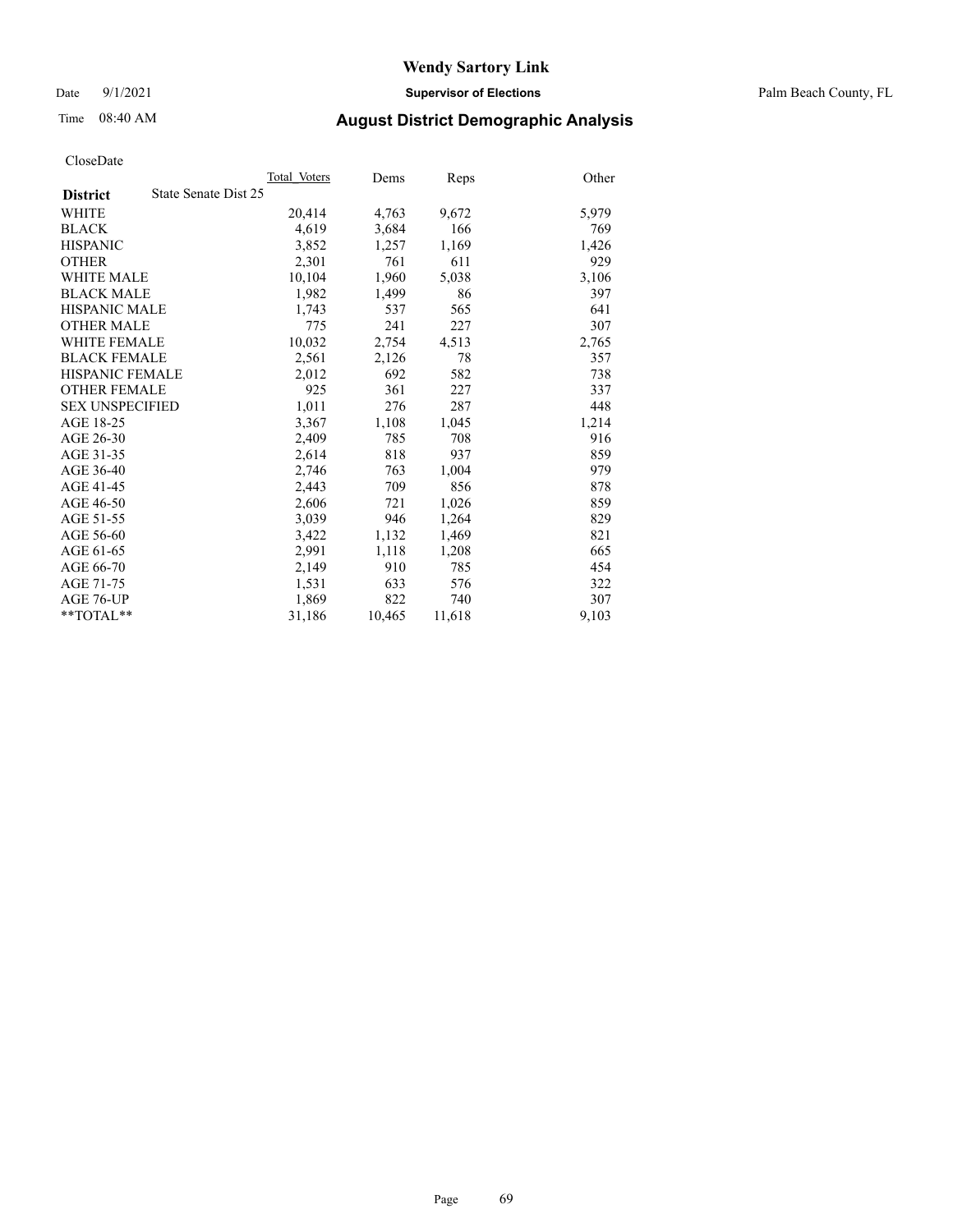Date 9/1/2021 **Supervisor of Elections** Palm Beach County, FL

## Time 08:40 AM **August District Demographic Analysis**

|                                         | Total Voters | Dems    | <b>Reps</b> | Other  |
|-----------------------------------------|--------------|---------|-------------|--------|
| State Senate Dist 29<br><b>District</b> |              |         |             |        |
| WHITE                                   | 189,381      | 67,069  | 67,824      | 54,488 |
| <b>BLACK</b>                            | 19,151       | 14,434  | 774         | 3,943  |
| <b>HISPANIC</b>                         | 31,617       | 12,231  | 7,181       | 12,205 |
| <b>OTHER</b>                            | 25,626       | 9,018   | 5,140       | 11,468 |
| <b>WHITE MALE</b>                       | 87,249       | 25,676  | 34,191      | 27,382 |
| <b>BLACK MALE</b>                       | 8,262        | 5,790   | 457         | 2,015  |
| <b>HISPANIC MALE</b>                    | 13,228       | 4,681   | 3,282       | 5,265  |
| <b>OTHER MALE</b>                       | 9,052        | 2,886   | 2,052       | 4,114  |
| <b>WHITE FEMALE</b>                     | 99,403       | 40,573  | 32,682      | 26,148 |
| <b>BLACK FEMALE</b>                     | 10,574       | 8,435   | 308         | 1,831  |
| <b>HISPANIC FEMALE</b>                  | 17,621       | 7,295   | 3,745       | 6,581  |
| <b>OTHER FEMALE</b>                     | 10,718       | 4,401   | 2,015       | 4,302  |
| <b>SEX UNSPECIFIED</b>                  | 9,380        | 2,868   | 2,126       | 4,386  |
| AGE 18-25                               | 25,889       | 9,541   | 6,639       | 9,709  |
| AGE 26-30                               | 15,682       | 5,807   | 3,912       | 5,963  |
| AGE 31-35                               | 16,437       | 6,131   | 4,206       | 6,100  |
| AGE 36-40                               | 16,486       | 5,966   | 4,284       | 6,236  |
| AGE 41-45                               | 17,293       | 6,031   | 4,705       | 6,557  |
| AGE 46-50                               | 19,070       | 6,156   | 5,917       | 6,997  |
| AGE 51-55                               | 21,724       | 7,068   | 7,364       | 7,292  |
| AGE 56-60                               | 23,274       | 8,092   | 8,383       | 6,799  |
| AGE 61-65                               | 22,737       | 8,745   | 7,800       | 6,192  |
| AGE 66-70                               | 21,418       | 9,210   | 6,848       | 5,360  |
| AGE 71-75                               | 21,741       | 9,541   | 6,922       | 5,278  |
| AGE 76-UP                               | 44,023       | 20,463  | 13,939      | 9,621  |
| $*$ TOTAL $*$                           | 265,775      | 102,752 | 80,919      | 82,104 |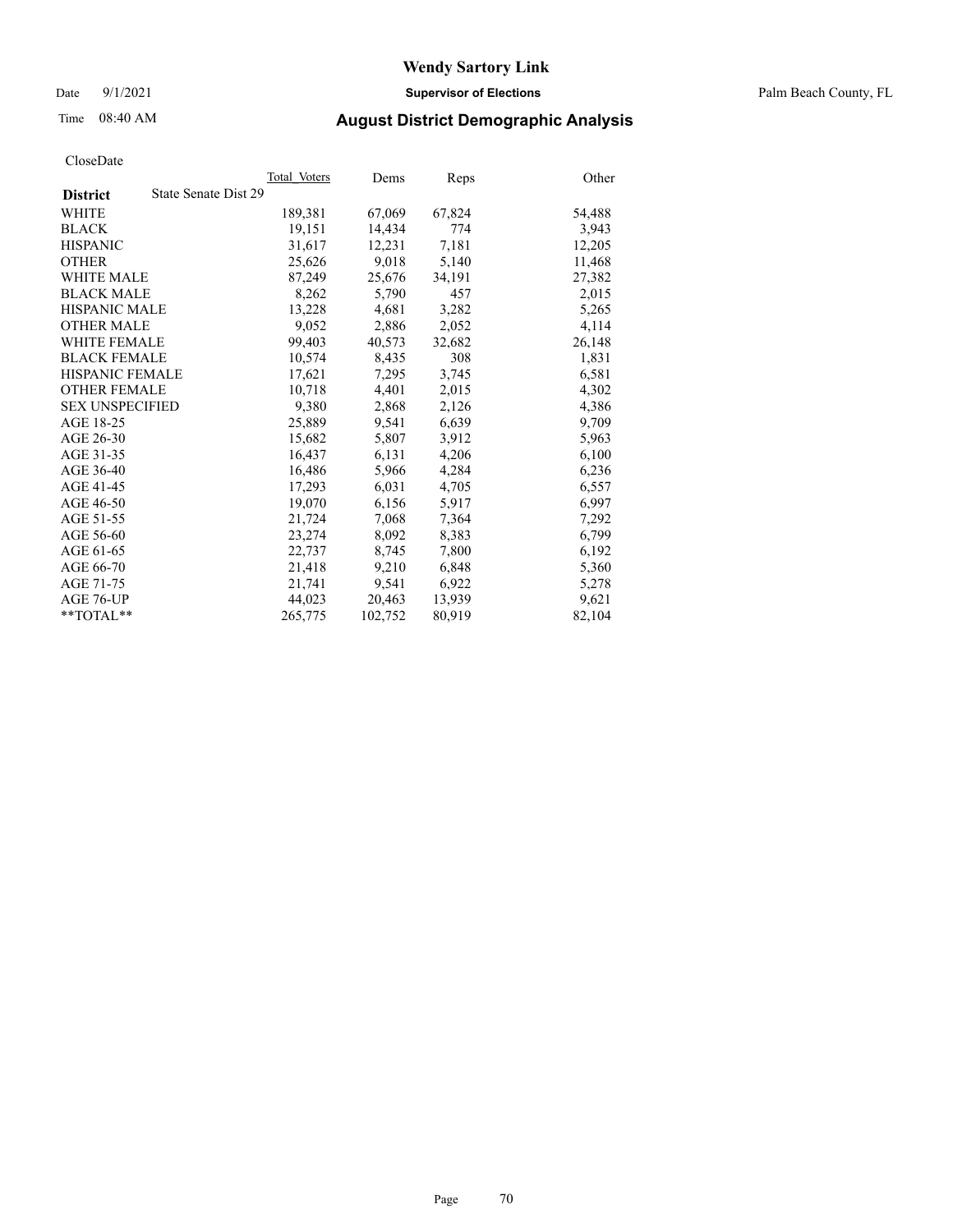Date 9/1/2021 **Supervisor of Elections** Palm Beach County, FL

# Time 08:40 AM **August District Demographic Analysis**

| CloseDate |
|-----------|
|-----------|

|                 |                      | Total Voters | Dems    | Reps    | Other   |
|-----------------|----------------------|--------------|---------|---------|---------|
| <b>District</b> | State Senate Dist 30 |              |         |         |         |
| WHITE           |                      | 211,266      | 62,499  | 88,457  | 60,310  |
| BLACK           |                      | 63,121       | 49,276  | 1,960   | 11,885  |
| HISPANIC        |                      | 41,073       | 16,487  | 9,140   | 15,446  |
| OTHER           |                      | 30,616       | 11,351  | 5,735   | 13,530  |
| WHITE MALE      |                      | 99,187       | 24,315  | 44,347  | 30,525  |
| BLACK MALE      |                      | 26,145       | 19,142  | 1,066   | 5,937   |
| HISPANIC MALE   |                      | 17,788       | 6,542   | 4,367   | 6,879   |
| OTHER MALE      |                      | 10,686       | 3,768   | 2,181   | 4,737   |
| WHITE FEMALE    |                      | 109,525      | 37,512  | 43,112  | 28,901  |
| BLACK FEMALE    |                      | 35,987       | 29,441  | 867     | 5,679   |
| HISPANIC FEMALE |                      | 22,234       | 9,521   | 4,571   | 8,142   |
| OTHER FEMALE    |                      | 12,660       | 5,418   | 2,305   | 4,937   |
| SEX UNSPECIFIED |                      | 11,569       | 3,804   | 2,392   | 5,373   |
| AGE 18-25       |                      | 32,280       | 13,355  | 7,057   | 11,868  |
| AGE 26-30       |                      | 25,850       | 10,651  | 5,674   | 9,525   |
| AGE 31-35       |                      | 27,160       | 11,354  | 6,200   | 9,606   |
| AGE 36-40       |                      | 25,720       | 10,363  | 6,161   | 9,196   |
| AGE 41-45       |                      | 23,404       | 9,460   | 5,701   | 8,243   |
| AGE 46-50       |                      | 24,770       | 9.739   | 7,156   | 7,875   |
| AGE 51-55       |                      | 27,849       | 10,509  | 9,372   | 7,968   |
| AGE 56-60       |                      | 31,730       | 12,102  | 11,359  | 8,269   |
| AGE 61-65       |                      | 31,058       | 12,742  | 10,948  | 7,368   |
| AGE 66-70       |                      | 27,288       | 11,598  | 9,311   | 6,379   |
| AGE 71-75       |                      | 24,930       | 10,343  | 8,863   | 5,724   |
| AGE 76-UP       |                      | 44,036       | 17.397  | 17,490  | 9,149   |
| $*$ $TOTAL**$   |                      | 346,076      | 139,613 | 105,292 | 101,171 |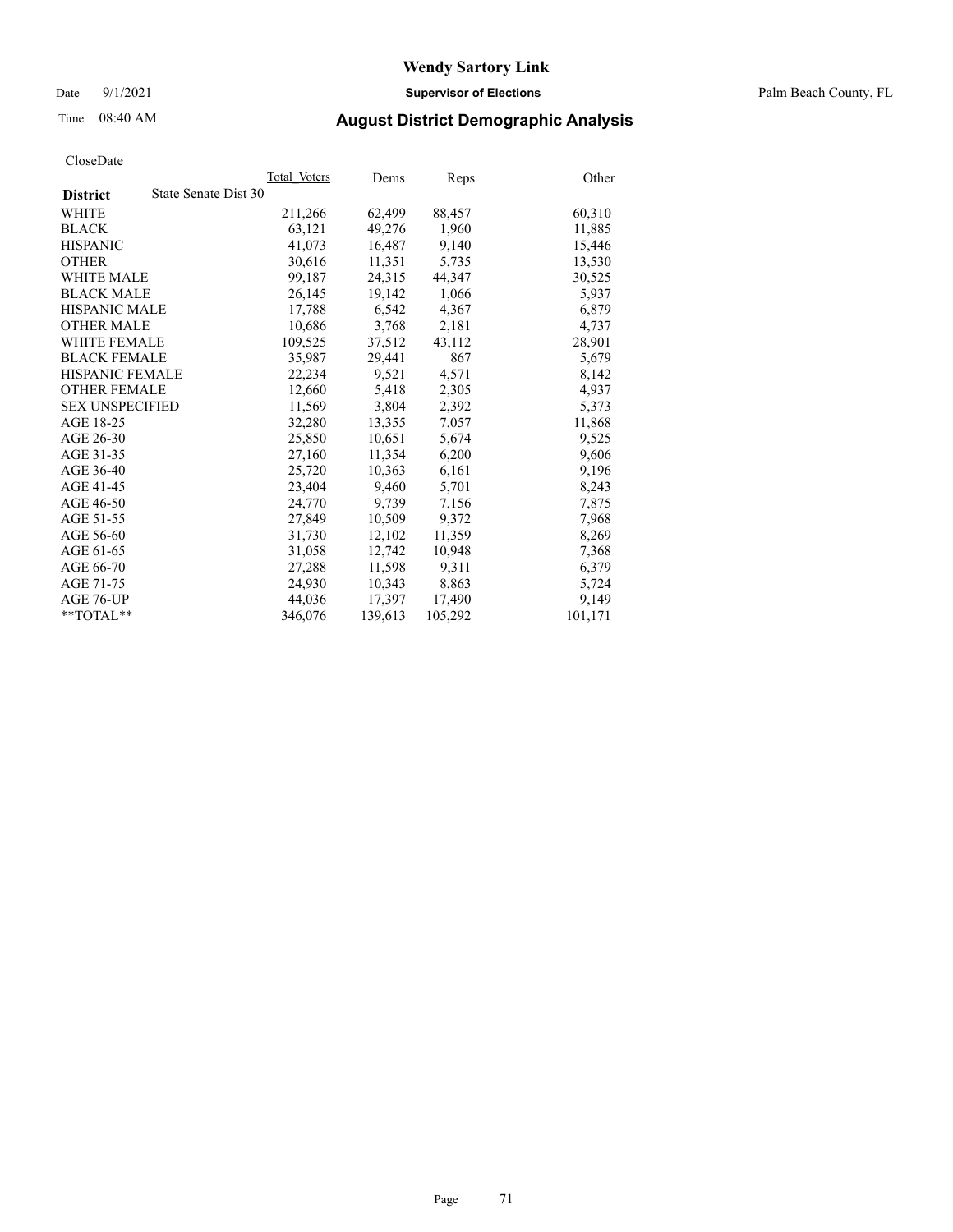Date 9/1/2021 **Supervisor of Elections** Palm Beach County, FL

# Time 08:40 AM **August District Demographic Analysis**

|                                         | Total Voters | Dems    | <b>Reps</b> | Other  |
|-----------------------------------------|--------------|---------|-------------|--------|
| State Senate Dist 31<br><b>District</b> |              |         |             |        |
| <b>WHITE</b>                            | 200,864      | 78,365  | 65,033      | 57,466 |
| <b>BLACK</b>                            | 50,450       | 38,350  | 1,562       | 10,538 |
| <b>HISPANIC</b>                         | 49,444       | 21,428  | 9,378       | 18,638 |
| <b>OTHER</b>                            | 29,046       | 11,508  | 4,695       | 12,843 |
| <b>WHITE MALE</b>                       | 91,781       | 30,039  | 32,667      | 29,075 |
| <b>BLACK MALE</b>                       | 21,820       | 15,621  | 884         | 5,315  |
| <b>HISPANIC MALE</b>                    | 21,390       | 8,536   | 4,502       | 8,352  |
| <b>OTHER MALE</b>                       | 10,037       | 3,828   | 1,869       | 4,340  |
| <b>WHITE FEMALE</b>                     | 106,355      | 47,349  | 31,541      | 27,465 |
| <b>BLACK FEMALE</b>                     | 27.744       | 22,119  | 645         | 4,980  |
| <b>HISPANIC FEMALE</b>                  | 26,843       | 12,417  | 4,660       | 9,766  |
| <b>OTHER FEMALE</b>                     | 11,810       | 5,348   | 1,830       | 4,632  |
| <b>SEX UNSPECIFIED</b>                  | 11,723       | 4,219   | 2,015       | 5,489  |
| AGE 18-25                               | 29,319       | 12,935  | 4,646       | 11,738 |
| AGE 26-30                               | 22,838       | 9,696   | 4,134       | 9,008  |
| AGE 31-35                               | 24,325       | 10,596  | 4,608       | 9,121  |
| AGE 36-40                               | 22,121       | 9,758   | 4,204       | 8,159  |
| AGE 41-45                               | 20,368       | 8,936   | 4,136       | 7,296  |
| AGE 46-50                               | 21,647       | 9,183   | 5,171       | 7,293  |
| AGE 51-55                               | 24,328       | 10,110  | 6,604       | 7,614  |
| AGE 56-60                               | 27,792       | 11,698  | 8,382       | 7,712  |
| AGE 61-65                               | 28,663       | 13,032  | 8,310       | 7,321  |
| AGE 66-70                               | 27,494       | 13,361  | 7,466       | 6,667  |
| AGE 71-75                               | 27,479       | 13,362  | 7,636       | 6,481  |
| AGE 76-UP                               | 53,429       | 26,984  | 15,370      | 11,075 |
| $*$ $TOTAL**$                           | 329,804      | 149,651 | 80,668      | 99,485 |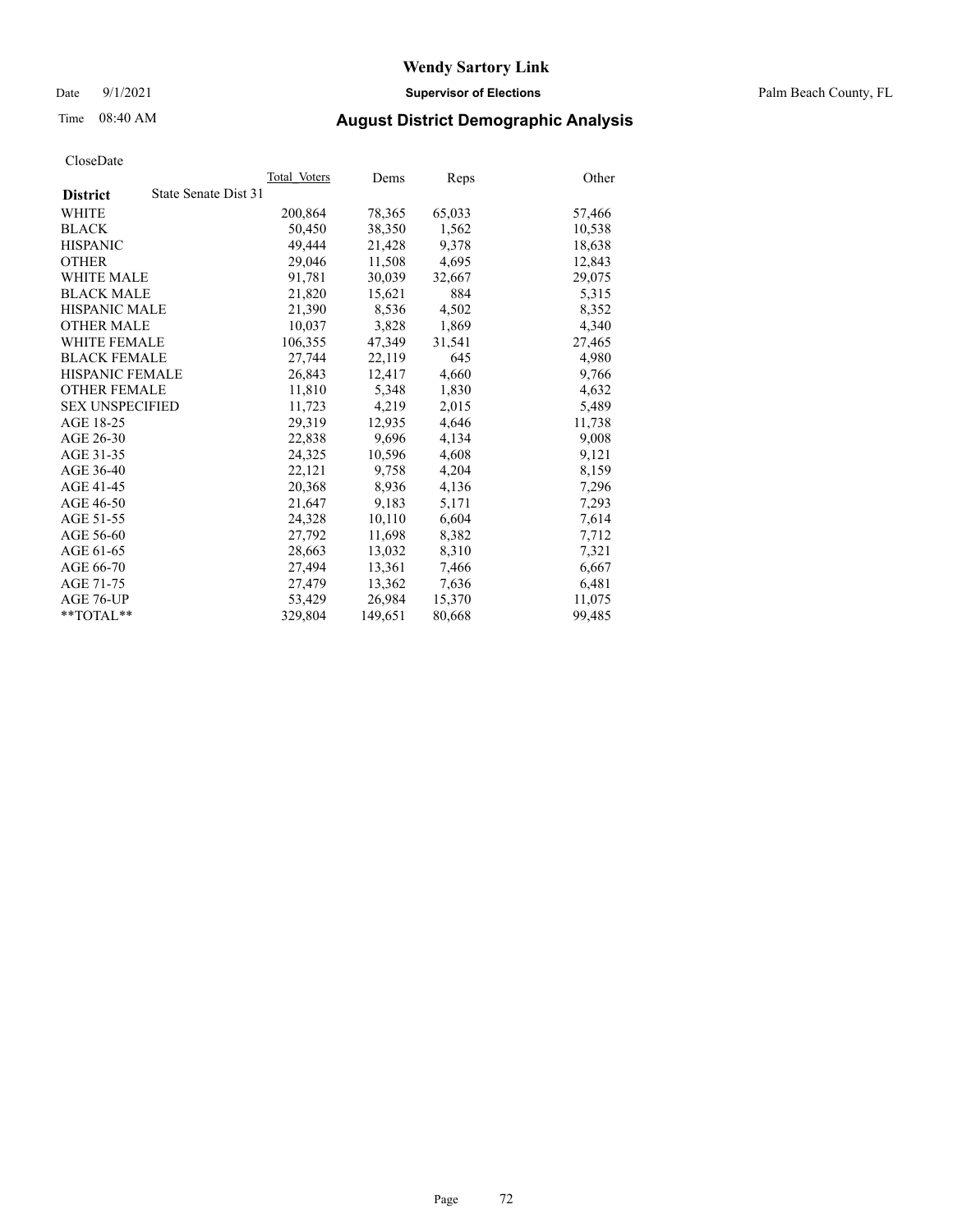Date 9/1/2021 **Supervisor of Elections** Palm Beach County, FL

### Time 08:40 AM **August District Demographic Analysis**

|                                              | Total Voters | Dems   | Reps   | Other  |
|----------------------------------------------|--------------|--------|--------|--------|
| Acme Improvement District<br><b>District</b> |              |        |        |        |
| WHITE                                        | 23,918       | 7,305  | 9,761  | 6,852  |
| <b>BLACK</b>                                 | 3,247        | 2,355  | 135    | 757    |
| <b>HISPANIC</b>                              | 5,506        | 1,989  | 1,420  | 2,097  |
| <b>OTHER</b>                                 | 3,437        | 1,215  | 735    | 1,487  |
| <b>WHITE MALE</b>                            | 11,087       | 2,886  | 4,866  | 3,335  |
| <b>BLACK MALE</b>                            | 1,388        | 930    | 81     | 377    |
| <b>HISPANIC MALE</b>                         | 2,451        | 786    | 695    | 970    |
| <b>OTHER MALE</b>                            | 1,246        | 400    | 294    | 552    |
| <b>WHITE FEMALE</b>                          | 12,535       | 4,343  | 4,782  | 3,410  |
| <b>BLACK FEMALE</b>                          | 1,813        | 1,396  | 54     | 363    |
| HISPANIC FEMALE                              | 2,927        | 1,161  | 687    | 1,079  |
| <b>OTHER FEMALE</b>                          | 1,460        | 584    | 316    | 560    |
| <b>SEX UNSPECIFIED</b>                       | 1,166        | 359    | 269    | 538    |
| AGE 18-25                                    | 4,253        | 1,529  | 1,138  | 1,586  |
| AGE 26-30                                    | 2,410        | 847    | 636    | 927    |
| AGE 31-35                                    | 2,623        | 882    | 761    | 980    |
| AGE 36-40                                    | 2,693        | 913    | 772    | 1,008  |
| AGE 41-45                                    | 2,838        | 1,004  | 841    | 993    |
| AGE 46-50                                    | 3,147        | 1,008  | 1,046  | 1,093  |
| AGE 51-55                                    | 3,410        | 1,056  | 1,259  | 1,095  |
| AGE 56-60                                    | 3,503        | 1,167  | 1,415  | 921    |
| AGE 61-65                                    | 3,109        | 1,074  | 1,253  | 782    |
| AGE 66-70                                    | 2,578        | 1,035  | 935    | 608    |
| AGE 71-75                                    | 2,206        | 944    | 807    | 455    |
| AGE 76-UP                                    | 3,338        | 1,405  | 1,188  | 745    |
| **TOTAL**                                    | 36,108       | 12,864 | 12,051 | 11,193 |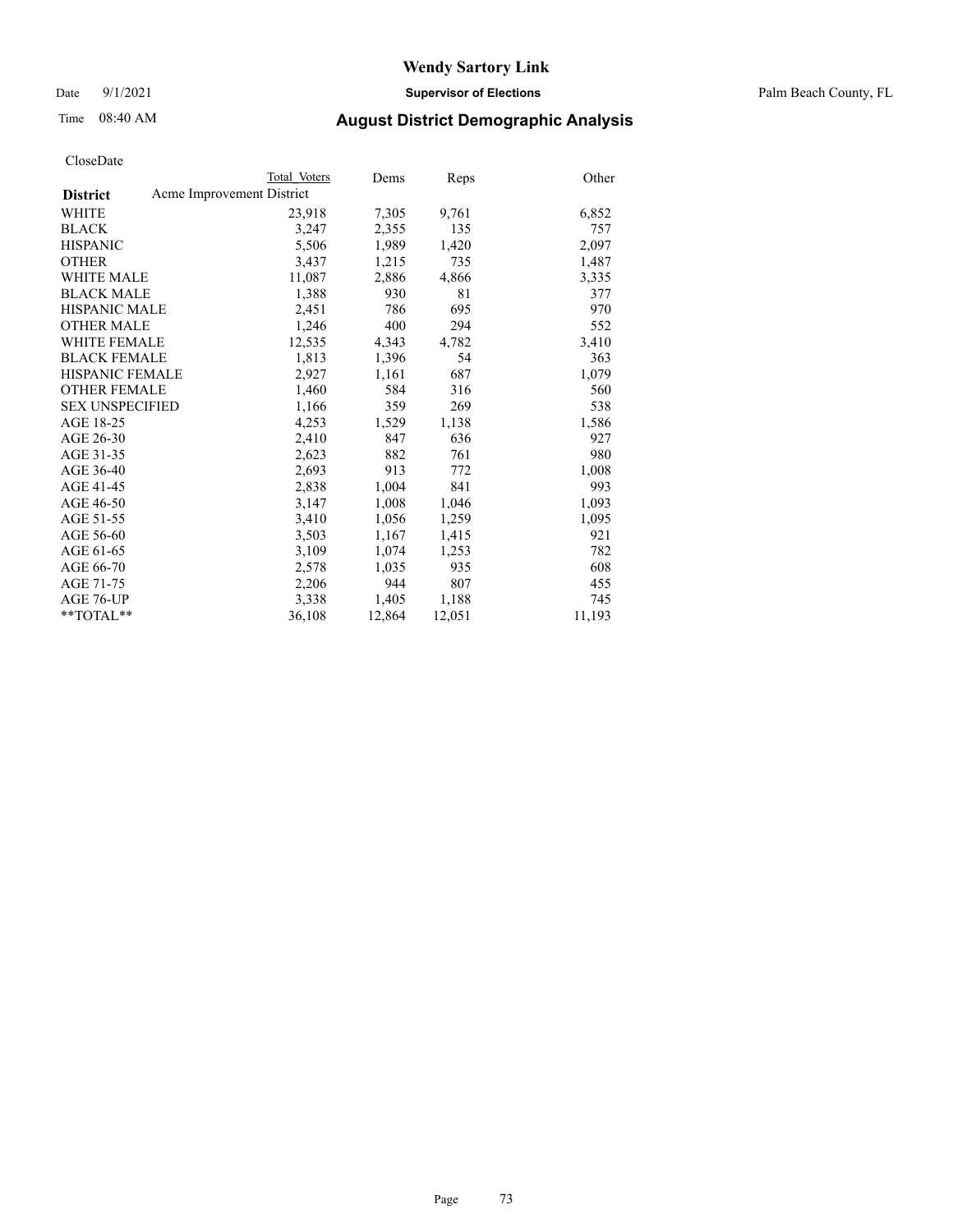Date 9/1/2021 **Supervisor of Elections** Palm Beach County, FL

# Time 08:40 AM **August District Demographic Analysis**

|                                         | Total Voters | Dems | Reps           | Other |
|-----------------------------------------|--------------|------|----------------|-------|
| Briger Comm Dev Dist<br><b>District</b> |              |      |                |       |
| WHITE                                   | 243          | 102  | 71             | 70    |
| <b>BLACK</b>                            | 574          | 445  | 8              | 121   |
| <b>HISPANIC</b>                         | 149          | 75   | 11             | 63    |
| <b>OTHER</b>                            | 235          | 96   | 22             | 117   |
| <b>WHITE MALE</b>                       | 128          | 43   | 41             | 44    |
| <b>BLACK MALE</b>                       | 247          | 180  | 5              | 62    |
| <b>HISPANIC MALE</b>                    | 63           | 30   | 5              | 28    |
| <b>OTHER MALE</b>                       | 81           | 28   | 9              | 44    |
| <b>WHITE FEMALE</b>                     | 112          | 58   | 28             | 26    |
| <b>BLACK FEMALE</b>                     | 319          | 259  | $\mathfrak{Z}$ | 57    |
| HISPANIC FEMALE                         | 82           | 44   | 5              | 33    |
| <b>OTHER FEMALE</b>                     | 108          | 51   | 11             | 46    |
| <b>SEX UNSPECIFIED</b>                  | 60           | 25   | 5              | 30    |
| AGE 18-25                               | 152          | 96   | 10             | 46    |
| AGE 26-30                               | 112          | 60   | 8              | 44    |
| AGE 31-35                               | 103          | 57   | 14             | 32    |
| AGE 36-40                               | 127          | 83   | 6              | 38    |
| AGE 41-45                               | 153          | 84   | 20             | 49    |
| AGE 46-50                               | 136          | 77   | 16             | 43    |
| AGE 51-55                               | 122          | 76   | 12             | 34    |
| AGE 56-60                               | 93           | 55   | 8              | 30    |
| AGE 61-65                               | 74           | 47   | 5              | 22    |
| AGE 66-70                               | 53           | 34   | 4              | 15    |
| AGE 71-75                               | 41           | 29   | 5              | 7     |
| AGE 76-UP                               | 35           | 20   | 4              | 11    |
| **TOTAL**                               | 1,201        | 718  | 112            | 371   |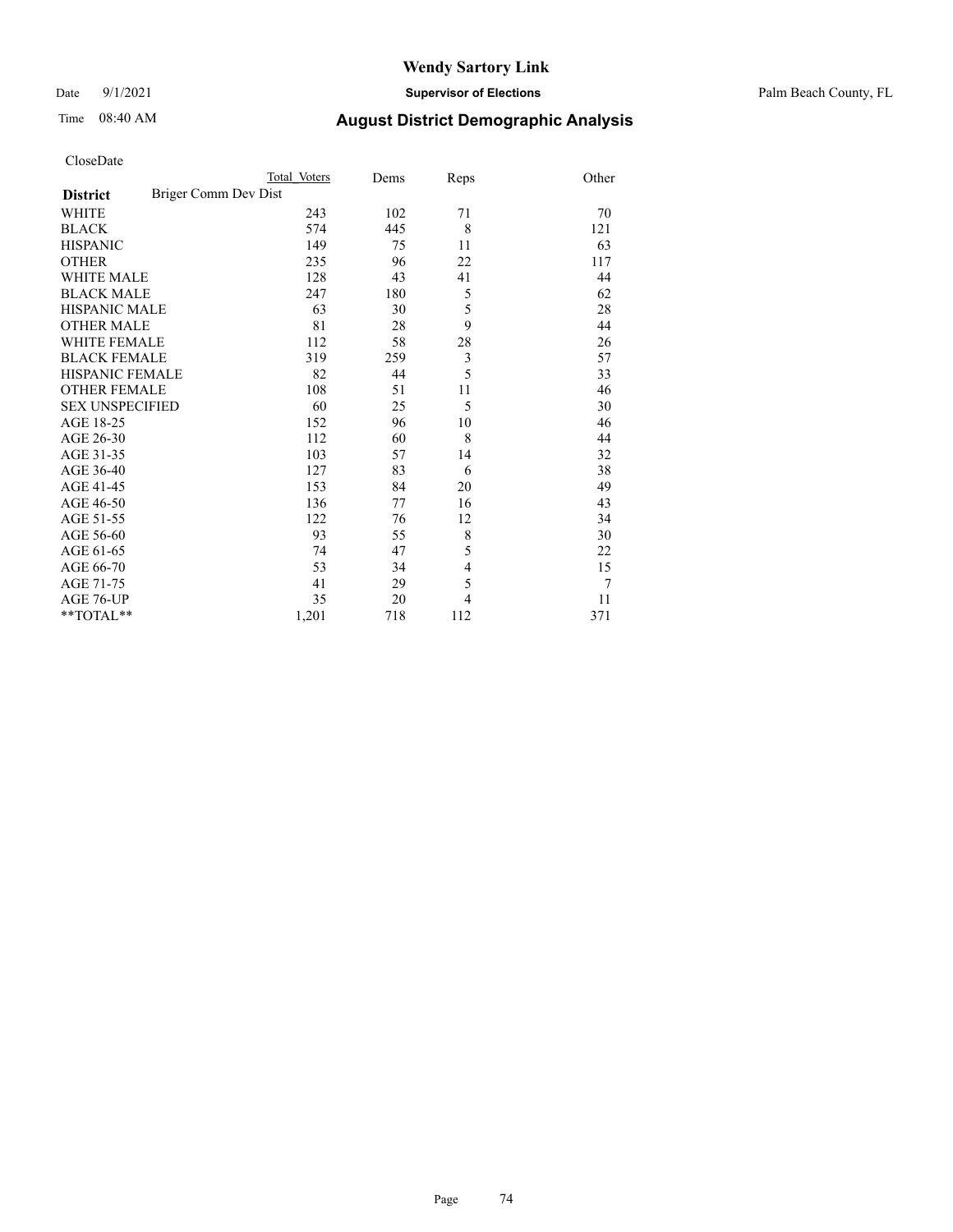Date 9/1/2021 **Supervisor of Elections** Palm Beach County, FL

### Time 08:40 AM **August District Demographic Analysis**

|                                           | Total Voters | Dems   | <b>Reps</b> | Other  |
|-------------------------------------------|--------------|--------|-------------|--------|
| Boca Raton Taxing Dist<br><b>District</b> |              |        |             |        |
| WHITE                                     | 71,821       | 23,741 | 26,810      | 21,270 |
| <b>BLACK</b>                              | 2,881        | 1,945  | 162         | 774    |
| <b>HISPANIC</b>                           | 8,408        | 3,010  | 2,017       | 3,381  |
| <b>OTHER</b>                              | 8,300        | 2,679  | 1,783       | 3,838  |
| <b>WHITE MALE</b>                         | 33,552       | 9,077  | 13,603      | 10,872 |
| <b>BLACK MALE</b>                         | 1,270        | 788    | 96          | 386    |
| <b>HISPANIC MALE</b>                      | 3,380        | 1,072  | 855         | 1,453  |
| <b>OTHER MALE</b>                         | 2,881        | 830    | 692         | 1,359  |
| <b>WHITE FEMALE</b>                       | 37,237       | 14,364 | 12,819      | 10,054 |
| <b>BLACK FEMALE</b>                       | 1,556        | 1,124  | 64          | 368    |
| <b>HISPANIC FEMALE</b>                    | 4,813        | 1,869  | 1,109       | 1,835  |
| <b>OTHER FEMALE</b>                       | 3,346        | 1,280  | 681         | 1,385  |
| <b>SEX UNSPECIFIED</b>                    | 3,260        | 920    | 823         | 1,517  |
| AGE 18-25                                 | 9,649        | 3,301  | 2,865       | 3,483  |
| AGE 26-30                                 | 5,912        | 1,940  | 1,709       | 2,263  |
| AGE 31-35                                 | 5,872        | 1,960  | 1,648       | 2,264  |
| AGE 36-40                                 | 5,546        | 1,818  | 1,576       | 2,152  |
| AGE 41-45                                 | 5,563        | 1,763  | 1,608       | 2,192  |
| AGE 46-50                                 | 6,280        | 1,810  | 2,071       | 2,399  |
| AGE 51-55                                 | 7,587        | 2,138  | 2,813       | 2,636  |
| AGE 56-60                                 | 8,182        | 2,550  | 3,122       | 2,510  |
| AGE 61-65                                 | 7,662        | 2,605  | 2,845       | 2,212  |
| AGE 66-70                                 | 6,969        | 2,643  | 2,448       | 1,878  |
| AGE 71-75                                 | 6,859        | 2,677  | 2,411       | 1,771  |
| AGE 76-UP                                 | 15,328       | 6,169  | 5,656       | 3,503  |
| **TOTAL**                                 | 91,410       | 31,375 | 30,772      | 29,263 |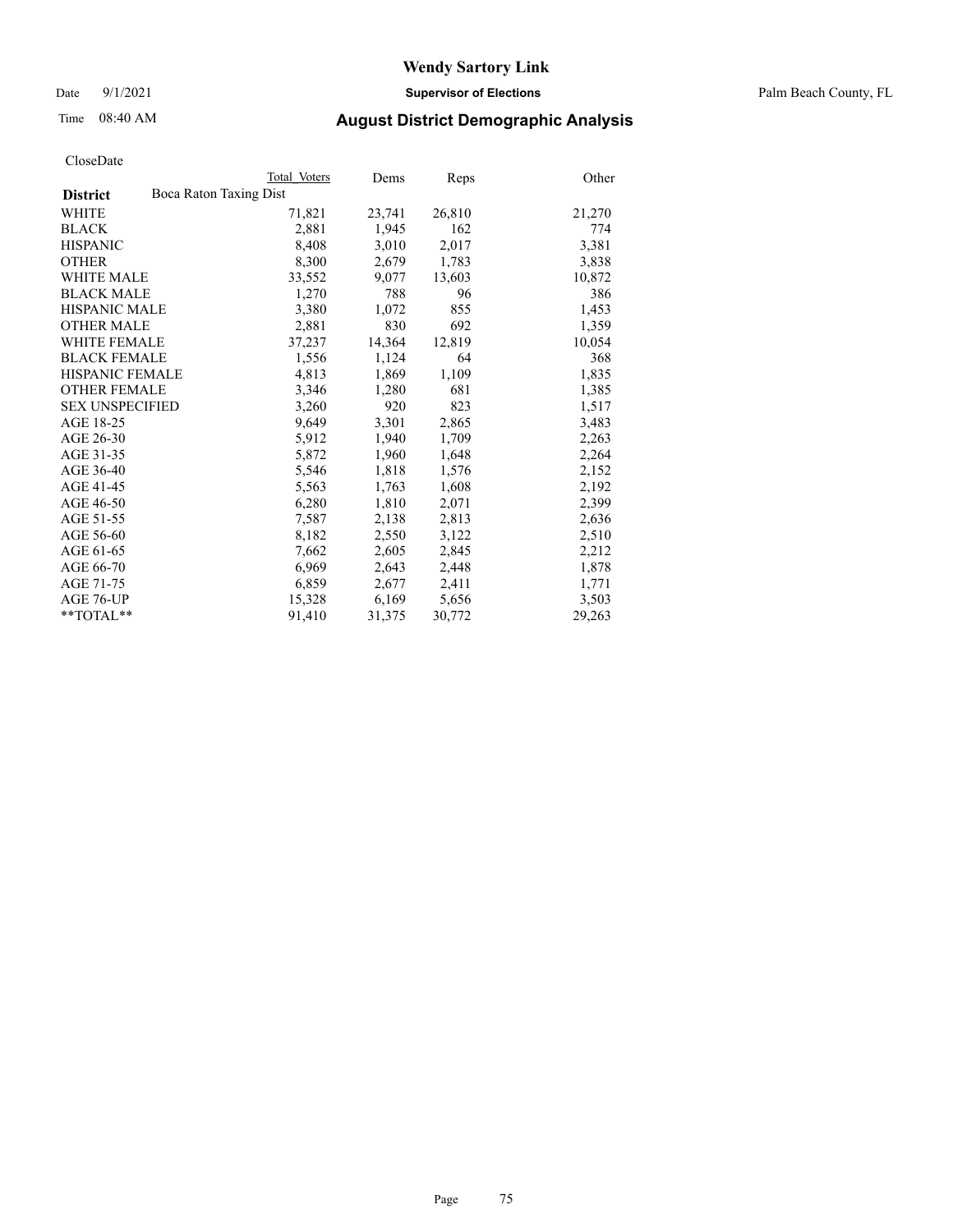Date 9/1/2021 **Supervisor of Elections** Palm Beach County, FL

# Time 08:40 AM **August District Demographic Analysis**

| CloseDate |
|-----------|
|-----------|

| CloseDate              |                           |              |      |      |                |
|------------------------|---------------------------|--------------|------|------|----------------|
|                        |                           | Total Voters | Dems | Reps | Other          |
| <b>District</b>        | Boynton Village Comm Dist |              |      |      |                |
| WHITE                  |                           | 432          | 158  | 157  | 117            |
| <b>BLACK</b>           |                           | 71           | 44   | 4    | 23             |
| <b>HISPANIC</b>        |                           | 103          | 45   | 21   | 37             |
| <b>OTHER</b>           |                           | 70           | 29   | 10   | 31             |
| <b>WHITE MALE</b>      |                           | 215          | 61   | 88   | 66             |
| <b>BLACK MALE</b>      |                           | 25           | 12   | 1    | 12             |
| <b>HISPANIC MALE</b>   |                           | 49           | 19   | 10   | 20             |
| <b>OTHER MALE</b>      |                           | 29           | 9    | 6    | 14             |
| <b>WHITE FEMALE</b>    |                           | 212          | 95   | 67   | 50             |
| <b>BLACK FEMALE</b>    |                           | 46           | 32   | 3    | 11             |
| <b>HISPANIC FEMALE</b> |                           | 52           | 24   | 11   | 17             |
| <b>OTHER FEMALE</b>    |                           | 27           | 15   | 1    | 11             |
| <b>SEX UNSPECIFIED</b> |                           | 20           | 8    | 5    | 7              |
| AGE 18-25              |                           | 96           | 39   | 30   | 27             |
| AGE 26-30              |                           | 143          | 60   | 42   | 41             |
| AGE 31-35              |                           | 116          | 44   | 24   | 48             |
| AGE 36-40              |                           | 59           | 22   | 18   | 19             |
| AGE 41-45              |                           | 46           | 19   | 10   | 17             |
| AGE 46-50              |                           | 45           | 17   | 13   | 15             |
| AGE 51-55              |                           | 45           | 11   | 22   | 12             |
| AGE 56-60              |                           | 37           | 21   | 9    | 7              |
| AGE 61-65              |                           | 31           | 14   | 8    | 9              |
| AGE 66-70              |                           | 17           | 8    | 7    | $\overline{c}$ |
| AGE 71-75              |                           | 17           | 10   | 1    | 6              |
| AGE 76-UP              |                           | 24           | 11   | 8    | 5              |

\*\*TOTAL\*\* 676 276 192 208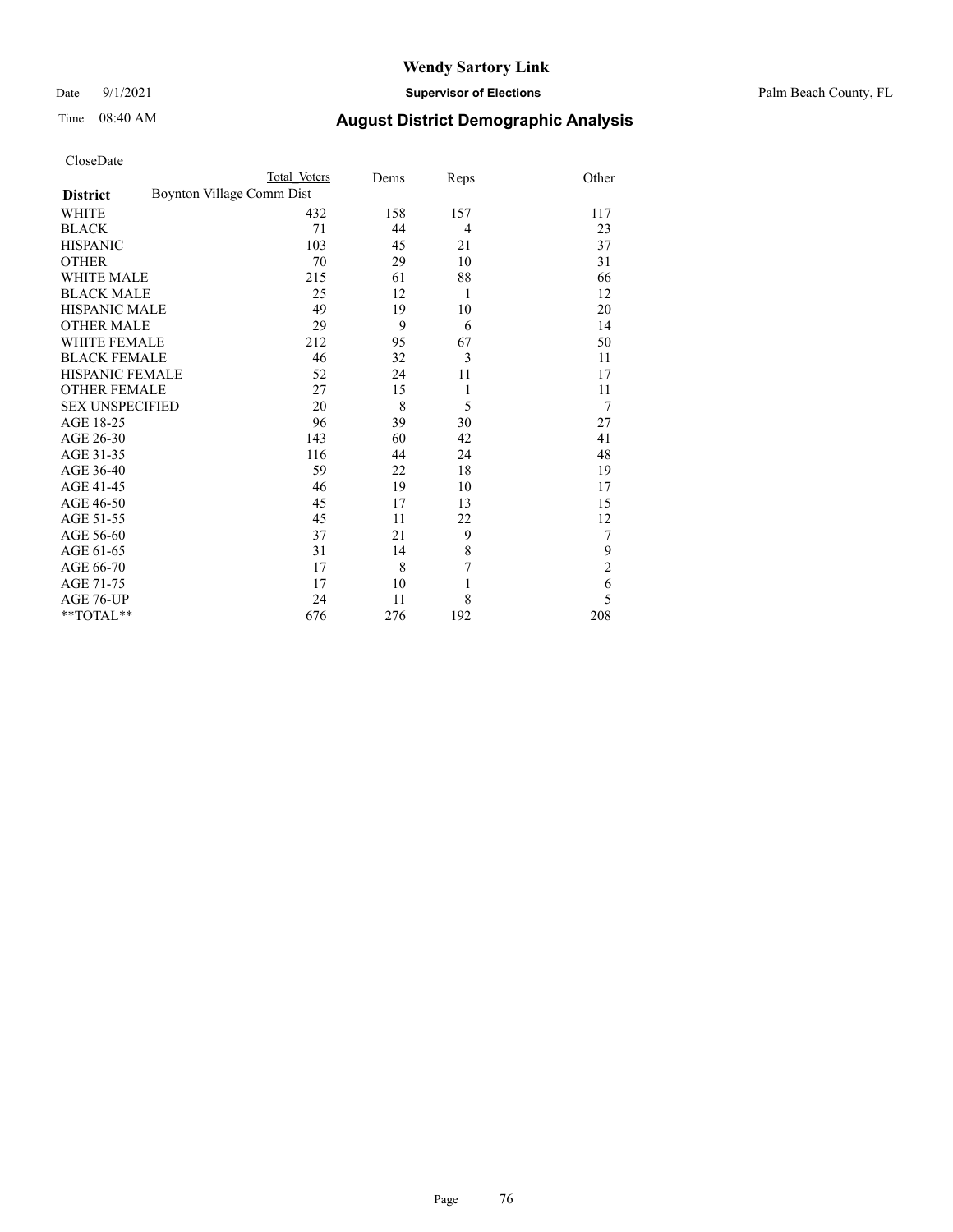Date 9/1/2021 **Supervisor of Elections** Palm Beach County, FL

## Time 08:40 AM **August District Demographic Analysis**

|                                           | Total Voters | Dems   | Reps   | Other  |
|-------------------------------------------|--------------|--------|--------|--------|
| Lox Environ Imprv Dist<br><b>District</b> |              |        |        |        |
| <b>WHITE</b>                              | 55,303       | 14,283 | 25,272 | 15,748 |
| <b>BLACK</b>                              | 1,278        | 904    | 75     | 299    |
| <b>HISPANIC</b>                           | 3,524        | 1,279  | 964    | 1,281  |
| <b>OTHER</b>                              | 4,382        | 1,368  | 1,164  | 1,850  |
| WHITE MALE                                | 26,105       | 5,400  | 12,699 | 8,006  |
| <b>BLACK MALE</b>                         | 595          | 402    | 42     | 151    |
| <b>HISPANIC MALE</b>                      | 1,484        | 503    | 421    | 560    |
| <b>OTHER MALE</b>                         | 1,461        | 433    | 407    | 621    |
| WHITE FEMALE                              | 28,576       | 8,719  | 12,311 | 7,546  |
| <b>BLACK FEMALE</b>                       | 670          | 493    | 31     | 146    |
| HISPANIC FEMALE                           | 1,954        | 746    | 517    | 691    |
| <b>OTHER FEMALE</b>                       | 1,732        | 648    | 441    | 643    |
| <b>SEX UNSPECIFIED</b>                    | 1,839        | 458    | 579    | 802    |
| AGE 18-25                                 | 5,650        | 1,617  | 2,011  | 2,022  |
| AGE 26-30                                 | 3,918        | 1,132  | 1,350  | 1,436  |
| AGE 31-35                                 | 4,078        | 1,171  | 1,406  | 1,501  |
| AGE 36-40                                 | 4,424        | 1,192  | 1,623  | 1,609  |
| AGE 41-45                                 | 4,314        | 1,151  | 1,550  | 1,613  |
| AGE 46-50                                 | 4,780        | 1,219  | 1,943  | 1,618  |
| AGE 51-55                                 | 5,610        | 1,334  | 2,611  | 1,665  |
| AGE 56-60                                 | 6,359        | 1,634  | 3,059  | 1,666  |
| AGE 61-65                                 | 6,356        | 1,812  | 2,973  | 1,571  |
| AGE 66-70                                 | 5,590        | 1,749  | 2,415  | 1,426  |
| AGE 71-75                                 | 4,947        | 1,504  | 2,237  | 1,206  |
| AGE 76-UP                                 | 8,461        | 2,319  | 4,297  | 1,845  |
| $*$ $TOTAL**$                             | 64,487       | 17,834 | 27,475 | 19,178 |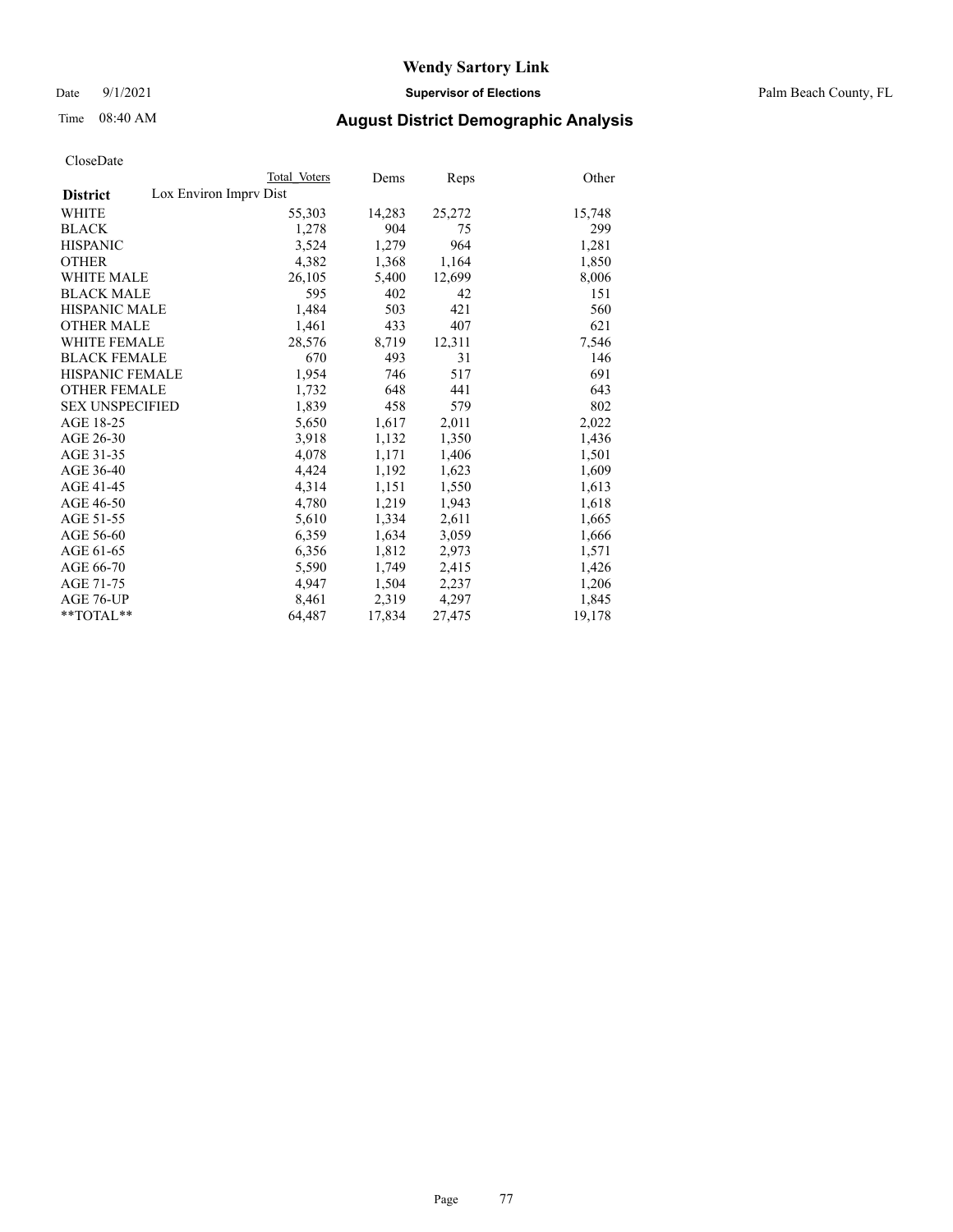### Date 9/1/2021 **Supervisor of Elections** Palm Beach County, FL

| CloseDate |
|-----------|
|-----------|

|                     |                                | Total Voters | Dems     | Reps     | Other |
|---------------------|--------------------------------|--------------|----------|----------|-------|
| <b>District</b>     | Greenacres Annexation Question |              |          |          |       |
| WHITE               |                                | 0            | $\Omega$ | $\theta$ | 0     |
| BLACK               |                                |              | 0        | $\theta$ |       |
| <b>HISPANIC</b>     |                                |              |          | 0        |       |
| <b>OTHER</b>        |                                |              | 0        | 0        |       |
| <b>WHITE MALE</b>   |                                |              |          |          |       |
| <b>BLACK MALE</b>   |                                |              |          |          |       |
| HISPANIC MALE       |                                |              | 0        | 0        |       |
| OTHER MALE          |                                |              |          |          |       |
| WHITE FEMALE        |                                |              |          |          |       |
| BLACK FEMALE        |                                |              | 0        | 0        |       |
| HISPANIC FEMALE     |                                |              |          |          |       |
| <b>OTHER FEMALE</b> |                                |              |          |          |       |
| SEX UNSPECIFIED     |                                |              | 0        | 0        |       |
| AGE 18-25           |                                |              |          |          |       |
| AGE 26-30           |                                |              |          |          |       |
| AGE 31-35           |                                |              |          | 0        |       |
| AGE 36-40           |                                |              |          |          |       |
| AGE 41-45           |                                |              |          |          |       |
| AGE 46-50           |                                |              |          | 0        |       |
| AGE 51-55           |                                |              |          | 0        |       |
| AGE 56-60           |                                |              |          | 0        |       |
| AGE 61-65           |                                |              |          | 0        |       |
| AGE 66-70           |                                |              |          |          |       |
| AGE 71-75           |                                |              |          |          |       |
| AGE 76-UP           |                                |              |          |          |       |
| $*$ TOTAL $*$       |                                |              |          |          |       |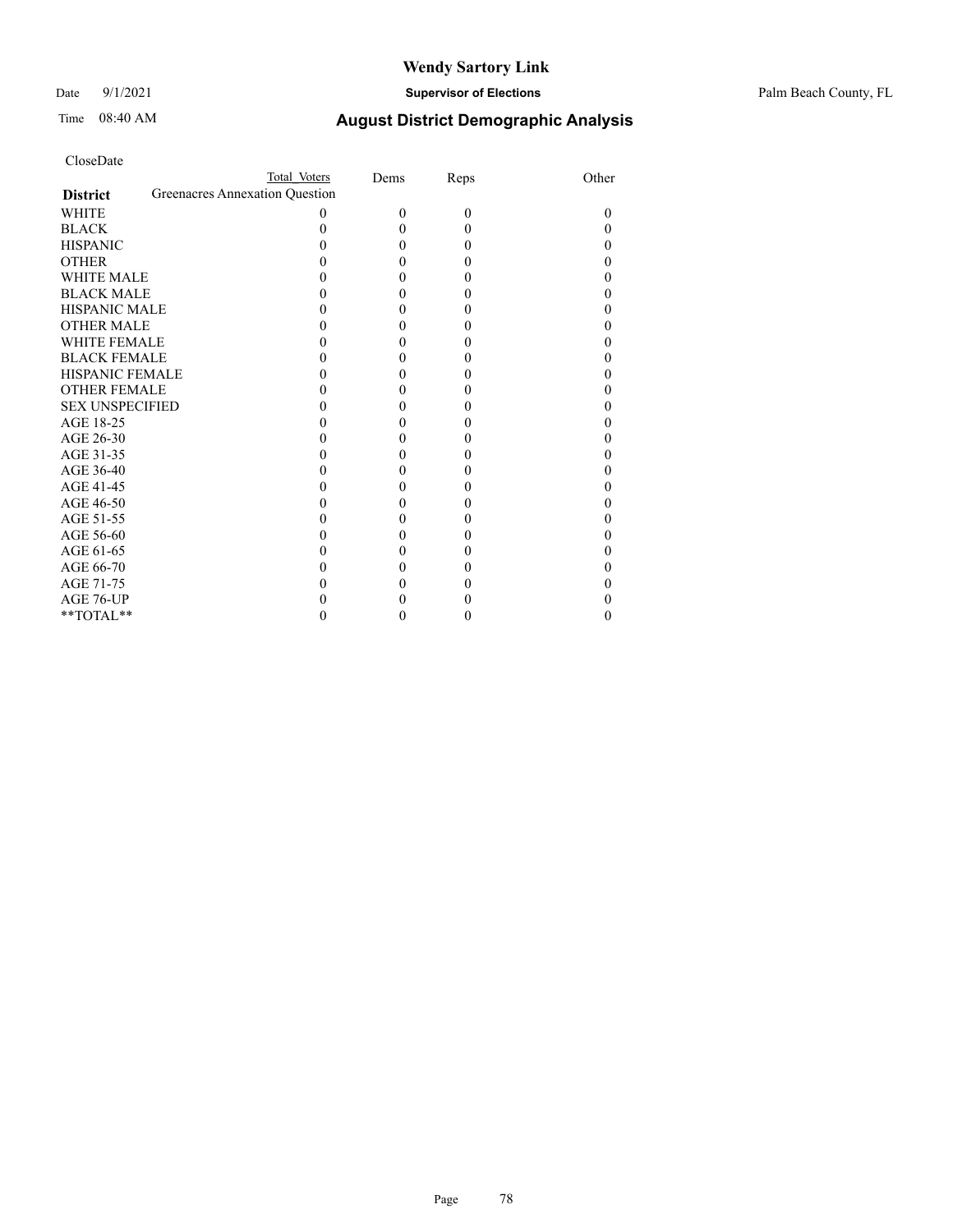Date 9/1/2021 **Supervisor of Elections** Palm Beach County, FL

### Time 08:40 AM **August District Demographic Analysis**

|                                        | Total Voters | Dems  | Reps | Other |
|----------------------------------------|--------------|-------|------|-------|
| Hamal Comm Dev Dist<br><b>District</b> |              |       |      |       |
| <b>WHITE</b>                           | 738          | 238   | 270  | 230   |
| <b>BLACK</b>                           | 854          | 653   | 32   | 169   |
| <b>HISPANIC</b>                        | 435          | 191   | 73   | 171   |
| <b>OTHER</b>                           | 356          | 142   | 44   | 170   |
| WHITE MALE                             | 334          | 94    | 131  | 109   |
| <b>BLACK MALE</b>                      | 352          | 257   | 15   | 80    |
| <b>HISPANIC MALE</b>                   | 191          | 88    | 33   | 70    |
| <b>OTHER MALE</b>                      | 142          | 52    | 22   | 68    |
| <b>WHITE FEMALE</b>                    | 393          | 141   | 135  | 117   |
| <b>BLACK FEMALE</b>                    | 491          | 385   | 17   | 89    |
| <b>HISPANIC FEMALE</b>                 | 235          | 97    | 40   | 98    |
| <b>OTHER FEMALE</b>                    | 162          | 72    | 17   | 73    |
| <b>SEX UNSPECIFIED</b>                 | 82           | 37    | 9    | 36    |
| AGE 18-25                              | 278          | 152   | 34   | 92    |
| AGE 26-30                              | 206          | 103   | 22   | 81    |
| AGE 31-35                              | 274          | 125   | 56   | 93    |
| AGE 36-40                              | 249          | 118   | 44   | 87    |
| AGE 41-45                              | 253          | 137   | 45   | 71    |
| AGE 46-50                              | 254          | 127   | 52   | 75    |
| AGE 51-55                              | 241          | 114   | 43   | 84    |
| AGE 56-60                              | 221          | 109   | 48   | 64    |
| AGE 61-65                              | 145          | 80    | 35   | 30    |
| AGE 66-70                              | 108          | 62    | 16   | 30    |
| AGE 71-75                              | 69           | 44    | 13   | 12    |
| AGE 76-UP                              | 85           | 53    | 11   | 21    |
| $*$ $TOTAL**$                          | 2,383        | 1,224 | 419  | 740   |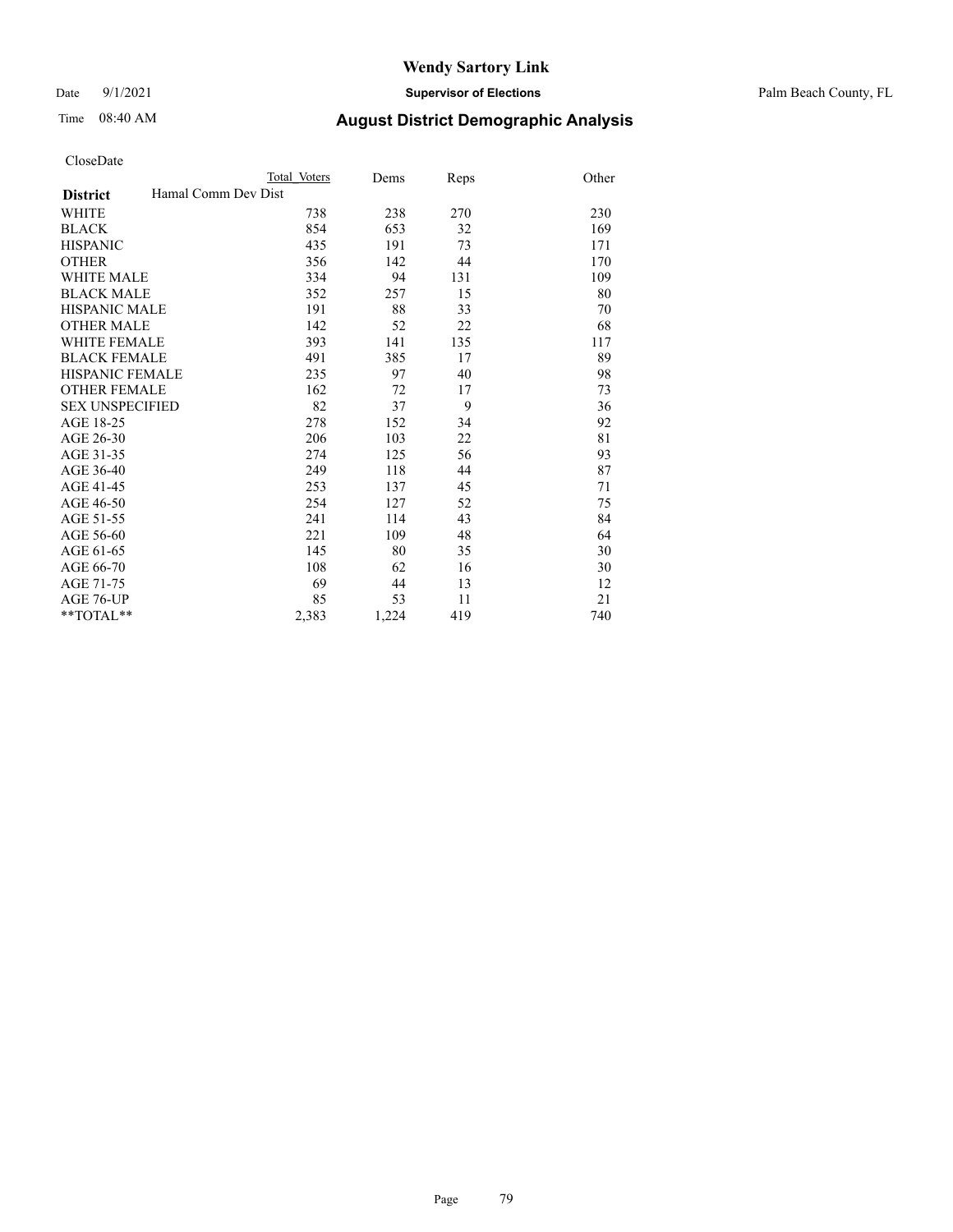Date 9/1/2021 **Supervisor of Elections** Palm Beach County, FL

| CloseDate |
|-----------|
|-----------|

|                        | Total Voters             | Dems | Reps                    | Other |
|------------------------|--------------------------|------|-------------------------|-------|
| <b>District</b>        | Hypo Haverhill Comm Dist |      |                         |       |
| WHITE                  | 224                      | 81   | 73                      | 70    |
| BLACK                  | 174                      | 135  | 5                       | 34    |
| <b>HISPANIC</b>        | 99                       | 37   | 17                      | 45    |
| OTHER                  | 130                      | 46   | 13                      | 71    |
| WHITE MALE             | 106                      | 31   | 36                      | 39    |
| <b>BLACK MALE</b>      | 82                       | 61   | $\overline{2}$          | 19    |
| HISPANIC MALE          | 43                       | 12   | 8                       | 23    |
| <b>OTHER MALE</b>      | 43                       | 17   | 5                       | 21    |
| WHITE FEMALE           | 112                      | 47   | 36                      | 29    |
| <b>BLACK FEMALE</b>    | 87                       | 69   | $\mathfrak{Z}$          | 15    |
| HISPANIC FEMALE        | 55                       | 24   | 9                       | 22    |
| OTHER FEMALE           | 70                       | 24   | 7                       | 39    |
| <b>SEX UNSPECIFIED</b> | 29                       | 14   | $\overline{c}$          | 13    |
| AGE 18-25              | 82                       | 41   | $\overline{\mathbf{3}}$ | 38    |
| AGE 26-30              | 47                       | 21   | 11                      | 15    |
| AGE 31-35              | 62                       | 24   | 11                      | 27    |
| AGE 36-40              | 55                       | 26   | 8                       | 21    |
| AGE 41-45              | 81                       | 36   | 18                      | 27    |
| AGE 46-50              | 78                       | 33   | 10                      | 35    |
| AGE 51-55              | 70                       | 38   | 17                      | 15    |
| AGE 56-60              | 47                       | 21   | 14                      | 12    |
| AGE 61-65              | 34                       | 20   | 5                       | 9     |
| AGE 66-70              | 34                       | 20   | 5                       | 9     |
| AGE 71-75              | 17                       | 9    | 3                       | 5     |
| AGE 76-UP              | 20                       | 10   | 3                       | 7     |
| **TOTAL**              | 627                      | 299  | 108                     | 220   |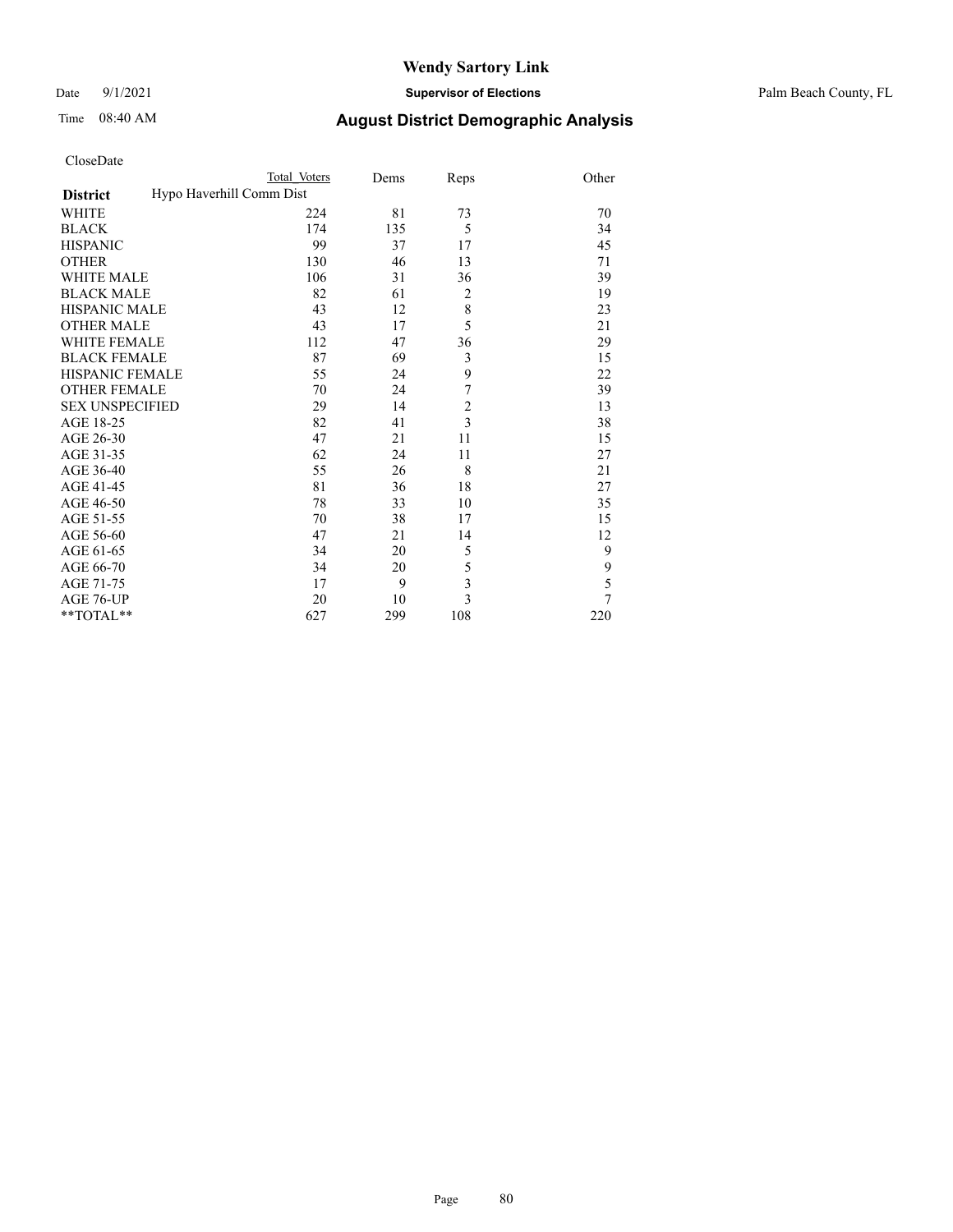Date 9/1/2021 **Supervisor of Elections** Palm Beach County, FL

### Time 08:40 AM **August District Demographic Analysis**

| Total Voters            | Dems   | Reps   | Other  |
|-------------------------|--------|--------|--------|
| Indian Trail Imprv Dist |        |        |        |
| 21,933                  | 5,311  | 9,982  | 6,640  |
| 4.707                   | 3,453  | 196    | 1,058  |
| 5,145                   | 1,635  | 1,584  | 1,926  |
| 3,564                   | 1,284  | 788    | 1,492  |
| 10,837                  | 2,207  | 5,270  | 3,360  |
| 2,186                   | 1,512  | 115    | 559    |
| 2,352                   | 672    | 789    | 891    |
| 1,355                   | 466    | 337    | 552    |
| 10,749                  | 3,032  | 4,561  | 3,156  |
| 2,446                   | 1,896  | 78     | 472    |
| 2,677                   | 929    | 770    | 978    |
| 1,477                   | 621    | 275    | 581    |
| 1,238                   | 334    | 341    | 563    |
| 4,117                   | 1,296  | 1,194  | 1,627  |
| 2,822                   | 872    | 859    | 1,091  |
| 2,966                   | 851    | 1,026  | 1,089  |
| 3,002                   | 788    | 1,100  | 1,114  |
| 2,648                   | 774    | 900    | 974    |
| 3,079                   | 887    | 1,128  | 1,064  |
| 3.649                   | 1,102  | 1,477  | 1,070  |
| 4,111                   | 1,383  | 1,655  | 1,073  |
| 3,249                   | 1,263  | 1,202  | 784    |
| 2,248                   | 908    | 822    | 518    |
| 1,566                   | 700    | 516    | 350    |
| 1,892                   | 859    | 671    | 362    |
| 35,349                  | 11,683 | 12,550 | 11,116 |
|                         |        |        |        |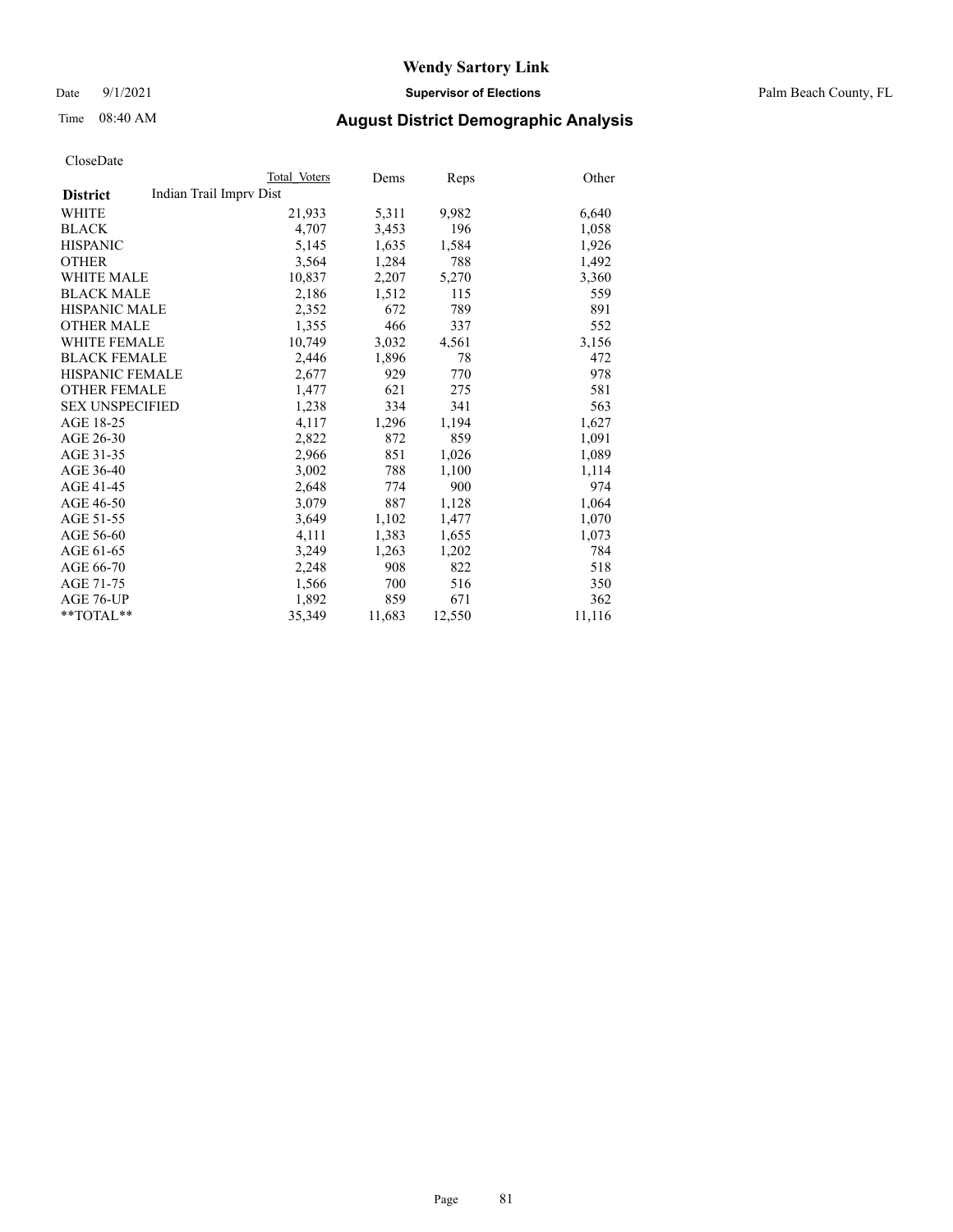Date 9/1/2021 **Supervisor of Elections** Palm Beach County, FL

| CloseDate |
|-----------|
|-----------|

|                        | Total Voters           | Dems           | Reps           | Other |
|------------------------|------------------------|----------------|----------------|-------|
| <b>District</b>        | Journeys Comm Dev Dist |                |                |       |
| WHITE                  | 766                    | 251            | 269            | 246   |
| BLACK                  | 94                     | 71             | 5              | 18    |
| HISPANIC               | 137                    | 58             | 28             | 51    |
| OTHER                  | 150                    | 53             | 32             | 65    |
| <b>WHITE MALE</b>      | 368                    | 96             | 143            | 129   |
| <b>BLACK MALE</b>      | 41                     | 30             | $\overline{4}$ | 7     |
| HISPANIC MALE          | 65                     | 26             | 14             | 25    |
| OTHER MALE             | 65                     | 22             | 15             | 28    |
| WHITE FEMALE           | 391                    | 154            | 123            | 114   |
| BLACK FEMALE           | 51                     | 40             | $\theta$       | 11    |
| HISPANIC FEMALE        | 70                     | 31             | 14             | 25    |
| <b>OTHER FEMALE</b>    | 67                     | 27             | 13             | 27    |
| <b>SEX UNSPECIFIED</b> | 29                     | $\overline{7}$ | 8              | 14    |
| AGE 18-25              | 192                    | 76             | 40             | 76    |
| AGE 26-30              | 57                     | 16             | 17             | 24    |
| AGE 31-35              | 45                     | 17             | 14             | 14    |
| AGE 36-40              | 73                     | 28             | 13             | 32    |
| AGE 41-45              | 97                     | 35             | 22             | 40    |
| AGE 46-50              | 140                    | 47             | 44             | 49    |
| AGE 51-55              | 156                    | 60             | 47             | 49    |
| AGE 56-60              | 144                    | 46             | 55             | 43    |
| AGE 61-65              | 72                     | 32             | 26             | 14    |
| AGE 66-70              | 71                     | 30             | 23             | 18    |
| AGE 71-75              | 46                     | 19             | 15             | 12    |
| AGE 76-UP              | 54                     | 27             | 18             | 9     |
| $*$ $TOTAL**$          | 1,147                  | 433            | 334            | 380   |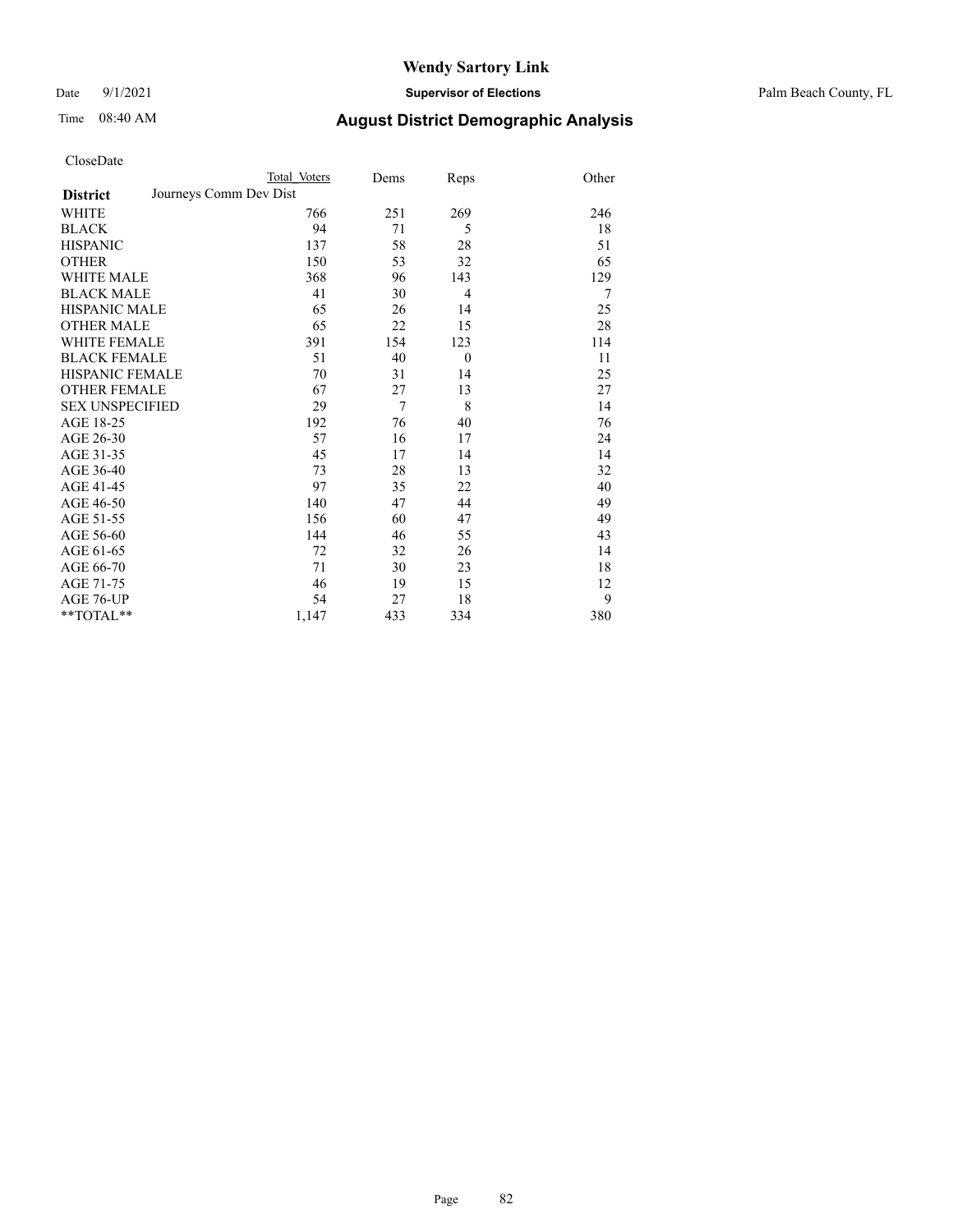Date 9/1/2021 **Supervisor of Elections** Palm Beach County, FL

### Time 08:40 AM **August District Demographic Analysis**

|                        |                    | Total Voters | Dems   | Reps   | Other  |
|------------------------|--------------------|--------------|--------|--------|--------|
| <b>District</b>        | Jupiter Inlet Dist |              |        |        |        |
| WHITE                  |                    | 80,372       | 20,879 | 36,797 | 22,696 |
| <b>BLACK</b>           |                    | 1,828        | 1,273  | 110    | 445    |
| <b>HISPANIC</b>        |                    | 5,203        | 1,815  | 1,492  | 1,896  |
| <b>OTHER</b>           |                    | 6,428        | 1,936  | 1,760  | 2,732  |
| <b>WHITE MALE</b>      |                    | 38,058       | 7,953  | 18,556 | 11,549 |
| <b>BLACK MALE</b>      |                    | 865          | 573    | 56     | 236    |
| <b>HISPANIC MALE</b>   |                    | 2,173        | 698    | 651    | 824    |
| <b>OTHER MALE</b>      |                    | 2,127        | 593    | 620    | 914    |
| <b>WHITE FEMALE</b>    |                    | 41,425       | 12,708 | 17,863 | 10,854 |
| <b>BLACK FEMALE</b>    |                    | 945          | 688    | 52     | 205    |
| HISPANIC FEMALE        |                    | 2.909        | 1,072  | 806    | 1,031  |
| <b>OTHER FEMALE</b>    |                    | 2,571        | 919    | 677    | 975    |
| <b>SEX UNSPECIFIED</b> |                    | 2.649        | 650    | 839    | 1,160  |
| AGE 18-25              |                    | 7,987        | 2,210  | 2,898  | 2,879  |
| AGE 26-30              |                    | 5,587        | 1,571  | 1,944  | 2,072  |
| AGE 31-35              |                    | 5,946        | 1,633  | 2,163  | 2,150  |
| AGE 36-40              |                    | 6,543        | 1,721  | 2,403  | 2,419  |
| AGE 41-45              |                    | 6,326        | 1,657  | 2,306  | 2,363  |
| AGE 46-50              |                    | 6,932        | 1,698  | 2,869  | 2,365  |
| AGE 51-55              |                    | 8,088        | 1,894  | 3,783  | 2,411  |
| AGE 56-60              |                    | 9,360        | 2,371  | 4,557  | 2,432  |
| AGE 61-65              |                    | 9,309        | 2,629  | 4,406  | 2,274  |
| AGE 66-70              |                    | 8,037        | 2,576  | 3,472  | 1,989  |
| AGE 71-75              |                    | 7,177        | 2,224  | 3,213  | 1,740  |
| AGE 76-UP              |                    | 12,539       | 3,719  | 6,145  | 2,675  |
| $*$ $TOTAL**$          |                    | 93,831       | 25,903 | 40,159 | 27,769 |
|                        |                    |              |        |        |        |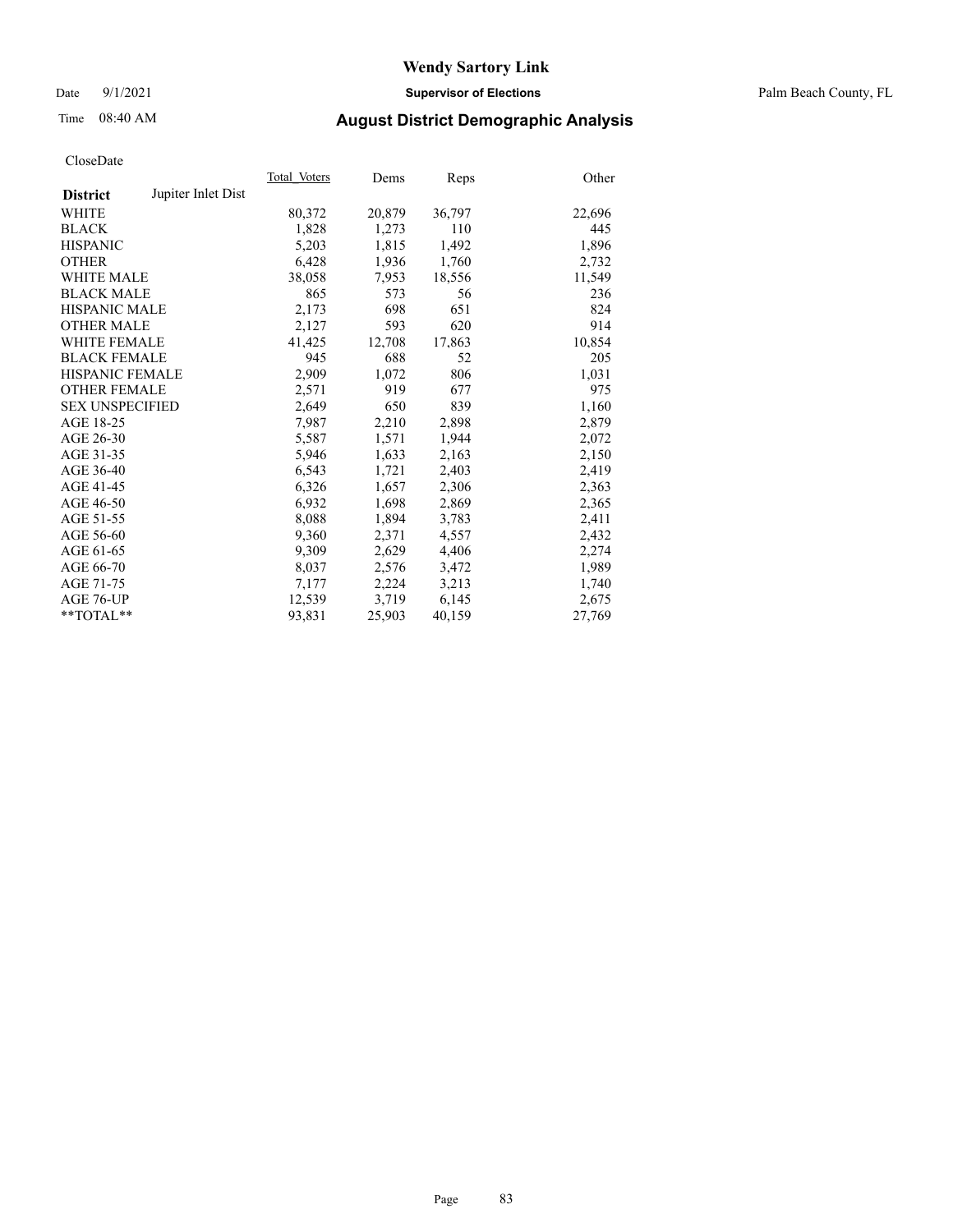### Date 9/1/2021 **Supervisor of Elections** Palm Beach County, FL

# Time 08:40 AM **August District Demographic Analysis**

| Cioscizate             |                         |              |         |         |         |
|------------------------|-------------------------|--------------|---------|---------|---------|
|                        |                         | Total Voters | Dems    | Reps    | Other   |
| <b>District</b>        | <b>Library District</b> |              |         |         |         |
| WHITE                  |                         | 428,341      | 148,485 | 159,424 | 120,432 |
| <b>BLACK</b>           |                         | 70,429       | 52,930  | 2,527   | 14,972  |
| <b>HISPANIC</b>        |                         | 90.901       | 36,883  | 19,714  | 34,304  |
| <b>OTHER</b>           |                         | 59,205       | 21,754  | 11,373  | 26,078  |
| <b>WHITE MALE</b>      |                         | 196,547      | 56,383  | 79,966  | 60,198  |
| <b>BLACK MALE</b>      |                         | 30,036       | 21,050  | 1,418   | 7,568   |
| <b>HISPANIC MALE</b>   |                         | 39,144       | 14,513  | 9,394   | 15,237  |
| <b>OTHER MALE</b>      |                         | 20,753       | 7,180   | 4,462   | 9,111   |
| <b>WHITE FEMALE</b>    |                         | 226,160      | 90,381  | 77,486  | 58,293  |
| <b>BLACK FEMALE</b>    |                         | 39,223       | 31,100  | 1,066   | 7,057   |
| <b>HISPANIC FEMALE</b> |                         | 49,484       | 21,511  | 9,893   | 18,080  |
| <b>OTHER FEMALE</b>    |                         | 24,575       | 10.404  | 4,492   | 9,679   |
| <b>SEX UNSPECIFIED</b> |                         | 22,310       | 7,180   | 4,715   | 10,415  |
| AGE 18-25              |                         | 59,886       | 23,060  | 13,487  | 23,339  |
| AGE 26-30              |                         | 40,699       | 15,502  | 9,358   | 15,839  |
| AGE 31-35              |                         | 43,147       | 16,545  | 10,703  | 15,899  |
| AGE 36-40              |                         | 43.269       | 16,214  | 10.921  | 16,134  |
| AGE 41-45              |                         | 42,907       | 15,917  | 11,223  | 15,767  |
| AGE 46-50              |                         | 45,903       | 16,330  | 13,832  | 15,741  |
| AGE 51-55              |                         | 51,455       | 18,123  | 17,285  | 16,047  |
| AGE 56-60              |                         | 57,153       | 20,783  | 20,576  | 15,794  |
| AGE 61-65              |                         | 56,823       | 22,826  | 19,528  | 14,469  |
| AGE 66-70              |                         | 53,077       | 23,307  | 16,936  | 12,834  |
| AGE 71-75              |                         | 52,601       | 23,336  | 16,841  | 12,424  |
| AGE 76-UP              |                         | 101.955      | 48.109  | 32,348  | 21.498  |
| $*$ $TOTAL**$          |                         | 648,876      | 260,052 | 193,038 | 195,786 |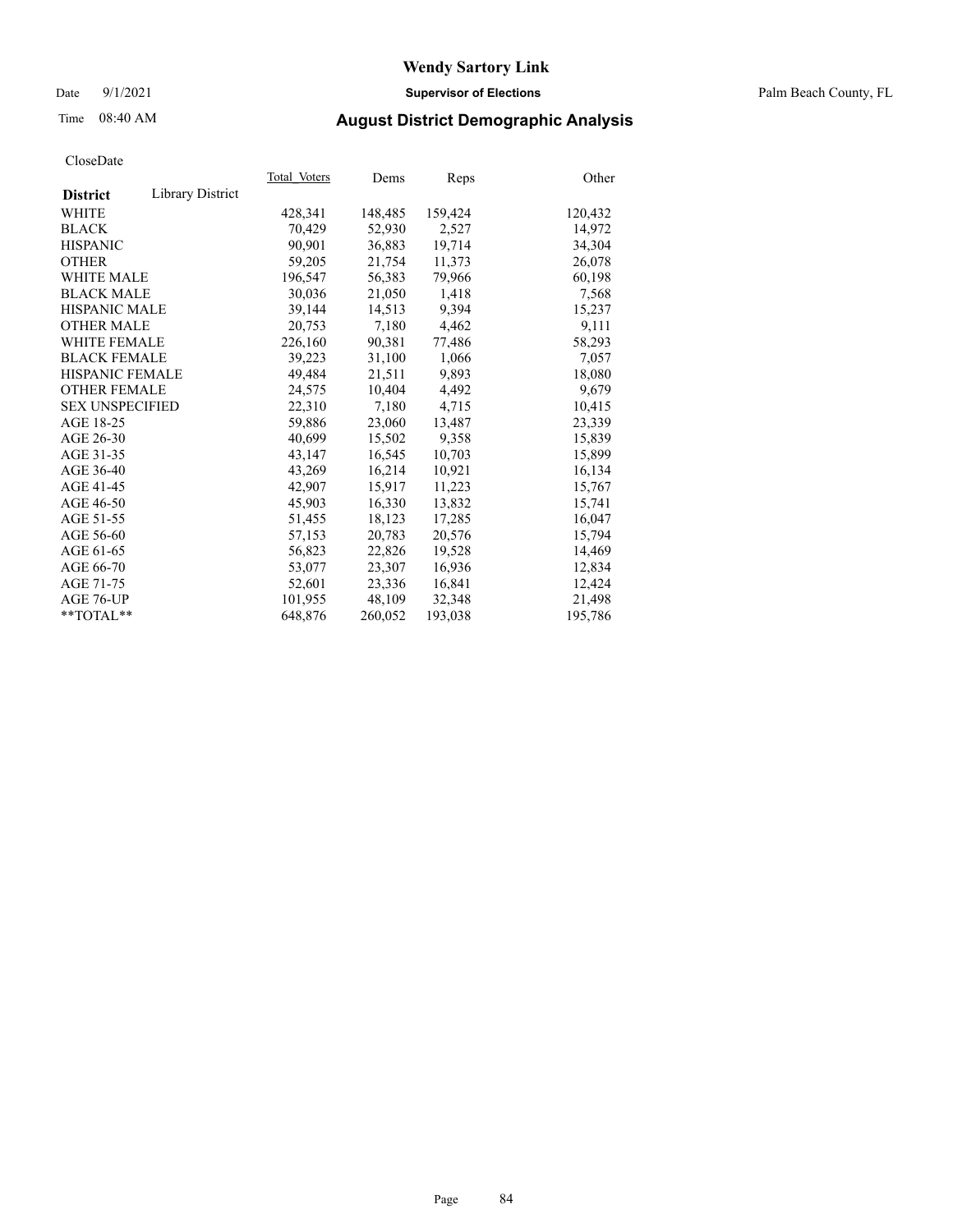#### Date 9/1/2021 **Supervisor of Elections** Palm Beach County, FL

| CloseDate |  |
|-----------|--|
|-----------|--|

|                        | Total Voters           | Dems | Reps           | Other          |
|------------------------|------------------------|------|----------------|----------------|
| <b>District</b>        | Monterey Comm Dev Dist |      |                |                |
| <b>WHITE</b>           | 173                    | 57   | 51             | 65             |
| <b>BLACK</b>           | 108                    | 78   | $\overline{4}$ | 26             |
| <b>HISPANIC</b>        | 101                    | 47   | 14             | 40             |
| <b>OTHER</b>           | 74                     | 28   | 12             | 34             |
| <b>WHITE MALE</b>      | 86                     | 25   | 26             | 35             |
| <b>BLACK MALE</b>      | 41                     | 29   | $\overline{2}$ | 10             |
| <b>HISPANIC MALE</b>   | 46                     | 21   | $\overline{4}$ | 21             |
| <b>OTHER MALE</b>      | 28                     | 11   | 5              | 12             |
| <b>WHITE FEMALE</b>    | 86                     | 32   | 25             | 29             |
| <b>BLACK FEMALE</b>    | 63                     | 47   | $\overline{2}$ | 14             |
| <b>HISPANIC FEMALE</b> | 55                     | 26   | 10             | 19             |
| <b>OTHER FEMALE</b>    | 32                     | 11   | 6              | 15             |
| <b>SEX UNSPECIFIED</b> | 19                     | 8    | 1              | 10             |
| AGE 18-25              | 45                     | 24   | 6              | 15             |
| AGE 26-30              | 56                     | 17   | 16             | 23             |
| AGE 31-35              | 81                     | 36   | 18             | 27             |
| AGE 36-40              | 93                     | 47   | 11             | 35             |
| AGE 41-45              | 44                     | 23   | $\overline{4}$ | 17             |
| AGE 46-50              | 39                     | 18   | 5              | 16             |
| AGE 51-55              | 37                     | 19   | 5              | 13             |
| AGE 56-60              | 26                     | 12   | 8              | 6              |
| AGE 61-65              | 17                     | 7    | 5              | 5              |
| AGE 66-70              | 10                     | 3    | 1              | 6              |
| AGE 71-75              | 6                      | 3    | $\mathbf{1}$   | $\mathfrak{2}$ |
| AGE 76-UP              | $\overline{2}$         |      | 1              | $\theta$       |
| **TOTAL**              | 456                    | 210  | 81             | 165            |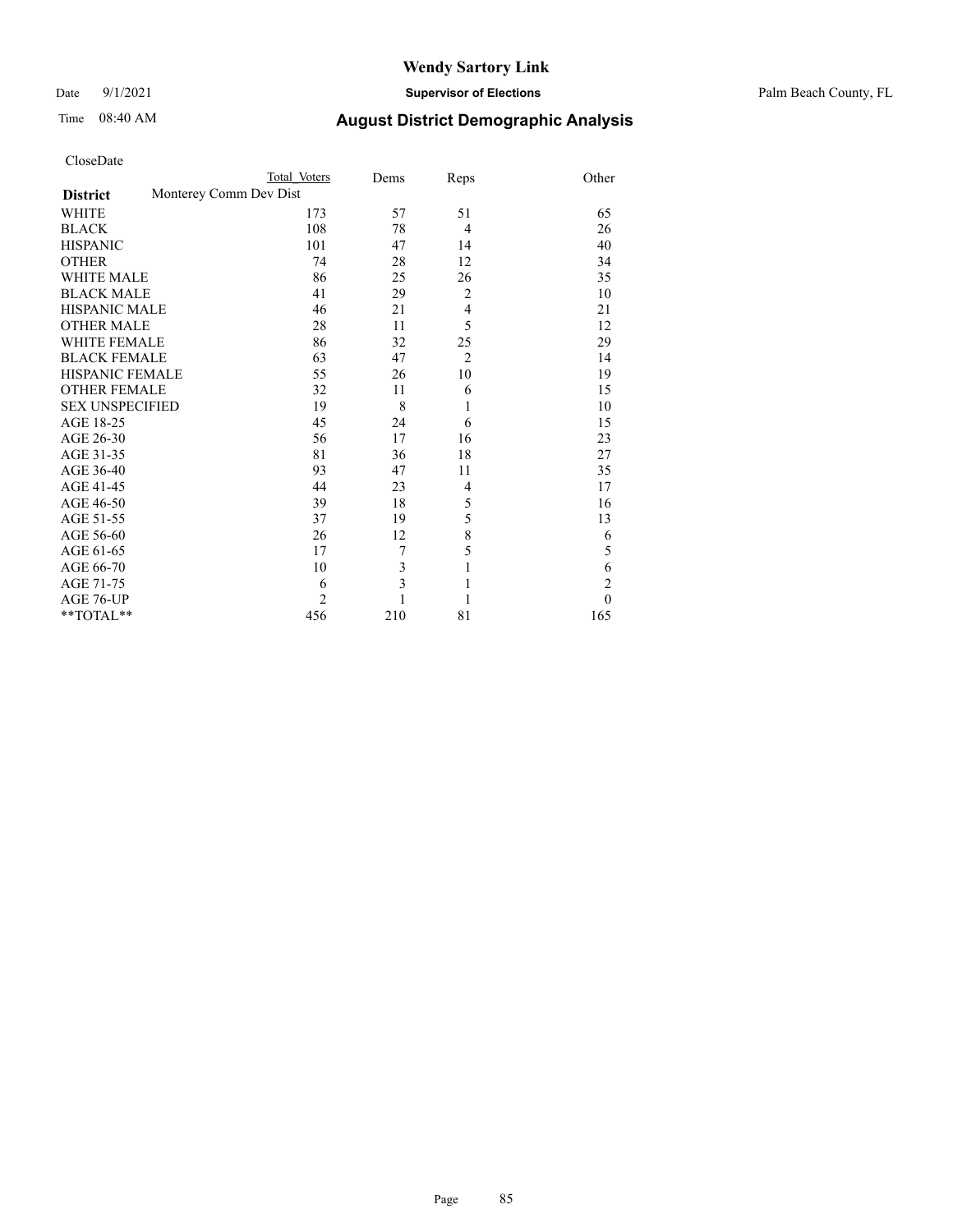Date 9/1/2021 **Supervisor of Elections** Palm Beach County, FL

# Time 08:40 AM **August District Demographic Analysis**

| CloseDate |
|-----------|
|-----------|

 $\mathrm{*}\ast\mathrm{TOTAL}^{\mathrm{*}\ast}$ 

| Cioscivale             |                        |              |      |      |                |
|------------------------|------------------------|--------------|------|------|----------------|
|                        |                        | Total Voters | Dems | Reps | Other          |
| <b>District</b>        | Marsh Harbour Comm Dev |              |      |      |                |
| WHITE                  |                        | 44           | 17   | 11   | 16             |
| <b>BLACK</b>           |                        | 415          | 330  | 10   | 75             |
| <b>HISPANIC</b>        |                        | 27           | 14   | 5    | 8              |
| <b>OTHER</b>           |                        | 56           | 22   | 5    | 29             |
| <b>WHITE MALE</b>      |                        | 24           | 7    | 4    | 13             |
| <b>BLACK MALE</b>      |                        | 147          | 107  | 5    | 35             |
| <b>HISPANIC MALE</b>   |                        | 13           | 5    | 4    | 4              |
| <b>OTHER MALE</b>      |                        | 18           | 7    | 3    | $\,$ $\,$      |
| <b>WHITE FEMALE</b>    |                        | 19           | 10   | 6    | $\overline{3}$ |
| <b>BLACK FEMALE</b>    |                        | 259          | 216  | 5    | 38             |
| HISPANIC FEMALE        |                        | 14           | 9    |      | $\overline{4}$ |
| <b>OTHER FEMALE</b>    |                        | 24           | 11   | 2    | 11             |
| <b>SEX UNSPECIFIED</b> |                        | 24           | 11   |      | 12             |
| AGE 18-25              |                        | 106          | 68   | 5    | 33             |
| AGE 26-30              |                        | 72           | 49   | 3    | 20             |
| AGE 31-35              |                        | 69           | 44   | 6    | 19             |
| AGE 36-40              |                        | 65           | 46   | 3    | 16             |
| AGE 41-45              |                        | 66           | 46   | 6    | 14             |
| AGE 46-50              |                        | 54           | 48   | 2    | 4              |
| AGE 51-55              |                        | 33           | 26   |      | 6              |
| AGE 56-60              |                        | 27           | 19   | 3    | 5              |
| AGE 61-65              |                        | 23           | 18   |      | $\overline{4}$ |
| AGE 66-70              |                        | 12           | 8    |      | 3              |

AGE 71-75 12 8 0 4<br>AGE 76-UP 3 3 0 0  $\begin{array}{cccccccccc} \text{AGE 76-UP} & & & & 3 & & 3 & & 0 & & & 0 \\ \text{**TOTAL*} & & & & & 542 & & 383 & & 31 & & & 128 \\ \end{array}$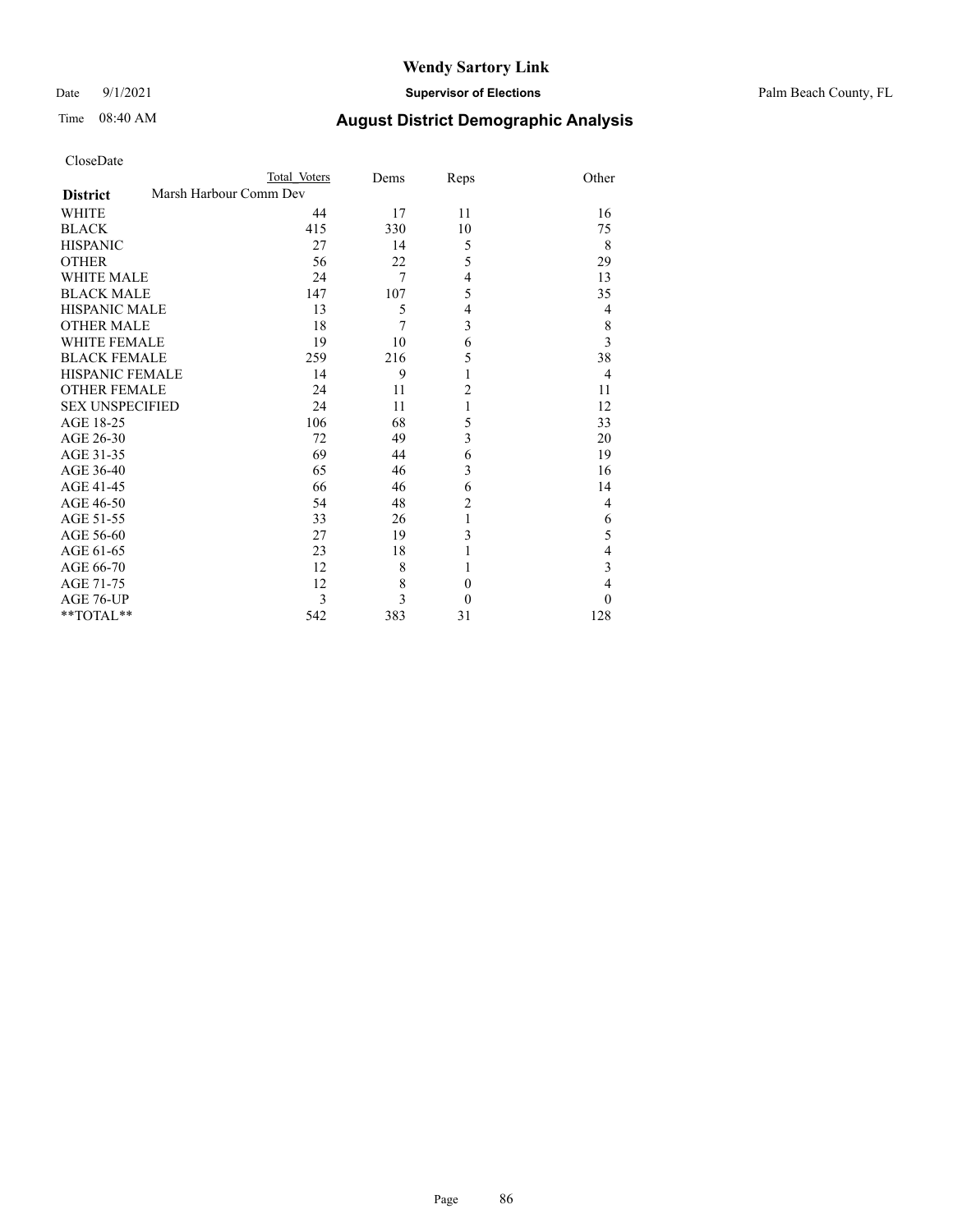Date 9/1/2021 **Supervisor of Elections** Palm Beach County, FL

### Time 08:40 AM **August District Demographic Analysis**

|                                        | Total Voters | Dems   | Reps   | Other  |
|----------------------------------------|--------------|--------|--------|--------|
| Northern Imprv Dist<br><b>District</b> |              |        |        |        |
| WHITE                                  | 88,144       | 25,989 | 37,039 | 25,116 |
| <b>BLACK</b>                           | 15,952       | 12,104 | 520    | 3,328  |
| <b>HISPANIC</b>                        | 11,286       | 4,439  | 2,497  | 4,350  |
| <b>OTHER</b>                           | 11,337       | 4,080  | 2,290  | 4,967  |
| <b>WHITE MALE</b>                      | 41,054       | 9,823  | 18,582 | 12,649 |
| <b>BLACK MALE</b>                      | 6,540        | 4,629  | 275    | 1,636  |
| <b>HISPANIC MALE</b>                   | 4,729        | 1,715  | 1,119  | 1,895  |
| <b>OTHER MALE</b>                      | 3,948        | 1,303  | 850    | 1,795  |
| <b>WHITE FEMALE</b>                    | 46,046       | 15,871 | 18,050 | 12,125 |
| <b>BLACK FEMALE</b>                    | 9,170        | 7,296  | 236    | 1,638  |
| HISPANIC FEMALE                        | 6,288        | 2,606  | 1,329  | 2,353  |
| <b>OTHER FEMALE</b>                    | 4,854        | 2,026  | 953    | 1,875  |
| <b>SEX UNSPECIFIED</b>                 | 3.957        | 1,279  | 916    | 1,762  |
| AGE 18-25                              | 10,999       | 4,121  | 2,929  | 3,949  |
| AGE 26-30                              | 9,072        | 3,537  | 2,239  | 3,296  |
| AGE 31-35                              | 9,721        | 3,739  | 2,544  | 3,438  |
| AGE 36-40                              | 9.607        | 3,573  | 2,494  | 3,540  |
| AGE 41-45                              | 8,978        | 3,220  | 2,463  | 3,295  |
| AGE 46-50                              | 9,412        | 3,247  | 3,013  | 3,152  |
| AGE 51-55                              | 10,414       | 3,489  | 3,884  | 3,041  |
| AGE 56-60                              | 11,302       | 3,789  | 4,499  | 3,014  |
| AGE 61-65                              | 11,025       | 4,078  | 4,249  | 2,698  |
| AGE 66-70                              | 9.988        | 3,910  | 3,653  | 2,425  |
| AGE 71-75                              | 9,645        | 3,704  | 3,678  | 2,263  |
| AGE 76-UP                              | 16,555       | 6,205  | 6,701  | 3,649  |
| $*$ $TOTAL**$                          | 126,719      | 46,612 | 42,346 | 37,761 |
|                                        |              |        |        |        |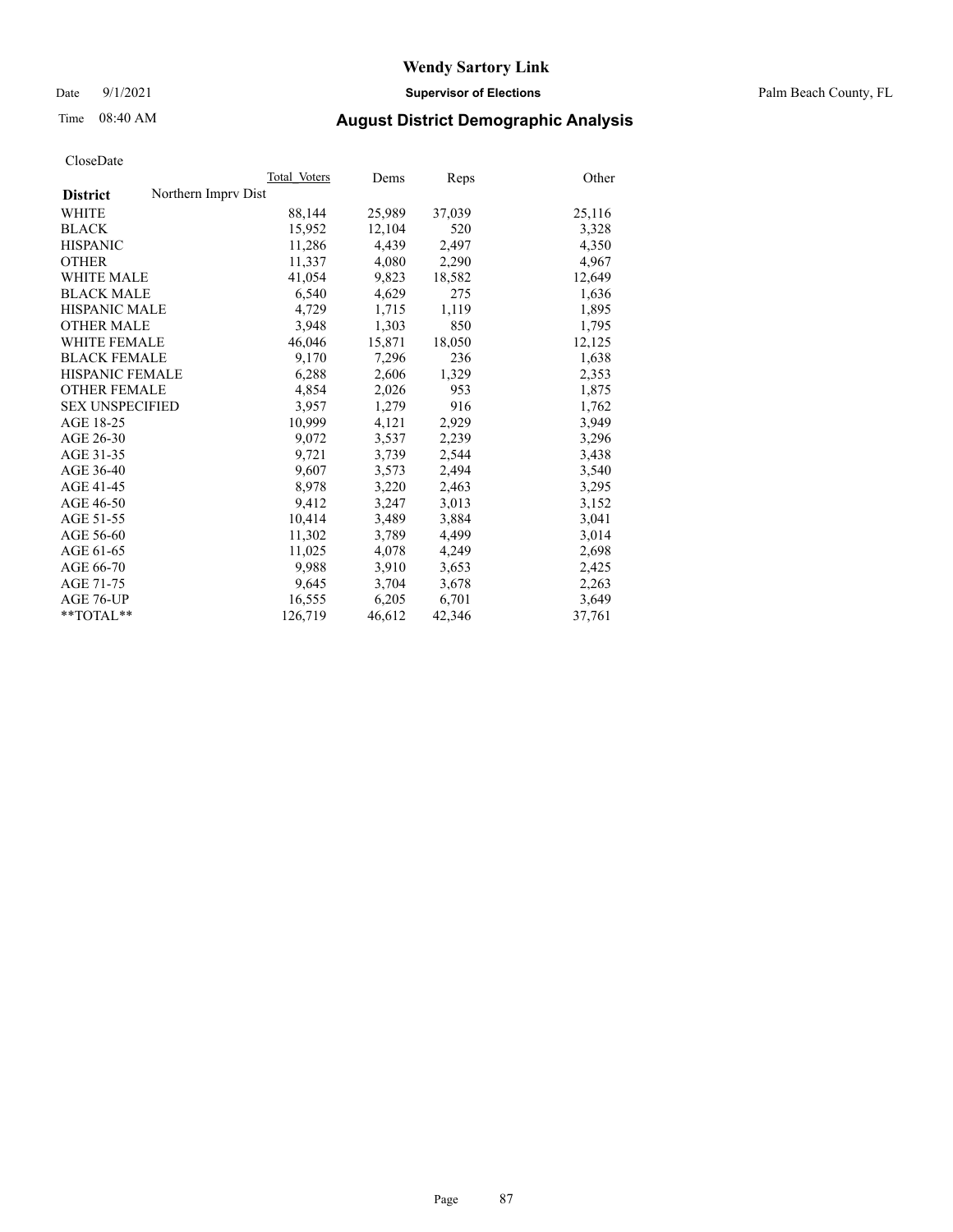Date 9/1/2021 **Supervisor of Elections** Palm Beach County, FL

| CloseDate |
|-----------|
|-----------|

|                     | Total Voters         | Dems           | Reps           | Other       |
|---------------------|----------------------|----------------|----------------|-------------|
| <b>District</b>     | Osprey Oaks Comm Dev |                |                |             |
| WHITE               | 267                  | 104            | 88             | 75          |
| BLACK               | 46                   | 32             | $\overline{4}$ | 10          |
| <b>HISPANIC</b>     | 63                   | 18             | 20             | 25          |
| OTHER               | 64                   | 21             | 9              | 34          |
| <b>WHITE MALE</b>   | 137                  | 48             | 43             | 46          |
| <b>BLACK MALE</b>   | 20                   | 14             | 1              | 5           |
| HISPANIC MALE       | 28                   | 8              | 12             | 8           |
| <b>OTHER MALE</b>   | 28                   | 11             | 5              | 12          |
| WHITE FEMALE        | 130                  | 56             | 45             | 29          |
| <b>BLACK FEMALE</b> | 26                   | 18             | $\mathfrak{Z}$ | 5           |
| HISPANIC FEMALE     | 34                   | 10             | 8              | 16          |
| <b>OTHER FEMALE</b> | 25                   | 7              | $\overline{3}$ | 15          |
| SEX UNSPECIFIED     | 10                   | $\overline{c}$ | 1              | 7           |
| AGE 18-25           | 48                   | 15             | 13             | 20          |
| AGE 26-30           | 16                   | 9              | $\mathbf{0}$   | 7           |
| AGE 31-35           | 24                   | 8              | 6              | 10          |
| AGE 36-40           | 47                   | 19             | 15             | 13          |
| AGE 41-45           | 63                   | 24             | 16             | 23          |
| AGE 46-50           | 67                   | 26             | 18             | 23          |
| AGE 51-55           | 59                   | 25             | 18             | 16          |
| AGE 56-60           | 29                   | 12             | 8              | 9           |
| AGE 61-65           | 27                   | 14             | 9              | 4           |
| AGE 66-70           | 26                   | 12             | $\,$ 8 $\,$    | 6           |
| AGE 71-75           | 18                   | 5              | 5              | $\,$ 8 $\,$ |
| AGE 76-UP           | 16                   | 6              | 5              | 5           |
| **TOTAL**           | 440                  | 175            | 121            | 144         |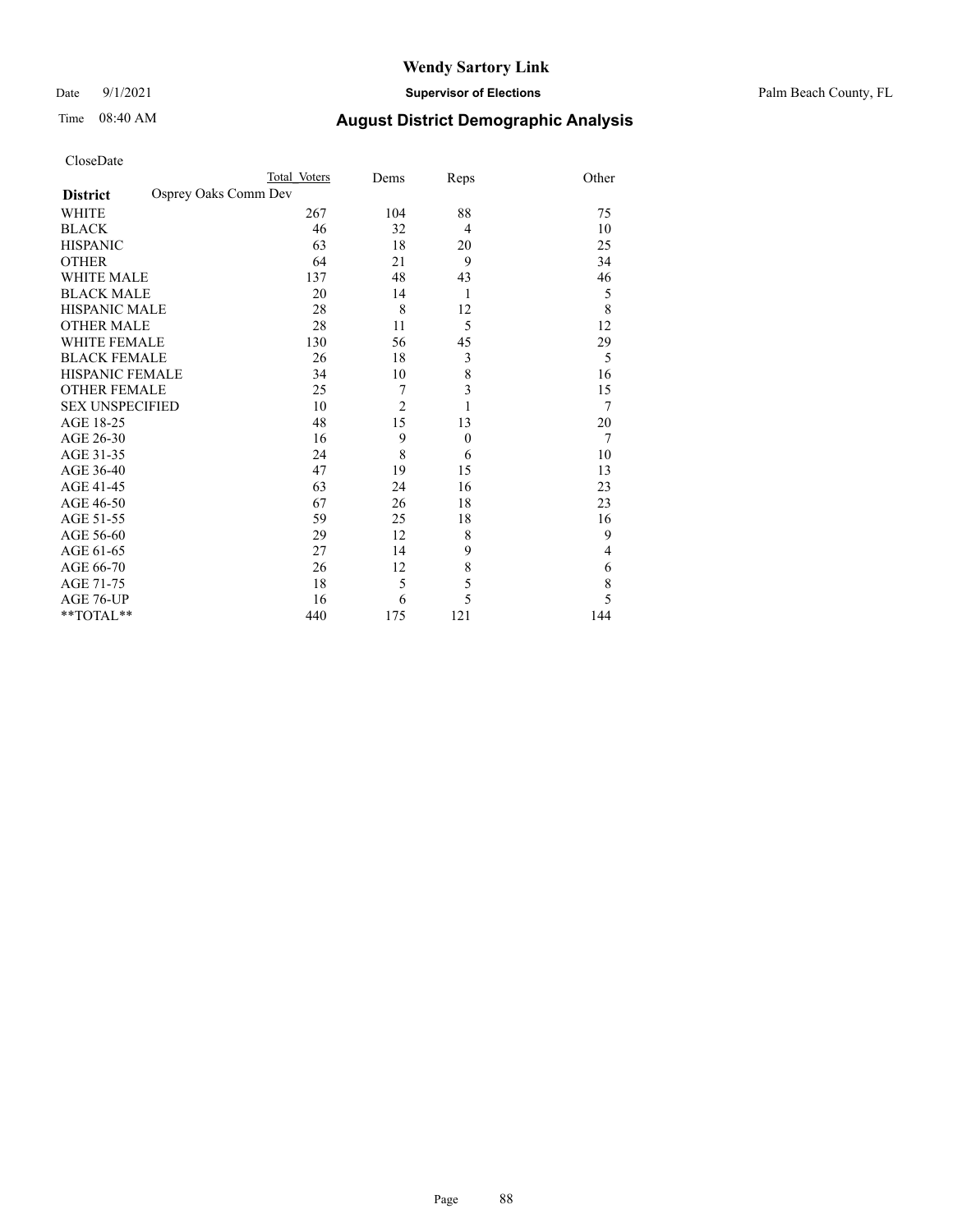### Date 9/1/2021 **Supervisor of Elections** Palm Beach County, FL

|                        |                   | Total Voters   | Dems           | Reps             | Other          |
|------------------------|-------------------|----------------|----------------|------------------|----------------|
| <b>District</b>        | Old Palm Comm Dev |                |                |                  |                |
| WHITE                  |                   | 365            | 53             | 226              | 86             |
| BLACK                  |                   | 9              | 6              | $\overline{2}$   |                |
| HISPANIC               |                   | $\overline{c}$ | $\theta$       | $\overline{2}$   | $\theta$       |
| OTHER                  |                   | 27             | 2              | 16               | 9              |
| WHITE MALE             |                   | 181            | 20             | 116              | 45             |
| <b>BLACK MALE</b>      |                   | 4              | $\overline{2}$ |                  |                |
| HISPANIC MALE          |                   | $\theta$       | $\theta$       | $\mathbf{0}$     | $\Omega$       |
| OTHER MALE             |                   | 7              | $\Omega$       | 4                | 3              |
| WHITE FEMALE           |                   | 176            | 32             | 108              | 36             |
| BLACK FEMALE           |                   | 5              | 4              |                  | $\theta$       |
| HISPANIC FEMALE        |                   | $\overline{c}$ | $\theta$       | $\overline{2}$   | $\theta$       |
| OTHER FEMALE           |                   | 10             | 1              | $\boldsymbol{7}$ | $\overline{c}$ |
| <b>SEX UNSPECIFIED</b> |                   | 18             | 2              | 7                | 9              |
| AGE 18-25              |                   | 24             | 7              | 11               | 6              |
| AGE 26-30              |                   | 8              | 2              | $\overline{4}$   | $\overline{c}$ |
| AGE 31-35              |                   | 13             | 3              | 7                | 3              |
| AGE 36-40              |                   | 10             | $\theta$       | 6                | 4              |
| AGE 41-45              |                   | 13             | 3              | 8                | 2              |
| AGE 46-50              |                   | 19             | $\overline{c}$ | 11               | 6              |
| AGE 51-55              |                   | 29             | 1              | 20               | 8              |
| AGE 56-60              |                   | 56             | 17             | 28               | 11             |
| AGE 61-65              |                   | 77             | 12             | 48               | 17             |
| AGE 66-70              |                   | 51             | 2              | 35               | 14             |
| AGE 71-75              |                   | 42             | 5              | 28               | 9              |
| AGE 76-UP              |                   | 61             |                | 40               | 14             |
| $*$ $TOTAL**$          |                   | 403            | 61             | 246              | 96             |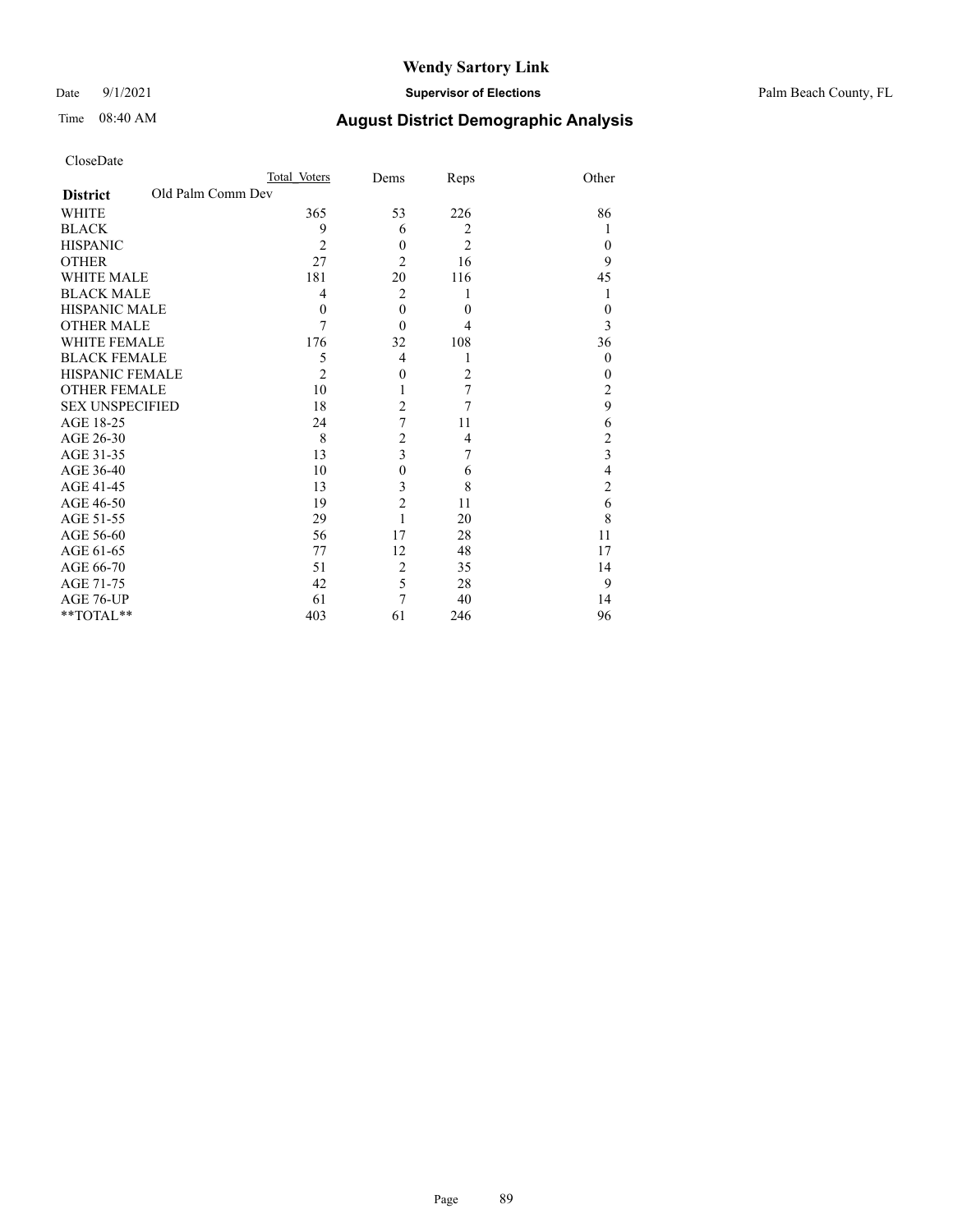Date 9/1/2021 **Supervisor of Elections** Palm Beach County, FL

|                        |                                 | Total Voters | Dems | Reps | Other |
|------------------------|---------------------------------|--------------|------|------|-------|
| <b>District</b>        | <b>Plantation Comm Dev Dist</b> |              |      |      |       |
| WHITE                  |                                 | 641          | 165  | 283  | 193   |
| BLACK                  |                                 | 293          | 220  | 8    | 65    |
| HISPANIC               |                                 | 248          | 91   | 58   | 99    |
| OTHER                  |                                 | 221          | 81   | 30   | 110   |
| WHITE MALE             |                                 | 315          | 58   | 149  | 108   |
| <b>BLACK MALE</b>      |                                 | 125          | 87   | 1    | 37    |
| HISPANIC MALE          |                                 | 123          | 44   | 34   | 45    |
| OTHER MALE             |                                 | 83           | 31   | 12   | 40    |
| WHITE FEMALE           |                                 | 318          | 106  | 132  | 80    |
| BLACK FEMALE           |                                 | 159          | 128  | 7    | 24    |
| HISPANIC FEMALE        |                                 | 121          | 46   | 24   | 51    |
| <b>OTHER FEMALE</b>    |                                 | 91           | 37   | 11   | 43    |
| <b>SEX UNSPECIFIED</b> |                                 | 64           | 19   | 8    | 37    |
| AGE 18-25              |                                 | 195          | 72   | 45   | 78    |
| AGE 26-30              |                                 | 83           | 32   | 25   | 26    |
| AGE 31-35              |                                 | 110          | 35   | 32   | 43    |
| AGE 36-40              |                                 | 157          | 56   | 53   | 48    |
| AGE 41-45              |                                 | 167          | 58   | 50   | 59    |
| AGE 46-50              |                                 | 200          | 69   | 52   | 79    |
| AGE 51-55              |                                 | 146          | 64   | 38   | 44    |
| AGE 56-60              |                                 | 109          | 44   | 39   | 26    |
| AGE 61-65              |                                 | 68           | 35   | 11   | 22    |
| AGE 66-70              |                                 | 55           | 35   | 9    | 11    |
| AGE 71-75              |                                 | 58           | 35   | 12   | 11    |
| AGE 76-UP              |                                 | 55           | 22   | 13   | 20    |
| $*$ $TOTAL**$          |                                 | 1,403        | 557  | 379  | 467   |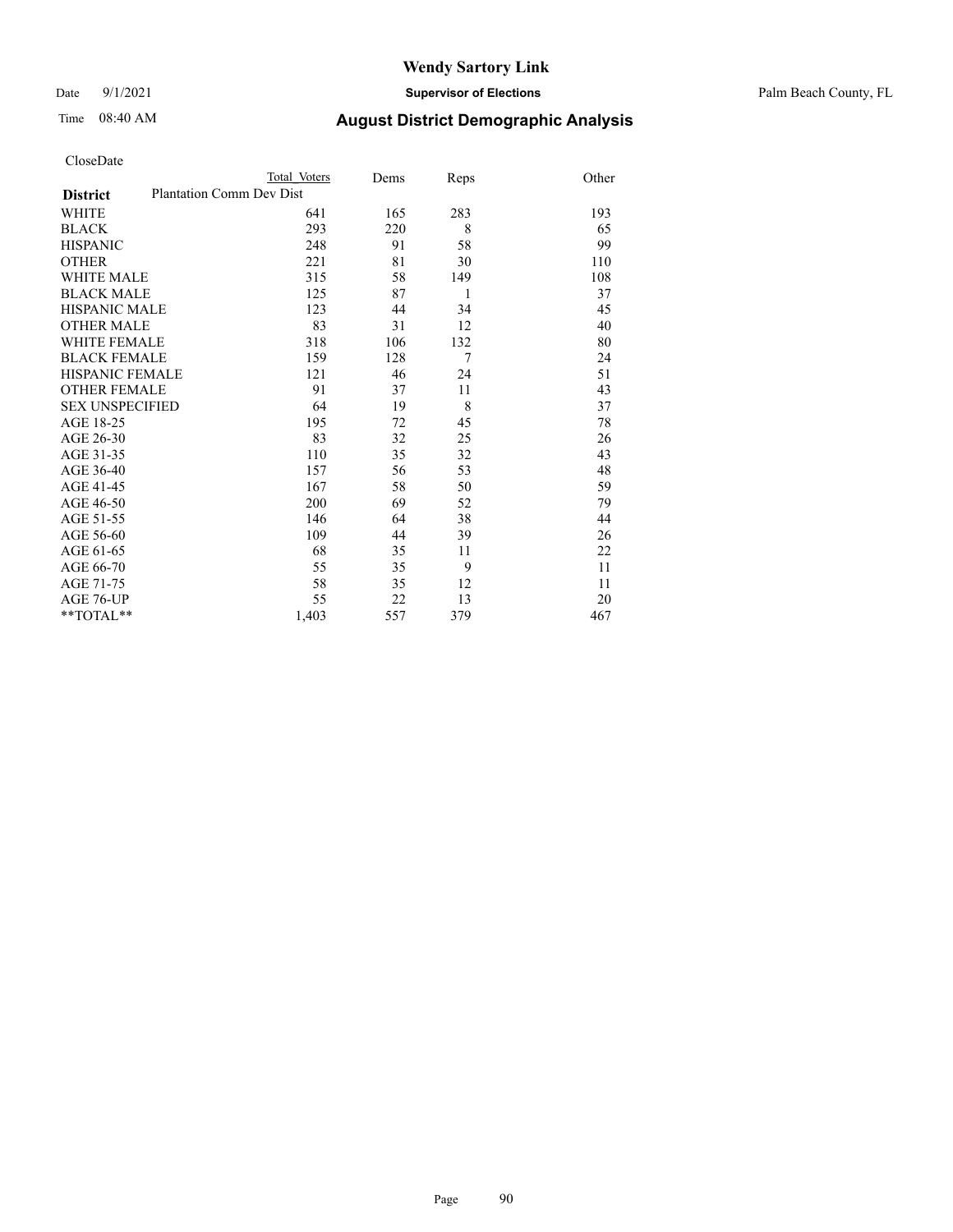Date 9/1/2021 **Supervisor of Elections** Palm Beach County, FL

### Time 08:40 AM **August District Demographic Analysis**

|                                       | Total Voters | Dems    | Reps   | Other  |
|---------------------------------------|--------------|---------|--------|--------|
| Port Of Palm Beach<br><b>District</b> |              |         |        |        |
| WHITE                                 | 163,820      | 49,626  | 67,055 | 47,139 |
| <b>BLACK</b>                          | 71,872       | 56,769  | 2,178  | 12,925 |
| <b>HISPANIC</b>                       | 39,276       | 15.685  | 8,831  | 14,760 |
| <b>OTHER</b>                          | 28,018       | 10,811  | 4,995  | 12,212 |
| <b>WHITE MALE</b>                     | 76,992       | 19,628  | 33,685 | 23,679 |
| <b>BLACK MALE</b>                     | 29,807       | 22,151  | 1,193  | 6,463  |
| <b>HISPANIC MALE</b>                  | 17,256       | 6,305   | 4,303  | 6,648  |
| <b>OTHER MALE</b>                     | 9,932        | 3,608   | 1,958  | 4,366  |
| <b>WHITE FEMALE</b>                   | 84,739       | 29,469  | 32,557 | 22,713 |
| <b>BLACK FEMALE</b>                   | 40,939       | 33,814  | 957    | 6,168  |
| <b>HISPANIC FEMALE</b>                | 21,041       | 8,999   | 4,348  | 7,694  |
| <b>OTHER FEMALE</b>                   | 11,729       | 5,208   | 2,038  | 4,483  |
| <b>SEX UNSPECIFIED</b>                | 10,315       | 3,578   | 1,961  | 4,776  |
| AGE 18-25                             | 30,321       | 13,315  | 5,994  | 11,012 |
| AGE 26-30                             | 24.081       | 10,607  | 4,782  | 8,692  |
| AGE 31-35                             | 25,255       | 11,232  | 5,368  | 8,655  |
| AGE 36-40                             | 23,183       | 9,975   | 5,119  | 8,089  |
| AGE 41-45                             | 20.997       | 9,095   | 4,751  | 7,151  |
| AGE 46-50                             | 22,139       | 9,353   | 5,888  | 6,898  |
| AGE 51-55                             | 24,859       | 10,269  | 7,590  | 7,000  |
| AGE 56-60                             | 27,735       | 11,672  | 9,067  | 6,996  |
| AGE 61-65                             | 26,414       | 11,896  | 8,439  | 6,079  |
| AGE 66-70                             | 22,868       | 10,661  | 7,116  | 5,091  |
| AGE 71-75                             | 20,462       | 9,417   | 6,584  | 4,461  |
| AGE 76-UP                             | 34,671       | 15,399  | 12,361 | 6,911  |
| $*$ $TOTAL**$                         | 302,986      | 132,891 | 83,059 | 87,036 |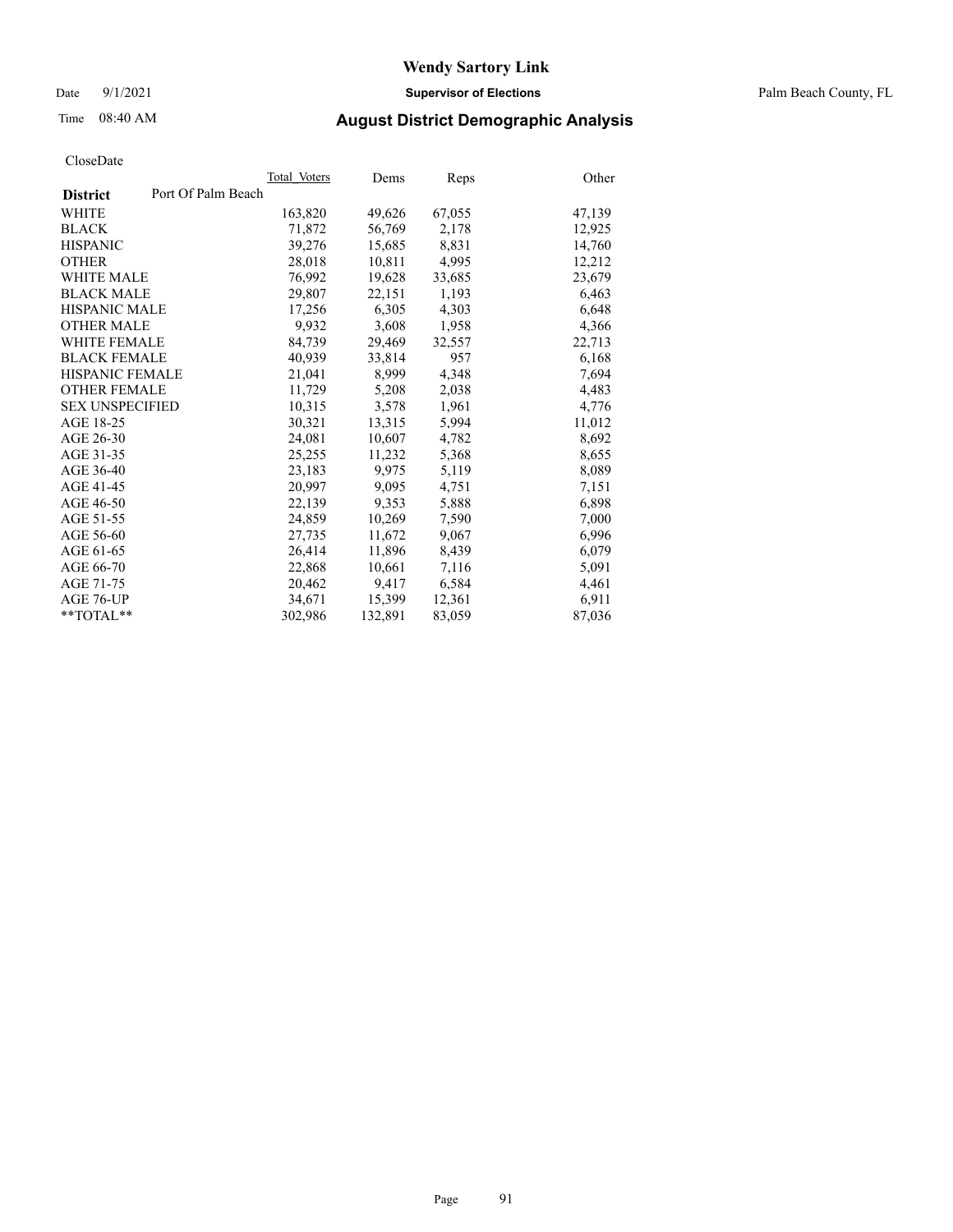### Date 9/1/2021 **Supervisor of Elections** Palm Beach County, FL

## Time 08:40 AM **August District Demographic Analysis**

|                                         | Total Voters | Dems | Reps | Other |
|-----------------------------------------|--------------|------|------|-------|
| Renaissance Comm Dev<br><b>District</b> |              |      |      |       |
| <b>WHITE</b>                            | 974          | 342  | 287  | 345   |
| <b>BLACK</b>                            | 266          | 183  | 10   | 73    |
| <b>HISPANIC</b>                         | 285          | 110  | 58   | 117   |
| <b>OTHER</b>                            | 187          | 59   | 36   | 92    |
| <b>WHITE MALE</b>                       | 493          | 160  | 159  | 174   |
| <b>BLACK MALE</b>                       | 115          | 73   | 7    | 35    |
| <b>HISPANIC MALE</b>                    | 121          | 42   | 29   | 50    |
| <b>OTHER MALE</b>                       | 66           | 19   | 14   | 33    |
| <b>WHITE FEMALE</b>                     | 472          | 181  | 127  | 164   |
| <b>BLACK FEMALE</b>                     | 150          | 109  | 3    | 38    |
| <b>HISPANIC FEMALE</b>                  | 159          | 66   | 28   | 65    |
| <b>OTHER FEMALE</b>                     | 81           | 31   | 10   | 40    |
| <b>SEX UNSPECIFIED</b>                  | 55           | 13   | 14   | 28    |
| AGE 18-25                               | 178          | 81   | 30   | 67    |
| AGE 26-30                               | 253          | 97   | 54   | 102   |
| AGE 31-35                               | 243          | 106  | 43   | 94    |
| AGE 36-40                               | 191          | 74   | 39   | 78    |
| AGE 41-45                               | 172          | 74   | 34   | 64    |
| AGE 46-50                               | 151          | 55   | 34   | 62    |
| AGE 51-55                               | 138          | 49   | 43   | 46    |
| AGE 56-60                               | 109          | 34   | 39   | 36    |
| AGE 61-65                               | 109          | 47   | 30   | 32    |
| AGE 66-70                               | 74           | 42   | 13   | 19    |
| AGE 71-75                               | 52           | 18   | 17   | 17    |
| <b>AGE 76-UP</b>                        | 42           | 17   | 15   | 10    |
| **TOTAL**                               | 1,712        | 694  | 391  | 627   |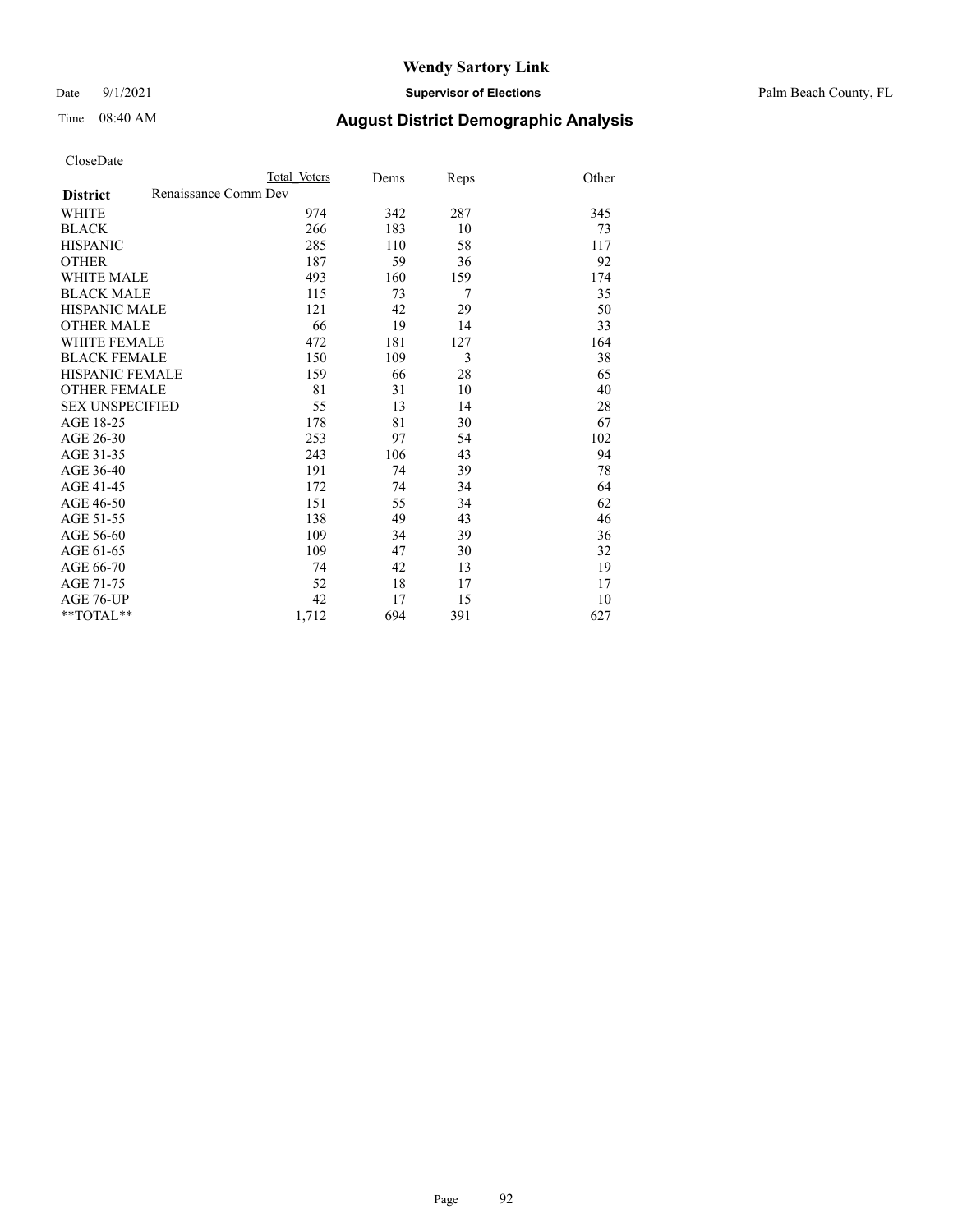Date 9/1/2021 **Supervisor of Elections** Palm Beach County, FL

|                        |                     | Total Voters   | Dems | Reps             | Other |
|------------------------|---------------------|----------------|------|------------------|-------|
| <b>District</b>        | Sonoma Bay Comm Dev |                |      |                  |       |
| <b>WHITE</b>           |                     | 61             | 24   | 22               | 15    |
| <b>BLACK</b>           |                     | 249            | 197  | $\overline{4}$   | 48    |
| <b>HISPANIC</b>        |                     | 39             | 20   | 1                | 18    |
| <b>OTHER</b>           |                     | 55             | 21   | 5                | 29    |
| <b>WHITE MALE</b>      |                     | 27             | 8    | 13               | 6     |
| <b>BLACK MALE</b>      |                     | 90             | 62   | 3                | 25    |
| <b>HISPANIC MALE</b>   |                     | 10             | 6    | 1                | 3     |
| <b>OTHER MALE</b>      |                     | 19             | 7    | 2                | 10    |
| <b>WHITE FEMALE</b>    |                     | 34             | 16   | 9                | 9     |
| <b>BLACK FEMALE</b>    |                     | 155            | 131  | 1                | 23    |
| <b>HISPANIC FEMALE</b> |                     | 28             | 14   | $\theta$         | 14    |
| <b>OTHER FEMALE</b>    |                     | 25             | 11   | 1                | 13    |
| <b>SEX UNSPECIFIED</b> |                     | 16             | 7    | $\overline{c}$   | 7     |
| AGE 18-25              |                     | 51             | 32   | 5                | 14    |
| AGE 26-30              |                     | 42             | 29   | 3                | 10    |
| AGE 31-35              |                     | 69             | 42   | $\overline{4}$   | 23    |
| AGE 36-40              |                     | 53             | 31   | 6                | 16    |
| AGE 41-45              |                     | 52             | 24   | 5                | 23    |
| AGE 46-50              |                     | 35             | 27   | 3                | 5     |
| AGE 51-55              |                     | 28             | 22   | $\overline{2}$   | 4     |
| AGE 56-60              |                     | 23             | 15   | 1                | 7     |
| AGE 61-65              |                     | 31             | 23   | 3                | 5     |
| AGE 66-70              |                     | 14             | 13   | $\theta$         |       |
| AGE 71-75              |                     | $\overline{c}$ | 1    | $\boldsymbol{0}$ |       |
| AGE 76-UP              |                     | 4              | 3    | $\theta$         |       |
| **TOTAL**              |                     | 404            | 262  | 32               | 110   |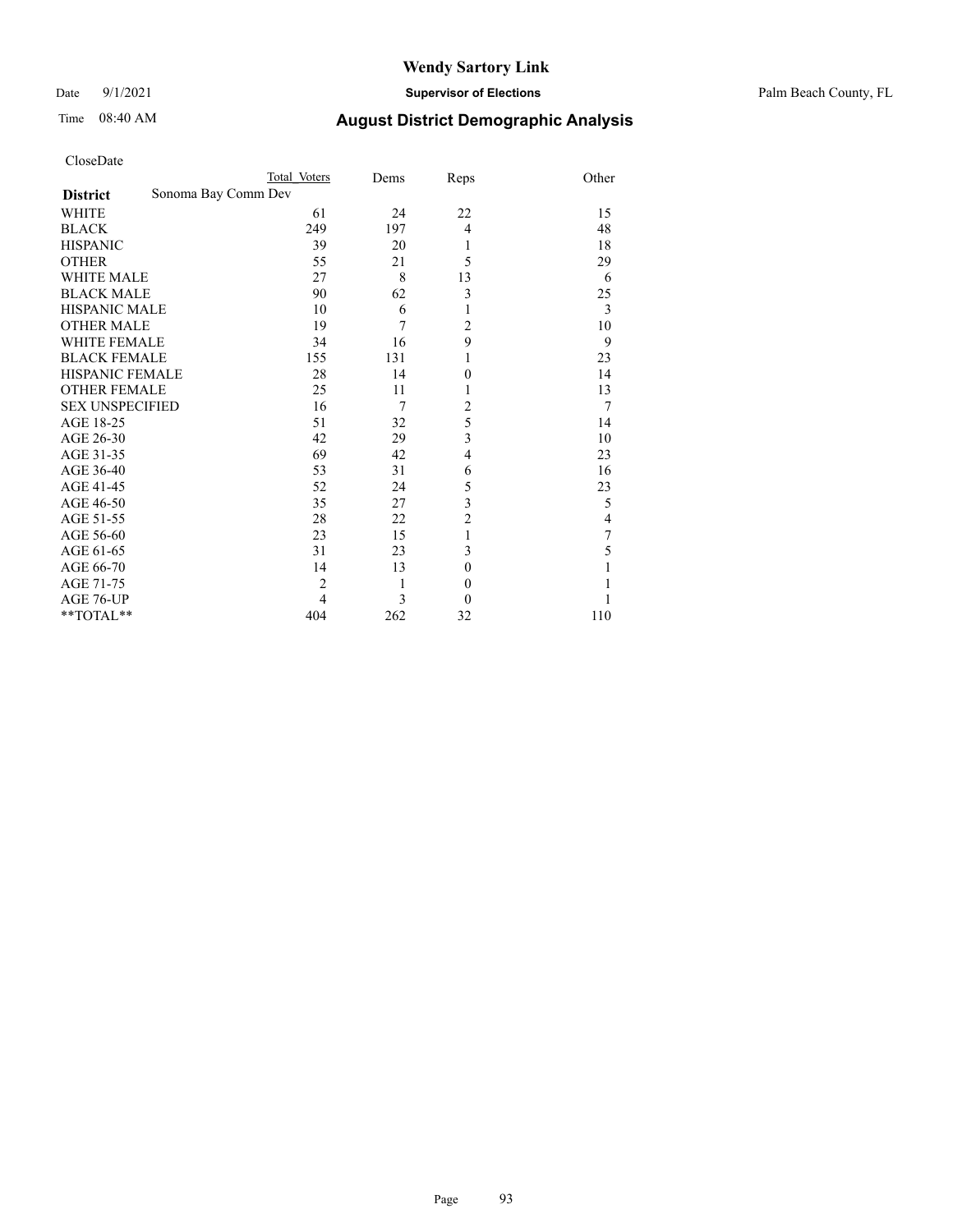Date 9/1/2021 **Supervisor of Elections** Palm Beach County, FL

# Time 08:40 AM **August District Demographic Analysis**

|                                        | Total Voters | Dems           | Reps | Other |
|----------------------------------------|--------------|----------------|------|-------|
| Seminole Impry Dist<br><b>District</b> |              |                |      |       |
| WHITE                                  | 658          | 143            | 318  | 197   |
| <b>BLACK</b>                           | 268          | 183            | 15   | 70    |
| <b>HISPANIC</b>                        | 382          | 104            | 110  | 168   |
| <b>OTHER</b>                           | 122          | 44             | 21   | 57    |
| WHITE MALE                             | 322          | 55             | 165  | 102   |
| <b>BLACK MALE</b>                      | 110          | 63             | 10   | 37    |
| <b>HISPANIC MALE</b>                   | 186          | 45             | 64   | 77    |
| <b>OTHER MALE</b>                      | 55           | 21             | 8    | 26    |
| WHITE FEMALE                           | 332          | 87             | 152  | 93    |
| <b>BLACK FEMALE</b>                    | 157          | 119            | 5    | 33    |
| HISPANIC FEMALE                        | 194          | 57             | 46   | 91    |
| <b>OTHER FEMALE</b>                    | 50           | 20             | 9    | 21    |
| <b>SEX UNSPECIFIED</b>                 | 24           | $\overline{7}$ | 5    | 12    |
| AGE 18-25                              | 123          | 38             | 40   | 45    |
| AGE 26-30                              | 131          | 39             | 47   | 45    |
| AGE 31-35                              | 192          | 41             | 62   | 89    |
| AGE 36-40                              | 182          | 58             | 48   | 76    |
| AGE 41-45                              | 180          | 62             | 52   | 66    |
| AGE 46-50                              | 139          | 49             | 50   | 40    |
| AGE 51-55                              | 114          | 37             | 45   | 32    |
| AGE 56-60                              | 122          | 43             | 44   | 35    |
| AGE 61-65                              | 85           | 41             | 23   | 21    |
| AGE 66-70                              | 66           | 20             | 27   | 19    |
| AGE 71-75                              | 51           | 25             | 14   | 12    |
| AGE 76-UP                              | 45           | 21             | 12   | 12    |
| **TOTAL**                              | 1,430        | 474            | 464  | 492   |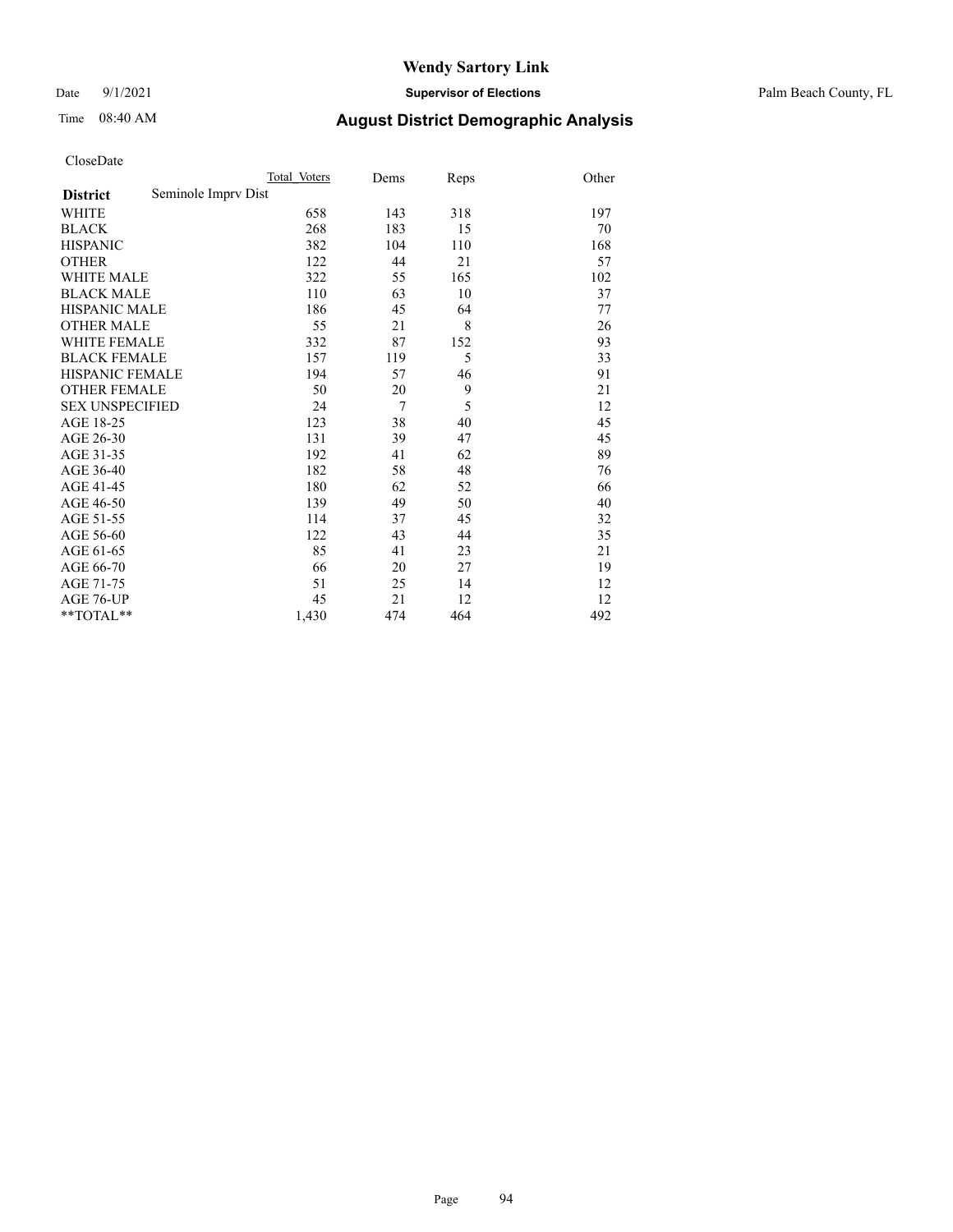Date 9/1/2021 **Supervisor of Elections** Palm Beach County, FL

|                     |                         | Total Voters | Dems | Reps | Other          |
|---------------------|-------------------------|--------------|------|------|----------------|
| <b>District</b>     | Terracina Comm Dev Dist |              |      |      |                |
| WHITE               |                         | 178          | 65   | 57   | 56             |
| BLACK               |                         | 472          | 357  | 14   | 101            |
| HISPANIC            |                         | 151          | 65   | 43   | 43             |
| OTHER               |                         | 194          | 69   | 37   | 88             |
| WHITE MALE          |                         | 98           | 32   | 34   | 32             |
| <b>BLACK MALE</b>   |                         | 219          | 151  | 11   | 57             |
| HISPANIC MALE       |                         | 68           | 23   | 23   | 22             |
| OTHER MALE          |                         | 76           | 30   | 14   | 32             |
| WHITE FEMALE        |                         | 78           | 33   | 21   | 24             |
| <b>BLACK FEMALE</b> |                         | 245          | 200  | 3    | 42             |
| HISPANIC FEMALE     |                         | 79           | 40   | 20   | 19             |
| <b>OTHER FEMALE</b> |                         | 92           | 33   | 22   | 37             |
| SEX UNSPECIFIED     |                         | 40           | 14   | 3    | 23             |
| AGE 18-25           |                         | 130          | 67   | 15   | 48             |
| AGE 26-30           |                         | 92           | 51   | 8    | 33             |
| AGE 31-35           |                         | 79           | 42   | 11   | 26             |
| AGE 36-40           |                         | 104          | 55   | 19   | 30             |
| AGE 41-45           |                         | 112          | 61   | 16   | 35             |
| AGE 46-50           |                         | 117          | 63   | 21   | 33             |
| AGE 51-55           |                         | 84           | 48   | 15   | 21             |
| AGE 56-60           |                         | 85           | 49   | 11   | 25             |
| AGE 61-65           |                         | 69           | 42   | 12   | 15             |
| AGE 66-70           |                         | 55           | 33   | 9    | 13             |
| AGE 71-75           |                         | 38           | 26   | 5    | 7              |
| AGE 76-UP           |                         | 30           | 19   | 9    | $\overline{2}$ |
| **TOTAL**           |                         | 995          | 556  | 151  | 288            |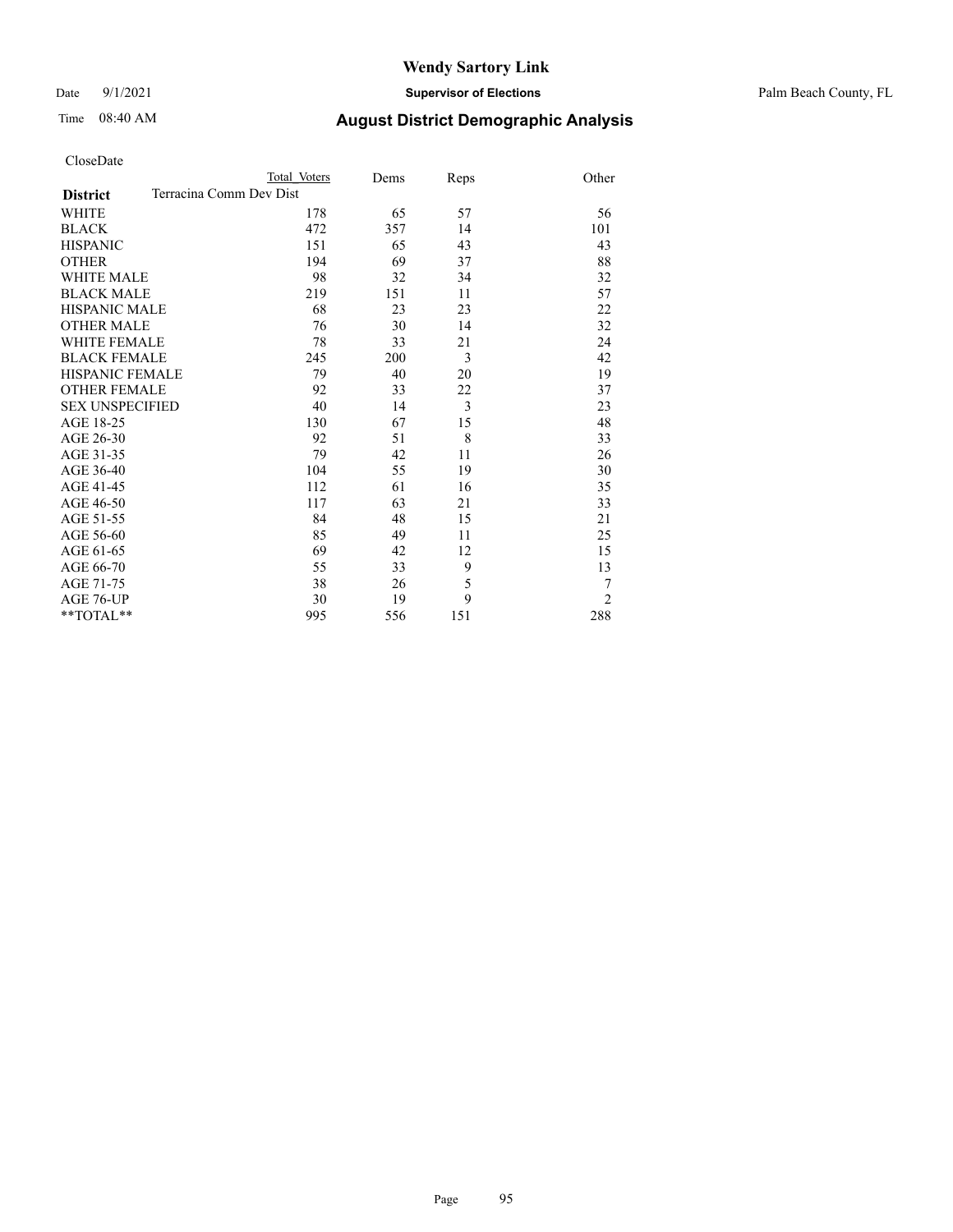Date 9/1/2021 **Supervisor of Elections** Palm Beach County, FL

| CloseDate |
|-----------|
|-----------|

|                     |                        | Total Voters | Dems | Reps           | Other |
|---------------------|------------------------|--------------|------|----------------|-------|
| <b>District</b>     | Thousand Comm Dev Dist |              |      |                |       |
| WHITE               |                        | 292          | 82   | 101            | 109   |
| BLACK               |                        | 798          | 647  | 21             | 130   |
| HISPANIC            |                        | 152          | 65   | 26             | 61    |
| OTHER               |                        | 209          | 94   | 28             | 87    |
| WHITE MALE          |                        | 148          | 39   | 56             | 53    |
| <b>BLACK MALE</b>   |                        | 346          | 261  | 13             | 72    |
| HISPANIC MALE       |                        | 68           | 23   | 15             | 30    |
| OTHER MALE          |                        | 82           | 36   | 17             | 29    |
| WHITE FEMALE        |                        | 139          | 42   | 44             | 53    |
| <b>BLACK FEMALE</b> |                        | 443          | 380  | 8              | 55    |
| HISPANIC FEMALE     |                        | 82           | 41   | 11             | 30    |
| <b>OTHER FEMALE</b> |                        | 94           | 45   | 10             | 39    |
| SEX UNSPECIFIED     |                        | 49           | 21   | $\overline{2}$ | 26    |
| AGE 18-25           |                        | 195          | 114  | 11             | 70    |
| AGE 26-30           |                        | 139          | 88   | 18             | 33    |
| AGE 31-35           |                        | 134          | 81   | 10             | 43    |
| AGE 36-40           |                        | 165          | 99   | 26             | 40    |
| AGE 41-45           |                        | 186          | 113  | 23             | 50    |
| AGE 46-50           |                        | 169          | 98   | 24             | 47    |
| AGE 51-55           |                        | 125          | 75   | 16             | 34    |
| AGE 56-60           |                        | 106          | 68   | 17             | 21    |
| AGE 61-65           |                        | 93           | 64   | 8              | 21    |
| AGE 66-70           |                        | 55           | 42   | 7              | 6     |
| AGE 71-75           |                        | 47           | 29   | 8              | 10    |
| AGE 76-UP           |                        | 37           | 17   | 8              | 12    |
| $*$ $TOTAL**$       |                        | 1,451        | 888  | 176            | 387   |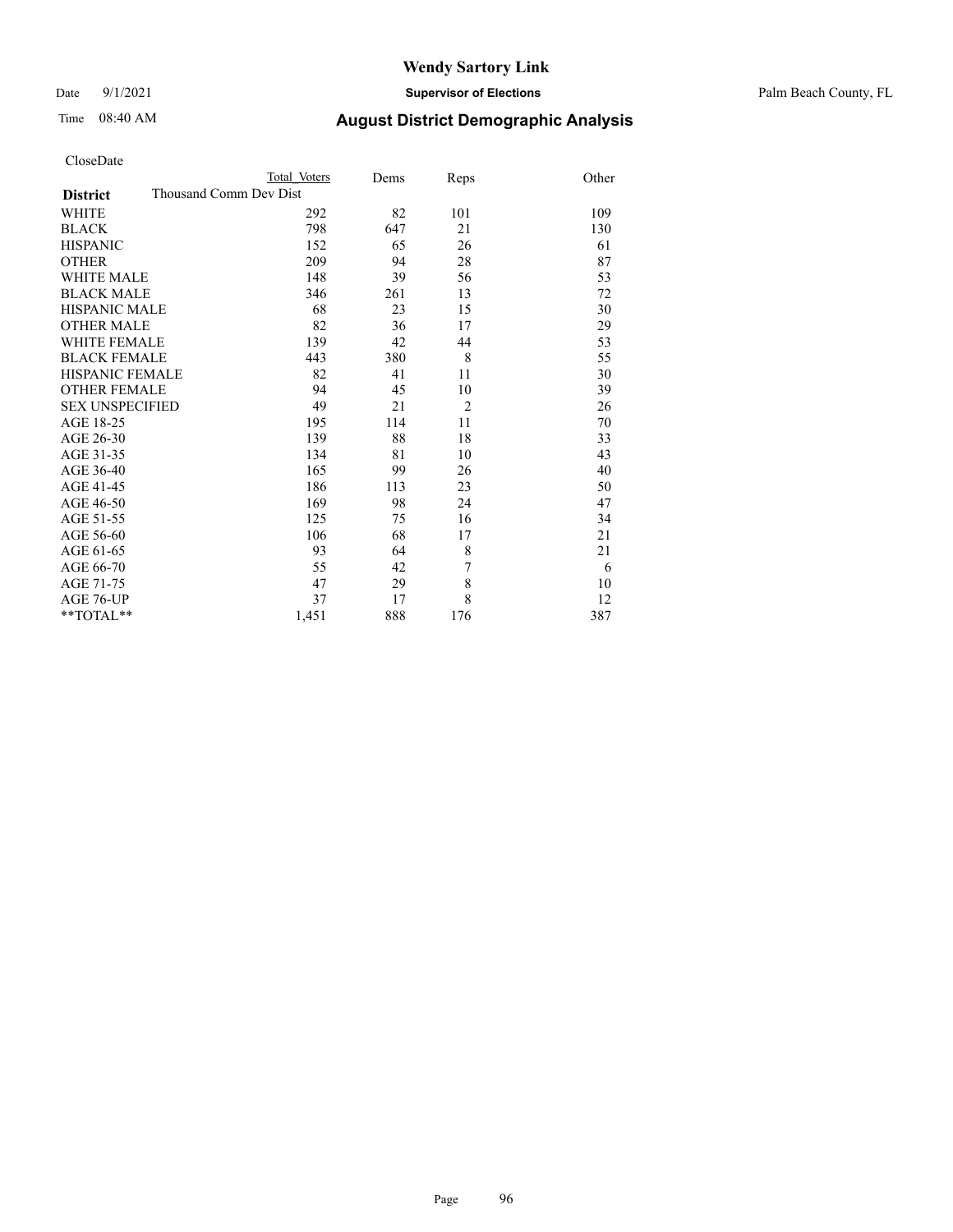Date 9/1/2021 **Supervisor of Elections** Palm Beach County, FL

| CloseDate |
|-----------|
|-----------|

|                     |                     | Total Voters | Dems           | Reps           | Other          |
|---------------------|---------------------|--------------|----------------|----------------|----------------|
| <b>District</b>     | Vista Comm Dev Dist |              |                |                |                |
| WHITE               |                     | 110          | 31             | 34             | 45             |
| BLACK               |                     | 123          | 88             | $\overline{2}$ | 33             |
| <b>HISPANIC</b>     |                     | 75           | 26             | 14             | 35             |
| OTHER               |                     | 51           | 22             | 5              | 24             |
| WHITE MALE          |                     | 50           | 12             | 17             | 21             |
| <b>BLACK MALE</b>   |                     | 42           | 28             | 1              | 13             |
| HISPANIC MALE       |                     | 28           | 9              | 7              | 12             |
| OTHER MALE          |                     | 20           | 9              | $\overline{2}$ | 9              |
| WHITE FEMALE        |                     | 58           | 19             | 16             | 23             |
| BLACK FEMALE        |                     | 81           | 60             | $\mathbf{1}$   | 20             |
| HISPANIC FEMALE     |                     | 43           | 15             | 6              | 22             |
| <b>OTHER FEMALE</b> |                     | 25           | 11             | 3              | 11             |
| SEX UNSPECIFIED     |                     | 12           | $\overline{4}$ | $\overline{c}$ | 6              |
| AGE 18-25           |                     | 50           | 24             | $\overline{4}$ | 22             |
| AGE 26-30           |                     | 41           | 19             | 5              | 17             |
| AGE 31-35           |                     | 53           | 25             | 9              | 19             |
| AGE 36-40           |                     | 43           | 23             | 7              | 13             |
| AGE 41-45           |                     | 43           | 19             | 7              | 17             |
| AGE 46-50           |                     | 34           | 14             | 4              | 16             |
| AGE 51-55           |                     | 28           | 12             | 5              | 11             |
| AGE 56-60           |                     | 29           | 12             | 6              | 11             |
| AGE 61-65           |                     | 19           | 10             | 4              | 5              |
| AGE 66-70           |                     | 10           | 5              | $\overline{c}$ | $\mathfrak{Z}$ |
| AGE 71-75           |                     | 4            | $\overline{c}$ | $\mathbf{1}$   | 1              |
| AGE 76-UP           |                     | 5            | $\mathfrak{D}$ | 1              | $\overline{2}$ |
| $*$ $TOTAL**$       |                     | 359          | 167            | 55             | 137            |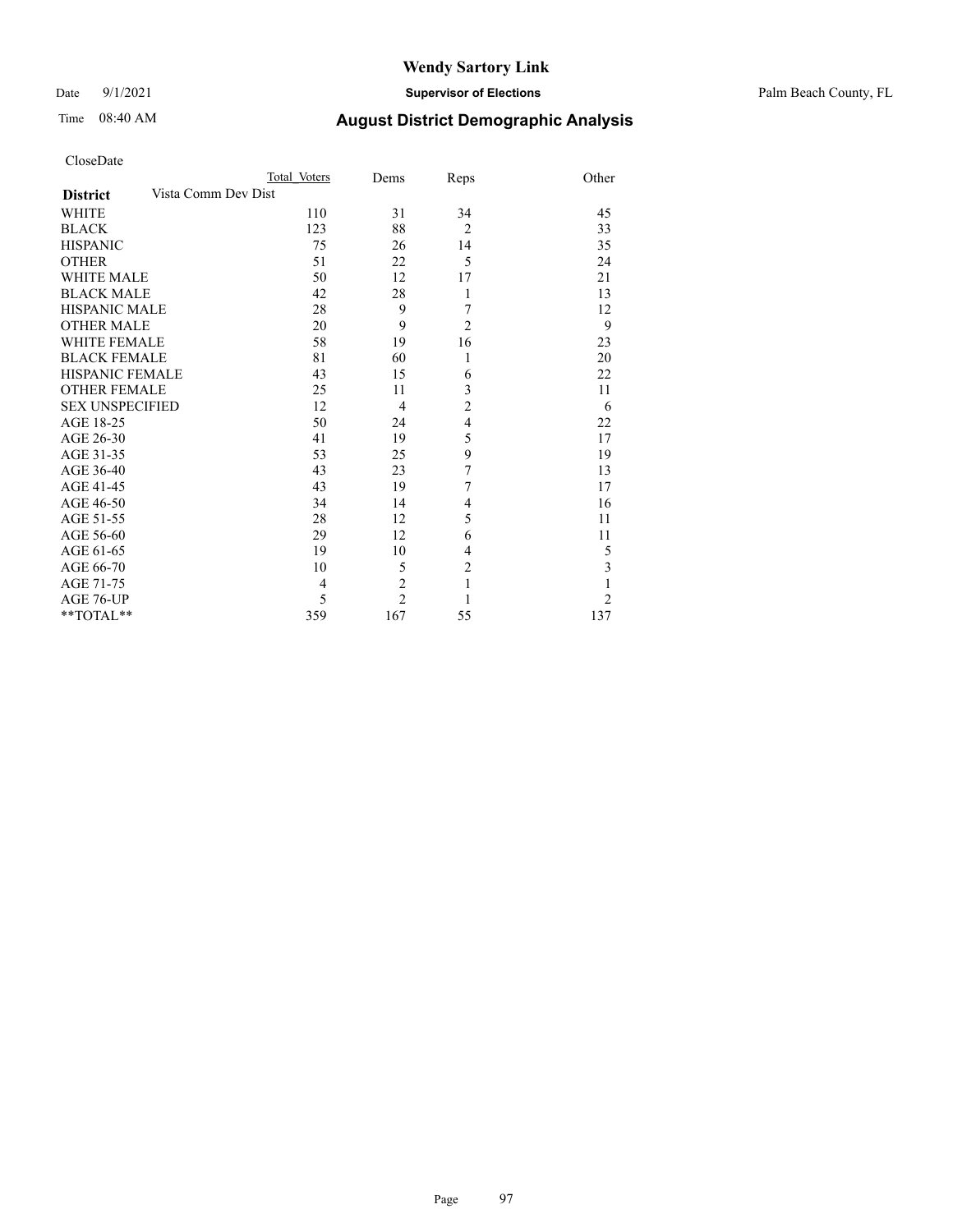Date 9/1/2021 **Supervisor of Elections** Palm Beach County, FL

## Time 08:40 AM **August District Demographic Analysis**

|                                          | Total Voters | Dems | Reps     | Other |
|------------------------------------------|--------------|------|----------|-------|
| Winston Comm Dev Dist<br><b>District</b> |              |      |          |       |
| <b>WHITE</b>                             | 804          | 254  | 285      | 265   |
| <b>BLACK</b>                             | 90           | 61   | 1        | 28    |
| <b>HISPANIC</b>                          | 138          | 60   | 29       | 49    |
| <b>OTHER</b>                             | 127          | 36   | 30       | 61    |
| <b>WHITE MALE</b>                        | 398          | 103  | 156      | 139   |
| <b>BLACK MALE</b>                        | 41           | 25   | $\theta$ | 16    |
| <b>HISPANIC MALE</b>                     | 56           | 23   | 14       | 19    |
| <b>OTHER MALE</b>                        | 42           | 10   | 10       | 22    |
| WHITE FEMALE                             | 399          | 149  | 126      | 124   |
| <b>BLACK FEMALE</b>                      | 45           | 33   | 1        | 11    |
| <b>HISPANIC FEMALE</b>                   | 79           | 35   | 15       | 29    |
| <b>OTHER FEMALE</b>                      | 55           | 16   | 13       | 26    |
| <b>SEX UNSPECIFIED</b>                   | 40           | 15   | 9        | 16    |
| AGE 18-25                                | 176          | 66   | 29       | 81    |
| AGE 26-30                                | 54           | 19   | 8        | 27    |
| AGE 31-35                                | 63           | 19   | 23       | 21    |
| AGE 36-40                                | 89           | 24   | 27       | 38    |
| AGE 41-45                                | 123          | 33   | 38       | 52    |
| AGE 46-50                                | 128          | 49   | 37       | 42    |
| AGE 51-55                                | 152          | 60   | 43       | 49    |
| AGE 56-60                                | 118          | 43   | 48       | 27    |
| AGE 61-65                                | 95           | 33   | 40       | 22    |
| AGE 66-70                                | 59           | 24   | 20       | 15    |
| AGE 71-75                                | 41           | 14   | 14       | 13    |
| AGE 76-UP                                | 61           | 27   | 18       | 16    |
| **TOTAL**                                | 1,159        | 411  | 345      | 403   |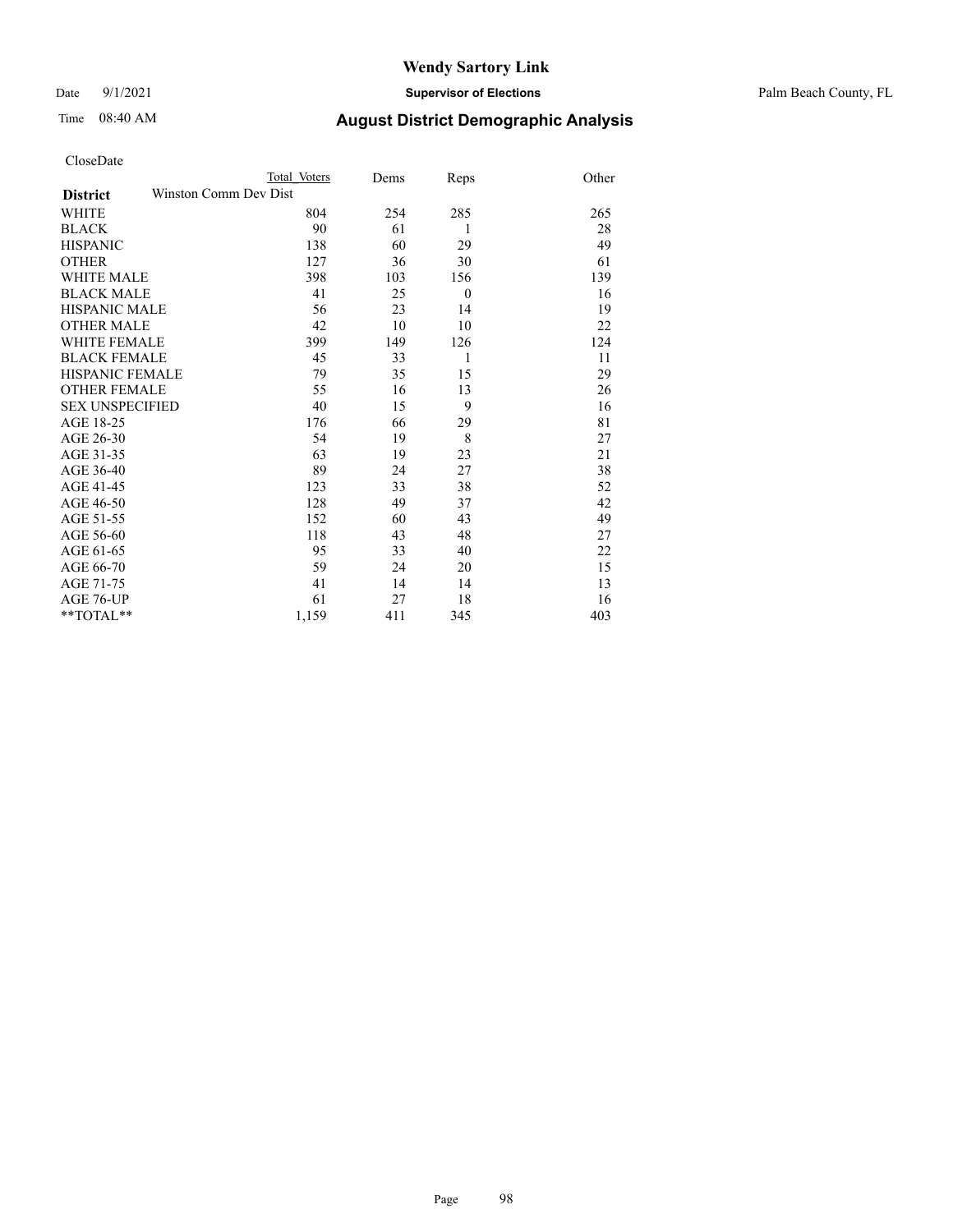| CloseDate |
|-----------|
|-----------|

|                                         | Total Voters | Dems | Reps                    | Other          |
|-----------------------------------------|--------------|------|-------------------------|----------------|
| Wyndam Park Comm Dev<br><b>District</b> |              |      |                         |                |
| <b>WHITE</b>                            | 111          | 44   | 31                      | 36             |
| <b>BLACK</b>                            | 260          | 202  | 9                       | 49             |
| <b>HISPANIC</b>                         | 173          | 72   | 29                      | 72             |
| <b>OTHER</b>                            | 116          | 50   | 9                       | 57             |
| <b>WHITE MALE</b>                       | 55           | 22   | 14                      | 19             |
| <b>BLACK MALE</b>                       | 102          | 69   | 7                       | 26             |
| <b>HISPANIC MALE</b>                    | 79           | 31   | 14                      | 34             |
| <b>OTHER MALE</b>                       | 37           | 14   | 3                       | 20             |
| WHITE FEMALE                            | 55           | 21   | 17                      | 17             |
| <b>BLACK FEMALE</b>                     | 154          | 132  | $\overline{2}$          | 20             |
| HISPANIC FEMALE                         | 90           | 40   | 14                      | 36             |
| <b>OTHER FEMALE</b>                     | 59           | 28   | 5                       | 26             |
| <b>SEX UNSPECIFIED</b>                  | 29           | 11   | $\overline{2}$          | 16             |
| AGE 18-25                               | 107          | 60   | 10                      | 37             |
| AGE 26-30                               | 51           | 28   | $\mathfrak{Z}$          | 20             |
| AGE 31-35                               | 46           | 22   | 3                       | 21             |
| AGE 36-40                               | 68           | 40   | 7                       | 21             |
| AGE 41-45                               | 83           | 42   | 10                      | 31             |
| AGE 46-50                               | 82           | 42   | 12                      | 28             |
| AGE 51-55                               | 54           | 31   | 6                       | 17             |
| AGE 56-60                               | 58           | 30   | 10                      | 18             |
| AGE 61-65                               | 43           | 33   | $\overline{c}$          | 8              |
| AGE 66-70                               | 24           | 14   | 5                       | 5              |
| AGE 71-75                               | 15           | 8    | $\overline{\mathbf{3}}$ | $\overline{4}$ |
| AGE 76-UP                               | 29           | 18   | $\overline{7}$          | $\overline{4}$ |
| **TOTAL**                               | 660          | 368  | 78                      | 214            |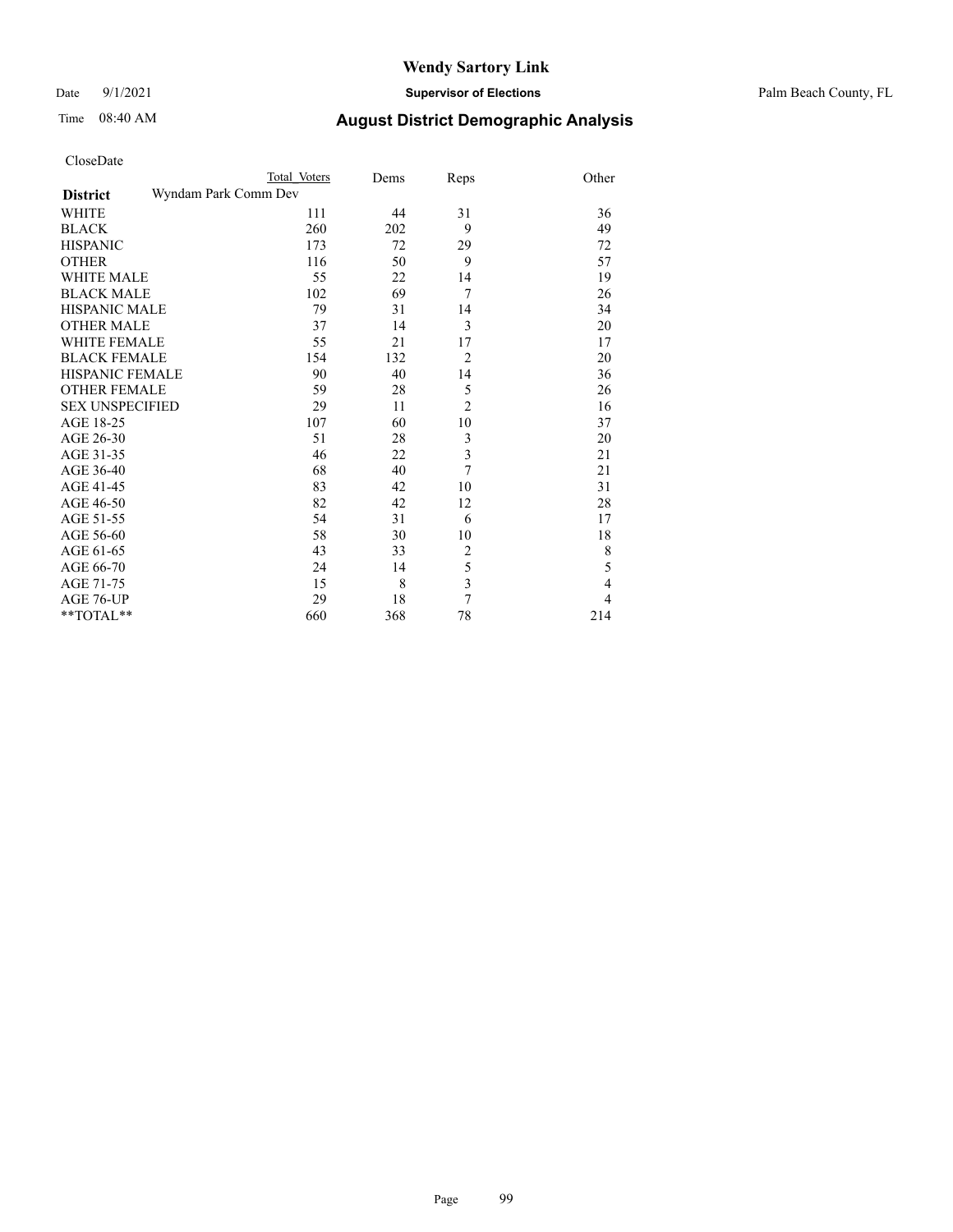### Date 9/1/2021 **Supervisor of Elections** Palm Beach County, FL

### Time 08:40 AM **August District Demographic Analysis**

|                           | Total Voters | Dems | Reps         | Other |
|---------------------------|--------------|------|--------------|-------|
| Ward 1<br><b>District</b> |              |      |              |       |
| WHITE                     | 1,610        | 400  | 811          | 399   |
| <b>BLACK</b>              | 38           | 27   | 1            | 10    |
| <b>HISPANIC</b>           | 89           | 22   | 45           | 22    |
| <b>OTHER</b>              | 124          | 36   | 36           | 52    |
| <b>WHITE MALE</b>         | 756          | 175  | 378          | 203   |
| <b>BLACK MALE</b>         | 19           | 15   | 1            | 3     |
| <b>HISPANIC MALE</b>      | 33           | 7    | 17           | 9     |
| <b>OTHER MALE</b>         | 44           | 10   | 15           | 19    |
| WHITE FEMALE              | 841          | 221  | 426          | 194   |
| <b>BLACK FEMALE</b>       | 19           | 12   | $\mathbf{0}$ | 7     |
| HISPANIC FEMALE           | 54           | 15   | 27           | 12    |
| <b>OTHER FEMALE</b>       | 52           | 20   | 14           | 18    |
| <b>SEX UNSPECIFIED</b>    | 42           | 9    | 15           | 18    |
| AGE 18-25                 | 97           | 21   | 46           | 30    |
| AGE 26-30                 | 79           | 21   | 27           | 31    |
| AGE 31-35                 | 63           | 17   | 29           | 17    |
| AGE 36-40                 | 69           | 16   | 30           | 23    |
| AGE 41-45                 | 97           | 24   | 44           | 29    |
| AGE 46-50                 | 112          | 26   | 48           | 38    |
| AGE 51-55                 | 133          | 24   | 69           | 40    |
| AGE 56-60                 | 157          | 36   | 84           | 37    |
| AGE 61-65                 | 168          | 53   | 74           | 41    |
| AGE 66-70                 | 204          | 62   | 91           | 51    |
| AGE 71-75                 | 205          | 57   | 97           | 51    |
| AGE 76-UP                 | 477          | 128  | 254          | 95    |
| **TOTAL**                 | 1,861        | 485  | 893          | 483   |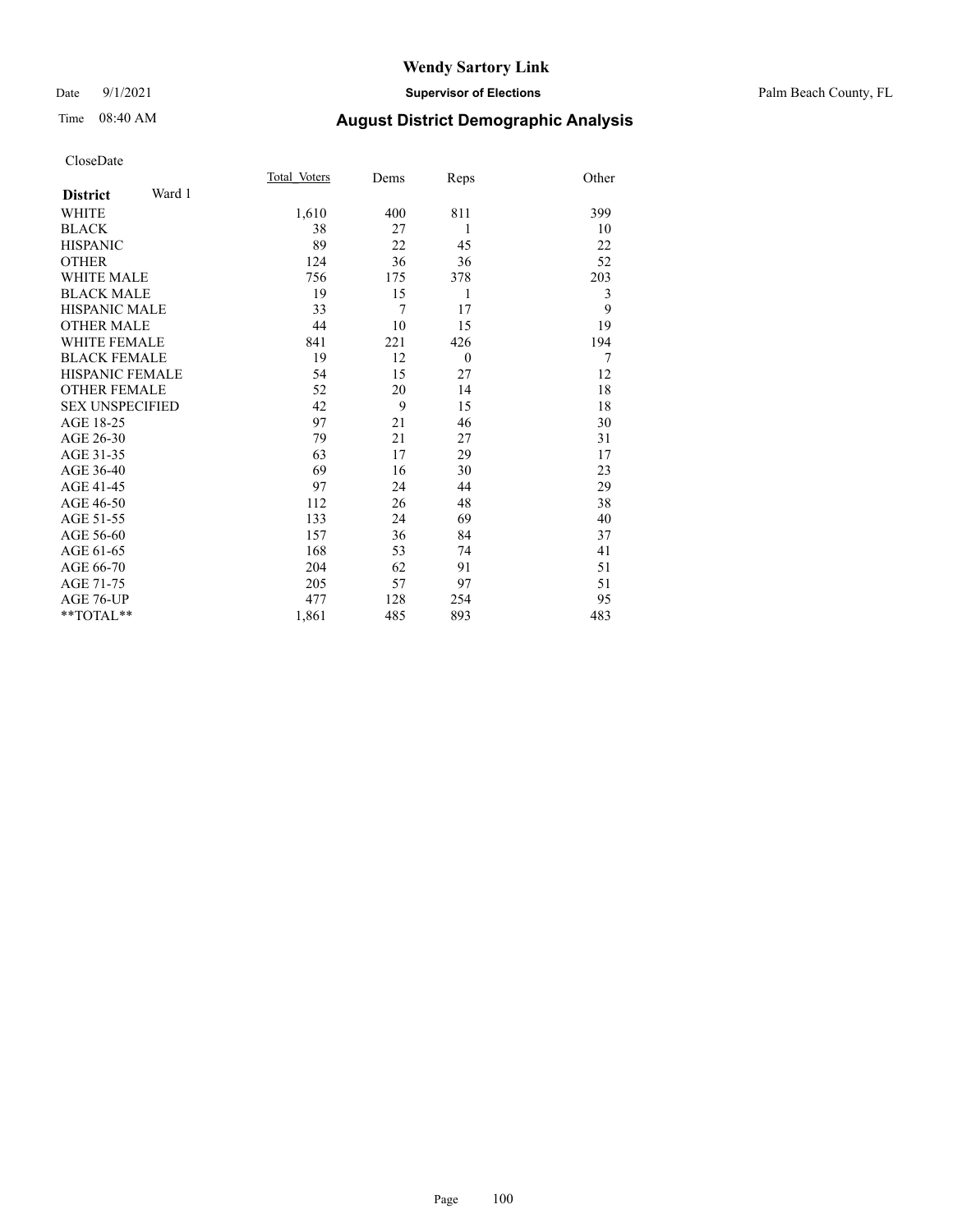Date 9/1/2021 **Supervisor of Elections** Palm Beach County, FL

### Time 08:40 AM **August District Demographic Analysis**

|                                         | Total Voters | Dems  | Reps  | Other |
|-----------------------------------------|--------------|-------|-------|-------|
| Boynton Beach Dist 1<br><b>District</b> |              |       |       |       |
| WHITE                                   | 9,823        | 3,746 | 3,206 | 2,871 |
| <b>BLACK</b>                            | 1,841        | 1,349 | 63    | 429   |
| <b>HISPANIC</b>                         | 1,310        | 571   | 235   | 504   |
| <b>OTHER</b>                            | 1,116        | 429   | 184   | 503   |
| <b>WHITE MALE</b>                       | 4,391        | 1,422 | 1,562 | 1,407 |
| <b>BLACK MALE</b>                       | 743          | 497   | 35    | 211   |
| <b>HISPANIC MALE</b>                    | 550          | 223   | 108   | 219   |
| <b>OTHER MALE</b>                       | 393          | 145   | 68    | 180   |
| <b>WHITE FEMALE</b>                     | 5,299        | 2,272 | 1,612 | 1,415 |
| <b>BLACK FEMALE</b>                     | 1,071        | 830   | 27    | 214   |
| HISPANIC FEMALE                         | 732          | 335   | 121   | 276   |
| <b>OTHER FEMALE</b>                     | 471          | 207   | 74    | 190   |
| <b>SEX UNSPECIFIED</b>                  | 431          | 160   | 80    | 191   |
| AGE 18-25                               | 928          | 408   | 154   | 366   |
| AGE 26-30                               | 1,047        | 441   | 225   | 381   |
| AGE 31-35                               | 1,098        | 465   | 211   | 422   |
| AGE 36-40                               | 914          | 408   | 175   | 331   |
| AGE 41-45                               | 737          | 312   | 153   | 272   |
| AGE 46-50                               | 829          | 365   | 177   | 287   |
| AGE 51-55                               | 868          | 338   | 249   | 281   |
| AGE 56-60                               | 1,025        | 407   | 332   | 286   |
| AGE 61-65                               | 1,250        | 547   | 366   | 337   |
| AGE 66-70                               | 1,156        | 521   | 333   | 302   |
| AGE 71-75                               | 1,238        | 548   | 353   | 337   |
| AGE 76-UP                               | 3,000        | 1,335 | 960   | 705   |
| $*$ $TOTAL**$                           | 14,090       | 6,095 | 3,688 | 4,307 |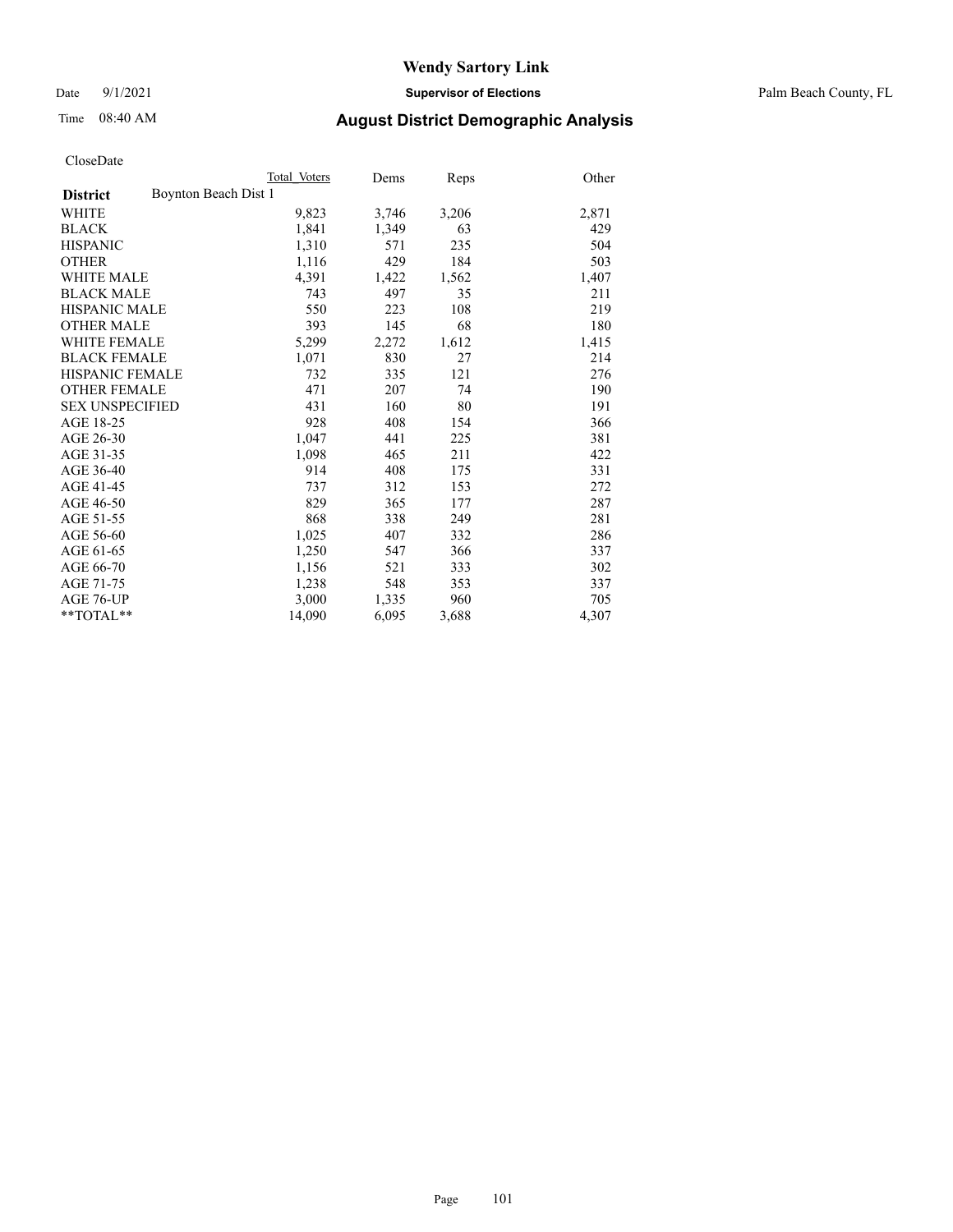Date 9/1/2021 **Supervisor of Elections** Palm Beach County, FL

### Time 08:40 AM **August District Demographic Analysis**

|                                         | Total Voters | Dems  | Reps  | Other |
|-----------------------------------------|--------------|-------|-------|-------|
| Boynton Beach Dist 2<br><b>District</b> |              |       |       |       |
| WHITE                                   | 3,693        | 1,171 | 1,316 | 1,206 |
| <b>BLACK</b>                            | 5,681        | 4,659 | 113   | 909   |
| <b>HISPANIC</b>                         | 1,082        | 526   | 167   | 389   |
| <b>OTHER</b>                            | 913          | 404   | 93    | 416   |
| <b>WHITE MALE</b>                       | 1,774        | 451   | 706   | 617   |
| <b>BLACK MALE</b>                       | 2,445        | 1,922 | 58    | 465   |
| <b>HISPANIC MALE</b>                    | 497          | 232   | 81    | 184   |
| <b>OTHER MALE</b>                       | 316          | 130   | 45    | 141   |
| <b>WHITE FEMALE</b>                     | 1,858        | 700   | 591   | 567   |
| <b>BLACK FEMALE</b>                     | 3,137        | 2,664 | 52    | 421   |
| <b>HISPANIC FEMALE</b>                  | 564          | 285   | 84    | 195   |
| <b>OTHER FEMALE</b>                     | 335          | 175   | 31    | 129   |
| <b>SEX UNSPECIFIED</b>                  | 430          | 194   | 39    | 197   |
| AGE 18-25                               | 1,290        | 749   | 131   | 410   |
| AGE 26-30                               | 1,118        | 617   | 129   | 372   |
| AGE 31-35                               | 1,100        | 623   | 110   | 367   |
| AGE 36-40                               | 996          | 559   | 98    | 339   |
| AGE 41-45                               | 765          | 493   | 86    | 186   |
| AGE 46-50                               | 774          | 476   | 104   | 194   |
| AGE 51-55                               | 867          | 496   | 159   | 212   |
| AGE 56-60                               | 1,031        | 612   | 207   | 212   |
| AGE 61-65                               | 1,029        | 640   | 201   | 188   |
| AGE 66-70                               | 815          | 527   | 141   | 147   |
| AGE 71-75                               | 677          | 423   | 128   | 126   |
| AGE 76-UP                               | 907          | 545   | 195   | 167   |
| $*$ $TOTAL**$                           | 11,369       | 6,760 | 1,689 | 2,920 |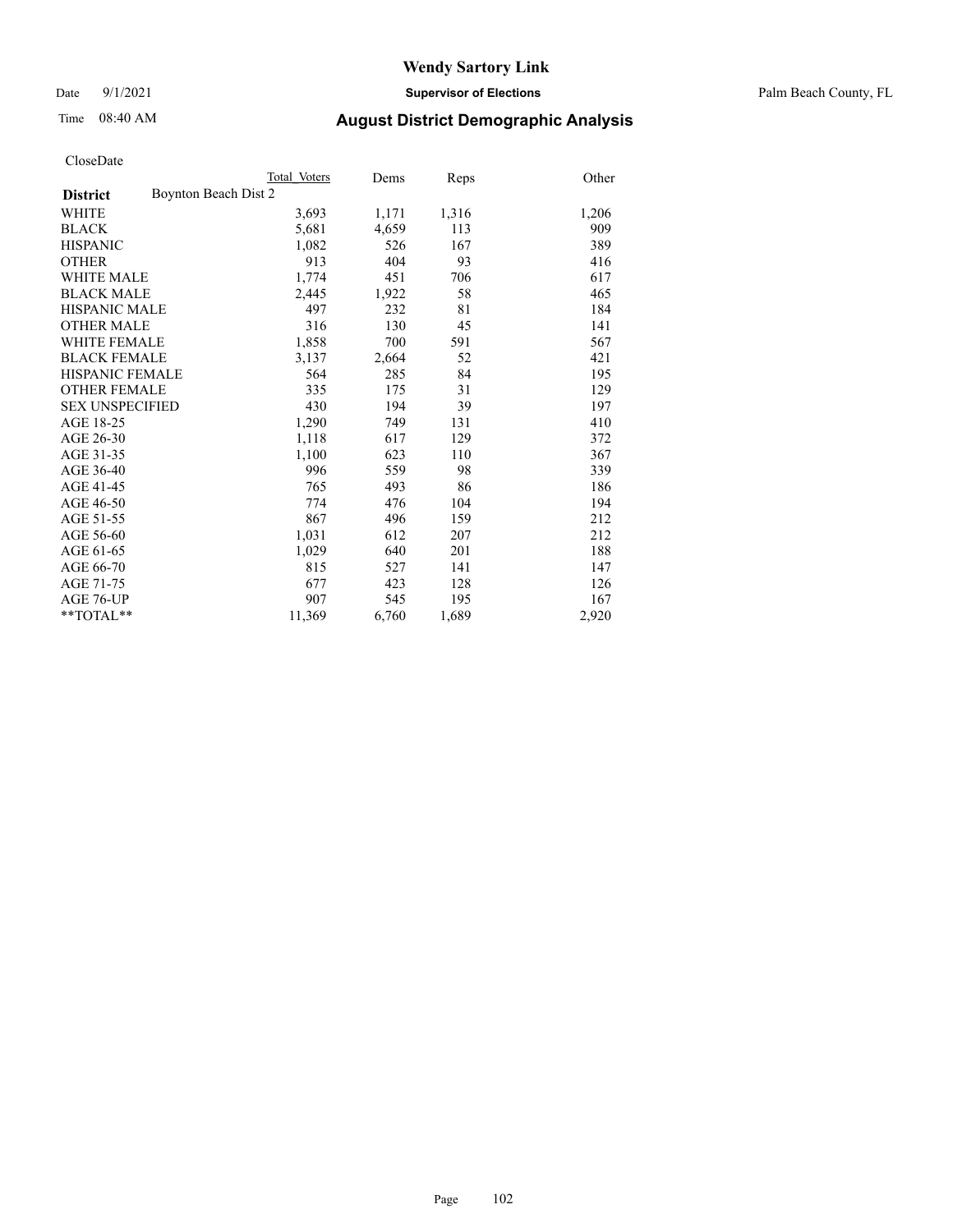Date 9/1/2021 **Supervisor of Elections** Palm Beach County, FL

### Time 08:40 AM **August District Demographic Analysis**

|                                         | Total Voters | Dems  | Reps  | Other |
|-----------------------------------------|--------------|-------|-------|-------|
| Boynton Beach Dist 3<br><b>District</b> |              |       |       |       |
| WHITE                                   | 8,284        | 2,696 | 2,982 | 2,606 |
| <b>BLACK</b>                            | 2,453        | 1,883 | 78    | 492   |
| <b>HISPANIC</b>                         | 1,090        | 464   | 193   | 433   |
| <b>OTHER</b>                            | 1,065        | 441   | 186   | 438   |
| <b>WHITE MALE</b>                       | 3,929        | 1,092 | 1,505 | 1,332 |
| <b>BLACK MALE</b>                       | 1,122        | 814   | 52    | 256   |
| <b>HISPANIC MALE</b>                    | 466          | 172   | 88    | 206   |
| <b>OTHER MALE</b>                       | 335          | 137   | 72    | 126   |
| <b>WHITE FEMALE</b>                     | 4,239        | 1,577 | 1,434 | 1,228 |
| <b>BLACK FEMALE</b>                     | 1,285        | 1,038 | 24    | 223   |
| <b>HISPANIC FEMALE</b>                  | 609          | 286   | 103   | 220   |
| <b>OTHER FEMALE</b>                     | 424          | 205   | 60    | 159   |
| <b>SEX UNSPECIFIED</b>                  | 469          | 158   | 95    | 216   |
| AGE 18-25                               | 1,104        | 527   | 166   | 411   |
| AGE 26-30                               | 1,225        | 497   | 251   | 477   |
| AGE 31-35                               | 1,311        | 536   | 291   | 484   |
| AGE 36-40                               | 1,076        | 465   | 239   | 372   |
| AGE 41-45                               | 819          | 354   | 193   | 272   |
| AGE 46-50                               | 827          | 337   | 224   | 266   |
| AGE 51-55                               | 1,020        | 439   | 256   | 325   |
| AGE 56-60                               | 1,107        | 462   | 347   | 298   |
| AGE 61-65                               | 1,137        | 489   | 376   | 272   |
| AGE 66-70                               | 1,005        | 445   | 300   | 260   |
| AGE 71-75                               | 822          | 357   | 260   | 205   |
| AGE 76-UP                               | 1,439        | 576   | 536   | 327   |
| $*$ $TOTAL**$                           | 12,892       | 5,484 | 3,439 | 3,969 |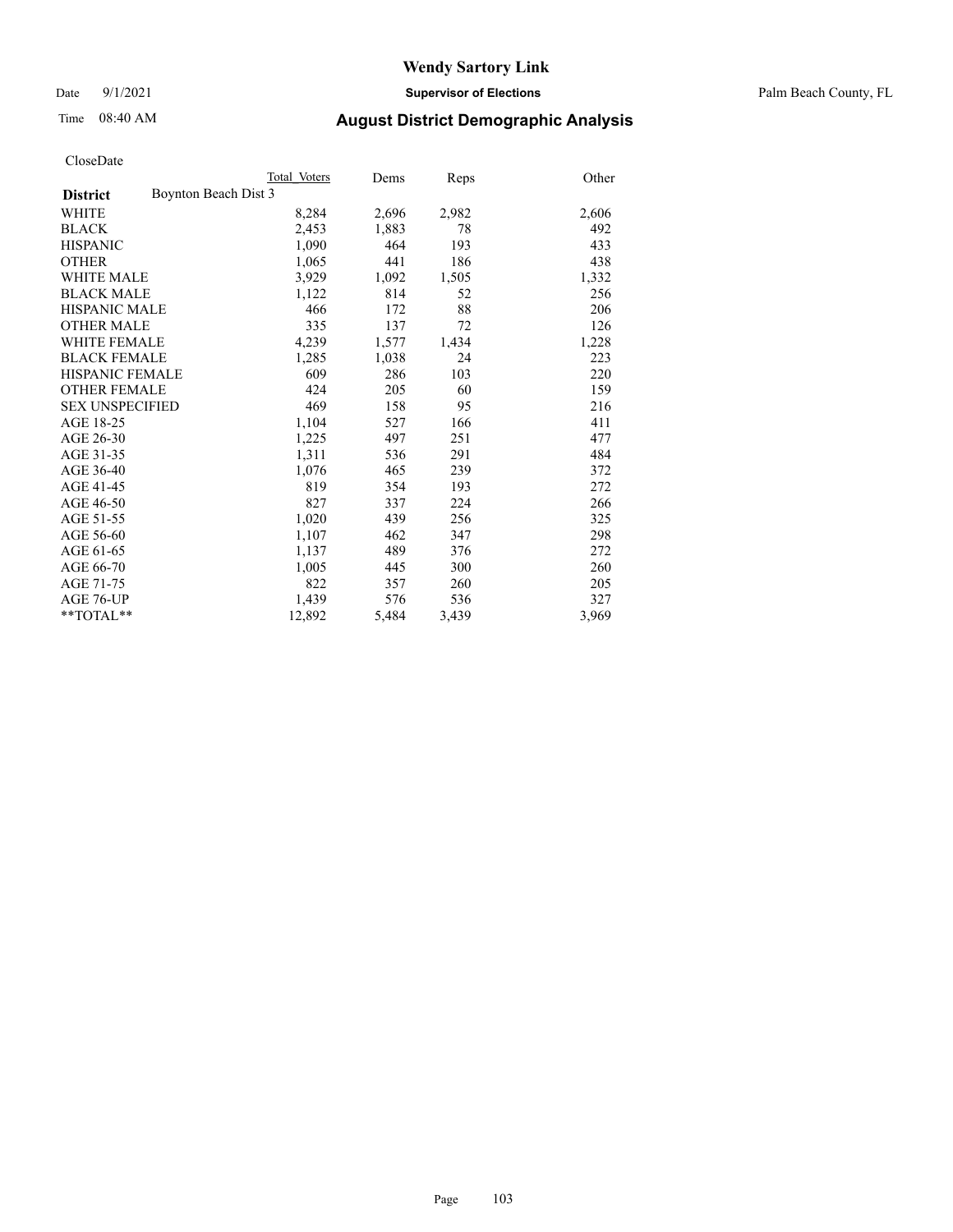Date 9/1/2021 **Supervisor of Elections** Palm Beach County, FL

### Time 08:40 AM **August District Demographic Analysis**

|                                         | Total Voters | Dems  | Reps  | Other |
|-----------------------------------------|--------------|-------|-------|-------|
| Boynton Beach Dist 4<br><b>District</b> |              |       |       |       |
| WHITE                                   | 7,002        | 2,582 | 2,264 | 2,156 |
| <b>BLACK</b>                            | 2,411        | 1,789 | 69    | 553   |
| <b>HISPANIC</b>                         | 1,790        | 762   | 311   | 717   |
| <b>OTHER</b>                            | 1,453        | 573   | 222   | 658   |
| <b>WHITE MALE</b>                       | 3,227        | 1,003 | 1,163 | 1,061 |
| <b>BLACK MALE</b>                       | 987          | 689   | 37    | 261   |
| <b>HISPANIC MALE</b>                    | 760          | 280   | 153   | 327   |
| <b>OTHER MALE</b>                       | 511          | 194   | 89    | 228   |
| <b>WHITE FEMALE</b>                     | 3,676        | 1,543 | 1,072 | 1,061 |
| <b>BLACK FEMALE</b>                     | 1,390        | 1,075 | 32    | 283   |
| <b>HISPANIC FEMALE</b>                  | 994          | 470   | 155   | 369   |
| <b>OTHER FEMALE</b>                     | 628          | 282   | 93    | 253   |
| <b>SEX UNSPECIFIED</b>                  | 470          | 163   | 70    | 237   |
| AGE 18-25                               | 1,241        | 549   | 205   | 487   |
| AGE 26-30                               | 1,145        | 498   | 208   | 439   |
| AGE 31-35                               | 1,357        | 584   | 262   | 511   |
| AGE 36-40                               | 1,169        | 535   | 186   | 448   |
| AGE 41-45                               | 959          | 452   | 184   | 323   |
| AGE 46-50                               | 1,110        | 515   | 211   | 384   |
| AGE 51-55                               | 1,198        | 510   | 298   | 390   |
| AGE 56-60                               | 1,151        | 496   | 335   | 320   |
| AGE 61-65                               | 975          | 434   | 297   | 244   |
| AGE 66-70                               | 789          | 374   | 208   | 207   |
| AGE 71-75                               | 571          | 256   | 185   | 130   |
| AGE 76-UP                               | 991          | 503   | 287   | 201   |
| $*$ $TOTAL**$                           | 12,656       | 5,706 | 2,866 | 4,084 |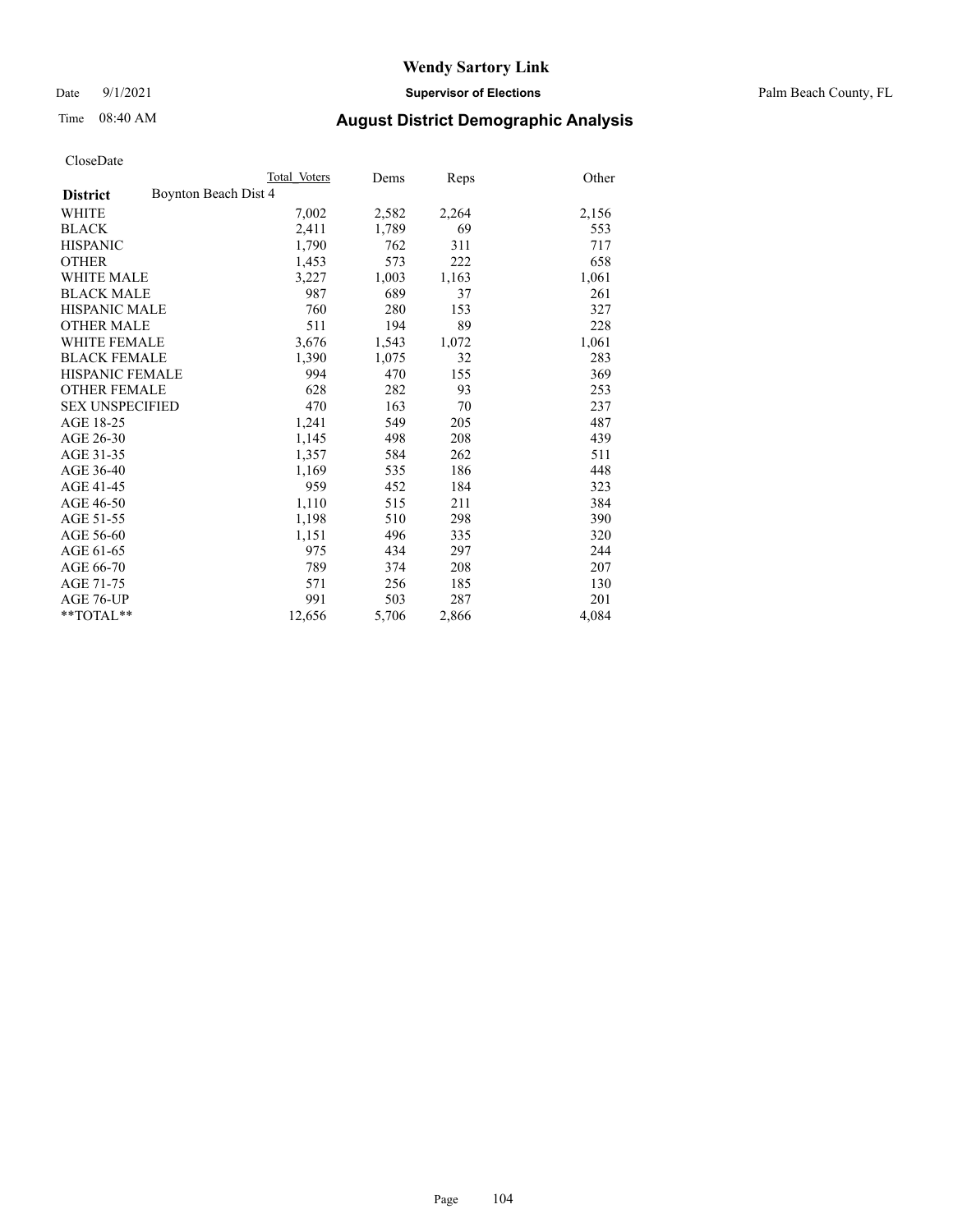### Date 9/1/2021 **Supervisor of Elections** Palm Beach County, FL

### Time 08:40 AM **August District Demographic Analysis**

|                           | Total Voters | Dems  | Reps  | Other |
|---------------------------|--------------|-------|-------|-------|
| Ward 1<br><b>District</b> |              |       |       |       |
| <b>WHITE</b>              | 982          | 251   | 567   | 164   |
| <b>BLACK</b>              | 4,138        | 3,582 | 99    | 457   |
| <b>HISPANIC</b>           | 1,756        | 804   | 374   | 578   |
| <b>OTHER</b>              | 452          | 236   | 41    | 175   |
| <b>WHITE MALE</b>         | 455          | 112   | 266   | 77    |
| <b>BLACK MALE</b>         | 1,665        | 1,394 | 60    | 211   |
| <b>HISPANIC MALE</b>      | 829          | 354   | 198   | 277   |
| <b>OTHER MALE</b>         | 170          | 88    | 16    | 66    |
| <b>WHITE FEMALE</b>       | 516          | 136   | 298   | 82    |
| <b>BLACK FEMALE</b>       | 2,408        | 2,138 | 39    | 231   |
| <b>HISPANIC FEMALE</b>    | 886          | 436   | 171   | 279   |
| <b>OTHER FEMALE</b>       | 145          | 92    | 14    | 39    |
| <b>SEX UNSPECIFIED</b>    | 254          | 123   | 19    | 112   |
| AGE 18-25                 | 960          | 589   | 81    | 290   |
| AGE 26-30                 | 727          | 458   | 78    | 191   |
| AGE 31-35                 | 708          | 488   | 63    | 157   |
| AGE 36-40                 | 557          | 374   | 46    | 137   |
| AGE 41-45                 | 455          | 302   | 65    | 88    |
| AGE 46-50                 | 485          | 304   | 89    | 92    |
| AGE 51-55                 | 559          | 367   | 85    | 107   |
| AGE 56-60                 | 598          | 419   | 109   | 70    |
| AGE 61-65                 | 582          | 384   | 119   | 79    |
| AGE 66-70                 | 567          | 399   | 106   | 62    |
| AGE 71-75                 | 443          | 308   | 89    | 46    |
| AGE 76-UP                 | 687          | 481   | 151   | 55    |
| $*$ $TOTAL**$             | 7,328        | 4,873 | 1,081 | 1,374 |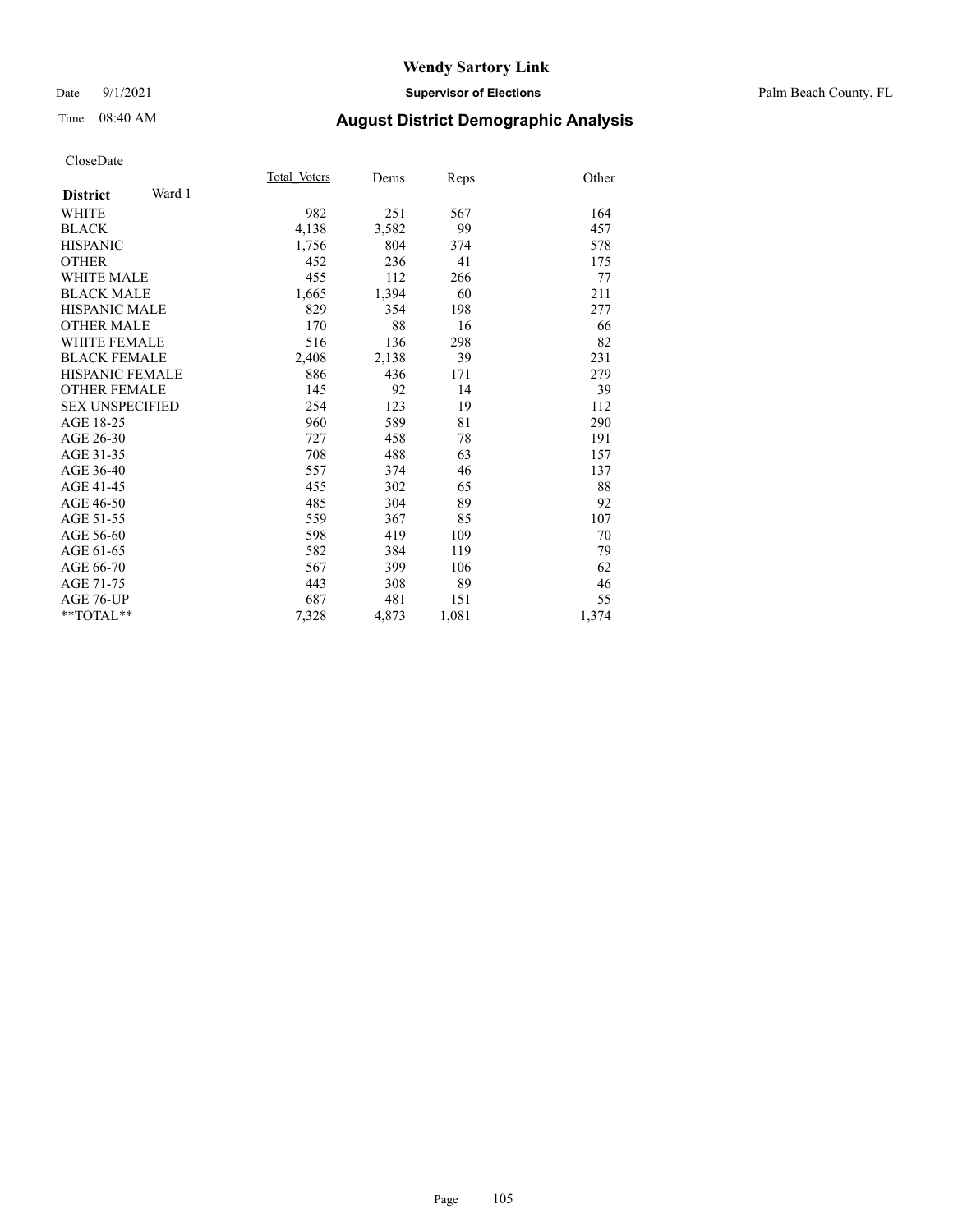### Date 9/1/2021 **Supervisor of Elections** Palm Beach County, FL

### Time 08:40 AM **August District Demographic Analysis**

|                           | Total Voters | Dems   | <b>Reps</b> | Other  |
|---------------------------|--------------|--------|-------------|--------|
| Ward 1<br><b>District</b> |              |        |             |        |
| WHITE                     | 53,582       | 16,608 | 20,901      | 16,073 |
| <b>BLACK</b>              | 2,290        | 1,563  | 127         | 600    |
| <b>HISPANIC</b>           | 6.063        | 2,129  | 1,507       | 2,427  |
| <b>OTHER</b>              | 6,205        | 1,997  | 1,325       | 2,883  |
| <b>WHITE MALE</b>         | 25,671       | 6,571  | 10,723      | 8,377  |
| <b>BLACK MALE</b>         | 1,010        | 636    | 74          | 300    |
| <b>HISPANIC MALE</b>      | 2,436        | 771    | 632         | 1,033  |
| <b>OTHER MALE</b>         | 2,156        | 614    | 517         | 1,025  |
| <b>WHITE FEMALE</b>       | 27,137       | 9,822  | 9,866       | 7,449  |
| <b>BLACK FEMALE</b>       | 1,234        | 901    | 51          | 282    |
| HISPANIC FEMALE           | 3,475        | 1,309  | 833         | 1,333  |
| <b>OTHER FEMALE</b>       | 2,498        | 955    | 509         | 1,034  |
| <b>SEX UNSPECIFIED</b>    | 2,436        | 680    | 633         | 1,123  |
| AGE 18-25                 | 7,680        | 2,636  | 2,304       | 2,740  |
| AGE 26-30                 | 4,645        | 1,517  | 1,350       | 1,778  |
| AGE 31-35                 | 4,565        | 1,507  | 1,292       | 1,766  |
| AGE 36-40                 | 4,412        | 1,433  | 1,263       | 1,716  |
| AGE 41-45                 | 4,338        | 1,376  | 1,240       | 1,722  |
| AGE 46-50                 | 4,907        | 1,389  | 1,667       | 1,851  |
| AGE 51-55                 | 5,991        | 1,670  | 2,288       | 2,033  |
| AGE 56-60                 | 6,496        | 1,952  | 2,584       | 1,960  |
| AGE 61-65                 | 5,933        | 1,990  | 2,254       | 1,689  |
| AGE 66-70                 | 5,318        | 1,950  | 1,915       | 1,453  |
| AGE 71-75                 | 4,858        | 1,804  | 1,799       | 1,255  |
| AGE 76-UP                 | 8,996        | 3,072  | 3,904       | 2,020  |
| $*$ $TOTAL**$             | 68,140       | 22,297 | 23,860      | 21,983 |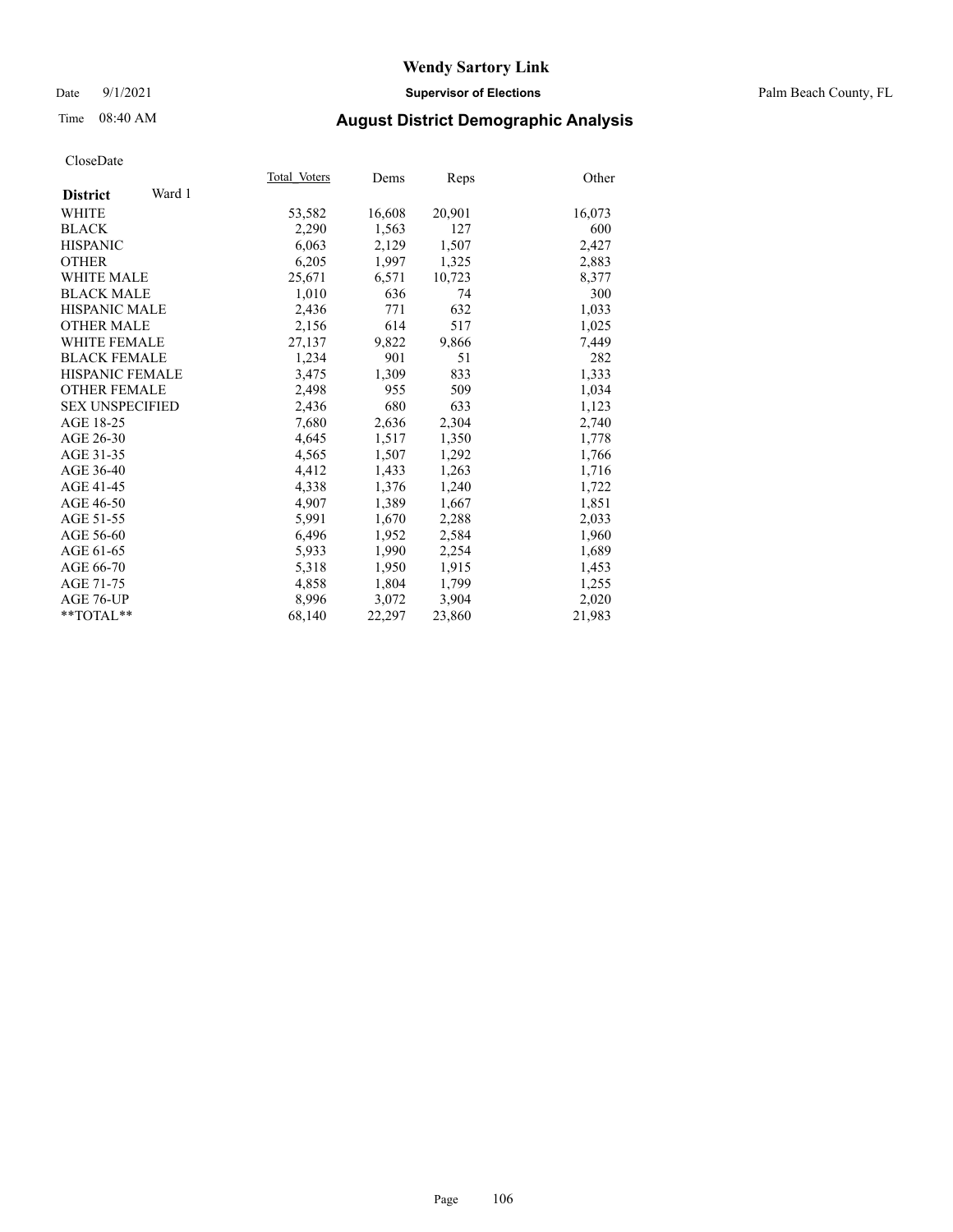### Date 9/1/2021 **Supervisor of Elections** Palm Beach County, FL

| CloseDate |
|-----------|
|-----------|

|                        |        | Total Voters | Dems           | Reps           | Other          |
|------------------------|--------|--------------|----------------|----------------|----------------|
| <b>District</b>        | Ward 1 |              |                |                |                |
| WHITE                  |        | 307          | 84             | 139            | 84             |
| BLACK                  |        | $\Omega$     | $\overline{0}$ | $\theta$       | $\mathbf{0}$   |
| <b>HISPANIC</b>        |        | 9            | 3              | 1              | 5              |
| OTHER                  |        | 16           | 5              | 5              | 6              |
| WHITE MALE             |        | 129          | 29             | 55             | 45             |
| <b>BLACK MALE</b>      |        | $\Omega$     | $\theta$       | $\theta$       | $\theta$       |
| HISPANIC MALE          |        | 3            | $\overline{c}$ | $\theta$       |                |
| OTHER MALE             |        | 6            | 3              | $\overline{2}$ |                |
| WHITE FEMALE           |        | 176          | 55             | 82             | 39             |
| <b>BLACK FEMALE</b>    |        | $\theta$     | $\Omega$       | $\theta$       | $\mathbf{0}$   |
| HISPANIC FEMALE        |        | 5            |                | 1              | 3              |
| <b>OTHER FEMALE</b>    |        | 4            | $\overline{2}$ | $\theta$       | $\overline{c}$ |
| <b>SEX UNSPECIFIED</b> |        | 9            | $\overline{0}$ | 5              | 4              |
| AGE 18-25              |        | 8            | $\overline{c}$ | 3              | 3              |
| AGE 26-30              |        | 4            | 1              |                | 2              |
| AGE 31-35              |        | 5            | $\overline{c}$ | 2              |                |
| AGE 36-40              |        | 4            | $\overline{c}$ |                |                |
| AGE 41-45              |        | 7            | 1              | 2              | 4              |
| AGE 46-50              |        | 6            | $\overline{c}$ | 1              | 3              |
| AGE 51-55              |        | 18           | 3              | 8              | 7              |
| AGE 56-60              |        | 17           | 6              | 6              | 5              |
| AGE 61-65              |        | 35           | 16             | 11             | 8              |
| AGE 66-70              |        | 32           | 7              | 14             | 11             |
| AGE 71-75              |        | 37           | 11             | 15             | 11             |
| AGE 76-UP              |        | 159          | 39             | 81             | 39             |
| $*$ TOTAL $**$         |        | 332          | 92             | 145            | 95             |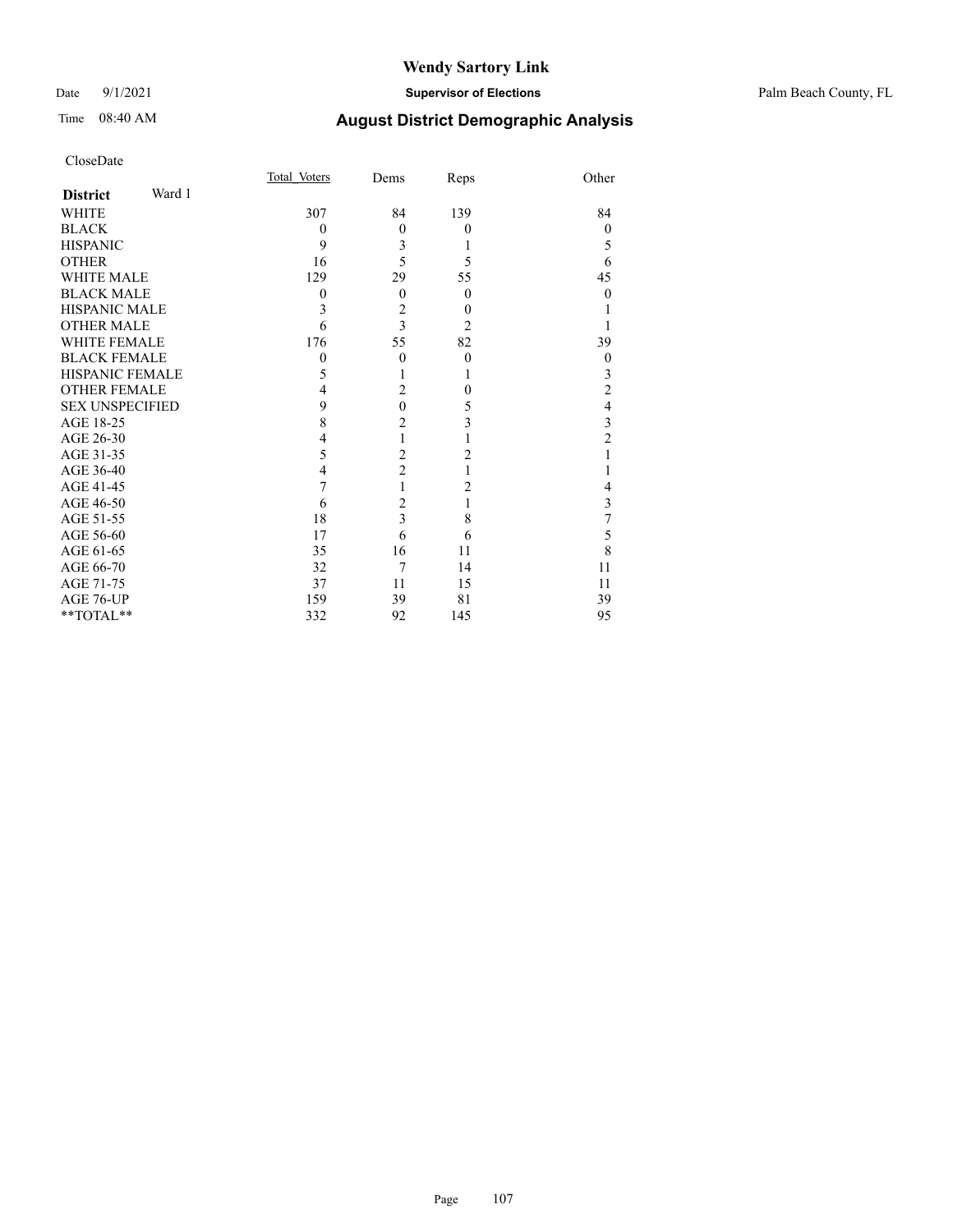### Date 9/1/2021 **Supervisor of Elections** Palm Beach County, FL

| CloseDate              |        |                |                         |                |                         |
|------------------------|--------|----------------|-------------------------|----------------|-------------------------|
|                        |        | Total Voters   | Dems                    | Reps           | Other                   |
| <b>District</b>        | Ward 1 |                |                         |                |                         |
| <b>WHITE</b>           |        | 58             | 19                      | 20             | 19                      |
| <b>BLACK</b>           |        | $\overline{2}$ | 1                       | $\theta$       | 1                       |
| <b>HISPANIC</b>        |        | 23             | 6                       | 6              | 11                      |
| <b>OTHER</b>           |        | 5              |                         | $\theta$       | 4                       |
| <b>WHITE MALE</b>      |        | 27             | 8                       | 11             | 8                       |
| <b>BLACK MALE</b>      |        | 2              |                         | 0              | 1                       |
| <b>HISPANIC MALE</b>   |        | 9              |                         | 5              | 3                       |
| <b>OTHER MALE</b>      |        | $\theta$       | 0                       | 0              | $\mathbf{0}$            |
| <b>WHITE FEMALE</b>    |        | 29             | 11                      | 9              | 9                       |
| <b>BLACK FEMALE</b>    |        | $\theta$       | $\mathbf{0}$            | 0              | $\boldsymbol{0}$        |
| <b>HISPANIC FEMALE</b> |        | 14             | 5                       | 1              | $\,$ 8 $\,$             |
| <b>OTHER FEMALE</b>    |        | 3              | $\mathbf{0}$            | $\theta$       | 3                       |
| <b>SEX UNSPECIFIED</b> |        | 4              |                         | 0              | $\frac{3}{2}$           |
| AGE 18-25              |        | 10             | 4                       | 4              |                         |
| AGE 26-30              |        | 4              | $\overline{c}$          | $\theta$       | $\overline{c}$          |
| AGE 31-35              |        | 9              | $\overline{\mathbf{3}}$ | 2              | $\overline{4}$          |
| AGE 36-40              |        | 8              | $\overline{c}$          | $\theta$       | 6                       |
| AGE 41-45              |        | 6              | 1                       | 2              | 3                       |
| AGE 46-50              |        | 6              |                         | $\overline{c}$ | $\overline{\mathbf{3}}$ |
| AGE 51-55              |        | 4              |                         | 3              | $\mathbf{0}$            |
| AGE 56-60              |        | 9              | $\overline{2}$          | 3              | $\overline{4}$          |
| AGE 61-65              |        | 8              | 3                       | $\theta$       | 5                       |
| AGE 66-70              |        | 8              | 3                       | 3              | $\overline{c}$          |
| AGE 71-75              |        | 4              | $\overline{c}$          |                | $\mathbf{1}$            |
| AGE 76-UP              |        | 12             | 3                       | 6              | 3                       |
| **TOTAL**              |        | 88             | 27                      | 26             | 35                      |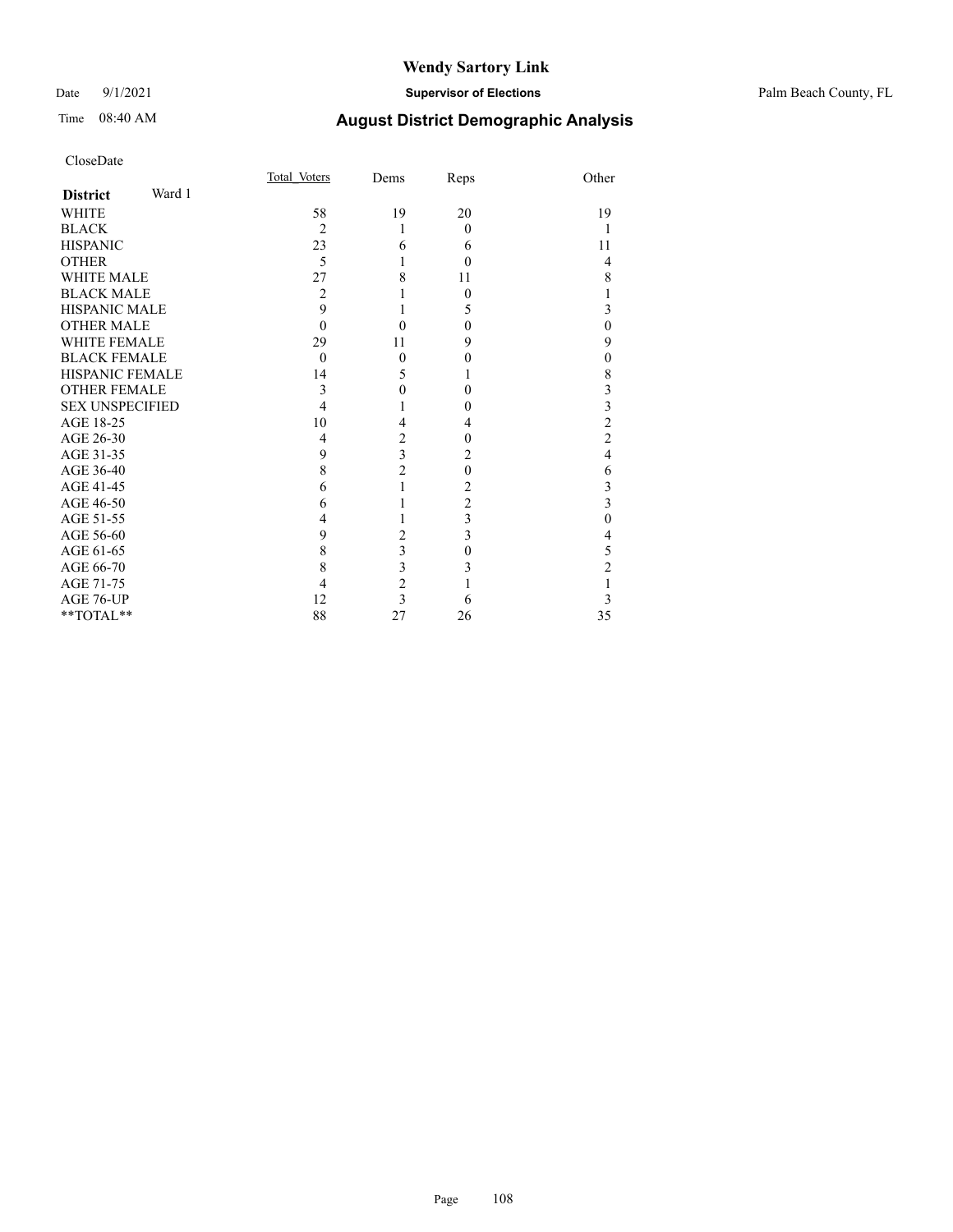#### Date 9/1/2021 **Supervisor of Elections** Palm Beach County, FL

## Time 08:40 AM **August District Demographic Analysis**

|                           | Total Voters | Dems   | Reps   | Other  |
|---------------------------|--------------|--------|--------|--------|
| Ward 1<br><b>District</b> |              |        |        |        |
| WHITE                     | 30,314       | 10,497 | 10,511 | 9,306  |
| <b>BLACK</b>              | 9,323        | 7,499  | 263    | 1,561  |
| <b>HISPANIC</b>           | 3,223        | 1,458  | 609    | 1,156  |
| <b>OTHER</b>              | 3,681        | 1,507  | 650    | 1,524  |
| <b>WHITE MALE</b>         | 14,144       | 4,015  | 5,304  | 4,825  |
| <b>BLACK MALE</b>         | 4,171        | 3,200  | 145    | 826    |
| <b>HISPANIC MALE</b>      | 1,356        | 577    | 260    | 519    |
| <b>OTHER MALE</b>         | 1,266        | 494    | 259    | 513    |
| <b>WHITE FEMALE</b>       | 15,727       | 6,331  | 5,076  | 4,320  |
| <b>BLACK FEMALE</b>       | 5.004        | 4,183  | 115    | 706    |
| HISPANIC FEMALE           | 1,791        | 853    | 333    | 605    |
| <b>OTHER FEMALE</b>       | 1,479        | 690    | 245    | 544    |
| <b>SEX UNSPECIFIED</b>    | 1,562        | 595    | 288    | 679    |
| AGE 18-25                 | 3,850        | 1,804  | 713    | 1,333  |
| AGE 26-30                 | 3,693        | 1,589  | 755    | 1,349  |
| AGE 31-35                 | 3,917        | 1,723  | 788    | 1,406  |
| AGE 36-40                 | 3,124        | 1,342  | 689    | 1,093  |
| AGE 41-45                 | 2,617        | 1,130  | 543    | 944    |
| AGE 46-50                 | 2,911        | 1,229  | 719    | 963    |
| AGE 51-55                 | 3,416        | 1,395  | 987    | 1,034  |
| AGE 56-60                 | 4,286        | 1,817  | 1,293  | 1,176  |
| AGE 61-65                 | 4,445        | 1,992  | 1,327  | 1,126  |
| AGE 66-70                 | 4,160        | 2,045  | 1,134  | 981    |
| AGE 71-75                 | 3,695        | 1,843  | 992    | 860    |
| AGE 76-UP                 | 6,426        | 3,052  | 2,092  | 1,282  |
| $*$ $TOTAL**$             | 46,541       | 20,961 | 12,033 | 13,547 |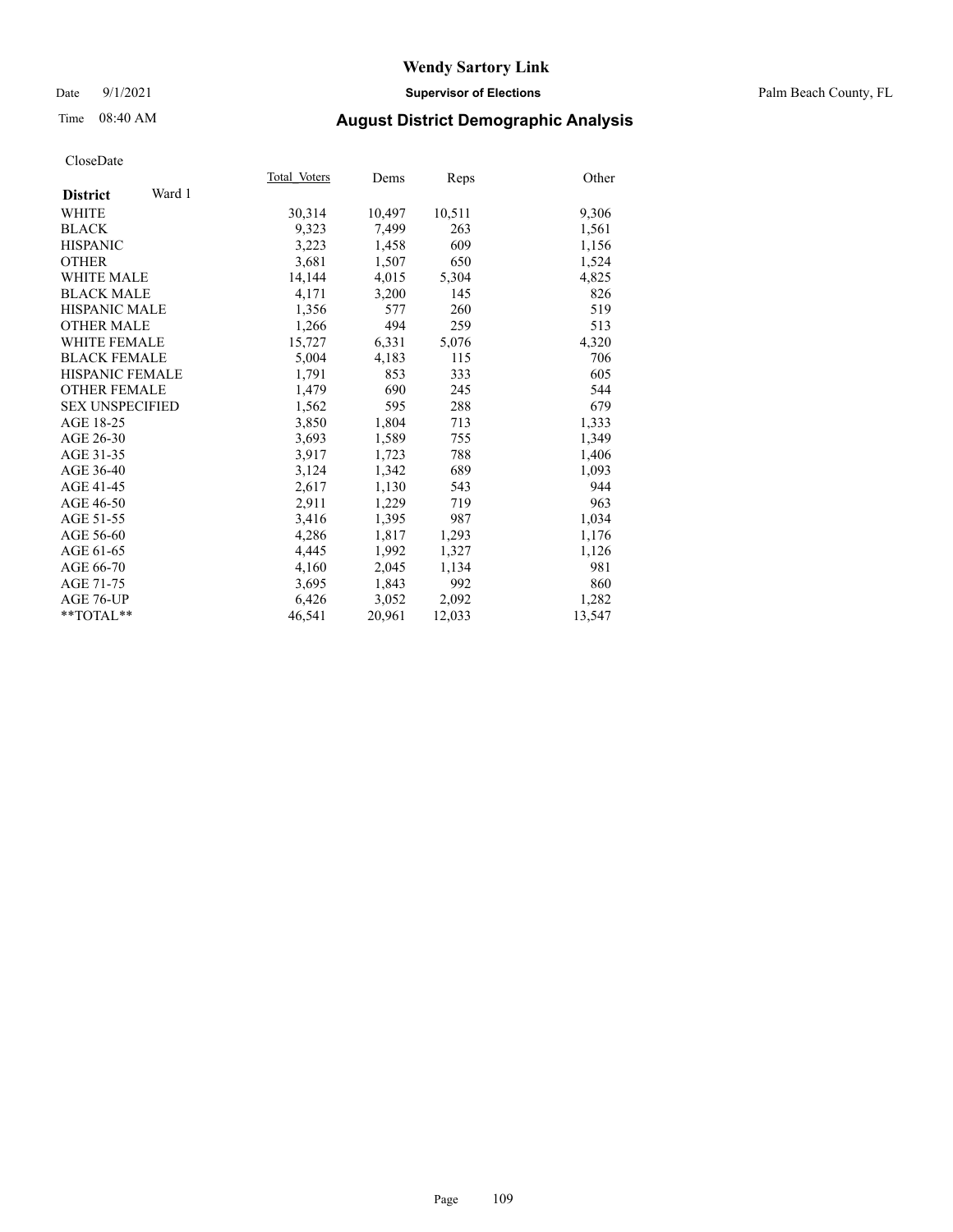#### Date 9/1/2021 **Supervisor of Elections** Palm Beach County, FL

## Time 08:40 AM **August District Demographic Analysis**

|                           | Total Voters | Dems   | <b>Reps</b> | Other |
|---------------------------|--------------|--------|-------------|-------|
| Ward 1<br><b>District</b> |              |        |             |       |
| WHITE                     | 8,772        | 3,232  | 2,895       | 2,645 |
| <b>BLACK</b>              | 4,731        | 3,480  | 147         | 1,104 |
| <b>HISPANIC</b>           | 6,819        | 3,068  | 1,137       | 2,614 |
| <b>OTHER</b>              | 2,709        | 1,101  | 355         | 1,253 |
| <b>WHITE MALE</b>         | 3,841        | 1,222  | 1,351       | 1,268 |
| <b>BLACK MALE</b>         | 1,902        | 1,302  | 90          | 510   |
| <b>HISPANIC MALE</b>      | 2,900        | 1,192  | 532         | 1,176 |
| <b>OTHER MALE</b>         | 953          | 393    | 137         | 423   |
| <b>WHITE FEMALE</b>       | 4,797        | 1,967  | 1,511       | 1,319 |
| <b>BLACK FEMALE</b>       | 2,745        | 2,114  | 56          | 575   |
| <b>HISPANIC FEMALE</b>    | 3,737        | 1,796  | 575         | 1,366 |
| <b>OTHER FEMALE</b>       | 1,088        | 505    | 135         | 448   |
| <b>SEX UNSPECIFIED</b>    | 1,047        | 377    | 145         | 525   |
| AGE 18-25                 | 2,805        | 1,273  | 297         | 1,235 |
| AGE 26-30                 | 1,847        | 821    | 229         | 797   |
| AGE 31-35                 | 1,918        | 892    | 273         | 753   |
| AGE 36-40                 | 1,827        | 871    | 250         | 706   |
| AGE 41-45                 | 1,743        | 835    | 287         | 621   |
| AGE 46-50                 | 1,827        | 874    | 359         | 594   |
| AGE 51-55                 | 1,910        | 927    | 370         | 613   |
| AGE 56-60                 | 1,937        | 945    | 452         | 540   |
| AGE 61-65                 | 1,876        | 881    | 480         | 515   |
| AGE 66-70                 | 1,533        | 782    | 367         | 384   |
| AGE 71-75                 | 1,345        | 630    | 379         | 336   |
| AGE 76-UP                 | 2,463        | 1,150  | 791         | 522   |
| $*$ $TOTAL**$             | 23,031       | 10,881 | 4,534       | 7,616 |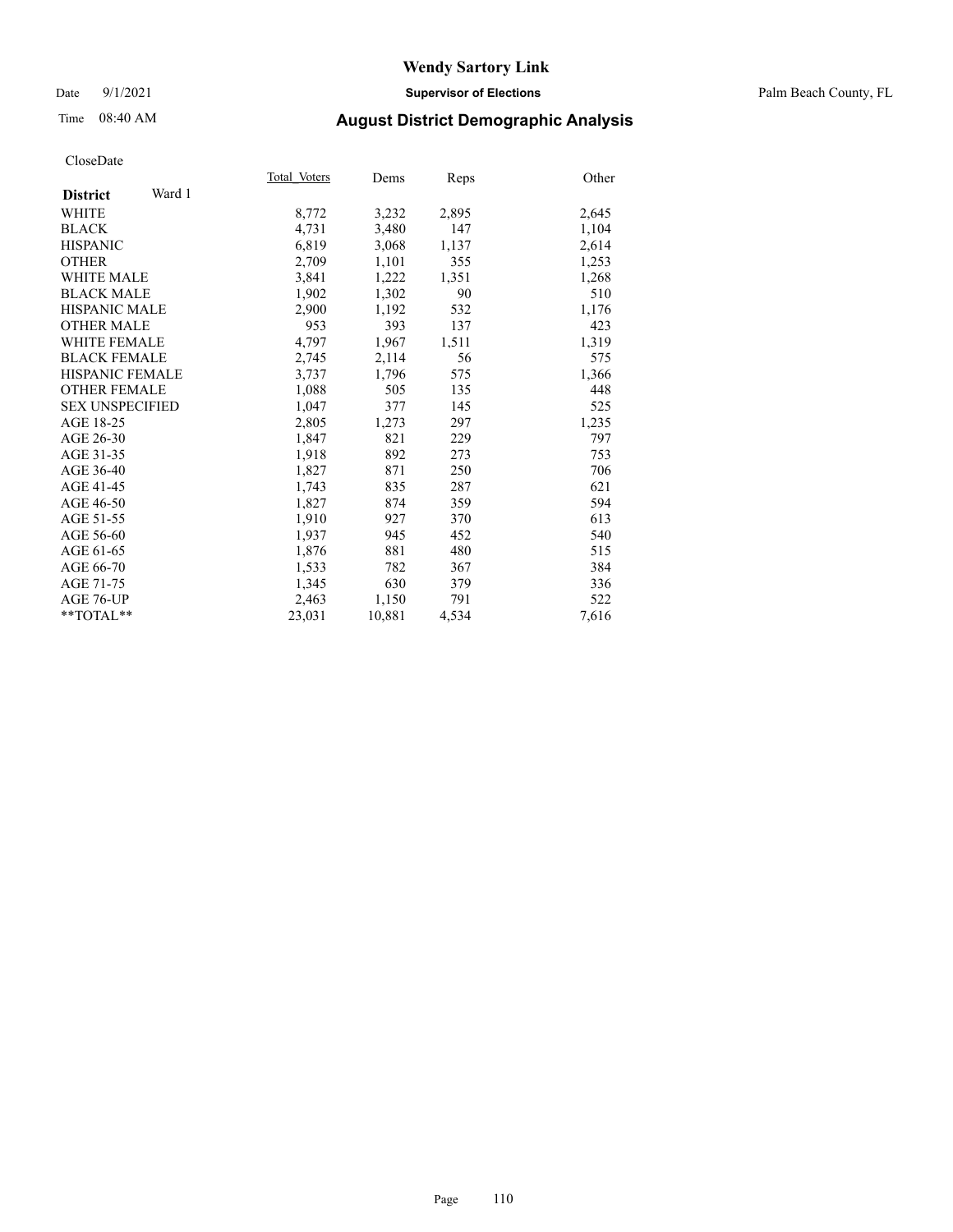#### Date 9/1/2021 **Supervisor of Elections** Palm Beach County, FL

| CloseDate              |        |                |                  |                |                         |
|------------------------|--------|----------------|------------------|----------------|-------------------------|
|                        |        | Total Voters   | Dems             | Reps           | Other                   |
| <b>District</b>        | Ward 1 |                |                  |                |                         |
| WHITE                  |        | 127            | 35               | 52             | 40                      |
| <b>BLACK</b>           |        | 1              | $\theta$         | $\Omega$       | 1                       |
| <b>HISPANIC</b>        |        | 33             | 8                | 10             | 15                      |
| <b>OTHER</b>           |        | 13             | $\theta$         | $\overline{2}$ | 11                      |
| <b>WHITE MALE</b>      |        | 64             | 15               | 30             | 19                      |
| <b>BLACK MALE</b>      |        | 1              | $\theta$         | $\theta$       | 1                       |
| <b>HISPANIC MALE</b>   |        | 16             | 6                | 4              | 6                       |
| <b>OTHER MALE</b>      |        | 5              | $\theta$         |                | 4                       |
| <b>WHITE FEMALE</b>    |        | 61             | 20               | 22             | 19                      |
| <b>BLACK FEMALE</b>    |        | $\overline{0}$ | $\theta$         | $\theta$       | $\boldsymbol{0}$        |
| <b>HISPANIC FEMALE</b> |        | 16             | $\overline{2}$   | 5              | 9                       |
| <b>OTHER FEMALE</b>    |        | 5              | $\boldsymbol{0}$ |                | $\overline{\mathbf{4}}$ |
| <b>SEX UNSPECIFIED</b> |        | 6              | $\mathbf{0}$     |                | 5                       |
| AGE 18-25              |        | 19             | 4                | 6              | 9                       |
| AGE 26-30              |        | 18             | 5                | 4              | 9                       |
| AGE 31-35              |        | 11             | 1                | 6              | $\overline{4}$          |
| AGE 36-40              |        | 9              | 3                | 2              | 4                       |
| AGE 41-45              |        | 11             | 3                | 5              | $\overline{\mathbf{3}}$ |
| AGE 46-50              |        | 14             | 1                | 6              | $\overline{7}$          |
| AGE 51-55              |        | 13             | 4                | 4              | 5                       |
| AGE 56-60              |        | 31             | 8                | 12             | 11                      |
| AGE 61-65              |        | 12             | $\overline{c}$   | 6              | 4                       |
| AGE 66-70              |        | 16             | 5                | 5              | 6                       |
| AGE 71-75              |        | 9              | $\overline{3}$   | $\overline{c}$ | 4                       |
| AGE 76-UP              |        | 11             | $\overline{4}$   | 6              | 1                       |
| **TOTAL**              |        | 174            | 43               | 64             | 67                      |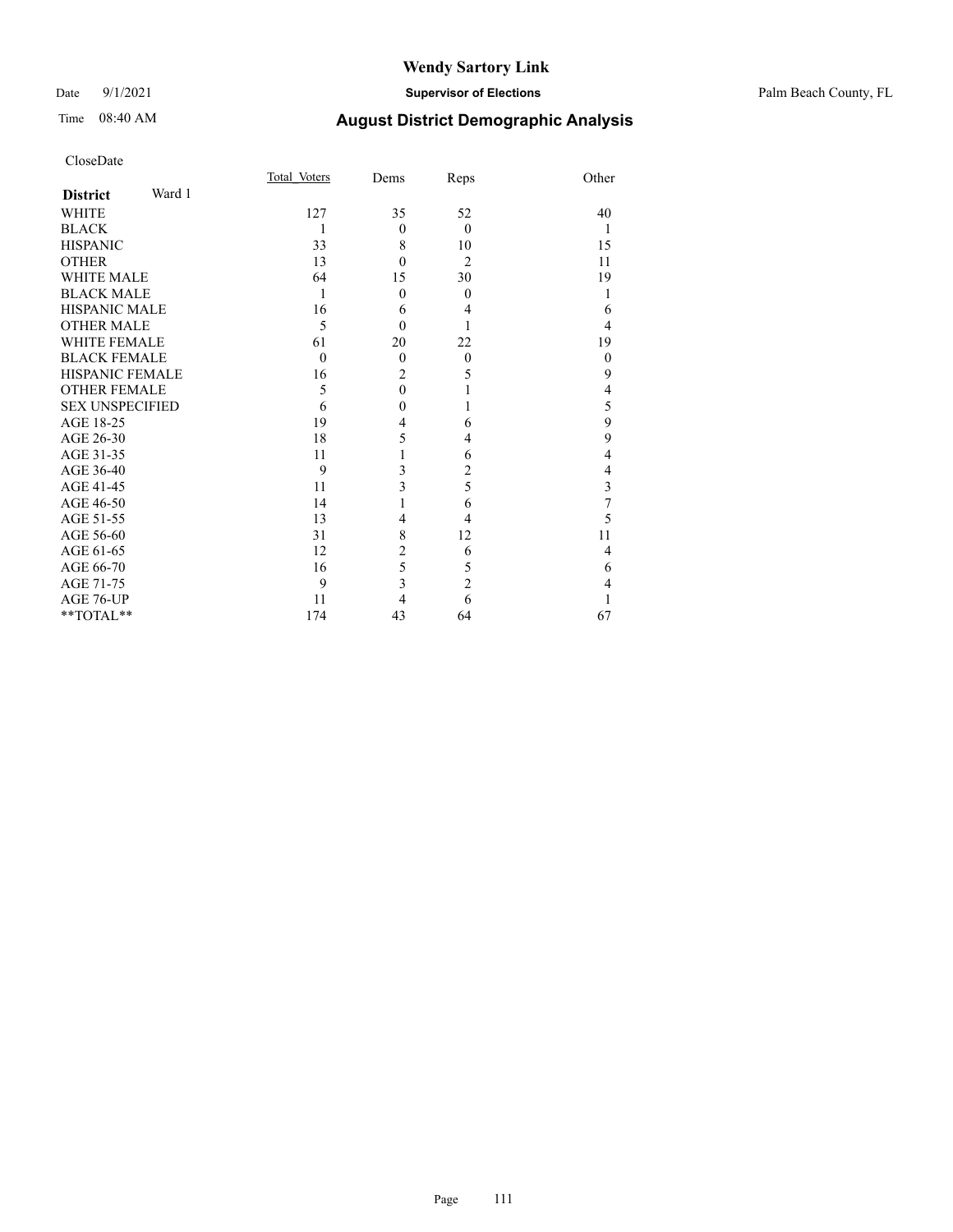#### Date 9/1/2021 **Supervisor of Elections** Palm Beach County, FL

| CloseDate |
|-----------|
|-----------|

|                        |        | Total Voters   | Dems           | Reps             | Other            |
|------------------------|--------|----------------|----------------|------------------|------------------|
| <b>District</b>        | Ward 1 |                |                |                  |                  |
| <b>WHITE</b>           |        | 810            | 171            | 435              | 204              |
| <b>BLACK</b>           |        | 4              | 4              | $\theta$         | $\overline{0}$   |
| <b>HISPANIC</b>        |        | 22             | 4              | 9                | 9                |
| <b>OTHER</b>           |        | 37             | 6              | 10               | 21               |
| <b>WHITE MALE</b>      |        | 398            | 69             | 220              | 109              |
| <b>BLACK MALE</b>      |        | 2              | $\overline{2}$ | $\theta$         | $\theta$         |
| <b>HISPANIC MALE</b>   |        | 6              | $\mathbf{0}$   | $\overline{2}$   | 4                |
| <b>OTHER MALE</b>      |        | 19             | $\overline{2}$ | $\overline{7}$   | 10               |
| <b>WHITE FEMALE</b>    |        | 402            | 100            | 208              | 94               |
| <b>BLACK FEMALE</b>    |        | $\overline{2}$ | $\overline{2}$ | $\boldsymbol{0}$ | $\boldsymbol{0}$ |
| HISPANIC FEMALE        |        | 16             | 4              | 7                | 5                |
| <b>OTHER FEMALE</b>    |        | 10             | $\overline{c}$ | $\overline{c}$   | 6                |
| <b>SEX UNSPECIFIED</b> |        | 17             | $\overline{4}$ | $\overline{7}$   | 6                |
| AGE 18-25              |        | 57             | 9              | 17               | 31               |
| AGE 26-30              |        | 26             | $\overline{4}$ | 9                | 13               |
| AGE 31-35              |        | 34             | 13             | 11               | 10               |
| AGE 36-40              |        | 45             | 8              | 20               | 17               |
| AGE 41-45              |        | 26             | 3              | 13               | 10               |
| AGE 46-50              |        | 51             | 7              | 26               | 18               |
| AGE 51-55              |        | 49             | 9              | 24               | 16               |
| AGE 56-60              |        | 80             | 11             | 43               | 26               |
| AGE 61-65              |        | 101            | 20             | 64               | 17               |
| AGE 66-70              |        | 105            | 29             | 54               | 22               |
| AGE 71-75              |        | 101            | 23             | 59               | 19               |
| AGE 76-UP              |        | 198            | 49             | 114              | 35               |
| **TOTAL**              |        | 873            | 185            | 454              | 234              |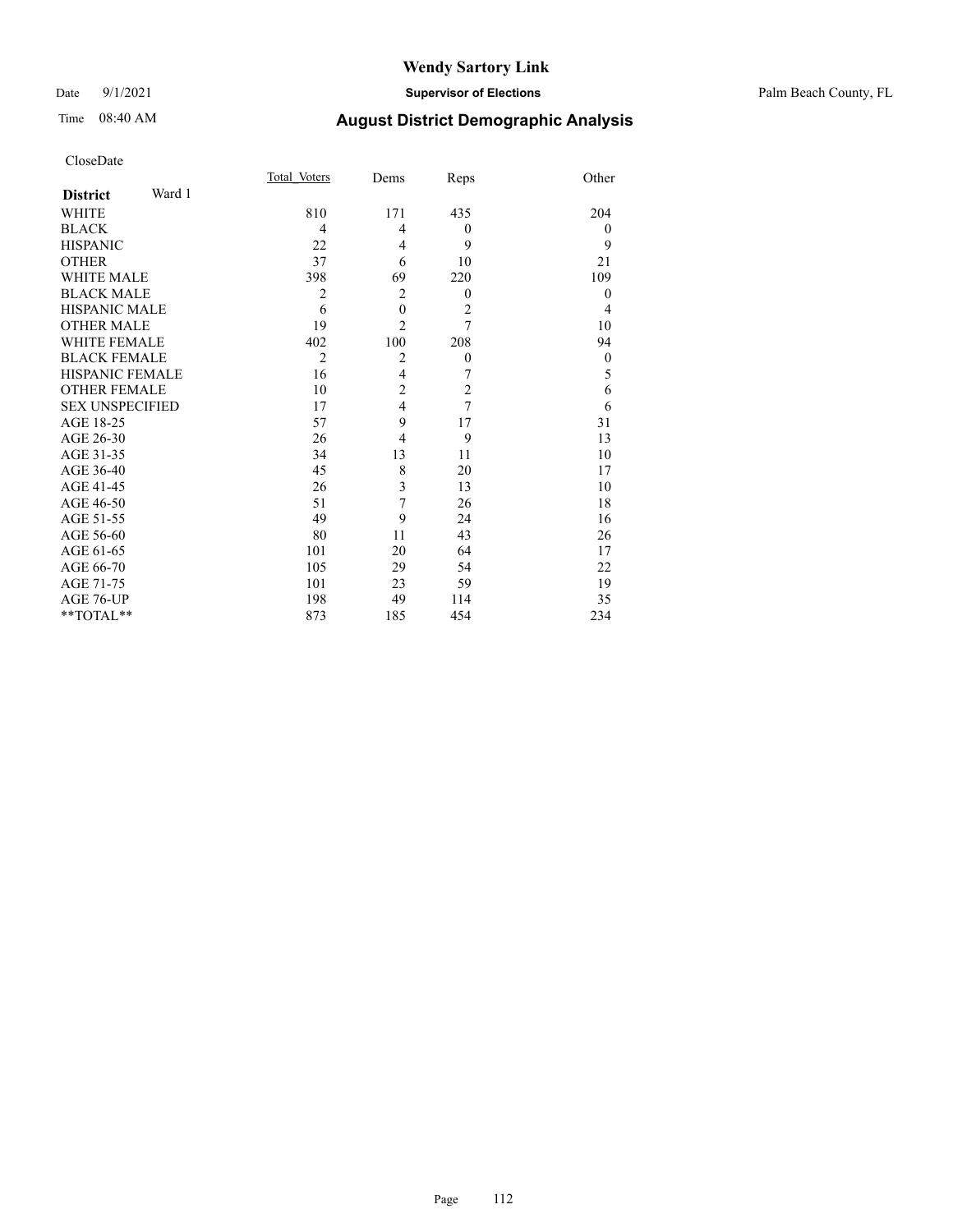#### Date 9/1/2021 **Supervisor of Elections** Palm Beach County, FL

# Time 08:40 AM **August District Demographic Analysis**

|                        |        | Total Voters | Dems  | Reps           | Other          |
|------------------------|--------|--------------|-------|----------------|----------------|
| <b>District</b>        | Ward 1 |              |       |                |                |
| <b>WHITE</b>           |        | 3,401        | 1,022 | 1,409          | 970            |
| <b>BLACK</b>           |        | 20           | 15    | $\overline{2}$ | 3              |
| <b>HISPANIC</b>        |        | 143          | 45    | 39             | 59             |
| <b>OTHER</b>           |        | 265          | 96    | 66             | 103            |
| <b>WHITE MALE</b>      |        | 1,607        | 415   | 709            | 483            |
| <b>BLACK MALE</b>      |        | 10           | 7     | $\overline{2}$ | 1              |
| <b>HISPANIC MALE</b>   |        | 45           | 14    | 14             | 17             |
| <b>OTHER MALE</b>      |        | 84           | 24    | 20             | 40             |
| <b>WHITE FEMALE</b>    |        | 1,752        | 603   | 674            | 475            |
| <b>BLACK FEMALE</b>    |        | 10           | 8     | $\theta$       | $\overline{2}$ |
| <b>HISPANIC FEMALE</b> |        | 95           | 31    | 25             | 39             |
| <b>OTHER FEMALE</b>    |        | 112          | 47    | 30             | 35             |
| <b>SEX UNSPECIFIED</b> |        | 110          | 26    | 41             | 43             |
| AGE 18-25              |        | 162          | 44    | 51             | 67             |
| AGE 26-30              |        | 99           | 36    | 26             | 37             |
| AGE 31-35              |        | 91           | 26    | 28             | 37             |
| AGE 36-40              |        | 76           | 22    | 23             | 31             |
| AGE 41-45              |        | 79           | 19    | 25             | 35             |
| AGE 46-50              |        | 108          | 18    | 44             | 46             |
| AGE 51-55              |        | 202          | 40    | 91             | 71             |
| AGE 56-60              |        | 371          | 99    | 148            | 124            |
| AGE 61-65              |        | 441          | 157   | 157            | 127            |
| AGE 66-70              |        | 436          | 135   | 175            | 126            |
| AGE 71-75              |        | 596          | 209   | 223            | 164            |
| AGE 76-UP              |        | 1,168        | 373   | 525            | 270            |
| **TOTAL**              |        | 3,829        | 1,178 | 1,516          | 1,135          |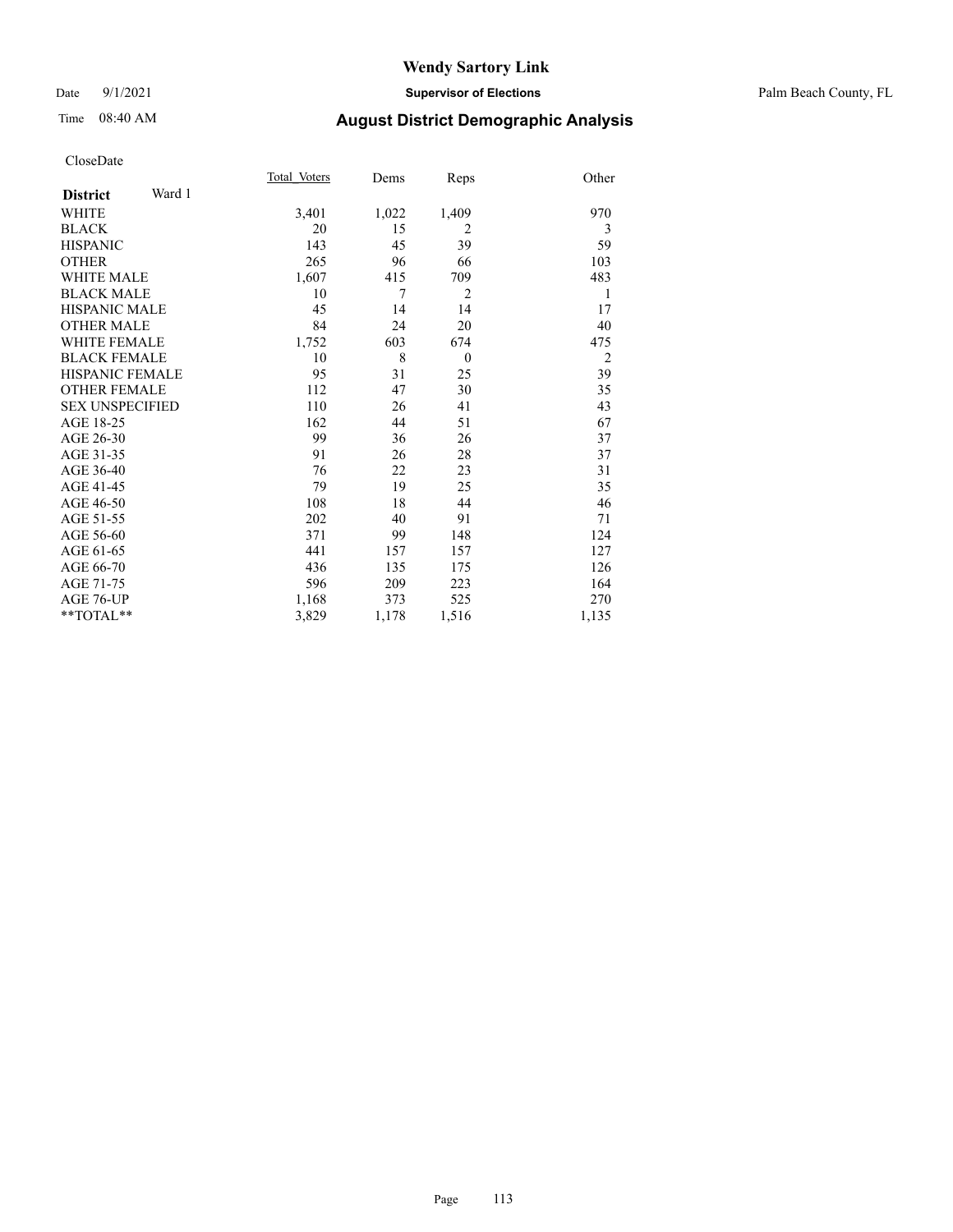#### Date 9/1/2021 **Supervisor of Elections** Palm Beach County, FL

# Time 08:40 AM **August District Demographic Analysis**

|                           | Total Voters | Dems | Reps | Other |
|---------------------------|--------------|------|------|-------|
| Ward 1<br><b>District</b> |              |      |      |       |
| <b>WHITE</b>              | 488          | 145  | 211  | 132   |
| <b>BLACK</b>              | 390          | 298  | 19   | 73    |
| <b>HISPANIC</b>           | 307          | 123  | 71   | 113   |
| <b>OTHER</b>              | 138          | 43   | 28   | 67    |
| <b>WHITE MALE</b>         | 238          | 59   | 102  | 77    |
| <b>BLACK MALE</b>         | 174          | 118  | 12   | 44    |
| <b>HISPANIC MALE</b>      | 143          | 46   | 38   | 59    |
| <b>OTHER MALE</b>         | 40           | 13   | 6    | 21    |
| <b>WHITE FEMALE</b>       | 243          | 85   | 105  | 53    |
| <b>BLACK FEMALE</b>       | 212          | 177  | 7    | 28    |
| HISPANIC FEMALE           | 154          | 72   | 30   | 52    |
| <b>OTHER FEMALE</b>       | 55           | 20   | 9    | 26    |
| <b>SEX UNSPECIFIED</b>    | 64           | 19   | 20   | 25    |
| AGE 18-25                 | 159          | 71   | 29   | 59    |
| AGE 26-30                 | 124          | 56   | 24   | 44    |
| AGE 31-35                 | 114          | 51   | 21   | 42    |
| AGE 36-40                 | 111          | 52   | 16   | 43    |
| AGE 41-45                 | 110          | 63   | 25   | 22    |
| AGE 46-50                 | 105          | 52   | 21   | 32    |
| AGE 51-55                 | 131          | 53   | 44   | 34    |
| AGE 56-60                 | 129          | 52   | 37   | 40    |
| AGE 61-65                 | 122          | 55   | 37   | 30    |
| AGE 66-70                 | 80           | 41   | 22   | 17    |
| AGE 71-75                 | 56           | 26   | 19   | 11    |
| AGE 76-UP                 | 82           | 37   | 34   | 11    |
| $*$ $TOTAL**$             | 1,323        | 609  | 329  | 385   |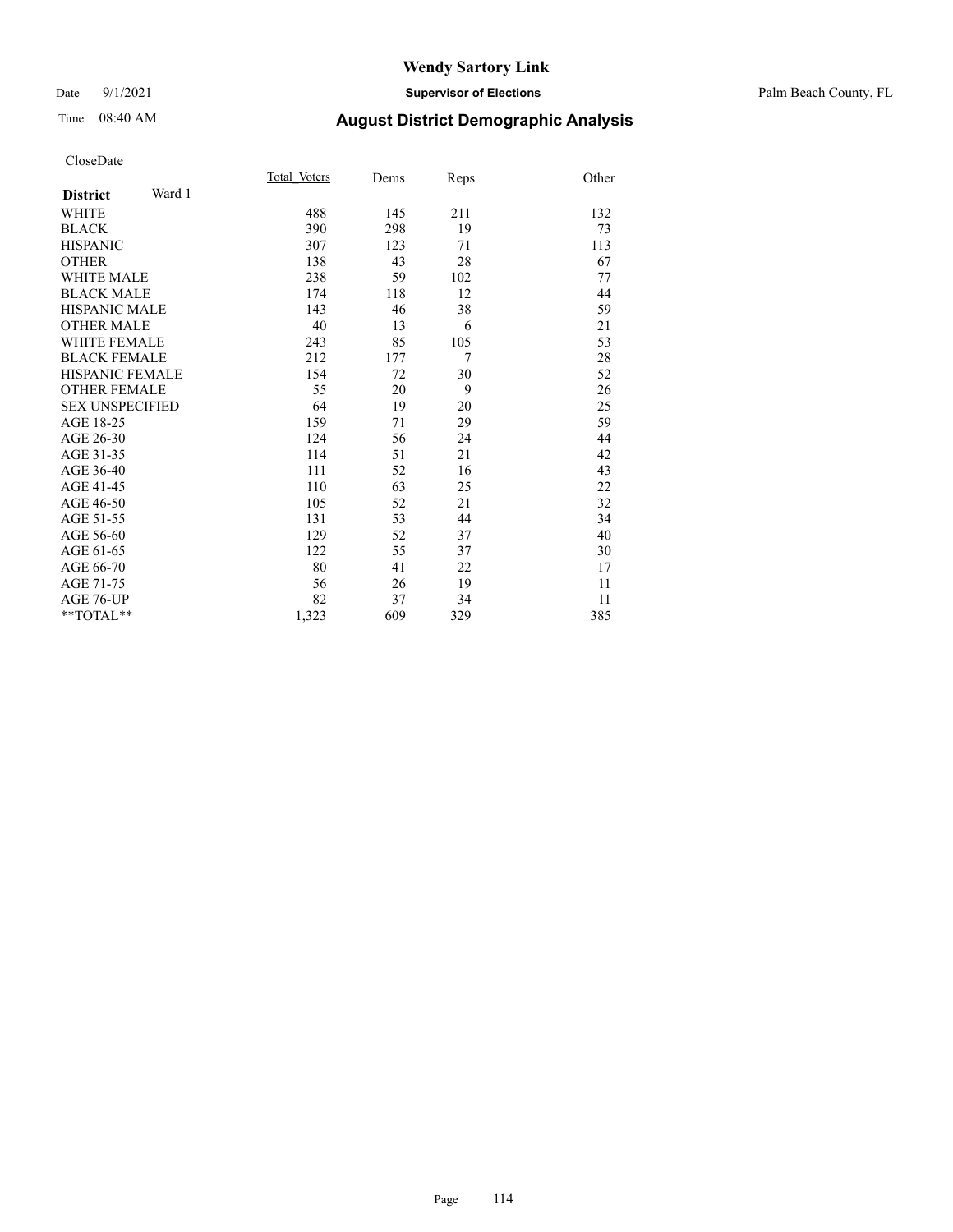#### Date 9/1/2021 **Supervisor of Elections** Palm Beach County, FL

# Time 08:40 AM **August District Demographic Analysis**

|                        |        | Total Voters | Dems | Reps           | Other |
|------------------------|--------|--------------|------|----------------|-------|
| <b>District</b>        | Ward 1 |              |      |                |       |
| WHITE                  |        | 1,618        | 499  | 604            | 515   |
| <b>BLACK</b>           |        | 119          | 88   | $\overline{7}$ | 24    |
| <b>HISPANIC</b>        |        | 171          | 69   | 28             | 74    |
| <b>OTHER</b>           |        | 159          | 48   | 42             | 69    |
| <b>WHITE MALE</b>      |        | 762          | 193  | 310            | 259   |
| <b>BLACK MALE</b>      |        | 44           | 28   | 3              | 13    |
| <b>HISPANIC MALE</b>   |        | 75           | 33   | 12             | 30    |
| <b>OTHER MALE</b>      |        | 54           | 14   | 15             | 25    |
| <b>WHITE FEMALE</b>    |        | 839          | 302  | 288            | 249   |
| <b>BLACK FEMALE</b>    |        | 73           | 60   | 3              | 10    |
| <b>HISPANIC FEMALE</b> |        | 88           | 34   | 14             | 40    |
| <b>OTHER FEMALE</b>    |        | 72           | 23   | 18             | 31    |
| <b>SEX UNSPECIFIED</b> |        | 60           | 17   | 18             | 25    |
| AGE 18-25              |        | 127          | 44   | 30             | 53    |
| AGE 26-30              |        | 146          | 49   | 38             | 59    |
| AGE 31-35              |        | 146          | 46   | 39             | 61    |
| AGE 36-40              |        | 115          | 37   | 32             | 46    |
| AGE 41-45              |        | 138          | 50   | 34             | 54    |
| AGE 46-50              |        | 162          | 53   | 50             | 59    |
| AGE 51-55              |        | 175          | 59   | 59             | 57    |
| AGE 56-60              |        | 217          | 64   | 87             | 66    |
| AGE 61-65              |        | 237          | 89   | 84             | 64    |
| AGE 66-70              |        | 205          | 78   | 65             | 62    |
| AGE 71-75              |        | 147          | 52   | 58             | 37    |
| AGE 76-UP              |        | 252          | 83   | 105            | 64    |
| $*$ $TOTAL**$          |        | 2,067        | 704  | 681            | 682   |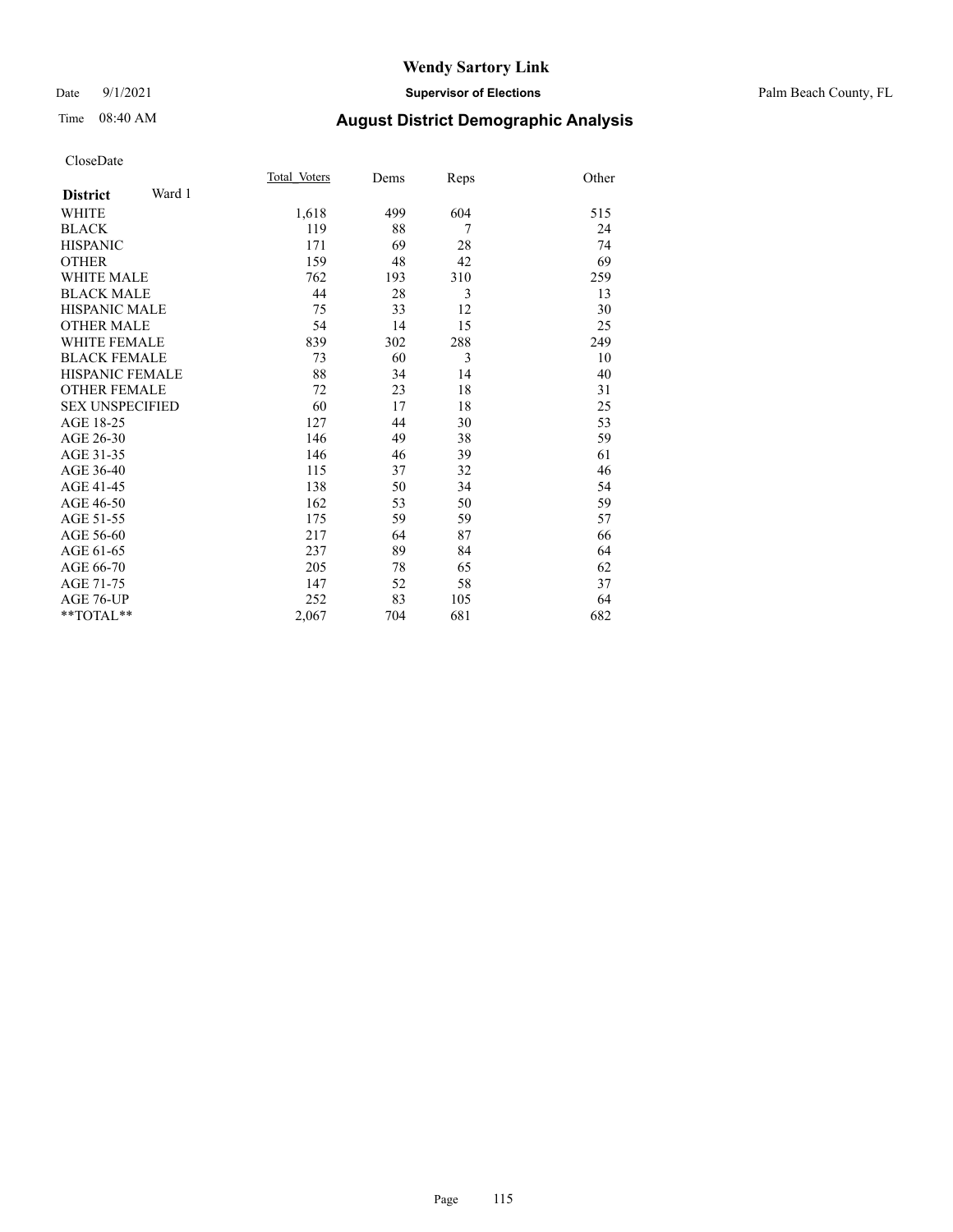#### Date 9/1/2021 **Supervisor of Elections** Palm Beach County, FL

# Time 08:40 AM **August District Demographic Analysis**

|                        |        | Total Voters | Dems | Reps           | Other |
|------------------------|--------|--------------|------|----------------|-------|
| <b>District</b>        | Ward 1 |              |      |                |       |
| WHITE                  |        | 2,826        | 725  | 1,347          | 754   |
| <b>BLACK</b>           |        | 18           | 7    | 4              | 7     |
| <b>HISPANIC</b>        |        | 78           | 18   | 36             | 24    |
| <b>OTHER</b>           |        | 167          | 47   | 53             | 67    |
| <b>WHITE MALE</b>      |        | 1,285        | 263  | 637            | 385   |
| <b>BLACK MALE</b>      |        | 9            | 3    | $\overline{2}$ | 4     |
| <b>HISPANIC MALE</b>   |        | 35           | 9    | 18             | 8     |
| <b>OTHER MALE</b>      |        | 47           | 9    | 17             | 21    |
| <b>WHITE FEMALE</b>    |        | 1,510        | 456  | 696            | 358   |
| <b>BLACK FEMALE</b>    |        | 9            | 4    | $\overline{2}$ | 3     |
| HISPANIC FEMALE        |        | 42           | 9    | 18             | 15    |
| <b>OTHER FEMALE</b>    |        | 73           | 24   | 26             | 23    |
| <b>SEX UNSPECIFIED</b> |        | 74           | 15   | 24             | 35    |
| AGE 18-25              |        | 126          | 35   | 48             | 43    |
| AGE 26-30              |        | 61           | 14   | 30             | 17    |
| AGE 31-35              |        | 101          | 23   | 37             | 41    |
| AGE 36-40              |        | 108          | 22   | 44             | 42    |
| AGE 41-45              |        | 84           | 16   | 33             | 35    |
| AGE 46-50              |        | 114          | 26   | 44             | 44    |
| AGE 51-55              |        | 188          | 30   | 94             | 64    |
| AGE 56-60              |        | 302          | 77   | 148            | 77    |
| AGE 61-65              |        | 365          | 99   | 172            | 94    |
| AGE 66-70              |        | 389          | 106  | 173            | 110   |
| AGE 71-75              |        | 384          | 105  | 173            | 106   |
| AGE 76-UP              |        | 867          | 244  | 444            | 179   |
| $*$ $TOTAL**$          |        | 3,089        | 797  | 1,440          | 852   |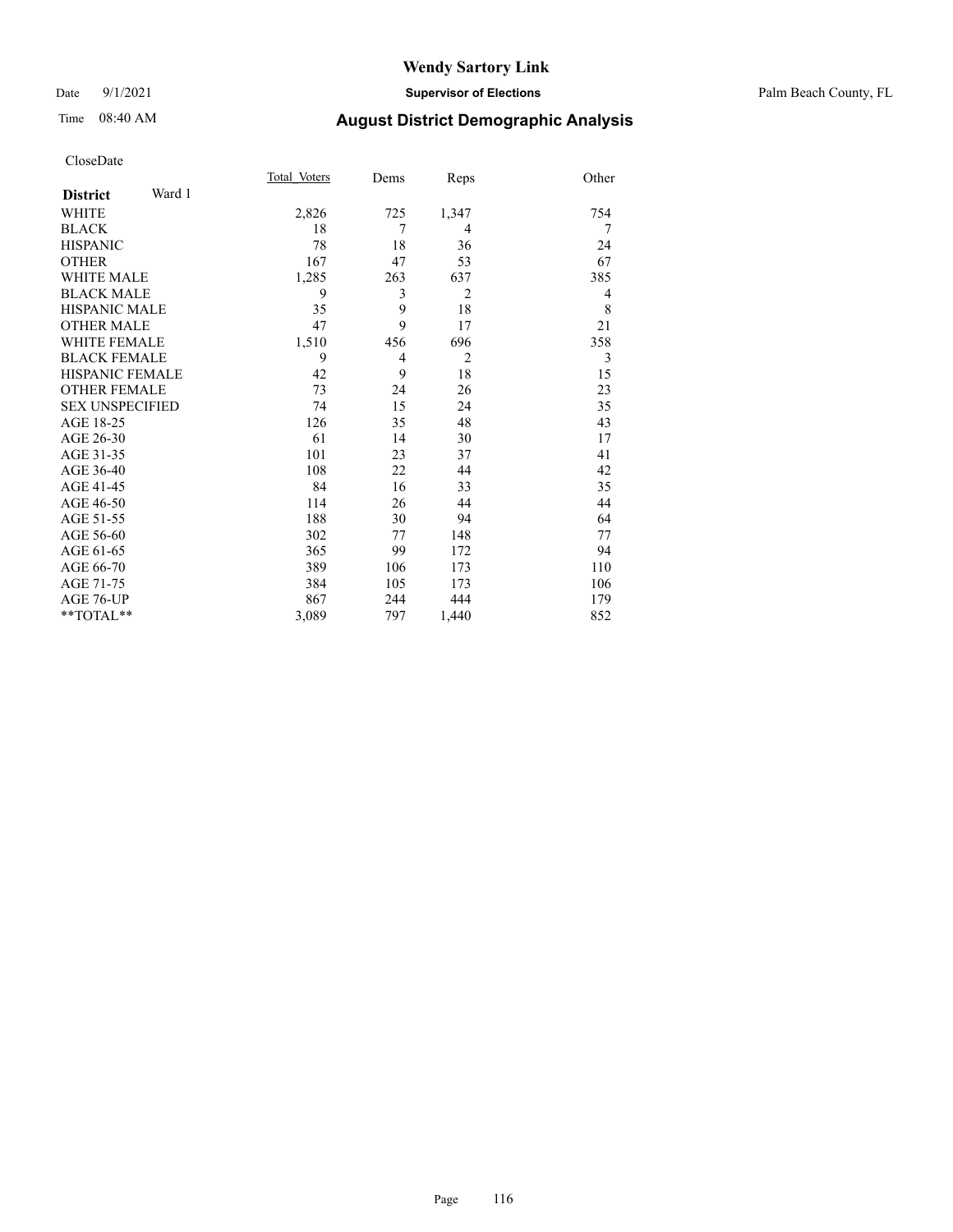#### Date 9/1/2021 **Supervisor of Elections** Palm Beach County, FL

| CloseDate |
|-----------|
|-----------|

|                        |        | Total Voters | Dems             | Reps           | Other            |
|------------------------|--------|--------------|------------------|----------------|------------------|
| <b>District</b>        | Ward 1 |              |                  |                |                  |
| WHITE                  |        | 362          | 61               | 211            | 90               |
| BLACK                  |        | $\mathbf{0}$ | $\theta$         | $\mathbf{0}$   | $\Omega$         |
| HISPANIC               |        | 5            | $\mathbf{0}$     | $\overline{4}$ |                  |
| OTHER                  |        | 26           | 8                | 10             | 8                |
| WHITE MALE             |        | 175          | 16               | 112            | 47               |
| <b>BLACK MALE</b>      |        | $\theta$     | $\theta$         | $\mathbf{0}$   | $\Omega$         |
| HISPANIC MALE          |        | $\theta$     | $\mathbf{0}$     | $\mathbf{0}$   | $\theta$         |
| <b>OTHER MALE</b>      |        | 4            | $\overline{2}$   | $\overline{2}$ | $\theta$         |
| WHITE FEMALE           |        | 185          | 45               | 97             | 43               |
| <b>BLACK FEMALE</b>    |        | $\mathbf{0}$ | $\mathbf{0}$     | $\mathbf{0}$   | $\theta$         |
| HISPANIC FEMALE        |        | 5            | $\boldsymbol{0}$ | 4              |                  |
| <b>OTHER FEMALE</b>    |        | 16           | 5                | 5              | 6                |
| <b>SEX UNSPECIFIED</b> |        | 8            |                  | 5              | $\overline{2}$   |
| AGE 18-25              |        | 44           | 6                | 21             | 17               |
| AGE 26-30              |        | 16           | 3                | 10             | 3                |
| AGE 31-35              |        | 12           | $\overline{c}$   | 5              | 5                |
| AGE 36-40              |        | 5            | $\overline{2}$   | 3              | $\boldsymbol{0}$ |
| AGE 41-45              |        | 12           | $\overline{4}$   | 6              | $\overline{2}$   |
| AGE 46-50              |        | 14           | 2                | 7              | 5                |
| AGE 51-55              |        | 40           | 4                | 25             | 11               |
| AGE 56-60              |        | 53           | 4                | 31             | 18               |
| AGE 61-65              |        | 51           | 14               | 25             | 12               |
| AGE 66-70              |        | 33           | 6                | 18             | 9                |
| AGE 71-75              |        | 39           | 5                | 24             | 10               |
| AGE 76-UP              |        | 74           | 17               | 50             |                  |
| $*$ $TOTAL**$          |        | 393          | 69               | 225            | 99               |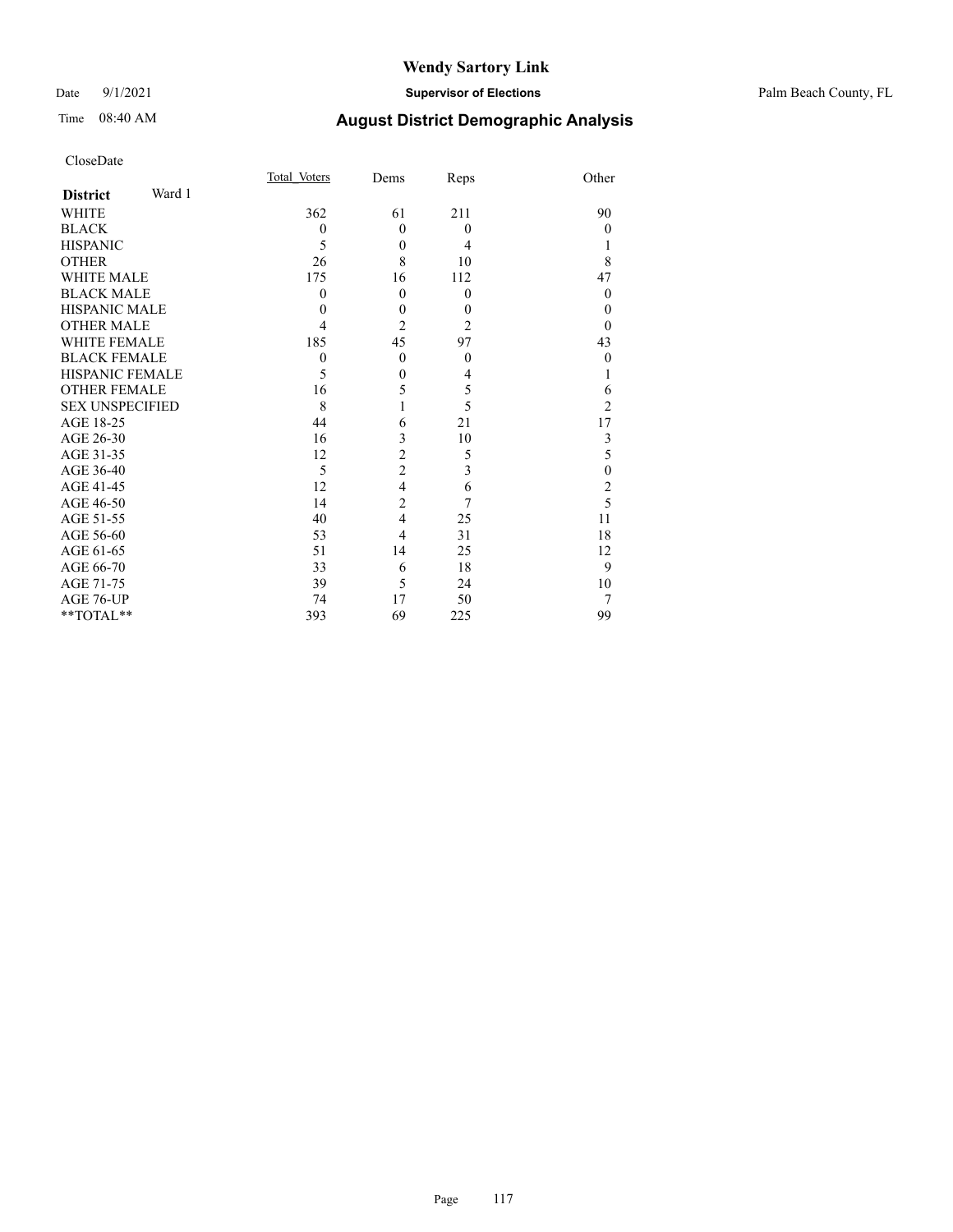#### Date 9/1/2021 **Supervisor of Elections** Palm Beach County, FL

## Time 08:40 AM **August District Demographic Analysis**

|                           | Total Voters | Dems   | <b>Reps</b> | Other  |
|---------------------------|--------------|--------|-------------|--------|
| Ward 1<br><b>District</b> |              |        |             |        |
| WHITE                     | 37,963       | 10,140 | 16,667      | 11,156 |
| <b>BLACK</b>              | 606          | 401    | 43          | 162    |
| <b>HISPANIC</b>           | 2,561        | 980    | 663         | 918    |
| <b>OTHER</b>              | 3,216        | 1,020  | 800         | 1,396  |
| <b>WHITE MALE</b>         | 17,810       | 3,813  | 8,357       | 5,640  |
| <b>BLACK MALE</b>         | 297          | 187    | 21          | 89     |
| <b>HISPANIC MALE</b>      | 1,061        | 378    | 287         | 396    |
| <b>OTHER MALE</b>         | 1,101        | 332    | 283         | 486    |
| <b>WHITE FEMALE</b>       | 19,734       | 6,209  | 8,137       | 5,388  |
| <b>BLACK FEMALE</b>       | 301          | 209    | 20          | 72     |
| <b>HISPANIC FEMALE</b>    | 1,439        | 580    | 356         | 503    |
| <b>OTHER FEMALE</b>       | 1,275        | 486    | 303         | 486    |
| <b>SEX UNSPECIFIED</b>    | 1,276        | 325    | 388         | 563    |
| AGE 18-25                 | 3,905        | 1,160  | 1,305       | 1,440  |
| AGE 26-30                 | 2,795        | 830    | 935         | 1,030  |
| AGE 31-35                 | 2,849        | 820    | 964         | 1,065  |
| AGE 36-40                 | 3,065        | 871    | 1,045       | 1,149  |
| AGE 41-45                 | 3,134        | 840    | 1,107       | 1,187  |
| AGE 46-50                 | 3,451        | 856    | 1,381       | 1,214  |
| AGE 51-55                 | 3,982        | 977    | 1,794       | 1,211  |
| AGE 56-60                 | 4,329        | 1,119  | 2,016       | 1,194  |
| AGE 61-65                 | 4,229        | 1,224  | 1,925       | 1,080  |
| AGE 66-70                 | 3,651        | 1,177  | 1,515       | 959    |
| AGE 71-75                 | 3,312        | 1,018  | 1,473       | 821    |
| AGE 76-UP                 | 5,644        | 1,649  | 2,713       | 1,282  |
| $*$ $TOTAL**$             | 44,346       | 12,541 | 18,173      | 13,632 |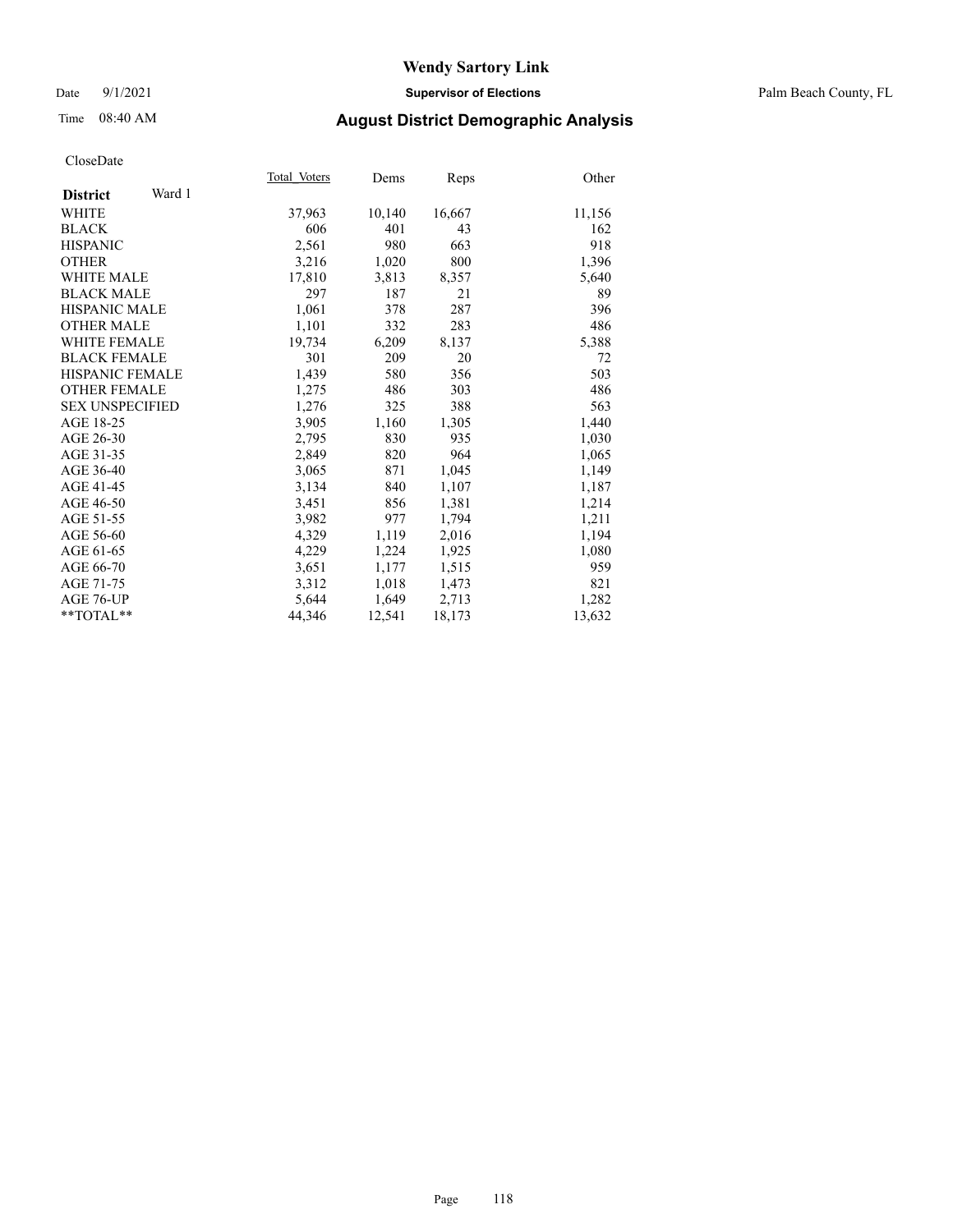#### Date 9/1/2021 **Supervisor of Elections** Palm Beach County, FL

## Time 08:40 AM **August District Demographic Analysis**

|                           | Total Voters | Dems  | Reps  | Other |
|---------------------------|--------------|-------|-------|-------|
| Ward 1<br><b>District</b> |              |       |       |       |
| <b>WHITE</b>              | 4,205        | 1,444 | 1,473 | 1,288 |
| <b>BLACK</b>              | 1,219        | 901   | 40    | 278   |
| <b>HISPANIC</b>           | 930          | 411   | 147   | 372   |
| <b>OTHER</b>              | 580          | 239   | 92    | 249   |
| WHITE MALE                | 2,068        | 597   | 780   | 691   |
| <b>BLACK MALE</b>         | 561          | 398   | 29    | 134   |
| <b>HISPANIC MALE</b>      | 398          | 161   | 81    | 156   |
| <b>OTHER MALE</b>         | 201          | 82    | 33    | 86    |
| <b>WHITE FEMALE</b>       | 2,077        | 831   | 675   | 571   |
| <b>BLACK FEMALE</b>       | 633          | 491   | 9     | 133   |
| <b>HISPANIC FEMALE</b>    | 508          | 238   | 64    | 206   |
| <b>OTHER FEMALE</b>       | 229          | 117   | 37    | 75    |
| <b>SEX UNSPECIFIED</b>    | 256          | 79    | 43    | 134   |
| AGE 18-25                 | 705          | 293   | 118   | 294   |
| AGE 26-30                 | 659          | 258   | 130   | 271   |
| AGE 31-35                 | 619          | 277   | 107   | 235   |
| AGE 36-40                 | 532          | 229   | 97    | 206   |
| AGE 41-45                 | 490          | 225   | 95    | 170   |
| AGE 46-50                 | 511          | 212   | 127   | 172   |
| AGE 51-55                 | 583          | 233   | 179   | 171   |
| AGE 56-60                 | 751          | 313   | 237   | 201   |
| AGE 61-65                 | 659          | 284   | 200   | 175   |
| AGE 66-70                 | 488          | 244   | 147   | 97    |
| AGE 71-75                 | 342          | 170   | 108   | 64    |
| AGE 76-UP                 | 595          | 257   | 207   | 131   |
| $*$ $TOTAL**$             | 6,934        | 2,995 | 1,752 | 2,187 |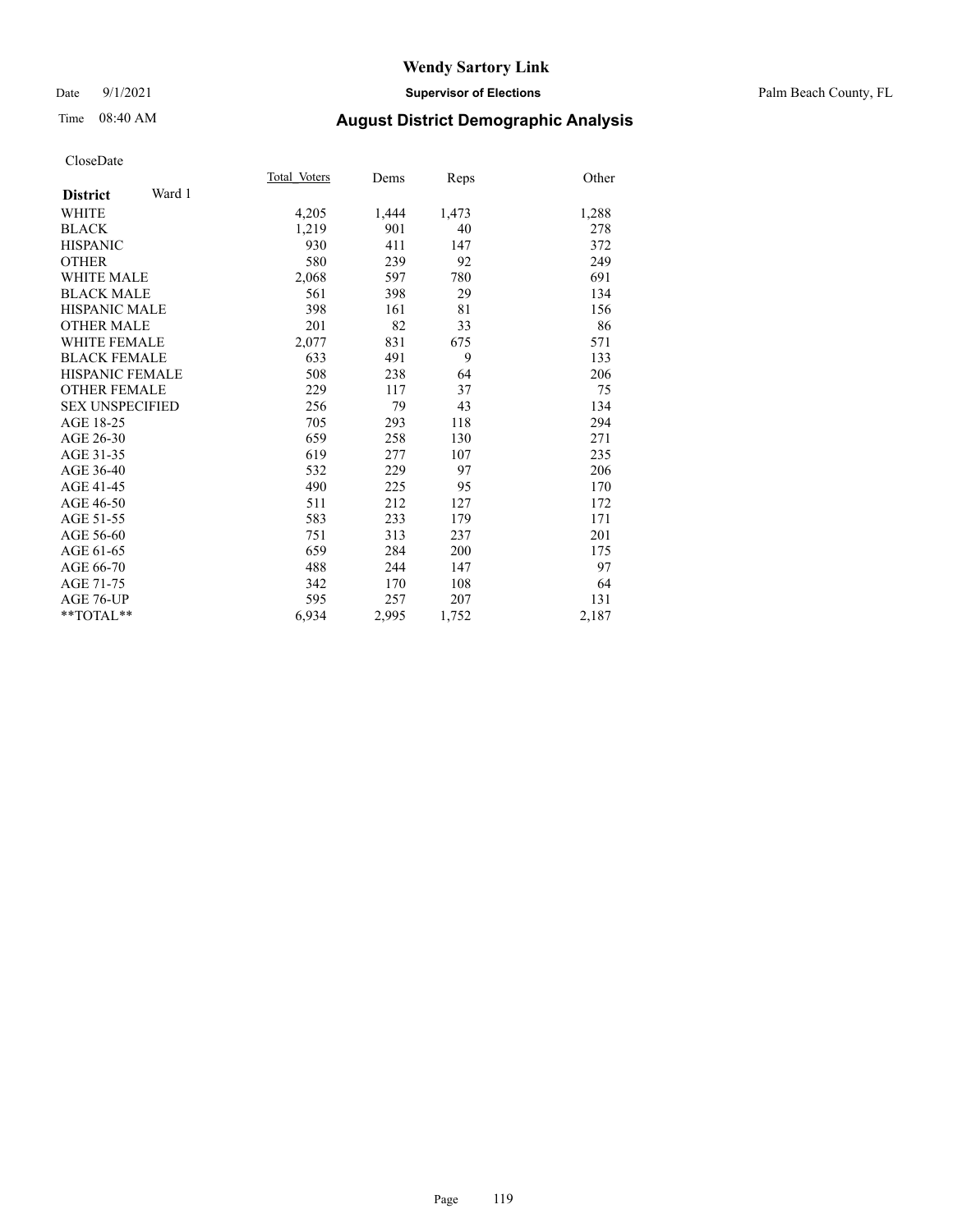#### Date 9/1/2021 **Supervisor of Elections** Palm Beach County, FL

# Time 08:40 AM **August District Demographic Analysis**

|                           | Total Voters | Dems  | Reps     | Other |
|---------------------------|--------------|-------|----------|-------|
| Ward 1<br><b>District</b> |              |       |          |       |
| <b>WHITE</b>              | 2,043        | 743   | 846      | 454   |
| <b>BLACK</b>              | 83           | 59    | 1        | 23    |
| <b>HISPANIC</b>           | 490          | 159   | 195      | 136   |
| <b>OTHER</b>              | 169          | 54    | 41       | 74    |
| <b>WHITE MALE</b>         | 964          | 294   | 433      | 237   |
| <b>BLACK MALE</b>         | 39           | 24    | 1        | 14    |
| <b>HISPANIC MALE</b>      | 212          | 65    | 86       | 61    |
| <b>OTHER MALE</b>         | 54           | 18    | 16       | 20    |
| <b>WHITE FEMALE</b>       | 1,058        | 444   | 407      | 207   |
| <b>BLACK FEMALE</b>       | 44           | 35    | $\theta$ | 9     |
| HISPANIC FEMALE           | 266          | 90    | 104      | 72    |
| <b>OTHER FEMALE</b>       | 61           | 21    | 13       | 27    |
| <b>SEX UNSPECIFIED</b>    | 84           | 22    | 22       | 40    |
| AGE 18-25                 | 234          | 77    | 70       | 87    |
| AGE 26-30                 | 155          | 48    | 60       | 47    |
| AGE 31-35                 | 204          | 52    | 78       | 74    |
| AGE 36-40                 | 216          | 75    | 73       | 68    |
| AGE 41-45                 | 234          | 86    | 70       | 78    |
| AGE 46-50                 | 230          | 84    | 81       | 65    |
| AGE 51-55                 | 248          | 77    | 109      | 62    |
| AGE 56-60                 | 290          | 98    | 131      | 61    |
| AGE 61-65                 | 254          | 96    | 115      | 43    |
| AGE 66-70                 | 242          | 111   | 91       | 40    |
| AGE 71-75                 | 206          | 93    | 86       | 27    |
| AGE 76-UP                 | 272          | 118   | 119      | 35    |
| $*$ $TOTAL**$             | 2,785        | 1,015 | 1,083    | 687   |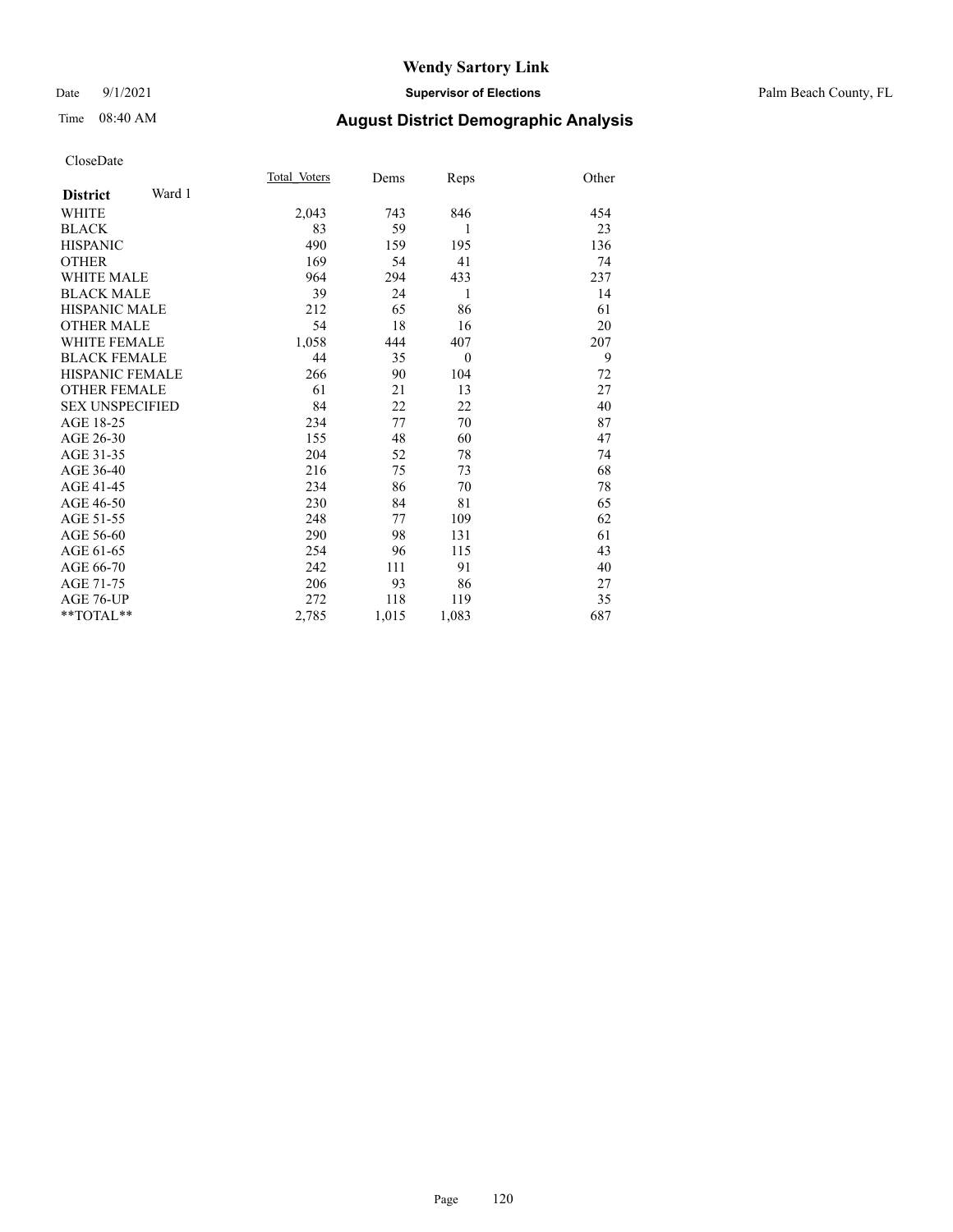#### Date 9/1/2021 **Supervisor of Elections** Palm Beach County, FL

# Time 08:40 AM **August District Demographic Analysis**

|                        |        | Total Voters | Dems | Reps | Other |
|------------------------|--------|--------------|------|------|-------|
| <b>District</b>        | Ward 1 |              |      |      |       |
| <b>WHITE</b>           |        | 1,833        | 502  | 807  | 524   |
| <b>BLACK</b>           |        | 76           | 51   | 10   | 15    |
| <b>HISPANIC</b>        |        | 208          | 68   | 58   | 82    |
| <b>OTHER</b>           |        | 179          | 45   | 54   | 80    |
| <b>WHITE MALE</b>      |        | 885          | 211  | 420  | 254   |
| <b>BLACK MALE</b>      |        | 39           | 23   | 7    | 9     |
| <b>HISPANIC MALE</b>   |        | 103          | 29   | 27   | 47    |
| <b>OTHER MALE</b>      |        | 71           | 17   | 21   | 33    |
| <b>WHITE FEMALE</b>    |        | 923          | 285  | 376  | 262   |
| <b>BLACK FEMALE</b>    |        | 37           | 28   | 3    | 6     |
| HISPANIC FEMALE        |        | 98           | 39   | 28   | 31    |
| <b>OTHER FEMALE</b>    |        | 66           | 19   | 21   | 26    |
| <b>SEX UNSPECIFIED</b> |        | 74           | 15   | 26   | 33    |
| AGE 18-25              |        | 221          | 52   | 76   | 93    |
| AGE 26-30              |        | 148          | 39   | 56   | 53    |
| AGE 31-35              |        | 185          | 54   | 56   | 75    |
| AGE 36-40              |        | 155          | 33   | 65   | 57    |
| AGE 41-45              |        | 131          | 30   | 51   | 50    |
| AGE 46-50              |        | 163          | 46   | 62   | 55    |
| AGE 51-55              |        | 196          | 48   | 90   | 58    |
| AGE 56-60              |        | 275          | 73   | 117  | 85    |
| AGE 61-65              |        | 250          | 80   | 110  | 60    |
| AGE 66-70              |        | 212          | 70   | 99   | 43    |
| AGE 71-75              |        | 155          | 65   | 53   | 37    |
| AGE 76-UP              |        | 205          | 76   | 94   | 35    |
| $*$ $TOTAL**$          |        | 2,296        | 666  | 929  | 701   |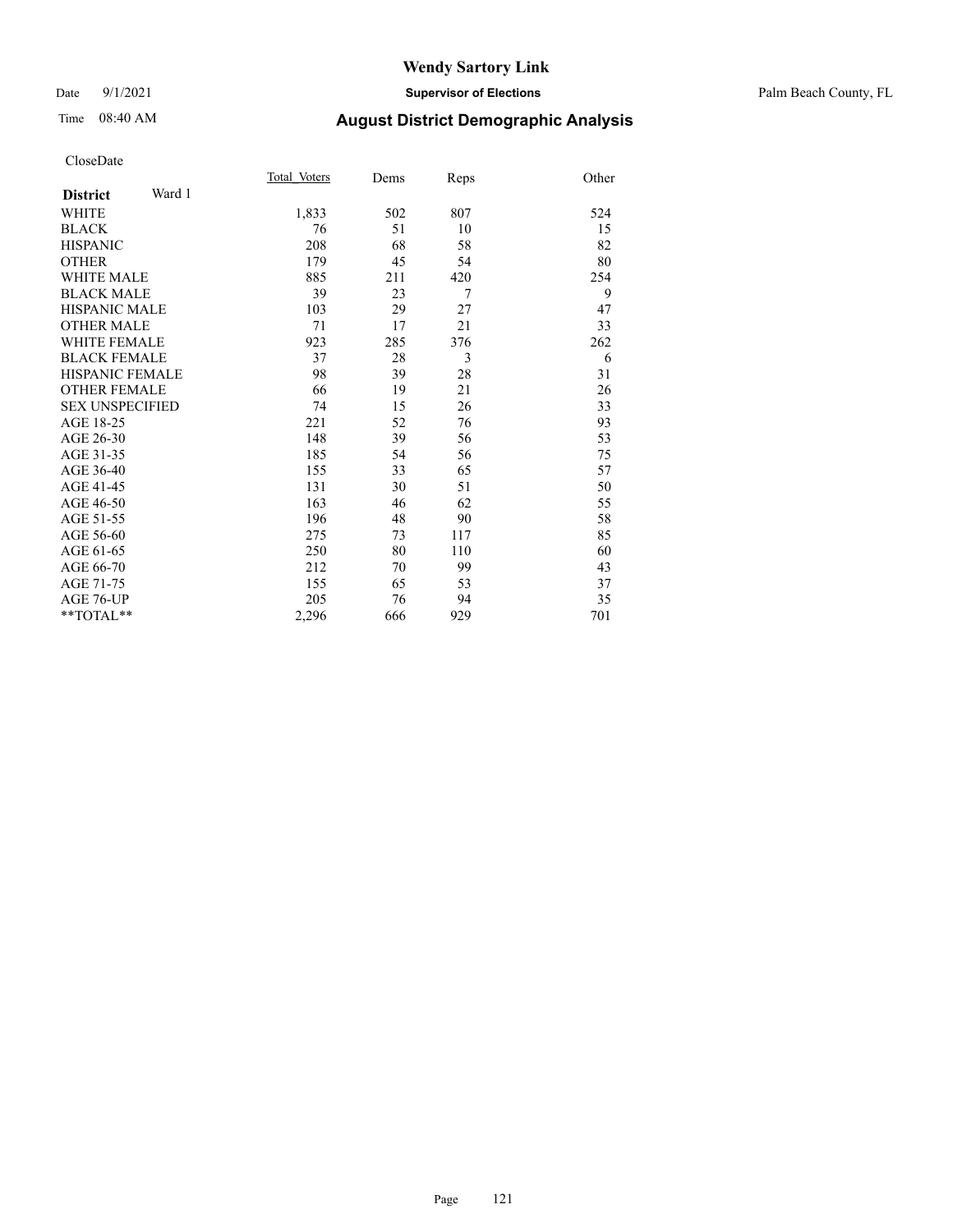#### Date 9/1/2021 **Supervisor of Elections** Palm Beach County, FL

# Time 08:40 AM **August District Demographic Analysis**

|                           | Total Voters | Dems  | Reps | Other |
|---------------------------|--------------|-------|------|-------|
| Ward 1<br><b>District</b> |              |       |      |       |
| WHITE                     | 2,083        | 665   | 772  | 646   |
| <b>BLACK</b>              | 2,178        | 1,679 | 69   | 430   |
| <b>HISPANIC</b>           | 263          | 114   | 47   | 102   |
| <b>OTHER</b>              | 481          | 208   | 79   | 194   |
| <b>WHITE MALE</b>         | 1,038        | 281   | 409  | 348   |
| <b>BLACK MALE</b>         | 941          | 683   | 35   | 223   |
| <b>HISPANIC MALE</b>      | 110          | 49    | 22   | 39    |
| <b>OTHER MALE</b>         | 164          | 69    | 34   | 61    |
| <b>WHITE FEMALE</b>       | 1,013        | 372   | 354  | 287   |
| <b>BLACK FEMALE</b>       | 1,200        | 970   | 33   | 197   |
| <b>HISPANIC FEMALE</b>    | 148          | 62    | 24   | 62    |
| <b>OTHER FEMALE</b>       | 206          | 104   | 23   | 79    |
| <b>SEX UNSPECIFIED</b>    | 178          | 72    | 31   | 75    |
| AGE 18-25                 | 485          | 260   | 43   | 182   |
| AGE 26-30                 | 510          | 280   | 57   | 173   |
| AGE 31-35                 | 493          | 268   | 72   | 153   |
| AGE 36-40                 | 428          | 234   | 68   | 126   |
| AGE 41-45                 | 365          | 190   | 49   | 126   |
| AGE 46-50                 | 359          | 188   | 73   | 98    |
| AGE 51-55                 | 406          | 205   | 86   | 115   |
| AGE 56-60                 | 464          | 239   | 116  | 109   |
| AGE 61-65                 | 495          | 297   | 111  | 87    |
| AGE 66-70                 | 373          | 190   | 101  | 82    |
| AGE 71-75                 | 262          | 142   | 69   | 51    |
| AGE 76-UP                 | 365          | 173   | 122  | 70    |
| $*$ $TOTAL**$             | 5,005        | 2,666 | 967  | 1,372 |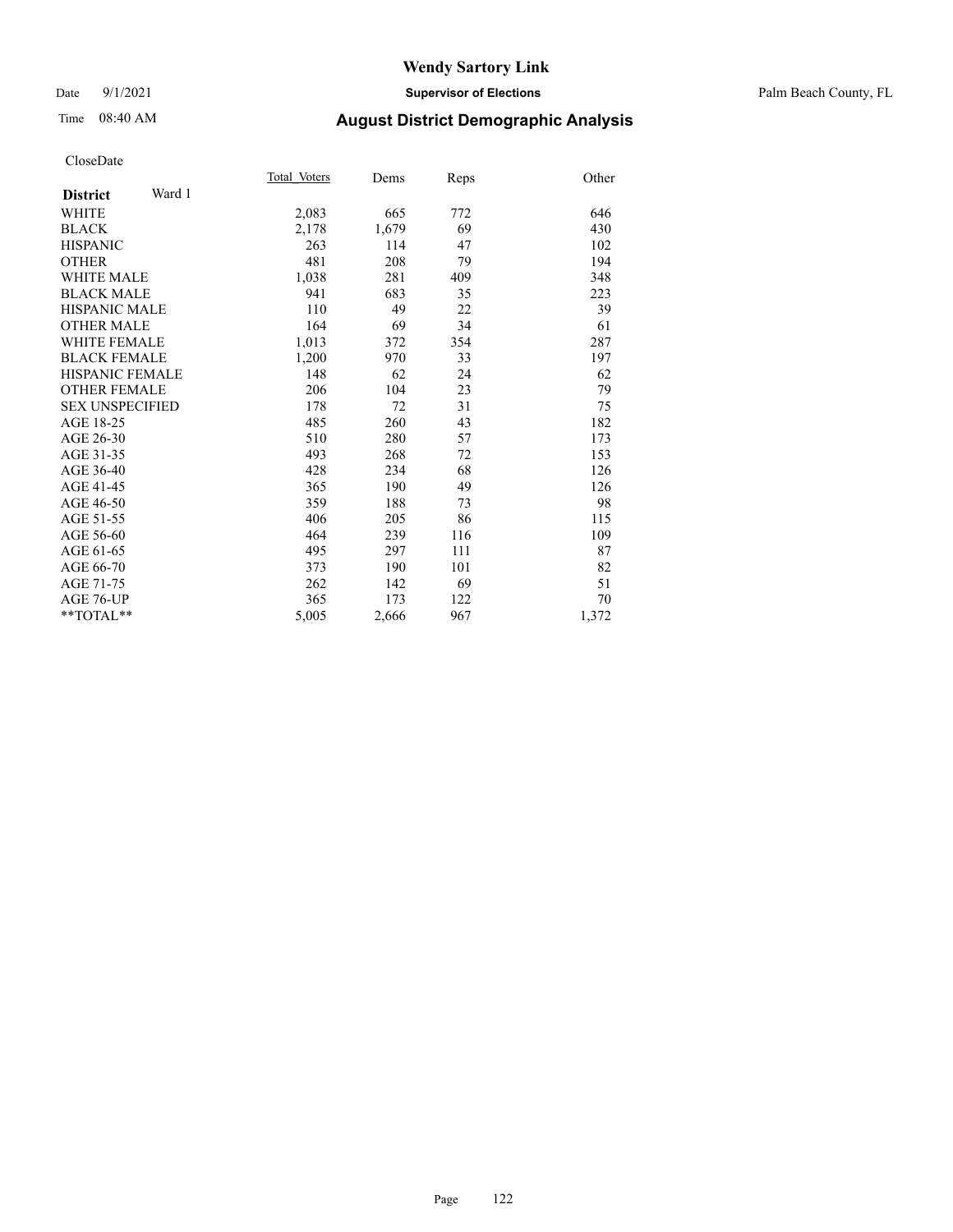#### Date 9/1/2021 **Supervisor of Elections** Palm Beach County, FL

## Time 08:40 AM **August District Demographic Analysis**

|                           | Total Voters | Dems  | <b>Reps</b> | Other |
|---------------------------|--------------|-------|-------------|-------|
| Ward 1<br><b>District</b> |              |       |             |       |
| <b>WHITE</b>              | 9,459        | 3,976 | 2,602       | 2,881 |
| <b>BLACK</b>              | 3,144        | 2,345 | 105         | 694   |
| <b>HISPANIC</b>           | 3,480        | 1,565 | 580         | 1,335 |
| <b>OTHER</b>              | 1,539        | 664   | 163         | 712   |
| WHITE MALE                | 4,596        | 1,681 | 1,394       | 1,521 |
| <b>BLACK MALE</b>         | 1,426        | 1,021 | 66          | 339   |
| <b>HISPANIC MALE</b>      | 1,597        | 679   | 304         | 614   |
| <b>OTHER MALE</b>         | 567          | 243   | 61          | 263   |
| <b>WHITE FEMALE</b>       | 4,723        | 2,245 | 1,172       | 1,306 |
| <b>BLACK FEMALE</b>       | 1,655        | 1,279 | 37          | 339   |
| <b>HISPANIC FEMALE</b>    | 1,782        | 850   | 260         | 672   |
| <b>OTHER FEMALE</b>       | 563          | 275   | 75          | 213   |
| <b>SEX UNSPECIFIED</b>    | 705          | 271   | 81          | 353   |
| AGE 18-25                 | 1,856        | 880   | 215         | 761   |
| AGE 26-30                 | 1,551        | 700   | 232         | 619   |
| AGE 31-35                 | 1,726        | 831   | 241         | 654   |
| AGE 36-40                 | 1,506        | 730   | 250         | 526   |
| AGE 41-45                 | 1,222        | 571   | 186         | 465   |
| AGE 46-50                 | 1,269        | 587   | 240         | 442   |
| AGE 51-55                 | 1,506        | 704   | 309         | 493   |
| AGE 56-60                 | 1,722        | 820   | 431         | 471   |
| AGE 61-65                 | 1,619        | 835   | 387         | 397   |
| AGE 66-70                 | 1,300        | 691   | 301         | 308   |
| AGE 71-75                 | 963          | 518   | 231         | 214   |
| AGE 76-UP                 | 1,382        | 683   | 427         | 272   |
| $*$ $TOTAL**$             | 17,622       | 8,550 | 3,450       | 5,622 |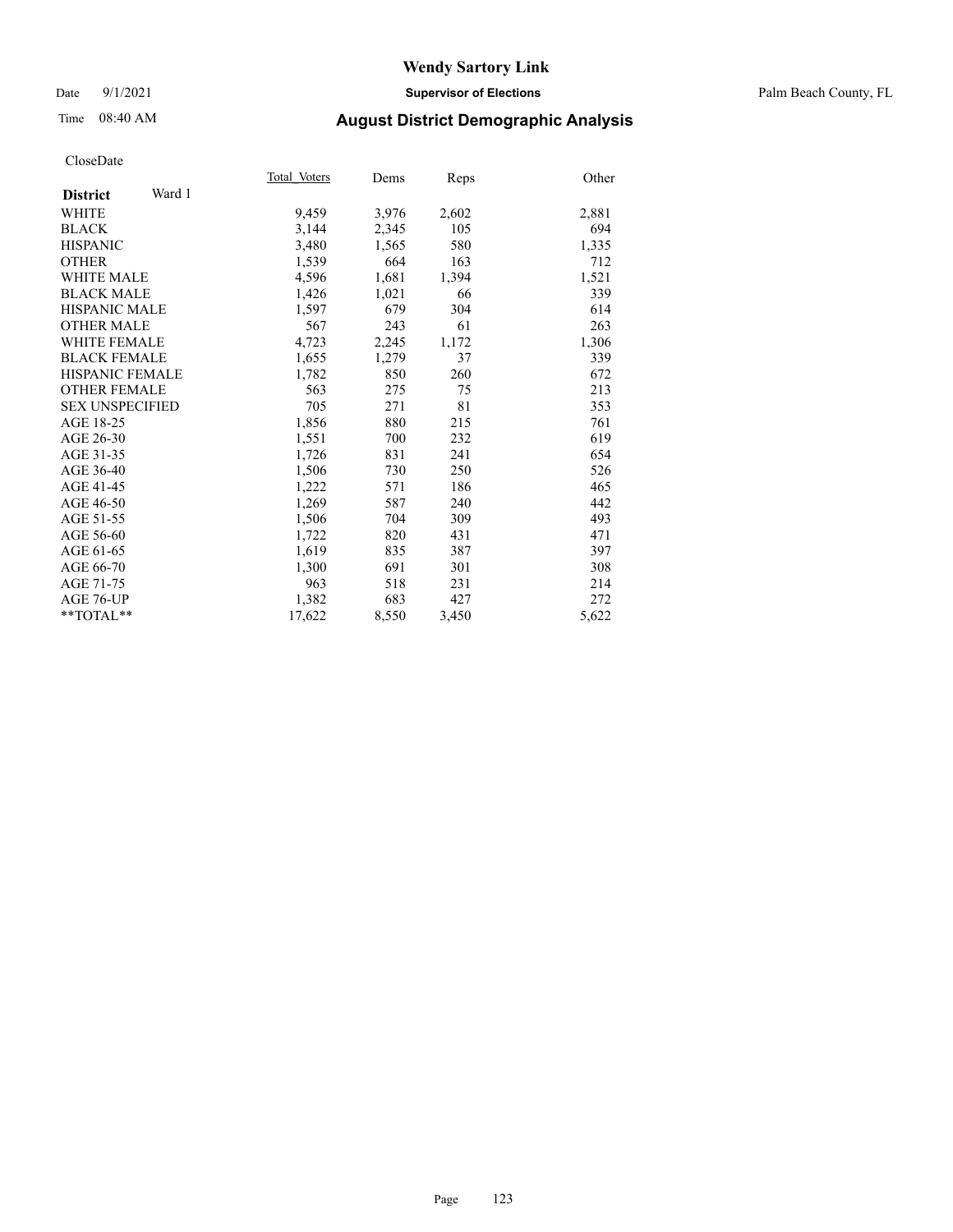#### Date 9/1/2021 **Supervisor of Elections** Palm Beach County, FL

| CloseDate                                                   |        |              |                |          |                         |
|-------------------------------------------------------------|--------|--------------|----------------|----------|-------------------------|
|                                                             |        | Total Voters | Dems           | Reps     | Other                   |
| <b>District</b>                                             | Ward 1 |              |                |          |                         |
| WHITE                                                       |        | 344          | 66             | 189      | 89                      |
| <b>BLACK</b>                                                |        | 6            | 3              | 1        | $\overline{2}$          |
| <b>HISPANIC</b>                                             |        | 5            | 1              | 2        | $\sqrt{2}$              |
| <b>OTHER</b>                                                |        | 20           | 5              | 6        | 9                       |
| <b>WHITE MALE</b>                                           |        | 178          | 27             | 102      | 49                      |
| <b>BLACK MALE</b>                                           |        | 3            | 1              | 1        | 1                       |
| <b>HISPANIC MALE</b>                                        |        |              | 1              | $\theta$ | $\theta$                |
| <b>OTHER MALE</b>                                           |        | 8            | 1              | 2        | 5                       |
| <b>WHITE FEMALE</b>                                         |        | 161          | 38             | 85       | 38                      |
| <b>BLACK FEMALE</b>                                         |        | 3            | $\overline{c}$ | $\theta$ | $\mathbf{1}$            |
| <b>HISPANIC FEMALE</b>                                      |        | 4            | $\mathbf{0}$   | 2        | $\overline{c}$          |
| <b>OTHER FEMALE</b>                                         |        | 7            | 1              | 3        | $\overline{\mathbf{3}}$ |
| <b>SEX UNSPECIFIED</b>                                      |        | 8            | $\overline{c}$ | 3        | $\overline{\mathbf{3}}$ |
| AGE 18-25                                                   |        | 18           | 5              | 6        | $\overline{7}$          |
| AGE 26-30                                                   |        | 9            | $\overline{c}$ | 6        | 1                       |
| AGE 31-35                                                   |        | 6            | 1              | 0        | 5                       |
| AGE 36-40                                                   |        | 6            | $\theta$       | 4        | $\overline{2}$          |
| AGE 41-45                                                   |        | 11           | 5              | 6        | $\theta$                |
| AGE 46-50                                                   |        | 26           | 4              | 11       | 11                      |
| AGE 51-55                                                   |        | 16           | 3              | 9        | $\overline{4}$          |
| AGE 56-60                                                   |        | 40           | 5              | 29       | 6                       |
| AGE 61-65                                                   |        | 51           | 9              | 31       | 11                      |
| AGE 66-70                                                   |        | 49           | 11             | 18       | 20                      |
| AGE 71-75                                                   |        | 43           | 6              | 25       | 12                      |
| AGE 76-UP                                                   |        | 100          | 24             | 53       | 23                      |
| $\mathrm{*}\mathrm{*} \mathrm{TOTAL} \mathrm{*} \mathrm{*}$ |        | 375          | 75             | 198      | 102                     |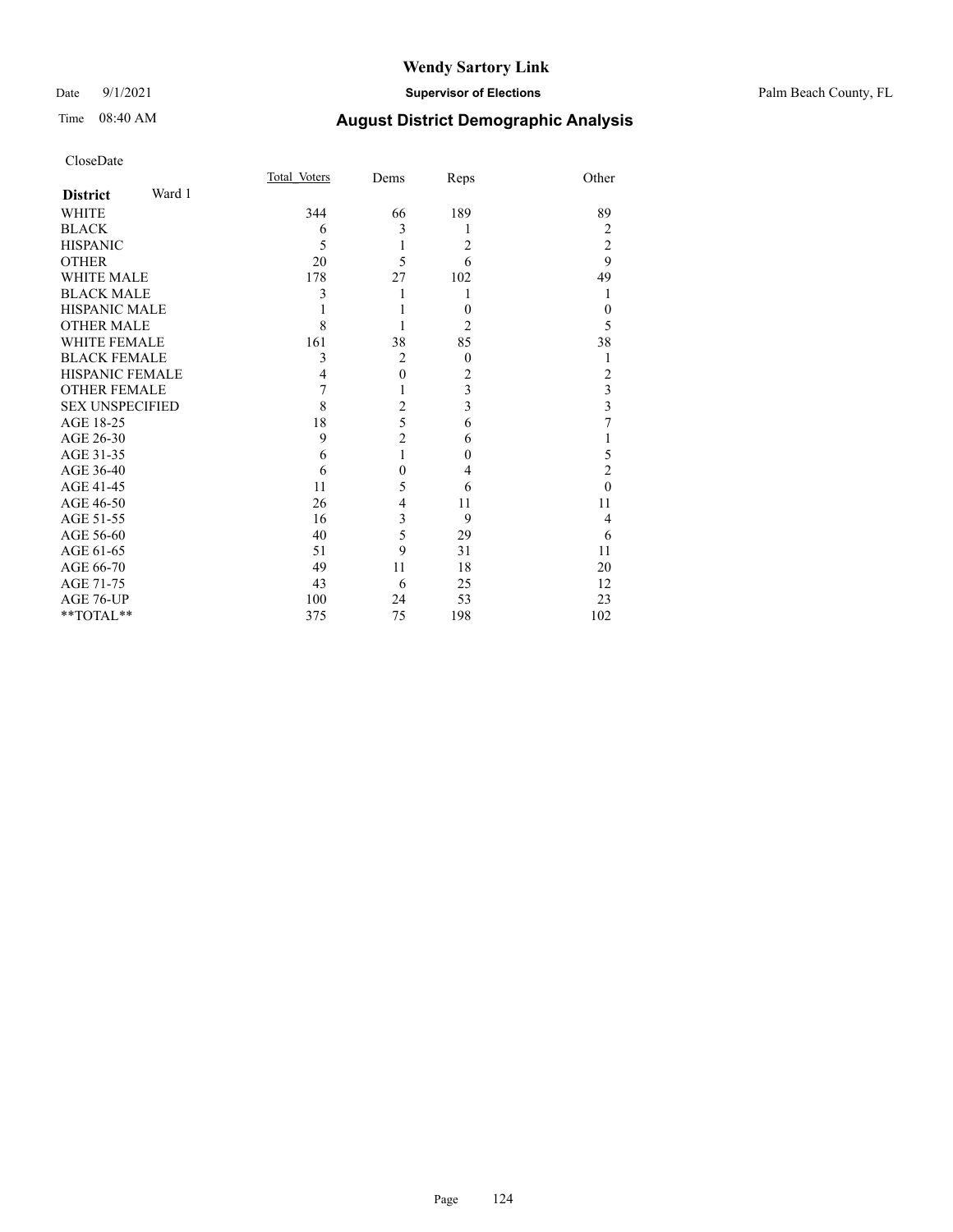#### Date 9/1/2021 **Supervisor of Elections** Palm Beach County, FL

Total\_Voters Dems Reps Other

| CloseDate |
|-----------|
|-----------|

| Ward 1<br><b>District</b> |     |                |                  |                                            |
|---------------------------|-----|----------------|------------------|--------------------------------------------|
| <b>WHITE</b>              | 81  | 34             | 19               | 28                                         |
| <b>BLACK</b>              | 755 | 624            | 12               | 119                                        |
| <b>HISPANIC</b>           | 39  | 16             | 6                | 17                                         |
| <b>OTHER</b>              | 67  | 40             | 3                | 24                                         |
| <b>WHITE MALE</b>         | 41  | 13             | 12               | 16                                         |
| <b>BLACK MALE</b>         | 298 | 225            | $\overline{4}$   | 69                                         |
| <b>HISPANIC MALE</b>      | 13  | $\overline{2}$ | 3                | 8                                          |
| <b>OTHER MALE</b>         | 24  | 15             | 1                | 8                                          |
| <b>WHITE FEMALE</b>       | 38  | 19             | 7                | 12                                         |
| <b>BLACK FEMALE</b>       | 447 | 389            | 8                | 50                                         |
| <b>HISPANIC FEMALE</b>    | 23  | 13             | 3                | 7                                          |
| <b>OTHER FEMALE</b>       | 29  | 18             | $\overline{2}$   | 9                                          |
| <b>SEX UNSPECIFIED</b>    | 29  | 20             | $\boldsymbol{0}$ | $\overline{9}$                             |
| AGE 18-25                 | 122 | 72             | 4                | 46                                         |
| AGE 26-30                 | 119 | 77             | 8                | 34                                         |
| AGE 31-35                 | 131 | 96             | $\overline{c}$   | 33                                         |
| AGE 36-40                 | 95  | 72             | $\overline{3}$   | 20                                         |
| AGE 41-45                 | 62  | 48             | $\overline{c}$   | 12                                         |
| AGE 46-50                 | 56  | 42             | $\overline{4}$   | 10                                         |
| AGE 51-55                 | 81  | 73             | $\mathbf{1}$     | 7                                          |
| AGE 56-60                 | 67  | 57             | $\overline{2}$   | 8                                          |
| AGE 61-65                 | 62  | 53             | $\mathbf{1}$     | $\begin{array}{c} 8 \\ 3 \\ 5 \end{array}$ |
| AGE 66-70                 | 50  | 42             | 5                |                                            |
| AGE 71-75                 | 47  | 39             | 3                |                                            |
| AGE 76-UP                 | 50  | 43             | 5                | $\overline{2}$                             |
| **TOTAL**                 | 942 | 714            | 40               | 188                                        |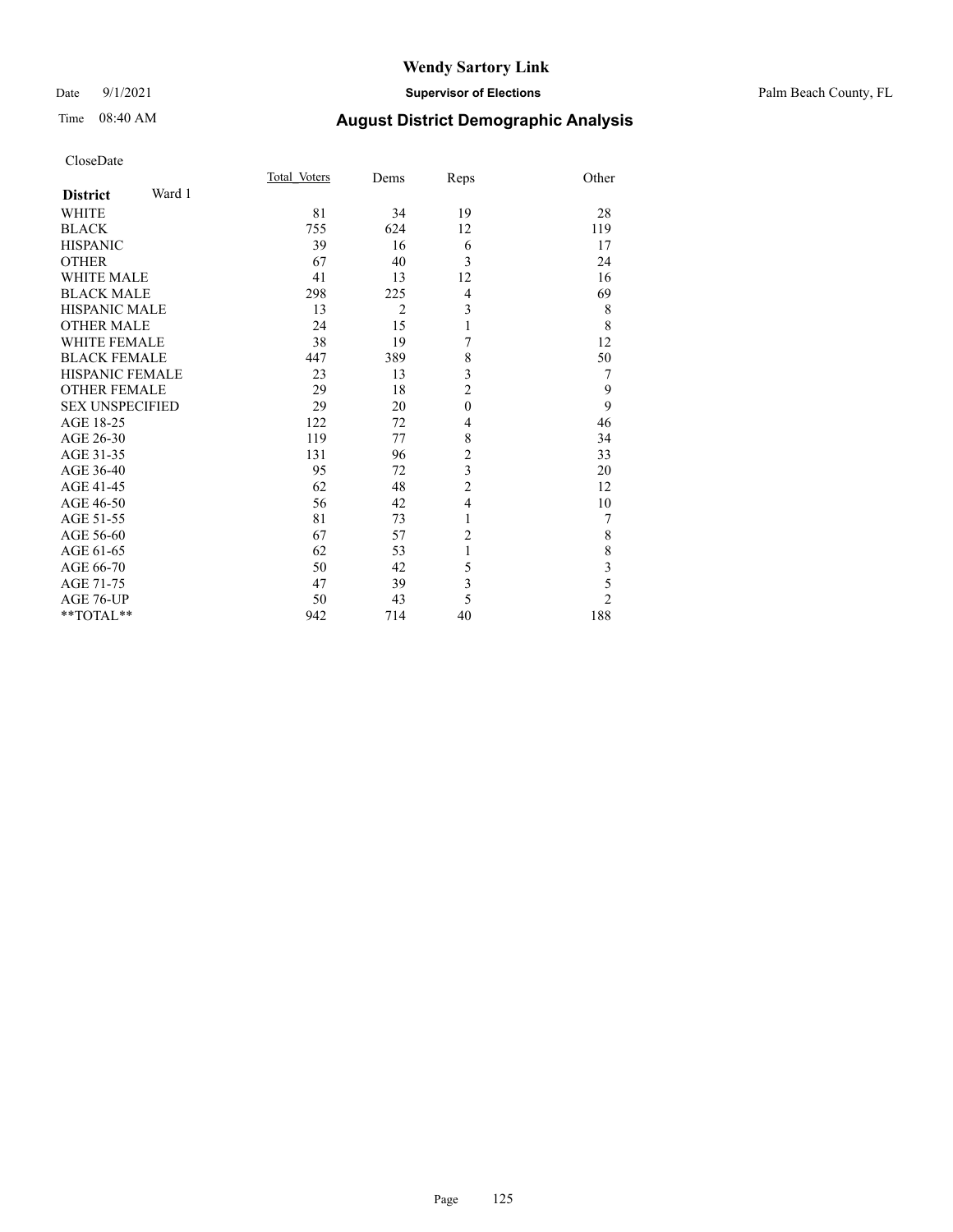#### Date 9/1/2021 **Supervisor of Elections** Palm Beach County, FL

## Time 08:40 AM **August District Demographic Analysis**

|                        |        | Total Voters | Dems  | <b>Reps</b> | Other |
|------------------------|--------|--------------|-------|-------------|-------|
| <b>District</b>        | Ward 1 |              |       |             |       |
| <b>WHITE</b>           |        | 9,165        | 2,491 | 4,231       | 2,443 |
| <b>BLACK</b>           |        | 191          | 137   | 13          | 41    |
| <b>HISPANIC</b>        |        | 501          | 183   | 144         | 174   |
| <b>OTHER</b>           |        | 594          | 171   | 189         | 234   |
| <b>WHITE MALE</b>      |        | 4,356        | 1,001 | 2,113       | 1,242 |
| <b>BLACK MALE</b>      |        | 91           | 65    | 7           | 19    |
| <b>HISPANIC MALE</b>   |        | 211          | 66    | 68          | 77    |
| <b>OTHER MALE</b>      |        | 192          | 43    | 69          | 80    |
| <b>WHITE FEMALE</b>    |        | 4,699        | 1,454 | 2,068       | 1,177 |
| <b>BLACK FEMALE</b>    |        | 99           | 71    | 6           | 22    |
| HISPANIC FEMALE        |        | 277          | 113   | 73          | 91    |
| <b>OTHER FEMALE</b>    |        | 246          | 87    | 80          | 79    |
| <b>SEX UNSPECIFIED</b> |        | 277          | 81    | 91          | 105   |
| AGE 18-25              |        | 713          | 209   | 264         | 240   |
| AGE 26-30              |        | 579          | 158   | 219         | 202   |
| AGE 31-35              |        | 635          | 174   | 243         | 218   |
| AGE 36-40              |        | 614          | 155   | 232         | 227   |
| AGE 41-45              |        | 541          | 169   | 190         | 182   |
| AGE 46-50              |        | 650          | 159   | 273         | 218   |
| AGE 51-55              |        | 790          | 179   | 377         | 234   |
| AGE 56-60              |        | 1,065        | 291   | 527         | 247   |
| AGE 61-65              |        | 1,086        | 329   | 507         | 250   |
| AGE 66-70              |        | 1,042        | 344   | 444         | 254   |
| AGE 71-75              |        | 902          | 293   | 388         | 221   |
| AGE 76-UP              |        | 1,834        | 522   | 913         | 399   |
| $*$ $TOTAL**$          |        | 10,451       | 2,982 | 4,577       | 2,892 |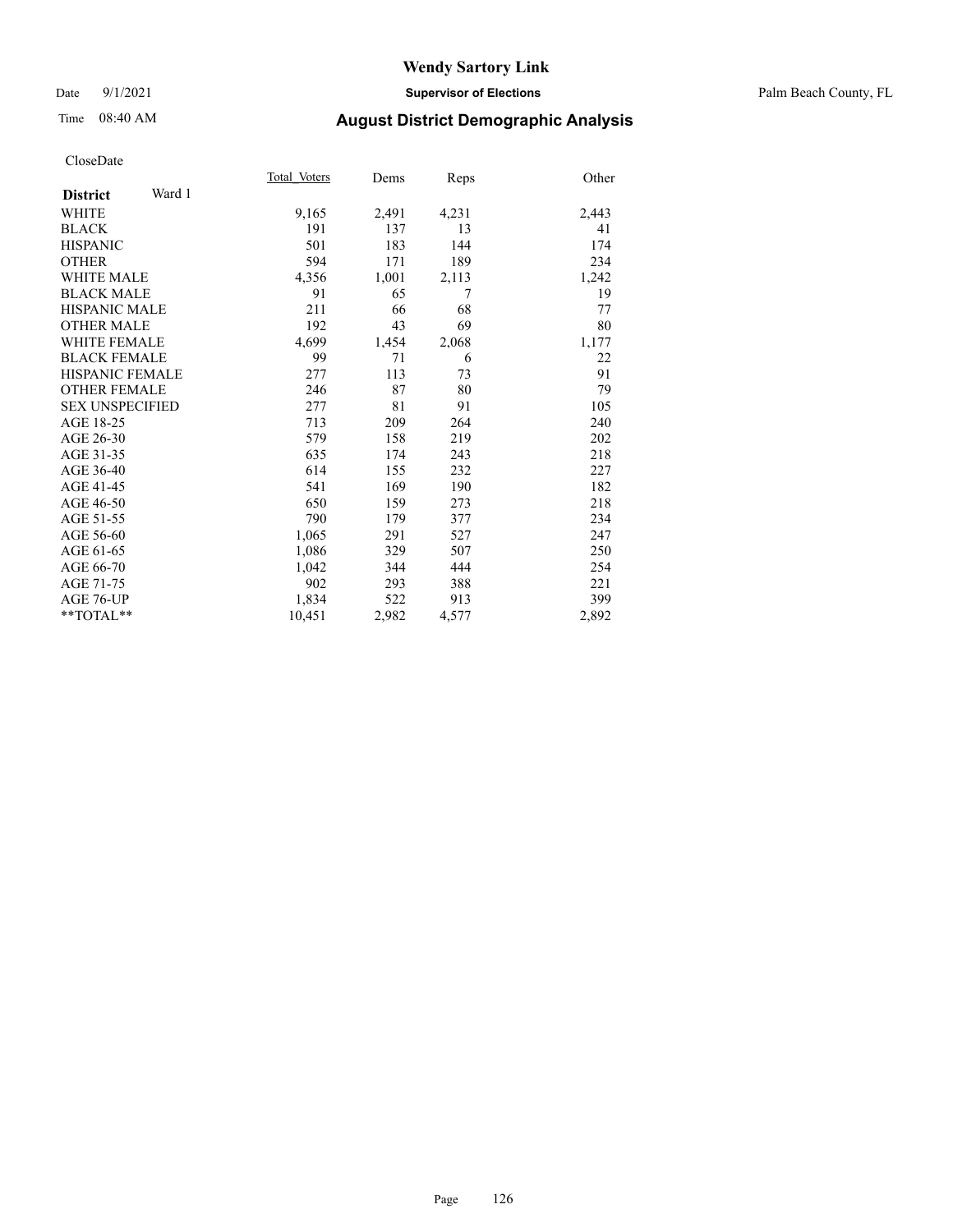#### Date 9/1/2021 **Supervisor of Elections** Palm Beach County, FL

# Time 08:40 AM **August District Demographic Analysis**

|                           | Total Voters     | Dems             | Reps             | Other          |
|---------------------------|------------------|------------------|------------------|----------------|
| Ward 1<br><b>District</b> |                  |                  |                  |                |
| <b>WHITE</b>              | 1,470            | 366              | 703              | 401            |
| <b>BLACK</b>              | 5                | 3                | $\overline{0}$   | $\overline{2}$ |
| <b>HISPANIC</b>           | 47               | 13               | 20               | 14             |
| <b>OTHER</b>              | 84               | 24               | 24               | 36             |
| <b>WHITE MALE</b>         | 722              | 146              | 371              | 205            |
| <b>BLACK MALE</b>         | $\boldsymbol{0}$ | $\boldsymbol{0}$ | $\boldsymbol{0}$ | $\theta$       |
| <b>HISPANIC MALE</b>      | 21               | 4                | 7                | 10             |
| <b>OTHER MALE</b>         | 26               | 5                | 8                | 13             |
| <b>WHITE FEMALE</b>       | 727              | 210              | 325              | 192            |
| <b>BLACK FEMALE</b>       | 5                | 3                | $\theta$         | $\overline{2}$ |
| <b>HISPANIC FEMALE</b>    | 26               | 9                | 13               | $\overline{4}$ |
| <b>OTHER FEMALE</b>       | 36               | 14               | 9                | 13             |
| <b>SEX UNSPECIFIED</b>    | 43               | 15               | 14               | 14             |
| AGE 18-25                 | 103              | 33               | 41               | 29             |
| AGE 26-30                 | 77               | 21               | 26               | 30             |
| AGE 31-35                 | 58               | 14               | 24               | 20             |
| AGE 36-40                 | 58               | 14               | 13               | 31             |
| AGE 41-45                 | 49               | 16               | 16               | 17             |
| AGE 46-50                 | 74               | 18               | 27               | 29             |
| AGE 51-55                 | 116              | 20               | 66               | 30             |
| AGE 56-60                 | 188              | 45               | 91               | 52             |
| AGE 61-65                 | 211              | 57               | 101              | 53             |
| AGE 66-70                 | 184              | 53               | 83               | 48             |
| AGE 71-75                 | 171              | 38               | 77               | 56             |
| AGE 76-UP                 | 317              | 77               | 182              | 58             |
| $*$ TOTAL $*$             | 1,606            | 406              | 747              | 453            |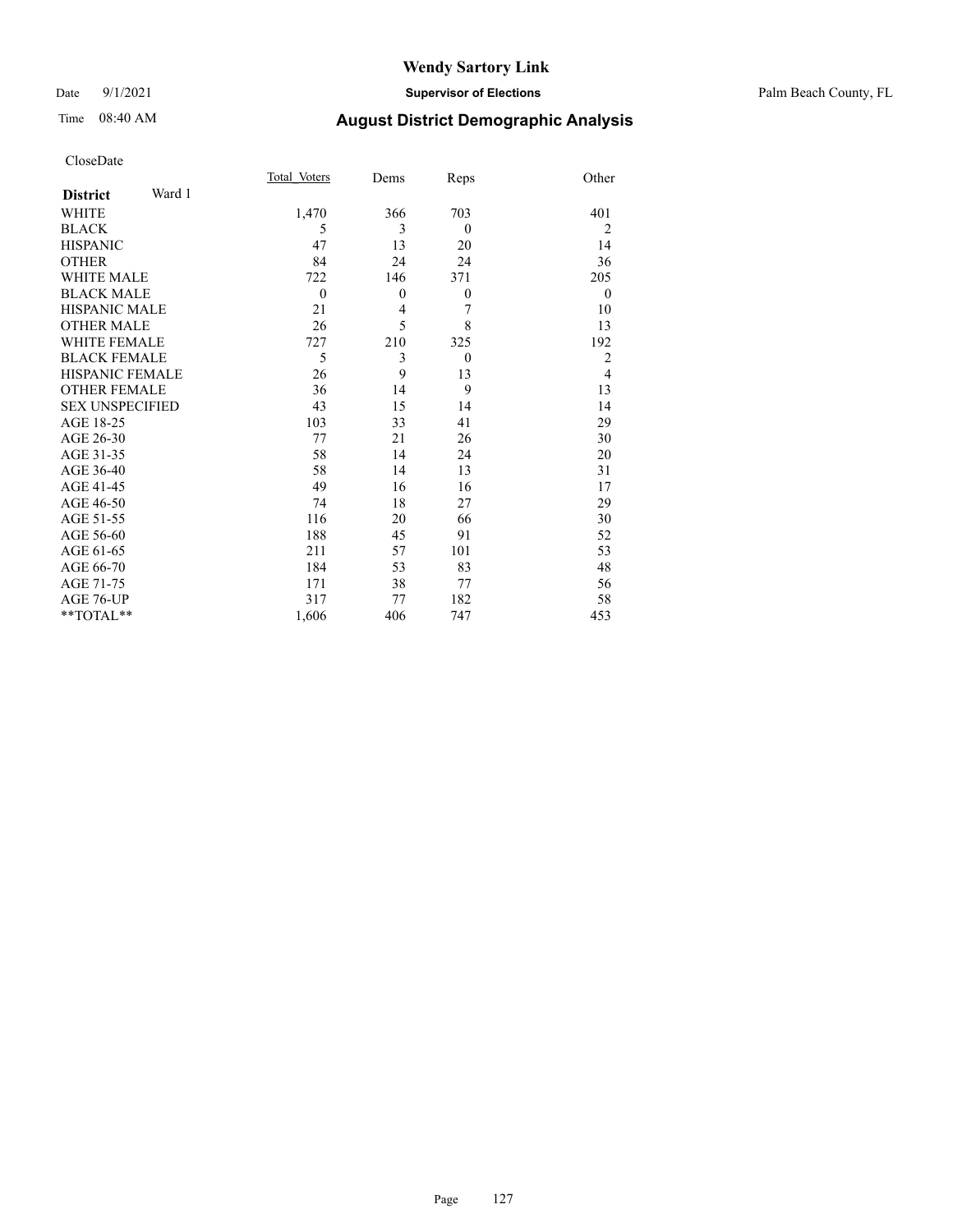#### Date 9/1/2021 **Supervisor of Elections** Palm Beach County, FL

# Time 08:40 AM **August District Demographic Analysis**

|                           | Total Voters | Dems  | Reps | Other |
|---------------------------|--------------|-------|------|-------|
| Ward 1<br><b>District</b> |              |       |      |       |
| <b>WHITE</b>              | 302          | 78    | 169  | 55    |
| <b>BLACK</b>              | 1,723        | 1,500 | 38   | 185   |
| <b>HISPANIC</b>           | 602          | 281   | 107  | 214   |
| <b>OTHER</b>              | 182          | 93    | 25   | 64    |
| WHITE MALE                | 133          | 32    | 65   | 36    |
| <b>BLACK MALE</b>         | 717          | 608   | 15   | 94    |
| <b>HISPANIC MALE</b>      | 290          | 136   | 65   | 89    |
| <b>OTHER MALE</b>         | 62           | 37    | 9    | 16    |
| <b>WHITE FEMALE</b>       | 164          | 45    | 101  | 18    |
| <b>BLACK FEMALE</b>       | 981          | 869   | 22   | 90    |
| <b>HISPANIC FEMALE</b>    | 289          | 137   | 39   | 113   |
| <b>OTHER FEMALE</b>       | 44           | 23    | 8    | 13    |
| <b>SEX UNSPECIFIED</b>    | 128          | 64    | 15   | 49    |
| AGE 18-25                 | 361          | 243   | 28   | 90    |
| AGE 26-30                 | 310          | 190   | 22   | 98    |
| AGE 31-35                 | 264          | 170   | 27   | 67    |
| AGE 36-40                 | 226          | 157   | 14   | 55    |
| AGE 41-45                 | 178          | 121   | 20   | 37    |
| AGE 46-50                 | 170          | 126   | 18   | 26    |
| AGE 51-55                 | 233          | 163   | 35   | 35    |
| AGE 56-60                 | 236          | 163   | 34   | 39    |
| AGE 61-65                 | 222          | 177   | 27   | 18    |
| AGE 66-70                 | 210          | 157   | 24   | 29    |
| AGE 71-75                 | 152          | 100   | 41   | 11    |
| AGE 76-UP                 | 247          | 185   | 49   | 13    |
| $*$ $TOTAL**$             | 2,809        | 1,952 | 339  | 518   |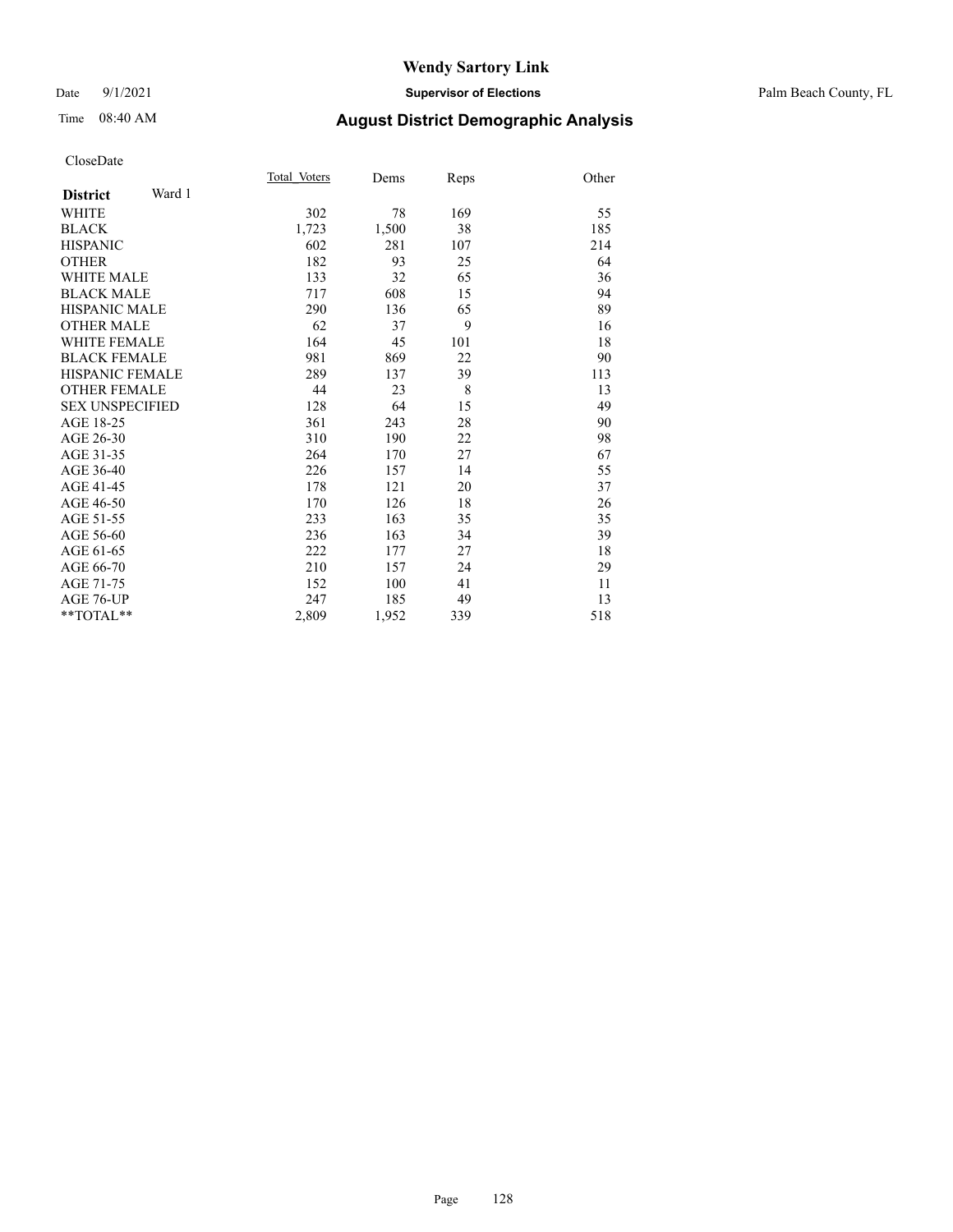#### Date 9/1/2021 **Supervisor of Elections** Palm Beach County, FL

# Time 08:40 AM **August District Demographic Analysis**

|                           | Total Voters | Dems  | Reps  | Other |
|---------------------------|--------------|-------|-------|-------|
| Ward 1<br><b>District</b> |              |       |       |       |
| <b>WHITE</b>              | 7,397        | 1,875 | 3,470 | 2,052 |
| <b>BLACK</b>              | 43           | 28    | 7     | 8     |
| <b>HISPANIC</b>           | 189          | 49    | 70    | 70    |
| <b>OTHER</b>              | 561          | 138   | 182   | 241   |
| <b>WHITE MALE</b>         | 3,392        | 742   | 1,634 | 1,016 |
| <b>BLACK MALE</b>         | 20           | 11    | 4     | 5     |
| <b>HISPANIC MALE</b>      | 91           | 24    | 31    | 36    |
| <b>OTHER MALE</b>         | 173          | 39    | 54    | 80    |
| <b>WHITE FEMALE</b>       | 3,923        | 1,114 | 1,800 | 1,009 |
| <b>BLACK FEMALE</b>       | 23           | 17    | 3     | 3     |
| <b>HISPANIC FEMALE</b>    | 96           | 25    | 39    | 32    |
| <b>OTHER FEMALE</b>       | 241          | 62    | 83    | 96    |
| <b>SEX UNSPECIFIED</b>    | 221          | 50    | 77    | 94    |
| AGE 18-25                 | 325          | 83    | 123   | 119   |
| AGE 26-30                 | 239          | 63    | 88    | 88    |
| AGE 31-35                 | 239          | 54    | 82    | 103   |
| AGE 36-40                 | 236          | 42    | 95    | 99    |
| AGE 41-45                 | 244          | 48    | 102   | 94    |
| AGE 46-50                 | 319          | 61    | 146   | 112   |
| AGE 51-55                 | 461          | 96    | 231   | 134   |
| AGE 56-60                 | 653          | 132   | 312   | 209   |
| AGE 61-65                 | 837          | 215   | 395   | 227   |
| AGE 66-70                 | 906          | 259   | 405   | 242   |
| AGE 71-75                 | 1,138        | 319   | 511   | 308   |
| AGE 76-UP                 | 2,593        | 718   | 1,239 | 636   |
| $*$ $TOTAL**$             | 8,190        | 2,090 | 3,729 | 2,371 |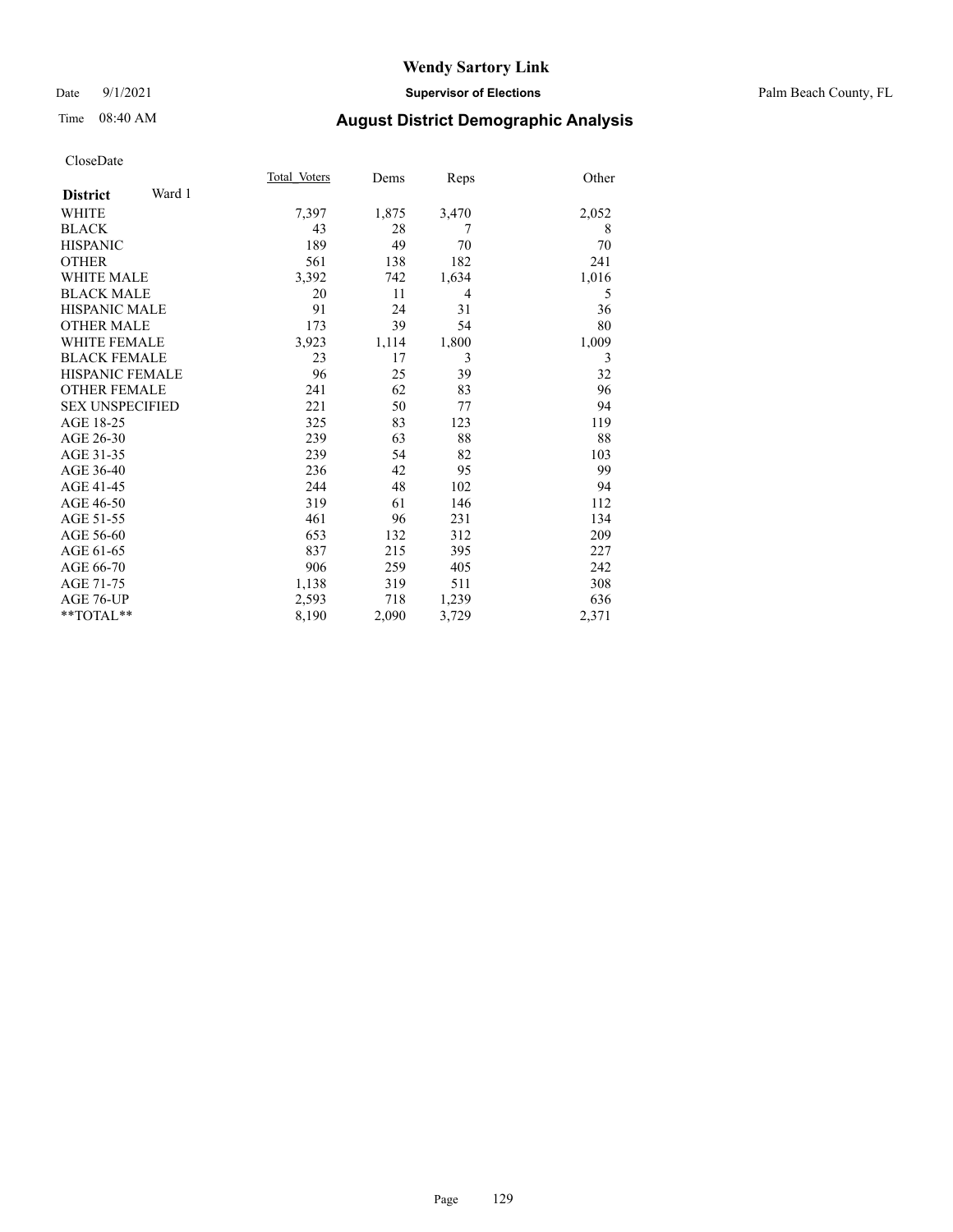#### Date 9/1/2021 **Supervisor of Elections** Palm Beach County, FL

## Time 08:40 AM **August District Demographic Analysis**

|                           | Total Voters | Dems   | Reps   | Other  |
|---------------------------|--------------|--------|--------|--------|
| Ward 1<br><b>District</b> |              |        |        |        |
| WHITE                     | 37,339       | 11,152 | 15,797 | 10,390 |
| <b>BLACK</b>              | 1,458        | 997    | 91     | 370    |
| <b>HISPANIC</b>           | 2,916        | 1,079  | 722    | 1,115  |
| <b>OTHER</b>              | 3,707        | 1,186  | 882    | 1,639  |
| <b>WHITE MALE</b>         | 17,004       | 4,068  | 7,840  | 5,096  |
| <b>BLACK MALE</b>         | 652          | 412    | 46     | 194    |
| <b>HISPANIC MALE</b>      | 1,193        | 399    | 310    | 484    |
| <b>OTHER MALE</b>         | 1,291        | 377    | 319    | 595    |
| WHITE FEMALE              | 19,877       | 6,962  | 7,777  | 5,138  |
| <b>BLACK FEMALE</b>       | 786          | 571    | 45     | 170    |
| <b>HISPANIC FEMALE</b>    | 1,649        | 653    | 399    | 597    |
| <b>OTHER FEMALE</b>       | 1,601        | 574    | 386    | 641    |
| <b>SEX UNSPECIFIED</b>    | 1,306        | 366    | 355    | 585    |
| AGE 18-25                 | 3,111        | 983    | 987    | 1,141  |
| AGE 26-30                 | 2,690        | 865    | 848    | 977    |
| AGE 31-35                 | 2,880        | 878    | 938    | 1,064  |
| AGE 36-40                 | 2,995        | 957    | 909    | 1,129  |
| AGE 41-45                 | 2,745        | 767    | 913    | 1,065  |
| AGE 46-50                 | 2,921        | 814    | 1,099  | 1,008  |
| AGE 51-55                 | 3.442        | 935    | 1,453  | 1,054  |
| AGE 56-60                 | 4,069        | 1,098  | 1,803  | 1,168  |
| AGE 61-65                 | 4,085        | 1,329  | 1,735  | 1,021  |
| AGE 66-70                 | 3,989        | 1,431  | 1,570  | 988    |
| AGE 71-75                 | 4,233        | 1,469  | 1,754  | 1,010  |
| AGE 76-UP                 | 8,259        | 2,888  | 3,483  | 1,888  |
| $*$ $TOTAL**$             | 45,420       | 14,414 | 17,492 | 13,514 |
|                           |              |        |        |        |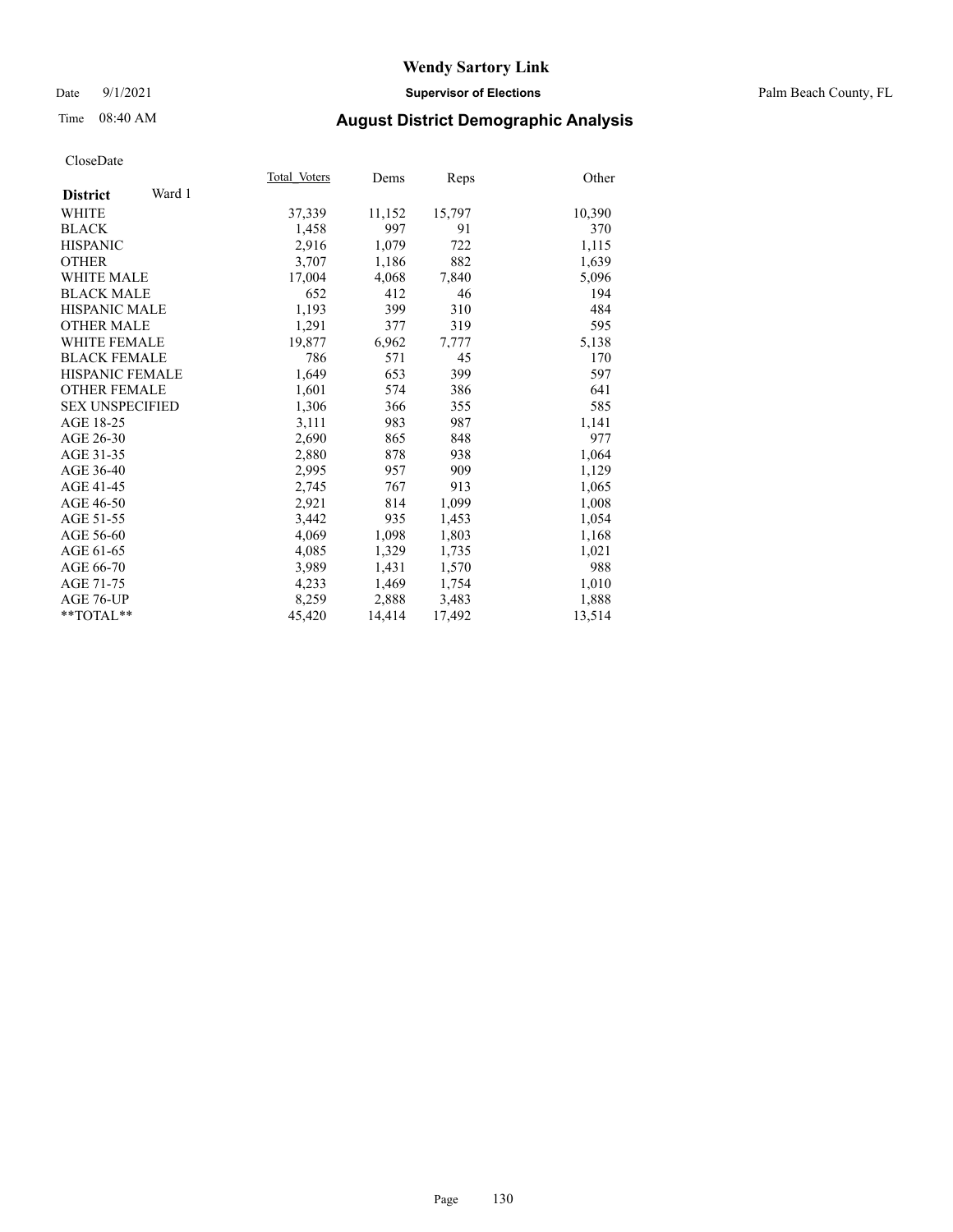#### Date 9/1/2021 **Supervisor of Elections** Palm Beach County, FL

| CloseDate |
|-----------|
|-----------|

|                        | Total Voters | Dems           |                  | Other |
|------------------------|--------------|----------------|------------------|-------|
| Ward 1                 |              |                |                  |       |
|                        | 962          | 252            | 417              | 293   |
|                        | 12           | 8              | $\overline{0}$   | 4     |
|                        | 18           | 6              | 5                | 7     |
|                        | 62           | 11             | 21               | 30    |
| WHITE MALE             | 452          | 93             | 214              | 145   |
| <b>BLACK MALE</b>      | 9            | 6              | $\mathbf{0}$     | 3     |
| HISPANIC MALE          | 8            | $\overline{c}$ | $\overline{2}$   | 4     |
| <b>OTHER MALE</b>      | 17           | 3              | 5                | 9     |
| WHITE FEMALE           | 500          | 157            | 197              | 146   |
| <b>BLACK FEMALE</b>    | 3            | $\overline{2}$ | $\boldsymbol{0}$ | 1     |
| HISPANIC FEMALE        | 10           | $\overline{4}$ | 3                | 3     |
| OTHER FEMALE           | 28           | 7              | $\overline{7}$   | 14    |
| <b>SEX UNSPECIFIED</b> | 26           | $\overline{2}$ | 15               | 9     |
|                        | 52           | 18             | 15               | 19    |
|                        | 35           | $\overline{7}$ | 13               | 15    |
|                        | 49           | 13             | 19               | 17    |
|                        | 36           | 10             | 12               | 14    |
|                        | 51           | 14             | 16               | 21    |
|                        | 61           | 12             | 22               | 27    |
|                        | 86           | 17             | 37               | 32    |
|                        | 109          | 27             | 49               | 33    |
|                        | 137          | 44             | 62               | 31    |
|                        | 137          | 35             | 61               | 41    |
|                        | 109          | 32             | 45               | 32    |
|                        | 192          | 48             | 92               | 52    |
| $*$ $TOTAL**$          | 1,054        | 277            | 443              | 334   |
|                        |              |                |                  | Reps  |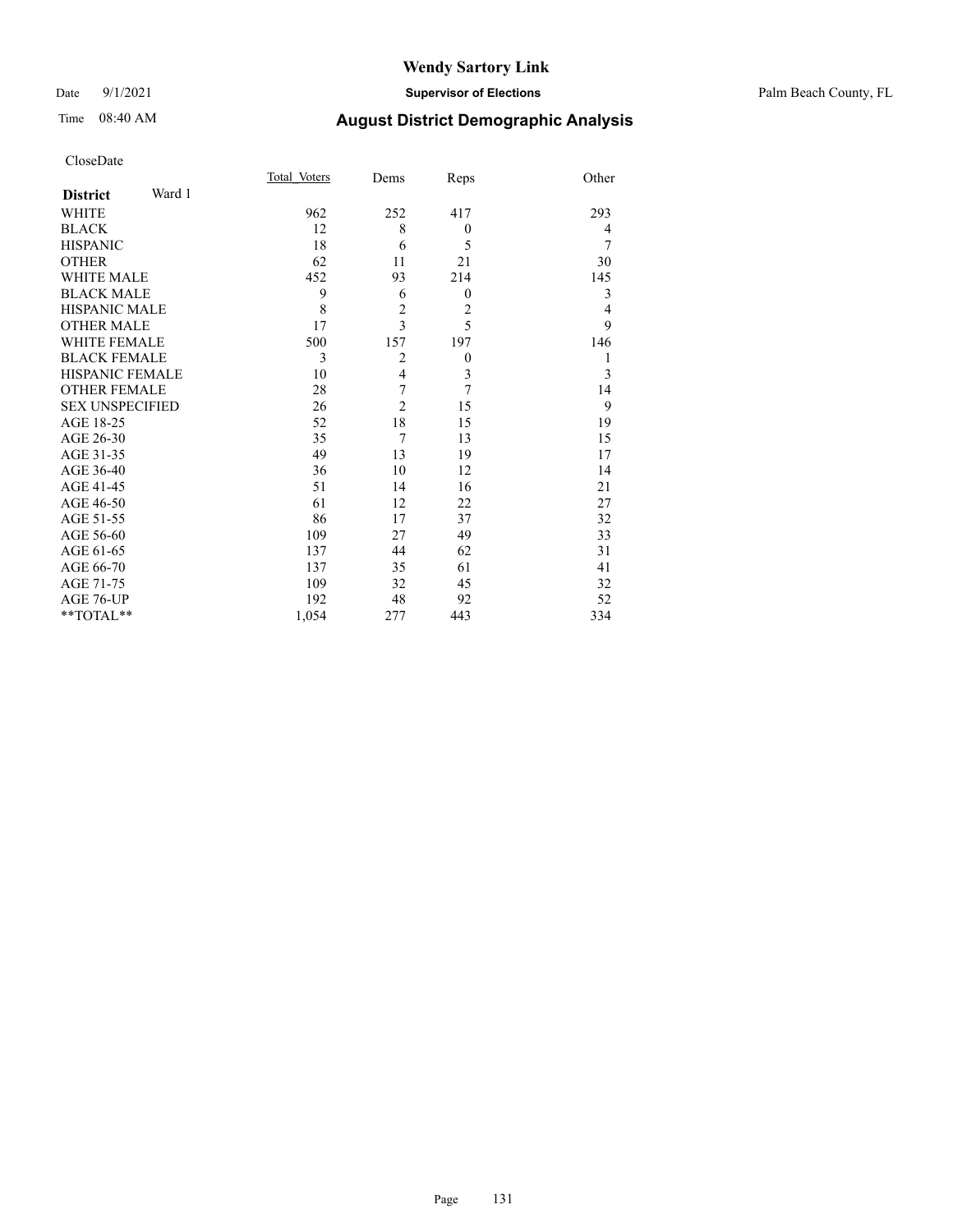#### Date 9/1/2021 **Supervisor of Elections** Palm Beach County, FL

## Time 08:40 AM **August District Demographic Analysis**

|                           | Total Voters | Dems  | Reps  | Other |
|---------------------------|--------------|-------|-------|-------|
| Ward 1<br><b>District</b> |              |       |       |       |
| <b>WHITE</b>              | 4,135        | 1,558 | 1,359 | 1,218 |
| <b>BLACK</b>              | 1,557        | 1,132 | 55    | 370   |
| <b>HISPANIC</b>           | 4,586        | 1,832 | 987   | 1,767 |
| <b>OTHER</b>              | 1,079        | 384   | 150   | 545   |
| <b>WHITE MALE</b>         | 1,902        | 609   | 691   | 602   |
| <b>BLACK MALE</b>         | 630          | 428   | 33    | 169   |
| <b>HISPANIC MALE</b>      | 1,982        | 750   | 494   | 738   |
| <b>OTHER MALE</b>         | 350          | 136   | 54    | 160   |
| <b>WHITE FEMALE</b>       | 2,166        | 929   | 648   | 589   |
| <b>BLACK FEMALE</b>       | 894          | 681   | 20    | 193   |
| <b>HISPANIC FEMALE</b>    | 2,481        | 1,045 | 469   | 967   |
| <b>OTHER FEMALE</b>       | 420          | 175   | 55    | 190   |
| <b>SEX UNSPECIFIED</b>    | 526          | 150   | 84    | 292   |
| AGE 18-25                 | 1,386        | 581   | 189   | 616   |
| AGE 26-30                 | 1,056        | 450   | 170   | 436   |
| AGE 31-35                 | 1,096        | 469   | 178   | 449   |
| AGE 36-40                 | 953          | 425   | 152   | 376   |
| AGE 41-45                 | 900          | 394   | 146   | 360   |
| AGE 46-50                 | 896          | 362   | 195   | 339   |
| AGE 51-55                 | 936          | 364   | 250   | 322   |
| AGE 56-60                 | 1,017        | 411   | 294   | 312   |
| AGE 61-65                 | 865          | 396   | 238   | 231   |
| AGE 66-70                 | 706          | 348   | 196   | 162   |
| AGE 71-75                 | 578          | 271   | 181   | 126   |
| AGE 76-UP                 | 968          | 435   | 362   | 171   |
| $*$ $TOTAL**$             | 11,357       | 4,906 | 2,551 | 3,900 |
|                           |              |       |       |       |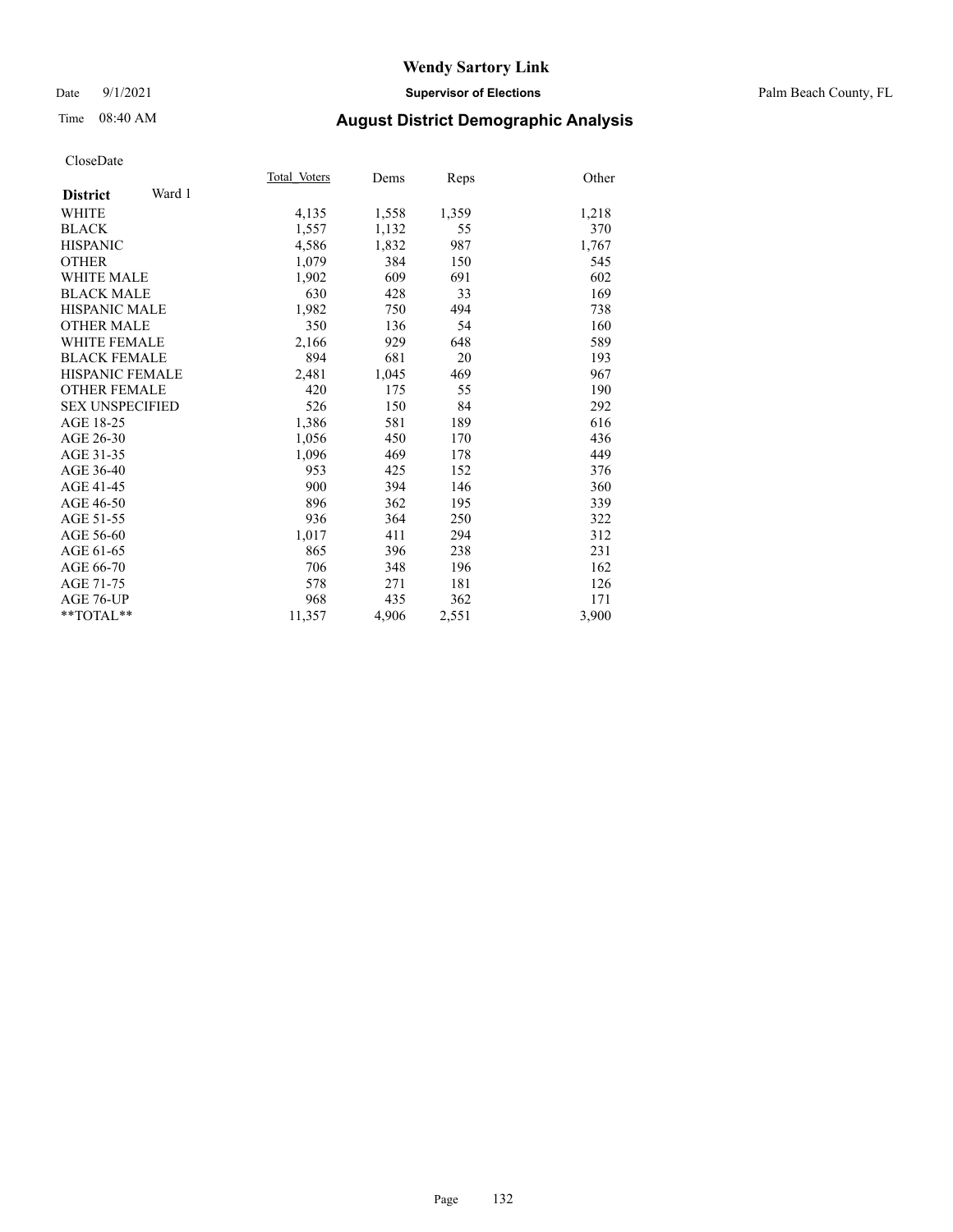#### Date 9/1/2021 **Supervisor of Elections** Palm Beach County, FL

# Time 08:40 AM **August District Demographic Analysis**

|                           | Total Voters | Dems   | Reps  | Other |
|---------------------------|--------------|--------|-------|-------|
| Ward 1<br><b>District</b> |              |        |       |       |
| WHITE                     | 6,390        | 1,782  | 2,698 | 1,910 |
| <b>BLACK</b>              | 14,280       | 11,818 | 328   | 2,134 |
| <b>HISPANIC</b>           | 1,307        | 570    | 233   | 504   |
| <b>OTHER</b>              | 2,183        | 927    | 247   | 1,009 |
| WHITE MALE                | 3,139        | 725    | 1,390 | 1,024 |
| <b>BLACK MALE</b>         | 5,772        | 4,519  | 176   | 1,077 |
| <b>HISPANIC MALE</b>      | 553          | 210    | 120   | 223   |
| <b>OTHER MALE</b>         | 808          | 333    | 107   | 368   |
| <b>WHITE FEMALE</b>       | 3,175        | 1,039  | 1,280 | 856   |
| <b>BLACK FEMALE</b>       | 8,300        | 7,147  | 145   | 1,008 |
| <b>HISPANIC FEMALE</b>    | 730          | 346    | 113   | 271   |
| <b>OTHER FEMALE</b>       | 893          | 438    | 99    | 356   |
| <b>SEX UNSPECIFIED</b>    | 778          | 334    | 71    | 373   |
| AGE 18-25                 | 2,606        | 1,626  | 182   | 798   |
| AGE 26-30                 | 2,083        | 1,354  | 166   | 563   |
| AGE 31-35                 | 2,249        | 1,444  | 171   | 634   |
| AGE 36-40                 | 1,971        | 1,232  | 172   | 567   |
| AGE 41-45                 | 1,802        | 1,172  | 195   | 435   |
| AGE 46-50                 | 1,840        | 1,220  | 209   | 411   |
| AGE 51-55                 | 1,872        | 1,201  | 277   | 394   |
| AGE 56-60                 | 2,113        | 1,304  | 392   | 417   |
| AGE 61-65                 | 2,110        | 1,272  | 431   | 407   |
| AGE 66-70                 | 1,681        | 1,031  | 356   | 294   |
| AGE 71-75                 | 1,471        | 890    | 318   | 263   |
| AGE 76-UP                 | 2.362        | 1,351  | 637   | 374   |
| **TOTAL**                 | 24,160       | 15,097 | 3,506 | 5,557 |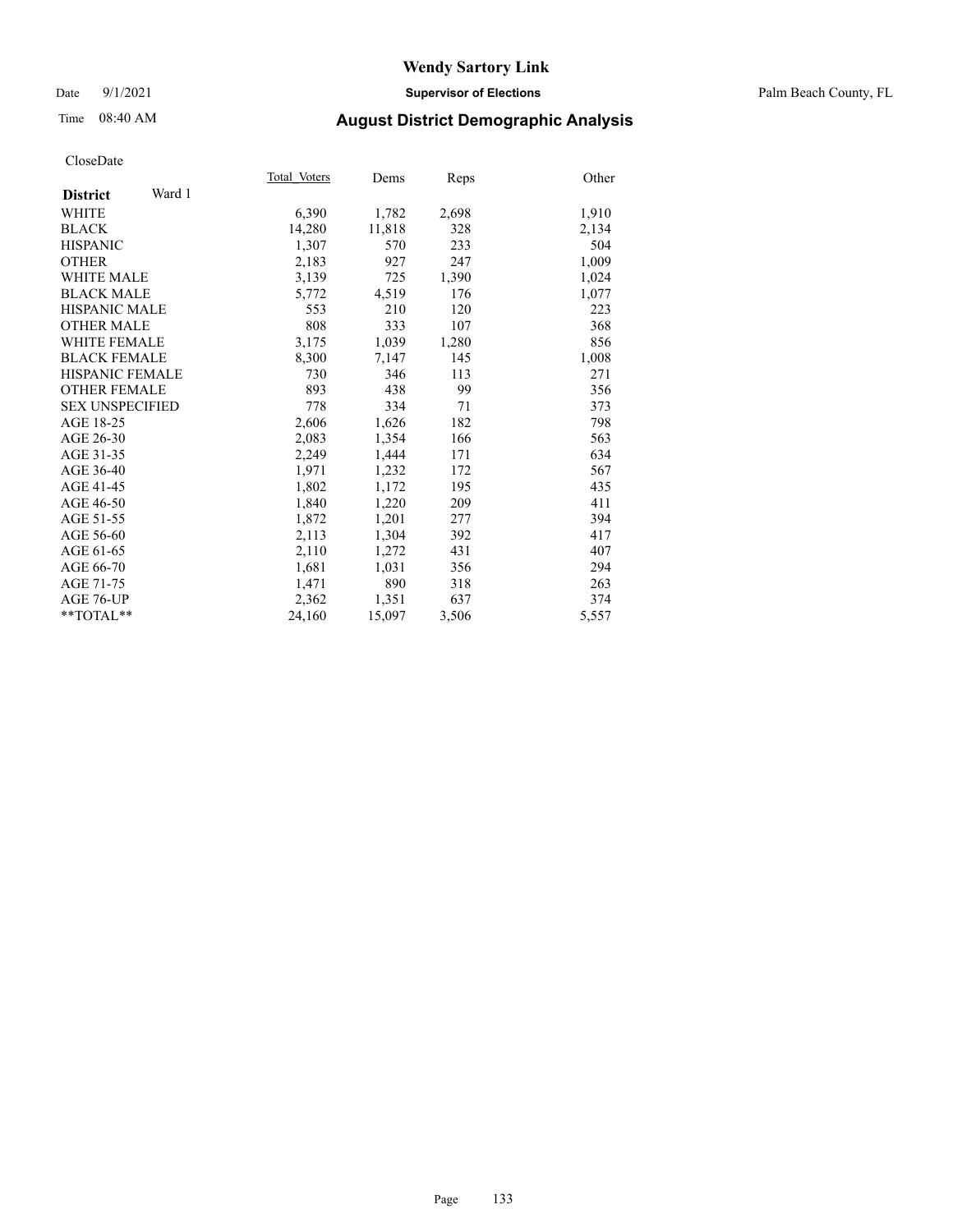#### Date 9/1/2021 **Supervisor of Elections** Palm Beach County, FL

## Time 08:40 AM **August District Demographic Analysis**

| Total Voters | Dems   | Reps  | Other |
|--------------|--------|-------|-------|
|              |        |       |       |
| 12,910       | 3,908  | 5,096 | 3,906 |
| 6,064        | 4,604  | 198   | 1,262 |
| 5,158        | 2,051  | 1,140 | 1,967 |
| 3,150        | 1,270  | 503   | 1,377 |
| 6,011        | 1,544  | 2,580 | 1,887 |
| 2,649        | 1,888  | 109   | 652   |
| 2,232        | 783    | 580   | 869   |
| 1,198        | 450    | 213   | 535   |
| 6,752        | 2,324  | 2,462 | 1,966 |
| 3.332        | 2,666  | 85    | 581   |
| 2,792        | 1,210  | 542   | 1,040 |
| 1,352        | 628    | 215   | 509   |
| 945          | 330    | 148   | 467   |
| 3,155        | 1,336  | 549   | 1,270 |
| 2,240        | 977    | 439   | 824   |
| 2,399        | 992    | 525   | 882   |
| 2,373        | 937    | 561   | 875   |
| 2,300        | 926    | 497   | 877   |
| 2,315        | 975    | 599   | 741   |
| 2,516        | 1,000  | 761   | 755   |
| 2,584        | 1,097  | 851   | 636   |
| 2,282        | 1,075  | 658   | 549   |
| 1,851        | 911    | 538   | 402   |
| 1,307        | 629    | 364   | 314   |
| 1,960        | 978    | 595   | 387   |
| 27,282       | 11,833 | 6,937 | 8,512 |
|              |        |       |       |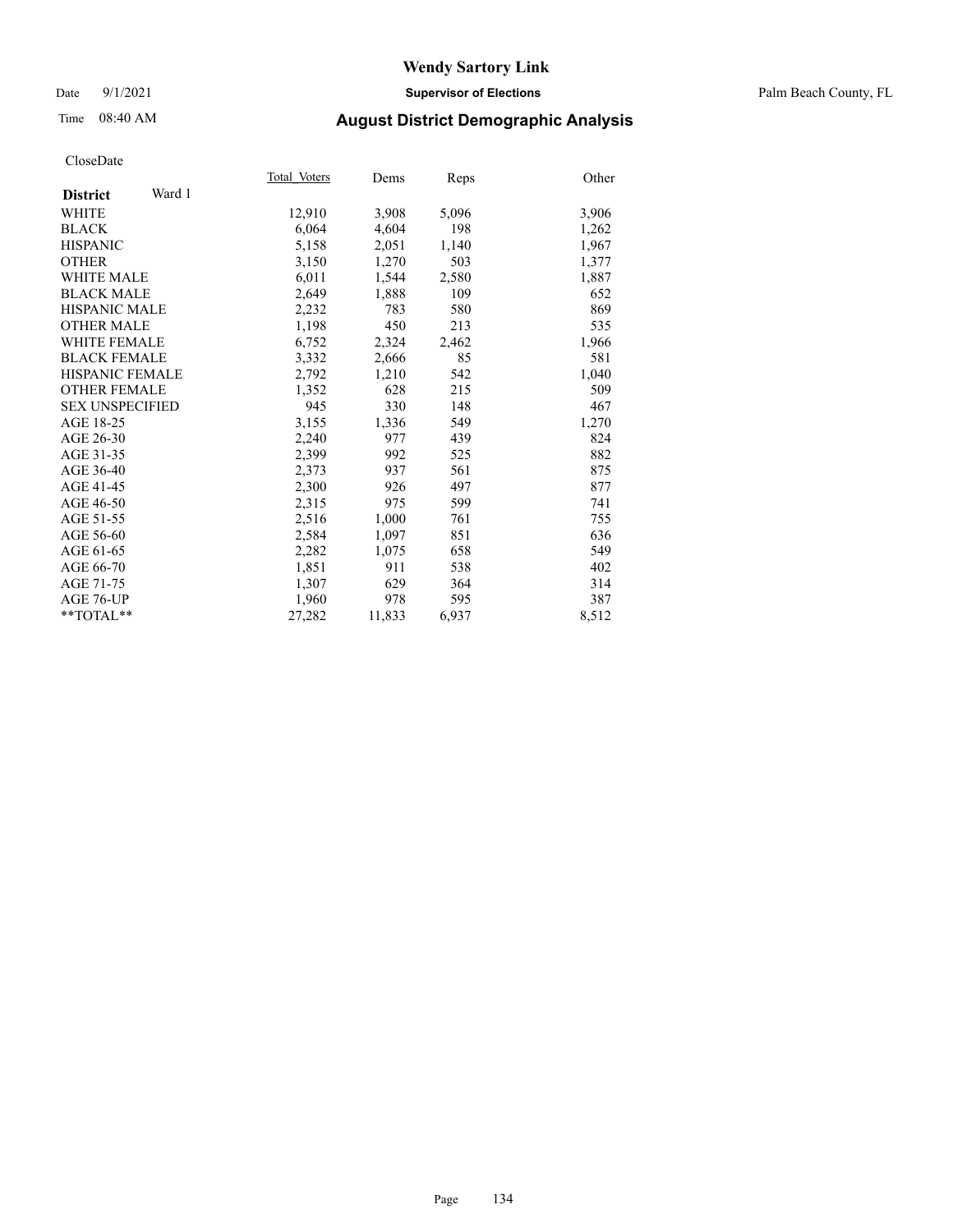#### Date 9/1/2021 **Supervisor of Elections** Palm Beach County, FL

| CloseDate |
|-----------|
|-----------|

|                        |        | Total Voters | Dems  | Reps           | Other |
|------------------------|--------|--------------|-------|----------------|-------|
| <b>District</b>        | Ward 1 |              |       |                |       |
| <b>WHITE</b>           |        | 61           | 21    | 27             | 13    |
| <b>BLACK</b>           |        | 1,170        | 1,024 | 26             | 120   |
| <b>HISPANIC</b>        |        | 208          | 104   | 28             | 76    |
| <b>OTHER</b>           |        | 78           | 48    | 3              | 27    |
| <b>WHITE MALE</b>      |        | 31           | 10    | 13             | 8     |
| <b>BLACK MALE</b>      |        | 477          | 412   | 8              | 57    |
| <b>HISPANIC MALE</b>   |        | 111          | 52    | 20             | 39    |
| <b>OTHER MALE</b>      |        | 17           | 8     | $\theta$       | 9     |
| <b>WHITE FEMALE</b>    |        | 30           | 11    | 14             | 5     |
| <b>BLACK FEMALE</b>    |        | 679          | 599   | 18             | 62    |
| HISPANIC FEMALE        |        | 93           | 52    | 8              | 33    |
| <b>OTHER FEMALE</b>    |        | 40           | 28    | $\overline{2}$ | 10    |
| <b>SEX UNSPECIFIED</b> |        | 39           | 25    | $\mathbf{1}$   | 13    |
| AGE 18-25              |        | 188          | 138   | 8              | 42    |
| AGE 26-30              |        | 166          | 121   | 10             | 35    |
| AGE 31-35              |        | 167          | 123   | 11             | 33    |
| AGE 36-40              |        | 123          | 95    | 4              | 24    |
| AGE 41-45              |        | 109          | 78    | 4              | 27    |
| AGE 46-50              |        | 105          | 82    | 6              | 17    |
| AGE 51-55              |        | 122          | 101   | 5              | 16    |
| AGE 56-60              |        | 134          | 111   | 11             | 12    |
| AGE 61-65              |        | 109          | 89    | 9              | 11    |
| AGE 66-70              |        | 98           | 91    | $\overline{4}$ | 3     |
| AGE 71-75              |        | 73           | 60    | $\overline{7}$ | 6     |
| AGE 76-UP              |        | 123          | 108   | 5              | 10    |
| **TOTAL**              |        | 1,517        | 1,197 | 84             | 236   |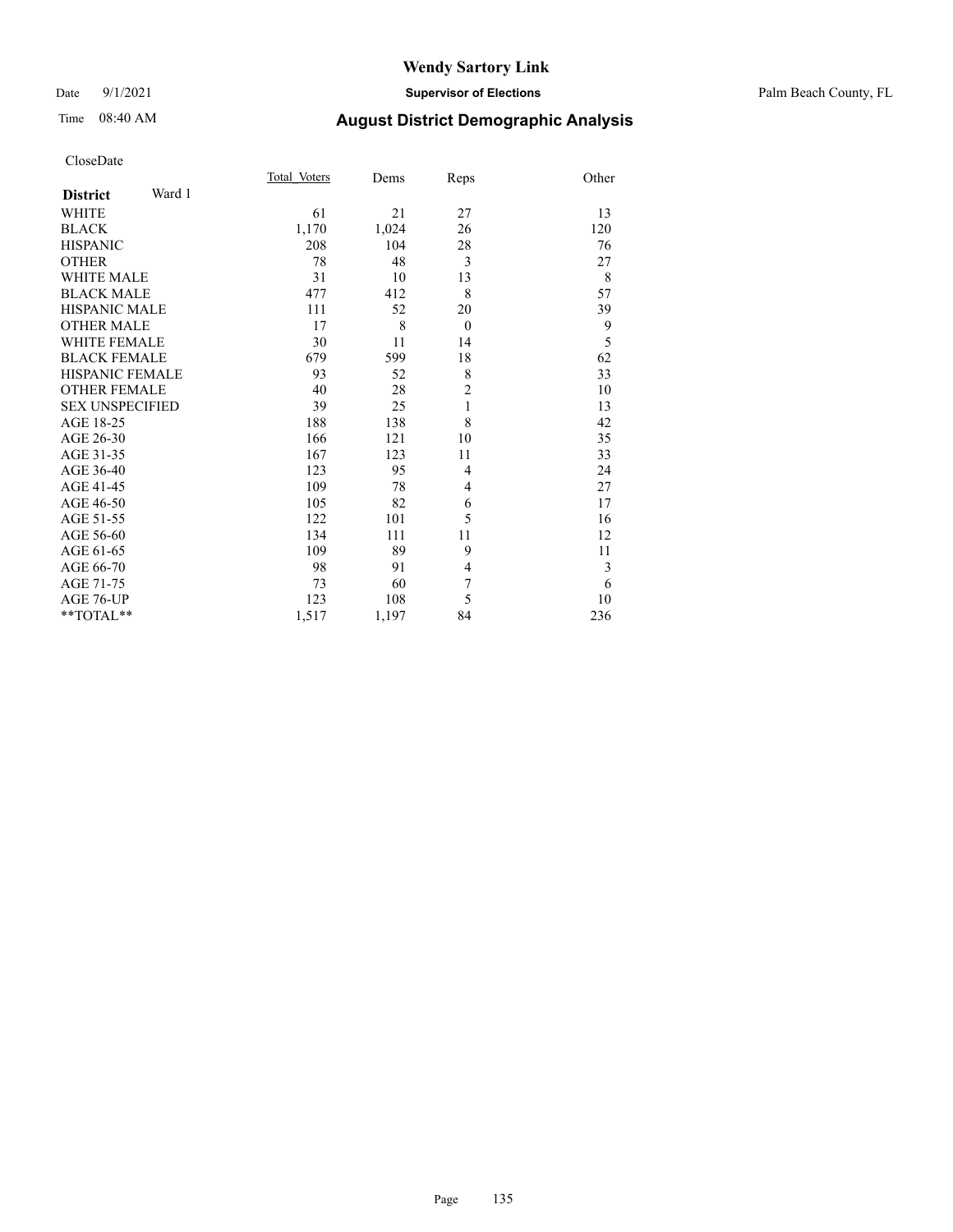#### Date 9/1/2021 **Supervisor of Elections** Palm Beach County, FL

| CloseDate |
|-----------|
|-----------|

|                     |        | Total Voters | Dems           | Reps           | Other |
|---------------------|--------|--------------|----------------|----------------|-------|
| <b>District</b>     | Ward 1 |              |                |                |       |
| WHITE               |        | 1,126        | 355            | 439            | 332   |
| BLACK               |        | 22           | 16             | $\overline{2}$ | 4     |
| HISPANIC            |        | 79           | 19             | 35             | 25    |
| <b>OTHER</b>        |        | 95           | 24             | 25             | 46    |
| <b>WHITE MALE</b>   |        | 509          | 136            | 210            | 163   |
| <b>BLACK MALE</b>   |        | 8            | $\overline{4}$ | 1              | 3     |
| HISPANIC MALE       |        | 34           | 8              | 16             | 10    |
| OTHER MALE          |        | 24           | 6              | 9              | 9     |
| <b>WHITE FEMALE</b> |        | 596          | 211            | 220            | 165   |
| <b>BLACK FEMALE</b> |        | 14           | 12             | 1              | 1     |
| HISPANIC FEMALE     |        | 43           | 11             | 18             | 14    |
| OTHER FEMALE        |        | 46           | 11             | 12             | 23    |
| SEX UNSPECIFIED     |        | 45           | 12             | 14             | 19    |
| AGE 18-25           |        | 42           | 11             | 12             | 19    |
| AGE 26-30           |        | 52           | 11             | 19             | 22    |
| AGE 31-35           |        | 41           | 16             | 11             | 14    |
| AGE 36-40           |        | 41           | 9              | 17             | 15    |
| AGE 41-45           |        | 47           | 9              | 15             | 23    |
| AGE 46-50           |        | 56           | 11             | 29             | 16    |
| AGE 51-55           |        | 93           | 22             | 36             | 35    |
| AGE 56-60           |        | 127          | 39             | 53             | 35    |
| AGE 61-65           |        | 133          | 49             | 39             | 45    |
| AGE 66-70           |        | 161          | 63             | 59             | 39    |
| AGE 71-75           |        | 176          | 63             | 63             | 50    |
| AGE 76-UP           |        | 353          | 111            | 148            | 94    |
| **TOTAL**           |        | 1,322        | 414            | 501            | 407   |
|                     |        |              |                |                |       |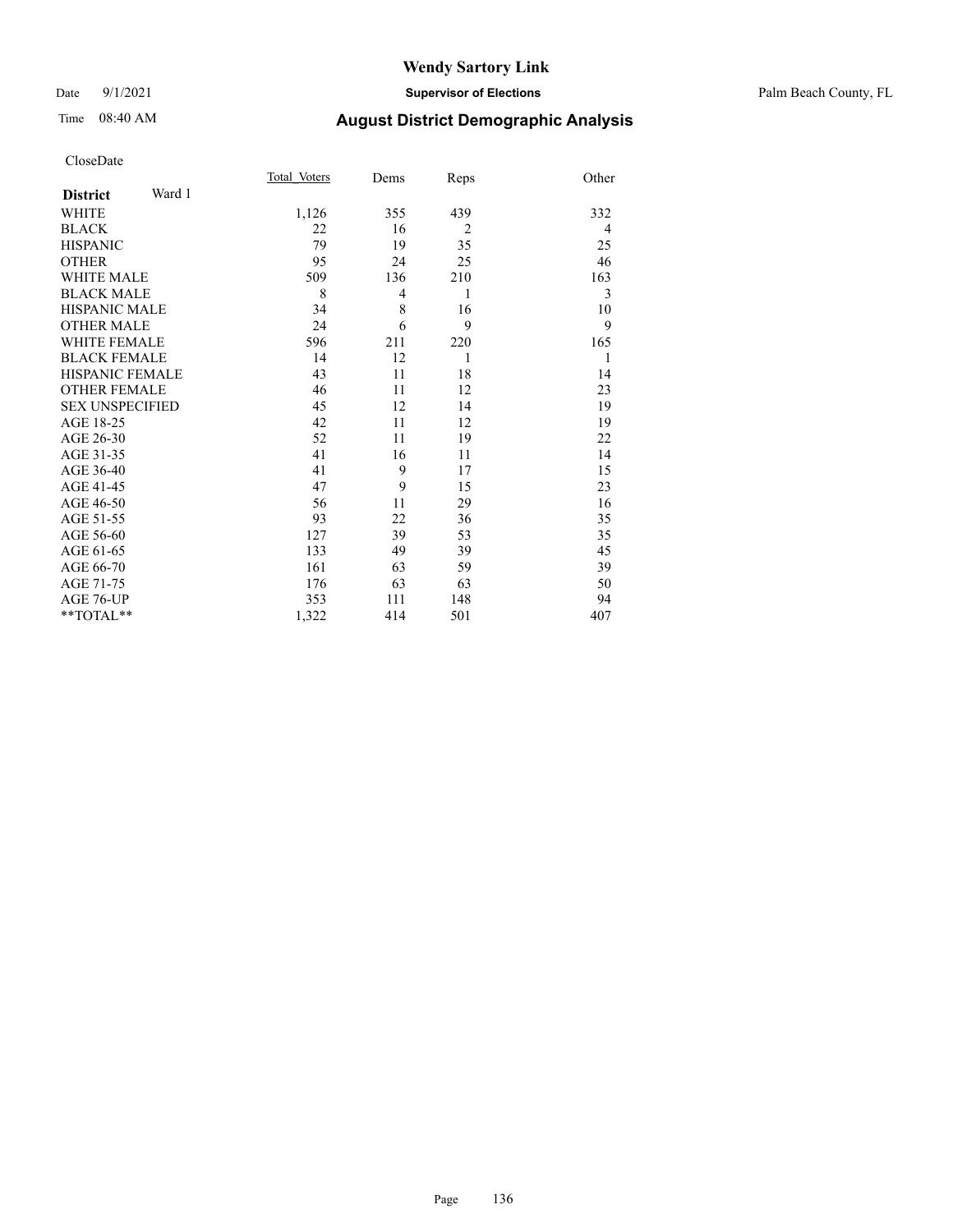#### Date 9/1/2021 **Supervisor of Elections** Palm Beach County, FL

## Time 08:40 AM **August District Demographic Analysis**

|                           | Total Voters | Dems           | Reps           | Other |
|---------------------------|--------------|----------------|----------------|-------|
| Ward 1<br><b>District</b> |              |                |                |       |
| <b>WHITE</b>              | 4,463        | 1,054          | 2,201          | 1,208 |
| <b>BLACK</b>              | 28           | 15             | 1              | 12    |
| <b>HISPANIC</b>           | 186          | 61             | 67             | 58    |
| <b>OTHER</b>              | 242          | 66             | 88             | 88    |
| WHITE MALE                | 2,092        | 387            | 1,108          | 597   |
| <b>BLACK MALE</b>         | 8            | $\overline{2}$ | 1              | 5     |
| <b>HISPANIC MALE</b>      | 72           | 22             | 26             | 24    |
| <b>OTHER MALE</b>         | 76           | 20             | 33             | 23    |
| WHITE FEMALE              | 2,331        | 660            | 1,077          | 594   |
| <b>BLACK FEMALE</b>       | 20           | 13             | $\overline{0}$ | 7     |
| <b>HISPANIC FEMALE</b>    | 109          | 38             | 38             | 33    |
| <b>OTHER FEMALE</b>       | 99           | 30             | 33             | 36    |
| <b>SEX UNSPECIFIED</b>    | 109          | 22             | 41             | 46    |
| AGE 18-25                 | 392          | 86             | 173            | 133   |
| AGE 26-30                 | 290          | 57             | 142            | 91    |
| AGE 31-35                 | 336          | 77             | 143            | 116   |
| AGE 36-40                 | 378          | 80             | 174            | 124   |
| AGE 41-45                 | 324          | 89             | 121            | 114   |
| AGE 46-50                 | 343          | 86             | 151            | 106   |
| AGE 51-55                 | 392          | 81             | 205            | 106   |
| AGE 56-60                 | 488          | 100            | 268            | 120   |
| AGE 61-65                 | 486          | 126            | 234            | 126   |
| AGE 66-70                 | 444          | 130            | 213            | 101   |
| AGE 71-75                 | 360          | 109            | 166            | 85    |
| AGE 76-UP                 | 686          | 175            | 367            | 144   |
| $*$ $TOTAL**$             | 4,919        | 1,196          | 2,357          | 1,366 |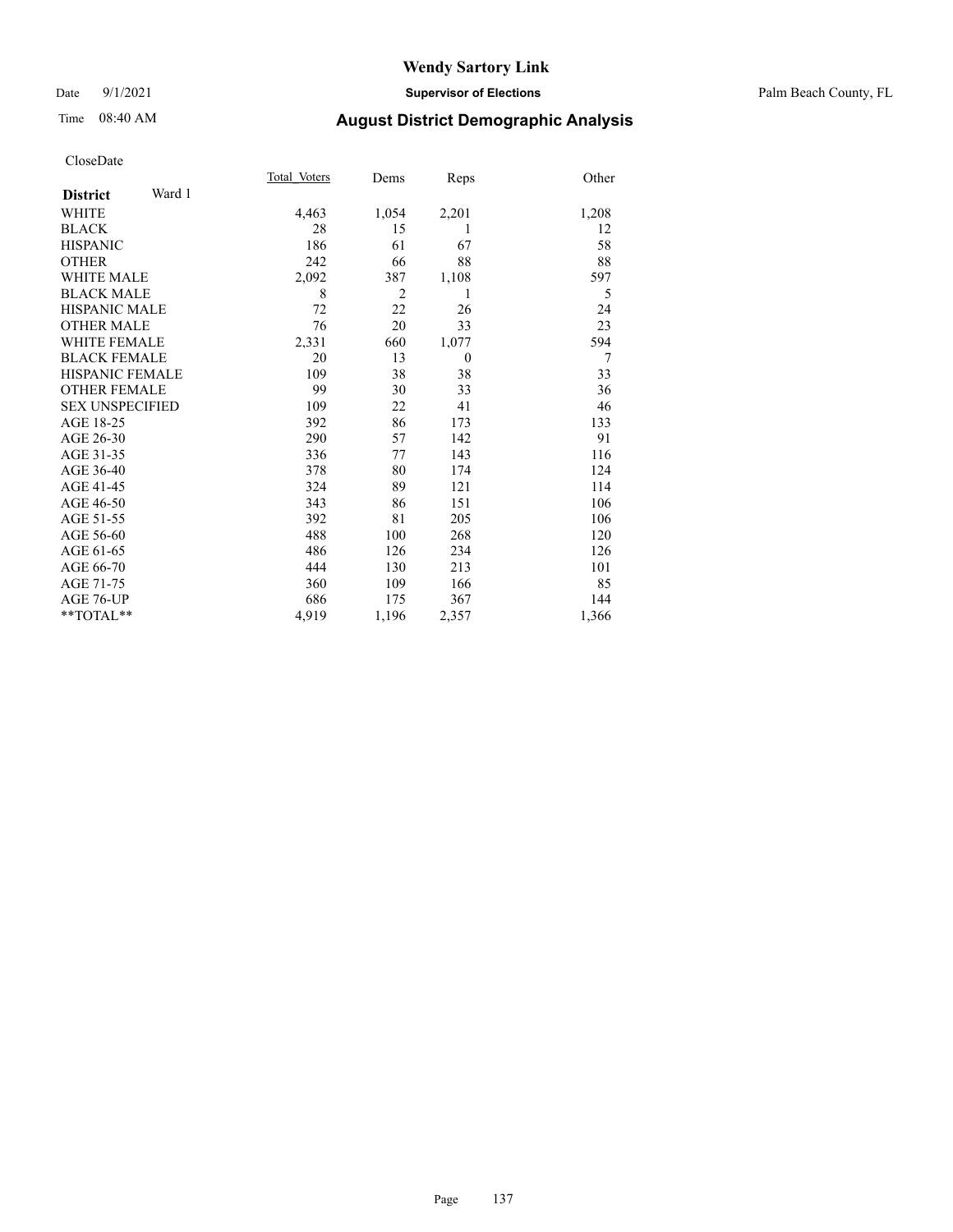#### Date 9/1/2021 **Supervisor of Elections** Palm Beach County, FL

| CloseDate |
|-----------|
|-----------|

|                        |        | Total Voters | Dems           | Reps     | Other          |
|------------------------|--------|--------------|----------------|----------|----------------|
| <b>District</b>        | Ward 1 |              |                |          |                |
| <b>WHITE</b>           |        | 266          | 34             | 185      | 47             |
| <b>BLACK</b>           |        | 0            | $\theta$       | $\theta$ | $\theta$       |
| <b>HISPANIC</b>        |        |              | $\theta$       |          | 0              |
| <b>OTHER</b>           |        | 4            |                |          | 2              |
| <b>WHITE MALE</b>      |        | 126          | 12             | 95       | 19             |
| <b>BLACK MALE</b>      |        | 0            | $\theta$       | $\theta$ | $\theta$       |
| <b>HISPANIC MALE</b>   |        | 0            | $\Omega$       | $\theta$ | 0              |
| <b>OTHER MALE</b>      |        |              | 0              |          | 0              |
| <b>WHITE FEMALE</b>    |        | 140          | 22             | 90       | 28             |
| <b>BLACK FEMALE</b>    |        | 0            | $\theta$       | $\theta$ | $\theta$       |
| <b>HISPANIC FEMALE</b> |        |              | 0              |          | 0              |
| <b>OTHER FEMALE</b>    |        |              |                | $\theta$ | 0              |
| <b>SEX UNSPECIFIED</b> |        | 2            | 0              | $\theta$ | 2              |
| AGE 18-25              |        | 14           |                | 11       | $\overline{c}$ |
| AGE 26-30              |        | 13           | 3              | 6        | 4              |
| AGE 31-35              |        | 4            |                | 2        |                |
| AGE 36-40              |        | 3            | 0              | 1        | 2              |
| AGE 41-45              |        | 6            | 0              | 5        |                |
| AGE 46-50              |        | 8            | $\overline{c}$ | 4        | 2              |
| AGE 51-55              |        | 14           | $\overline{2}$ | 10       | $\overline{c}$ |
| AGE 56-60              |        | 25           | $\overline{4}$ | 16       | 5              |
| AGE 61-65              |        | 30           | 4              | 19       | 7              |
| AGE 66-70              |        | 22           | 4              | 15       | 3              |
| AGE 71-75              |        | 44           | 5              | 30       | 9              |
| AGE 76-UP              |        | 88           | 9              | 68       | 11             |
| **TOTAL**              |        | 271          | 35             | 187      | 49             |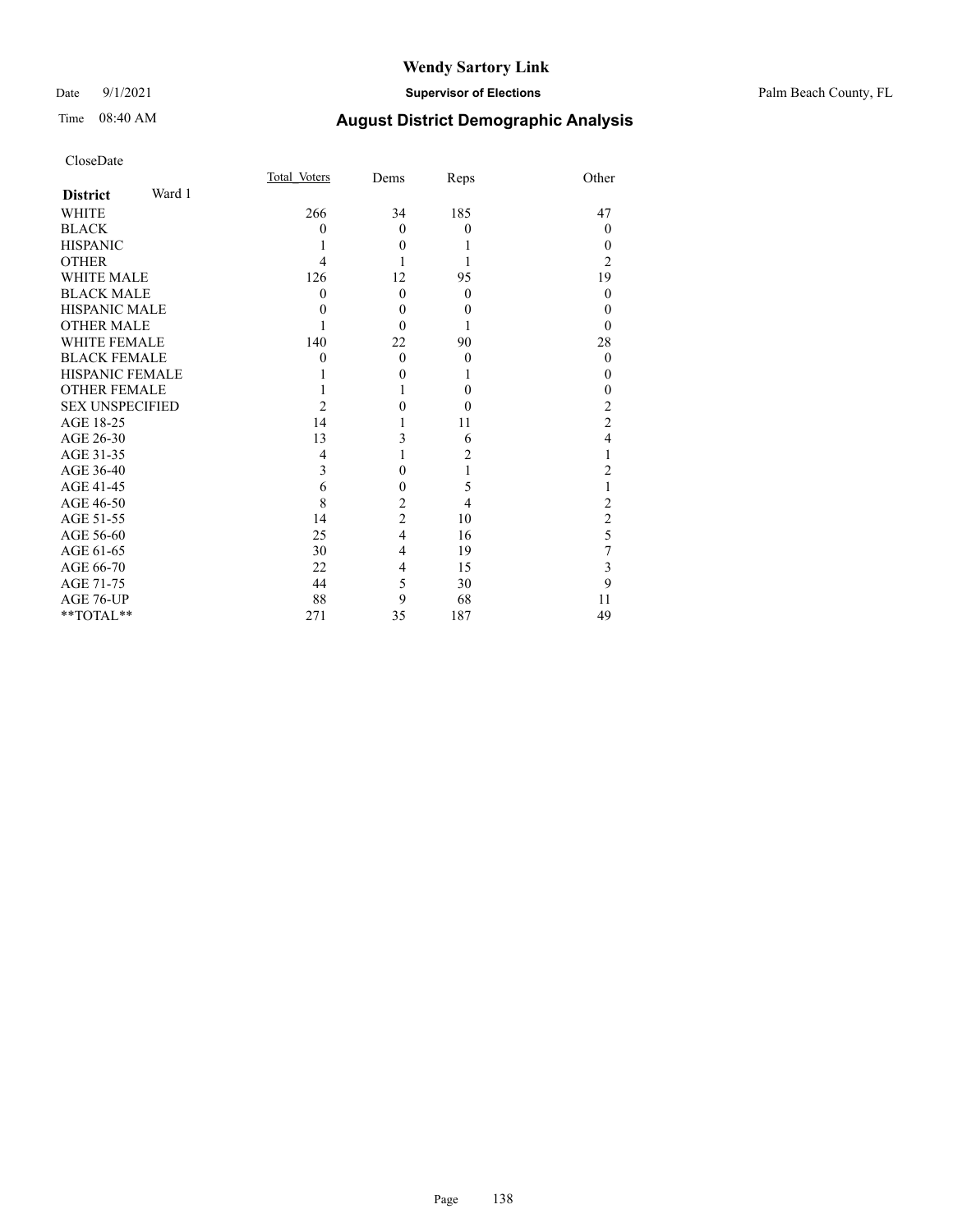#### Date 9/1/2021 **Supervisor of Elections** Palm Beach County, FL

## Time 08:40 AM **August District Demographic Analysis**

|                           | Total Voters | Dems   | <b>Reps</b> | Other  |
|---------------------------|--------------|--------|-------------|--------|
| Ward 1<br><b>District</b> |              |        |             |        |
| WHITE                     | 27,001       | 8,032  | 11,173      | 7,796  |
| <b>BLACK</b>              | 4,399        | 3,172  | 179         | 1,048  |
| <b>HISPANIC</b>           | 6,577        | 2,391  | 1.691       | 2,495  |
| <b>OTHER</b>              | 4,632        | 1,641  | 936         | 2,055  |
| <b>WHITE MALE</b>         | 12,598       | 3,193  | 5,578       | 3,827  |
| <b>BLACK MALE</b>         | 1,899        | 1,259  | 109         | 531    |
| <b>HISPANIC MALE</b>      | 2,905        | 952    | 811         | 1,142  |
| <b>OTHER MALE</b>         | 1,714        | 544    | 395         | 775    |
| <b>WHITE FEMALE</b>       | 14,044       | 4,753  | 5,455       | 3,836  |
| <b>BLACK FEMALE</b>       | 2,443        | 1,877  | 68          | 498    |
| <b>HISPANIC FEMALE</b>    | 3,518        | 1,390  | 835         | 1,293  |
| <b>OTHER FEMALE</b>       | 1,982        | 801    | 386         | 795    |
| <b>SEX UNSPECIFIED</b>    | 1,464        | 445    | 334         | 685    |
| AGE 18-25                 | 5,246        | 1,926  | 1,361       | 1,959  |
| AGE 26-30                 | 2,798        | 1,002  | 707         | 1,089  |
| AGE 31-35                 | 3,001        | 1,031  | 855         | 1,115  |
| AGE 36-40                 | 3,216        | 1,120  | 902         | 1,194  |
| AGE 41-45                 | 3,549        | 1,239  | 1,023       | 1,287  |
| AGE 46-50                 | 3,972        | 1,315  | 1,270       | 1,387  |
| AGE 51-55                 | 4,240        | 1,346  | 1,538       | 1,356  |
| AGE 56-60                 | 4,148        | 1,422  | 1,629       | 1,097  |
| AGE 61-65                 | 3,603        | 1,270  | 1,398       | 935    |
| AGE 66-70                 | 2,985        | 1,208  | 1,078       | 699    |
| AGE 71-75                 | 2,545        | 1,061  | 937         | 547    |
| AGE 76-UP                 | 3,306        | 1,296  | 1,281       | 729    |
| $*$ TOTAL $*$             | 42,609       | 15,236 | 13,979      | 13,394 |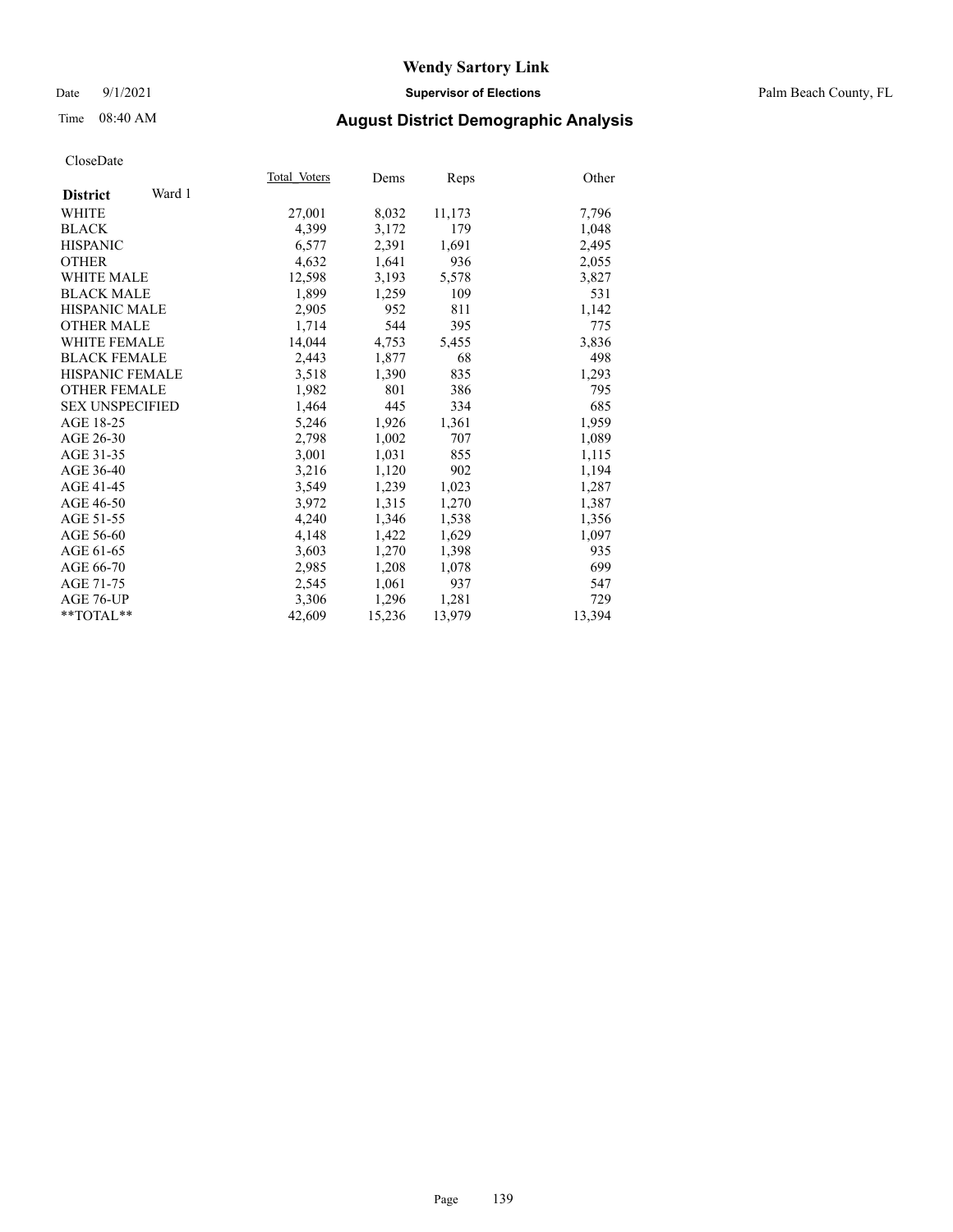#### Date 9/1/2021 **Supervisor of Elections** Palm Beach County, FL

# Time 08:40 AM **August District Demographic Analysis**

|                           | Total Voters | Dems   | Reps | Other |
|---------------------------|--------------|--------|------|-------|
| Ward 1<br><b>District</b> |              |        |      |       |
| WHITE                     | 658          | 143    | 318  | 197   |
| <b>BLACK</b>              | 268          | 183    | 15   | 70    |
| <b>HISPANIC</b>           | 382          | 104    | 110  | 168   |
| <b>OTHER</b>              | 122          | 44     | 21   | 57    |
| <b>WHITE MALE</b>         | 322          | 55     | 165  | 102   |
| <b>BLACK MALE</b>         | 110          | 63     | 10   | 37    |
| HISPANIC MALE             | 186          | 45     | 64   | 77    |
| <b>OTHER MALE</b>         | 55           | 21     | 8    | 26    |
| WHITE FEMALE              | 332          | 87     | 152  | 93    |
| <b>BLACK FEMALE</b>       | 157          | 119    | 5    | 33    |
| <b>HISPANIC FEMALE</b>    | 194          | 57     | 46   | 91    |
| <b>OTHER FEMALE</b>       | 50           | 20     | 9    | 21    |
| <b>SEX UNSPECIFIED</b>    | 24           | $\tau$ | 5    | 12    |
| AGE 18-25                 | 123          | 38     | 40   | 45    |
| AGE 26-30                 | 131          | 39     | 47   | 45    |
| AGE 31-35                 | 192          | 41     | 62   | 89    |
| AGE 36-40                 | 182          | 58     | 48   | 76    |
| AGE 41-45                 | 180          | 62     | 52   | 66    |
| AGE 46-50                 | 139          | 49     | 50   | 40    |
| AGE 51-55                 | 114          | 37     | 45   | 32    |
| AGE 56-60                 | 122          | 43     | 44   | 35    |
| AGE 61-65                 | 85           | 41     | 23   | 21    |
| AGE 66-70                 | 66           | 20     | 27   | 19    |
| AGE 71-75                 | 51           | 25     | 14   | 12    |
| <b>AGE 76-UP</b>          | 45           | 21     | 12   | 12    |
| $*$ $TOTAL**$             | 1,430        | 474    | 464  | 492   |